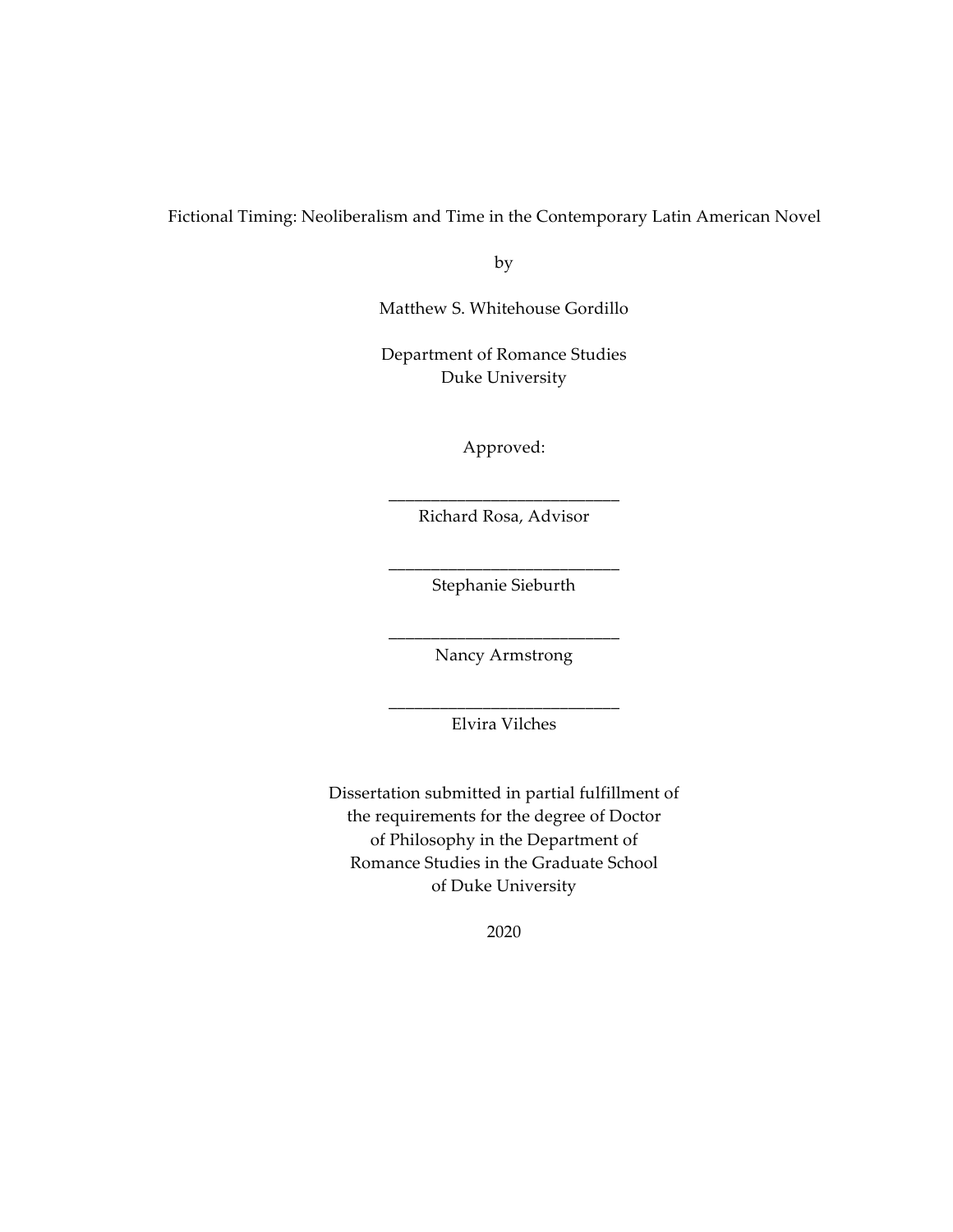# ABSTRACT

Fictional Timing: Neoliberalism and Time in the Contemporary Latin American Novel

by

Matthew S. Whitehouse Gordillo

Department of Romance Studies Duke University

Approved:

\_\_\_\_\_\_\_\_\_\_\_\_\_\_\_\_\_\_\_\_\_\_\_\_\_\_\_ Richard Rosa, Advisor

\_\_\_\_\_\_\_\_\_\_\_\_\_\_\_\_\_\_\_\_\_\_\_\_\_\_\_ Stephanie Sieburth

\_\_\_\_\_\_\_\_\_\_\_\_\_\_\_\_\_\_\_\_\_\_\_\_\_\_\_ Nancy Armstrong

\_\_\_\_\_\_\_\_\_\_\_\_\_\_\_\_\_\_\_\_\_\_\_\_\_\_\_ Elvira Vilches

\_\_\_\_\_\_\_\_\_\_\_\_\_\_\_\_\_\_\_\_\_\_\_\_\_\_\_

Dissertation submitted in partial fulfillment of the requirements for the degree of Doctor of Philosophy in the Department of Romance Studies in the Graduate School of Duke University

2020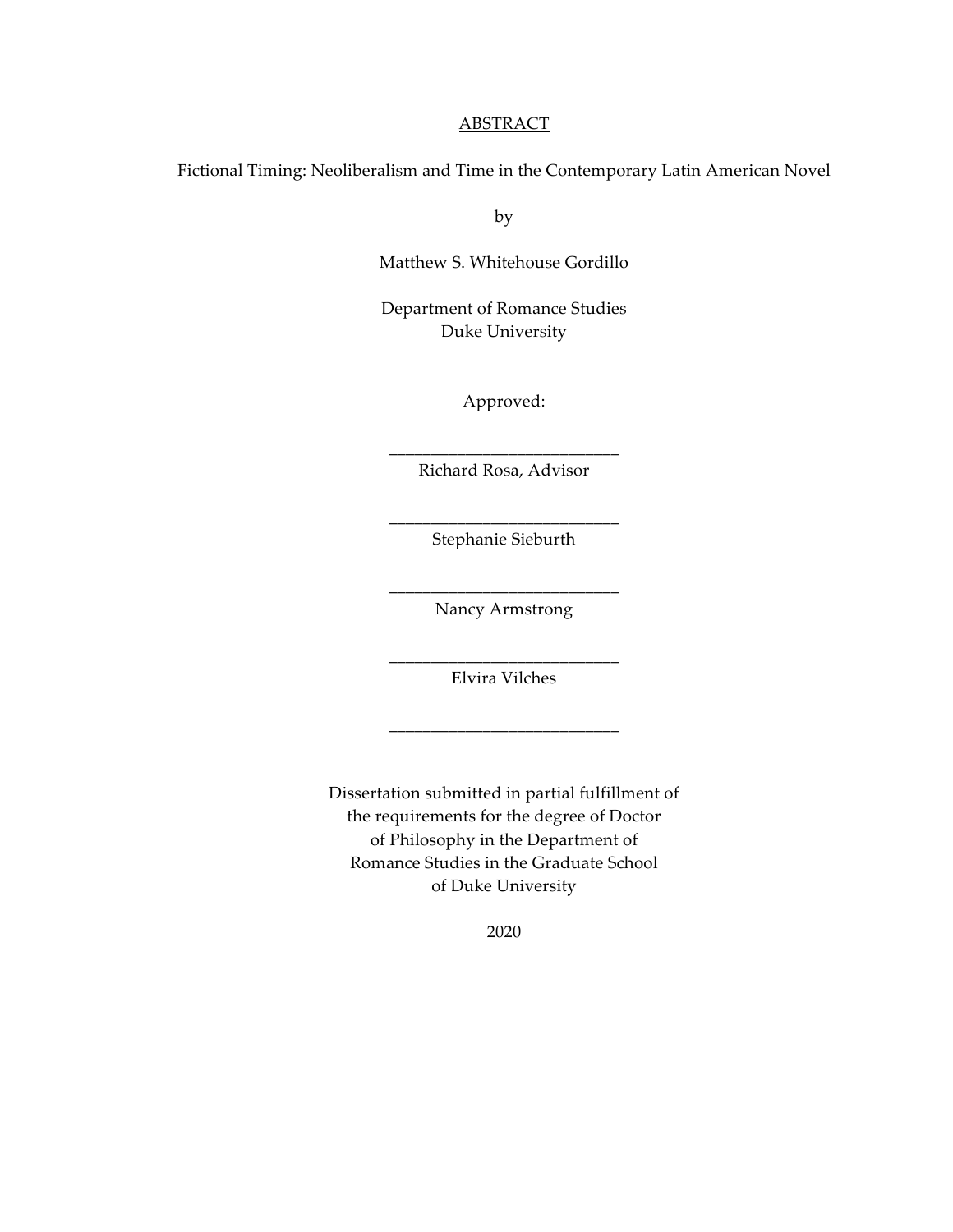Copyright by Matthew S. Whitehouse Gordillo 2020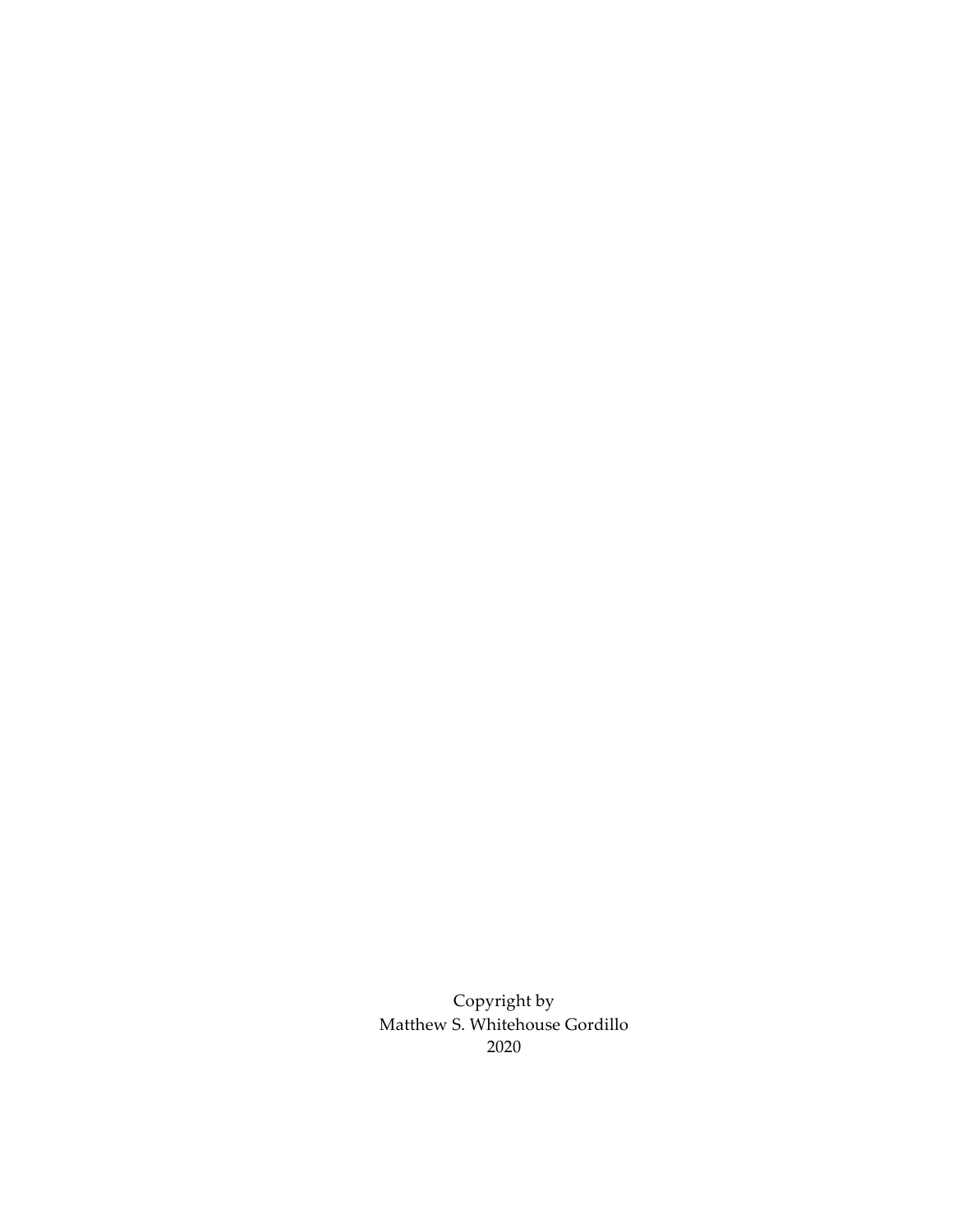#### **Abstract**

My dissertation, "Fictional Timing: Neoliberalism and Time in the Contemporary Latin American Novel", studies recent developments in the Latin American novel to better understand the relation between economics and time in contemporary Latin America. I analyze Alberto Fuguet's *Las películas de mi vida* (2002) Jorge Volpi's *No sera la Tierra*  (2006), Pedro Mairal's *El año del desierto* (2005), Diamela Eltit's *Los trabajadores de la muerte* (1998) and *Mano de obra* (2002), as well as *Barataria* (volume 1 published in 2012, volume 2 published in 2013) by Juan López Bauzá, to argue that at the heart of the Latin American novel's examination of the shifting signifier that is "neoliberalism" (Brown 20), we find a return to matters of time and temporality. Since the early 1970s, Latin America has provided a site for political experiments in reshaping the dynamics between the social and economic spheres, thus between citizens and the market. The region became the third great stage for the neoliberal model, as well as the first systematic experiment of neoliberal reforms during Pinochet's dictatorship (Valencia 478). It has become all but commonplace to credit changes in technology, debt reforms, privatization, austerity, and global markets for a distinctively contemporary experience of time as the acceleration and compression of lived experience that ensures a predictable future (Harvey 1989; Lazzarato 2012). While taking this now commonplace view into account, I conclude that contemporary Latin American novels insist on the heterogeneity of temporal experiences. Each chapter explores these diverse times at work within neoliberal rationality, discourses, practices, and subjectivities.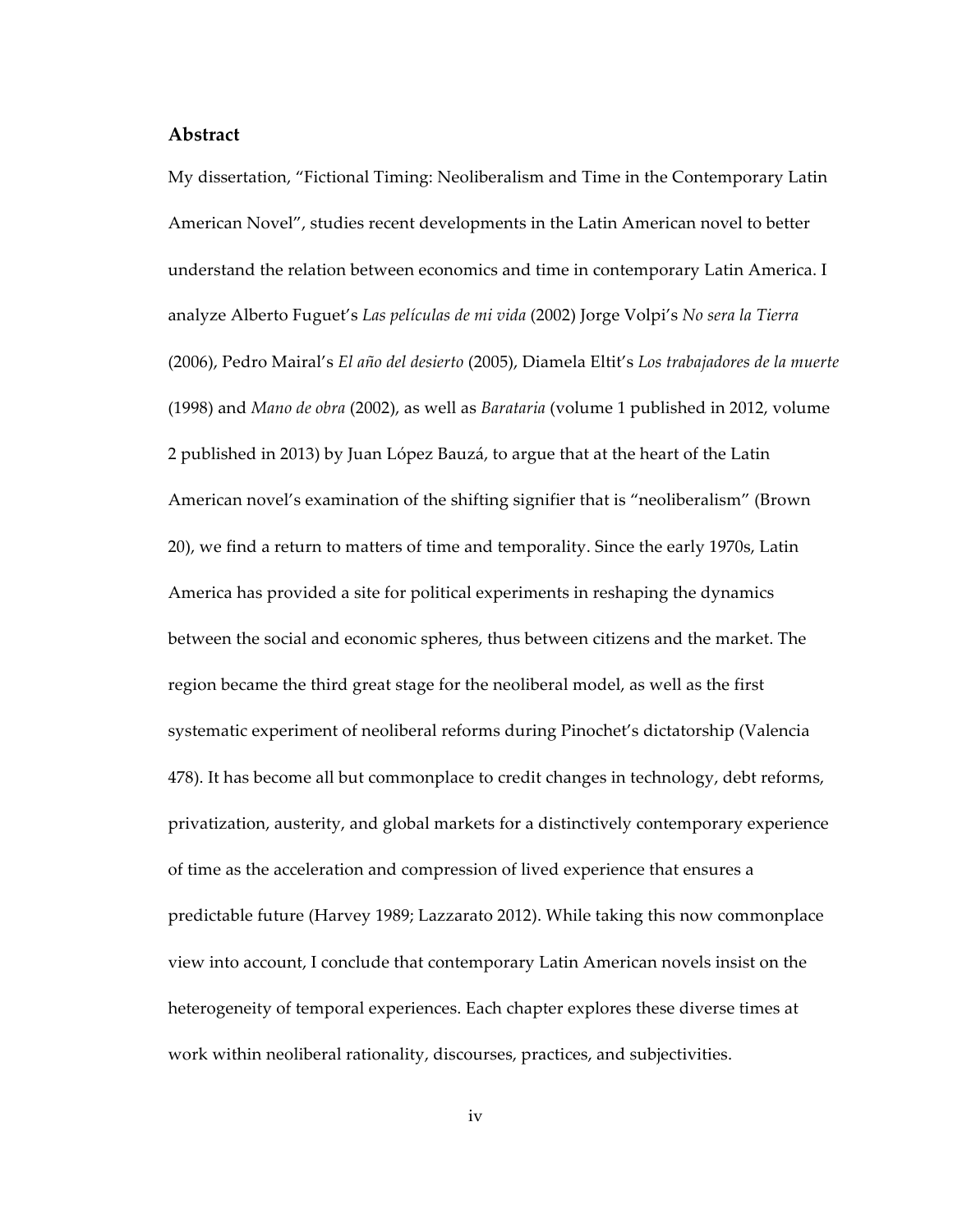# **Contents**

.

| Chapter 1: Seismologists and Cartographers: Chronotopes for a Latin American            |
|-----------------------------------------------------------------------------------------|
|                                                                                         |
| Chapter 2: I've Read this Before: Narrating the Temporal Tensions of Neoliberalism in   |
|                                                                                         |
| Chapter 3: The Domestic Dispositif in Diamela Eltit's Los trabajadores de la muerte and |
|                                                                                         |
| Chapter 4: Digging for Pasts: Archeology, Anachronisms, and Debt in Juan López Bauzá    |
|                                                                                         |
|                                                                                         |
|                                                                                         |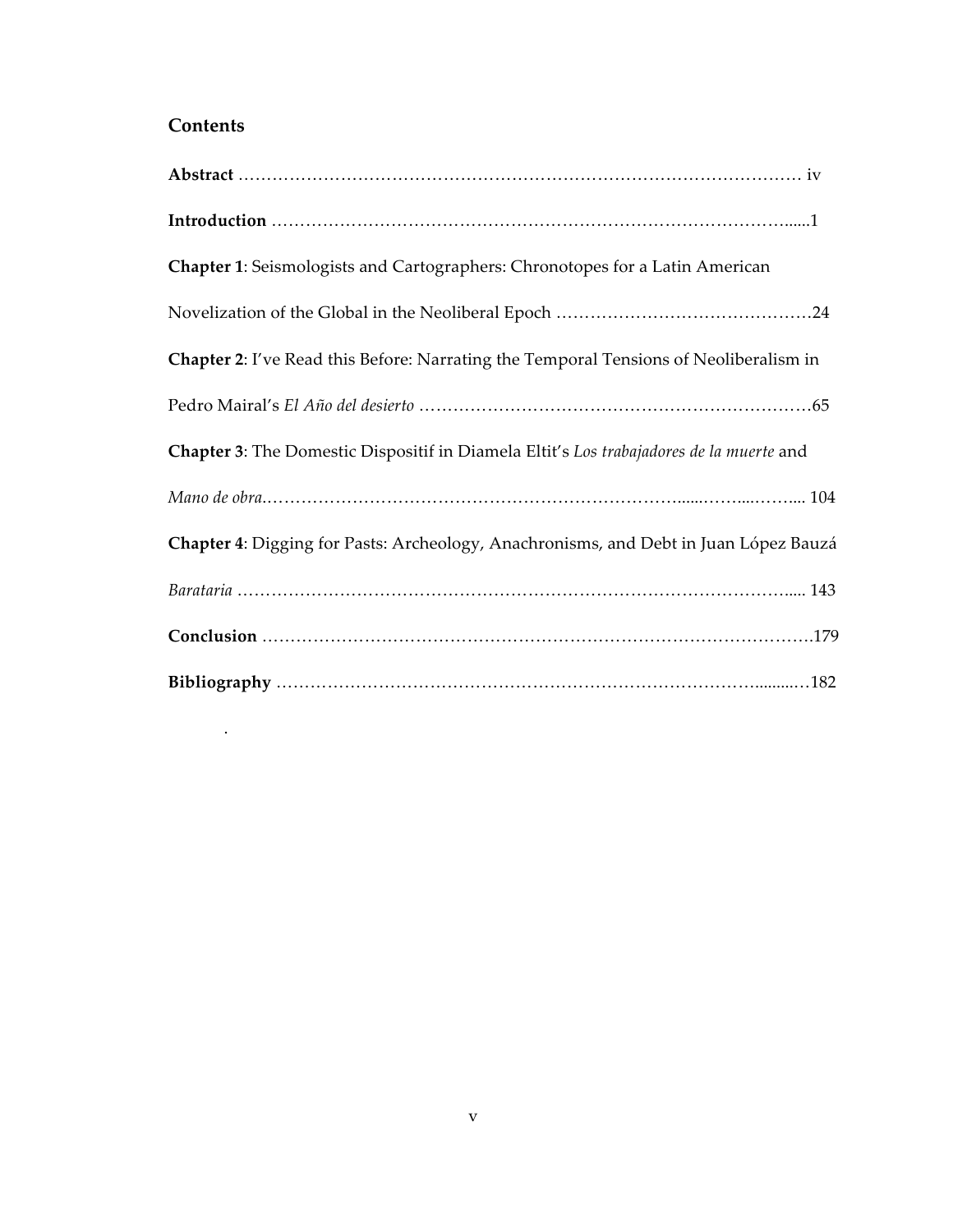# **Introduction**

In the second part of Juan López Bauzá's *El Resplandor de Luzbella* (2018) the reader discovers that the island of Luzbella explored in the first part of the novel might be a fiction within the fiction itself, in the form of an online journal developed by a group of professionals from a wide range of disciplines. "Luzbella," one of the founders, in a speech reminiscent of Borges' short story "Tlön, Uqbar, Orbis Tertius," states "is nothing more than a virtual space created by a multidisciplinary workshop of artists, scientists, technicians, programmers, etcetera; involving all of forms of creative skills: literature, visual arts, design, animation, photography, cinematography, architecture, economics and urban planning, among an infinity of other disciplines" (309). Prior to that, the reader knows Luzbella as an island in the Caribbean where a group of Puerto Ricans, from all walks of life, settled in the early 1970s with the mindset that in order to save Puerto Rico, they first had to leave Puerto Rico. In the second part of the novel, the same idea is present but "leaving the island" is no longer a physical reality, but rather a virtual one: "hemos determinado que la única manera de intervenir en nuestra realidad para intentar transformarla es yéndonos de ella, salirnos de sus garras mediante la ficción (309) [We have determined that the only way to invest in our reality in order to transform it, is to leave it behind, escape its claws through fiction]. Luzbella is no longer an island in the Caribbean, but rather a simulation of reality (309) which explores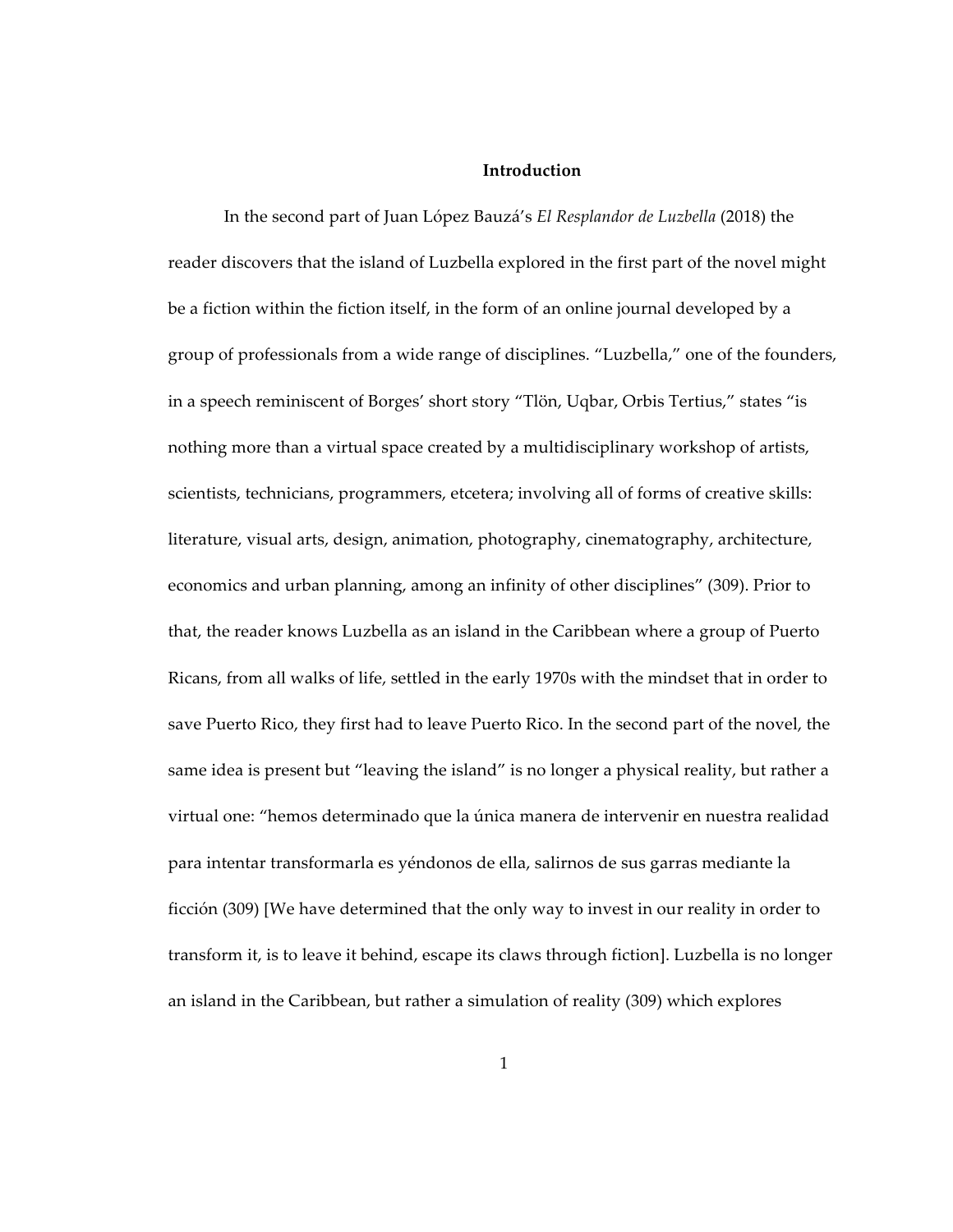another possible Puerto Rico where Puerto Ricans are not colonial subjects of the United States, where debt and austerity were not part of the citizens' daily experience, where the island was not a hub for financial experiments. By providing alternatives to the status quo of the island, the online journal (*El Resplandor*) begins transforming the way citizens react to the constant abuses of the state and the financial district, until the journalists are forced to escape the island. In another Borgesian move, the fiction with the novel ultimately becomes the reality with which the novel concludes, blurring the lines between reality and fiction with some of the members of the journal joining in a Luzbella ritual mentioned in the novel's first chapters.

Along with *Barataria* (2012) (analyzed in Chapter 3), *El Resplandor de Luzbella* is part of what López Bauzá has called his theory of the novel, following José-Carlos Mainer's observation that the best way to comment on a novel, is to write another novel (Bauzá 2013b). At the heart of his project he places the question of how novels articulate political crises, economic debacles, and the dismantlement of the welfare state (Bauzá 2013b). López Bauzá follows in a tradition that suggest the history of capitalism and the novel has been intrinsically intertwined (Osteen and Woodmansee 1999; Shell 1978; Heizelan 1980). For contemporary authors like López Bauzá, and others studied here, the question becomes what do novels do after Latin America and world has been transformed by political and economic changes commonly referred to as neoliberalism?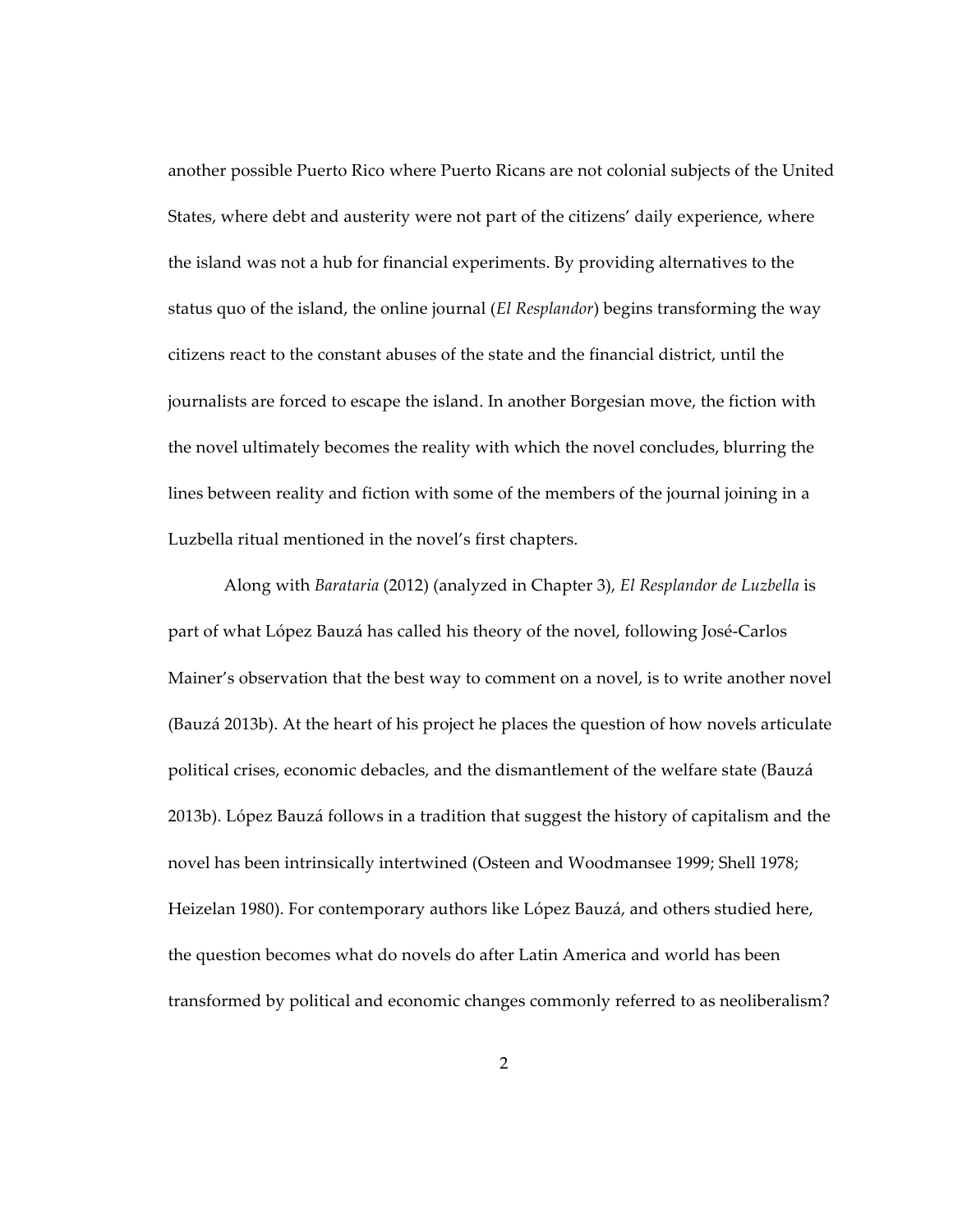Across the region, an exploration of this relationship between the novel and the latest phase of capitalist history can be found in the writers of *McOndo* in the mid 90s, Cuba's Special Period writers, Puerto Rico's Isla del (des)encanto, and Mexico's generación del *Crack*, as well Latin American literary criticism (Avelar 1999; Cárcamo-Huechante 2007; Fornazzari 2013; Masiello 2001; Serra 2015; Williams 2002).

I argue in this dissertation is that at the heart of the Latin American novel's examination of the shifting signifier that is "neoliberalism" (Brown 20), we find a return to matters of time and temporality. Since the early 1970s, Latin America has provided a site for political experiments in reshaping the dynamics between the social and economic spheres, thus between citizens and the market. The region became the third great stage for the neoliberal model—first the United States and right-wing European nations, then Eastern Europe and the Soviet Union after the fall of communism—as well as the first systematic experiment of neoliberal reforms during Pinochet's dictatorship (Valencia 478). It has become all but commonplace to credit changes in technology, debt reforms, privatization, austerity, and global markets for a distinctively contemporary experience of time as the acceleration and compression of lived experience that ensures a predictable future (Harvey 1989; Lazzarato 2012). While taking this now commonplace view into account, my argument is that contemporary Latin American novels insist on the heterogeneity of temporal experiences.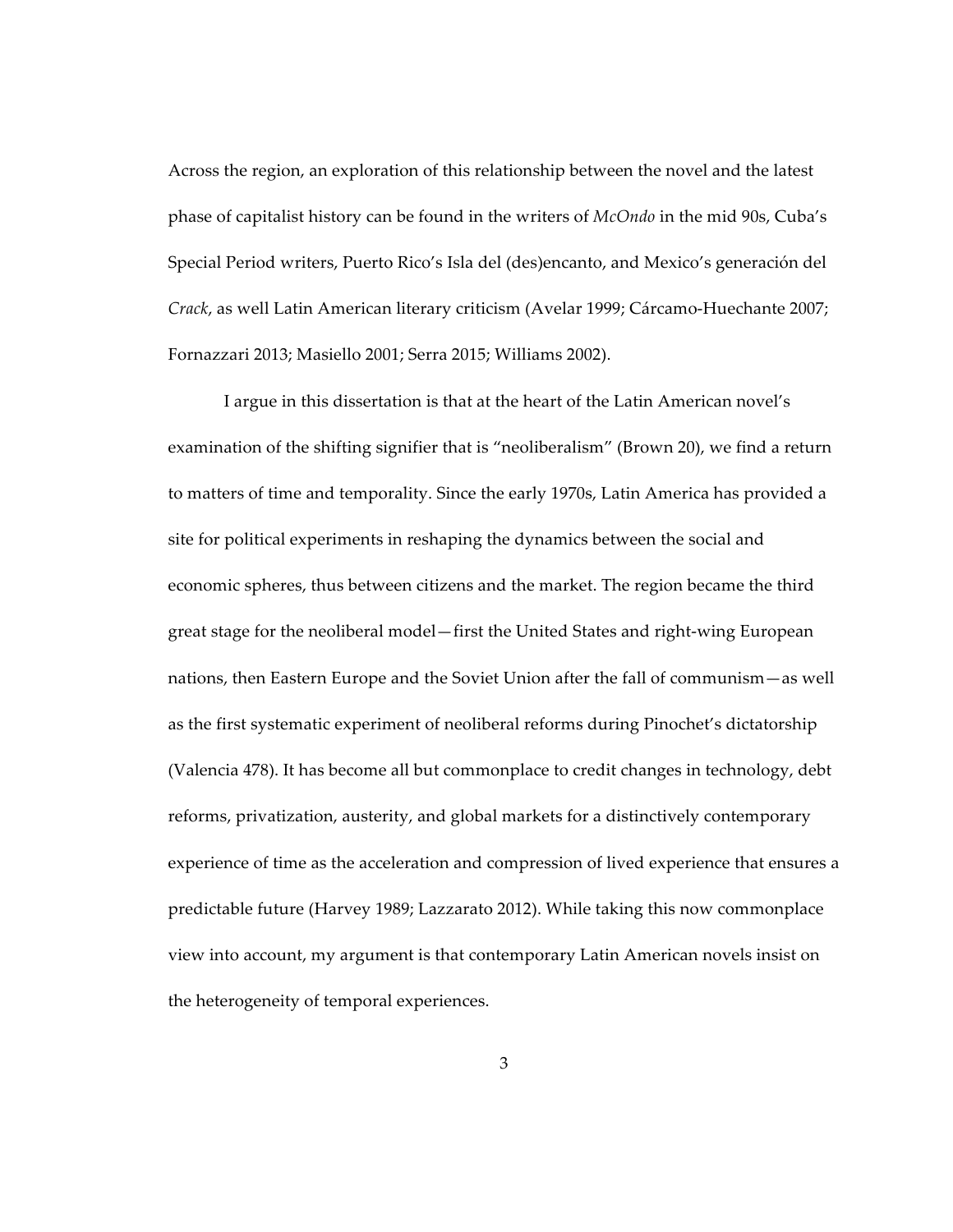López Bauzá's *El Resplandor de Luzbella* serves as an exemplary case of the contemporary novel's emphasis on heterogeneity of time. The distinction the novel creates between Puerto Rico and Luzbella illustrates what Henri Bergson described as the split between virtual and actual which occurs at every instance. In one of Bergson's major theses on time, he proposes that time at each moment splits itself into present and past, present that passes and past which is preserved (Deleuze Time-Image 82). The past, according to Bergson and Deleuze, "is," it never ceases to be, as we generally understand it. It differs from the present in that it is no longer active, it has ceased to act or be useful, but has not ceased to be (Deleuze Bergsonism 55). In this sense, they are different in kind. The past, in its eternal being, coexists with the present as the *virtual*. "The characteristic of virtuality" Deleuze claims, "is to exist in such a way that it is actualized by being differentiated and is forced to differentiate itself, to create its lines of differentiation in order to be actualized" (Deleuze Bergsonism 97). The virtual creates the condition for the actual, but as diversion rather than reproduction, it creates multiplicities, it introduces chance as a key element in the process of actualization. Luzbella in López Bauzá's novel, I would argue, functions as the virtual to Puerto Rico's actuality. Rather than being a separate space, physical or virtual, Luzbella is the coexisting pasts that introduce the possibility for a different Puerto Rican present without colonialism or massive indebtedness. Additionally, using Borges, Bauzá invokes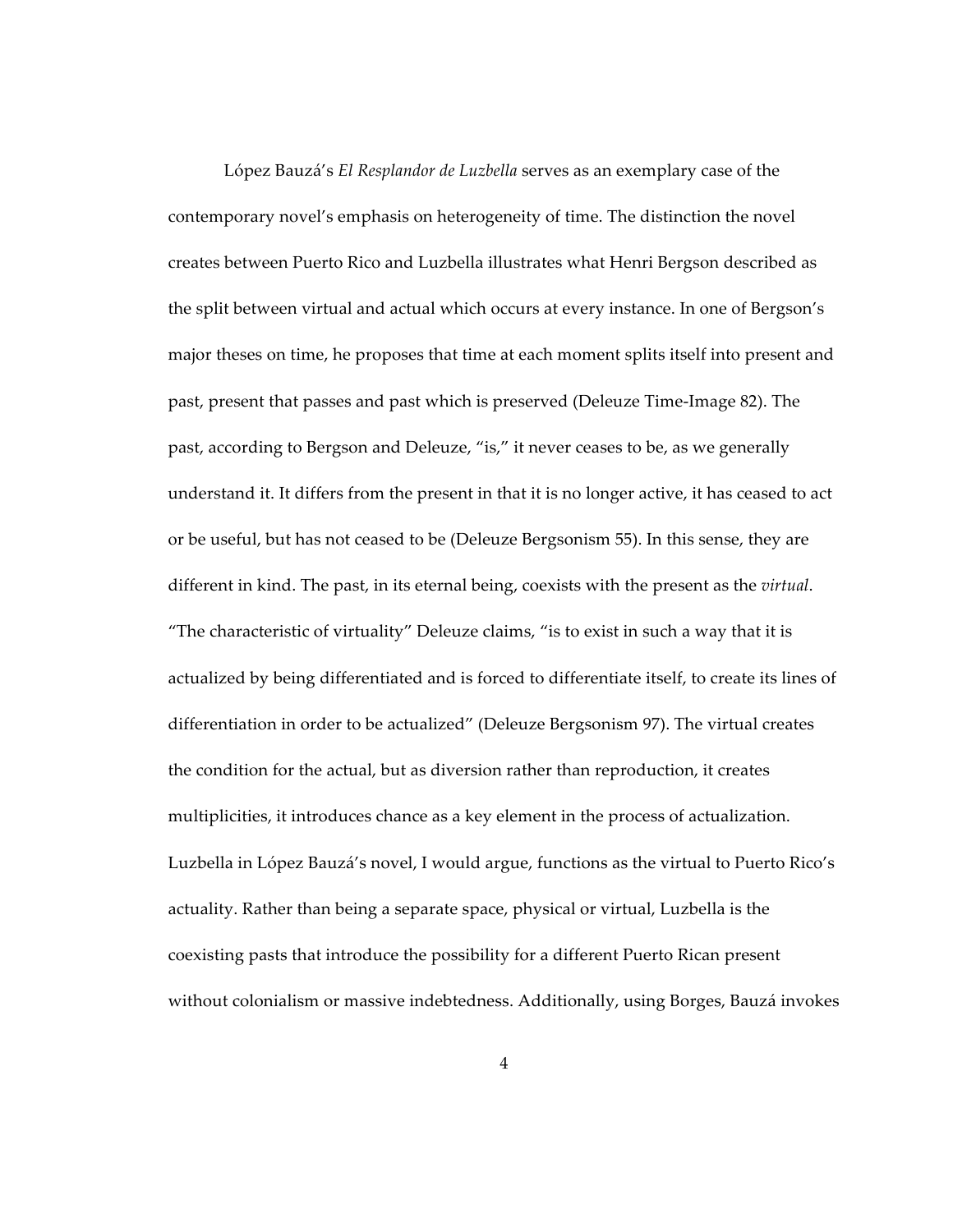a literary tradition that is itself invented in questioning the naturalization of particular modes of time. It is my belief that this relationship between time and economics seen in López Bauzá's work is central to the contemporary Latin America's novelistic production. My objective is not to replace time as the acceleration and compression with a Deleuzian or Bergsonian version of time, but rather to highlight how these novels by Alberto Fuguet, Jorge Volpi, Pedro Mairal, Diamela Eltit, and Juan López Bauzá reveal the necessity of a heterogeneous understanding and resistance to the temporalizing strategies of neoliberalism.

#### **Neoliberalism, the Novel, and Time**

The first challenge confronting any study involving neoliberalism, regardless of the geographical scope, is defining what is meant by "neoliberalism." Neoliberalism, as Wendy Brown has shown, has been a loose and shifting signifier (Brown 20). The ambiguity or confusion produced by the term stems primarily from the difference between the two major schools of thought for defining the term: a Marxist tradition best exemplified by David Harvey's *A Brief History of Neoliberalism* (2005) on the one hand, which describes neoliberalism as an economic project, grounded in the free-market principles of Freidrich Hayek and Milton Friedman, initially designed to "restore the power of economic elites" after 1970s stagflation signaled the demise of post-war embedded liberalism (Huehls 2); And on the other hand a Foucauldian tradition based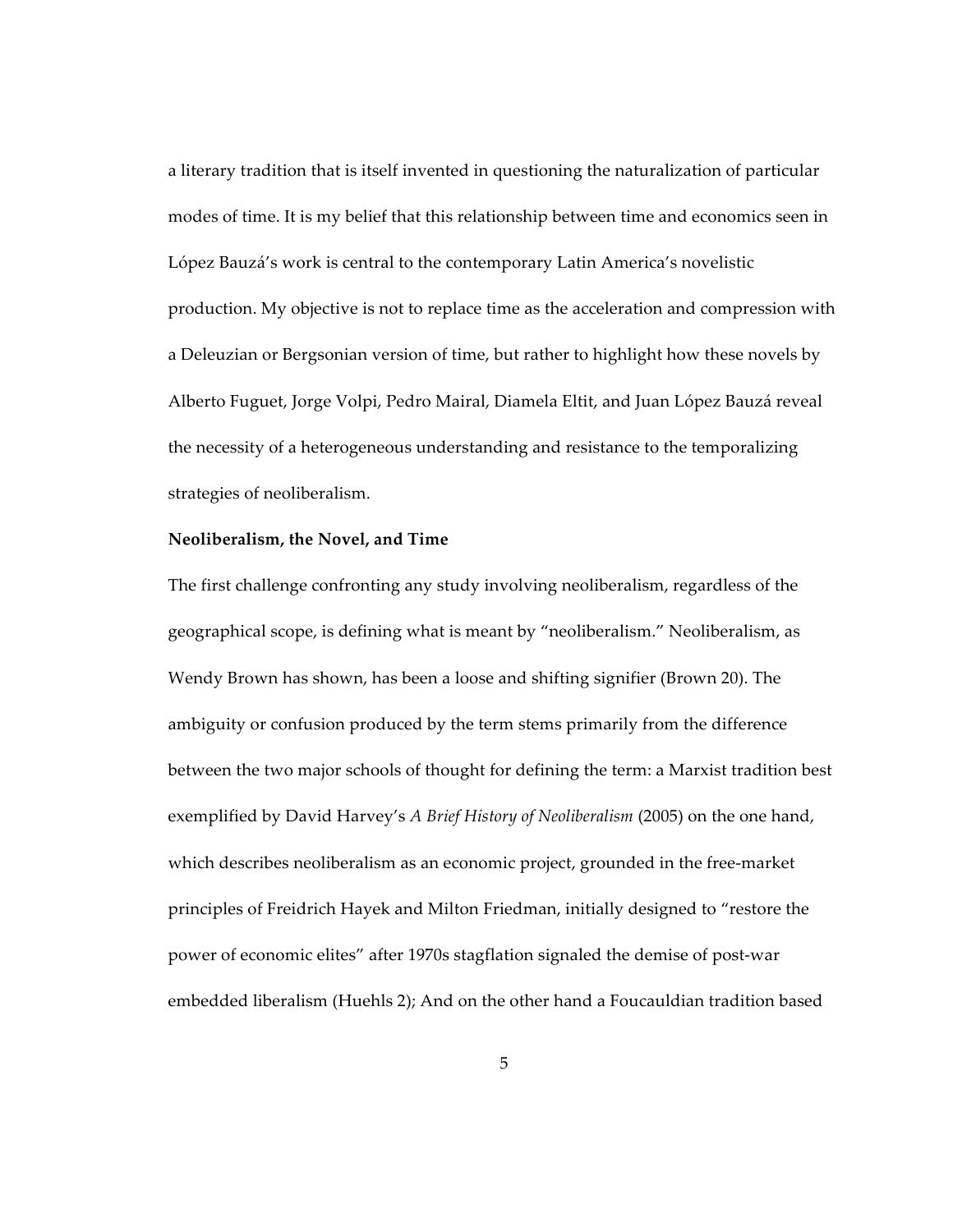off Foucault's, which focuses at times on his notion of governmentality, and other times on neoliberalism as a new rationality that emerges in the 1970s through a set of knowledges, technologies, and practices. As opposed to Harvey's use of Hayek and Friedman, Foucault prioritizes the production of a neoliberal subject, the *homo œconomicus* as an "entrepreneur of the self," based on Gary Becker's notion of human capital. The tension between these two approaches also takes the form of a clash between materialism and idealism, neoliberalism "from above" versus neoliberalism "from below," or studies of institutional changes versus studies of subjectivising strategies. My interest in the novel and time in this project emanates from the idea that what novels tell us about time helps us avoid an endless back and forth between the different schools of neoliberal though by focusing on what frames neoliberalism rather than the specific definition of the terms. My argument here follows four crucial steps: (1) In order to avoid the back and forth between the traditional schools of neoliberal criticism, we require a study that underscores what Elizabeth Grosz call the incorporeals: void, space, time, and letka, as the subsistence of the ideal *in* the material or corporeal, in other words the subsisting conditions for, that which frames, corporeality (Grosz 2017: 5); (2) as Martijn Konings has argued, neoliberalism is characterized by a concern with temporality that remains absent or suppressed in classical economic liberalism and in neoclassical economics (Konings 23); (3) all novels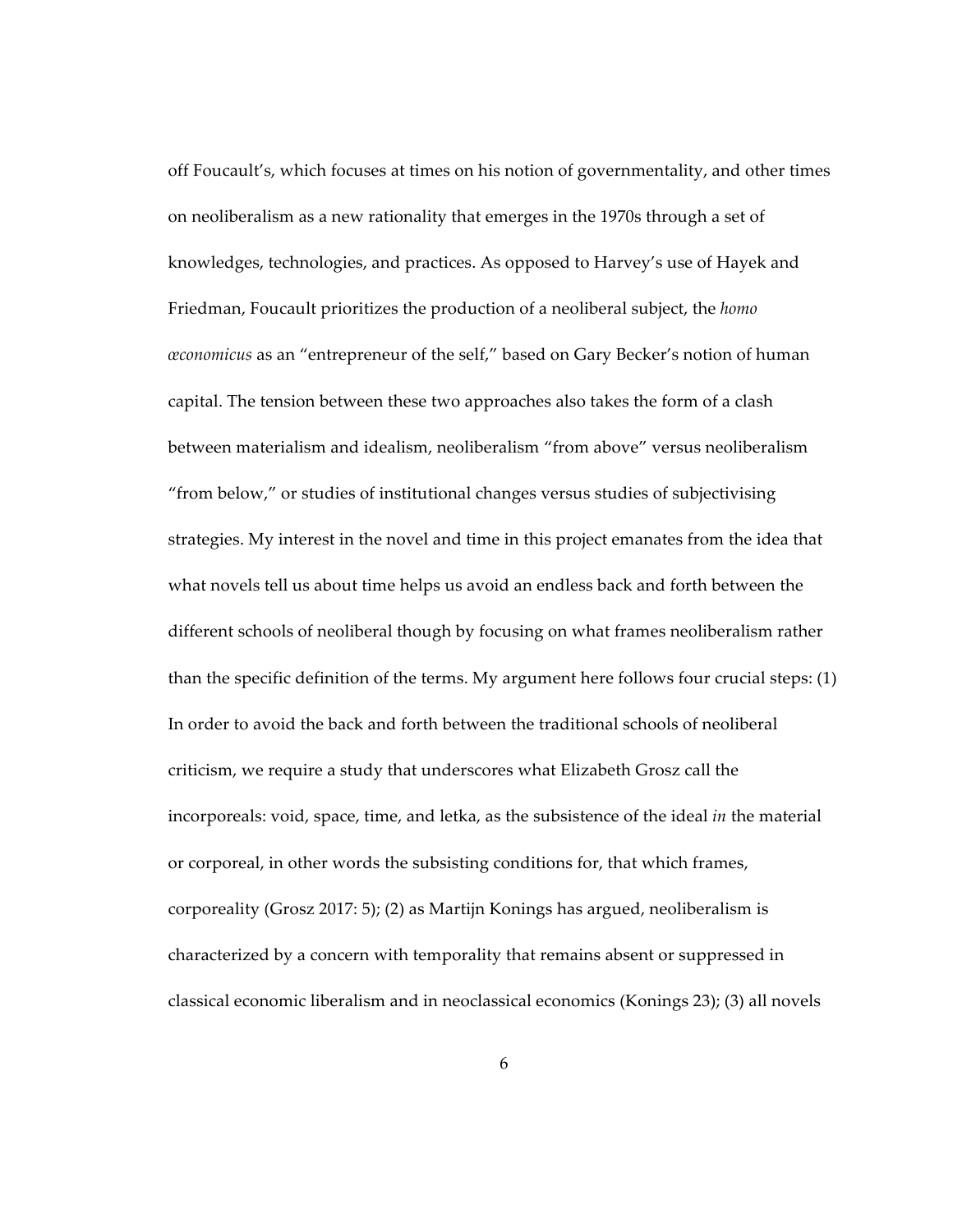tell us something about time, even those that don't appear to be about time reveal key aspects of how we naturalize certain notions of time (Currie 3); (4) The contemporary novel registers a shift away from the dominance of space towards a dominance of time which coincides with what Robert Hassan has called the "temporal turn" of the late-1990s and 2000s.

This project aims at demonstrating how Latin America, as an experimental ground for neoliberal reforms, is a fundamental case for understanding of the heterogeneous times and temporalities articulated in the contemporary novel. Carlos Fuentes, in a sentiment similar to that of Mark Currie, considered the exploration of time one the defining qualities of Western literature:

Yet another paradox, if you please: if on the economic and political plane the West has been incapable of recognizing the variety of time, in its literary heritage, from Homer to Faulkner, in the writings of Sterne, Coleridge, and Henry James, From Cervantes's critique of reading to Joyce's critique of writing, at the heart of Proust's bedchamber, Kafka's castle, or Virginia Woolf's lighthouse, it does nothing but offer us a dazzling ars combinatorial of the possibilities of time (71).

Fuentes proposes in 1981 that the 1980s were destined to be a decade of time: "By the decade of time I mean a time in which the critique of time becomes paramount as the explicit or implicit reality behind many, perhaps most, of the problems we shall be facing. The critique of time proposes a critique of history as exclusive future orientation;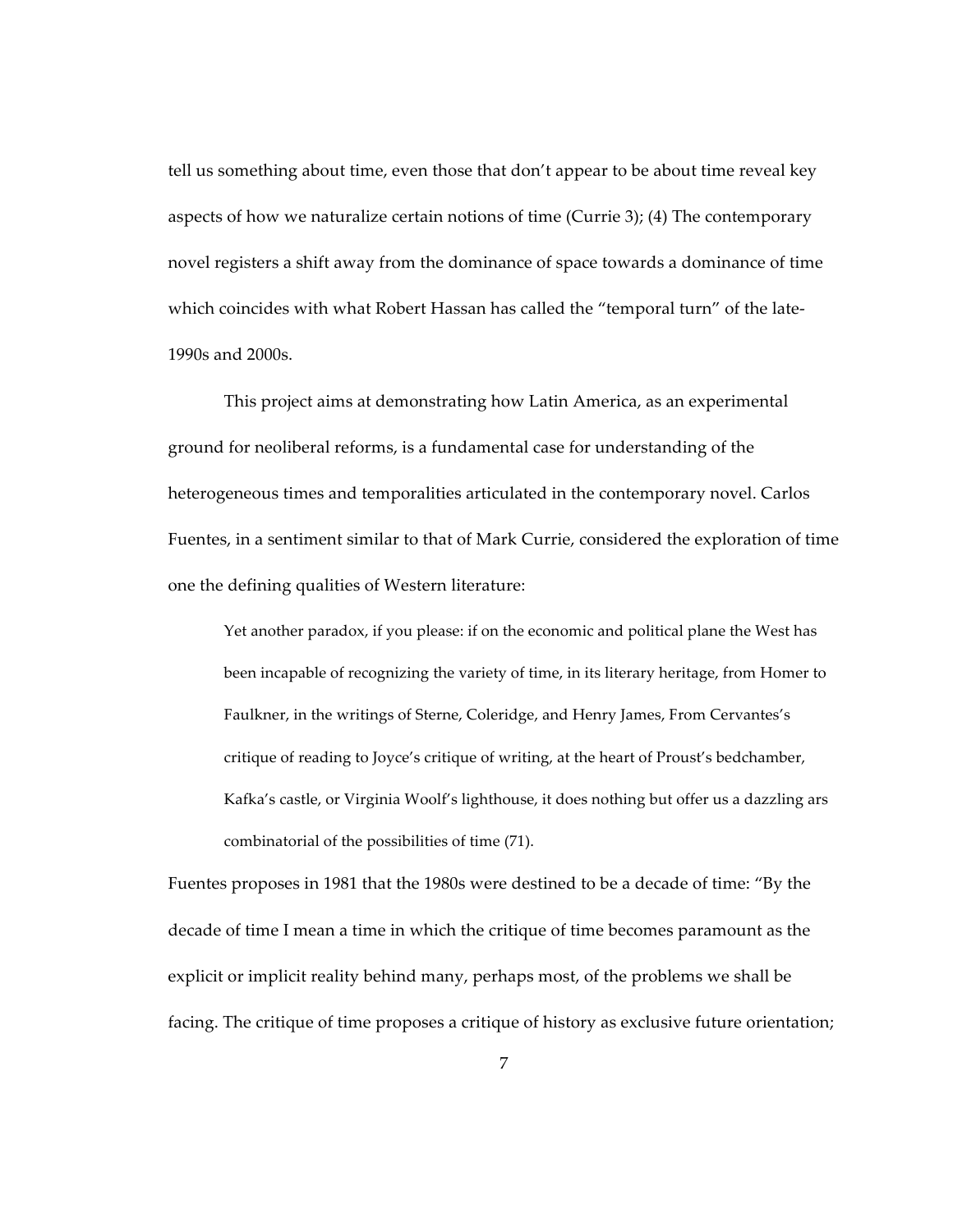a critique of the idea of progress" (62). However, as Fredric Jameson has famously stated, it was space which dominated time during postmodernism. Time, which had been at the forefront of modernism, became subdued under the rule of space. For Jameson the spatial imagination was of principal utility as a way of understanding latemodern capitalism (Hassan 86). Thus for Jameson, the "system" of postmodernism culminates in the experience of the space of the city itself (696). Jameson would suggest in a later essay that the word postmodernism designated an artistic style, and would refer instead to postmodernity with important implications: "The word [postmodernity], along with its new reality, was globalization; and I began to realize that it was globalization that formed, as it were, the substructure of postmodernity, and constituted the economic base of which, in the largest sense, postmodernity was the superstructure" (Jameson 2015: 104). He recognizes however that a new kind of production is emerging, whose ultimate possibilities we do not yet fully understand (105). Literary Critic Mathias Nilges has argued that postmodernism is no longer a vehicle for current literature, because the fictions of postmodernism have become the dominant language of the neoliberal present (112). For Nilges, the end of postmodernism also marked the successful completion of one of its constitutive projects, a shift into the status of omnipresence (113). In other words, Nilges understands the end of postmodern literature not as an end to Jameson's postmodernity, but as the moment the fictions of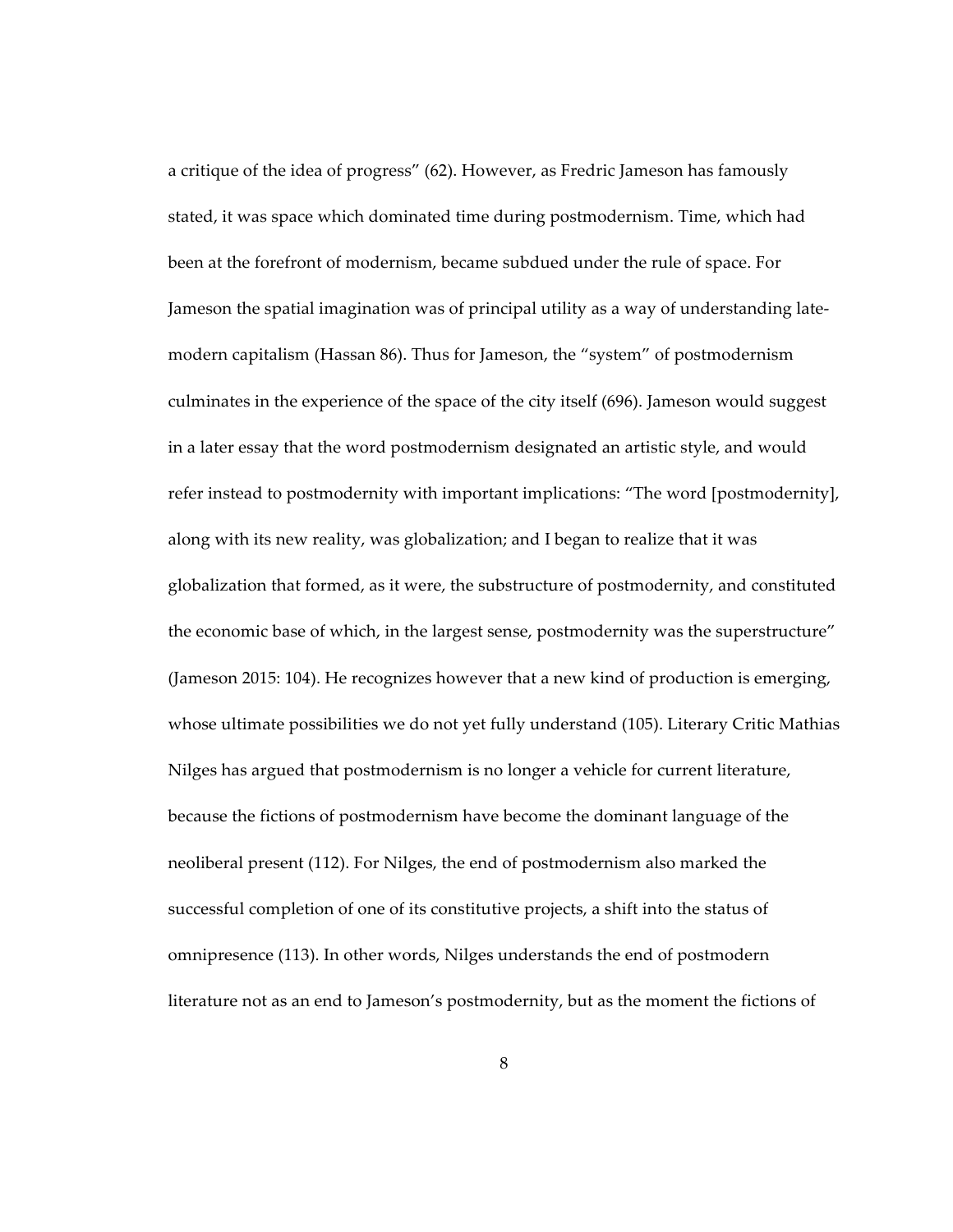postmodern literature become the reality of neoliberalism. He suggests that the shift towards the "neoliberal novel" registers the transition from fiction to reality by turning to realism and to matters of matters of time and temporality (111). He writes: "The reappearance of the attention to time in the contemporary novel, which, together with realism, aims to examine our present as a matter of actually existing postmodernism, accordingly articulates itself in opposition to these characteristics of postmodernism" (111).

Fuentes' call for a decade of time did not take place in the 1980s as he had predicted, but instead it was the 1990s and the turn of the century, as Robert Hassan has indicated, which saw an emphasis on the nature of temporality in the social sciences and humanities. The anthology *Time: A Vocabulary of the Present* (2016), edited by Joel Burges and Amy J Elias concur with Hassan that the shift towards time studies or a temporal turn took place in response to the "global turn". Some of the now-classics of the era are texts like Jay Griffiths' *Pip Pip: A Sideways Look at Time* (1999), James Gleick's *Faster: The Acceleration of Just About Everything*, Elizabeth Grosz's *The Nick of Time: Politics, Time, and the Untimely* (2004) and *Time Travels: Feminism, Nature, Power* (2005), Rita Felki's *Doing Time: Feminist Theory and Postmodern Culture* (2000), and Peter Osbourne's *The Politics of Time: Modernity and the Avamt-Garde* (1995), among others. In the world of literary criticism, some exemplary works have been Wai Chee Dimock's *Through Other*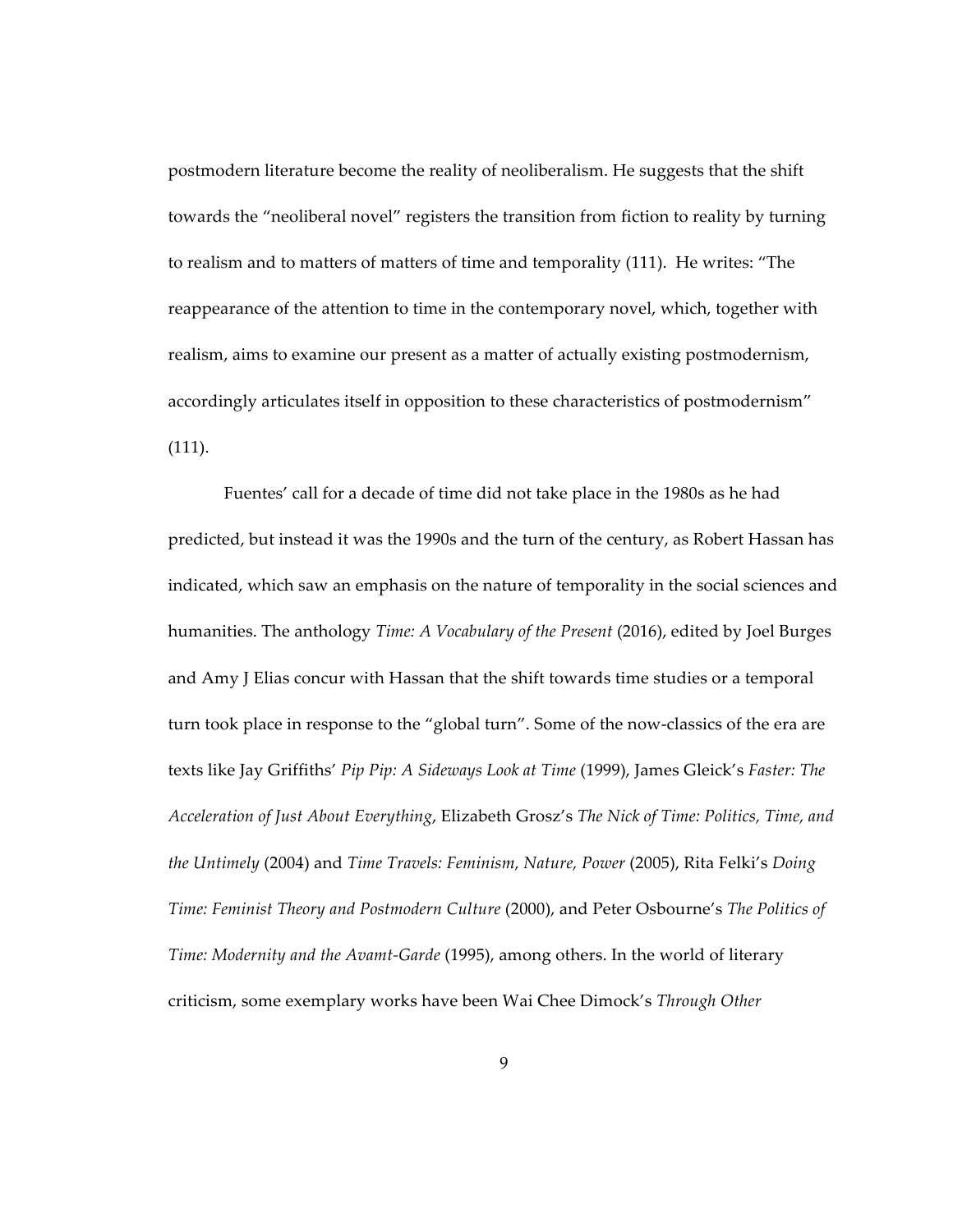*Continents: American Literature Across Deep Time* (2006), Dana Luciano's *Arranging Grief: Sacred Time and the Body in Nineteenth Century America* (2007), Gil Harris's *Untimely Matter in the Time of Shakespeare* (2009), and Idelber Avelar's *The Untimely Present: Postdictatorial Latin American Fiction and the Task of Mourning* (1999), along with recent studies in narratology and time such as Gary Saul Morson's *Narrative and Freedom: The Shadows of Time* (1995) as well as Mark Currie's *About Time: Narrative, Fiction and the Philosophy of Time* and *The Unexpected: Narrative Temporality and the Philosophy of Surprise*  (2013). For the purposes of this study, other notable publications have been in the study of film and time, such as the Bliss Cua Lim's *Translating Time: Cinema, the Fantastic, and Temporal Critique* (2009), and the work of Vivian Sobshack, studies on the relationship between sexuality and time in Elizabeth Freeman's *Time Binds: Queer Temporalities, Queer Historie*s (2010) and *Beside You in Time: Sense Methods and Queer Sociabilities in the American Nineteenth Century* (2019), and anthropological approaches to time studies like Johannes Fabian's *Time and the Other: How Anthropology Makes Its Object* (1983).

Alongside the temporal turn of the 1990s and  $21<sup>st</sup>$  century, the corpus which I have selected starts in 1996, with the emergence of the groups *McOndo* in Chile, the *Crack* in Mexico. Diamela Eltit, who I study in chapter 3, is the only writer in my selection who also published during the 1980s, but the novels I study are part of second phase in her work that began near the turn of the century. By focusing on a corpus from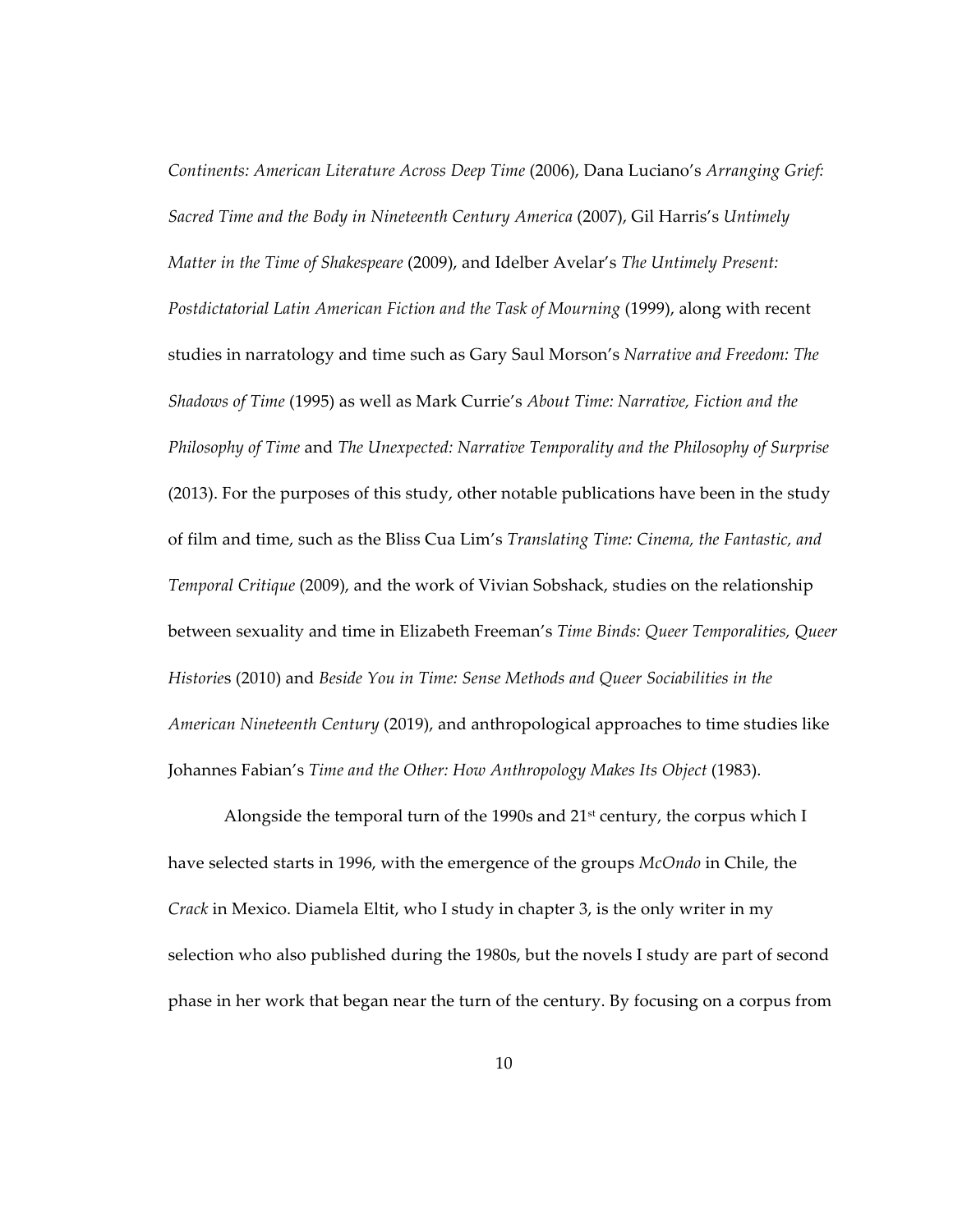the 1990s to the present, I am interested in the use of time after the emergence of a body of Latin American novels that followed the fall of the Berlin Wall, and the global dominance of capitalism. As Mark Fisher argues in *Capitalist Realism* (2009), following the collapse of the Berlin Wall, the problem for capitalism was no longer how to absorb and contain energies from the outside, but in fact the opposite: "having all-too successfully incorporated externality, how can it [Capitalism] function without a fully integrated externality, how can it function without an outside it can fully colonize and appropriate"? (8). The fall of the Berlin Wall is therefore the precise moment at which there are no spaces outside the hegemony of global capital. I believe this to be a significant event in the shift from the spatial dominance of postmodernity, to the temporal turn in the 1990s across disciplines, including the novel: with no more space left to conquer, what has been capitalism's expansion in relation to time? For the novelists of this period, globalization is no longer a process or a contested possible future, but the reality of their present. Then, how do these novels challenge the all too common assumptions that the temporal experience of global capital is that a homogenized compression and acceleration?

The emergence of new canon of Latin American literature cannot be discussed without recognizing the legacy and the shadow cast by the Boom. The authors I analyze here, Alberto Fuguet, Jorge Volpi, Pedro Mairal, Diamela Eltit, and Juan López Bauzá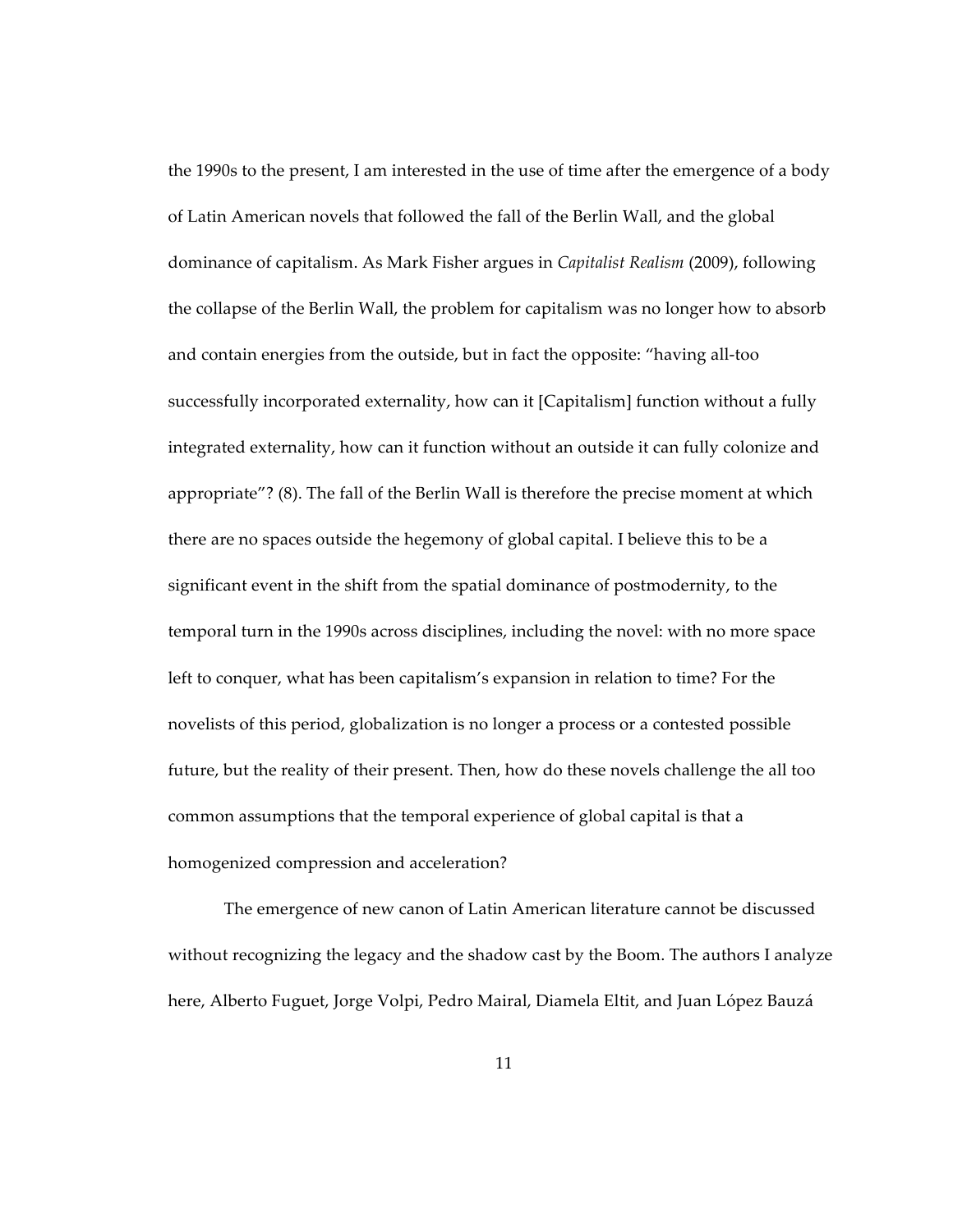respond not only to the Boom, but also to the Post-Boom, and postmodernism. Brett Levinson claims that "nowhere more than in Latin America has the literature of the second half of the twentieth century, specially Boom narratives, played a more important role both in state formation and in the globalization processes that go hand in hand with the state's fall into the private sphere, that is, with neoliberalism" (3). As Donald L. Shaw says in the opening of *The Post-Boom in Spanish American Fiction* (1998), one the biggest challenges of defining the Post-Boom period, is that the Boom itself has always been an elusive and complex phenomenon. For Shaw nevertheless, the period of the Post-Boom begins in the mid-to-late-1970s with writers like Isabel Allende, Antonio Skármeta, Rosario Ferré, and Gustavo Sainz. In the Post-Boom, he identifies a return to a more realistic, representational form of fiction, with clearer emphasis on history and sociopolitical commitment (25). Shaw's use of the term Post-Boom is purposely applied in contrast to studies of Latin American postmodernism like *Postmodernity in Latin America: The Argentine Paradigm* (1994) by Santiago Colás, Raymond Williams' *The Postmodern Novel in Latin America* (1995), and the work of Nelly Richards. One of the primary differences of these two trends that followed the Boom, for Shaw, are the more "radically experimental" novels of the postmodern writers like Ricardo Piglia, Reina Roffé, José Balza, and Diamela Eltit (170). The Latin American postmodern novel according to Williams differs to the North American postmodern novel, as it was, like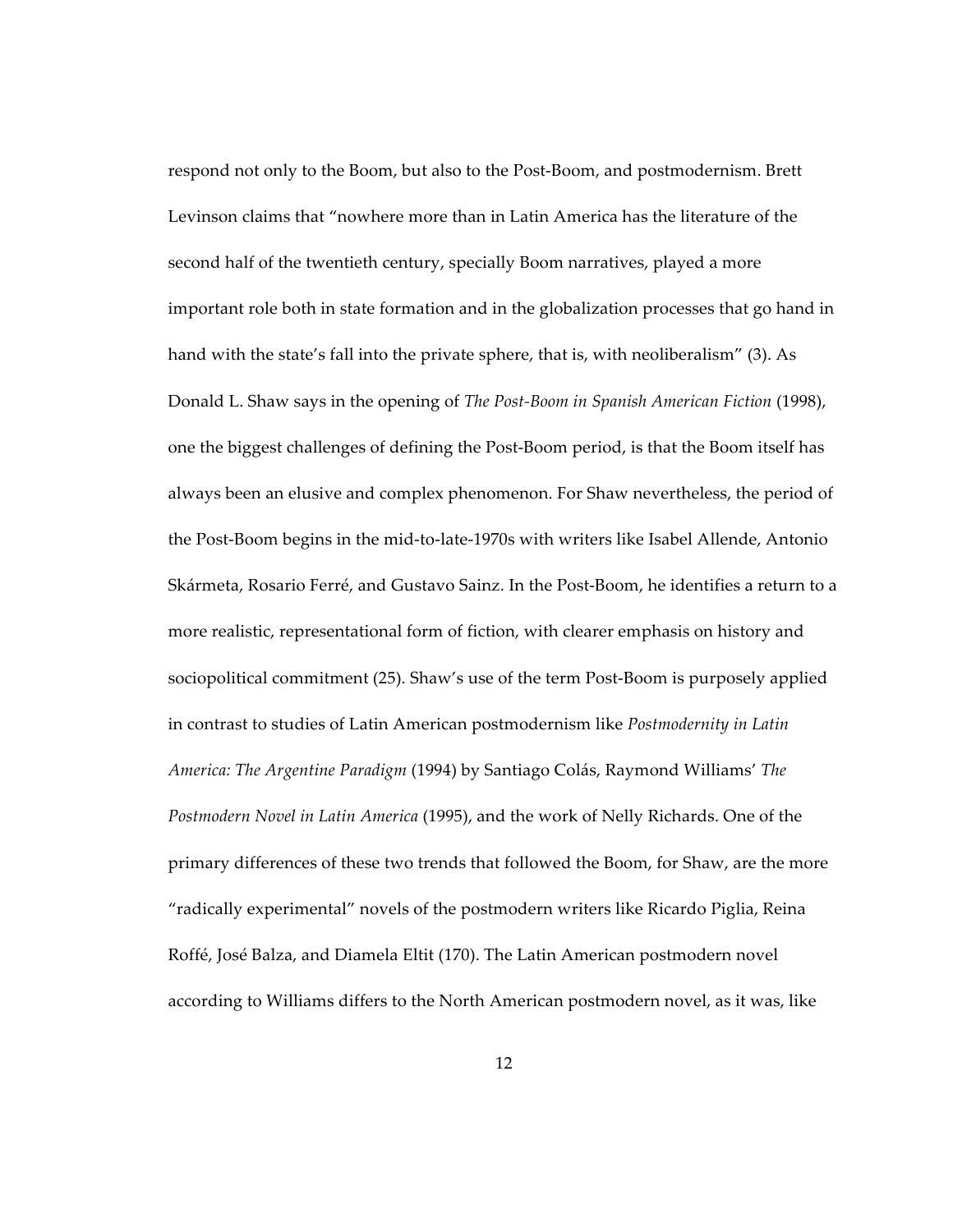the Post-Boom, a response to the writers of the Boom. Williams also stresses that Latin America had multiple postmodern discourses. Writers like Eltit, Piglia, Sarduy, Roffé, Emilio Pacheco, and Moreno Durán all offer radically different kinds of postmodernisms (15). In contrast to the Post-Boom of Shaw, the authors of Williams' Latin American postmodern novel have been enormously influenced by Deleuze, Derrida, and Foucault (14), and distance themselves from Boom writers like Cortázar, Vargas Llosa, Fuentes, and García Márquez by opposing "grand narratives" (19).

For Levinson, Latin American literature, especially that of the Boom, both as a vehicle for conservatism and as an agent for subversion, is bound from its inception to the rise of the state. The question of the authors in this project becomes what happens to the literary tradition of the Boom, and to the novel, once the region goes through a transition from state to market, as Avelar understands the "transition." Following Kojin Karatani's argument that today's capitalist nations are characterized by the triplex system of the Capital-Nation-State, we must also mention the nation in relation to the novel. In *The Structure of World History: From Modes of Production to Modes of Exchange* (2014) Karatani describes the relationship between capital, nation, and state, all different and unique in their own way, as a Borromean knot, in which they supplement each other, and therefore the entire system would collapse if one were missing. He describes the Capital-Nation-State system as follows: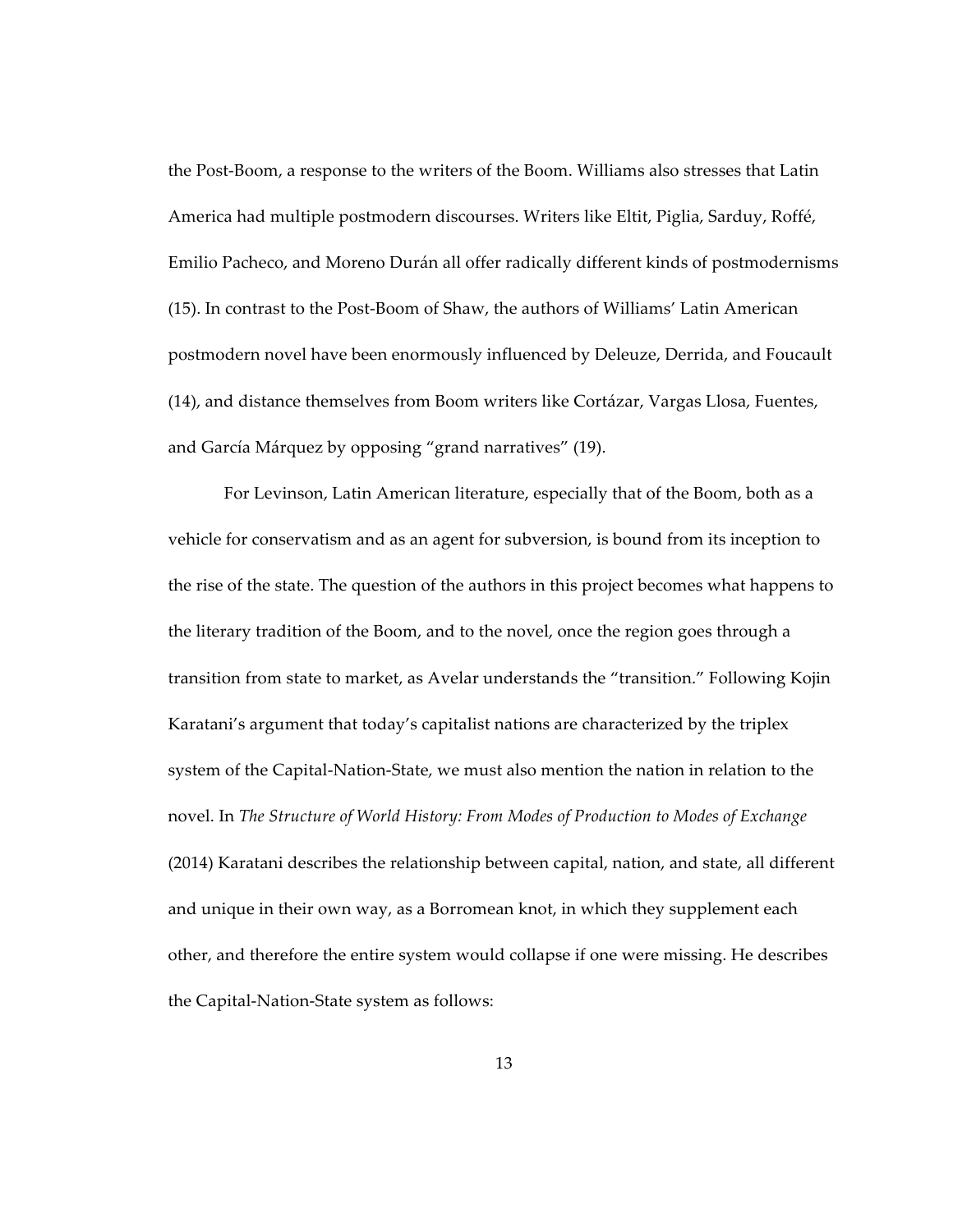In its structure, there is first of all a capitalist market economy. If left to its own devices, however, this will inevitably result in economic disparities and class conflict. To counter this, the nation, which is characterized by an intention toward communality and equality, seeks to resolve the various contradictions brought about by the capitalist economy. The state then fulfills this task through such measures as taxation and redistribution or regulations. (1)

Supplementary and antagonistic at times, Karatani's Capital-Nation-State system positions the nation as directed towards an intention of communality and equality, which seeks to resolve the various contradictions brought about by the capitalist economy. The echoes of Benedict Anderson in Karatani are deliberate, as Karatani believes the nation is the imagined restoration of the community that was undermined by the commodity-exchange economy. Under neoliberalism, the novel, which has always been bound to Karatani's Capital-Nation-State system, undergoes a recalibration towards capital and markets, but never entirely lets go of neither the nation nor the state. For authors like Alberto Fuguet, this is precisely what sets them apart from the writers of the Boom, as he says in one of his most controversial statements: "Before, Latin intellectuals had to choose between the pen and the sword, now it's PC or Macintosh." However, it is crucial not to mistake the recalibration towards an interest in the market as a full embrace of market values by all of these authors. These are not the novel of Ian Baucom's *Specters of the Atlantic* (2005) which helped produce confidence in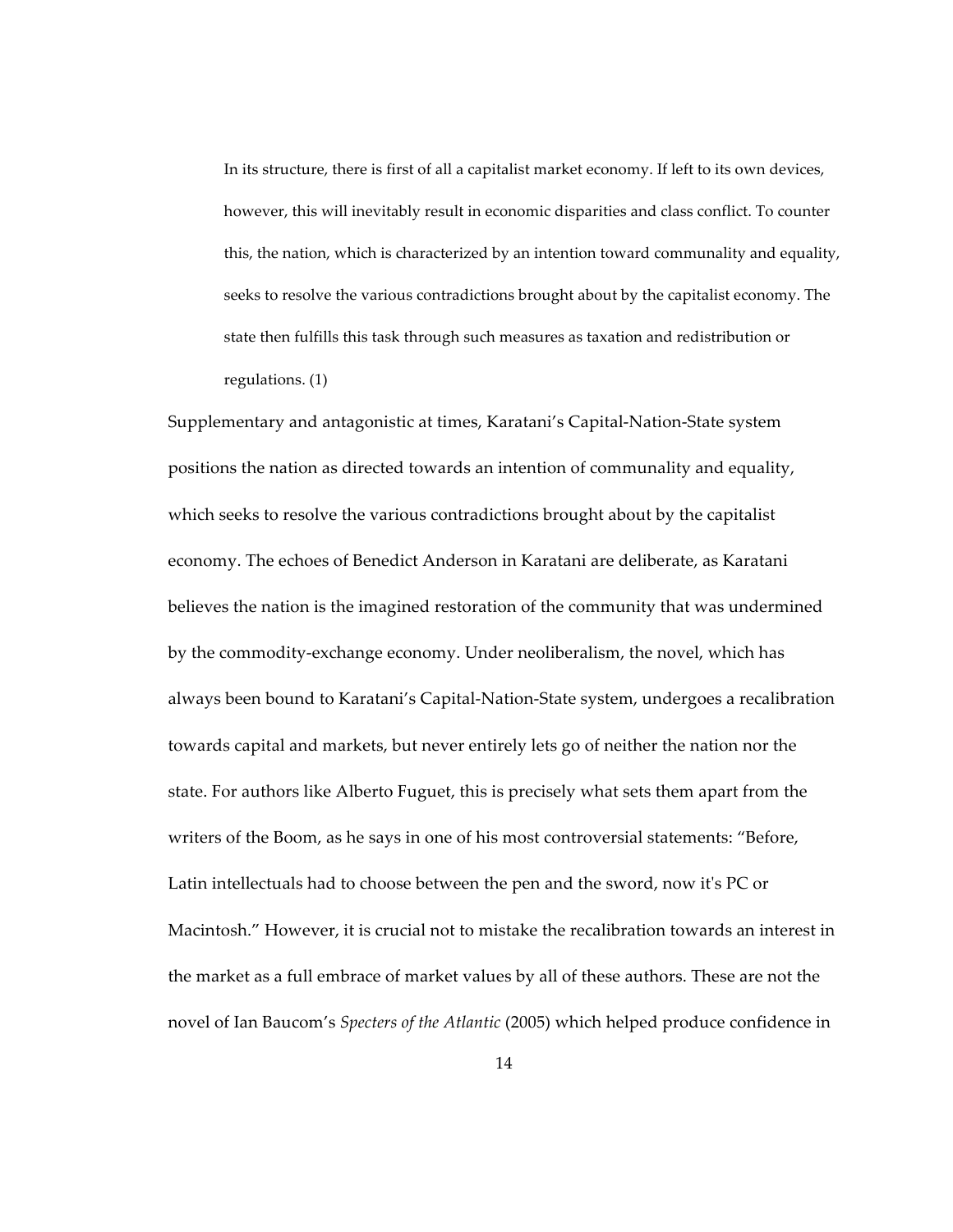credit systems, but in the same way they reject the nation and the state, they also show a disenchantment towards credit and financialization.

Although the period of transition of *McOndo* and the *Crack* did look towards ideas of marketing, bradding, and the global trade reforms as alternatives to the nationstate, the novels of Eltit, Mairal, and López Bauzá are all critical of every element of the Capital-Nation-State system, and the emphasis towards the market is not as a viable alternative to the nation-state, but as yet another dangerous fiction. That being said, they insist on the history of the novel, and of literary history. These novels are critical of nostalgia towards the nation-state, and disenchanted with the present produced by neoliberalism, but Eltit summons Euripides' *Medea,* López Bauzá rewrites *Don Quixote*, and Mairal revisits the entire history of Argentina's literary history, as well as writers like Joyce, Plath, and Hawthorne among others. In doing so, I would argue that these authors propose the novel, as the fiction bound to the Capital-Nation-State from its inception, also has the capacity to activate a virtuality that produces new actualities we have not yet imagined.

In accordance with Karatani's suggestion of a shift towards markets over the nation-state, the analyzed in this dissertation come from different countries—Argentina, Chile, Mexico, and Puerto Rico—rather than a specific national tradition. My work however is indebted to scholars who have preceded in depth studies of national literary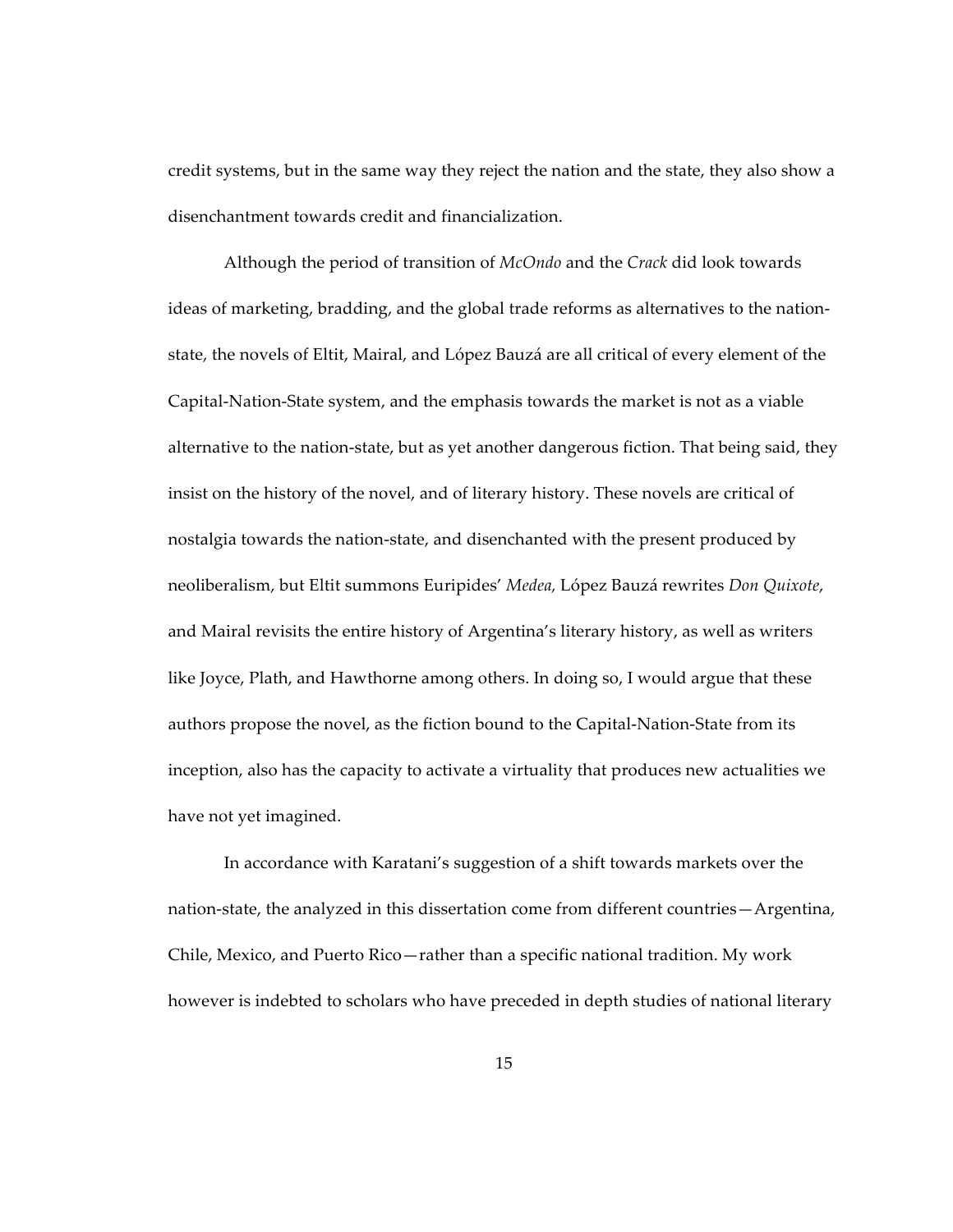traditions in Latin America in relation to neoliberalism, or late capital, such as Alessandro Fornazzari's *Speculative Fictions* (2013), Alejandra Laera's *Ficciones del dinero* (2013), Ignacio M. Sánchez Prado's *Strategic Occidentalism* (2018), and Luis E. Cárcamo-Huechante's *Tramas del Mercado* (2007). Caracamo-Huechante analyzes Chilean literature, including a chapter about Alberto Fuguet, from the premise that the free market is constituted by a cultural discourse, from which a series of rhetorical and imaginary interventions hegemonically spread through society (Cárcamo-Huechante 17). Carcamo-Huechante avoids the shifting definitions of "neoliberalism" by instead focusing solely on free markets and culture, although in later projects he does use the term neoliberalism. Fornazzari has also studied the relationship between cultural production and Chilean neoliberalism where, following the work of Brett Levinson, he understands neoliberalism as "a kind of thinking" and "a way of comprehending the world" (6). Fornazzari identifies a similar transition towards realism in Chilean novelist Jorge Donoso under neoliberalism than Nilges saw in the American and British case. Fornazzari's focus on the transition from the dictatorship to democracy is an approach that has also been used by some of the most significant contributions to studies of neoliberalism and cultural production in the region, rather than nation-centered projects, most significantly Avelar's *The Untimely Present* (1999) and Francine Masiello's *The Art of Transition*. Avelar takes a different approach to Fornazzari and Masiello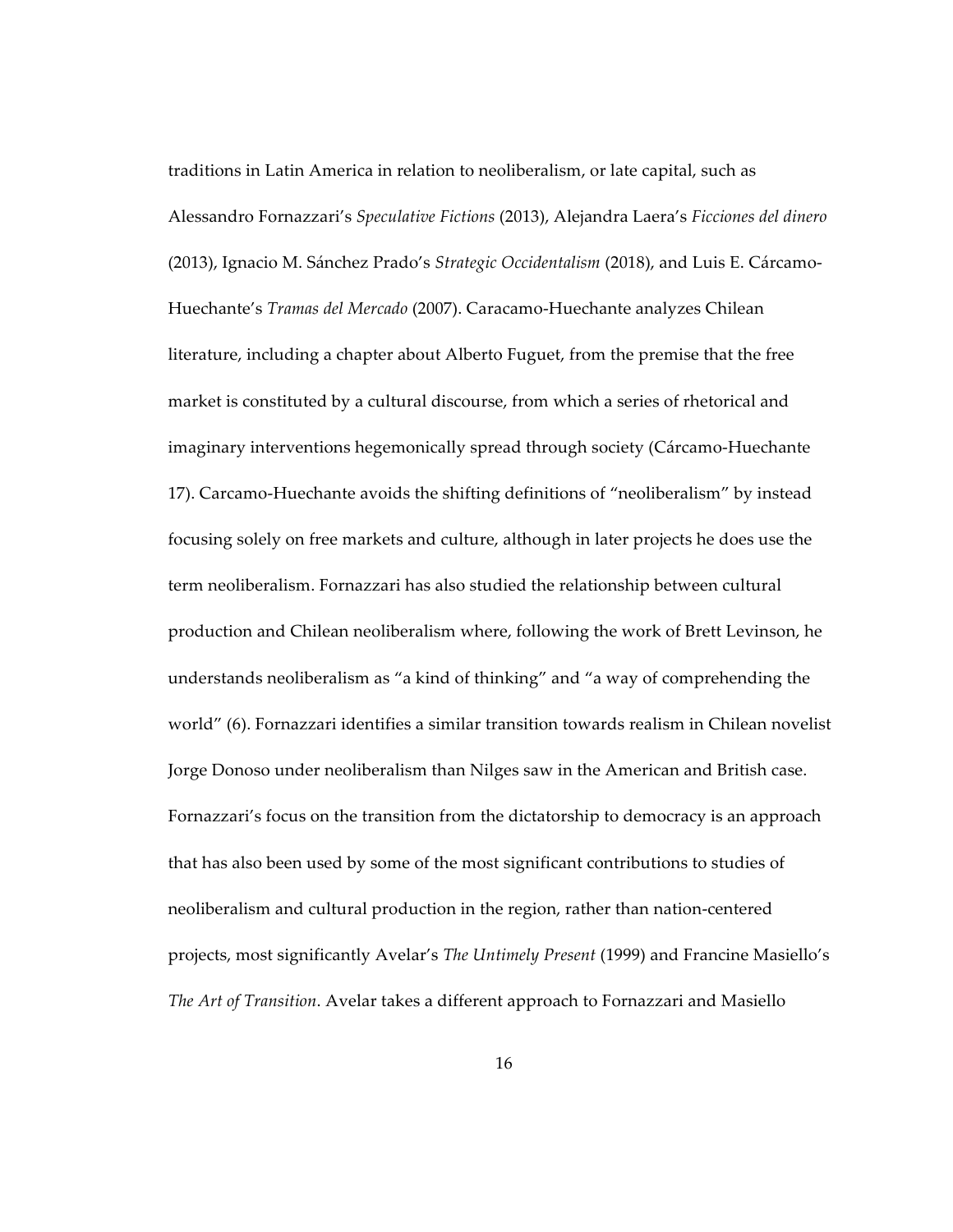however by considering "the transition" not in terms of dictatorship to democracy, but state to market transition ushered by the dictatorships (11). A key difference between the work of Avelar and Masiello to my own is that novels I work with are not part of a trasition period, but rather novels that are already breath within the effects of the neoliberal transformation. My dissertation is undeniably informed by these critics but I would argue that given the multiple ways that neoliberalism emerged across the region—dictatorships, neocolonialism, trade deals—a nation-centered approach is too limited of an approach for the questions driving this project.

In spite of the differences on the origins and applications of neoliberalism in the region, my dissertation follows in the claims of Maurizio Lazzarato that debt—both public and private— lies at the very core of the neoliberal project. Debt itself is not unique to neoliberalism as David Graeber's 5,000-year history of debt reminds us, as well as Nietzsche's analysis of debt in his famous *On the Genealogy of Morals*, nor is it a new topic for writers as we know from Shakespeare's *The Merchant of Venice* to the long history of works on debt identified by Margaret Atwood in *Payback: Debt and the Shadow Side of Wealth* (2008). However, following the 2007-2008 economic crisis, we have seen renewed interest in questions of debt and its particularities under neoliberalism, most notably in publications such as Maurizio Lazzarato's *The Making of the Indebted Man*  (2012 [2011]) and *Governing by Debt* (2015), David Graeber's *Debt: The First 5,000 Years*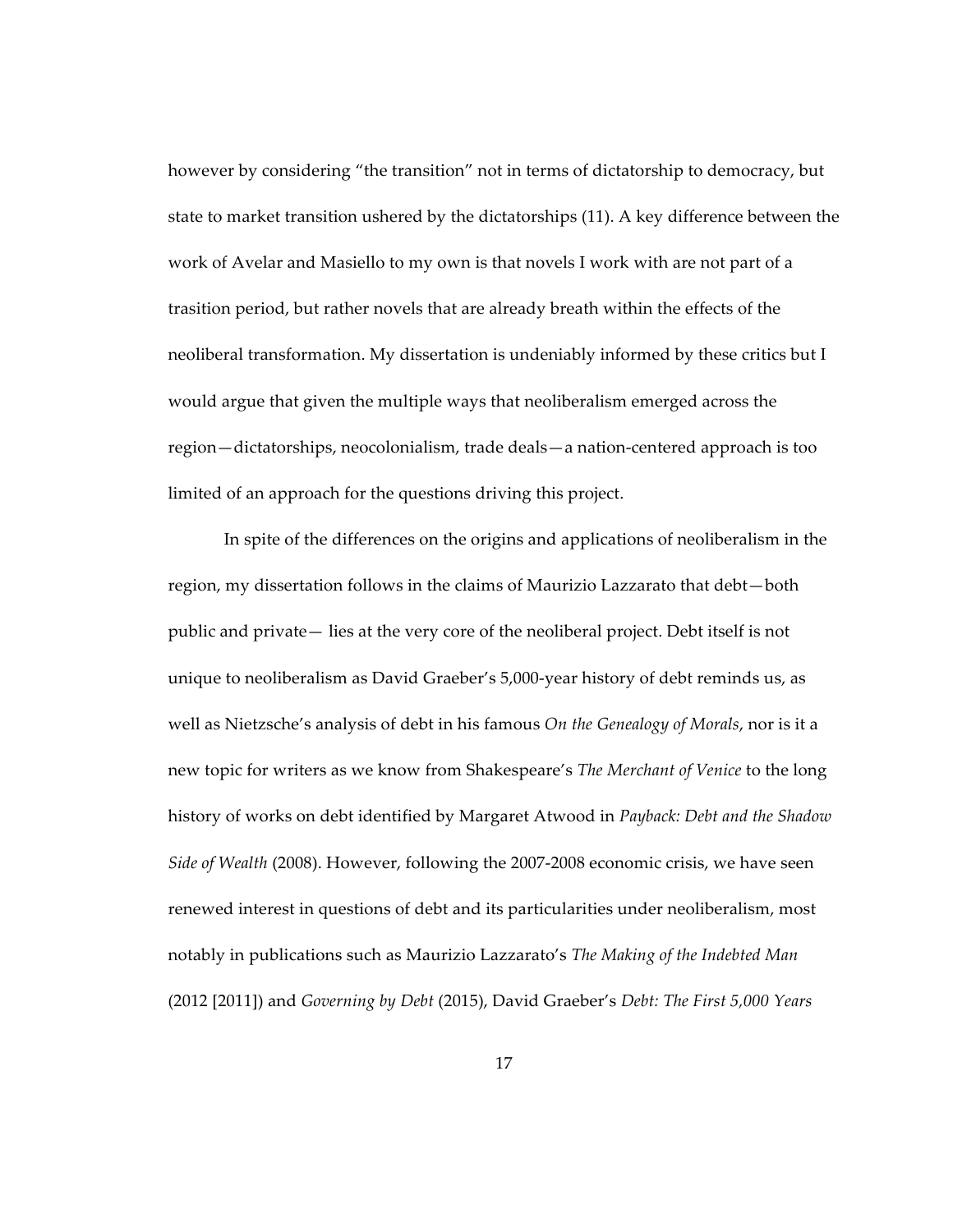(2014), Miranda Joseph's *Debt to Society* (2014), Richard Deinst's *The Bonds of Debt* (2017), Eletttra Stimili's *The Debt of the Living* (2017 [2011]) as well as *Debt and Guilt* (2018 [2015]), and Éric Toussaint's *The Debt System* (2019 [2017]). These scholars all seem to share a common interest in understanding how changes in financial capital, and the moral stances upon with debt operates not only lead to the 2008 debacle, but have worsen since the crisis. In addition to the financial crisis of 2008, this scholarship is often linked to the question of how debt has changed has changed through its history, but particularly during the neoliberal period. Debt theorists have developed their own theories of indebted time based on a neutralization of the future and erasure of the past. Peter Fleming claims in his book *The Mythology of Work* (2015) that neoliberal debt works by erasing the past and reducing the relationship between creditors and debtors to a narrative of "if you took the money you have to pay," or "if you could not pay, why take the money?" Fleming mentions this dynamic, which I think is crucial, in passing, almost as a given, without developing what makes it possible or how it operates, Graeber suggest an interest in the past but concludes that our conception of the origins of debt and money functions retroactively, that is to say, the "origin" is generated to address or promote the concerns of the present. And Finally, for Lazzarato debt produces a future oriented sense of morality by anchoring the actions of the debtor to a moment of reimbursement, Lazzarato claims that this process "neutralizes time" as the creation of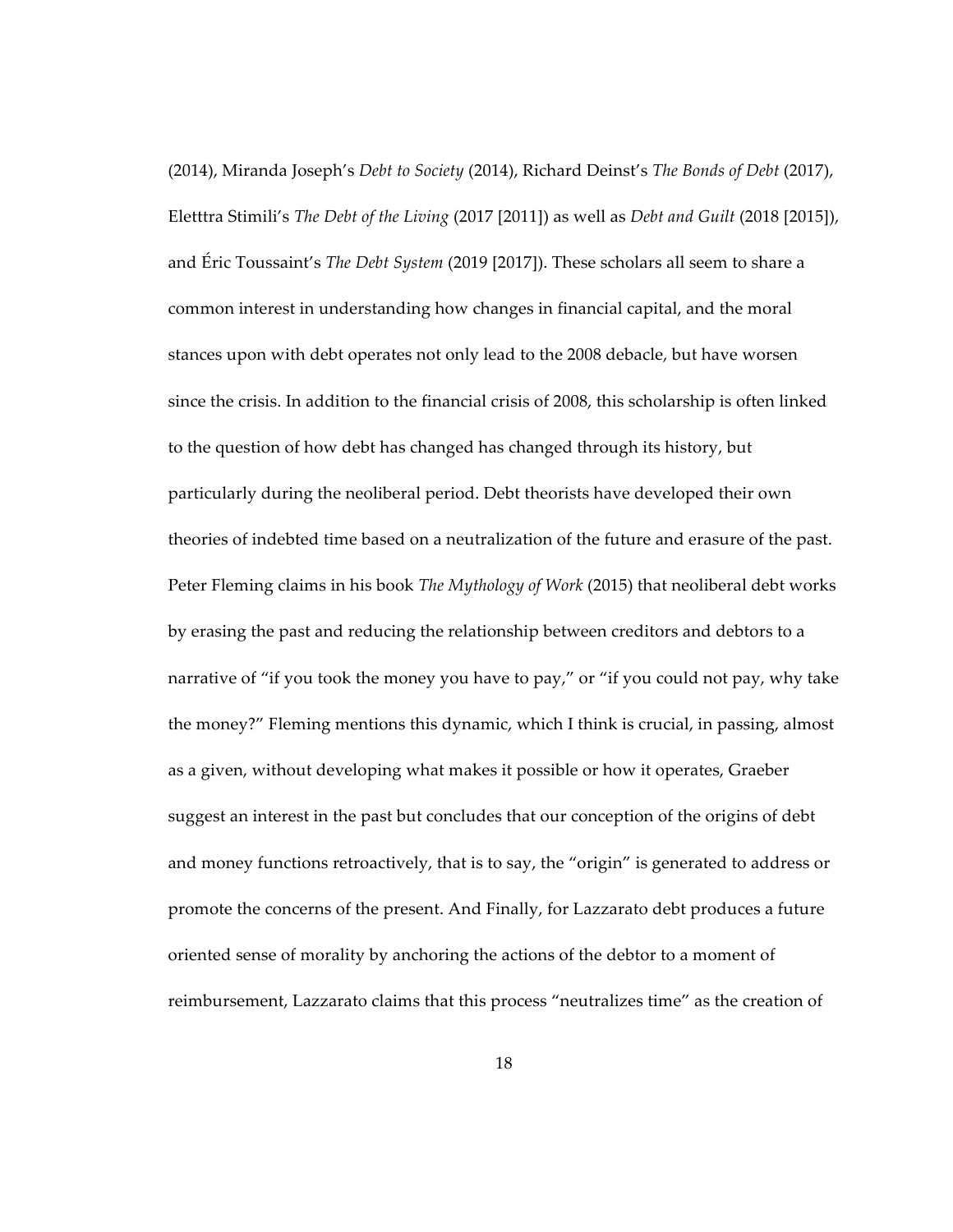new possibilities. Given the centrality of debt to the neoliberal project, I argue that we must question the notion of indebted time present in the wok of Lazzarato and Flemming). Despite the number of scholars who focus on the relation of debt and credit to culture (Baucom 2005; Finn 2003; Lynch 1998; McClanahan 2017; Poovey 2008; Shell 1982) we do not have a concerted scholarly effort to illustrate how the history of debt has shaped the Latin American novel, much less how these fictional narratives might show how indebtedness has revised popular concepts of time.

### **Overview and Chapter Outlines**

To explore how contemporary Latin American novels insist on the heterogeneity of temporal experiences the chapters of my dissertation are organized in three stages: (1) the development of new chronotopes to articulates life under neoliberalism in a moment of relative confidence; (2) the temporal logic of neoliberalism during times of crisis; and (3) indebted temporality from household debt to public debt. The goal of each chapter is to expose the diverse times at work within neoliberal rationality, discourses, practices, and subjectivities.

My dissertation begins in 1996 with the emergence of the *McOndo* group in Chile and the *Crack* in Mexico, which critics have argued was a market-defining moment in the recent history of Latin American literature. In Chapter 1 I offer a new reading of these groups as the emergence of a transition chronotope in the Latin American novel,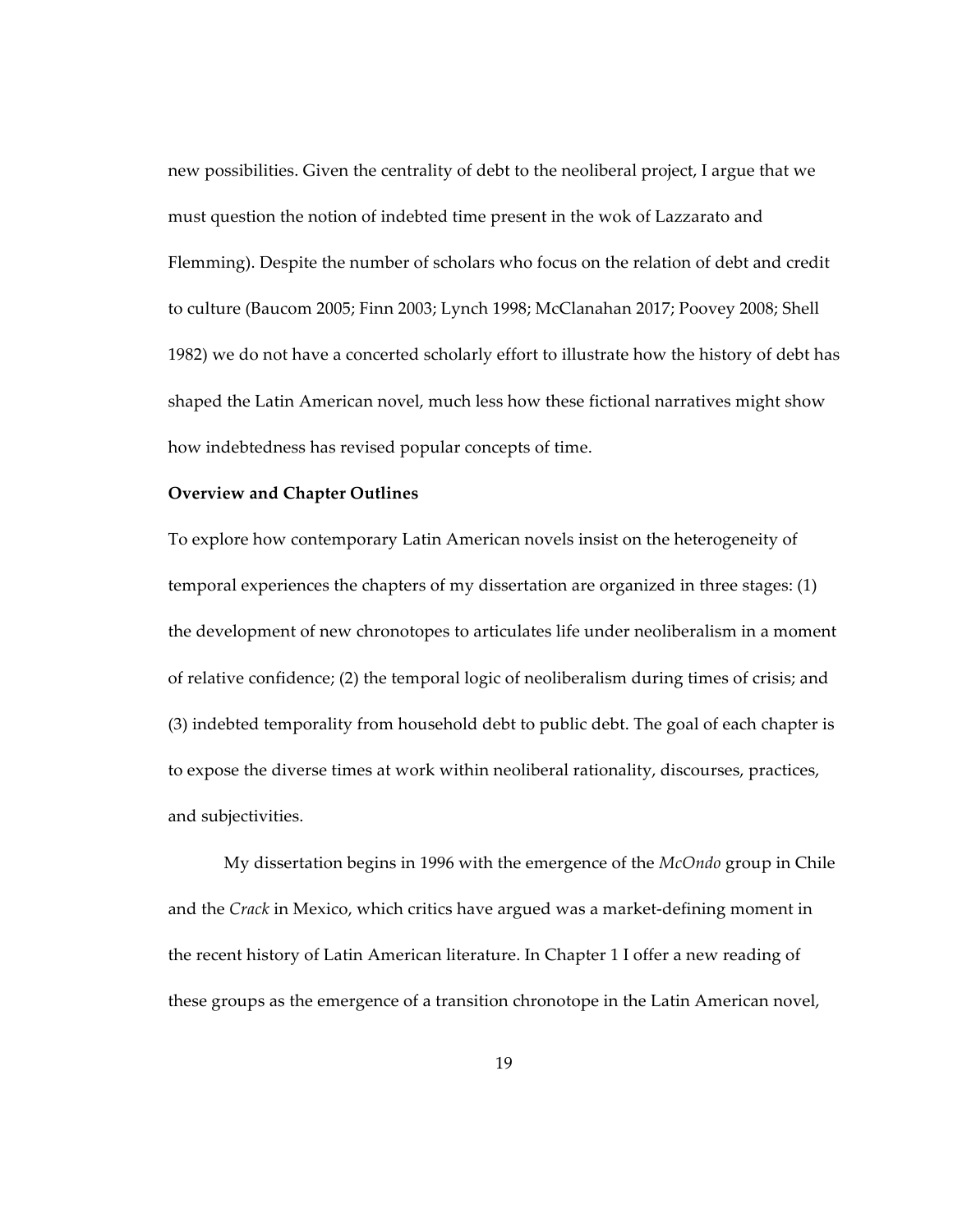from the Boom and its offspring, into a contemporary neoliberal novel. I analyze the manifestos written by both of these groups, along with Alberto Fuguet's *Las películas de mi vida* (2002) and Jorge Volpi's *No sera la Tierra* (2006), what I consider two of the novels that best represent the ideas of the manifestos, as works about the temporal logic of globalization under a neoliberal paradigm. I argue that although these novels are built around spatial metaphors, seismology and cartography, it is matters of time and temporality which dominate over space. The chronotope as Bakhtin defined it is always both temporal and spatial, but whereas Jameson famously argues that in postmodernity time succumbs to space, I want to propose that the opposite takes place in the neoliberal novel, where the balance shifts back towards time, as in modernism, but now under a new logic of global capital. Furthermore, I propose the chronotope of these novels provides an understanding of globalization as the spatial and temporal conditions upon which neoliberal market reforms operate. In short, globalization not as another synonym for neoliberalism, but as the incorporeal which frames these political and economic processes. For Fuguet and Volpi, returning to realism is the only possible way to properly narrate the conditions of neoliberalism.

In Chapter 2, I analyze Pedro Mairal's *El año del desierto* (2005) to showcase the contradictions at the center of neoliberal temporality, and their intensification in moments of crisis. Unlike Fuguet and Volpi's realism, the moment of crisis is for Mairal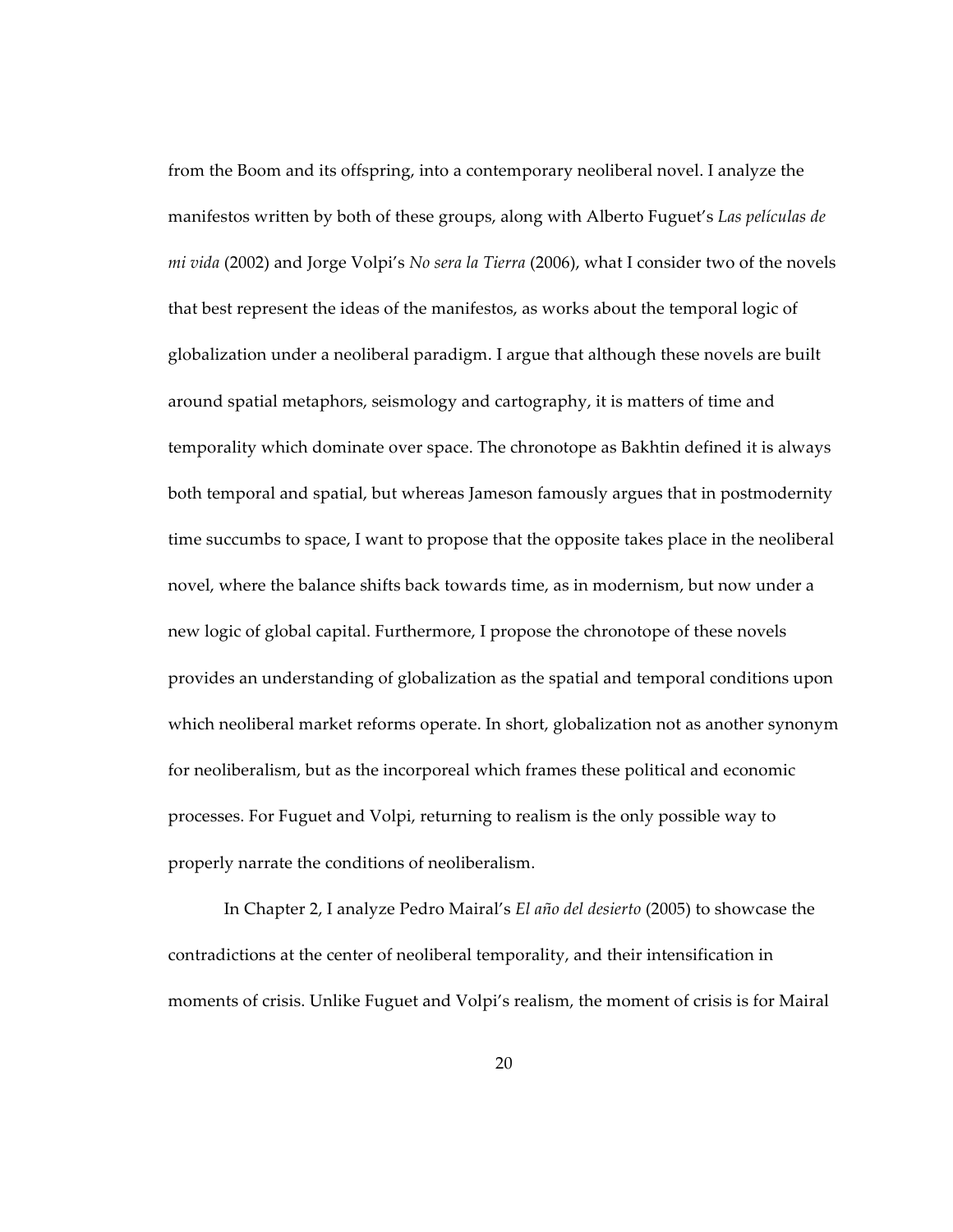best explored thought a science fiction that that goes forwards and backwards at the same time, a chronological year forward and all of Argentina's history in reverse. My goal for this chapter is to analyze how *El año del desierto* showcases the centrality of temporal contradictions under neoliberalism, and the way these are intensified during moments of crisis. The novel, which presents the social, political, economic, and cultural history of Argentina in reverse chronology, from the 2001 debt crisis to the Spanish invasion, highlights how sideshadowing conjures the ghostly presence of might-havebeen or migh-bes (Morson 118) in the form of what Bakhtin considered the relationship between biographical time and historical time. I look at Mairal's use of sideshadowing and vortex time as the literary representation of Martijn Konings' claim that the temporality of neoliberal rationality is engendered by the affectively charged tension between the necessity of speculation and the anticipation of certainty (Konings 29). The tension Konings speaks of that of open time versus closed time, or time as a field of possibility versus a neutralized mode of time. The novel is chock-full of temporal paradoxes which close cycles of crises on the one hand, but also underscores the potential of open time, the ways the past had the potential to be different and therefore so do the present and the future.

In Chapter 3 I move towards indebtedness looking at Diamela Eltit's *Los trabajadores de la muerte* (1998) and *Mano de obra* (2002) to argue that central to the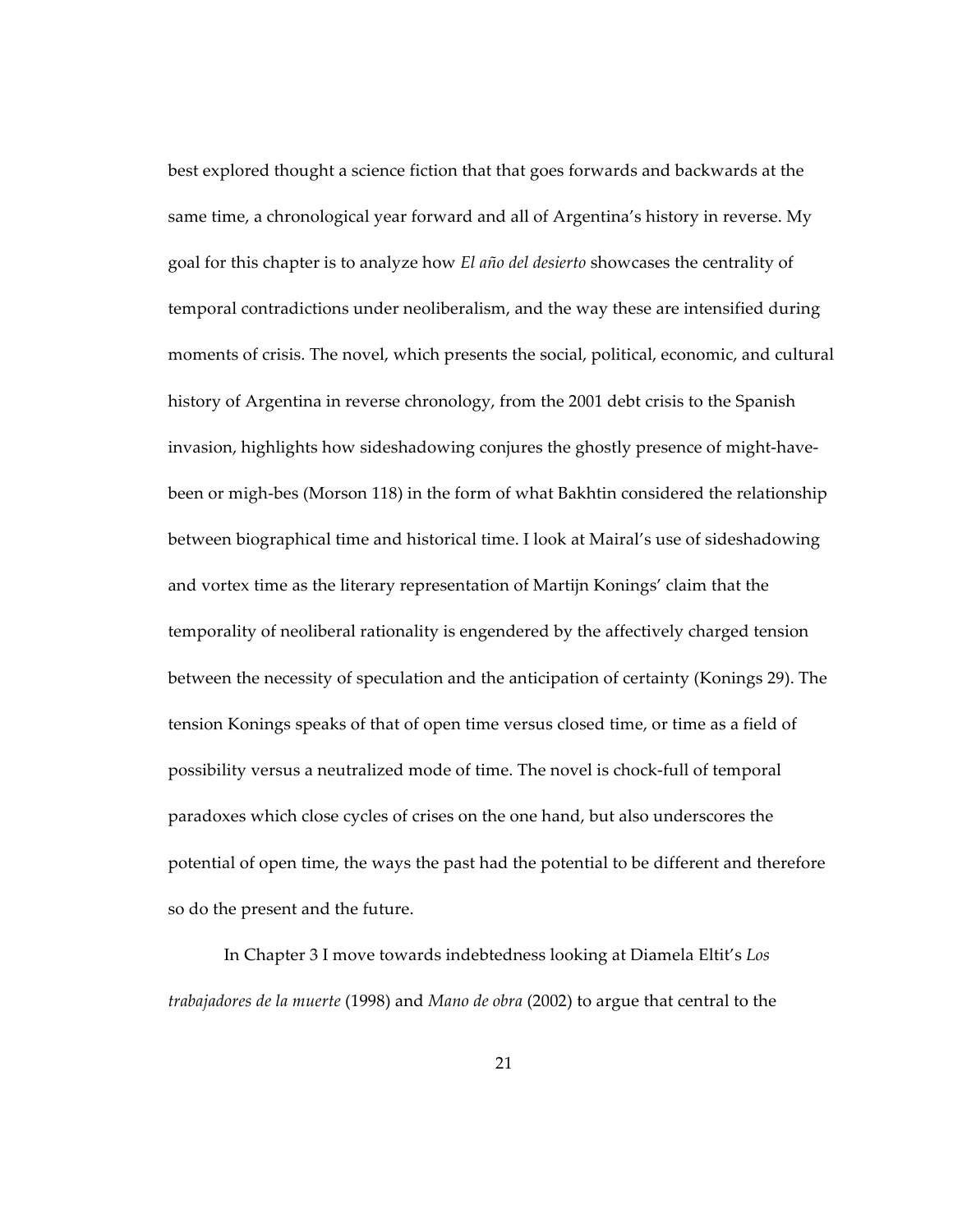experience of debt under neoliberalism is a transformation of time in the household, or domestic space. As opposed to Fuguet and Volpi, who focus on the macro changes in the subject's relationship to the globe, Eltit focuses on the house, the open market, and the supermarket. The purpose of this chapter is twofold: to place Diamela Eltit's *Los trabajadores de la muerte* ([1998], 2009) and *Mano de Obra* ([2002], 2004) within discussion of feminist economic criticism and to situate her novels within the networks of power that Michel Foucault defined as *dispositif*. This twofold argument shines light on the centrality of debt within what I will call the "domestic *dispositif*," the material, emotional, and imaginative possibilities and limits that make certain things likely to happen in the household, and happen in a certain way, and other things unlikely to happen. In conversation with Julia Kristeva's notion of "women's time, Eltit shows how within this domestic network of power women are not only reserve labor, but crucially they are also "reserve time" for the nation during and after the dictatorship. Both *Los trabajadores de la muerte* and *Mano de obra* feature characters whose indebtedness and precarious labor produce a sense of ahistoricity, characters, primarily female character, who do not own a time of their own, but from whom time and history are extracted. The final chapter, Chapter 4, focuses on the novel *Barataria* (volume 1 published in 2012, volume 2 published in 2013) by Juan López Bauzá and Lazzarato's "indebted time." I am interested in the way debt intensifies time, particularly the past, rather than Lazzarato's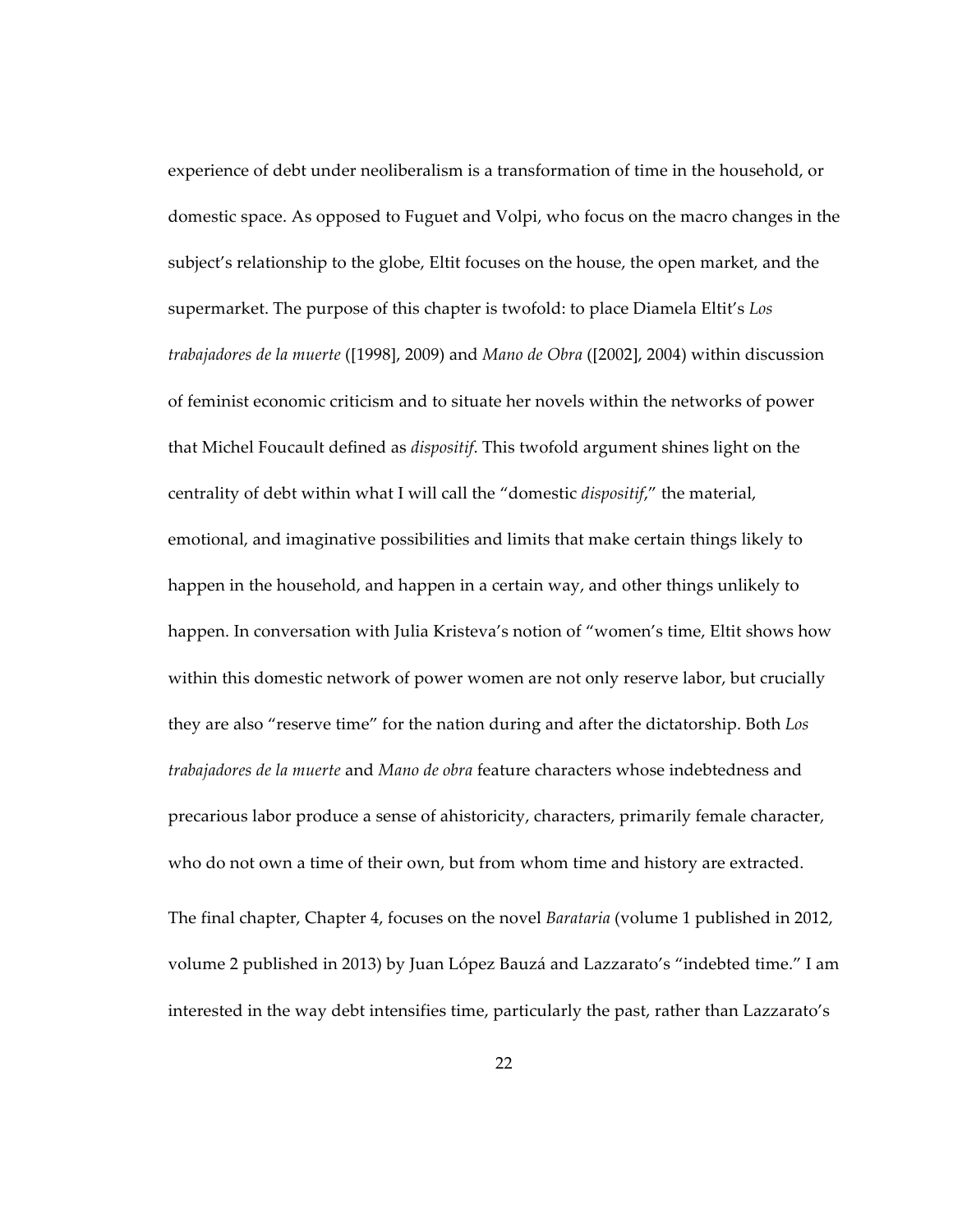claim that is "neutralizes time" and focused solely in controlling the future through a hold on the responsibilities of the present. While debt theory has prioritized the relationship between and the future, I want to emphasize how the temporalization of indebtedness is also about an intensification of the way in which the past is made relevant to the present. I claim that López Bauzá uses Cervantes as way to articulate the past's relevance to the present in Puerto Rico's relation to the United States, not only as colonized and colonizer, but also as debtor and creditor. I suggest that López Bauzá reproduces the Nietzschean understanding of history as a mode of writing, and employs the use of *Don Quixote* as a strategic use of the anachronism that makes elements of the past live again, reenergized through their untimely recall in the present.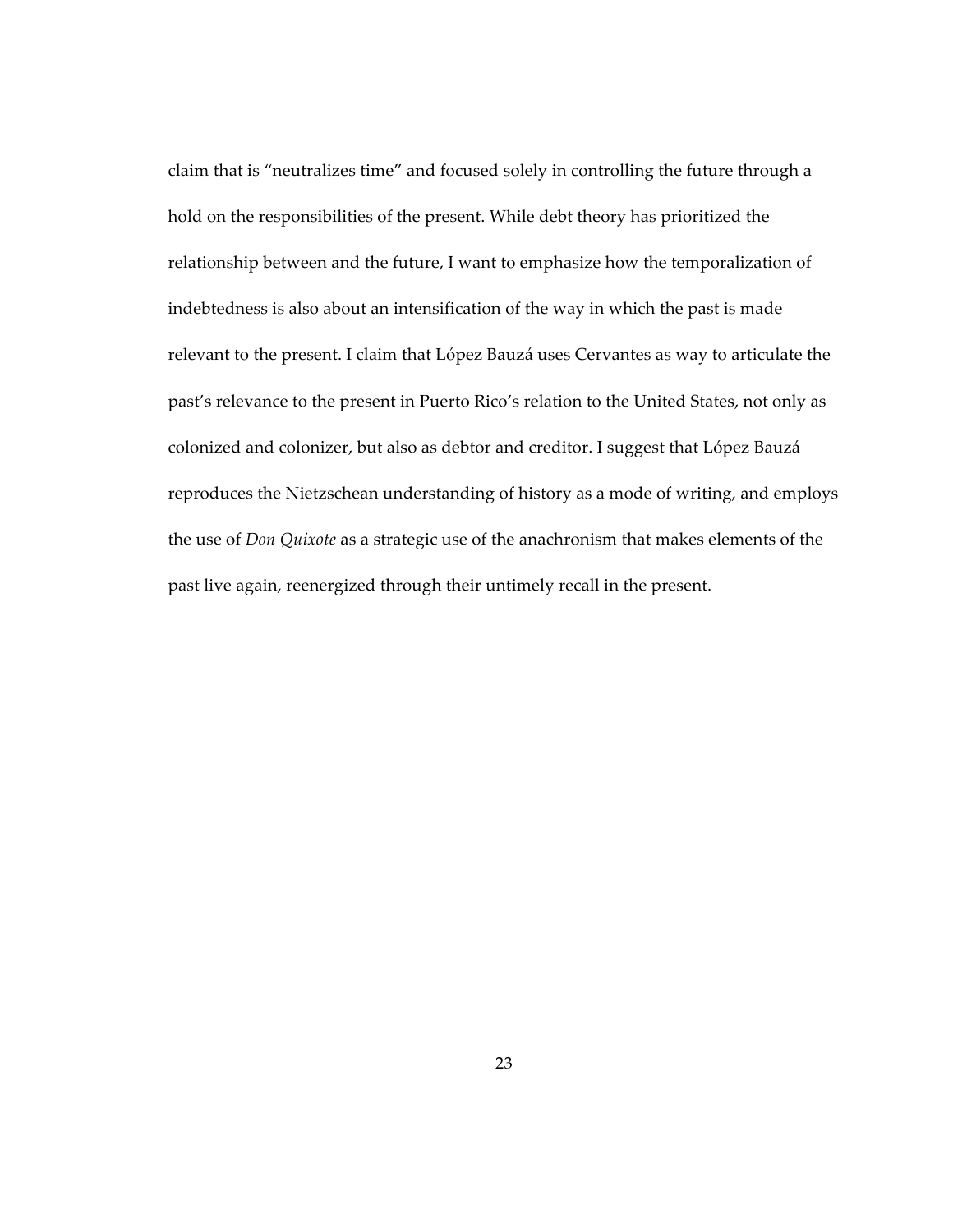# **Chapter 1: Seismologists and Cartographers: Chronotopes for a Latin American Novelization of the Global in the Neoliberal Epoch**

Walking to his gate to catch a flight from Chile to Los Angeles, on his way to Tokyo, Beltrán Soler, the protagonist of Alberto Fuguet's *The Movies of my Life* (2003) reads a sign for the airline LanChile: "Welcome to LanChile, member of the One World *Allience. One world*." and muses, "Once we really *were* one single world. One Continent: *Pangea*. And one ocean: *Panthalassa*" (Fuguet 2003: 27). Beltrán's reflection draws parallels between two distinct ways of understanding the globe in terms of a "single world": the past material existence of a one-world continent, and the capitalist endeavors to produce imaginaries of the globe as an alliance, the result of advertisement and new technologies. Yet the use of "really were" produces a difference between the which highlights the fiction of LanChile's slogan. According to Fuguet, the Latin American writer of the 1990s and  $21<sup>st</sup>$  century is defined by a sensibility that is globalyet-rooted, a writer who understands the conditions and influences of a Latin America transformed by globalization and neoliberal reforms: "The market reforms all over Latin America had to reform us as well. How could they not? If the point of liberalization was to open the doors, a cultural and social flood had to pour in. And it did" (Fuguet 2001: 71). In *The Movies of my Life*, Beltran, a seismologist, serves the prime metaphor for the global-yet-rooted subject of Fuguet's essay "Magical Neoliberalism" (2001). Aside for the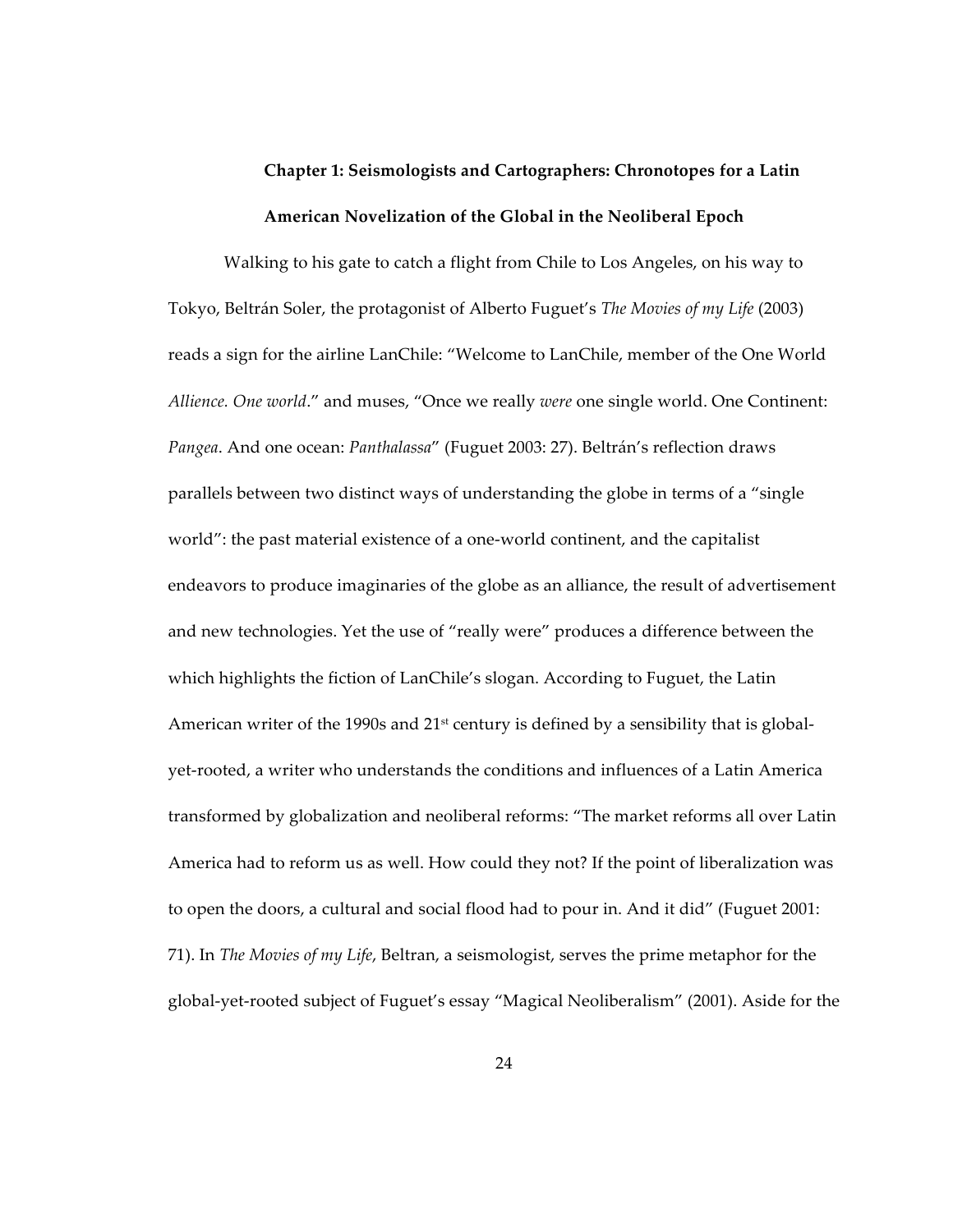obvious spatial implications of seismology, Beltrán describes his job as a temporal one that traces the memory of that once united continent as it changes materially through the passing of time: "Contrary to what the public thinks, seismologists work in memory. In this regard, we're related to historians, and, in certain ways, to psychiatrists. Just like them, we cannot predict what will happen, but, rummaging around what's already happened, we can at least help people to better understand and to be prepared" (Fuget 2003: 27). Beltrán's emphasis on memory and the comparison to historian underscores the temporal significance of a space-focused discipline: in order to understand how the space is moving and changing we must work in time. He resumes: "I don't think it it's a simple coincidence that forgetful communities, communities with bad memories, spring up in the most unsteady places. Earthquakes rock people, who, unconsciously, forget the terror over which they live" (30). Beltrán adds another element to the equation: the community, whose relationship to the space they inhabit is, again, defined by their communal memory, history, and time. Fuguet uses seismology throughout the novel as a metaphor for the Latin American novelist in the neoliberal era: as the region becomes global as a result of market reforms, the novelist explores the layers of time that accumulate in these spaces. In this chapter I argue that Fuguet, along with the other writers of the *McOndo* anthology, which he edited, and the writers of Mexico's *Crack* generation, were not just a transition into a new market for the Latin American novel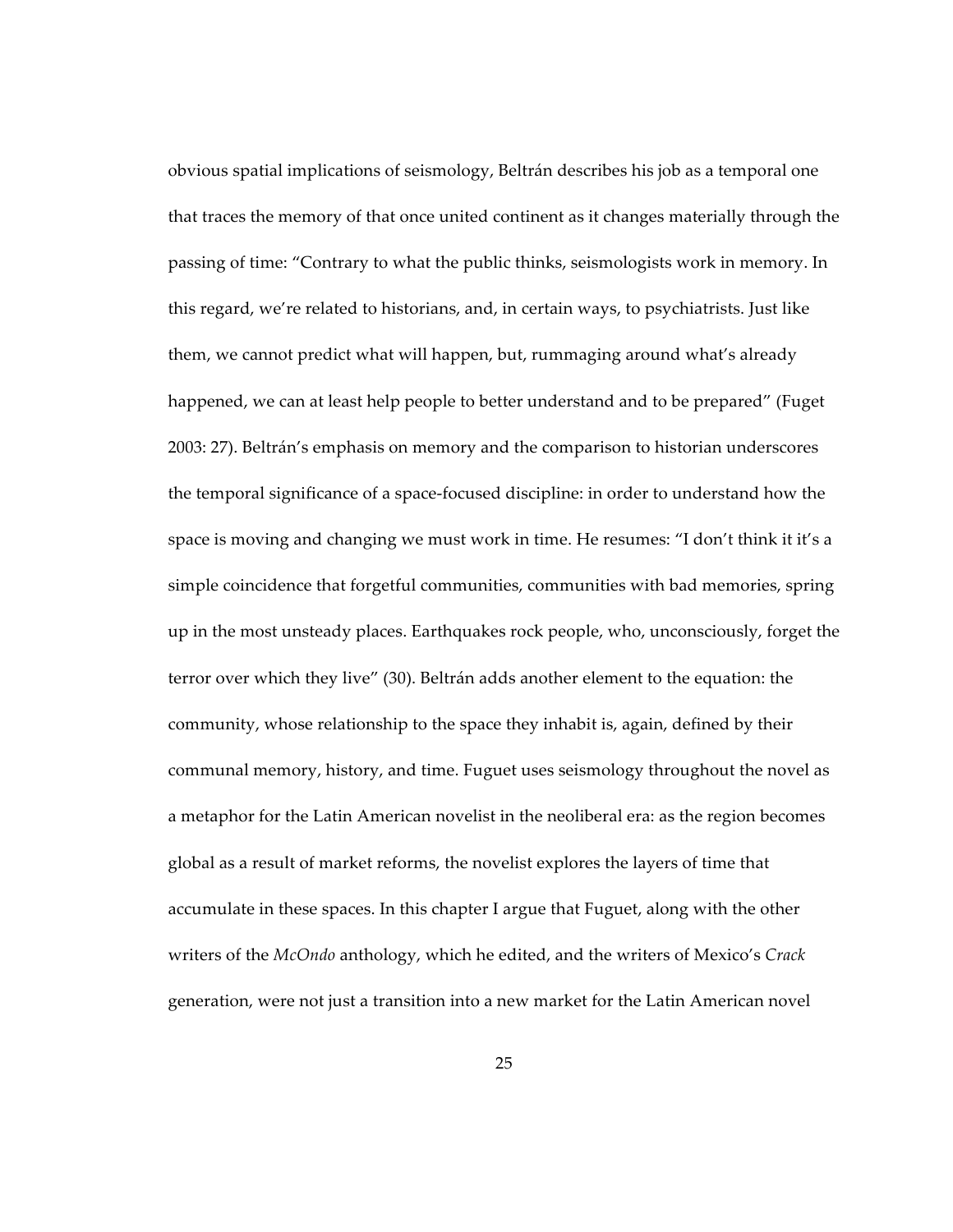(Brescia and Estrada 2018; Fornet 2006; Palaversich 2005) but a transition into an interest in time in the contemporary Latin American novel. In the novel, as Bakhtin tells us, the intrinsic connectedness of temporal and spatial relationships are artistically expressed through the chronotope (Bakhtin 84). I want to propose in this paper that the key difference between *Crack* and *McOndo* writers stems from the use of different chronotopes to express special and temporal logic of neoliberalism. I am interested in how these two distinct chronotopes not only put into practice different paths for the Latin American novel, but also help us better understand the heterogeneous temporalizing strategies of neoliberalism. I specifically focus on Alberto Fuguet's *The Movies of my Life (2003) and Jorge Volpi's Season of Ash (2006)<sup>1</sup> as two distinct proposals* for how the contemporary Latin American under neoliberalism uses spatial metaphors, the seismologist and the cartographer to submit space to time.

According to Fredric Jameson, the transition from modernism to postmodernism was also a transition from an obsession with time, to an obsession with space (Jameson 2003: 697). This is in no way to suggest that either time to space disappear in different moments, but there are fundamental shifts in terms of which dominates their coexistence. In the context of the novel, there is therefore a change in the dominating chronotope from modernism to postmodernism, and I would argue another shift from

 $\overline{a}$ 

<sup>1</sup> The original version of *Season of Ash* was published in 2006, we will use the translation from 2009 unless specified differently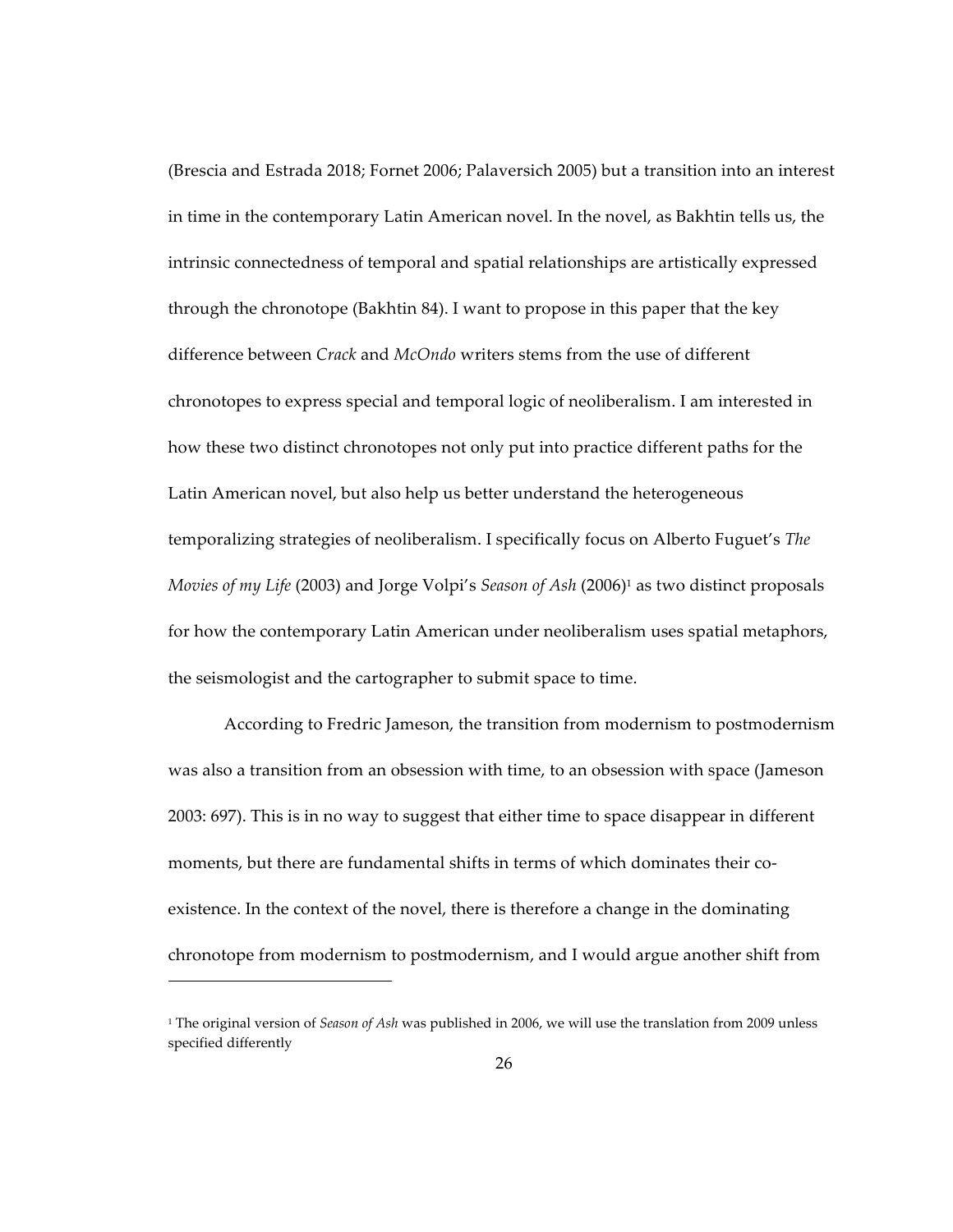postmodernism into the contemporary novel which explores the time and space of neoliberalism. For Jameson globalization formed the substructure of postmodernity, and constituted the economic base of which, in the largest sense, postmodernity was the superstructure" (Jameson 2015: 104). I claim that studying the chronotopes of Fuguet's *The Movies of my Life* and Jorge Volpi's *Season of Ash* reveals a better understanding of the dynamics between globalization, neoliberalism, and the novel, which treats globalization not in terms of an economic base, but as the spatial and temporal conditions upon which neoliberalism operates.

# **The enemy of my enemy is my friend:** *McOndo* **&** *Crack* **take on the Boom**

In 1996, two of the most widely read and polemical groups of Latin American writers made their debuts in the public sphere with manifestos on what the Latin American novel should be in the age of neoliberalism. The two groups were, on the one side the writers of *McOndo*, and on the other Mexico's *Crack* generation. Although in very different ways, both groups were looking for a way out of the shadow cast by the Latin American Boom and primarily against the way Latin American fiction had become almost synonymous with "magical realism." For both *Crack* and *McOndo* writers, the conditions of Latin America had been transformed by globalization and neoliberal reforms in such a way that magical realism as it was being written in the late 80s and early 90s was no longer sufficient, and therefore had to be replaced by something else. I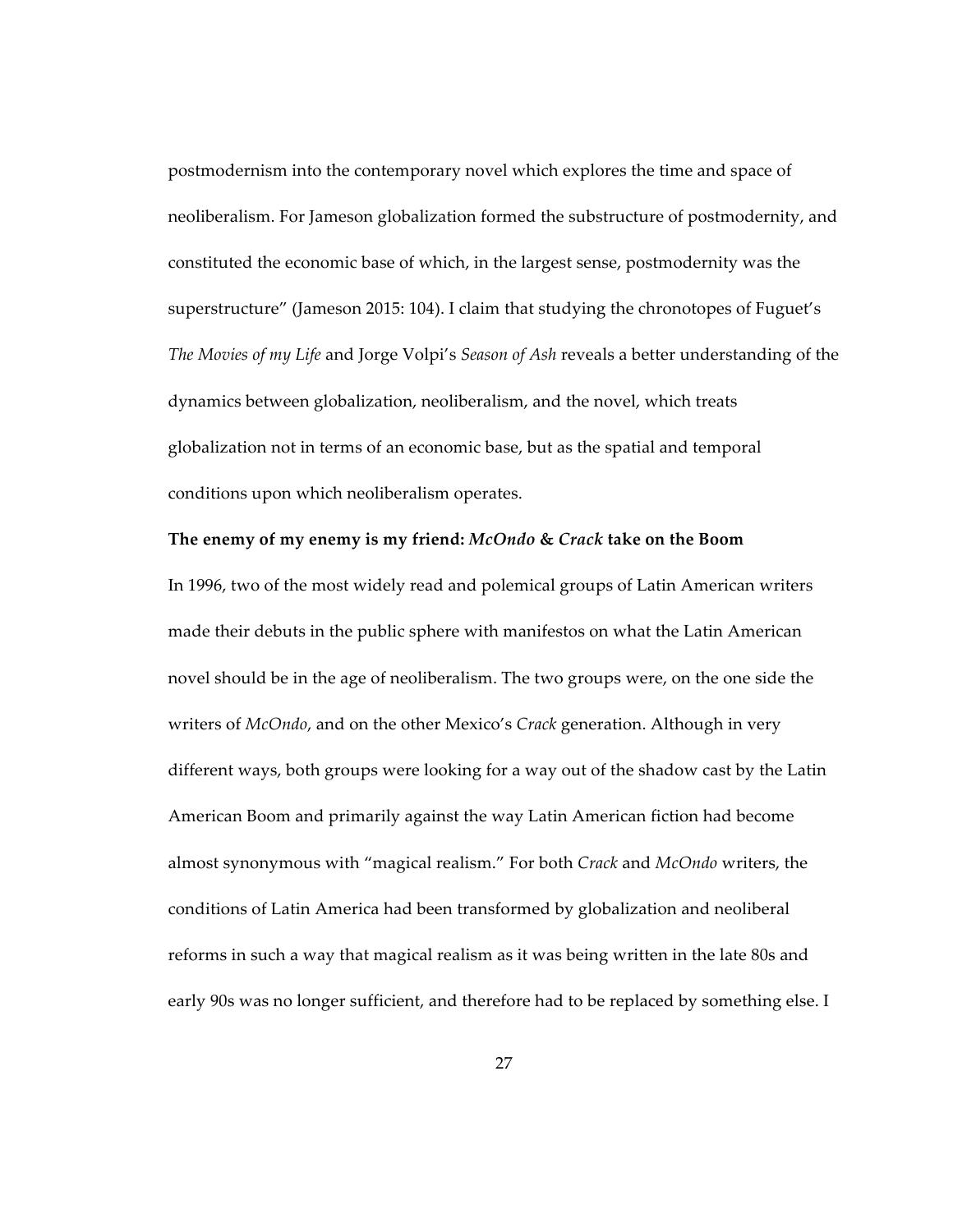want to suggest that in their efforts to establish a market of their own, they produced new chronotopes which helped articulate the global condition of their novels.

To fully understand the work of the *Crack* group and the writers of *McOndo*, one must trace back their relation to the Boom and their outlook on magical realism as the most commonly associated genre with Latin American writers. The biggest similarity between the two groups is a resentment towards the marketization of Latin American literature as synonymous with "magical realism," which resulted in both groups turning back to realism. Both groups resent the idea that to publish their work, Latin American authors seemingly must comply with a market that demands the register of magical thinking (Carbajal 130). Arguably the most significant contribution in the legacy of *Crack*  and *McOndo* was diagnosing the state of Latin American literary markets, and helpoing produce a new market for contemporary novels with the help of emerging editorials and new global connections (Brescia and Estrada 2018). Alberto Fuguet and Sergio Gómez make their crtitique of the state of the market clear in introduction to the *McOndo*  anthology, where the Chilean authors open with an anecdote of two young Latin American writers, their younger selves, in the International Writer's Workshop at the University of Iowa. The two writers are the only Hispanic writers whose work gets rejected, and not because their work was inferior, but rather because their stories lacked any magical realism. The young writers are dumbfounded when they are told by the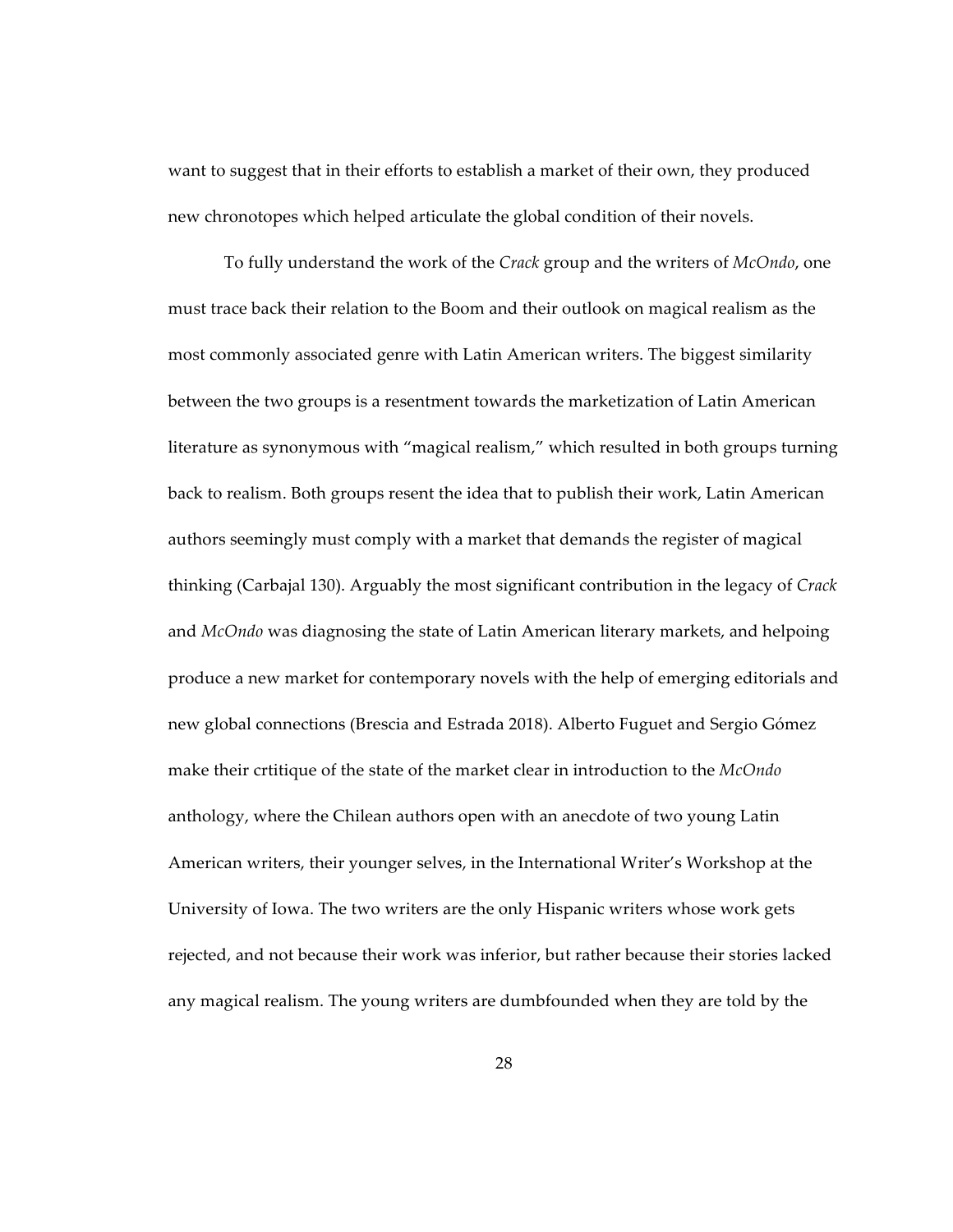editor that their work had been rejected for this reason (Fuguet and Gómez 12). Fuguet and Gómez present their anthology as a response to the events from Iowa, presenting a collection of writers who have no interest in writing magical realism, but who also set themselves to erase distinctions between first world and third world literature<sup>2</sup>. The editors of *McOndo* saw their refusal to produce any work that presented signs of magical realism as an act of revenge against the International Writer's Workshop at the University of Iowa (Fuguet and Gómez 15). They do not deny the importance of the magical realism of the Boom writers in the history of Latin American literature, but wish to make that one option in a sophisticated literary milieu. They saw Latin America as Televisa, Miami, Borges, Subcomandante Marcos, the external debt, NAFTA, and Vargas Llosa, among so many other things (Fuguet and Gómez 18). The task for the editors of *McOndo* is not to deny the significance of Boom writers like Vargas Llosa, but rather to establish a new logic that responds to the changes that have taken place since. This task was easier said than done. In an titled "Magical Neoliberalism" (2001), Fuguet reflects on the release of, and backlash to, *McOndo* and states: "Of all the art forms, the one that was somewhat behind in capturing the region's zeitgeist was literature, because the shadow cast upon newer generations by authors such as Jorge Luis Borges, Julio

 $\overline{a}$ 

<sup>2</sup> This debate has largely centered around Jameson's "Third-World Literature in an Era of Multinational Capitalism" (1986), and responses such Aijaz Ahmad' "Jameson's Rhetoric of Otherness and the 'National Allegory'" (1987), and Robert J Tally's "Fredric Jameson and the Controversy over 'Third-World Literature in the Era of Multinational Capitalism'" (2017).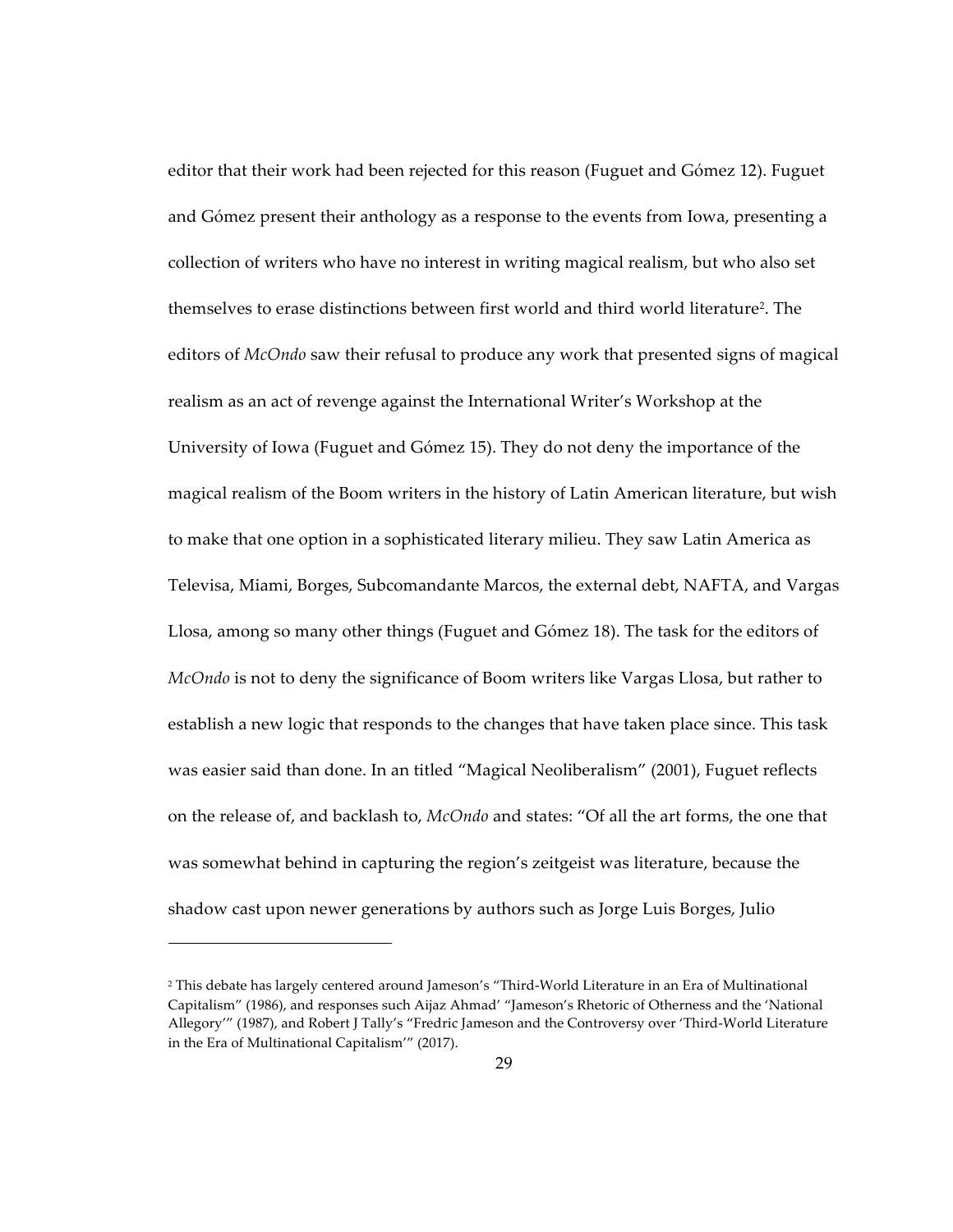Cortázar, Mario Vargas Llosa, and yes, Gabriel García Márquez, was far too powerful. Either you copied them (as was the case with legions of paint-by-numbers magical realists), or you just stood there staring, shaking, wondering" (Fuguet 2001: 72). Fuguet, therefore, recognizes the significance of a Latin American literary tradition. He expresses a discontent less towards the writers that produced the Latin American classics and more towards what the market had made Latin American literature out to be.

The writers of the *Crack* generation also address magical realism as part of their "Manifiesto del Crack" (1996). Unlike the introduction to *McOndo* who deny the idea that their essay is a type of manifesto, the "Manifiesto del Crack" is explicitly so, presented five independent sections, each one written by a different member of the group—. Magical realism is mentioned by Ignacio Padilla as part of the group's feeling of exhaustion and weariness with the literary surroundings they found themselves in: "weariness," as Padilla sates, "of having the great Latin American literature and the dubious magic realism converted, for our writing, into tragic magicism; weariness of the patriotic speeches which, for a long time, have made us believe that Rivapalacio wrote better than his contemporary Poe, as if proximity and quality were one and the same thing... From this weariness, there comes an act of general demise." (Ángel Palou) Padilla recognizes the greatness of a Latin American literary tradition but rejects what has become of this tradition. He questions not magical realism but what followed in its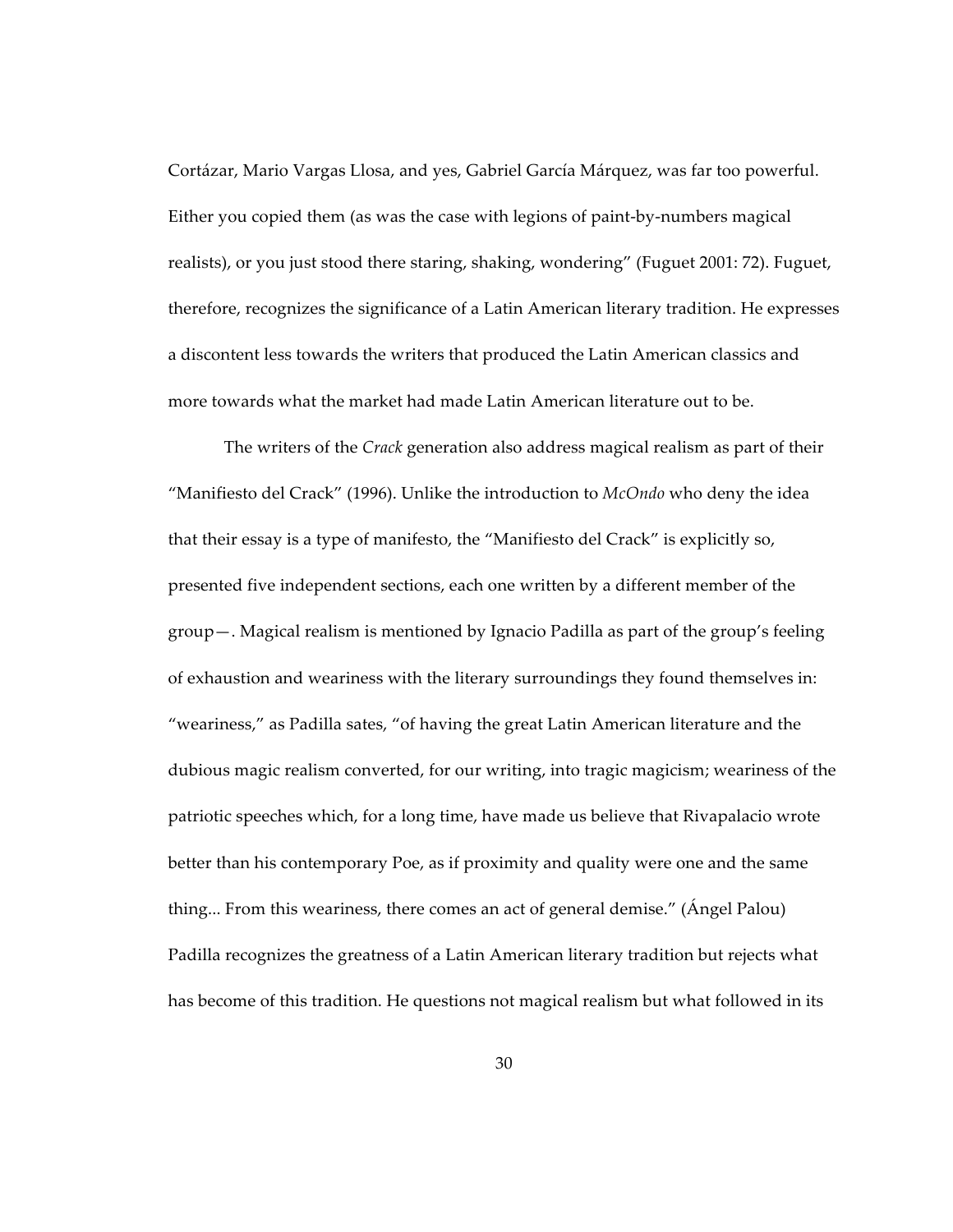wake, which was writers who wrote poorly based on the expectations of the market: "weariness of writing poorly in order to be read more (but not better)" (Ángel Palou). According to Padilla, the novels written by the Crack generation were an act against their exhaustion of Mexico's literature of the early 90s. Like the authors featured in *McOndo*, Padilla expresses the resentment of the "Crack group" towards the state of Latin American literature in the 90s while recognizing the previous Latin American tradition.

The relation to the Boom is also evident in the names *McOndo* and *Crack*. The name of the *Crack* generation is intended to pay onomatopoeic homage to the Boom while also signaling their "break" with the literary trends of their time (Carbajal 127). Meanwhile, McOndo is a joke based on García Márquez's famous "Macondo" from *One Hundred Years of Solitude* (1967). Fuguet provides a few more details on the term on his essay "Magical Realism," where he states that "McOndo" began as a joke, and in retrospect describes it as a "defensive and somewhat adolescent response to the userfriendly magical-realism software with which politically correct writers spun tales that gave world audiences exactly what they expected" (Fuguet 2001: 69). Fuguet and Gómez play with García Márquez's "Macondo" to make the controversial statement that Latin America is a world of McDonalds, Mac computers, and condos. This line was one of the moments in the prologue to *McOndo* that produced the most backlash, but also a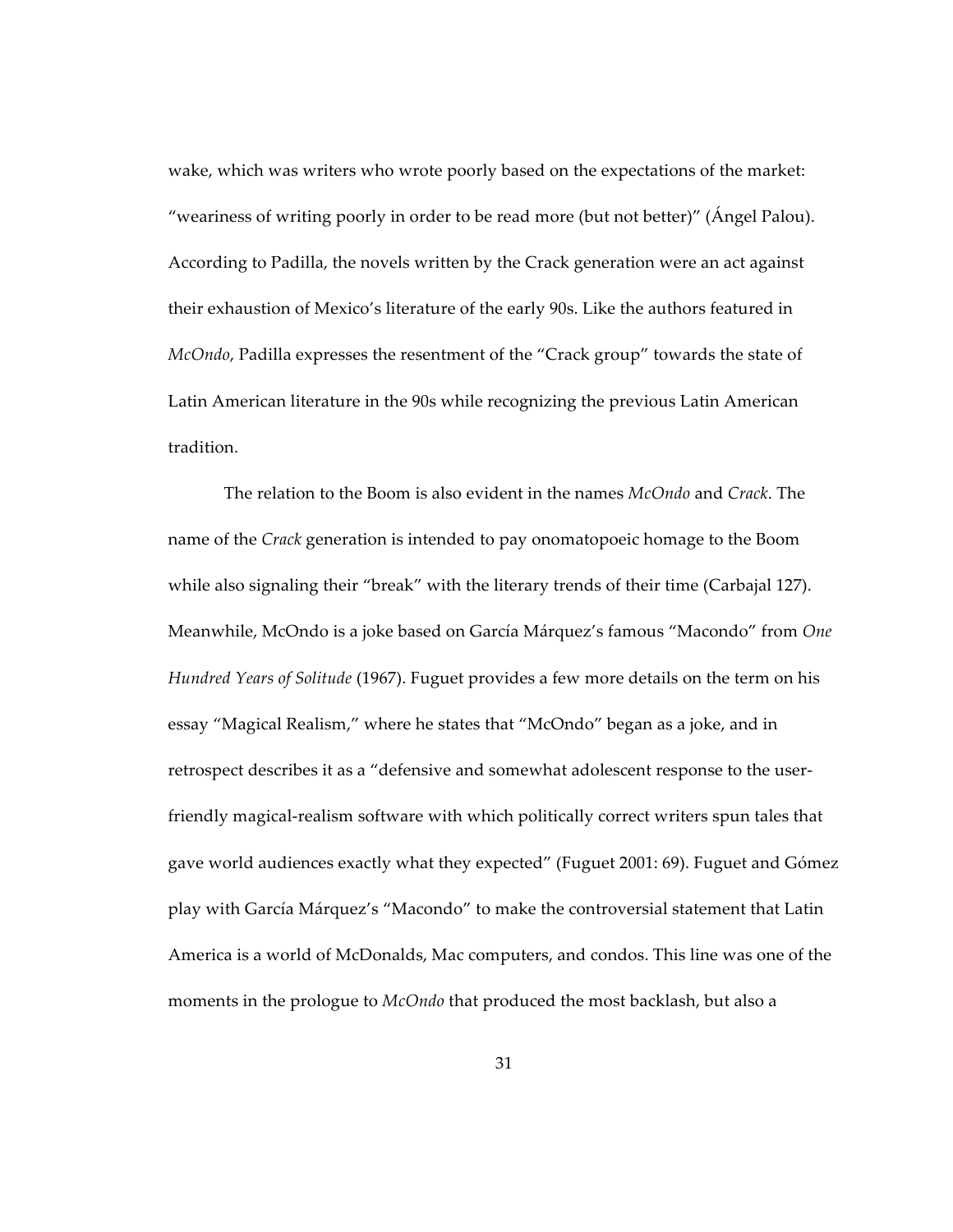moment that displays the inevitable link between one generation of writers and the other. In short, the two groups which made their debut in 1996 recognize the significance of writers like García Márquez, Carlos Fuentes, Vargas Llosa, Cortázar, and Borges in the Latin American tradition. Both groups have names that establish a connection to the tradition associated with these writers. Finally, both resent what they consider poor imitations of magical realism that do not address the actual conditions of Latin America in the 90s.

Despite the similarities of the groups, they choose to relate to the previous traditions of writers in quite different ways. It is important to clarify that within each group there are major tensions between individual members, so that it is really the common ideas put forth in the manifestoes and critical essays that I am presenting here, along with a novel by the most recognized figure of each group (Fuguet and Volpi), rather than a case by case study of every author associated with these groups. While both groups recognize the large shadow cast by earlier Latin American writers, they differ sharply on how to address this shadow. The writers of the *Crack* group call their approach a "rupture with continuity." This meant a search for continuity with the likes of García Márquez, Rulfo, Cortázar, and Fuentes, but a rupture, or break, with the market trends that followed the Boom, particularly that of the Post-Boom (Shaw1995). Eloy Urroz describes the group's relation to the great writers of the past: "So, there isn't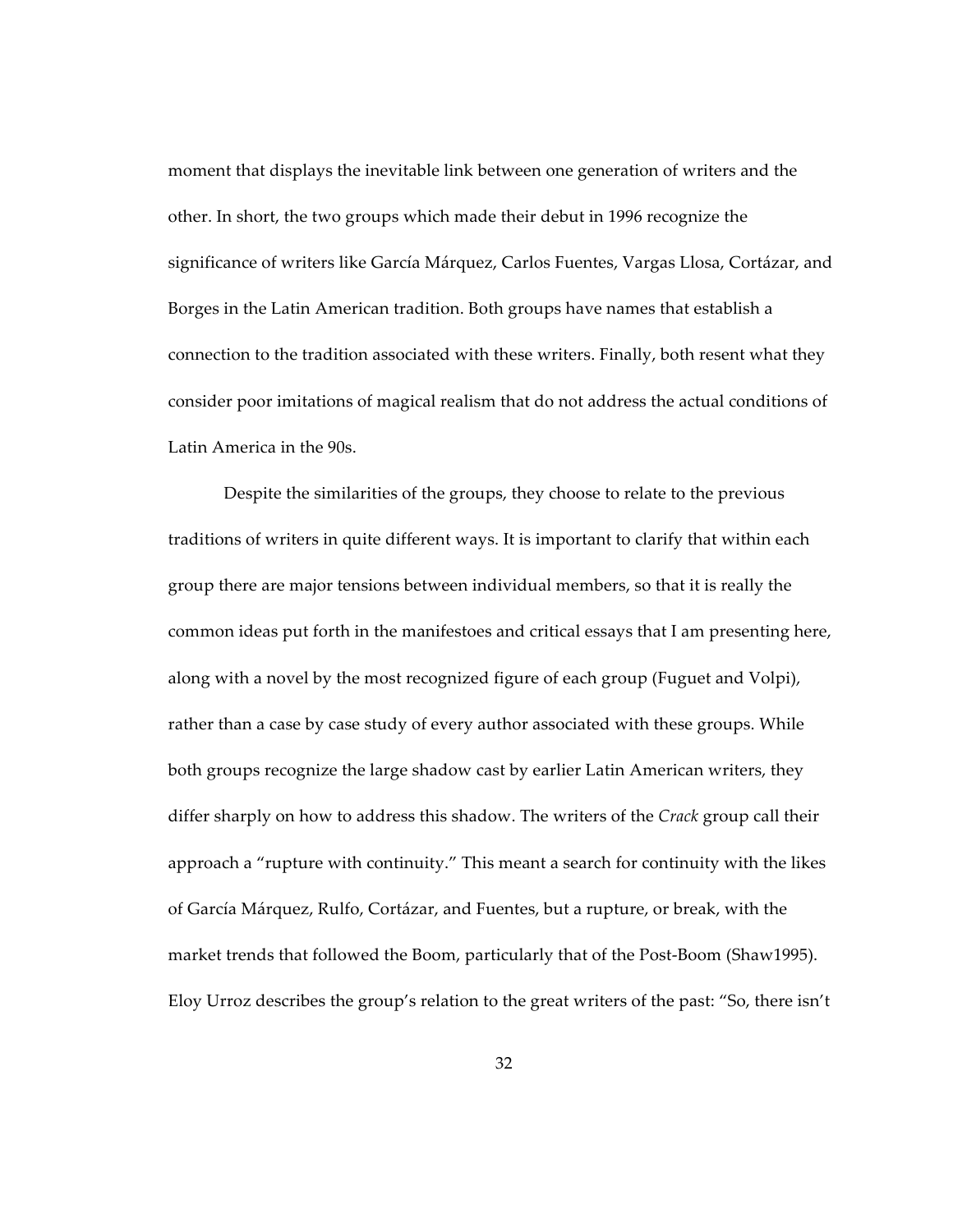a break, but continuity. And if there were some kind of rupture, it would be with the rubbish, with the pap-to-deceive-the-fool, with the cynically superficial and dishonest novel" (Ángel Palou). Ignacio Padilla echoes this sentiment stating: "It would be better to talk about excellent novels and names like Cervantes, Sterne, Rabelais, and Dante, together with those who followed them closely. They are organisms that, though gigantic, exist not to be frightening; though monstrous, we should not avoid them. More arrogant, to me, is the author who keeps his distance from these giants, having a doubtful reservation, than those of us who openly accept them. The literature that denies its tradition cannot and should not grow with it. No monster rejects its shadow. Novel or anti-novel, mirror against mirror, only in this way is it possible to have a rupture in continuity" (Ángel Palou). The bold statements did not go unnoticed and the group received its fair share of accusations of delusions of grandeur as one would expect (Carbajal 123). Controversy aside, what both writers make clear in their statement is the group's intent in joining the ranks of the most recognized literary traditions, both in Latin America and abroad. This insistence on continuity with previous generations of Latin American writers as they oppose the trends of their contemporaries is one of the elements that separates Crack writers from the *McOndo* writers who would prefer a clean break with Latin American tradition.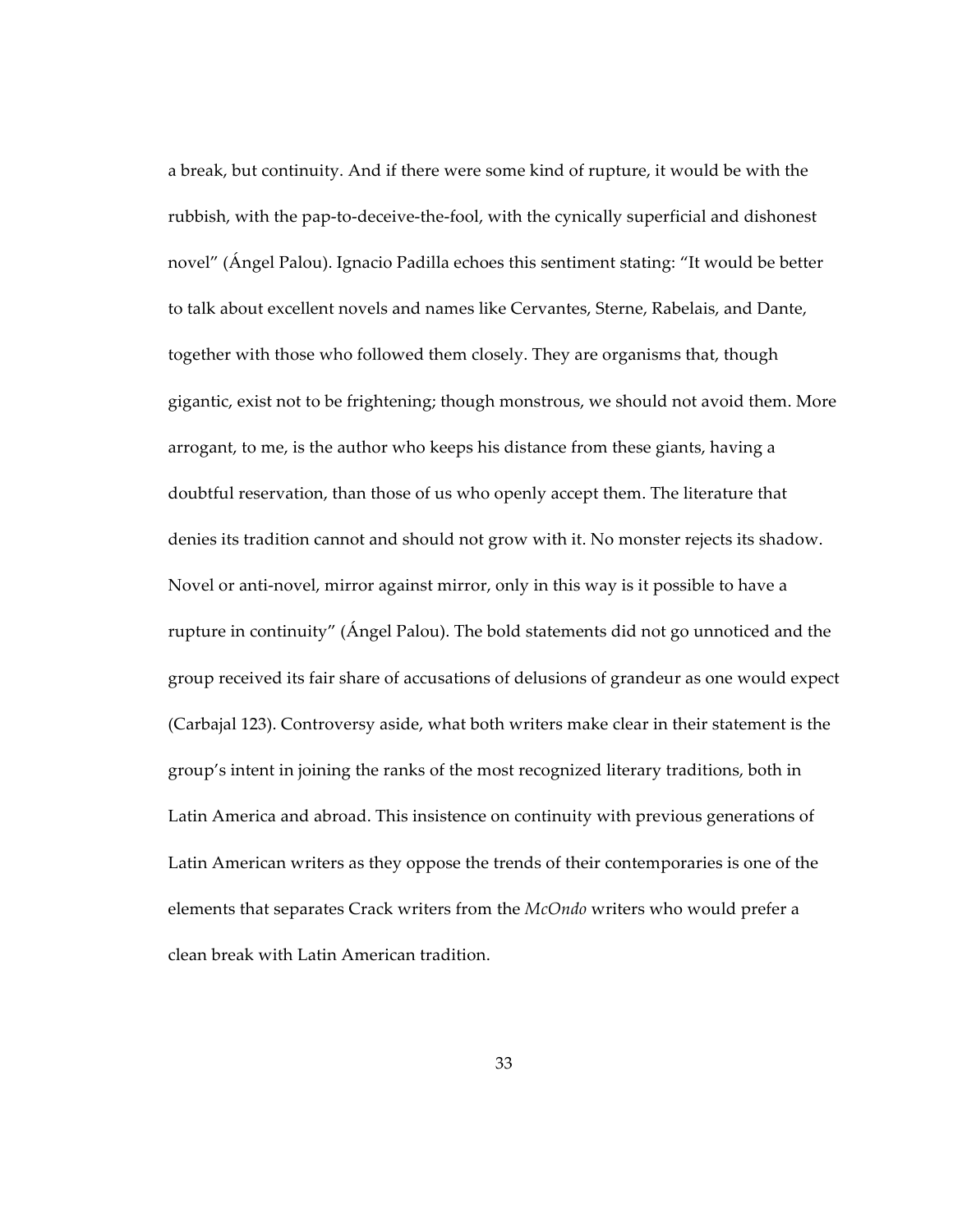Fuguet and Gómez recognize the shadow cast by the likes of García Márquez, Cortázar, Fuentes, and Donoso, but rather than expressing a desire to establish continuity with them, Fuguet and Gómez are interested in creating a new tradition that addresses neoliberal reforms and globalization. This becomes even more explicit in Fuguet's "Magical Neoliberalism" which questions whether magical realism was ever capable of accurately portraying the reality of Latin America: "Latin America is quite literary, yes, almost a work of fiction, but it's not a folk tale. It is a volatile place where the 19th century mingles with the 21st. More than magical, this place is weird. Magical realism reduces a much too complex situation and just makes it cute. Latin America is not cute" (Fuguet 2001: 69). Unlike the Crack group, who are very open about their admiration for the *boom* and magical realism, Fuguet's project is focused on unseating magical realism as the primary term associated with Latin American fiction. Not surprisingly, Fuguet has received a strong backlash for this position, more so than the *Crack* group. My interest is not on what magical realist did or did not do, but rather how *Crack* and *McOndo* groups produce distinct chronotopes to articulate the spatial and temporal conditions of global capital.

## **Globalization or the Space-Time Dynamics of Neoliberalism**

To understand the temporal and spatial theories these novels produce through their chronotopes, it would be helpful to clarify what I mean by "globalization," and how the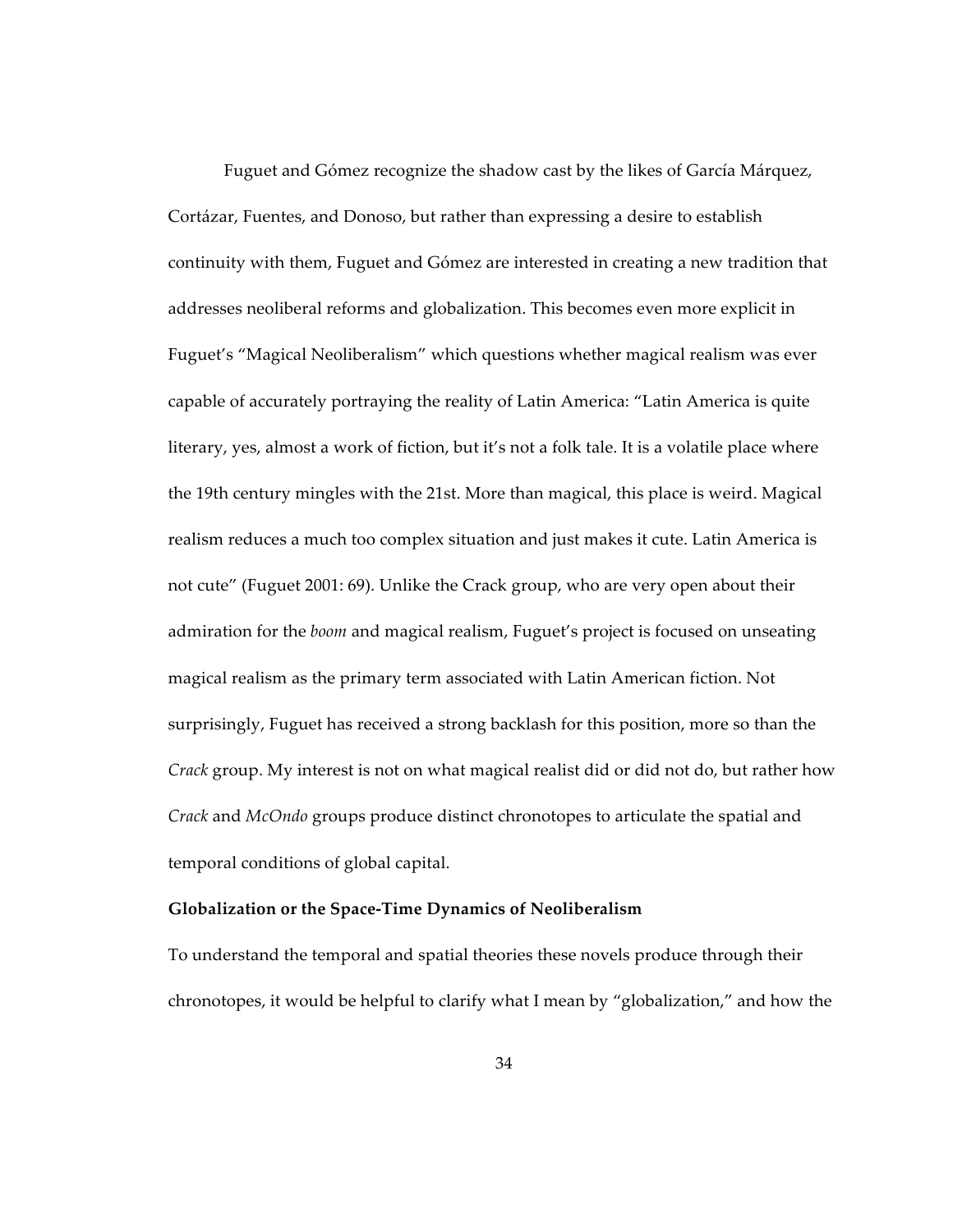chronotope of Fuguet's *The Movies of my Life* and Volpi's *Season of Ash* contributes to an understanding of globalization that does not assume it's a synonym for neoliberalism. As Nestor Garcia Canclini states "globalization has not managed to generate one definition on which everyone agrees, nor do we agree about the historical moment when it began or about its capacity to reorganize or undo the social order" (20). According to Carlos Pabón's *Nación Postmortem* (2003), however, there are two traditional ways of defining globalization during the neoliberal epoch<sup>3</sup>. The first, and best known, tends to make globalization an equivalent to neoliberalism. In this school of thought, globalization is first and foremost the complete economic deregulation carried out by the nation-state that results in absolute market control (Pabón 360). Globalization in this sense is understood as a manifestation of the economic policies of neoliberal reforms. "Globalization, in its neoliberal version," Garcia Canclini tells us, "attempted to establish a single model for developed and underdeveloped countries that did not want to be left out of the world economy" (23). This form of globalization takes place primarily though changes in the function of the stat as exemplified by what David Harvey calls the neoliberal state's contrary relation to the nation. Harvey states: "on the one hand the neoliberal state is expected to take a back seat and simply set the stage for

<sup>&</sup>lt;sup>3</sup> A key debate with regards to globalization has been identifying when it began, as some authors argue that globalization starts in the sixteenth century (Wallerstein 1989), and others with the disappearance of the Soviet Union (Albrow 1997; Giddens 1996; Ortiz 1997). For the purposes of this chapter, I am interested in how it is understood in the neoliberal epoch.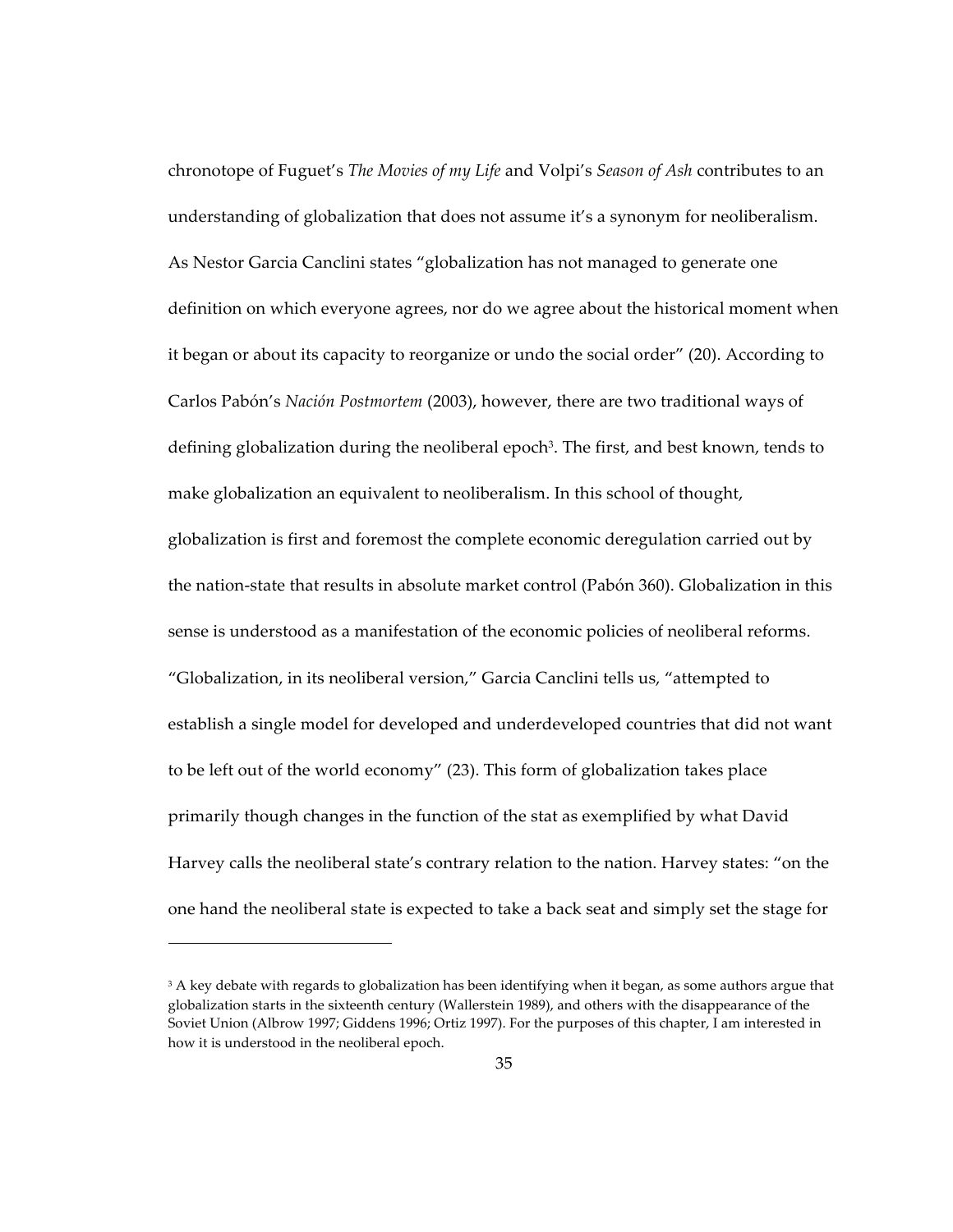market functions, but in the other it is supposed to be active in creating a good business climate and to behave as a competitive entity in global politics" (Harvey 2007: 79). When the global capital and global politics assume priority over the local, neoliberal states adapt a concept of the world based on open markets and competition. This version of globalization has also been interpreted as a new phase of cultural imperialism known as the "Americanization" of the globe. The idea of "Americanization" suggest there is a global culture propelled by markets that homogenize the globe in the image of Western thinking and erases local cultures.

The second school of thought, as Pabón describes, contends that globalization has less to do with economic reforms and more to do with a new regime of space and time (Appadurai 1996; Giddens 1998; Sassen 2000). According to Arjun Appadurai, the historical novelty of the globalization process lies in the speed, scale, and volume that transnational flows have acquired. Pabón quotes Appadurai:

People, machinery, money images, and idea now follow increasingly nonisomorphic paths; of course, at all periods in human history, there have been some disjunctures in the flows of these things, but the sheer speed scale, and volume of each of these flows are now so great that the disjunctures have become central to the politics of global culture. (Pabón 364)

According to Appadurai and Pabón, the result of these transformations in speed, scale, and volume is a heightened importance in deterritorialization that applies not only to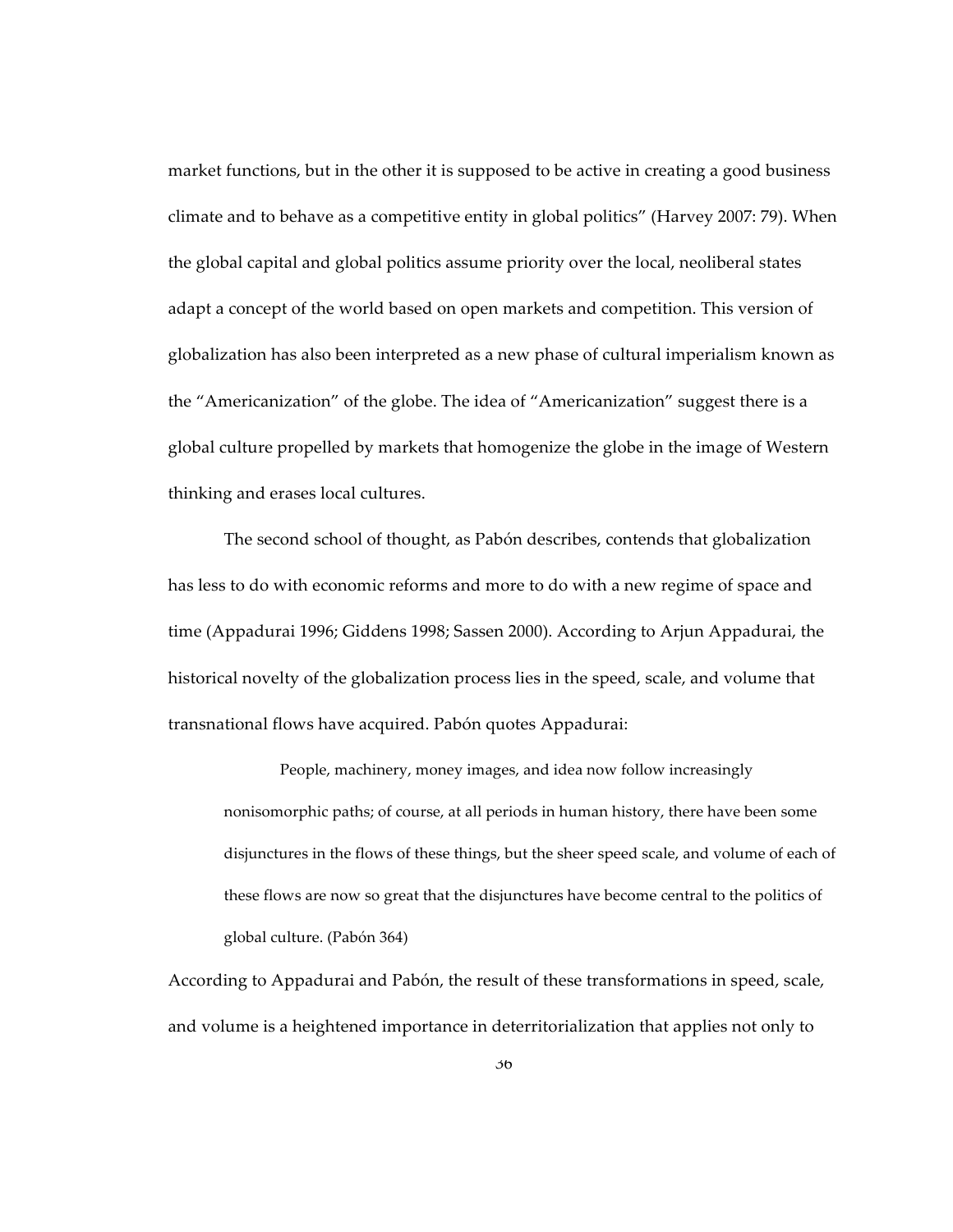transnational corporations and financial markets, but also to the different ways in which people organize themselves. As a result, people do not just live in imagined communities as Benedict Anderson argued that nations imagined they did, but also live in and produce imagined worlds (Pabón 365). This tradition affirms that globalization, understood as a compression of space and time, also transforms the cultural relationships between local and global. In doing so, this school of thought challenges the idea of globalization as synonymous with homogenization, cultural imperialism, or an Americanization of culture at a global scale. This perspective allows for new possibilities of interaction produced by globalization that opens the doors to a notion of "global culture" that is not a common and unified culture, but a field in which differences, struggles for power, and disputes for cultural prestige are settled (Pabón 367). With these two arguments in mind, I want to offer a working definition of "globalization" with which I will be working with in this chapter. I regard "globalization" as the spatial and temporal dynamics upon which economic and cultural conceptualizations of the globe operate. In other words, I am interested in the changing conditions of time and space necessary for both the imagined worlds of Pabón and Appadurai, as well as neoliberalism's claim upon the world. What both sides of the arguments seem to agree upon is that globalization produces a "global culture," whether because of neoliberal reforms or as the result of the relations produced by the compression of time and space.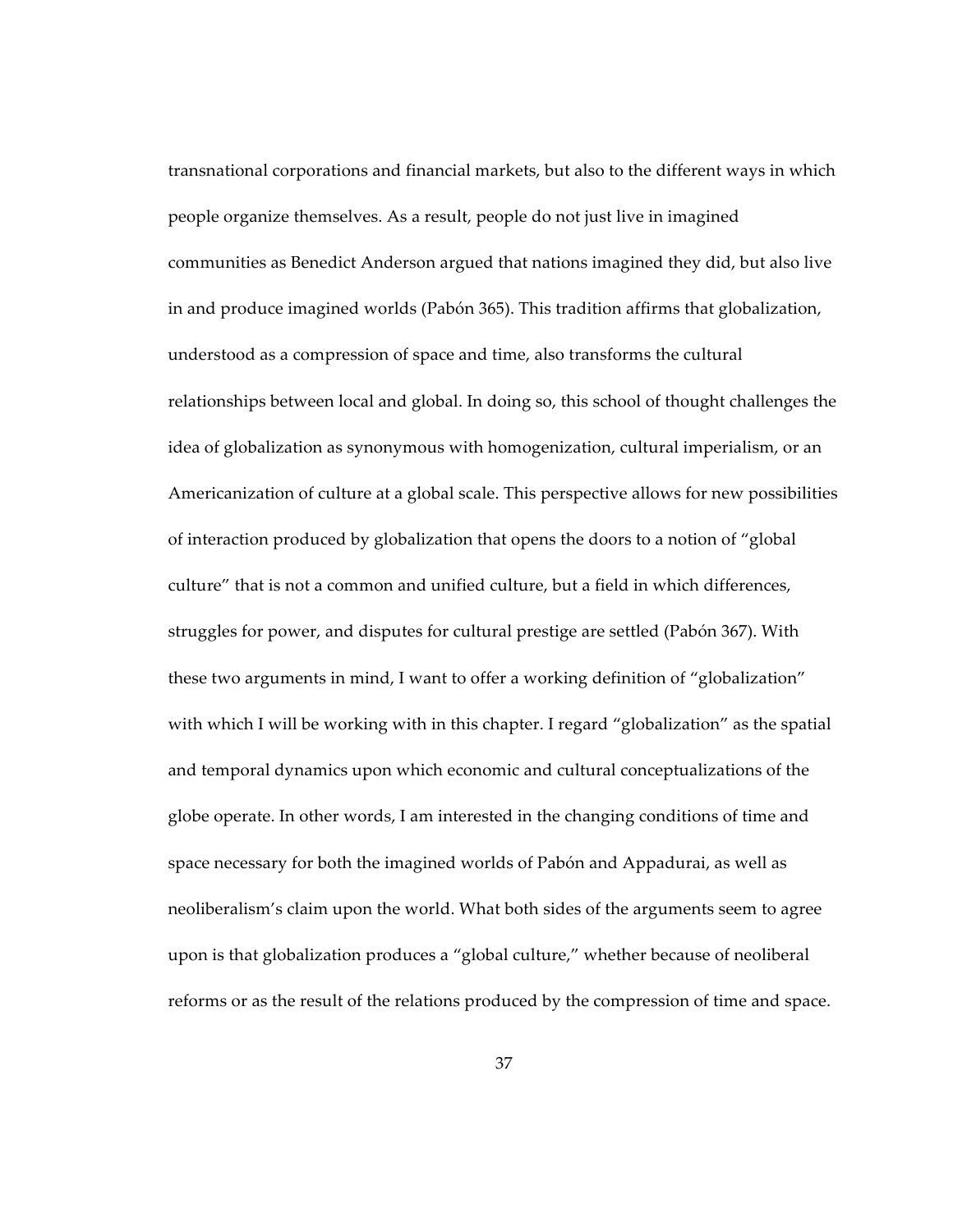Although my own definition favors the idea that global culture must be understood in relation to changing temporal and spatial dynamics, I reject the way this tradition simplifies these changes to a compression of space and time. Trying to reject neoliberal and cultural homogenization, this tradition falls into a different act of homogenization through its explanation of spatial and temporal changes. Without denying the significance of a compression of time and space in the production of global culture, I want to stress that globalization also includes other spatial and temporal experiences which are crucial to the formation of heterogeneous global cultures. To borrow Mariano Siskind's term, we must ask how these authors novelize the global at the same time their novels are globalized in new markets.

### *The Movies of my Life* **and the here-and-now man's chronotope**

For Alberto Fuguet, the reconfiguration of local and global dynamics is the condition of possibility for contemporary Latin American literature, as well as all other forms of cultural production. Given the necessity of moving past magical realism. It is important though to note that his own development as a writer is deeply connected to that literary tradition as Fuguet emerged in Chile's narrative scene out of a group of young Chilean writers who had formed in literary workshops lead by Jose Donoso and Antonio Skarmeta. Fuguet's narrative often looks to distance itself from his old teacher Donoso, whose work he sees as little more than cultural elitism (Carcamo Huechante 176-177).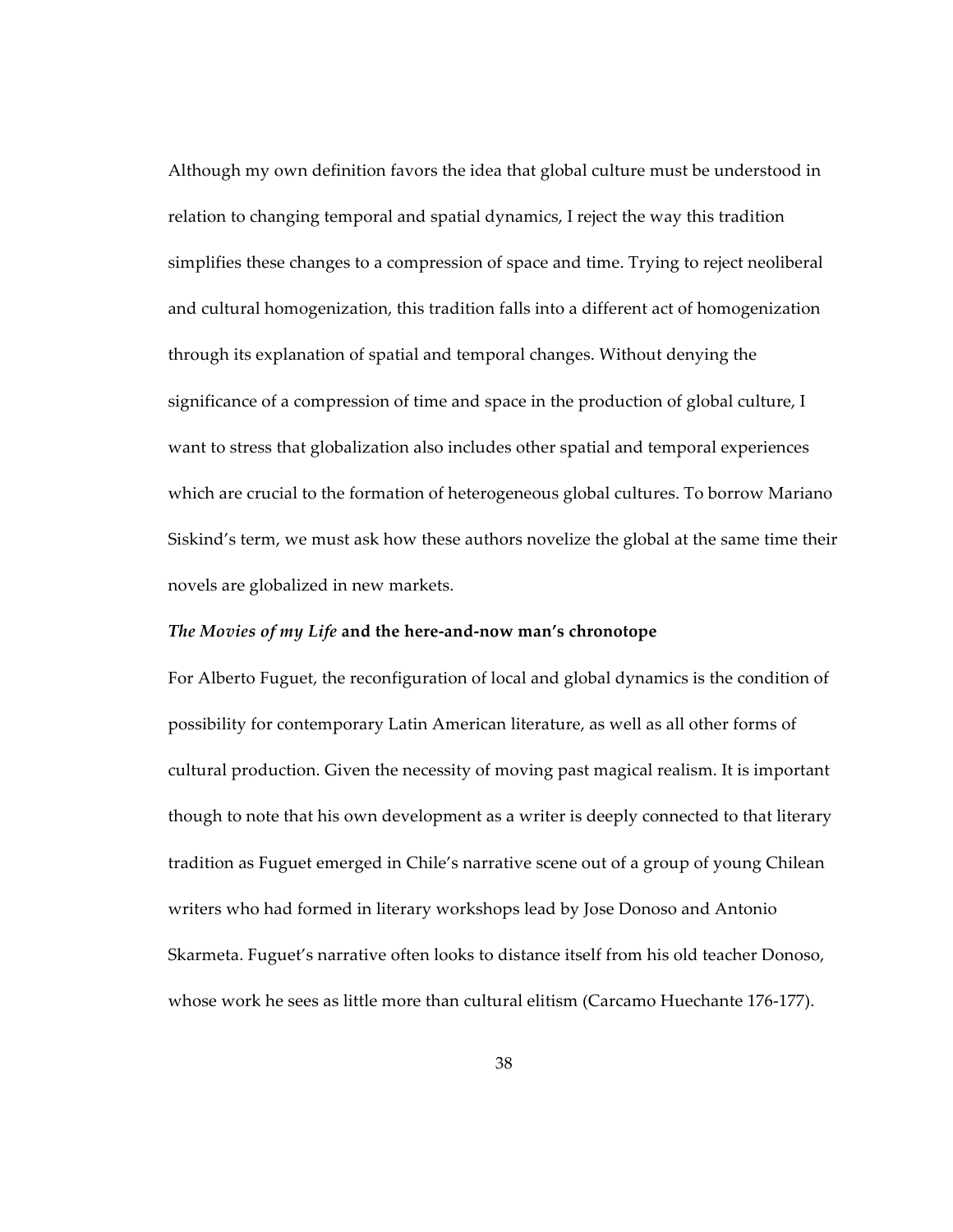Fuguet's attack of magical realism and claim that Donoso was an elitist prompted notable backlash which he was forced to adress: "In the view of many left-wing ideologues, McOndo was little more than a neoliberal, or even fascist, manifesto suggesting that the poor had been all but erased from the continent and that the new Latin American fiction was no more than rants of U.S.-style alienated rich kids" (Fuguet 2001: 71)<sup>4</sup>. Whether or not we consider Fuguet a neoliberal, an affirmation he denies, I believe Fuguet's work confronts the dynamics of neoliberalism and globalization in a way that these debates tend to overlook. The question should not be about him being a neoliberal or not, but rather how his novels articulate the changes of Latin American brought by global capital and neoliberalism.

Fuguet's primary understanding of "globalization" corresponds to the use of the term as the world after neoliberal reforms produce a global free market. Even so, Fuguet rejects the notion that this means that globalization is a form of cultural imperialism. The term "McOndo," according to Fuguet, is the artistic sensibility of this globalized Latin America (Fuguet 2001: 69). "It is," Fuguet states, "a global, mixed, diverse, urban, 21<sup>st</sup>century Latin America, bursting on TV and apparent in music, art, fashion, film, and

<sup>4</sup> One of the most notable essays being Diana Palaversich's "Rebeldes Sin Causa. Realismo Mágico vs. Realismo Virtual"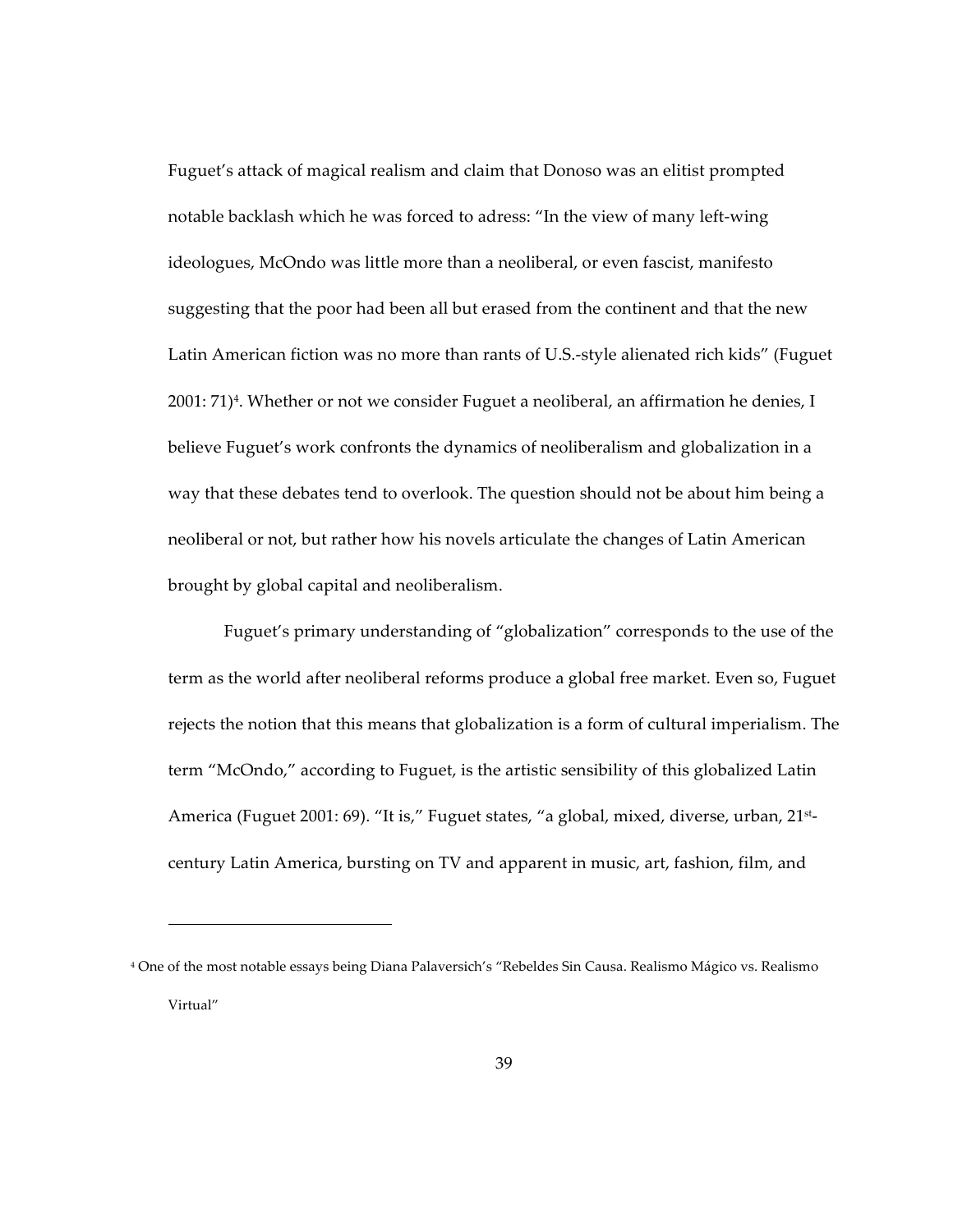journalism, hectic and unmanageable. Latin America is quite literary, yes, almost a work of fiction, but it's not a folk tale... More than magical, this place is weird" (Fuguet 2001: 69). He presents this in his novels leaving behind the Boom-towns made famous in novels like García Márquez's *Cien años de soledad*, Juan Rulfo's *Pedro Paramo*, and José María Arguedas' *El zorro de arriba y el zorro de abajo*, replacing them with the gritty, urban, spaces of Santiago or Mexico City, and often placing his characters in spaces of global circulation, like airports, malls, hotels, pubs, roads<sup>5</sup>. The "McOndo sensibility" is "global yet rooted" (73) and suggests the interactions that happen between global and local could perhaps be called "the FTAA way," named after the proposed trade agreement, is Fuguet's approach cultural production in the context of exchanges between the local and the global. He is interested in how cultural exchanges are contested or agreed upon in similar fashion to trade deals, with some exchanges being more successful than others, and a constant need to adjust to local dynamics. Contestations between the global and the local are one of the driving forces of *The Movies of my life*, where Chile and the United States are presented as trade partners and not as examples of Americanization or neocolonialism. The FTAA way not places

<sup>5</sup> Cárcamo-Huechante develops this idea throughout the third chapter of *Tramas del mercado*, titled "Las ficciones del *mall:* narrativa y libre mercado en Alberto Fuguet," in which he analyzes some of the earlier work of Fuguet, not presented in this paper.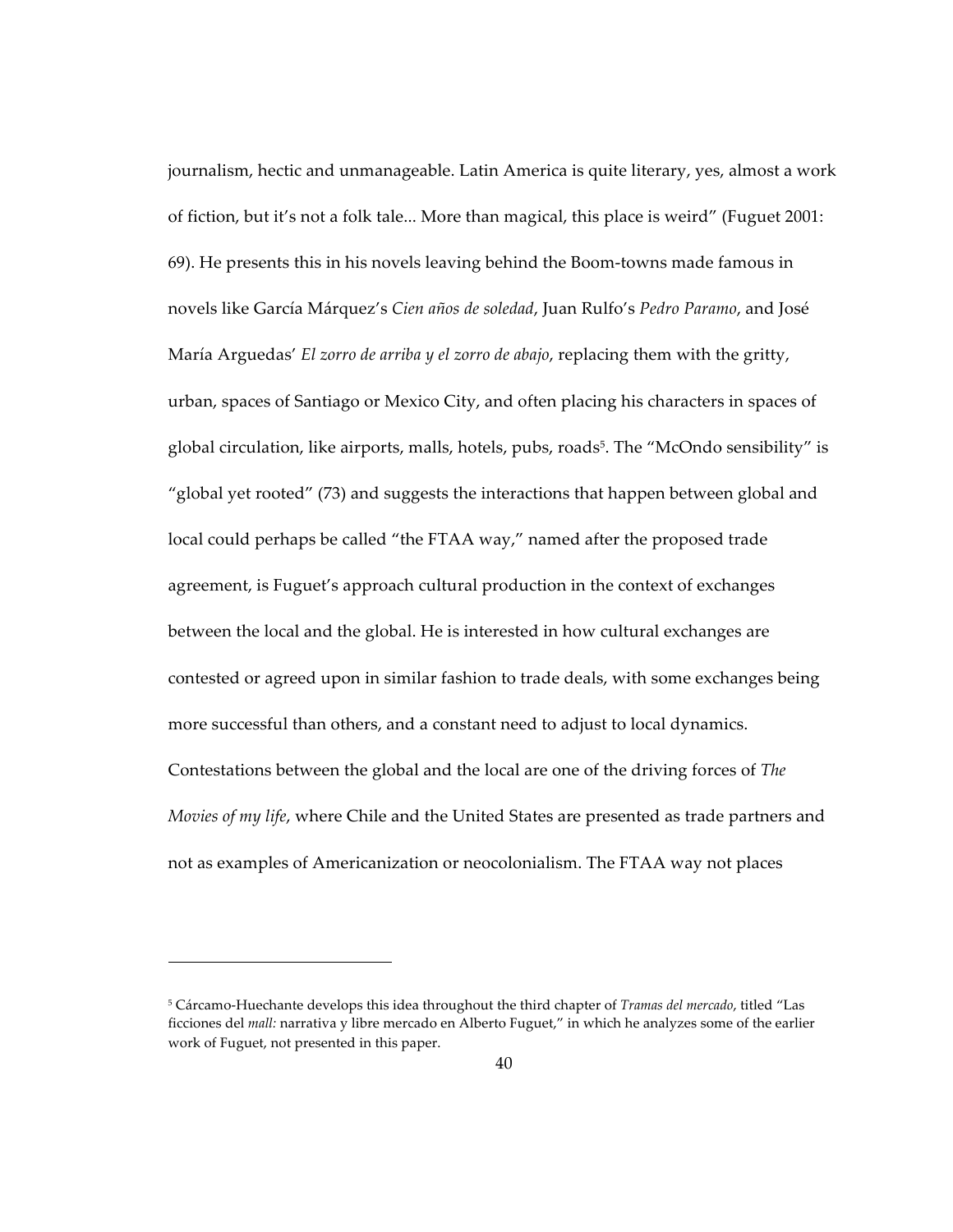cultural exchange front and center, but also coming together of multiple temporalities over a single space.

*The Movies of my Life* (2003) follows Beltrán Soler, a Chilean seismologist, who is literally and figuratively shaken by an earthquake after missing a connecting flight from Los Angeles to Tokyo. After the earthquake, Soler recounts his childhood and teenage years by remembering the 50 most important films of his life. Soler was born in Chile in the mid 60s, but his family quickly moved to California, where they stayed for a few years until eventually returning to Santiago in 1974. The novel is told from the perspective of present day Beltrán Soler in 2001. In the "FTAA way" described in Fuguet's essay, *The Movies of my Life* moves between Chile and United States following Beltrán and his family. At various points in this process, Beltrán describes his father as a version of the Steve McQueen character, and he in turn reminded of his father whenever he sees McQueen on screen. Both, to his mind, have a capacity to choose the right scenario for themselves despite their limitations. According to Beltran, his father's decision to live in California is similar to Steve McQueen's selection of acting roles based on his limited skills as an actor. When Beltran and his family return to Chile in 1974, his father in unable to assimilate to life in Chile. Which Beltrán sees as a matter of his father choosing the wrong role: "McQueen smiled little and knew his limitations: he was no great actor, but he chose his roles well. Similarly, my father chose his location well: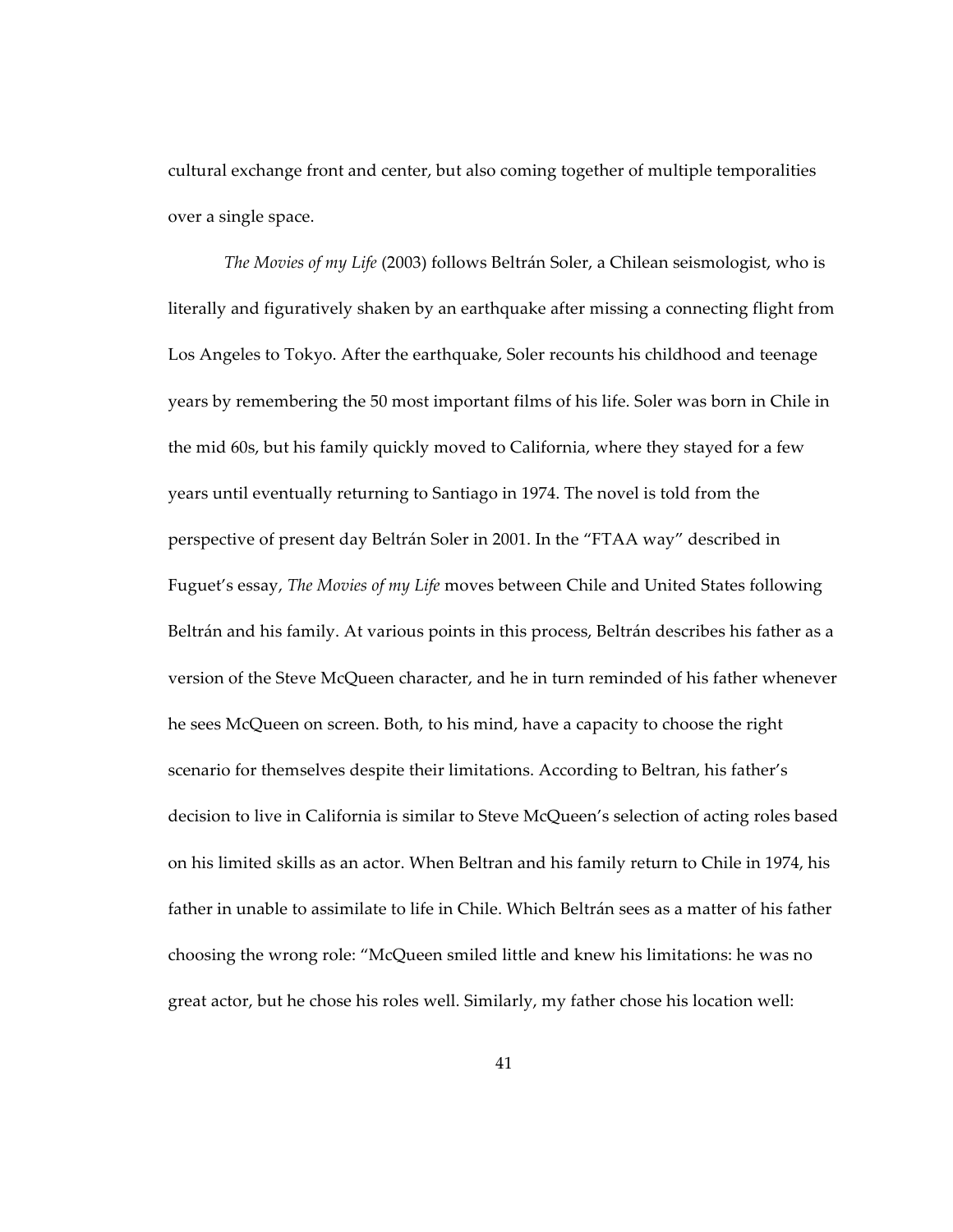California. Outside of the Golden State, he was intimidated, out of context, as if he didn't know his lines, the language, the strange local customs" (Fuguet 2003: 79). The Steve McQueen trope allows Beltran's father to come into contact with different local realities. Although Santiago's upper middle-class circles are still too anchored in tradition and the family to accommodate the cosmopolitan lifestyle of Beltrán's father (Caro Martín 268), this does not keep the Hollywood tropes from adapting to Chilean situation or even transforming the local dynamics. The spaces of global versus local tension produced by the encounters between flows of global capital, global culture, and local traditions are what Fuguet calls "global-yet-rooted" spaces. For him, it is here contemporary Latin America is defined, and it is the cultural production that emerges from these urban global-yet-rooted spaces which, according to him, escapes the magical realist tradition, and its followers.

In *The Movies of my Life*, Beltrán is always on the move from one space of circulation to another. He begins narrating from his hotel room in Los Angeles, just as the action begins, he moves into a van heading to the airport. He spends time in different airports, on different planes, rides in a taxi in California, and from a DVD Planet store. He is, most often, either in motion or surrounded by signs of global capital, or both, suggesting that the chronotope of the contemporary Latin American novel is set in an urban space where signs of global capital are always evident, and in never-ending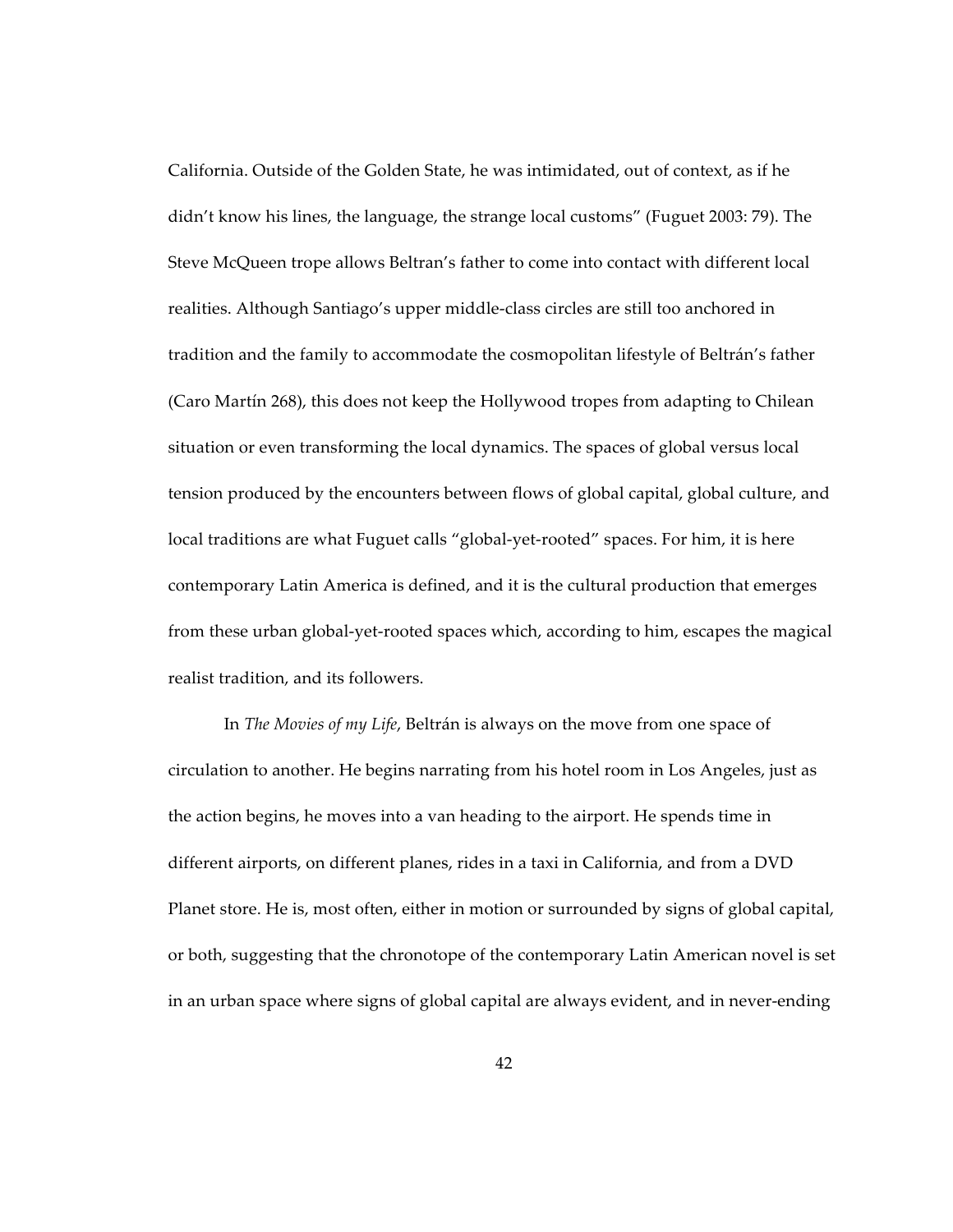contestations between with the local culture. The time of Fuguet's chronotope is also experienced in a mixed way in Latin America, where despite the spatial connectivity between to the world, he argues the region is not fully emerged in the  $21^{st}$  century. "It [Latin America]," he writes, "is a volatile place where the  $19<sup>th</sup>$  century mingles with the  $21<sup>str</sup>$  (Fuguet 2001: 69). Both space and time are in flux and the relation between them contested, rsulting in a new artists that must grapple with these spatial and temporal changes: "It seems to me that, in this new  $\text{FTAA}^6$  era, borders will be even less explicit and influences will become so global that a new type of artist will evolve who will not be the nowhere man but, on the contrary, *the here-and-now man"* (Fuguet 2001: 68 Italics are mine). The "here-and-now man" represents a mode of writing based a process of individual introspection, and more importantly, introspection by the kind of individual he calls a "global soul." This sensibility seeks to leave behind the village as a way to understand the world, and instead moves further into the subject as he<sup> $7$ </sup> traverses the urban spaces where flows of global capital interact with local traditions. The McOndo sensibility claims that the urban subject's "here and now," and not the land or village, is the privileged space-time from which novel can properly portray global dynamics in the neoliberal age.

<sup>6</sup> The FTAA, which stands for Free Trade Area of the Americas, was a proposed agreement to eliminate or reduce the trade barriers between North, Central, and South America, along with the Caribbean.  $7$  As Diana Palaversich has noted, the editors of McOndo not only failed to include any women in their anthology, but often feature flat female characters in their work (Palaversich 67).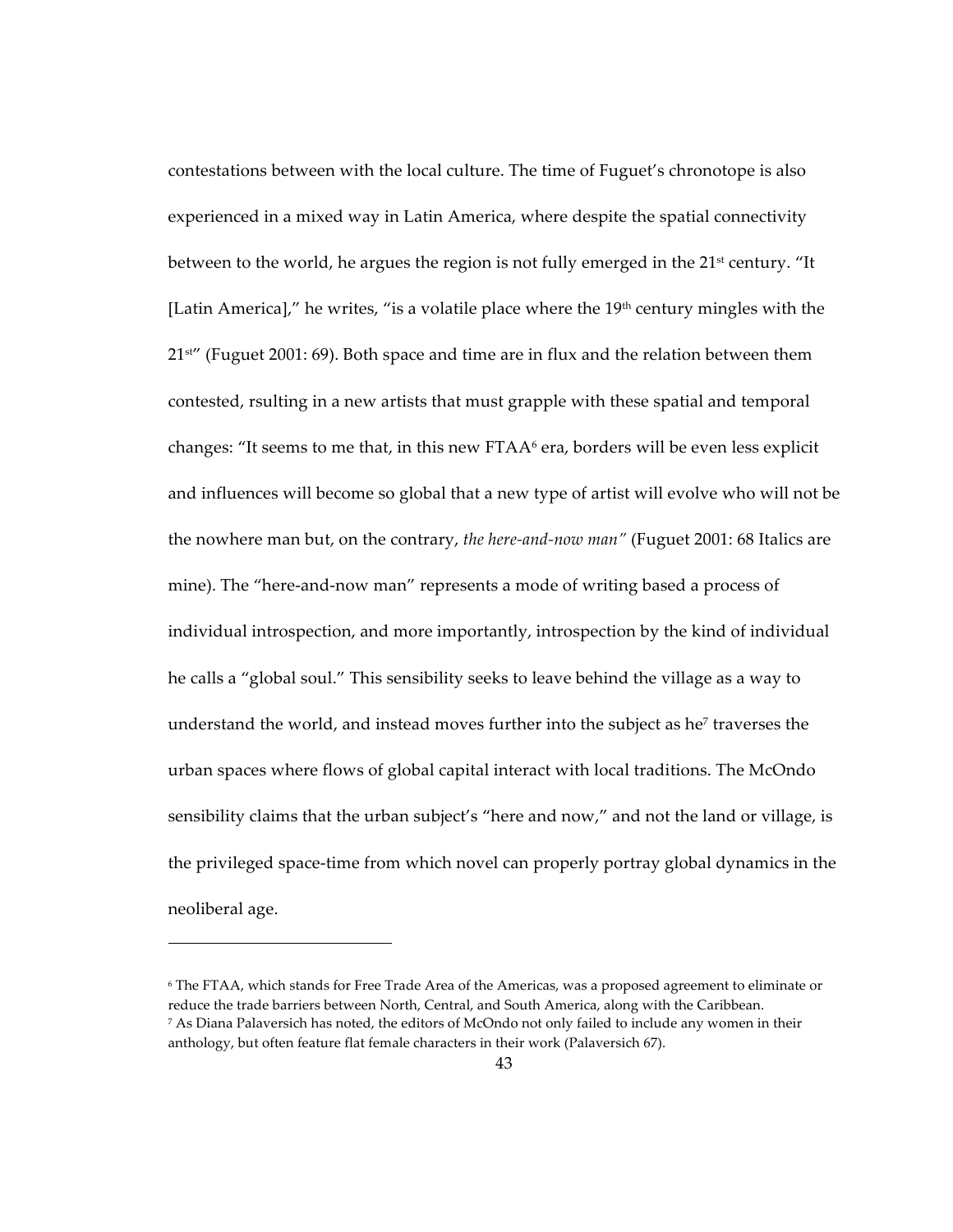The here-and-now-man, represented in the novel though Beltrán, becomes the surface on which both the temporal and cultural struggles between local and global, past and present, come into visibility. As mentioned in the introduction, Beltrán compares seismologists to historians, workers of memory and space, a task he applies to every aspect of life. Standing in front of the LanChile boarding gate, he says: "I notice the tarmac is cracked on account of the hundreds of telluric movements that it's had to endure year after year, decade after decade. The terminal might be new, but not the runway... This is one of the drawbacks of being a seismologist: I always look deeper, I search for the cracks. I scan for flaws and resistances" (27). Following Fuguet's claim that in Latin America the 19<sup>th</sup> century mingles with the  $21<sup>st</sup>$ , even the airport gate shows signs of this interaction between past and present, the accumulation of decades within one space meant for global circulation. The here-and-now-man, the contemporary Latin American writer embodied in this novel though the figure of the seismologist, analyzes the time and space of precise points in the globe where breaks are recorded.

In addition to seismology, *The Movies of my Life* uses films and the film industry as one of its primary signifiers for temporal heterogeneity and tensions between global and local cultures. According to Caro Martín, films in *The Movies of my Life* act as an index to globalization, and take on new meanings that are enriched by the local, but films are also indexes to the temporal dynamics at play in globalizing processes. When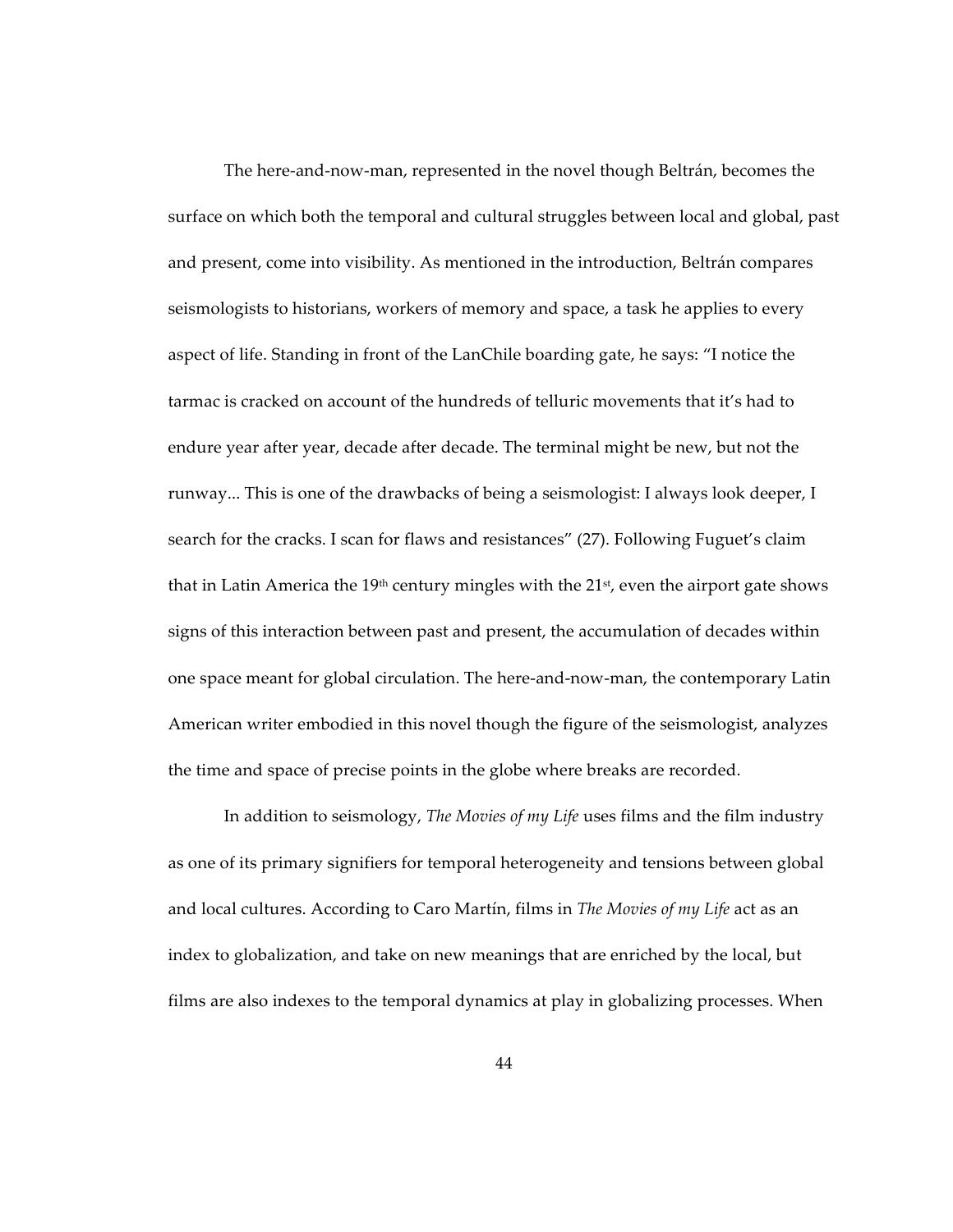Beltrán first arrives in Santiago, he is ten years old and believes he and his family have come to Chile and Venezuela to spend time with relatives, not to move to Santiago. Upon arriving in Santiago from Venezuela, he is surprised by how "antique" everything seems and volunteers this comparison: "Unlike Venezuela, everything here was in black-and-white. At least it seems that way to me now; that's how I remember it. I think, in effect, that's how it was. The few channels on TV, which only began to air material starting at four in the afternoon, broadcast in strikingly contrasted black-and-white. Everything was antique, archaic, from another time" (Fuguet 2003: 175). What stands out in these descriptions is not only the notion that Santiago, compared to California or Venezuela, is a city stuck in another time, but also the use of film genres and film technology to highlight Santiago's sense of past. Cinema and cinematic technologies operate as temporal markers that indicate the backwardness of Santiago in relation to Los Angeles. The use of adjectives like antique and archaic, as well as cinematic terminology indicate that Santiago is behind the times, conforming to what Johannes Fabian calls "devices of temporal distancing" and "denial of coevalness" (Fabian 1).

Fabian's *Time and the Other* examines the uses of time in anthropological discourses to produce what he calls the "denial of coevalness." Fabian begins from the premise that there is no knowledge of the Other that is not also a temporal, historical, or political act (1), and explains how anthropology as a field of study constructed its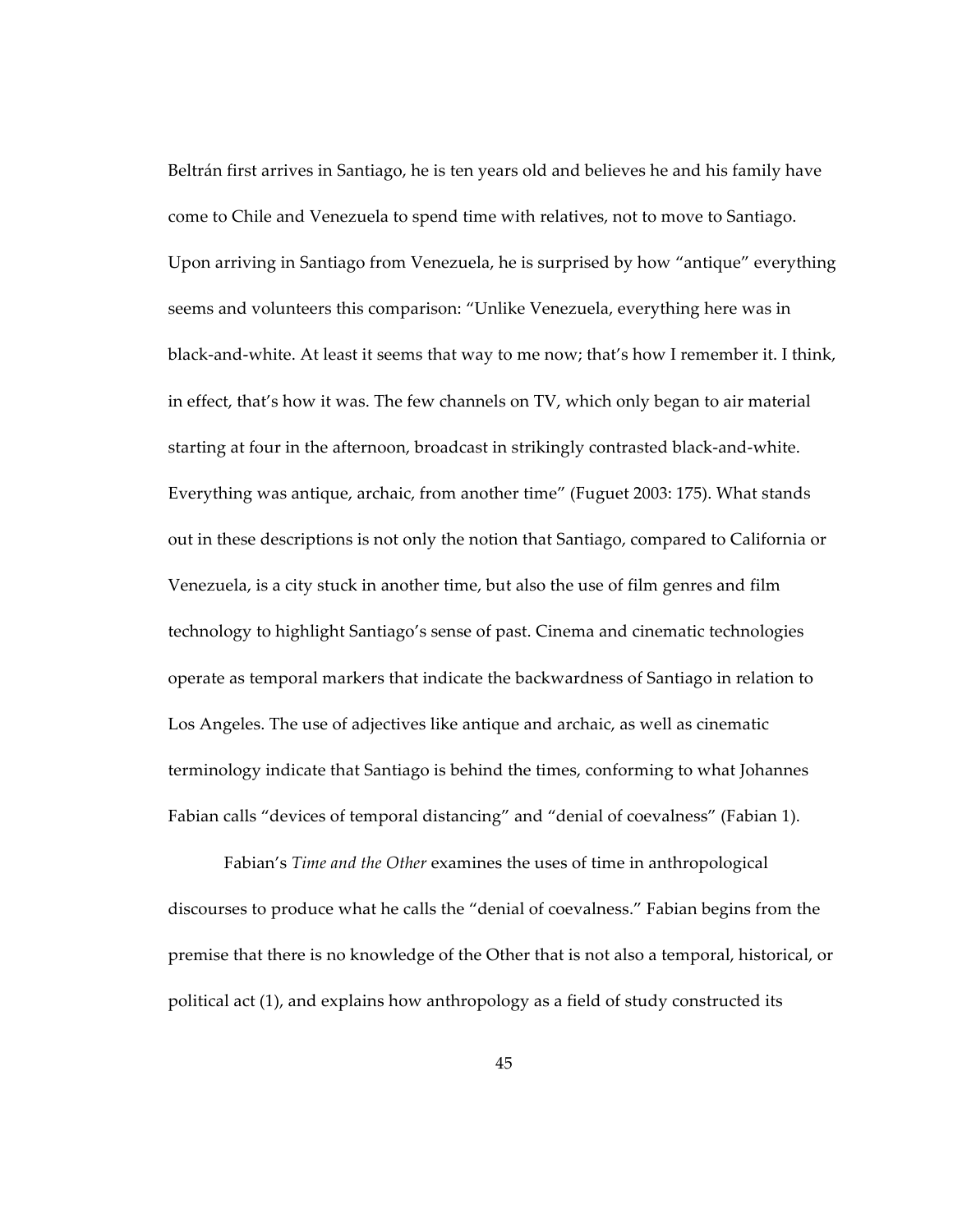relation to the Other by means of temporal devices that implied an affirmation of difference as distance (16). As he says of the different devices of temporal distancing, "Beneath their bewildering variety, the distancing devices that we can identify produce a global result. I will call it *denial of coevalness.* By that I mean *a persistent and systematic tendency to place the referent(s) of anthropology in a Time other than the present of the producer of anthropological discourse*" (31, italics in the original). Speaking as a Western anthropologist, Fabian is primarily focused on how Western culture has constructed its image in the globe that sets the Other outside of the tradition of Western modernity. Fabian develops a theory of the temporalization of the Other that situates the Other in the past, as signified by such terms as "savage" or "primitive," which denote a stage in development with moral, aesthetic and political connotations (75). As he explains: "*Savagery* is a marker of the past, and if ethnographic evidence compels the anthropologist to state that savagery exists in contemporary societies then it will be located, by dint of some sort of horizontal stratigraphy, in *their* Time, not ours" (75). These distancing devices, or strategies of temporal containment, as Blis Cua Lim also calls them, engage in temporal politics that stablish clear hierarchies between the subject that temporalizes and the object that is temporalized as a noncontemporary. More specifically, as Fabian makes clear, these terms are not just neutral temporal makers, but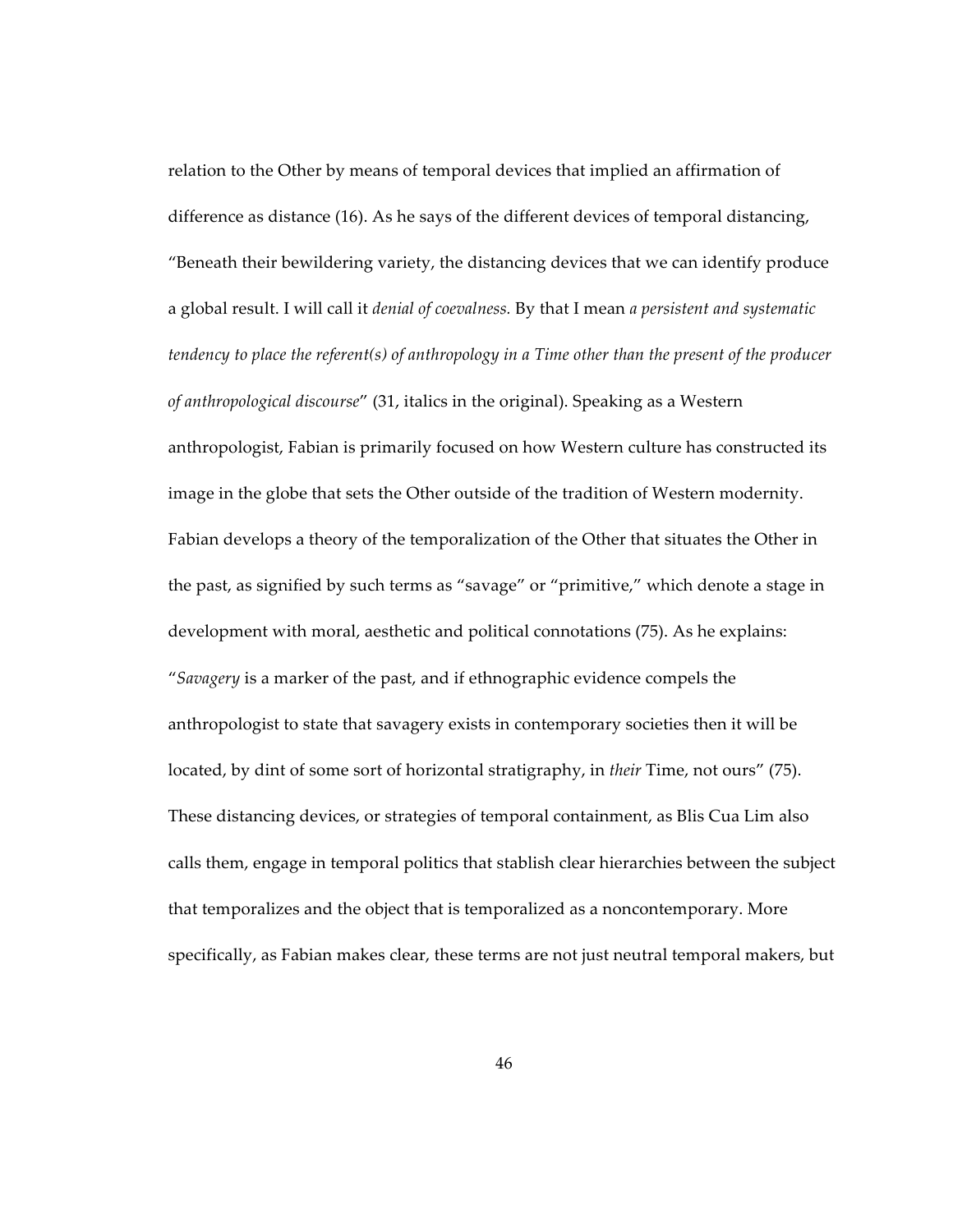markers of the past. They dismiss the Other as a creature of the past rather than a contemporary being.

In Fuguet, we see a similar temporal distance between north and south, as well as between two different Latin American countries. Still at the airport, Beltrán again emphasizes the temporal distance between Santiago and the United States: "Was I in 1974 Santiago, or some enemy city during the Second World War? (Fuguet 2003: 175). Beltrán thus lands in Santiago not only uncertain about where he is, but also uncertain as to *when* he is. How could this city exist in the same 1974 that he left in California? As oppose to the homogenized time of global compression, Beltrán's landing in Santiago reveals mixed and uneven temporalities at play in the processes of imagining the globe. Even when spaces appear to be homogenously compressed because of the opening of borders and advances in technologies of transportation, time is experienced differently at the local level than at the global. In his classic *Imagined Communities*, Benedict Anderson credits the newspaper with creating the illusion of a simultaneous consumption in a collective present (Cua Lim 126). Anderson states: "The date at the top of the newspaper, the single most important emblem on it, provides the essential connection—the steady onward clocking of homogenous empty time (Anderson 33). The release dates of films in Fuguet's *The Movies of my Life*, I would argue serve much the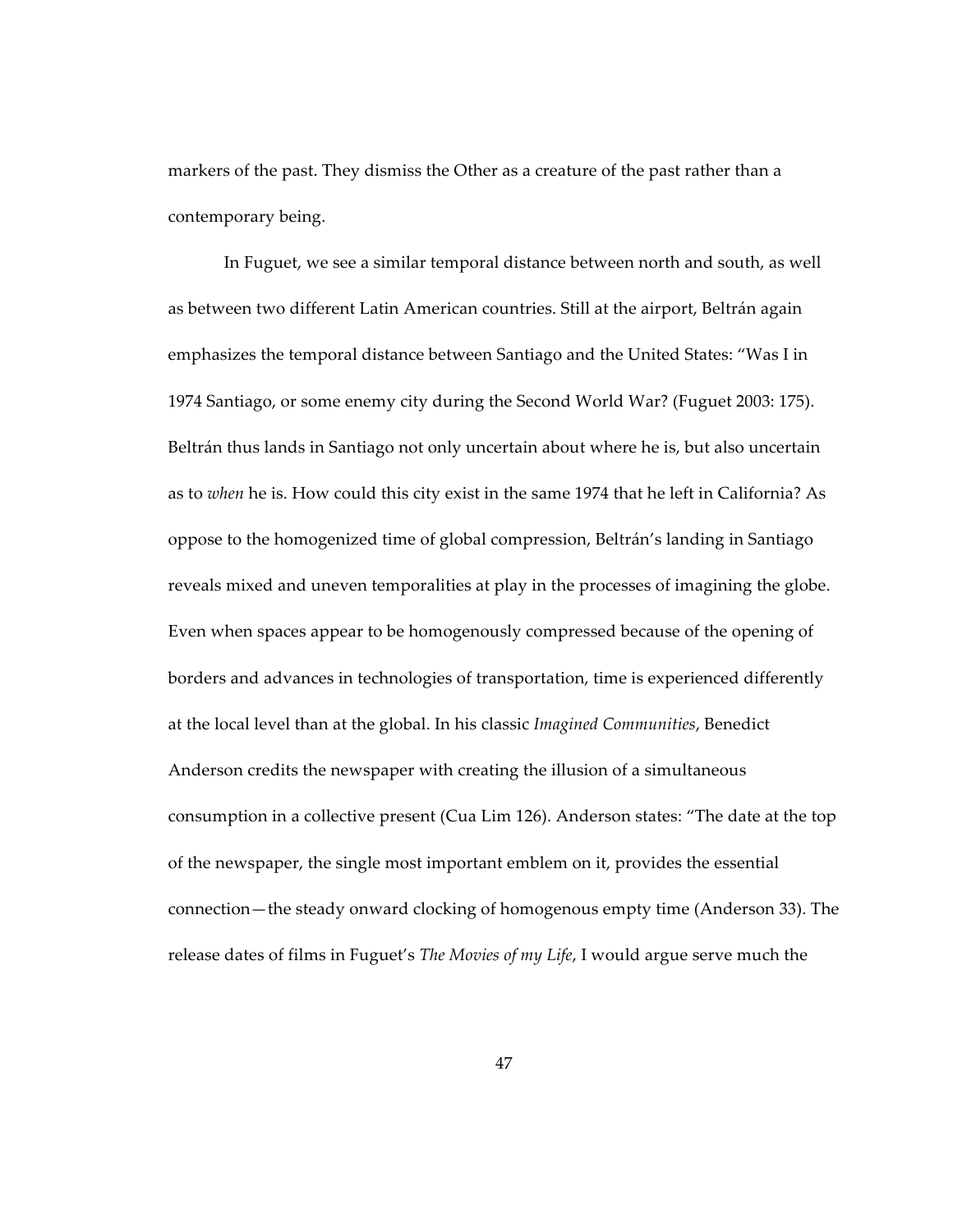same way for an imagined community as newspapers in Anderson's work. In a chapter called *The Towering Inferno*, Beltrán is still adjusting to life in Santiago:

I had been waiting for months and months to see *The Towering Inferno.* I'd seen the previews in Encino, and the day of its release in Chile couldn't come soon enough. In Chile, if you stopped and looked at a theater's marquee, it seems as if the country was living in a parallel reality. But there I was, watching The Towering Inferno and thinking about what would happen if it was struck by an earthquake before it caught fire. (Fuguet 2003: 190)

The film industry in this scene is both an index of globalization and a device of temporal distancing. On the one hand, Hollywood is presented as a sign of the growing American influence on Chilean culture. On the other hand, the delayed release dates also offer some sort of proof that Chile has not yet caught up with the present, as defined by Hollywood or California. Beltrán's film industry example is a temporal device that relegates Chile to the past. Chile is presented in these moments as an Other that is always trying to "catch up" to the present stablished by Hollywood releases in the United States<sup>8</sup>. In other words, the temporal distance, along with its devices, are not questioned by Beltrán but rather reaffirmed in his acceptance of Chile belonging to the past.

<sup>8</sup> A similar use of the film industry is used in Joaquín Lavín's *Chile: revolución silenciosa* (1987) to justify the economic reforms made during Pinochet's dictatorship as part of an integration to the world.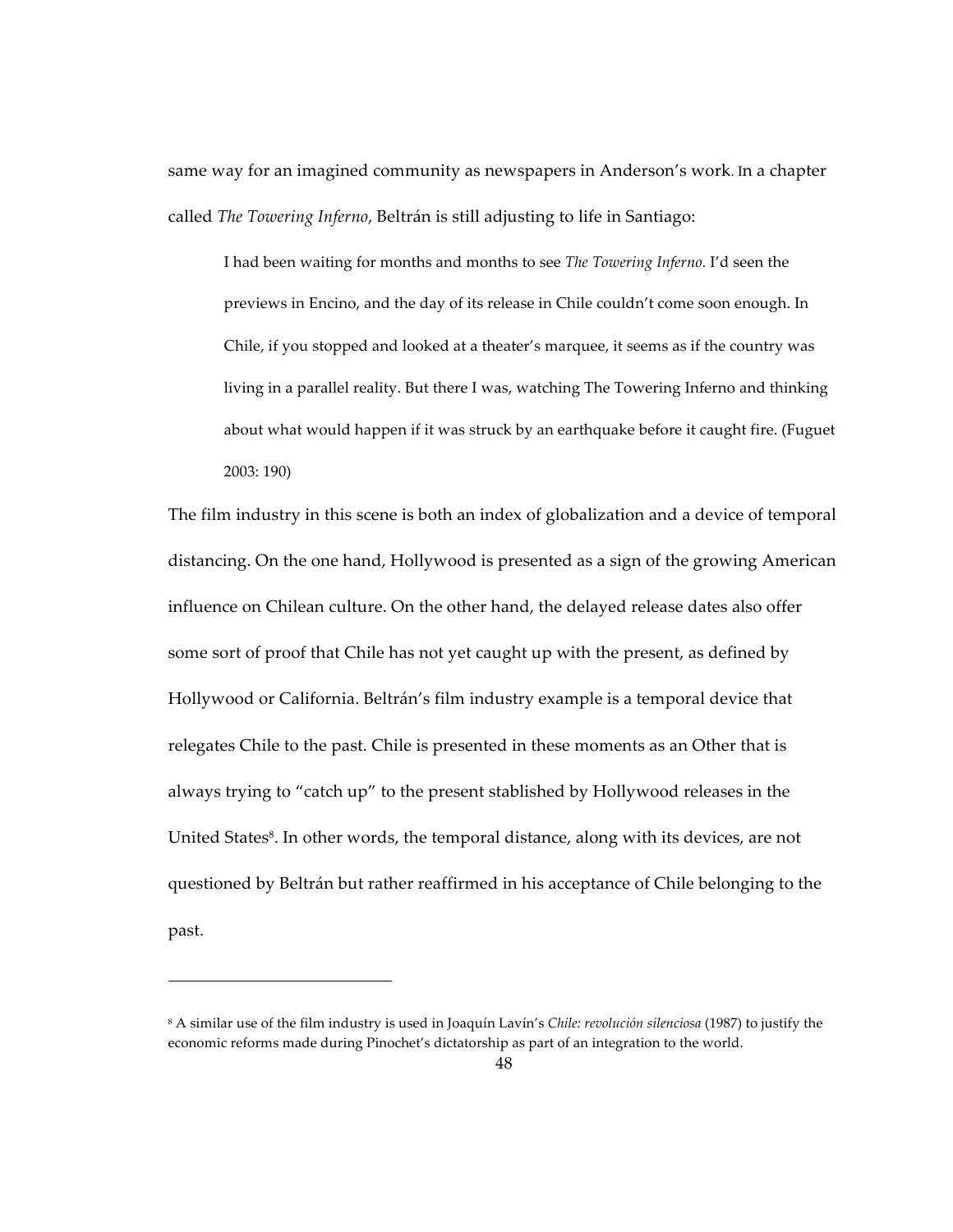*The Movies of my Life* insists on the temporal distance of cinema with its exploration of the viewership experience as Vivian Sobchack has shown in her phenomenological approach to film. According to Vivian Sobchack, cinema produces an experience of otherness by making time visibly heterogeneous. Sobchack's work focuses on the existential phenomenology of the of the cinematic experience to account for the ways our vision is informed by and filled with other modes of access to the world (Sobchack 2004: 179). She states: "my point of view and the film's would be the same isomorphic, identical. However, I do not have a point of view. As a lived-body engaged in intentional acts of perception in an intended world, I have a place of viewing, a situation" (Sobchack 2004: 179). To comprehend the film experience, we must understand how our whole body and mind are engaged, in more than just the act of seeing and listening. For Sobchack, the cinematic experience is thus an experience of otherness through the machine, one that never fully absorbs us, but nevertheless stands in contrast to ordinary experience. According to her, this experience of otherness makes time visibly heterogeneous. For her the temporality of the present is constituted and experienced paradoxically as the homogenous experience of discontinuity (Sobchack 1992: 156), with two distinct forms of time that are at odds here, objective time and the time of the subject<sup>9</sup>, or in other words, collective time, and individual time. Sobchack

<sup>9</sup> In Bakhtin, the novel explores this relationship in terms of historical time and biograohical time, which I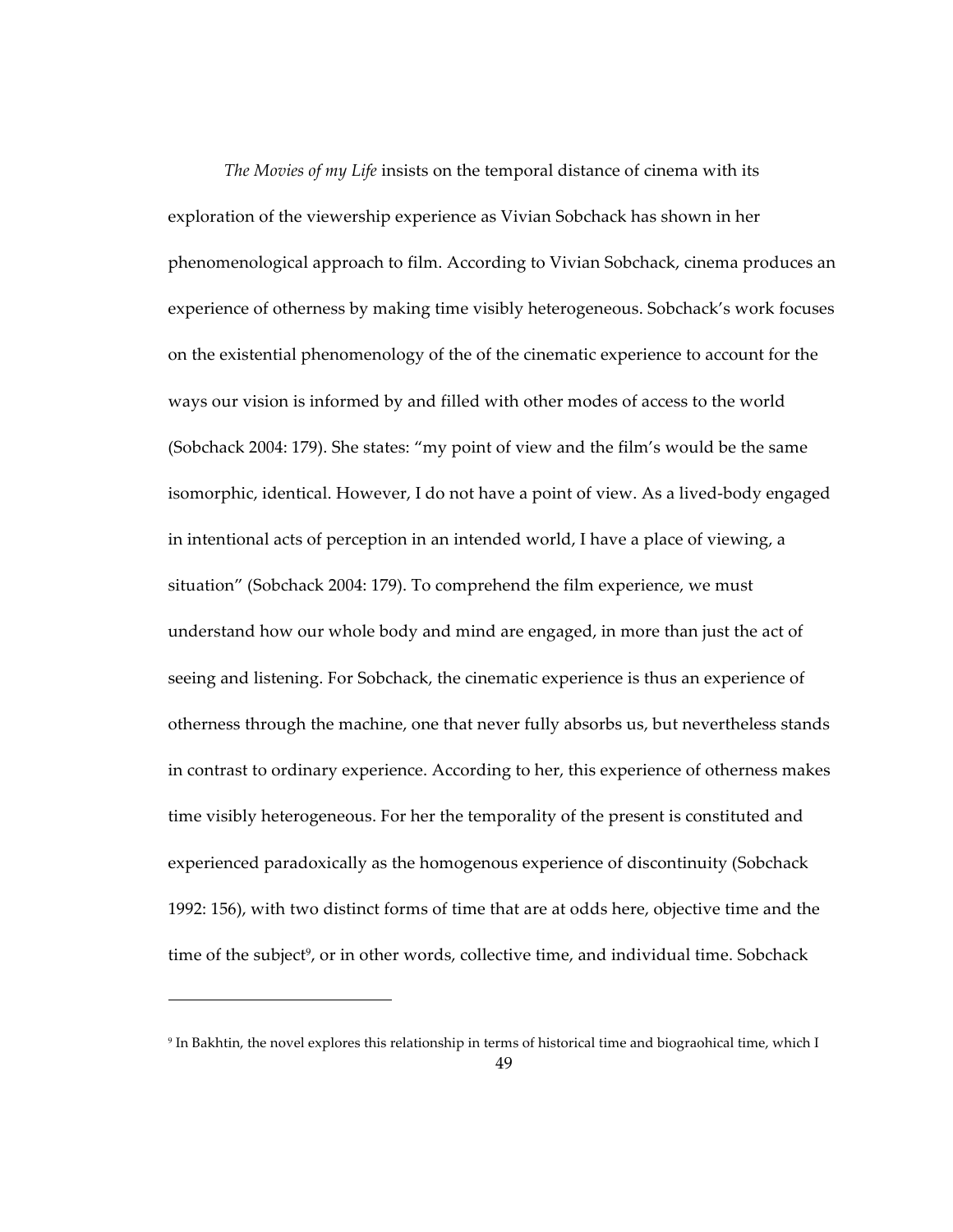identifies a shift in our relationship to technology where on the one side our sense of subjective time has retained a nonlinear structure while our sense of objective time has been reconstituted from its previous constancy as streaming forward in a linear progression into a nonlinear and discontinuous structure (Sobchack 1992: 156). According to Sobchack, during the cinematic experience we visibly perceive time as structured differently in its subjective and objective modes, and we understand that these two structures exist simultaneously in a demonstrable state of discontinuity. They are, nonetheless, actively and constantly synthesized as coherent in a specific lived-body experience. (Sobchack 1992: 150-151). She argues that with film we experience time both in its objective form and its subjective form. The objective form being the passing of time of the film, as the picture moves from start to finish, while the subjective time of the film consists of the temporal structure of each film. Despite an objective "moving forward," the film simultaneously constructs its own subjective temporality through its presentation of memory and desire, as well as the editorial techniques of flashbacks, flash-forwards, freeze-framing, pixilation, reverse motion, slow motion, and fast motion (Sobchack2 151). Therefore, we experience a contrast between the film's subjective time and our own subjective time, or the time of our viewing situation.

look at in more detail in Chapter 2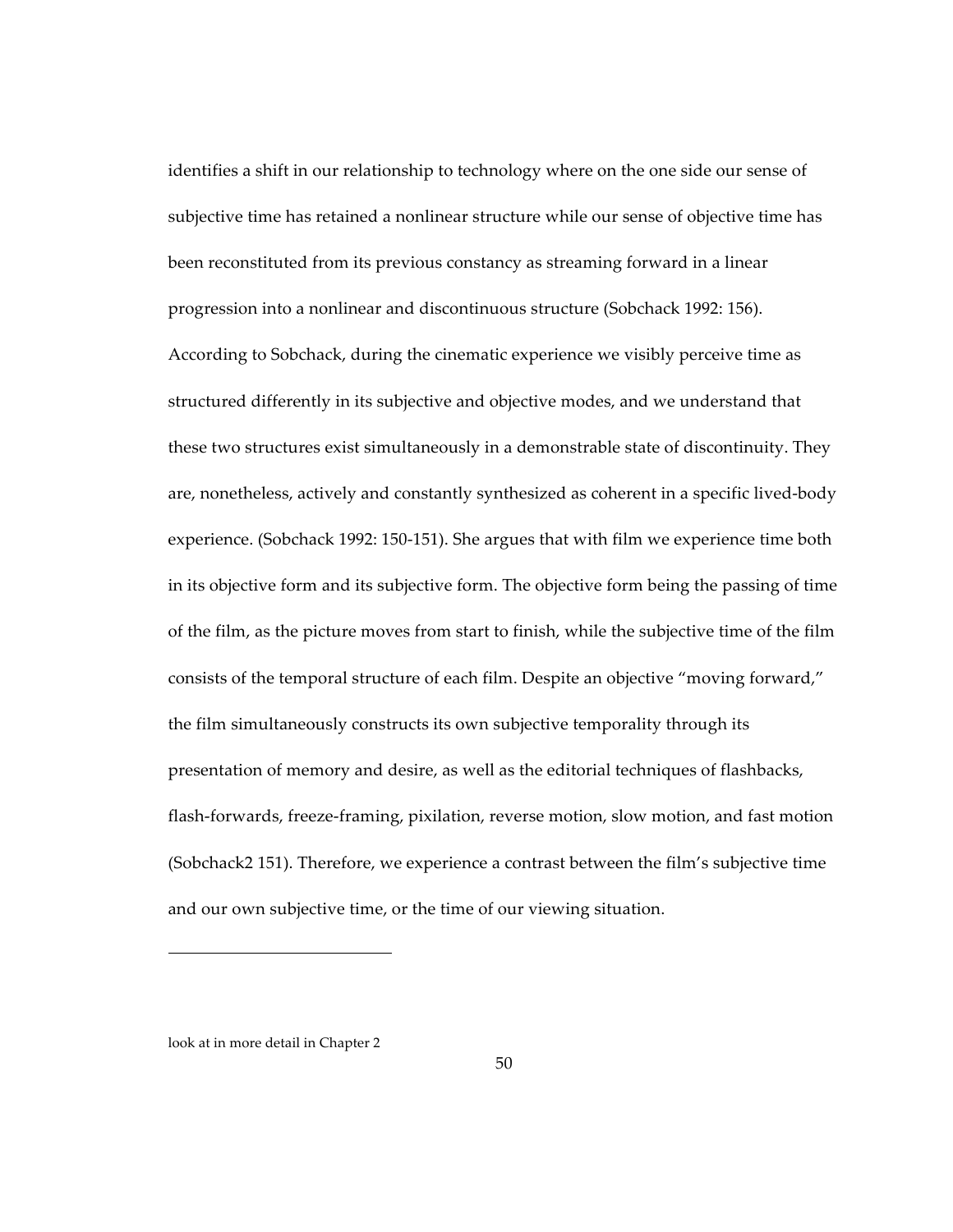In the case of *The Movies of my Life*, the viewing situation makes visible temporal differences between viewers and even between the same viewer when watching a film multiple times, as well as between "the viewer" and the film. The clearest instance of the viewing situation producing difference in *The Movies of my Life* takes place in the viewing of Richard Fleischer's *Soylent Green* (1973). The chapter begins with a description of Beltrán's shock as he arrives in Santiago, and uses the language of film to mark a temporal difference between Chile and California. The chapter ends with Beltrán and his grandfather watching *Soylent Green* and Beltrán leaving struck by the idea of people being stolen and turned into food. The chapter concludes on this note:

"Tata, they don't take people away here, do they? You can walk around without being afraid you'll disappear?" I asked my grandfather, thinking of the movie. I didn't know New York, but 1974 Santiago seemed a lot like the decrepit Manhattan of 2022

"No," he said. "Luckily, not much happens around here. Things are pretty peaceful." (Fuguet 2003: 178)

In this scene, the novel blurs the lines between reality and fiction based on the viewing situation. The dystopian future of the film is in reality the present-day Santiago. However, the young Beltrán that sees *Soylent Green* in 1974 is unaware of what is happening in Santiago. The chapter begins with Beltrán using film to filter his arrival in Santiago, and it ends with him being told Santiago is not like the movies. The fact is that *Soylent Green* uses science fiction to project into the future the actualization of a fear or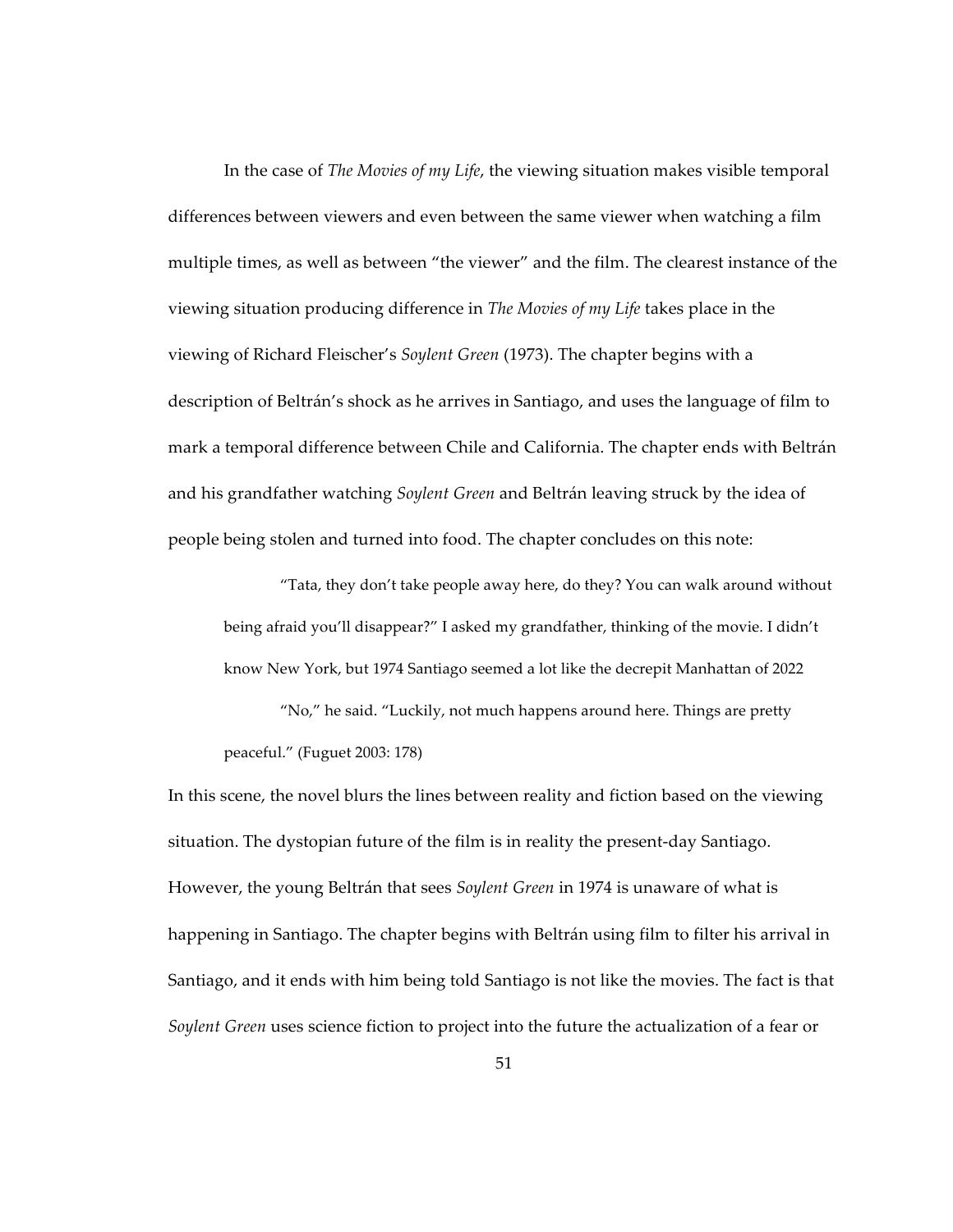concern in the United States of the early 70s, but in the novel it mixes the temporalities of Chile and the United States: Santiago, with its actual kidnappings under Pinochet's dictatorship, ends up approximating the future New York envisioned in *Soylent Green*. Rather than Chile being used as a case of backwardness, Fabian's denial of coevalness is reversed when applied to this science-fiction film, where Chile becomes the actualization of fears regarding the future in the United States. In the chronotope of *The Movies of my Life* the relationship between subjects and space is fundamentally determined by time. When Beltrán moves from one space to another, it is the memories and histories of these spaces, personal or collective, that ultimately produce the narration.

### **Jorge Volpi´'s** *Season of Ash* **and the crack's chronotope zero.**

In Fuguet's "Magical Neoliberalism" he makes mention of Mexico's *Crack* clan writers and praises Ignacio Padilla and Jorge Volpi for not only rejecting the village model that Fuguet wanted to get away from, but for doing so by writing novels where the action often takes place outside of Latin America (Fuguet 2001: 70). One of the most ambitious projects in this sense, by any of the writers of the *Crack*, is Jorge Volpi's trilogy of the 20<sup>th</sup> century. After the initial recognition in Mexico that came because of the "Manifesto del Crack," Volpi emerged as one of the leading voices of contemporary Latin America when in 1999 *En busca de Klingsor* won the Seix Barral award (Zavala 66). Much like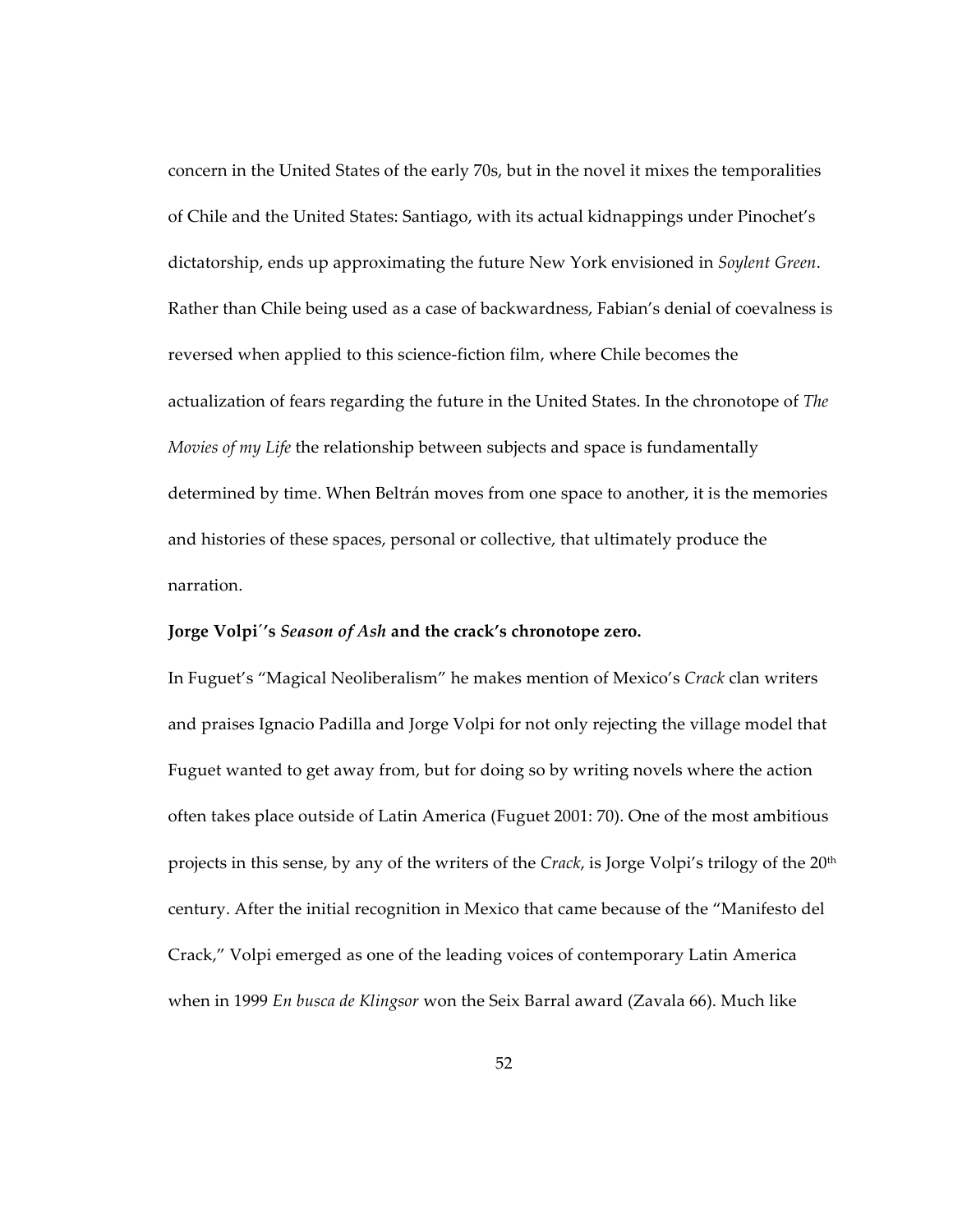Fuguet, Volpi's personal life has been used to criticize his work, especially his years working for the government during Vicente Fox's presidency, before supporting leftist candidate Andrés Manuel López Obrador (Zavala 66). *En busca de Klingsor* (1999) is the first novel his 20th century trilogy, which also includes *El fin de la locura* (2004), and *No será la Tierra* (2006)—which we will refer to using the English translation, *Season of Ash* (2009). This last entry focuses on the final years of the Soviet Union, the fall of the Berlin Wall and the triumph of the capitalism as a global hegemony. If Fuguet's metaphor fo for the contemporary Latin American writer is the seismologist as a historian of spaces, Volpi uses the cartographer to further accentuate the tension between objective time and subjective times.

*Season of Ash*, is narrated by a writer and journalist named Yuri Mijáilovich Chernishevski, who is writing from his cell after the murder of Éva Halász. Yuri Mijáilovich's narration is centered around the lives of three women, Irina Gránina, Jennifer Moore, and Éva Halász. Along with these three women, he also gives significant importance to Irina's husband and daughter, Arkadi Granin and Oksana, as well as Jennifer's sister Allison and her husband Jack Wells. Yuri, presents his story as an act of cartography, he writes:

How I would like to not be the narrator of this story, of this heap of stories—of accidents—and vanish without leaving a trace of my passage over the Earth!... Eva once told me that only six links are necessary to connect any person with any other person on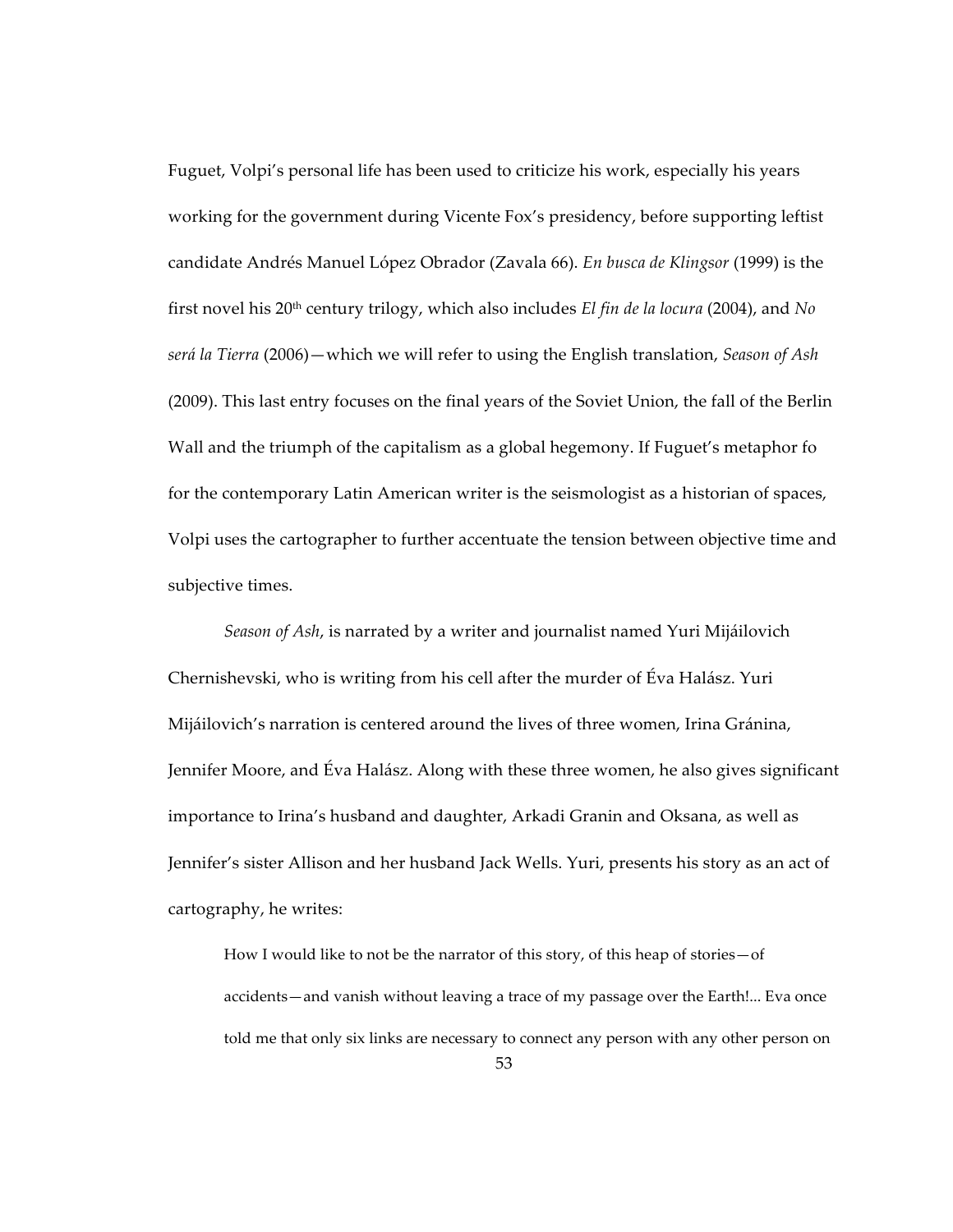Earth. This phenomenon doesn't derive from a coincidence but from a topology of humanity, from the thing we could call its *form*. Now I understand: I pursue that architecture, I persist in discerning it here in this grave on the fring of the present moment. Because of an inscrutable principle, Irina Nikolayevna Sudayeva, Arkady Ivanovich Granin, and their daughter Oksana; Jennifer Moore and her sister Allison; the infamous Jack Wells; and my beloved Eva Halász formed an immaterial network, mere points on a Cartesian plane. In this model, I became the miserable cartographer who had to connect them. (Volpi 2009: 94)

One of the more interesting aspects of Yuri's description of the narration is the use of cartography and topology as the metaphors to describe the act of writing. In a narrative about the grand historical events of the end of the 20<sup>th</sup> century, Yuri choses two different spatial metaphors to describe his task. Yuri's narrative connects these seven subjects like dots in a Cartesian plane. As a cartographer, Yuri is supposed to make sense of different spaces, which in this case includes the entirety of the globe. In other words, if humanity obeys a unique topology, which is that every individual is a maximum of six degrees of separation from every other person, Yuri's task is to make visible how these individuals are linked to each other and to him. The cartographer metaphor does not make mention of the passing time, but rather assumes it as an objective experience which can be read as the homogenous empty time of Walter Benjamin: a spatialized, featureless time across which the history of nations supposedly marches forward (Freeman xxii). This "empty"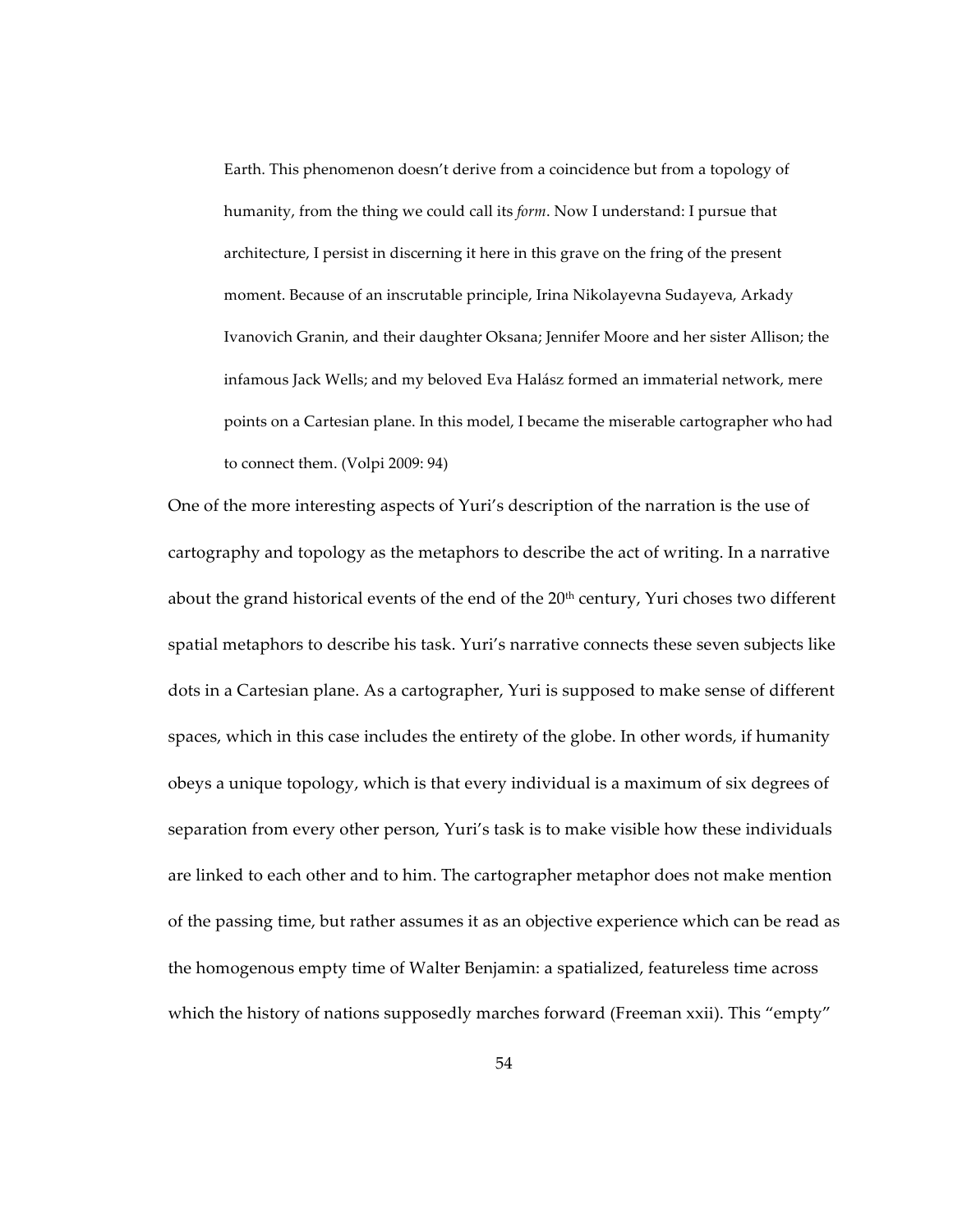notion of time is commonly measured by clocks and calendars, which are indifferent to the specifics of any event. Most chapters in the novel are organized in a way that naturalizes this notion of time, specifying the dates in which the events took place before describing any actions, creating a sense of simultaneity and shared time across chapters and events . However, although this empty time might serve as the backdrop to Yuri's map of the late 20<sup>th</sup> century, the characters that Yuri uses as the dots to his Cartesian pane reveal a diversity of temporalities or temporal experiences. This attempt to tackle at once both homogenous and heterogeneous temporalities was one of the ideas describe in the "Manifesto del Crack" by Ignacio Padilla, who proposes the ideal chronotope of a *Crack* novel is the "chronotope-zero." According to Padilla *Crack* novels aim to make "stories whose chronotope, using a Bakhtinian word, is zero: the no-place and no-time, all-times and all places, and none of them." He goes on to say that the dislocation in these Crack novels will be nothing more than "a mockery of a crazy and dislocated reality, the product of a world being controlled by mass media takes it to the end of a century which is truncated in times and places, broken by a surplus of ligaments" (Ángel Palou). What Padilla describes as the chronotope zero of dislocation and allocation, can be better understood as the chronotope of Deleuze and Guattari's deterritorialization, which takes on special significance during the period of mass media as it not only applies to transnational corporations and financial markets, but also to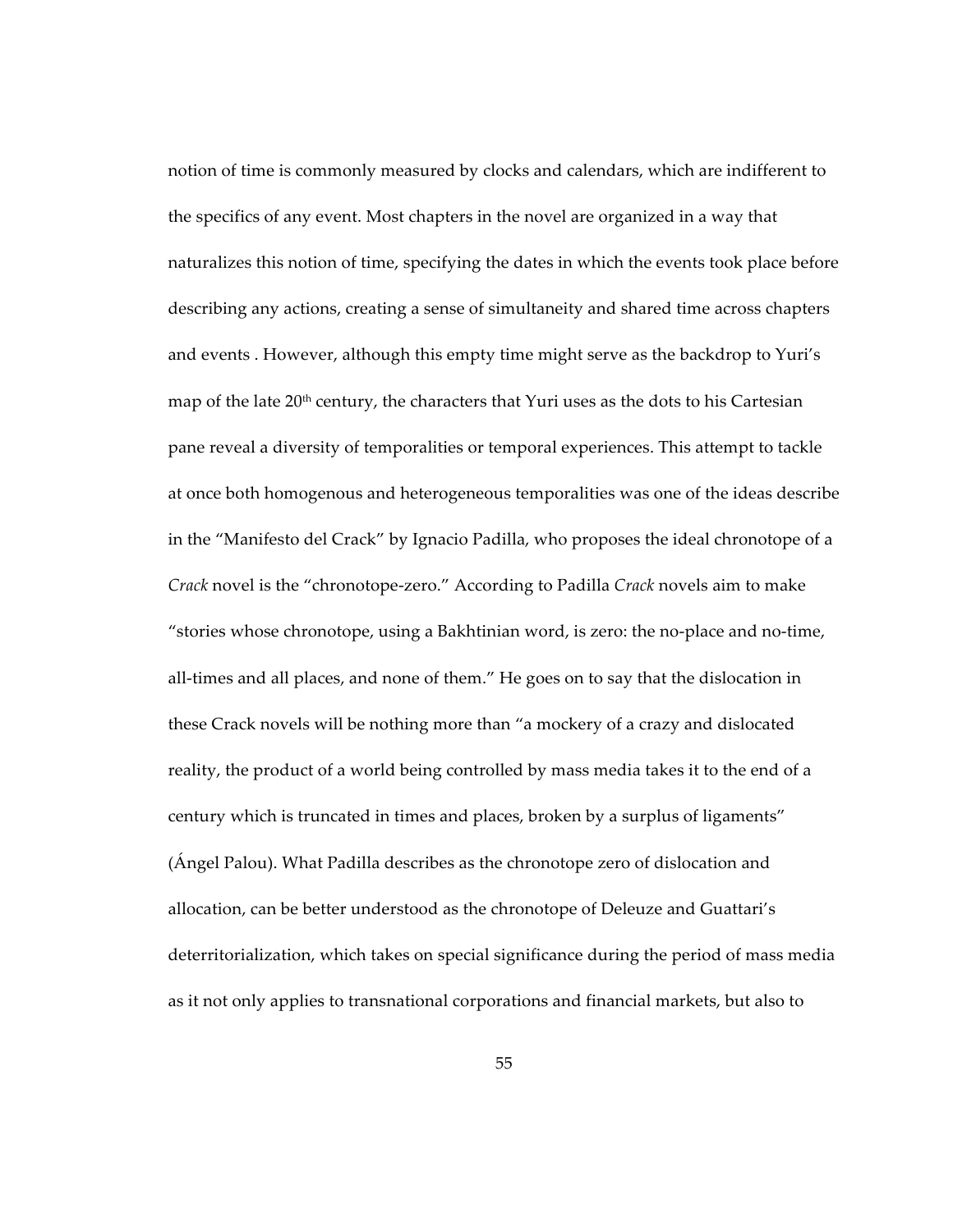ethnic groups, religious groups, and political tendencies as these transcend borders that used to be limited by specific territories (Pabón 364).

In the case of *Season of Ash*, Padilla's chronotope zero is best captured in the apocalyptic imagery and deterritorialized spaces that run through the entire of the novel (Ángel 45). Volpi's narrative not only leaves behind the village or the boom-town as the primary setting, his narrative leaves behind the idea of a primary setting altogether. Unlike Fuguet, who tries to replace the village with gritty urban spaces of Santiago and Los Angeles, Volpi tries to account for the heterogeneity of spaces that exist even after the fall of communism and the epoch of global capital hegemony. The paces of *Season of Ash* include New York, Moscow, Washington, East Berlin as well as West Berlin, St Petersburg, combat fields, deserts, Latin America (Ángel 46). The novel consistently indicates the place and the time of the section or chapters before narrating the events. At times the section headers are specific to a date like "Moscow, Russiam Federation, December 30<sup>th</sup> 2000" (Volpi 2009: 15), while other times they present a period of time such as "Union of Soviet Socialist Republics, 1929-1953" (Volpi 2009: 28). In either case, these dates serve as examples of empty time. They link the heterogeneous spaces of the novel to a homogenous global calendar that is indifferent to the specifics of New York, Mexico, or Moscow. According to Roberto Ángel, what brings these spaces together and makes them so similar is a post-apocalyptic, dystopic and disenchanted feeling that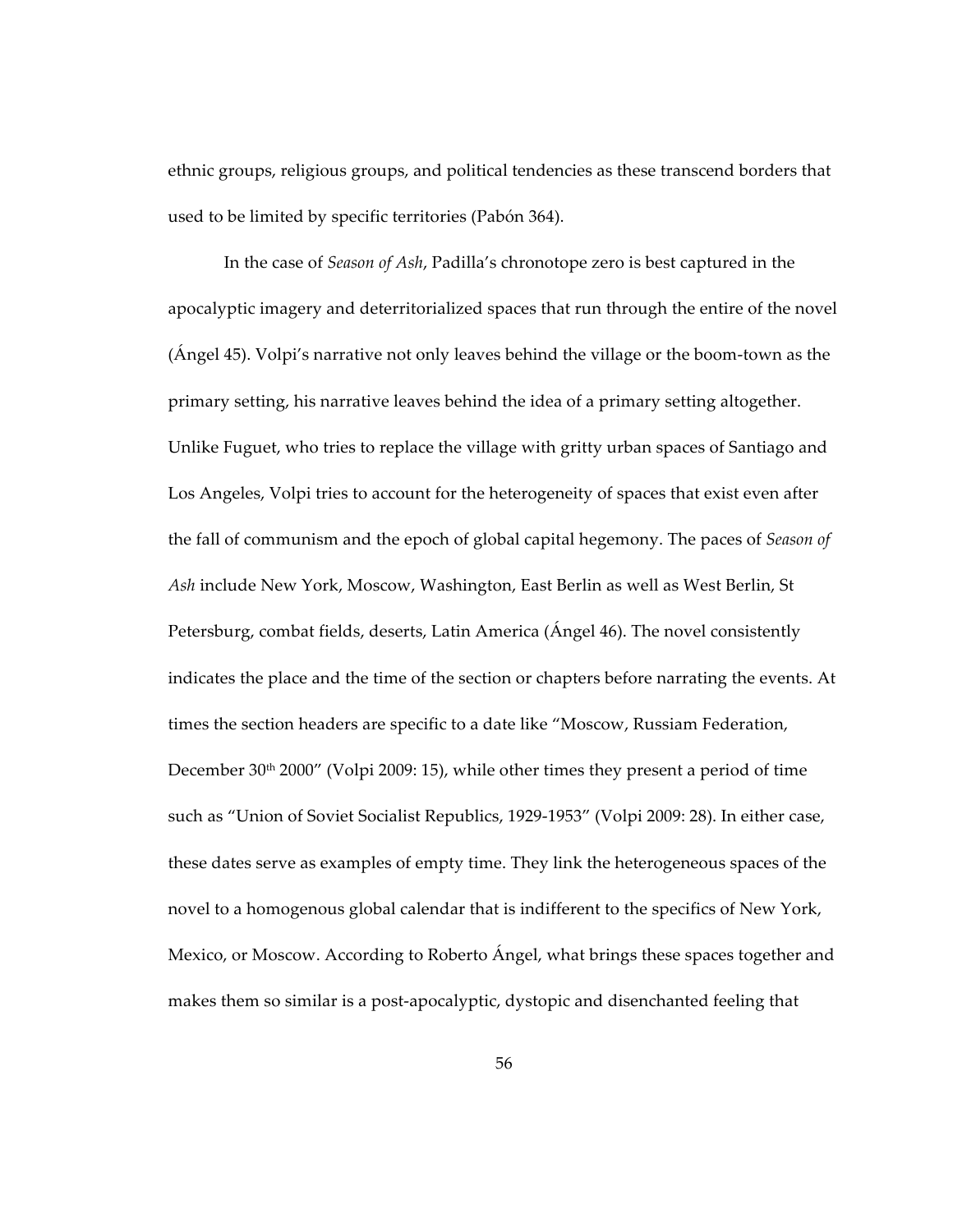permeates the entire novel (Ángel 46). For Ángel, the chronotope zero is best displayed in the novel's use of ruins to produce a rupture with modernity and put an end to an emancipatory sense of history (Ángel 47). In other words, he reads the chronotope zero in the novel as the relation between spaces of ruin and the negation of progressive time. One way the novel challenges time as linear and progressive is by its cyclical structure.

*Season of Ash* is organized into a prelude and three acts. Following the prelude, the first chapter of the first act is "Three Women." This chapter is then divided into three sections which introduce the reader to Irina, Jennifer, and Éva. Each of these sections is dated December 30, 2000. At this point in the novel, the reader does not yet have the information to link these women's lives, so the only thing that creates a relation between them is the date and the fact that each section involves a significant death. The reader learns about the deaths of Irina's daughter Oksana, Jennifer's sister Allison, and Éva in this opening chapter. The final chapter circles back to the same date and will also be titled "Three Women." Both versions of "Three Women" also begin with the same line: "Those aren't her eyes" (Volpi 2009: 15; Volpi 2009: 392). Repetition however, as Gilles Deleuze has made clear, should not be read solely in terms of the dystopic and the end of progressive history. For Deleuze, it is crucial that we understand that not all repetitions are the same and it is instrumental that we distinguish between what he calls good repetitions and bad repetitions: the one that ruins us, and the one that saves us. On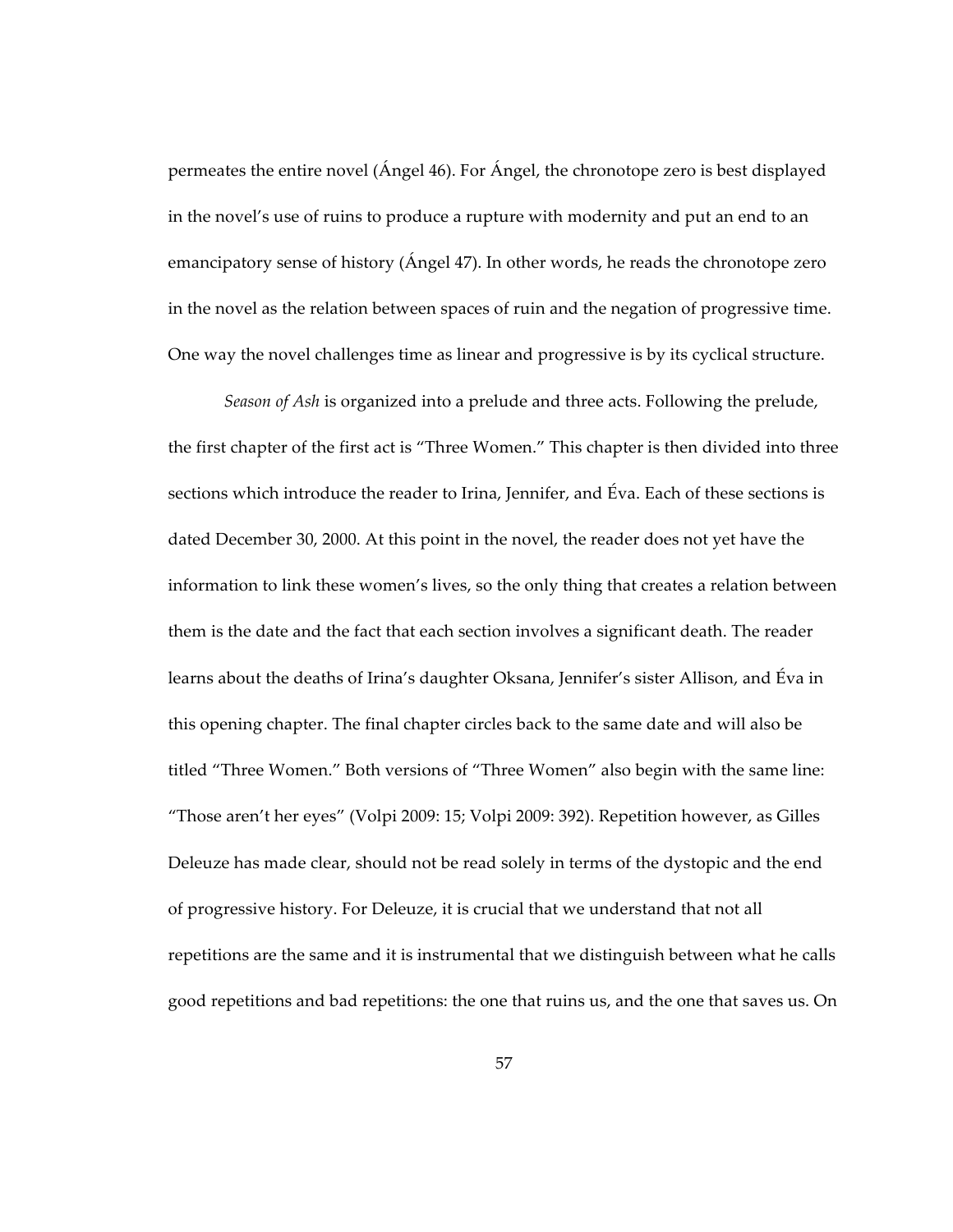the one side, good repetitions are creative, they abolish limits, and open us to the world; bad repetition on the other hand, are the reason events fail, as opposed to being a result or consequence of an event failing (Deleuze 1986: 132).

In Deleuze's reading of Nietzsche's eternal return, he claims that good repetition is affirmative, as opposed to the bad repetition which is negative. The eternal return is not the return of the identical, but only the being of becoming: "Repetition in the eternal return, therefore, consists in conceiving the same on the basis of the different" (Deleuze 1995: 41). It is not that the Same disappears in the eternal return, but rather that is finds itself in the periphery while Difference is at the center of the return; the circle revolves constantly decentered around the unequal rather than the same (Deleuze 1995: 53). Deleuze says of repetition and the eternal return:

The subject of the eternal return is not the same but the different, not the similar but the dissimilar, not the one, but the many, not necessity, but chance. Moreover, repetition in the eternal return implies the destruction of all forms which hinder its operation, all the categories of representation incarnated in the primacy of the Same, the One, the Identical and the Like" (Deleuze 1995: 126).

In other words, the subject of Deleuze's eternal return is not a subject stuck in a loop, but rather a subject that identifies the instance of repetition as an opening towards innovation. In Jorge Volpi's contribution to the "Manifesto del Crack," Volpi asks what happened with the end of the world, and presents a theory of the end of times that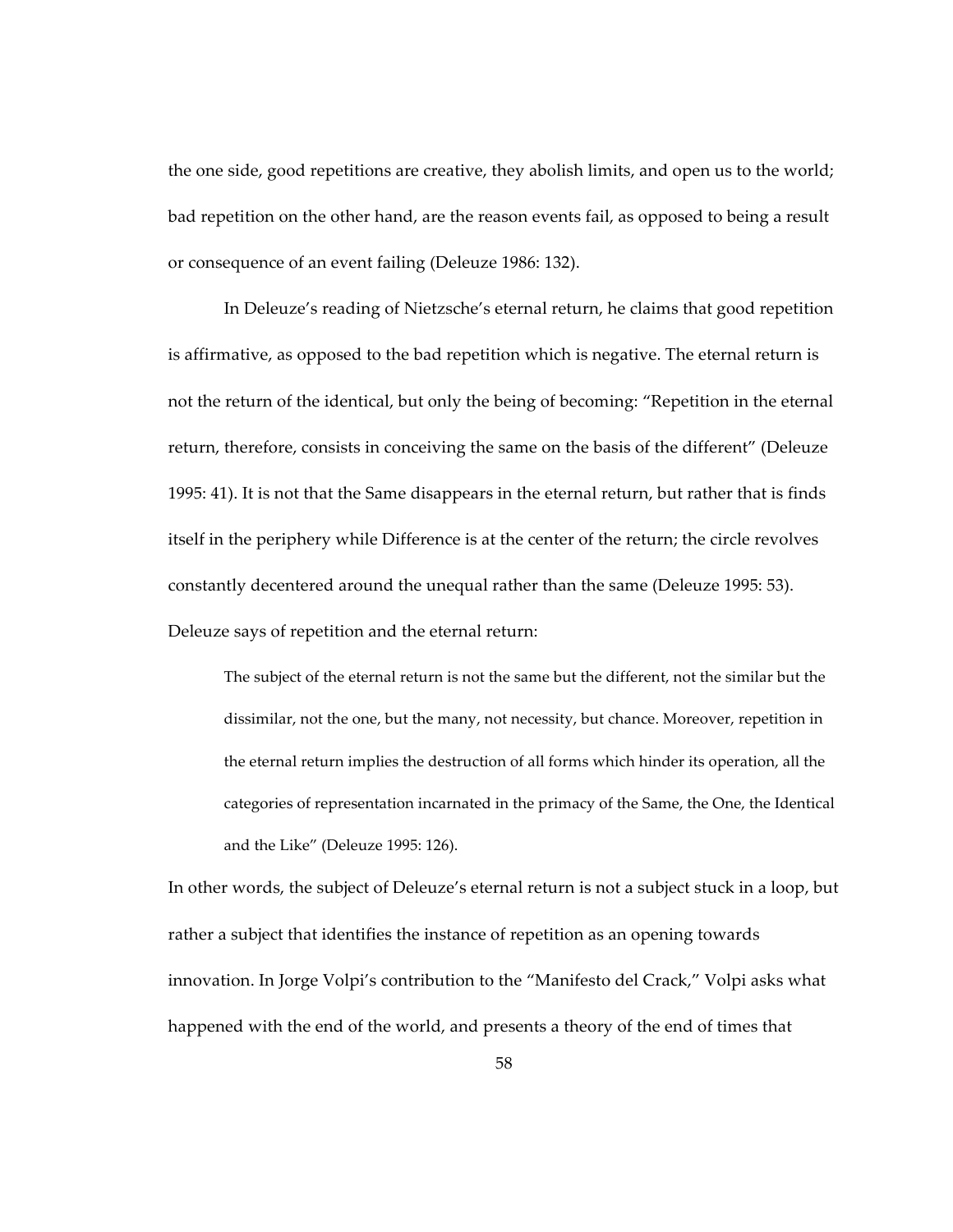seems to be in line with Deleuze's reading of Nietzsche. Volpi states: "paraphrasing Nietzsche, the end of time does not happen outside the world, but inside the heart. More than a mere superstition, the end of the world supposes a particular state of the spirit; what matters less is the external destruction when compared to the inner collapse, this state of anguish that precedes our internal Judgment Day" (Ángel Palou). For Volpi, the decay or ruins of the planet are secondary to what happens to the interior of the subject. This is significant in reading *Season of Ash*, which begins with a prelude describing the nuclear disaster that took place in Chernobyl April of 1986. The prelude, titled "Ruins," describes the events of Chernobyl along with the state's attempts at erasing any damaging news coverage of the accident. The passage concludes with the line "The final legacy of communism" (Volpi 2009: 12). The novel begins, in other words, with the destruction of a space as a prelude to the end of History. Yet for Volpi, this is not the same as dystopic, instead, he highlights the heterogeneity at the end of the world. "The end of the world," Volpi states, "can be believed and praised, as in *Memoria de los dias*; can be reached by car or train, as in *Las Remoras*; can be recalled and rebuilt in childhood and in the past, as in *La conspiracion idiota*; can be cultivated inside oneself to the point of madness, as in *Si volviesen sus majestades*; and can also be granted to others as an infamous Pandora's box like in *El temperamento melancolico* (Ángel Palou). What these cases have in common for Volpi is they are all a state of the heart from which nobody is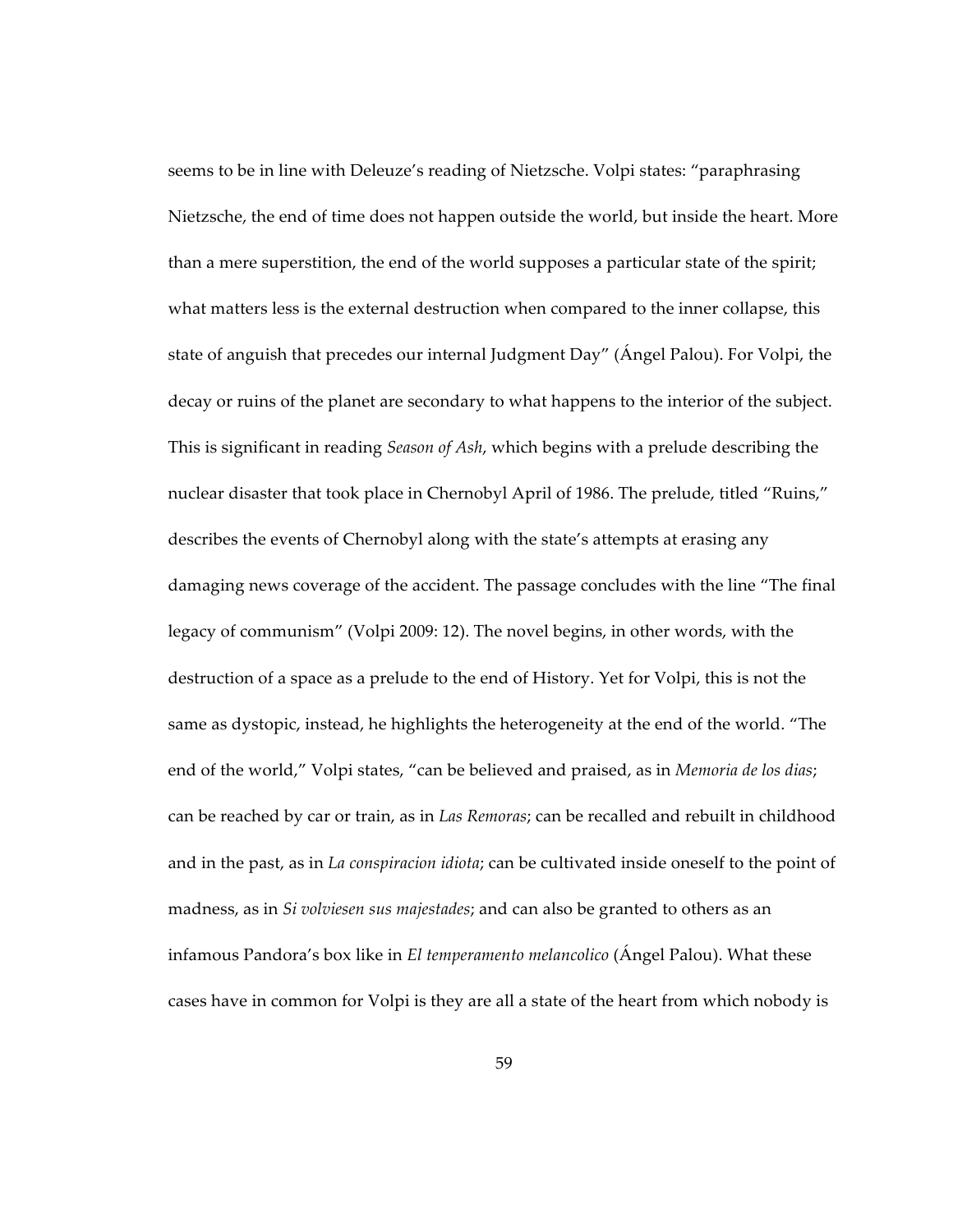free. But we must also highlight that with the examples he presents, Volpi is presenting the end of the world not as the end of the novel, but rather as the ideal field from which the novel must emerge. By calling it a state of the heart, Volpi, much like Fuguet, suggests that we must look inward now "our land" has gone global. Volpi however, does away with the single protagonist of the here-and-now-man approach, and chooses instead to imagine reality in polymorphic terms. If the end of the world is experienced heterogeneously, Volpi's novel creates a meta-narrative on how the novelization of the globe must be heterogeneous as well. He highlights this idea by presenting the heterogeneity of temporalities displayed through the different subjects of the novel.

Yuri produces his map of the end of the  $20<sup>th</sup>$  century by drawing lines that connect the seven key characters of his narrative. Unlike Fuguet's protagonist, whose sense of time and history drives *The Movies of my Life*, Volpi establishes his connections using seven different individuals, each with his or her own temporal experience. One of these key characters is Jack Wells, husband to Jennifer Moore and eventual lover of Éva Halász. Jack Wells is an investor, and along with Jennifer, is the character who most embodies the mentality of the neoliberal *homo œconomicus*. *<sup>10</sup>* As Yuri describes him, "Wells cannot imagine the world without order an order, a hierarchy, a plan of attack. Jennifer is convinced he must have calculated the death of his own parents. The poor

<sup>10</sup> I am using the term *homo œconomicus* as understood by Michel Foucault in *The Birth of Biopolitics* (2010) and Wendy Brown's *Undoing the Demos: Neoliberalism's Stealth Revolution* (2015)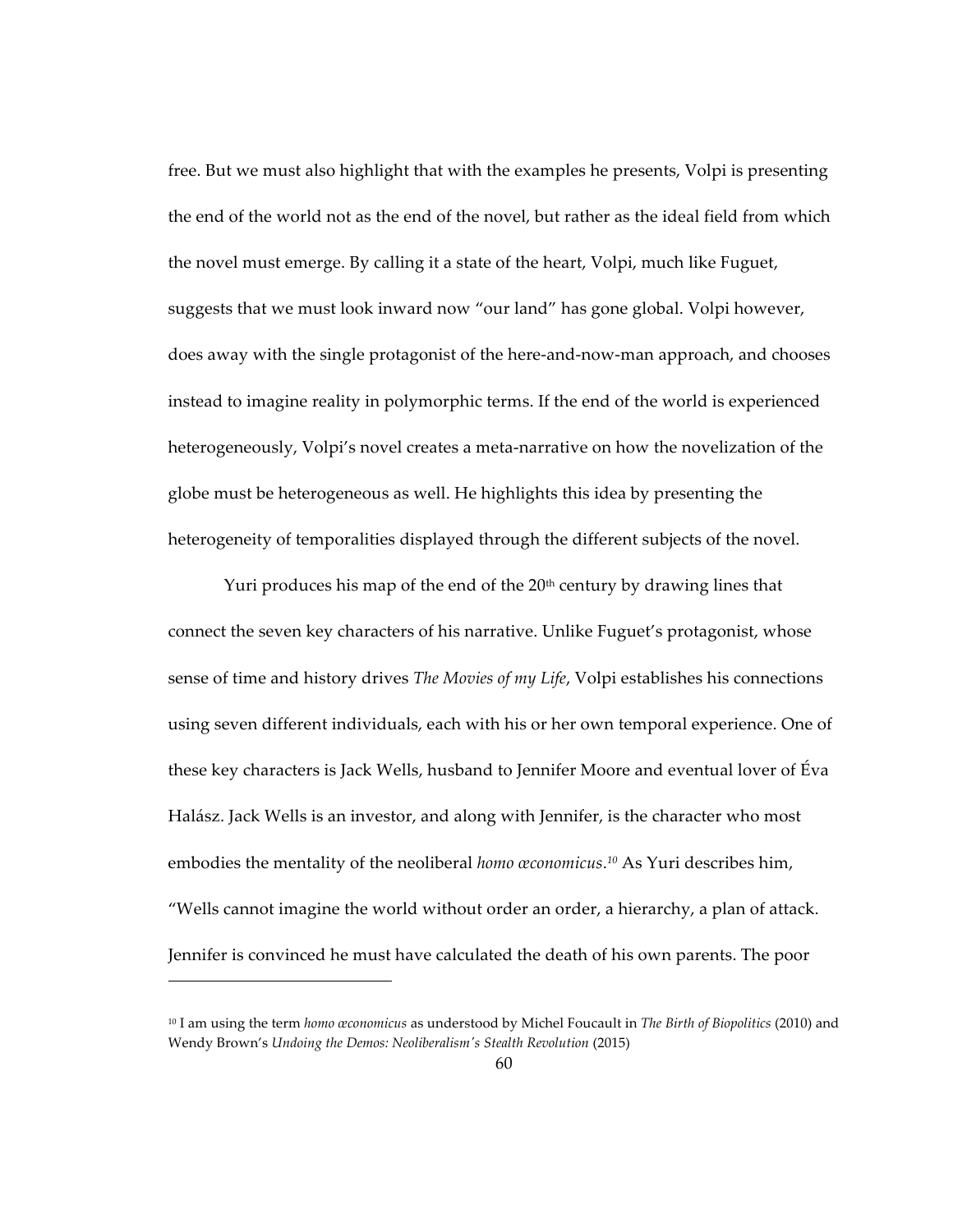bastard. People who think he's only interested in money are wrong. *His only goal has been to foretell the future* and to control those around him" (Volpi 2009: 22 my Italics). As the perfect embodiment of the *homo œconomicus* throughout the novel, Jack prioritizes the future and his ability to control that future above all other investments. His ability to predict the future in this respect is related not only to making good investments, but alas—and more importantly—to controling others. What is true of Jack Wells is also true of other characters in the novel who embody the ideals of liberalism. Jenniffer's father Edgar, for example, whom the narrator describes as born to conquer the future (57). Jennifer's sister Allison, by contrast, operates as the compete antithesis to Jack Wells. She shares no interest in economic investments, but instead participates in protests against the Vietnam War and the effects of global capital. Nearing 30, Allison begins to question her sexuality and the social limits on desire: "She wouldn't have to decide. She'd let herself be *carried along by impulse, the desire of the moment,* forgetting the illusory and authoritarian barriers of sexual desire... Maybe it's better this way, she thought, no shadows, no echoes, *pure present*" (Volpi 2009: 127-128 Italics are mine). In defiance of the ideals of Jack and Jennifer, then, Allison lives with a different temporal framework. She forfeits any obligation towards the future and decides the embrace the present as a state of constant becoming. Along with the fact that Allison and Jack have fundamentally different ways of experiencing and prioritizing time, it is important to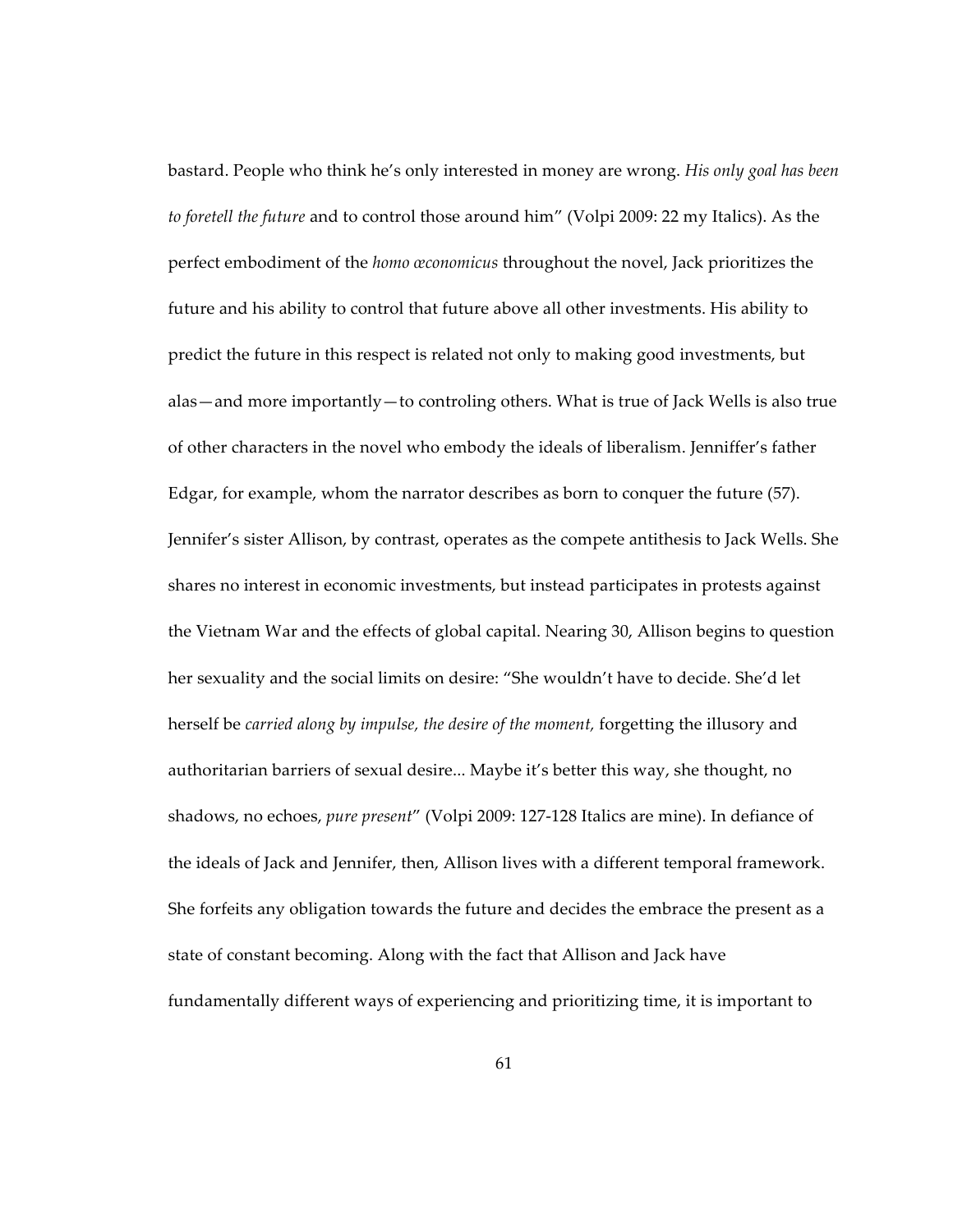highlight the experiences that temporalize the as so. Allison's sexuality is central here, as it becomes indicative of the intertwining of sexual and temporal dissonance in relation to history as theorized by Elizabeth Freeman's *Time Binds* (2010). As opposed to the compression of space and time, which usually prioritizes speed a closer relation to the future, Allison's time fixates on the body's present desires and reveals a temporal experience that continues to be globally informed throughout the novel in a spatial sense, but is out of sync with the temporalizing ideas embodied by Jack Wells. While Jack's temporal experience is clearly presented as part of a neoliberal entrepreneurial mentality, Allison's temporality is tied to her coming to terms with her sexuality and her desires, as well as an acceptance of life as a process of becomings.

### **Conclusion**

Alberto Fuguet and Jorge Volpi represent the two leading voices of 1996's *McOndo* and the "Manifesto del Crack." In the novels *The Movies of my Life* and *Season of Ash*, they articulate in fiction some of the central theories that were proposed in the anthologies and manifestos of their early years. For both writers, and their respective groups, Latin American literature in the mid 90s required new voices capable of understanding through formal changes in the novel the ways that globalization had transformed Latin America as a result of neoliberal reforms. For the writers that took part in the *McOndo* anthology, this meant a renunciation of magical realism in its entirety, as the distinctive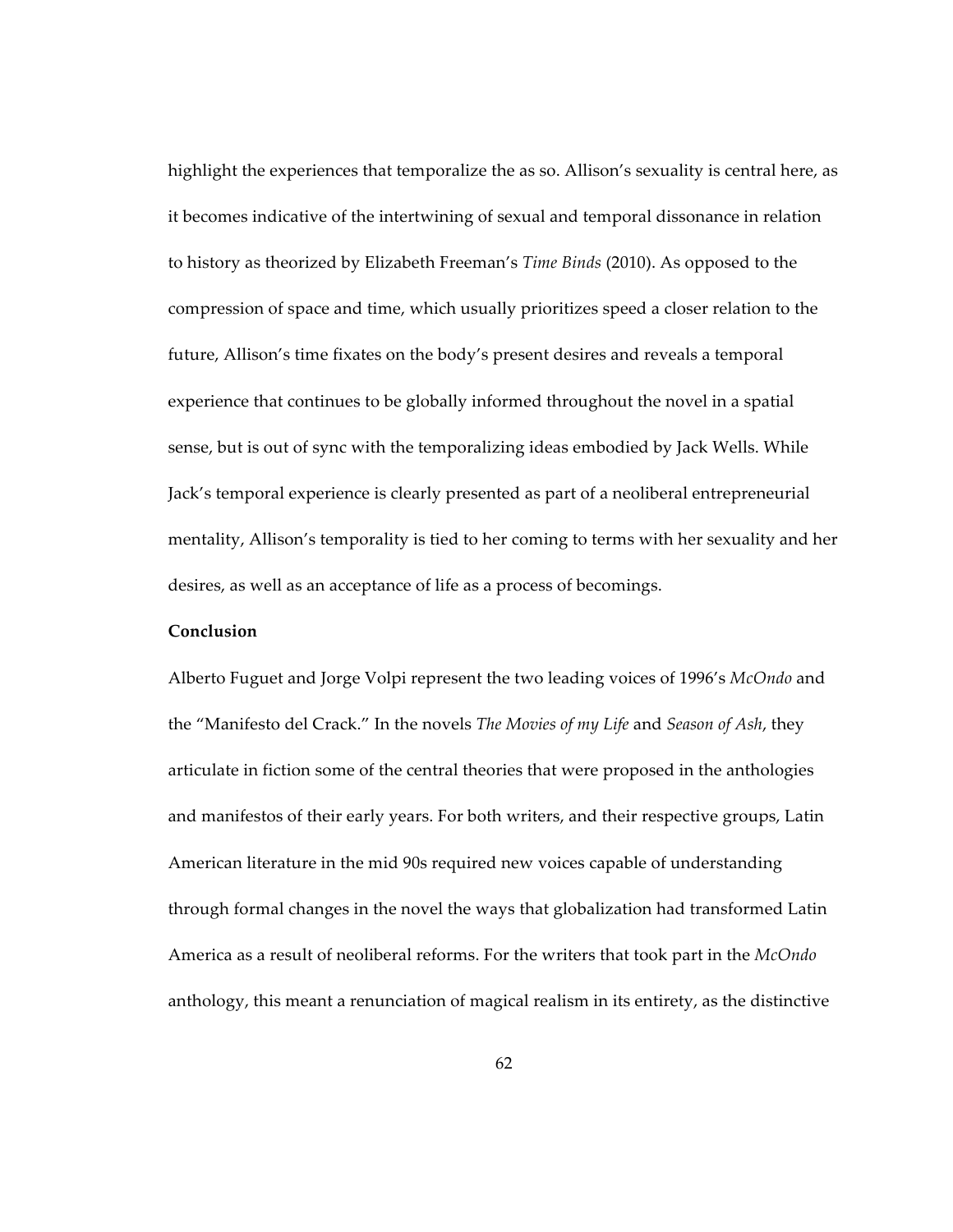mode of the global South. While the writers of Mexico's Crack clan praised the Boom and magical realism for calling attention to the Latin American novel at a global a scale, they also wanted to take a clear stand against the generation of magical realist that followed, and who dominated the market during the late 80s and early 90s. For writers of Mexico's *Crack* , the canon of novels by Carlos Fuentes, García Márquez, Rulfo, and Cortázar, among others, had nothing to do with the magical realism that followed in their footsteps in the Post-Boom.

Central to the debate over what the contemporary Latin American novel should be after the fall of the Berlin Wall and the opening of Latin America to new markets, is the question of the Bakhtinian chronotope in relation to the novelization of the globe. Fuguet's *The Movies of My Life* observes the limits and possibilities of the here-and-now man, best exemplified by seismologist Beltrán Soler. Weaving together history, film, and the movement of tectonic plates, Beltrán acts as the surface in which spatial and temporal conflicts at a global scale can be read. Volpi, on the other hand, embraces the cartographer as the ideal narrator for the era of global capital, which prioritizes a polymorphic approach. Volpi's cartographer draws lines that show the relationships between seemingly disparate points, and in doing so brings to the surface the heterogeneity of times that flow underneath the seemingly homogenous time of globalization in theories of space-time compression. In both novels, neoliberal reforms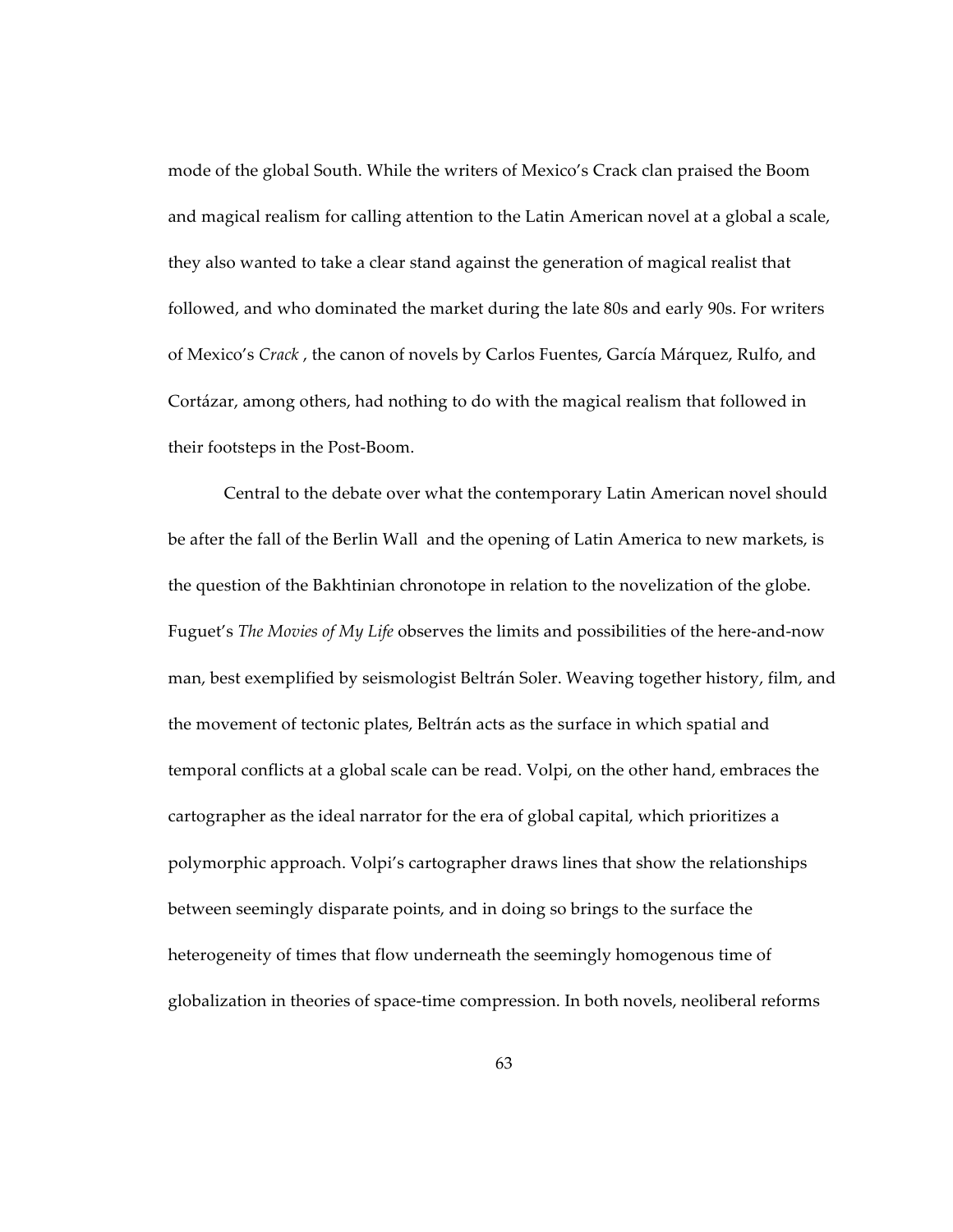present one of the ways in which spaces become connected and compressed, which in turn makes possible collective notions of a global culture based on market circulation (Fuguet) or the end of history (Volpi). However, both novels also emphasize the formation of a heterogeneous understanding of "global culture" produced by the different spatial and temporal conditions, alongside the compression of space and time, which take place when we consider the interactions produced between flows of global capital, global culture, and local traditions. Volpi and Fuguet's novels, not only demonstrate heterogeneous spatial conditions of global capital using the metaphors of cartographers and seismologists, but also illustrate the heterogeneity of temporal experiences which drive these spatial changes. *McOndo* and *Crack* writers were a transition stage in Latin American literature who in pursuit of a novel which could account for the conditions of the region and the globe under neoliberalism returned to the questions of time. Without explicitly praising neoliberalism, the groups did embrace a turn towards branding and new markets. This confidence in neoliberal markets which helped form these groups was short-lived, as made clear by the authors I analyze on the following chapters grapple with the never-ending crises of neoliberalism.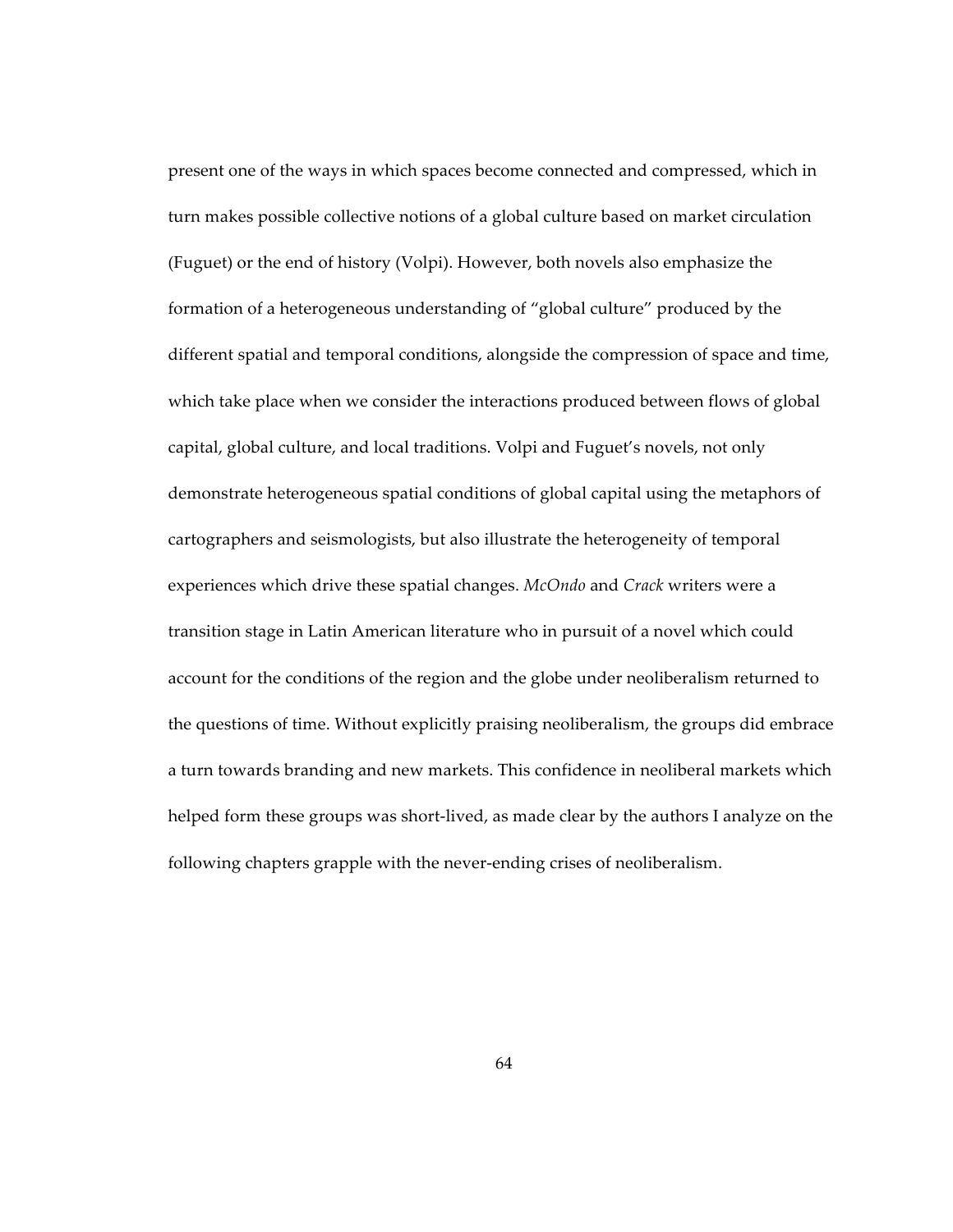# **Chapter 2: I've Read this Before: Narrating the Temporal Tensions of Neoliberalism in Pedro Mairal's** *El Año del desierto*

In the final chapter of Pedro Mairal's *El año del desierto* (2005) [The year of the desert], the main character, Maria Valdés Neyla, finds herself captive by a group of cannibals. She sees them devouring one of her friends from an indigenous tribe she had joined, and a man with a sword comes out to cut his head off. She describes the scene: "Se escucharon aplausos y silbidos. El tipo hizo un *swing* de golf, un *swing* de práctica, arrimándole el filo al cuello" (Mairal 295) [Applauses and whistles could be heard. The man made a golf swing, a practice swing, bringing the edge of the word to his neck $]$ <sup>11</sup>. The image of the man practicing his golf swing brings us back to an early scene in the novel, where Maria is in an elevator with Baitos, the business-partner of Maria's boss, Suárez, at the financial conglomerate Suárez & Baitos: "justo apareció Baitos y bajó conmigo en el ascensor. Era un ex *rugbier* economista... Cuando entrabas a su oficina, tenías que tener cuidado de no recibir un palazo porque estaba distraído, practicando su *swing* de golf" (Mairal 9) [Just then Baitos appeared and took the elevator with me. He was an ex rugbier economist... When you entered his office, you had to be careful not to get wacked because he was distracted, practicing his golf swing]. The man does indeed turn out to be Baitos, who is still partnered with Suárez, and the novel's final chapter

 $11$  Translations of Mairal's text are my own unless specified. The novel does not currently have an English translation.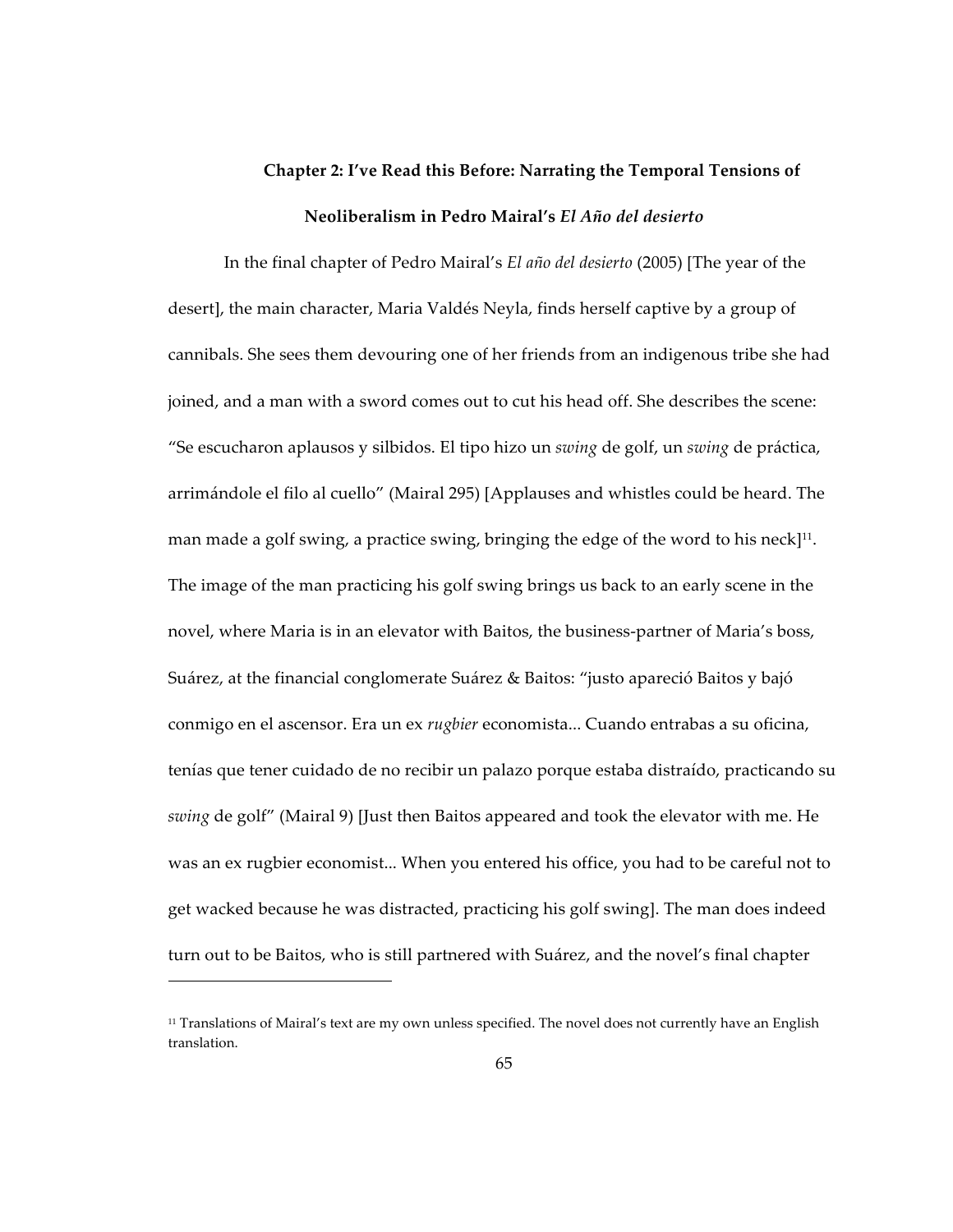gives us its most explicit critique of Argentina's economic history with financial executives at the center of the 2001 Argentinian crisis turned cannibals<sup>12</sup>, preserving their existence at the expense of what is left of society and the nation. The business partners recognize Maria, put a dress on her, another callback to the opening chapters, place her on boat and they drift into the sea, until Maria no longer sees any land. The final scene concludes the novel's journey of narrating the history of Argentina in reverse, starting with the 2001 financial crisis, and ending with the Spanish invasion. "In the end is the beginning," Susan Hallstead and Juan Pablo Dabove suggest, "cannibalism and violence are the "original sins" of Argentina" (Mairal xvi). Or, as Zac Zimmer argues: "This is the truly post-apocalyptic content of the novel: if we invert the already inverted chronology, María's ship, this time arriving to the American coast, is the originary apocalyptic moment. The extended narrative of the Crisis ends up at the beginning of the long American history" (Zimmer 381). If, on the other hand, we start from Maria's story rather than the nation, we could also say that in the beginning is the end, all the elements of cannibals leaving a land from which there is nothing left to extract, are found in the moment of financial collapse which initiates the novel. At the heart of the novel is the temporal contradiction of going forwards and backwards at the same time: Maria's story of a year from January to December on the one hand; the nation, the state,

 $12$  According to the account of the German Ulrich Schmídel, the early Spanish settlers of Buenos Aires were indeed driven to cannibalism as a means of survival (Page 89).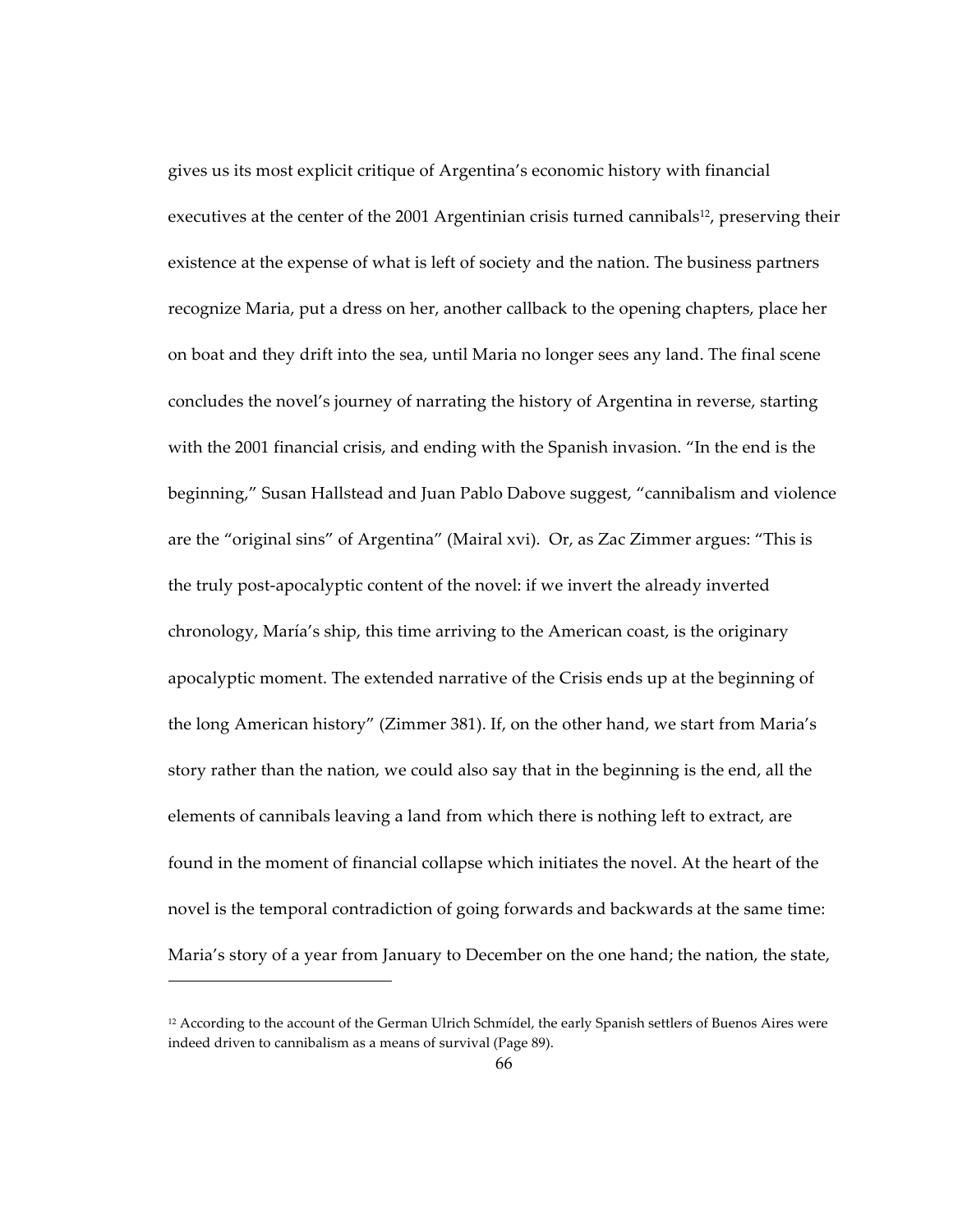Buenos Aires, technology, going backwards 500 years from the 21<sup>st</sup> century to the arrival of the Spanish. Mairal's reverse history of Argentina not only covers historical events but also includes literary and artistic references, such as scenes from Argentinian classics like Borges' "Emma Zunz" (1948) and José Hernández's *Martin Fierro* (1872), as well as scenes from the paintings of Xul Solar. Mairal's novel brings together the cyclical crises and violence of Argnetina's capitalist development with Argentina's history of narration and representation. Not only does he attempt to tackle the already challenging task of articulating and representing the financial crisis of the turn of the century, he goes through a 500-year history representations of crisis in Argentina. The novel is not merely a manual of histories told in reverse, rather it is an archive of "fables" which encapsulates an identity (Mairal xvii). The novel verbalizes the uprooting of progress by way of aesthetic journey backwards in history and forwards in time, generating ruins along the way, the last one being language itself (Montoya 277). To put it in Bakhtinian terms, Mairal explores the relationship between biographical time and historical time, when history is rewound. My goal for this chapter is to analyze how *El año del desierto*  showcases the centrality of temporal contradictions under neoliberalism, and the way these are intensified during moments of crisis. Martijn Konings has argued that the temporality of neoliberal rationality is engendered by the affectively charged tension between the necessity of speculation and the anticipation of certainty (Konings 29). In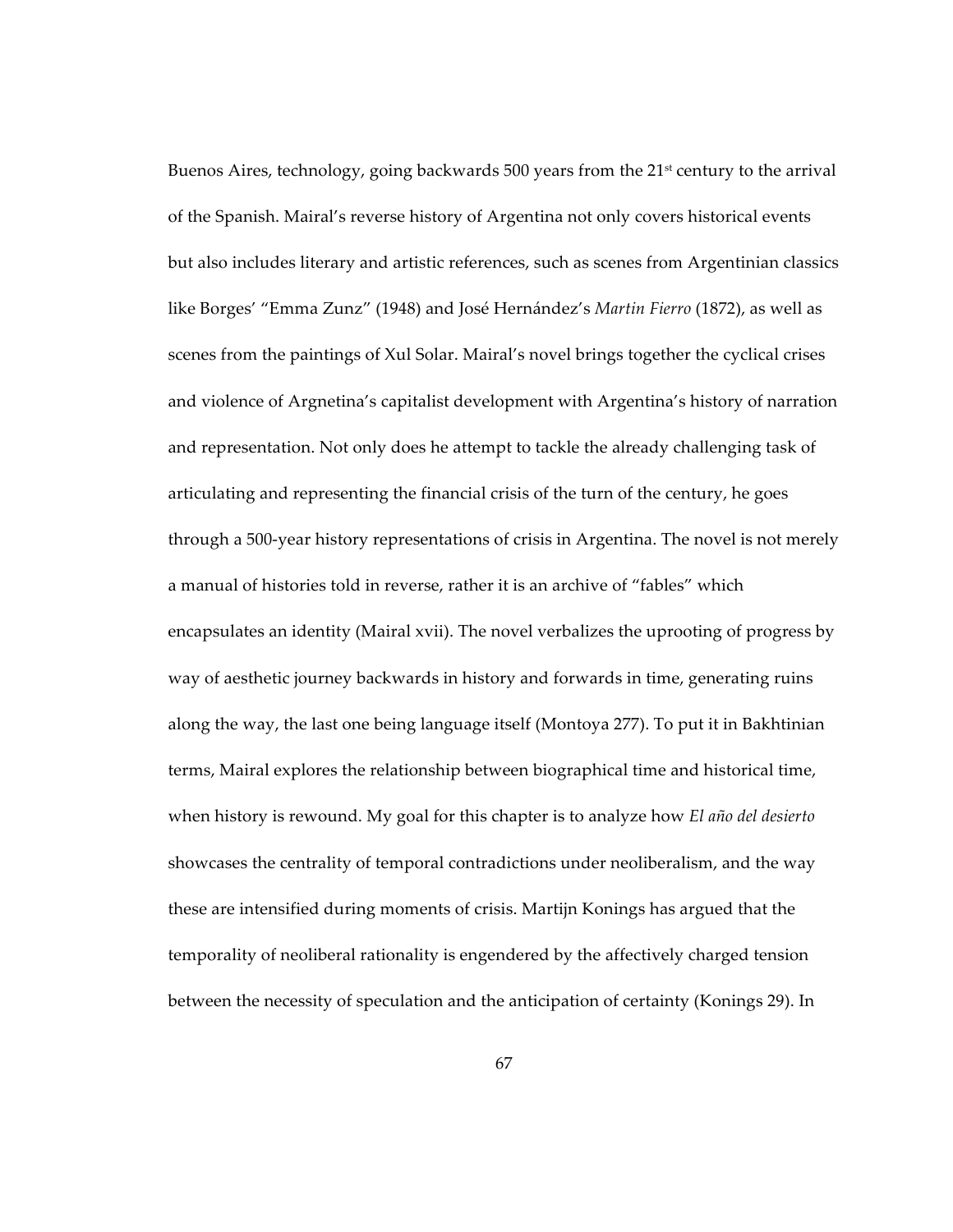the novel, I will demonstrate, Koning's two modes of time are present in the form sideshadowing and vortex time, or in other words, in the novel's capacity to narrate open and closed times. Unlike Fuguet and Volpi's realism, the moment of crisis is for Mairal best explored thought a science fiction that that goes forwards and backwards at the same time, a chronological year forward and all of Argentina's history in reverse. Mairal's novel about the end of an Argnetina, I argue, underscores the potential of open time even when neoliberalism and its crises propose history had to take place as it did.

## **Maria and the Intemperie: Narrating the Time of Peripheries**

Maria Valdés Neyla, is both the protagonist and narrator of *El año del desierto*. The novel opens with her living in Ireland, five years after the events that lead to the end of Argentina. In the opening chapter, "Mapas", Maria tells the reader how she had lost her ability to speak, and had only recently recovered her languages: "Estuve cinco años en silencio, hasta que las palabras volvieron, primero en inglés, de poco a poco, después en castellano, de golpe, en frases y tonos que me traen de vuelta caras y diálogos" [I spent five years in silence, until the words came back, first in English, little by little, then in Spanish, all at once, in phrases and tones that bring back faces and conversation] (Mairal 1). She practices languages after hours in a library where she now works, and looks at maps which also help her remember her past, and the pats of the place she came from: "Despliego los mapas viejos sobre la mesa, miro los lugares, los nombres, las avenidas.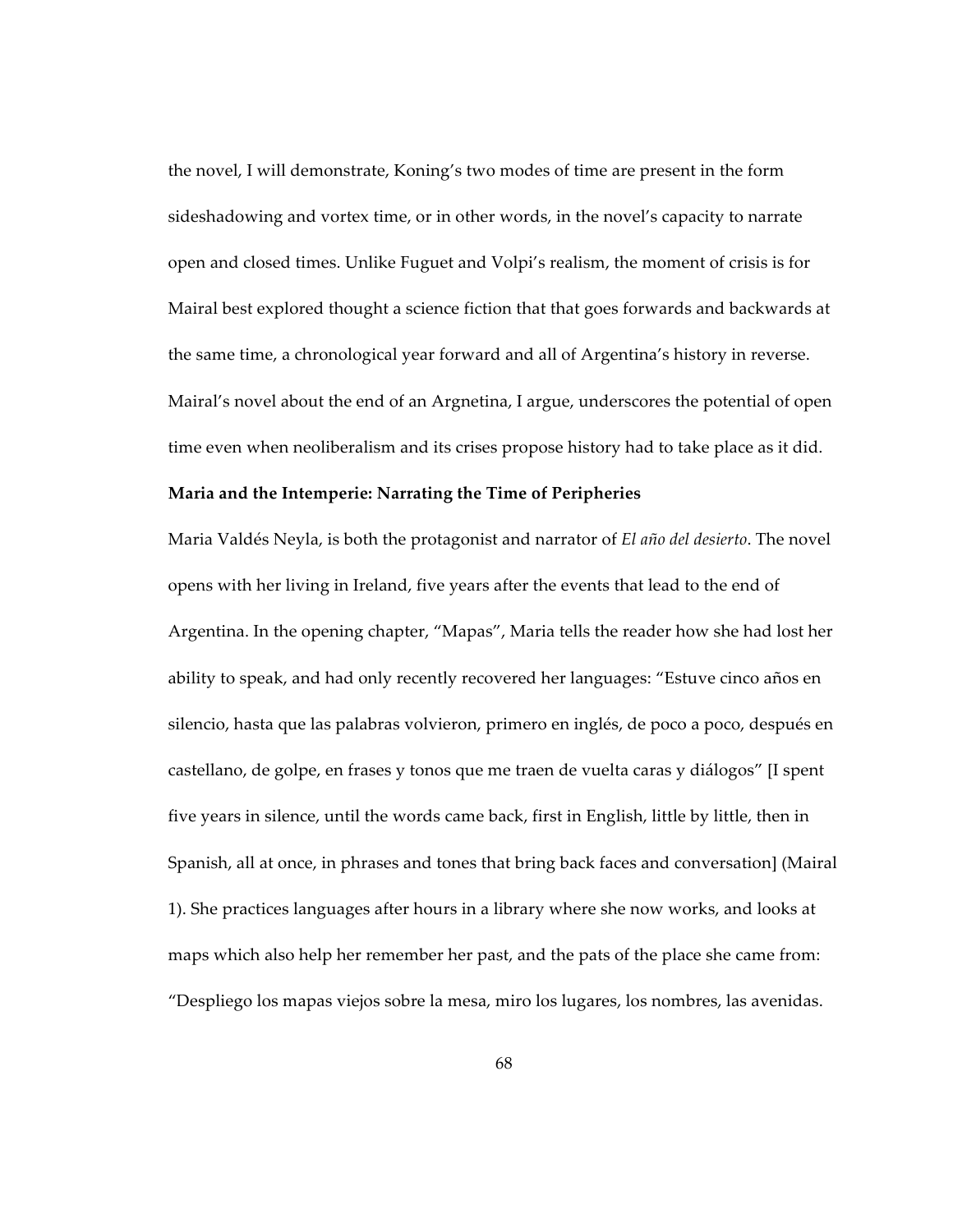Recorro con el dedo las estaciones de tren y las calles, *trato de acordarme* de algunas esquinas, algunas cuadras o plazas de esa grilla enorme, *inexistente*" [I spread the maps over the table, look at the places, the names, the avenues. I trace with my finger the train stations and streets, *I try to remember* some of the corners, some blocks and plazas form that enormous grid, *inexistent*] (1 italics are mine). From the beginning of the novel Maria lets the reader know the place where she came from, before arriving in Ireland, no longer exist, and she is going through a difficult process trying to remember by relearning the language and looking at maps. María is a survivor, a witness of the catastrophe (Zimmer 377), and the fragments that begin her narrative feel like pure foreshadowing: her home country will be inexistent, she will lose her ability to speak. The library becomes Maria's place "outside of time" (Mairal 2), where she reconnects with the past by looking at maps and practicing Spanish. Practicing her native language which she believed long gone, she says: "Y es como volver sin moverme, volver en castellano, entrar de nuevo a casa. Eso no se deshizo, no se perdió; el desierto no me comió la lengua. Ellos están conmigo si los nombro, *incluso las Marías que fui, las que tuve que ser, que logré ser, que pude ser.* Las agrupo en mi sueño donde todo está a salvo todavía" [And its's going back without moving, returning in Spanish, entering home again. That was not undone, it did not get lost; the desert did not eat my tongue. They are here with me if I name them, *even the Marias I was, the ones I had to be, the ones I got to*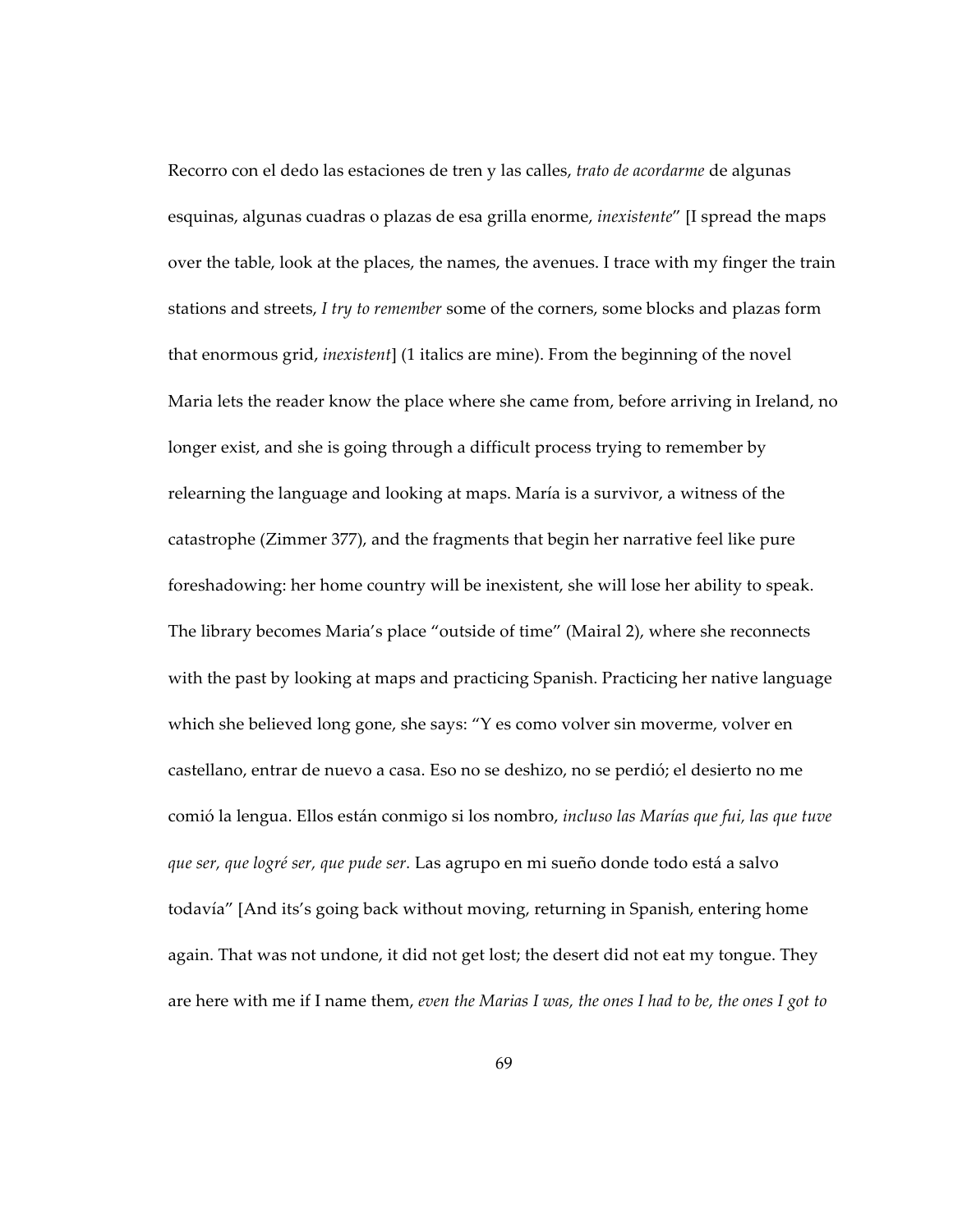*be, the ones I could have been*. I group them all in my dream where everything is still safe] (2 italics are mine). The account of Maria "returning" to her home-country without moving is reminiscent of Bergson's notion of recollection: "we become conscious of an act *sui generis* by which we detach ourselves from the present in order to replace ourselves, first, in the past in general, then, in a certain region of the past... Little by little it comes into view like a condensing cloud; form the virtual to the actual<sup>13"</sup> (Bergson 151). Bergson, as Deleuze and Grosz have noted, refers here to a genuine "leap," or a leap into ontology. "We place ourselves *at once* in the past"; Deleuze stresses, "we leap into the past as into a proper element... we only grasp the past at the place where it is in itself, and not in ourselves, in our present" (Deleuze 56). Maria's narrative throughout *El año del desierto* consists of a series "leaps" to the past, but, as Deleuze makes clear, this past is always caught between two presents: the old present that it once was and the actual present in relation to which it is now past (Deleuze 58). Caught between her present in the Irish library, and the present that was—the main story which takes place in Argentina—the narrative voice prioritizes the preterit and a constant use of prolepsis, hinting at things that will eventually happen in the story. At first glance the novel appears to establish foreshadowing as its primary narrative device, yet Maria's narration produces an openness that is denied by foreshadowing. As Gary Saul Morson has

 $\overline{a}$ 

 $13$  The relationship between virtual and actual as a coexistence of past and present is explained in more detail in the introduction.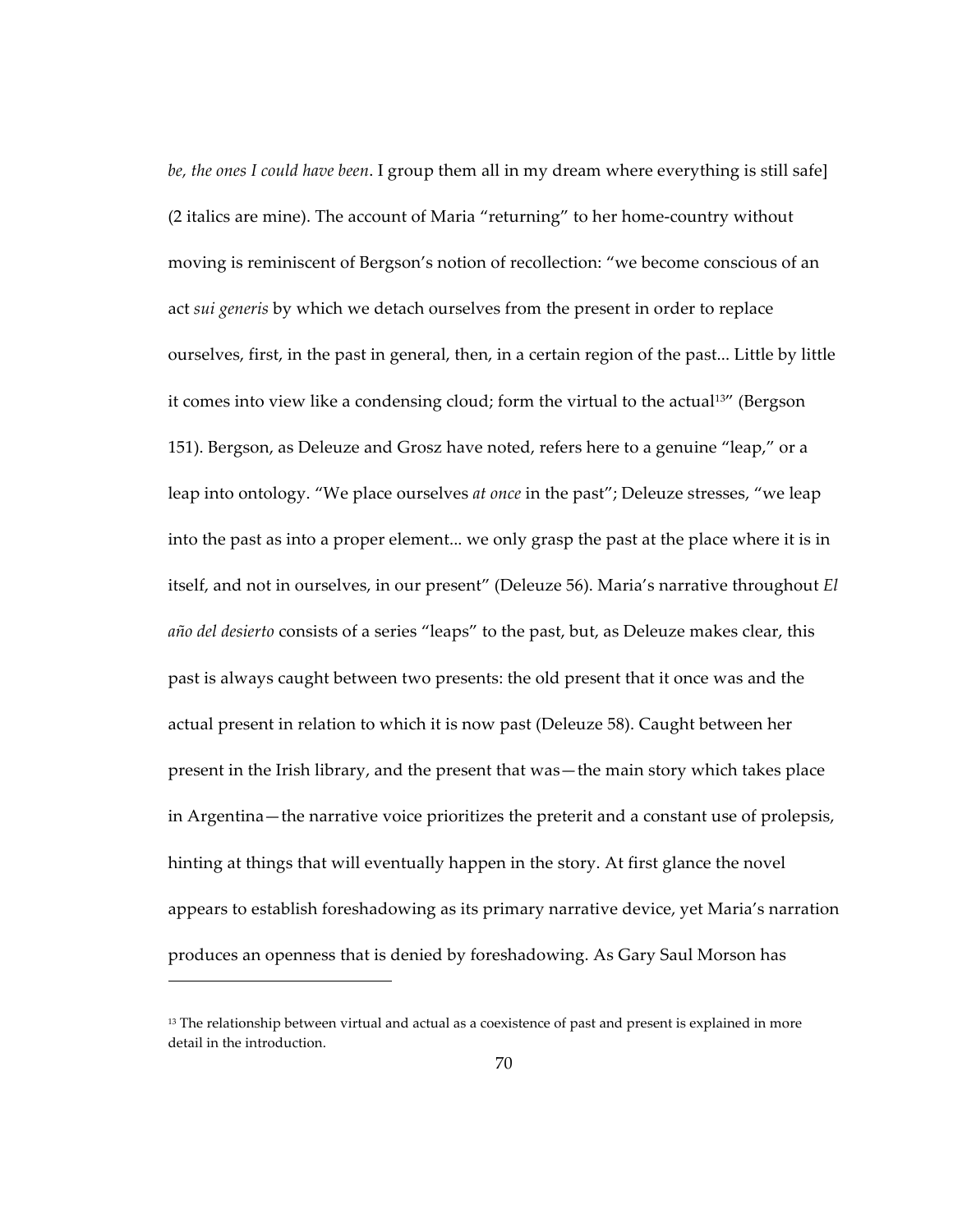indicated, foreshadowing robs a present moment of its presentness, it lifts the veil on a future that has already been determined and inscribed (117). "What will be must be;" he affirms, "events are heading in a single direction; time is entirely linear, because the future is either known for certain or calculable (at least in principle) with mathematical certainty" (117). However, when describing her "leaps" to the past, Maria opens the possibility of other times in which there are also other Marias. Instead of foreshadowing, Maria's narration accentuates sideshadowing, which relies on the concept of time as a *field of possibilities.* Each moment has a set of possible events (though by no means every conceivable event) that could take place in it (119). Sideshadows conjure the ghostly presence of might-have-been or migh-bes (118). In sideshadowing, time ramifies, and the present we know is one of many possible presents, but every actual moment could have been other, and it could lead to many possible futures, some more likely than others, but none inevitable, as often appears (119). Even when the events of the novel are being narrated in past tense, Maria often demonstrates how the episodes represent possibility and uncertainty: "pero ¿quién era yo? De golpe me recibía a mí misma como a una desconocida que no tenía ganas de conocer… ¿cómo ocuparse de alguien que no sabe quién es?... Solo tenía que mantenerme en movimiento, sin preguntarme tantas cosas" [But who was I? All of a sudden I received myself as a stranger I had no desire to meet... How do you take care of someone doesn't know who they are?... I only had to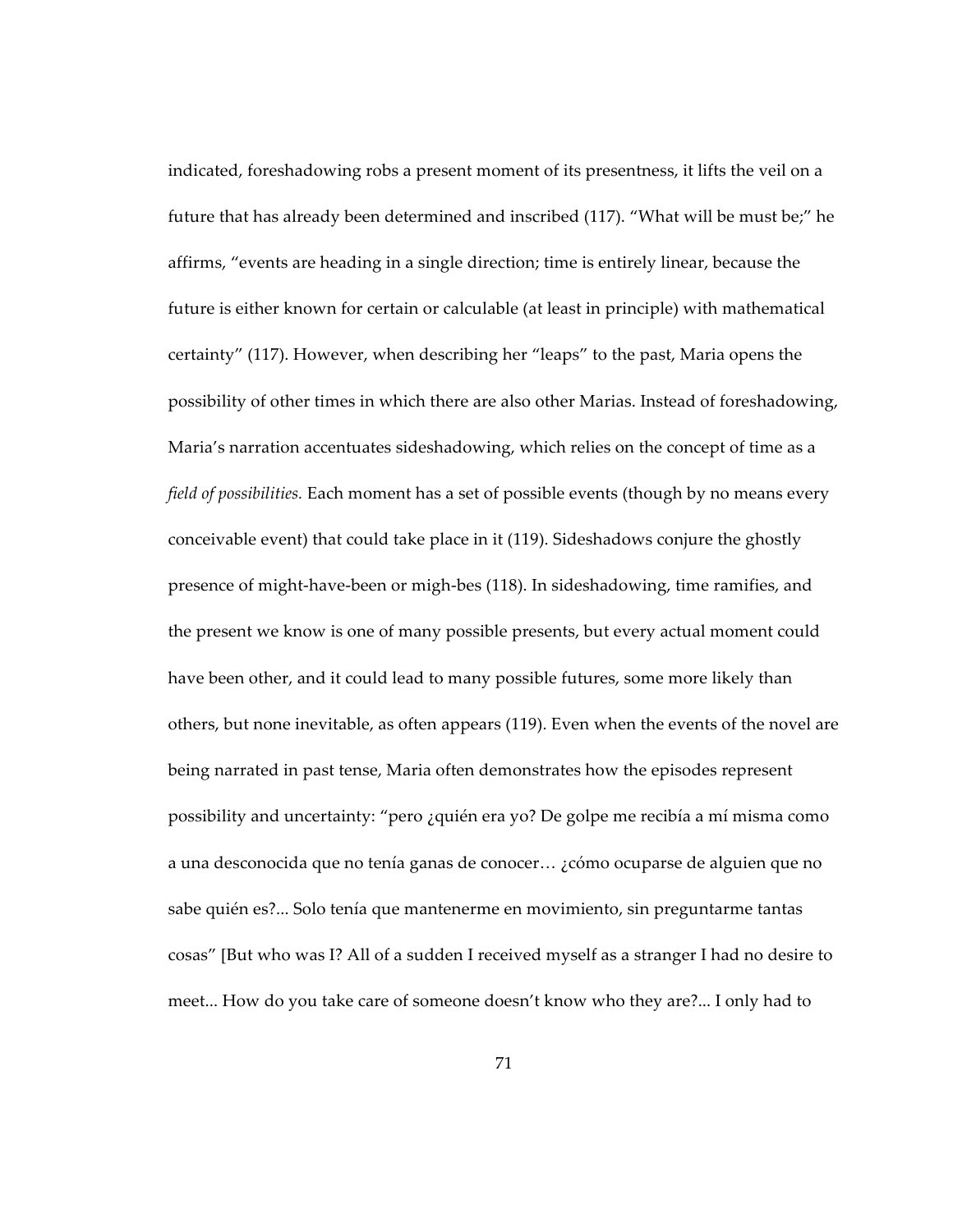keep moving, without asking myself so many questions] (93). By presenting uncertainty, the biographical time of the *El año del desierto* avoids what Bahktin calls the modernization of the past, and achieves what according to Bakhtin makes the novel unique. "[O]nly in the novel" Bakhtin insists, "have we the possibility of an authentically objective portrayal of the past as the past. Contemporary reality with its new experience is retained as a way of seeing, it has depth, sharpness, breadth and vividness of that way of seeing, but should not in any way penetrate into the already portrayed content of the past, as a force modernizing and distorting the uniqueness of the past" (29-30). *El año del desierto* is in a constant tension of on the one hand following Bakhtin's warning of not penetrating the content of the past, and in the other hand, bringing the past to the present as Argentina's history is rewound after the 2001 debt crisis.

The novel stages the Argentinian crisis which reached its worst moment in December 21, 2001, under the presidency of Fernando de la Rúa. The first day of Maria's story is January  $2<sup>nd</sup>$ , while protests in Buenos Aires were ongoing, and many of the employees at the financial conglomerate where she worked were still on vacation. The crisis was the result of a radical restructuring of the economy during the 1990s in line with the neoliberal orthodoxy of international lending institutions such as the International Monetary Fund [IMF] and the World Bank (Sutton 36). Argentina's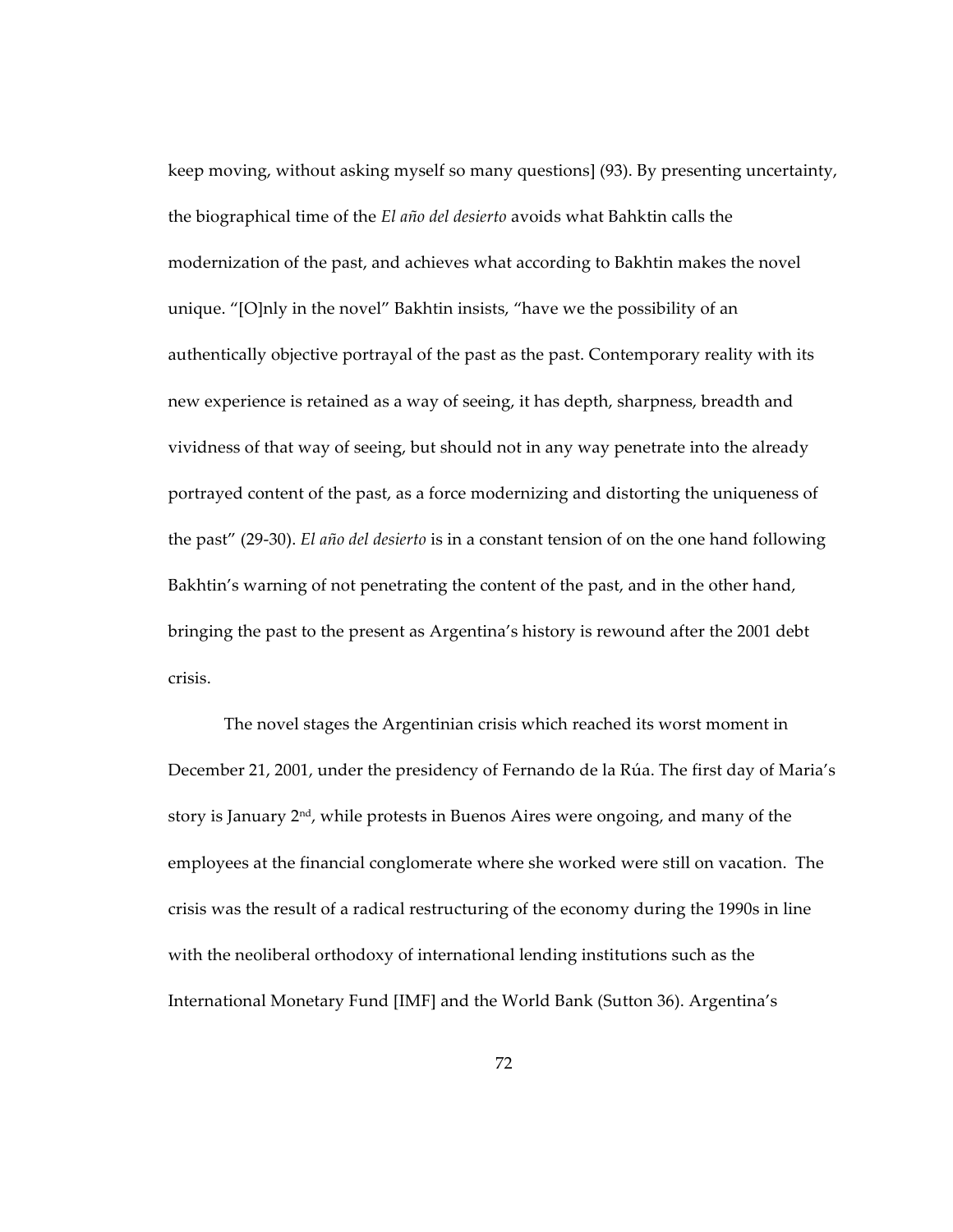neoliberal transition started during the military dictatorship (1976-1983), but it was under the administration of Carlos Saul Menem (1989-1999) that the country fully implemented neoliberal economic principals. At the center of Menem's program was the Convertibility Plan that pegged the peso to the dollar, which was finally abandoned after the economic collapse of 2001 (Sutton 36). The crisis put an end to one of the great fictions of the decade: the one to one parity between the dollar and Argentinian peso; resulting in proliferation of barter economies (Laera 45), and the emergence of a host of new currencies, each based on forms of value that were derived from the human beings producing them (Dodd 392). Although these new currencies emerged as a "grassroots" reinvention of money by the very communities that had been declared insolvent and cut off, there was nothing romantic about this story, as many of the currencies failed, and the successful ones where short lived (392). According to Hallstead and Dabove, the 2001 crisis stopped being a process and became a subject, "La Crisis", with its own identity and tempo: It was an institutional crisis, a crisis of legitimacy, an economic crisis, and a crisis of the systems of collective negotiation (xiii). In the novel, the crisis takes the material and temporal form of an unexplainable force from the desert that consumes the Argentinian metropolis over the course of a year called "la intemperie14."

 $\overline{a}$ 

<sup>&</sup>lt;sup>14</sup> "Intemperie" roughly translates to the outdoors or the open skies in a sense of being exposed. To be in the "Intemperie" is to be exposed to the dangers from outside. I will use the term in Spanish throughout the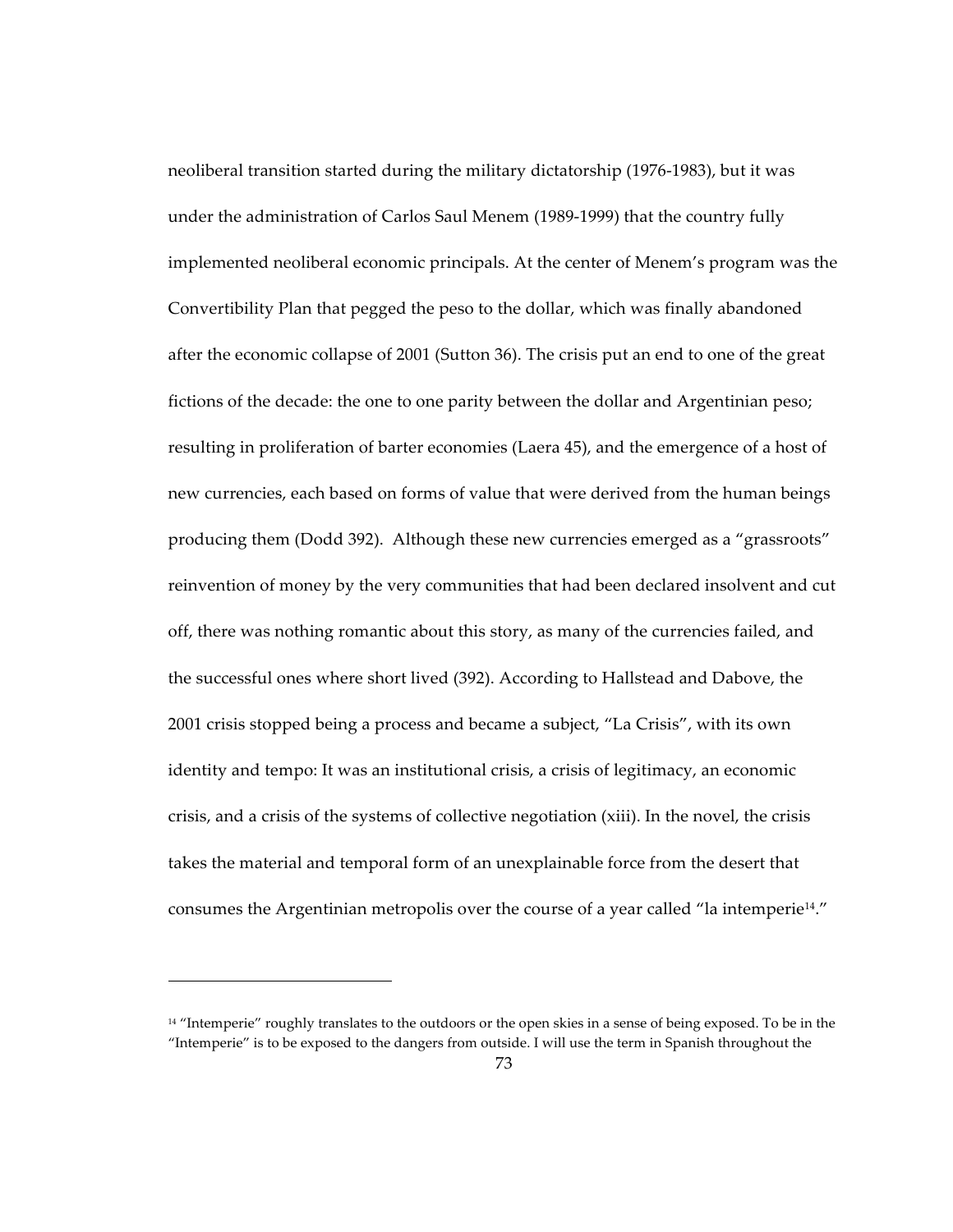The intemperie, according to Hallstead and Dabove, is a metaphor of the inevitable coming of The End, and the temporal regression a metaphor of the development of the Crisis (Mairal xv).

Maria's first experience with the intemperie is a flyer she finds in the street: "La calle estaba alfombrada con volantes. Agarré uno. Decía: "La intemperie que el Gobierno no quiere ver". Tenían fotos de una cuadra antes y después de la intemperie. En el antes había casas, una al lado de la otra, y en el después se veían sólo los baldíos" [The was covered with flyers. I took one. It said: The *intemperie* the Government does not want to see." It had pictures of a block before and after the *intemperie*. In the before there were houses, one next to the other, in the after you could only see wastelands (10). The characters in the novel recognize the destructive character of the intemperie, but not its temporal logic. The way these key events of Argentina's history reappear in the present is not acknowledged by anyone, the characters instead treat these events as the new reality of their present crisis. María herself never sees the intemperie, she is never present when key events take place. As Hallstead and Davone have noted, it is impossible for her to "inhabit the present," because María is never present when the events take place: never sees "la Intemperie." (Mairal xx). The story of Argentina's crisis

 $\overline{a}$ 

chapter as there is no direct translation to English that properly conveys what Mairal is doing with the term. Other critics have also chosen to keep the original term from the novel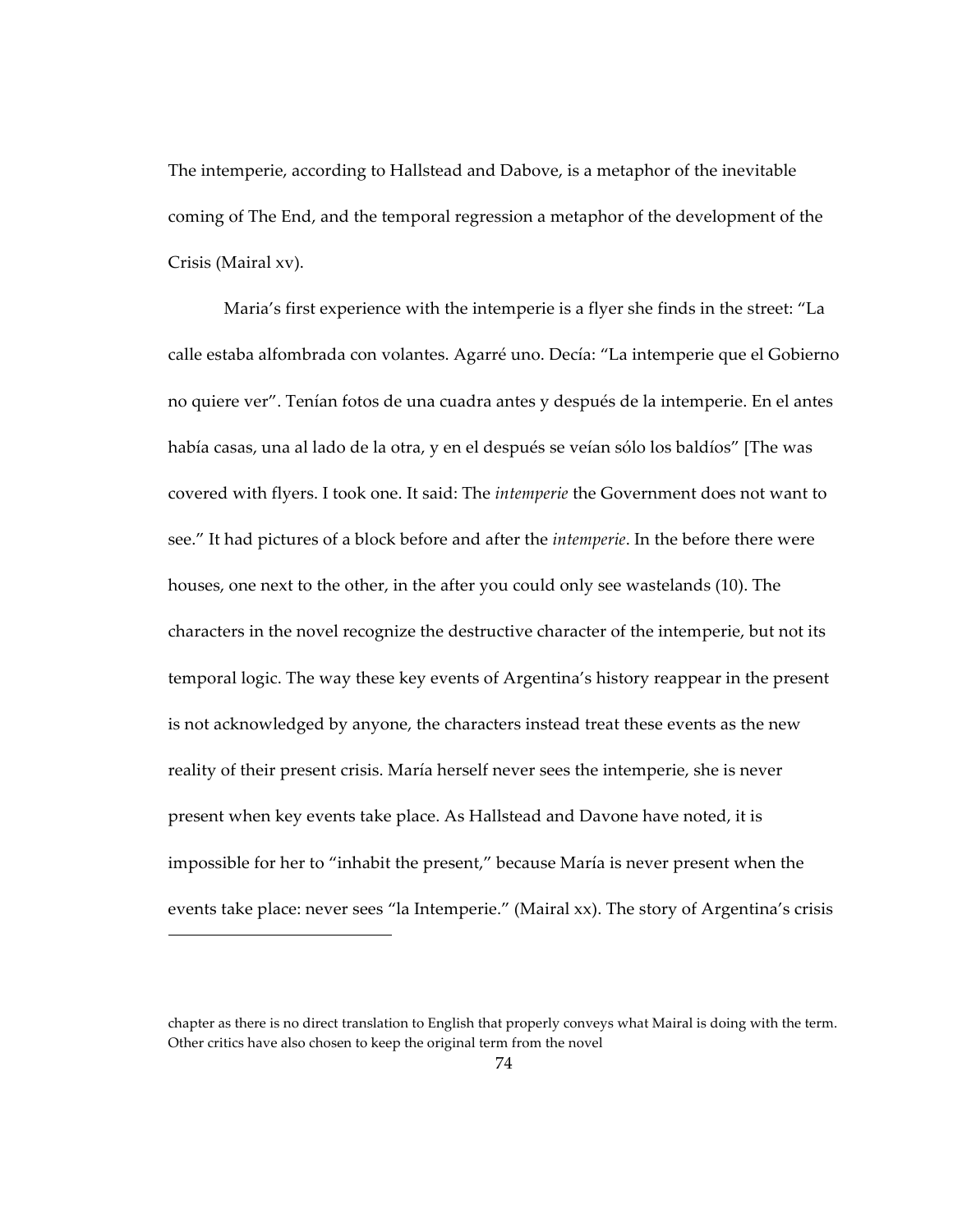in the novel play with Tzvetan Todorov's description of the whodunit detective story: "a double movement which is at the same time forwards and backwards, working forwards from the crime through the events of the investigation and in the process working backwards to reconstruct the events which lead up to the crime" (Currie 36). However, unlike the whodunit, the characters of the novel are not aware that they are witnessing the backwards reconstruction of the nation. Mairal's narrative follows what Alejandra Laera has described as "displaced perspective" in contemporary Argentinian literature, in her book *Ficciones del dinero* (2014): The contemporary novel which is a criticism of modernization and modernity does not aspire neither loftiness nor interiority. It does not search for omnipresence which sees everything, nor the psychologism which loses itself in the mind. The narrator's perspective is at the same level as what is observed, just in a different place (Laera 57). The Argentinian critic analyzes the role of money is Argentina's literary history from 1890- 2001, with an emphasis on what she calls Argentina's "money fictions", referring to novels where money functions like a characters. She highlights some of the key publications of the 1990s and first years of the 21st century, like Sergio Chejfec's *El aire* (1994), Alan Pauls' *Wasabi* (1997), Ricardo Piglia's *Plata quemada* (1999), and César Aira's *Varamo* (2001). Although Laera does not discuss Mairal's novel given that it was written and published after the period of her study, her description of displaced perspectives applies to the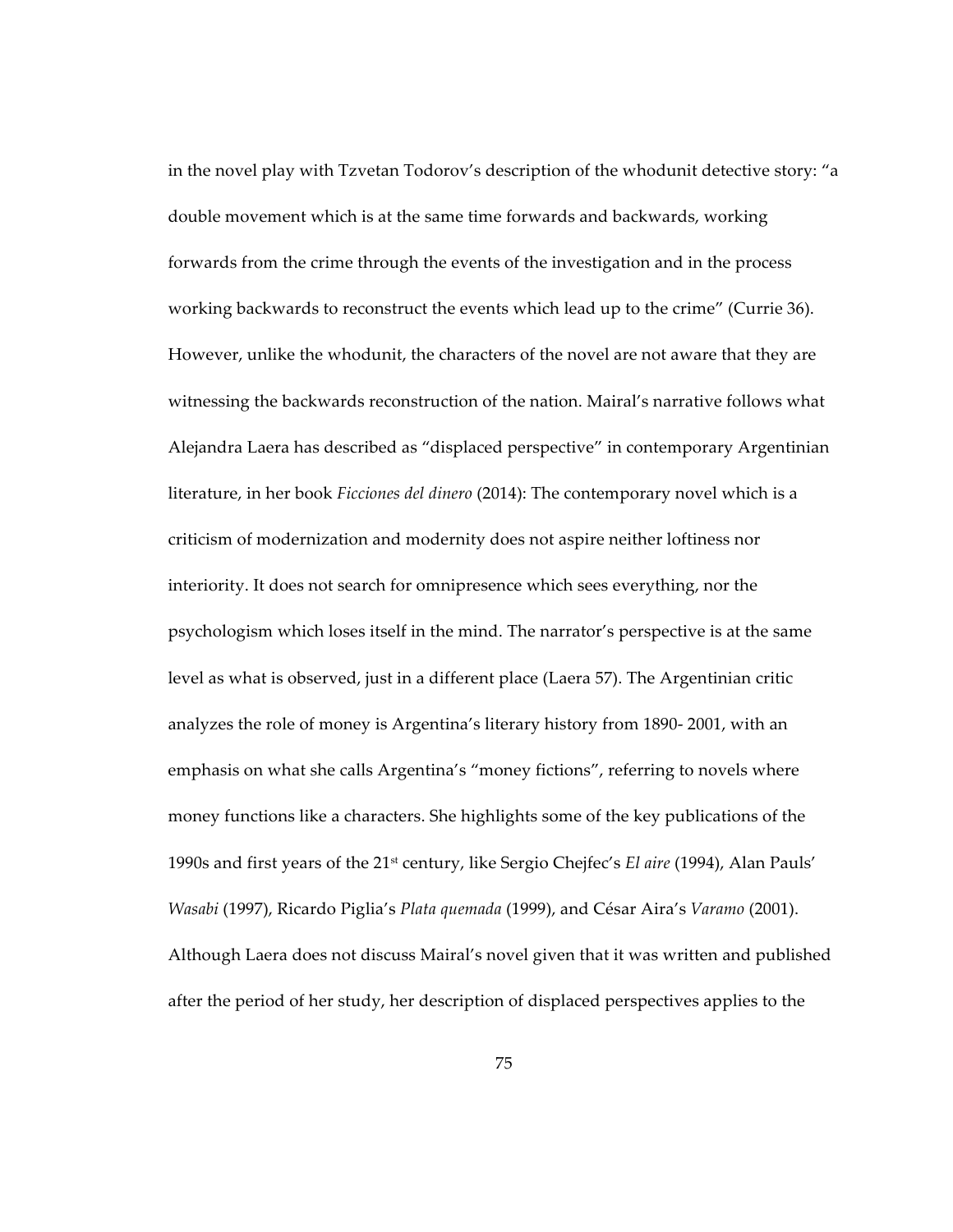way that Maria narrates her story: She is not omnipresent, she is not even present when major events take place, her level of understanding of other characters goes as far as their dialogues, and she never notices how the changes taking place operate according to paths previously traversed historically, socially, or technologically. Mairal therefore performs a reversal of the center-periphery logic between Buenos Aires and the desert, as well as between the intemperie and the protagonist. Although we read the novel from Maria's perspective, at no time as she at the center of the event. The center-periphery dynamic of Maria and the intemperie reproduces Deleuze and Guatarri's desiringmachine:

This subject is itself not at the center, which is occupied by the machine, but on the periphery, with no fixed identity, forever decentered, *defined* by the states through which it passes… the subject is born of each state in the series, is continually reborn of the following state that determines him at a given moment, consuming-consummating all these states that cause him to be born and reborn. (20)

Deleuze and Guatarri's peripheral subject is a subject in constant becoming, produced at the different stages, through different affective encounters. The affective encounter, following Spinoza, is their method for undoing Althussers notion of an "always-already subject," replacing it for a subject always becoming through its capacity to affect and be affected by the world. Deleuze writes of Spinoza's affect: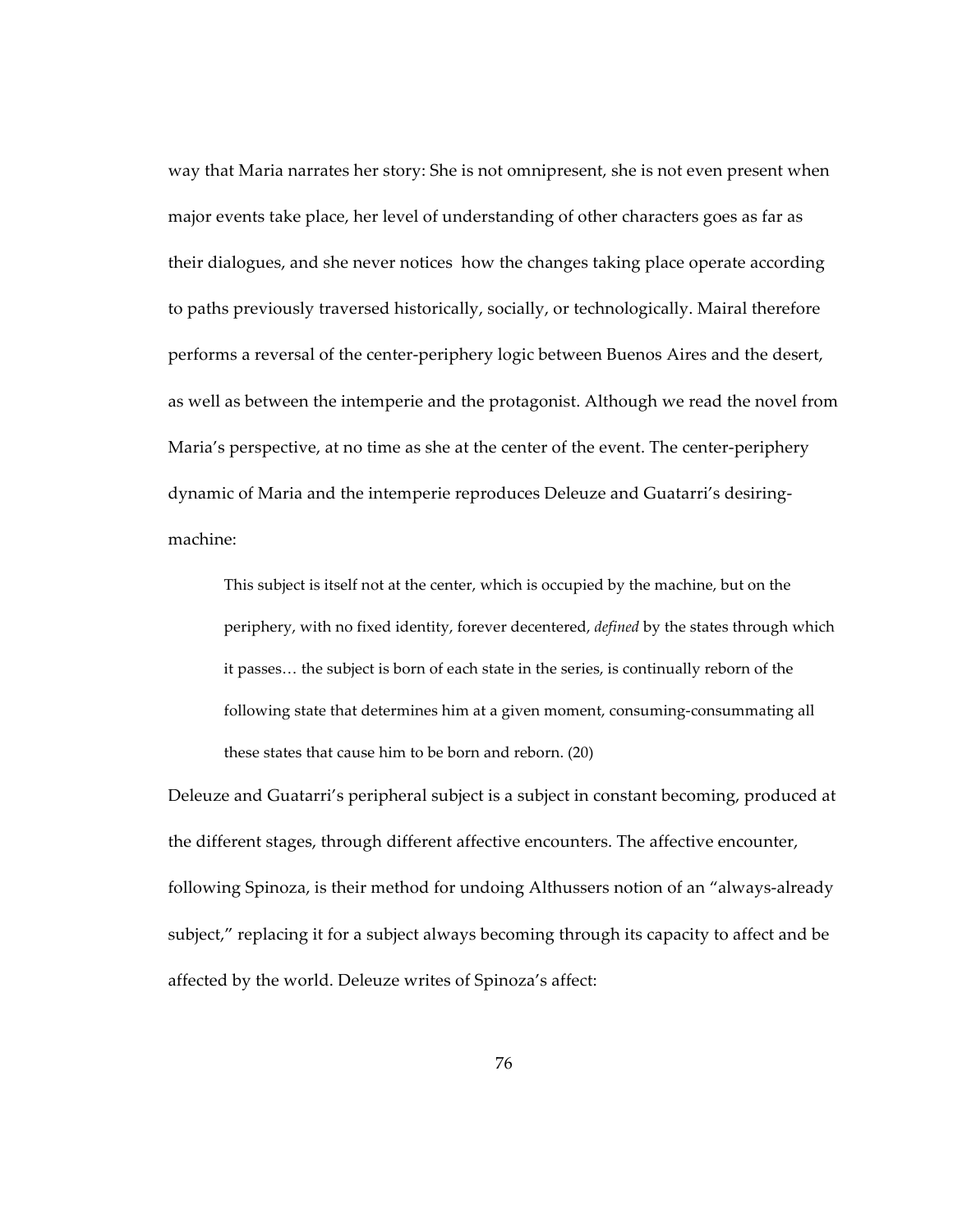*Affectus* is thus the continuous variation of someone's force of existing, insofar as this variation is determined by the ideas that s/he has. But once again, "determined" does not mean that the variation is reducible to the ideas that one has, since the idea that I have does not account for its consequence, that is the fact that it increases my power of acting or on the contrary diminishes it in relation to the idea that I had at the time, and it's not a question of comparison, it's a question of a kind of slide, a fall or rise in the power of acting. (Deleuze 1978, 5)

Christian Marazzi has described a similar phenomenon of encounters under neoliberalism with regards to "just-in-time" production, which organizes labor in the most flexible ways possible, thus avoiding the accumulation of stock (Marazzi 2011: 19- 20). Whereas the Fordist factory functioned through rigid planning, post-Fordism is driven by constantly reacting and adjusting to changes in the market. In Deleuze and Guattari terms, the neoliberal worker is no longer an always-already subject produced though the rigid planning of the Fordist model, but rather a flexible worker defined at each state of market changes. "Just-in-time" production revolves around practices linked to the rise of new technologies and a transition towards a feminization of labor, such as communication and affective labor, or what Hardt and Negri have called immaterial labor. Gago describes the feminization of labor under neoliberalism as a twofold process in which on the one hand, women's public presence increases, positioning them as important economic actors, while on the other hand, transferring characteristics of the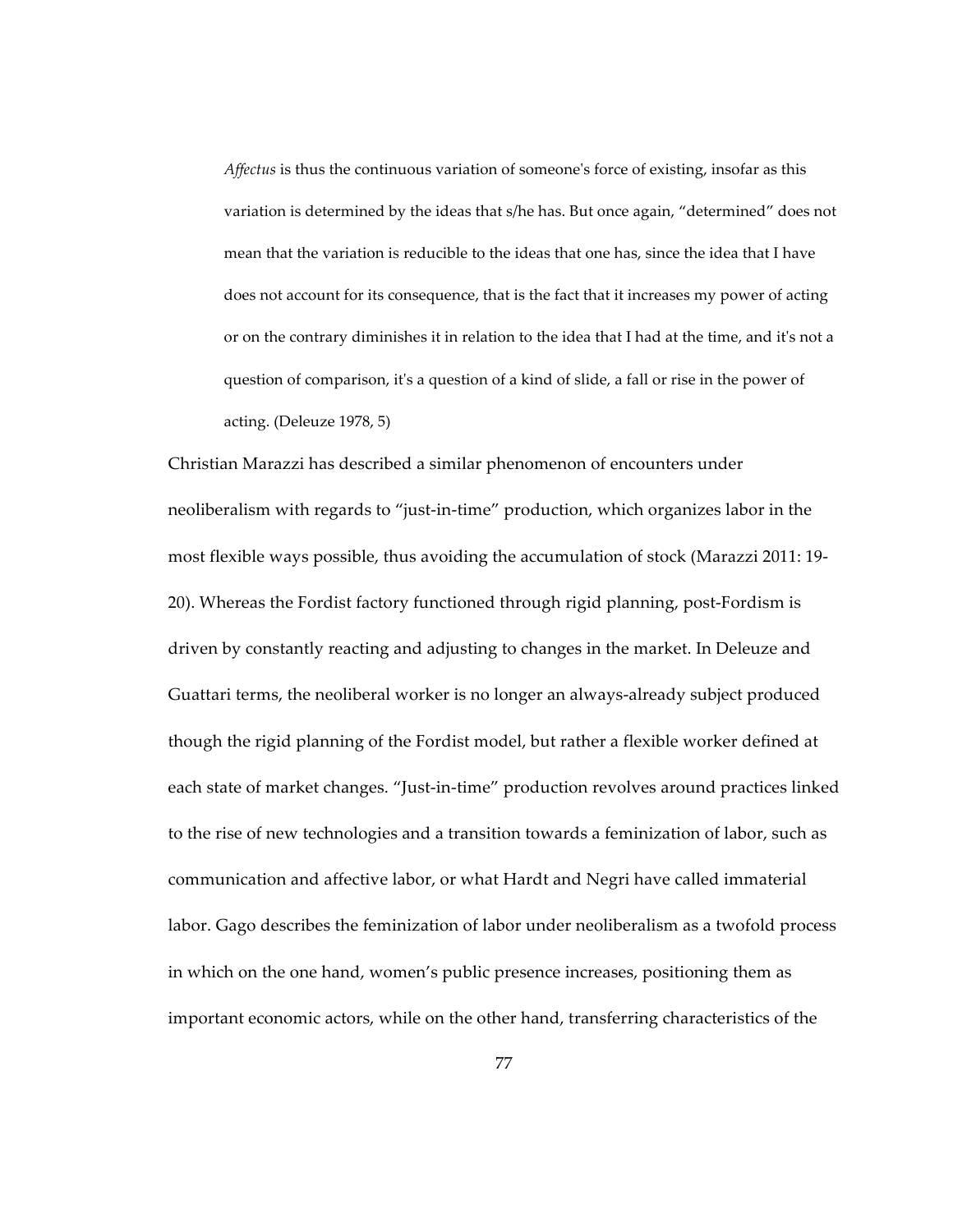economy of the household into the public sphere (83). Therefore, the feminization of labor is both a quantitative as well as a qualitative modification of labor processes. For Hardt and Negri, the categories of labor under neoliberalism, what they call in general terms immaterial labor, can be categorized as forms of "biopolitical labor." They underscore how post-Fordist labor creates not only material goods, but also relationships and ultimately social life itself (Hart and Negri 2004: 109). For Marazzi, as well as Hardt and Negri, labor under neoliberalism must be understood not only in terms of what it produces, but more importantly in terms of how affects and social practices are mobilized.

During her year in the desert, Maria begins as a secretary, whose primary task is to answer phones and emails, and ends a subject in silence, as told by the title of the final chapter, "En silencio." She describes reacquiring language as recovering those who did not make it, as well as the different version of herself: "las Marías que fui, las que tuve que ser, que logré ser, que pude ser" (Mairal 2) [the Marias I was, the ones I had to be, the ones I got to be, the ones I could have been]. Maria's account connects two Deleuzian concepts we have seen thus far, the subject that is defined at each state and the dynamics of the actual/virtual relationship, with Marazzi's "linguistic machines": "in post-Fordism, we have a "speaking," "communicating" production process, and the technologies used in this system can be considered true "linguistic machines," whose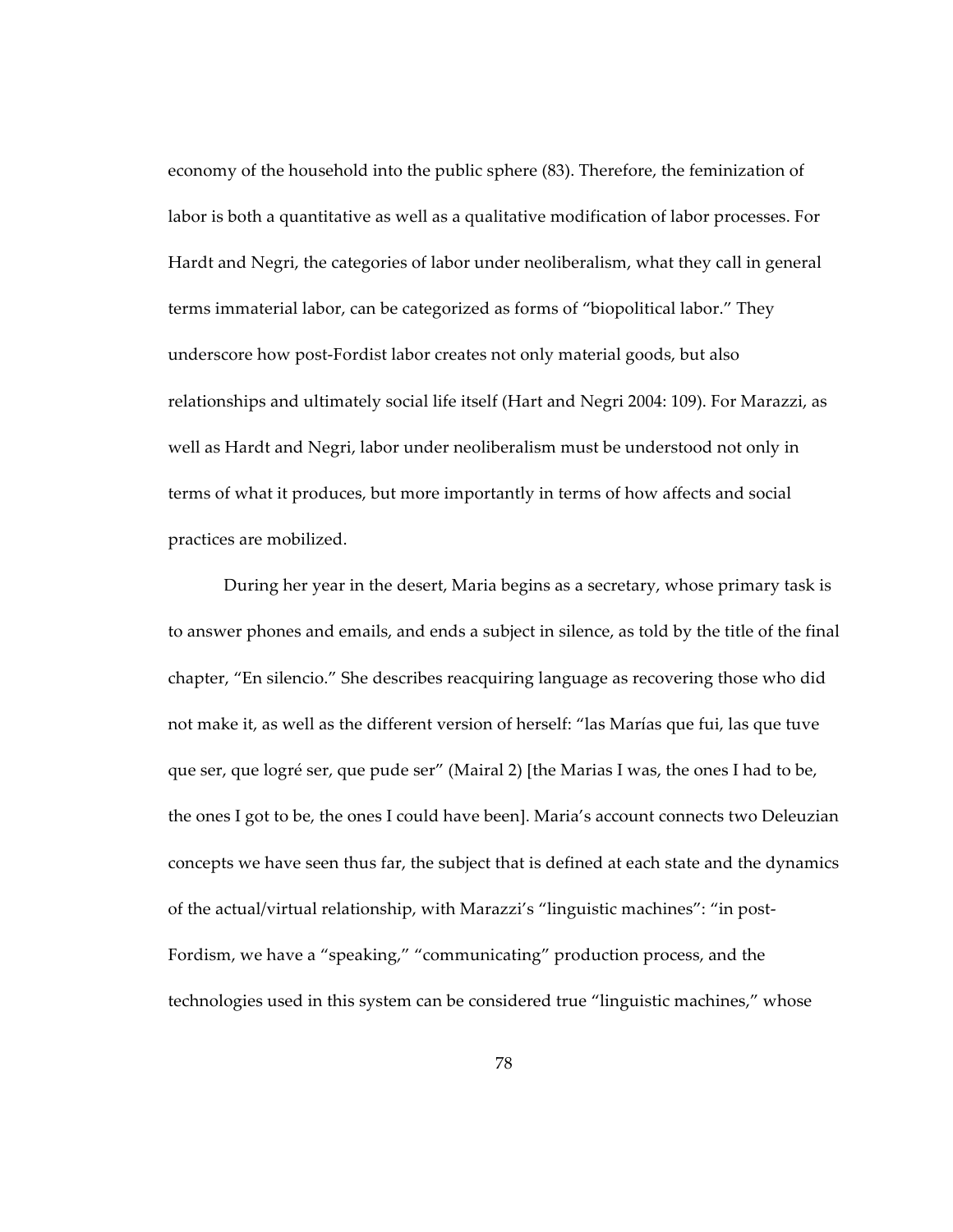main focus is to facilitate and accelerate the circulation of data" (23). According to Marrazi, post-Fordism forces us to question language itself, which is at the basis of human communication (30). He understands language as a disciplinary structure, as a "filter" which imposes limits and prohibitions to the "lived world," but also recognizes language as what allows man to "enter into History" (38-39). The most important element of the "linguistic machine" is the organization of a grammar that is as formal and logical as possible. Language must facilitate "just-in-time" production at every step, in lieu of prior planning. In the process of Argentina's "evolution in reverse" (Page 88), María goes from working as a secretary at Suarez & Baitos, to a series of unexpected occupations: laundry woman, candle manufacturer, garbage collector, nurse, servant, prostitute, singer, assassin, semi-forced farmer, rural teacher, captive, sexual slave, and wife to an indigenous man (Mairal xii). She goes from being at the center of financial flows of communication, to being incapable of speaking, describing the scenes of cannibalism as lacking any form of language: "Estas cosas sucedieron sin palabras, fueron sólo sensaciones en espiral, confusas, como estar bajo el zumbido del dolor estridente, el ruido de un moscardón gigante" [These things happened without words, they were only spiraling sensations, confusing, like being under the buzz of the strident pain, the noise of a giant botfly] (297). As the nation break down her jobs become less fixated on language or communication, and more directly related to the body: "Yo, que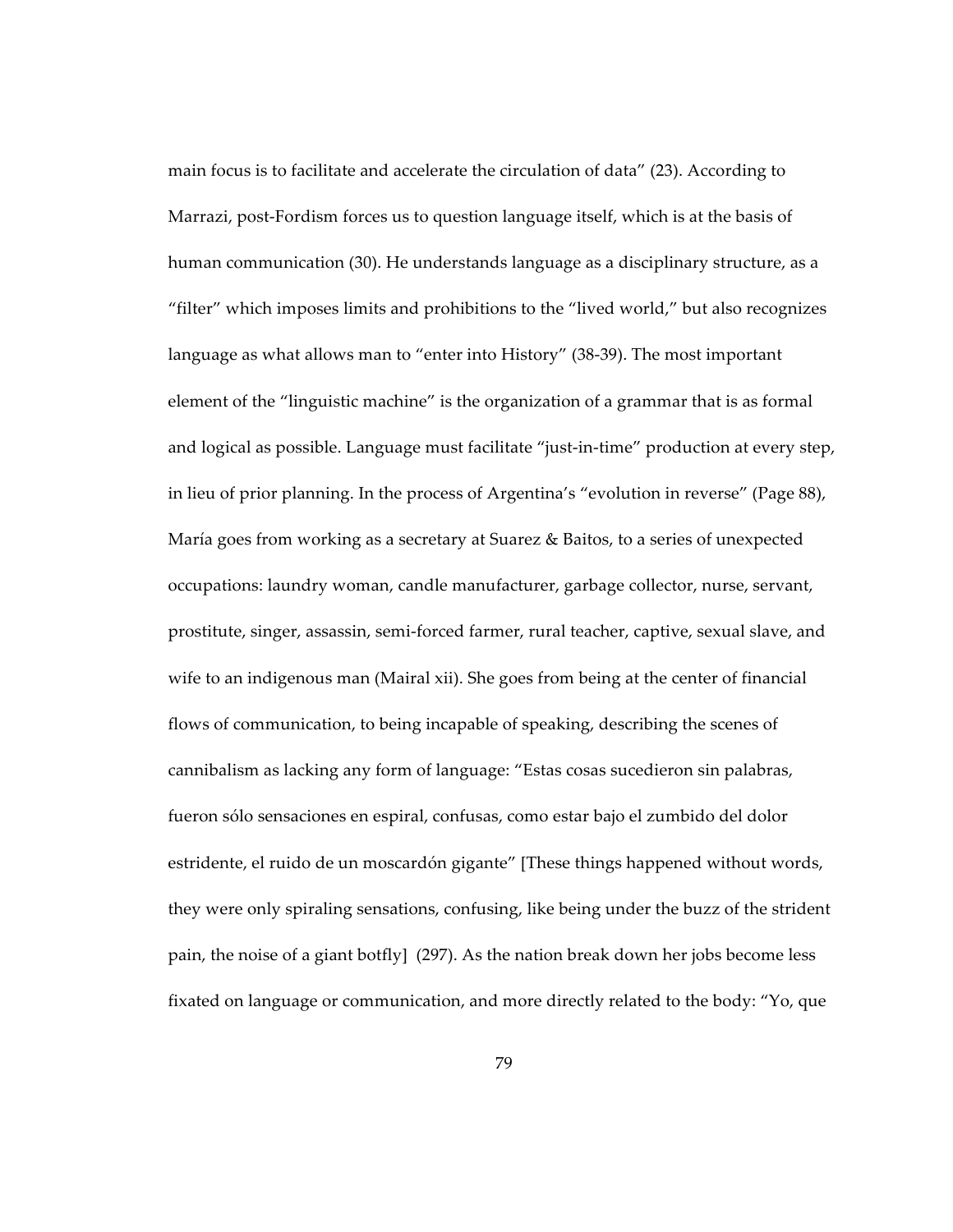unos meses atrás, atendía teléfonos en una oficina con piso de moquette, que traducía cartas al inglés vestida con mi tailleur azul y mis sandalias, ahora hundía mis manos en la sangre caliente, separaba vísceras, abría al medio los animales, despellejaba, buscaba coyunturas con el filo" [I, who months ago, attended phones in an office with moquette floors, who translated cards to English dressed in my blue tailleur and sandals, now sunk my hands into warm blood, tore viscera, gutted animals in half, skinned animals, found the contours with the blade" (245). From the point of view of the financial conglomerate, the transition goes from the global economy of the Suárez and Baitos offices, to the literal consumption of bodies.

Mairal's novel showcases the effects of the 2001 Argentinian crisis, as transformation of the notions of community, as future oriented projects, and the foundations upon which they are built. With an emphasis on Maria's body, and women's bodies in general, the novel underscores how nostalgia often denies the role of women's labor throughout history. Mairal shows us that antitechnological idylls are rooted in slavery and the oppression of women (Page 94). With the passing the year, we witness women's rights slowly disappear, and simultaneously more pressure on women's work. In post-crisis Argentina, one of the most significant transformations of the urban landscape came precisely through a wave of informal, predominately feminine, labor, which with its bustle and transactions redefined the metropolitan space,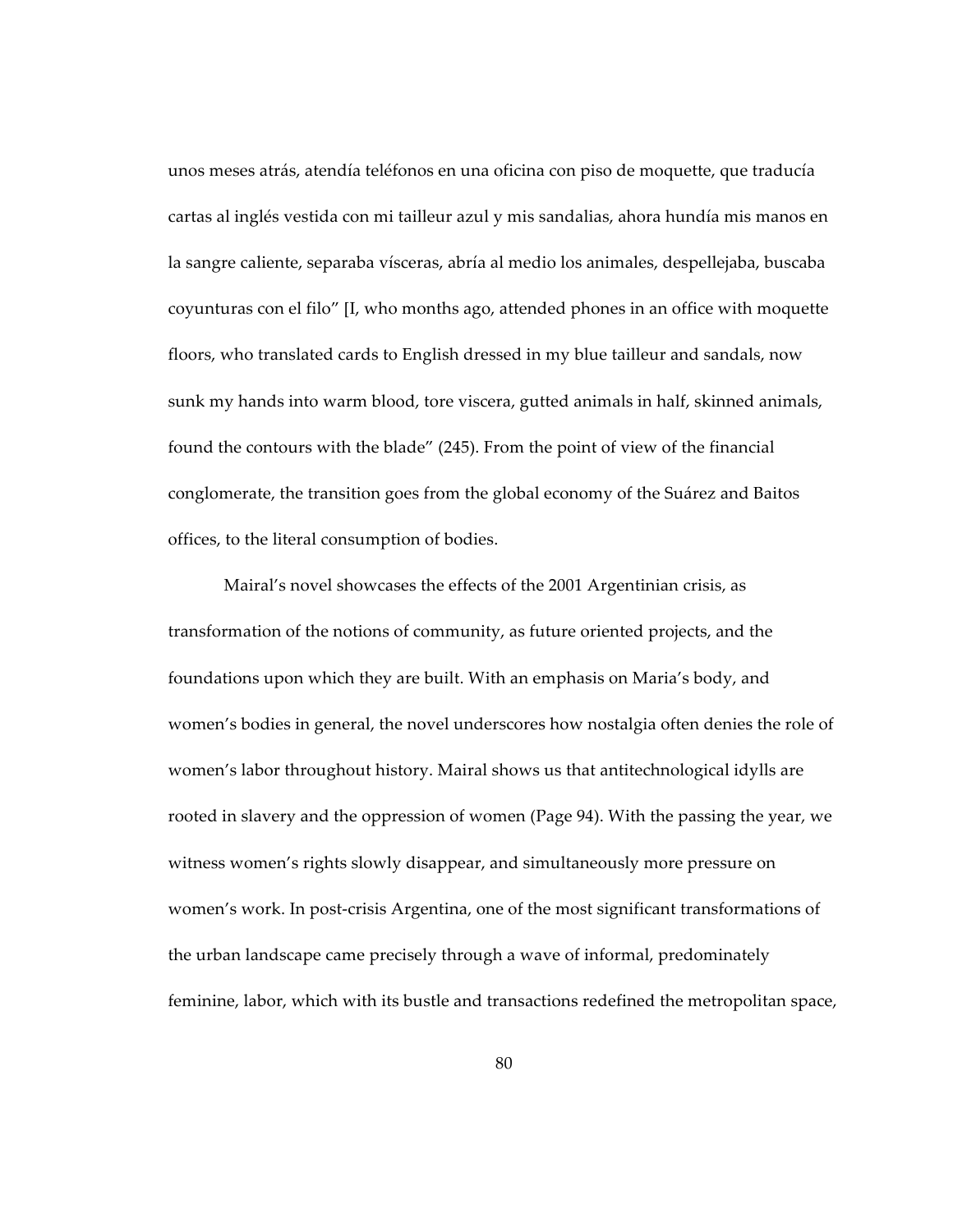the family, and women's place (7). Maria explicitly narrates the imbalance in labor responsibility twice in the novel, the first time while with a group called the "puentistas": "Era todo una pérdida de tiempo, todos esos tipos discutiendo. La mayoría de las tareas las hacíamos las mujeres. Se suponía que ellos trabajaban en experimentos con motores en el garaje, que hacían trabajos duros, pero se sabía que se pasaban la tarde apostando a los dados en las cocheras húmedas, casi a oscuras" (74), then again once she joins an indigenous group "Las mujeres hacíamos todo el trabajo. Los hombres domaban sus caballos y se preparaban para pelear" (245). The common factor between both scenes is the myth of community which frames both instances in spite of the clear inequalities between male and female members, or what Veronica Gago has called the "eternal irony of the community."

## **National Times at the End of the Nation**

The historical events in *El año del desierto* signify the evolution of the Argentinian state, and what Michael Shapiro has described as the pedagogy of homogenous national time, in his essay National Times and Other Times: Re-thinking Citizenship" (2000). Shapiro's understanding of the nation insists on a "symbolic maintenance of the nation-state," where the state is understood as a territorial entity that historically expanded its political, legal and administrative control by monopolizing violence and incorporating various sub-units into a legal and administrative entity with definitive boundaries, and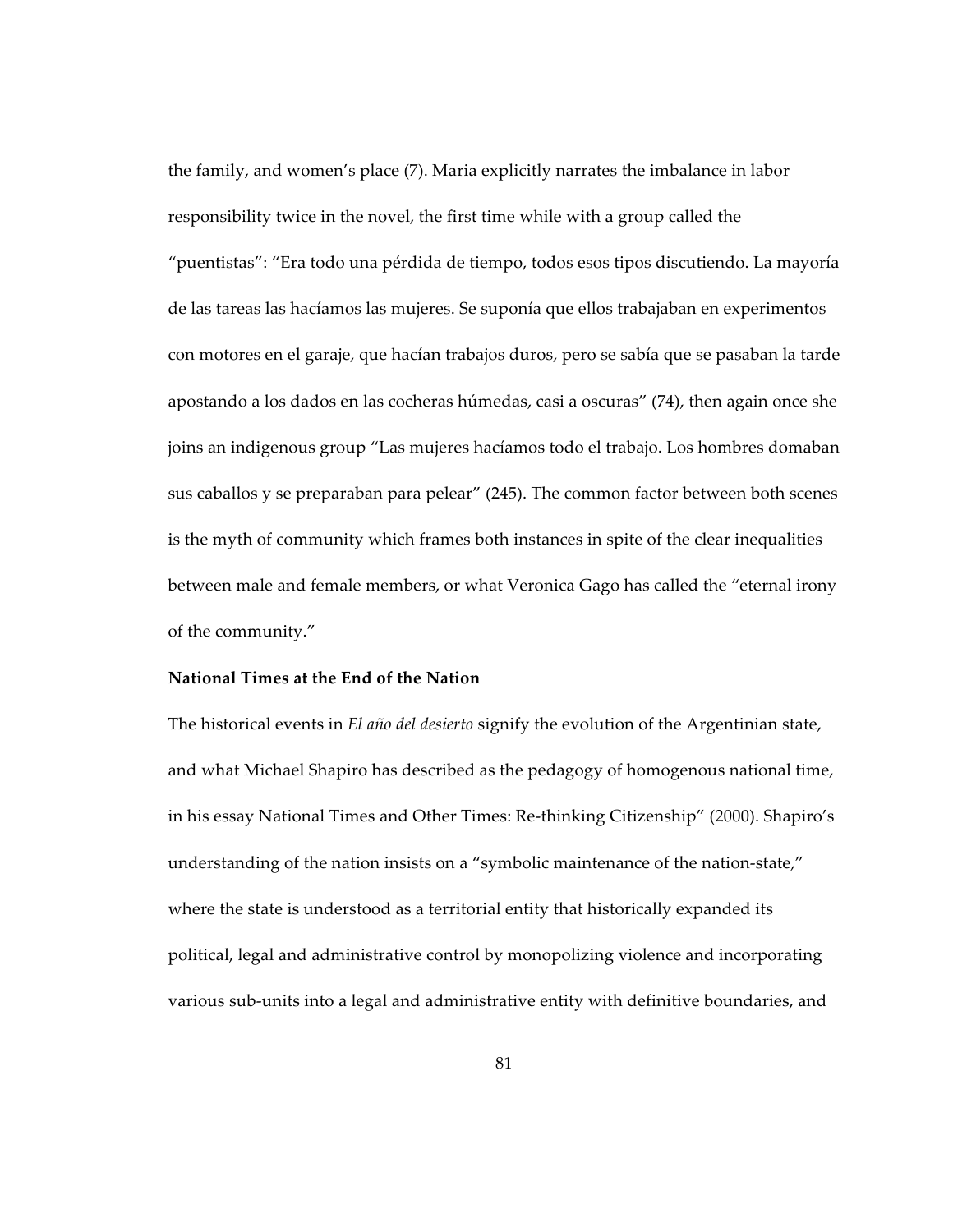the nation as embodying a coherent culture, united on the basis of shared descent or, at least, incorporating a 'people' with a historically stable coherence (80). According to Shapiro, following the work of Mexican novelist Carlos Fuentes, the state's control over models of temporality monopolizes the future orientations of its citizens, and creates a national narrative by erasing alternative pasts: "as states narrate themselves as an ultimate organizational achievement of modernity, they locate themselves in an identityproducing story which replaces both the religious story of salvation and the evolutionary biological story of humanity's emergence from the 'great chain of being,' which served previous forms of power and authority" (83). In this model, the state's power to create national narratives using temporality is related to the state's control over both individual and collective memory. In other words, homogenized time creates a way of connecting memory and time where plurality is eradicated and memory can be discussed in terms of right and wrong with regards to what the state considers to be the "facts." Shapiro explains the state's autobiographical narrative through Homi Bhabha's "double time of the nation:" "To produce a coherent people, it produces a national pedagogy, making the people 'historical "objects" in a story of a pre-founding social homogeneity' (p. 297). At the same time, however, the prior, historical presence is erased in a signifying process aimed at showing the national life as a continuous heterogeneous process of renewal" (84). According to Shapiro, national time is not about instruments or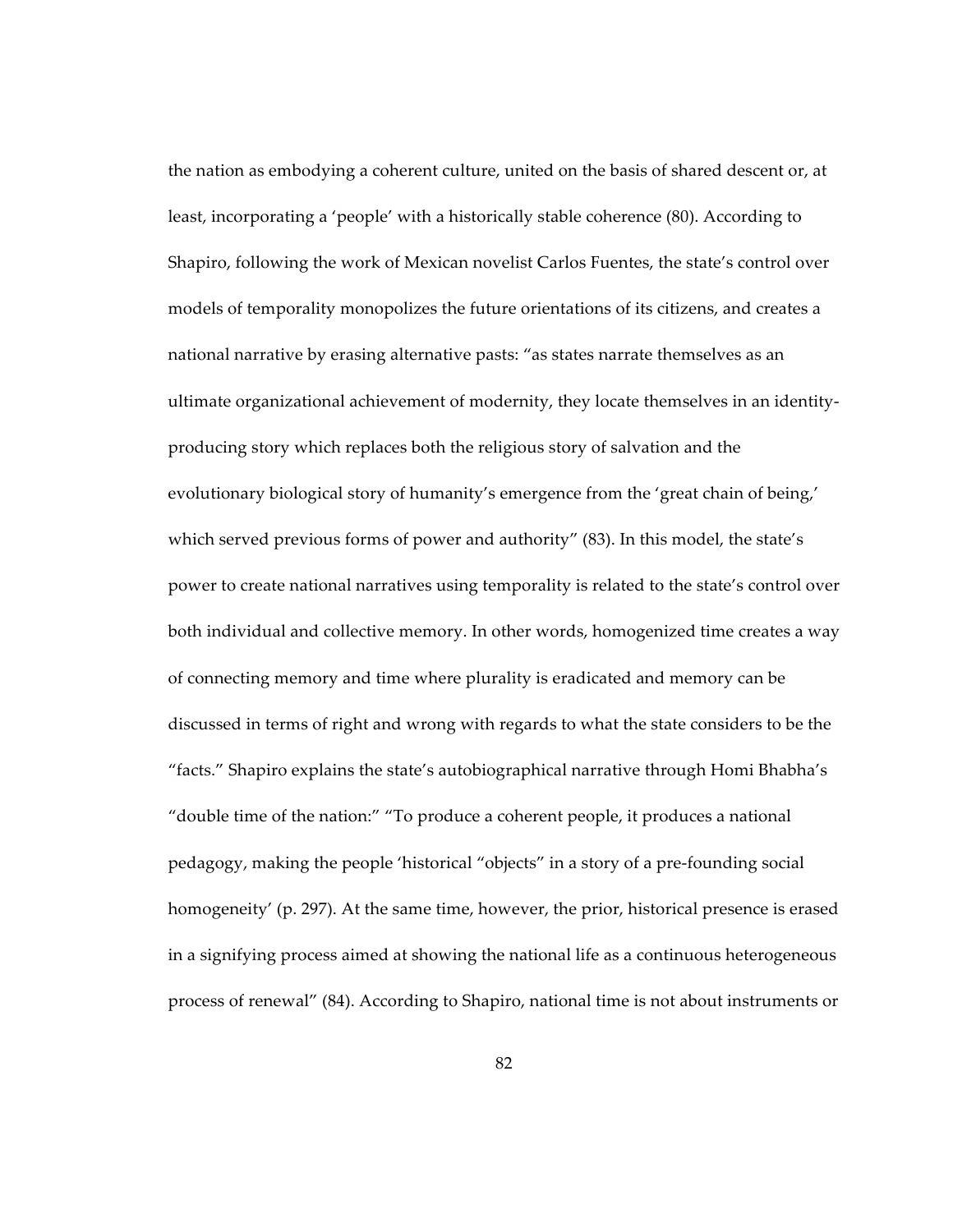technologies, but rather about a national pedagogy that is imposed by the state, and is responsible in the formation of narratives and national cultures (84).

Novels have played an important role in both the history of national time, as well as resistance to national times. In Benedict Anderson's *Imagined communities*, novels, along with clocks, newspapers, and calendars produce and presume a shared cultural field coextensive with the nation's territorial span (Cua Lim 142). These technologies helped produce an empty and homogenous sense of time which is crucial to the formation of the imagined community since it allows its citizens to imagine a horizontal fellowship despite their vertical inequities (141). For Carlos Fuentes and Michael Shapiro however, the novel provides evidence of disjoint presences that have been endemic to nation-states since the colonial period (Shapiro 82). The use of narrative by novelistic fiction can subvert the Western nation-state's monopoly of spatio-temporal presence (83). "More than any other discipline," Fuentes wirtes, "literature forcefully tells us that if you chase the past out of the window it will come back through the front door wearing the strangest disguises" (Fuentes 62). Mairal presents both sides of this debate in his novel. *El año del desierto* is scattered with literary references not only from Argentina, but also Chekov, Woolf, Plath, and Joyce, among others. As Joanna Page has suggested, the written book, we are led to understand, is only one stage in the development of human culture, and as transient as any other technology (94). The first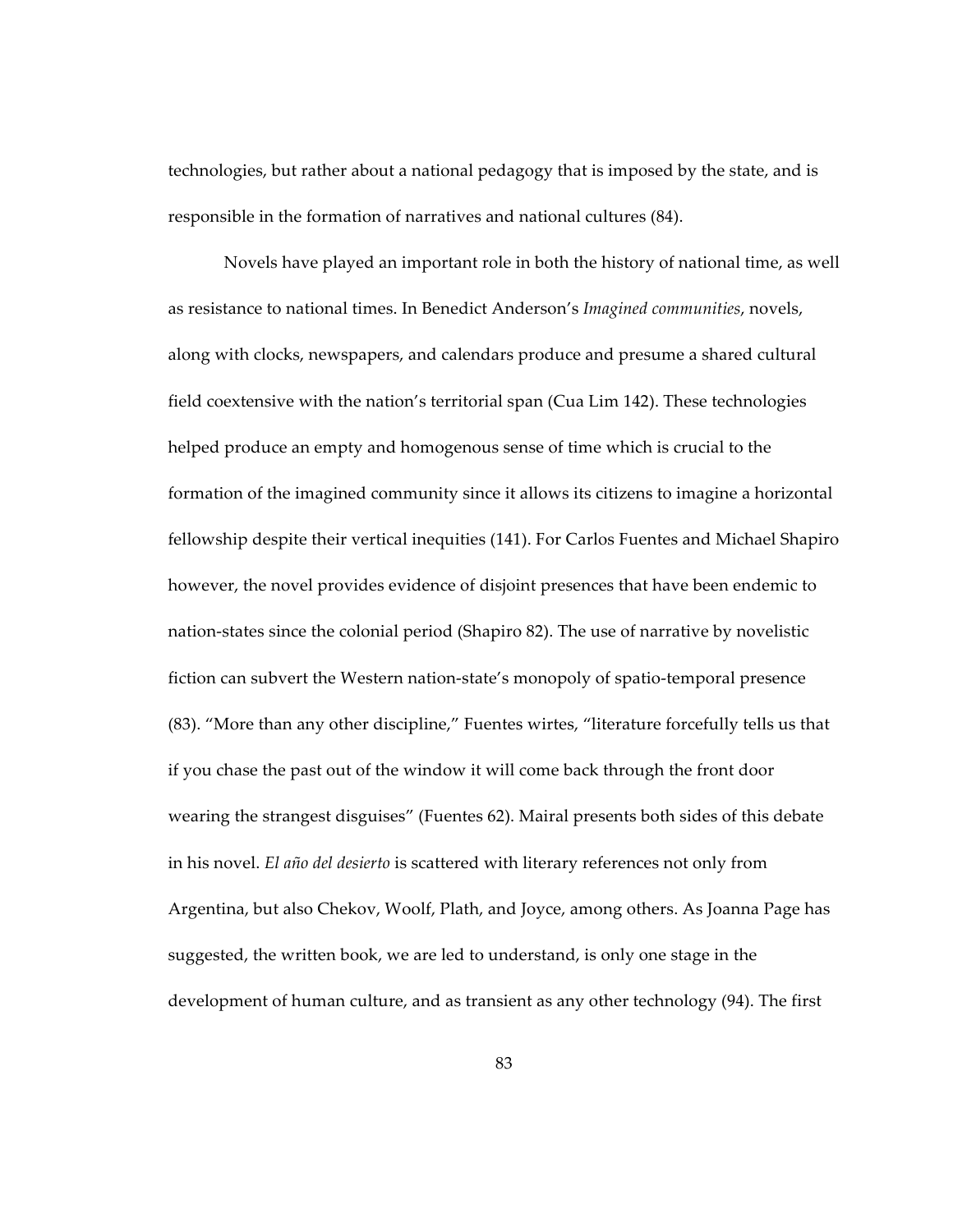scene from Maria's year is her catching the train on her way to work, and being unable to read a Hawthorne book she had in her purse (3). By the end of that same chapter, as the provincial masses flock to the city, all of Maria's books are confiscated by the military to create barricades:

Pero se los llevó [los libros] sin mirarme a los ojos, cargándolos arriba de una puerta con otro soldado. Ahí se iban los libros de inglés de mamá de cuando era profesora… También se llevaron un libro de grabados de anatomía, de mi abuela Rose, que había sido enfermera en el Hospital Británico… A través de ellas [mamá y abuela] me llegaba el inglés y esos libros ahora se llevaban los soldados. Tres novelas de Virginia Woolf, todo Shakespeare en un tomo azul que yo leía salteado y con dificultad, *The Sound and the Fury* en una edición de Vintage, *El proceso*, los cuentos y el teatro de Chéjov, varios Penguin que me había ido regalando mi abuela en cada cumpleaños, como *Gulliver's Travel*, *Alice in Wonderland*…

[But he took them [the books] without looking me in the eye, carrying them up a door with another soldier. There went my books in English from when mother was a teacher... They also took a book anonymously engraved, that belonged to my grandmother Rose, who had been a nurse at the British Hospital... Through them [mother and grandmother] English reached me and now the soldiers were taking those books. Three novels by Virginia Woolf, every Shakespeare in a single blue volume which I read haphazardly and with difficulty, *The Sound and the Fury* in a vintage edition, *The Process*, the short stories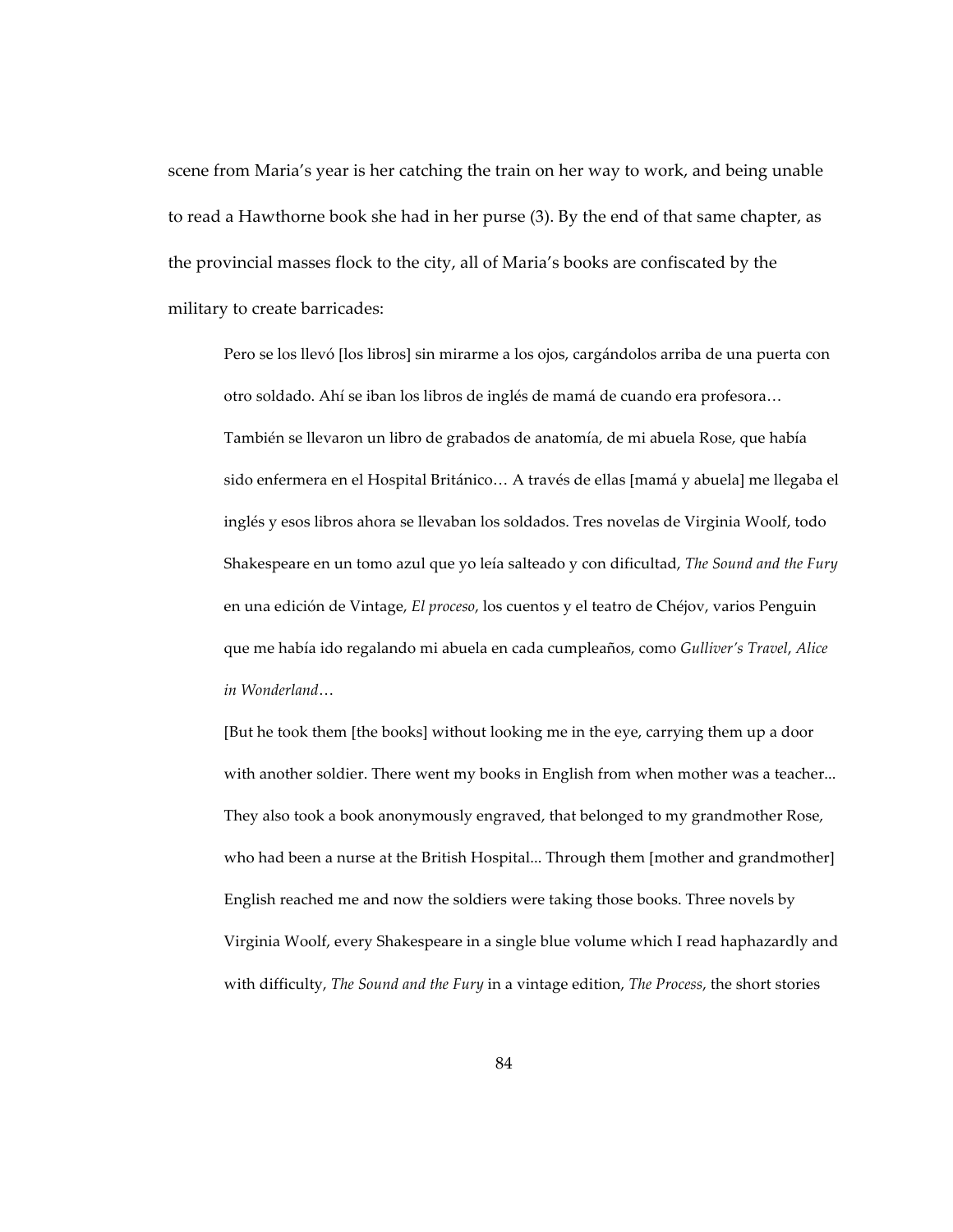and plays of Chekov, various Penguin which my grandmother had gifted me every birthday, like *Gulliver's Travel*, *Alice in Wonderland]* (Mairal 40-41)

The scene describes a last and ultimately futile attempt to shore up the privileges of the social and cultural elite, perfectly ready to sacrifice their accumulated wealth of knowledge and learning to defend their private property (Page 94). Maria's books place her within an Argentinian urban and cultural elite that is more familiar with the Anglo and "global" literary tradition than with local literary traditions. The descriptions of the books emphasize their materiality and branding, not only are the texts important, but also the fact they are "vintage" or Penguin editions. The imagined community produced by these books is not Argentina, but Maria's British heritage and links to the women in her family. Additionally, the jobs held by Maria's mother and grandmother in the passage, will eventually be some of the jobs she performs throughout the year. The passage creates an important contrast between the explicit and implicit use of literature in *El año del desierto*, where Maria's explicit mentions of literature are related to a pedagogy of social and cultural elitism, while the rest of the novel is saturated with Argentinian literary and cultural references that require an astute reader to identify. The literary references that Mairal would therefore place as belonging to the national pedagogy, do not appear in the form of books, instead the novel produces space as an archive of cultural elements and literary characters appear forming the national identity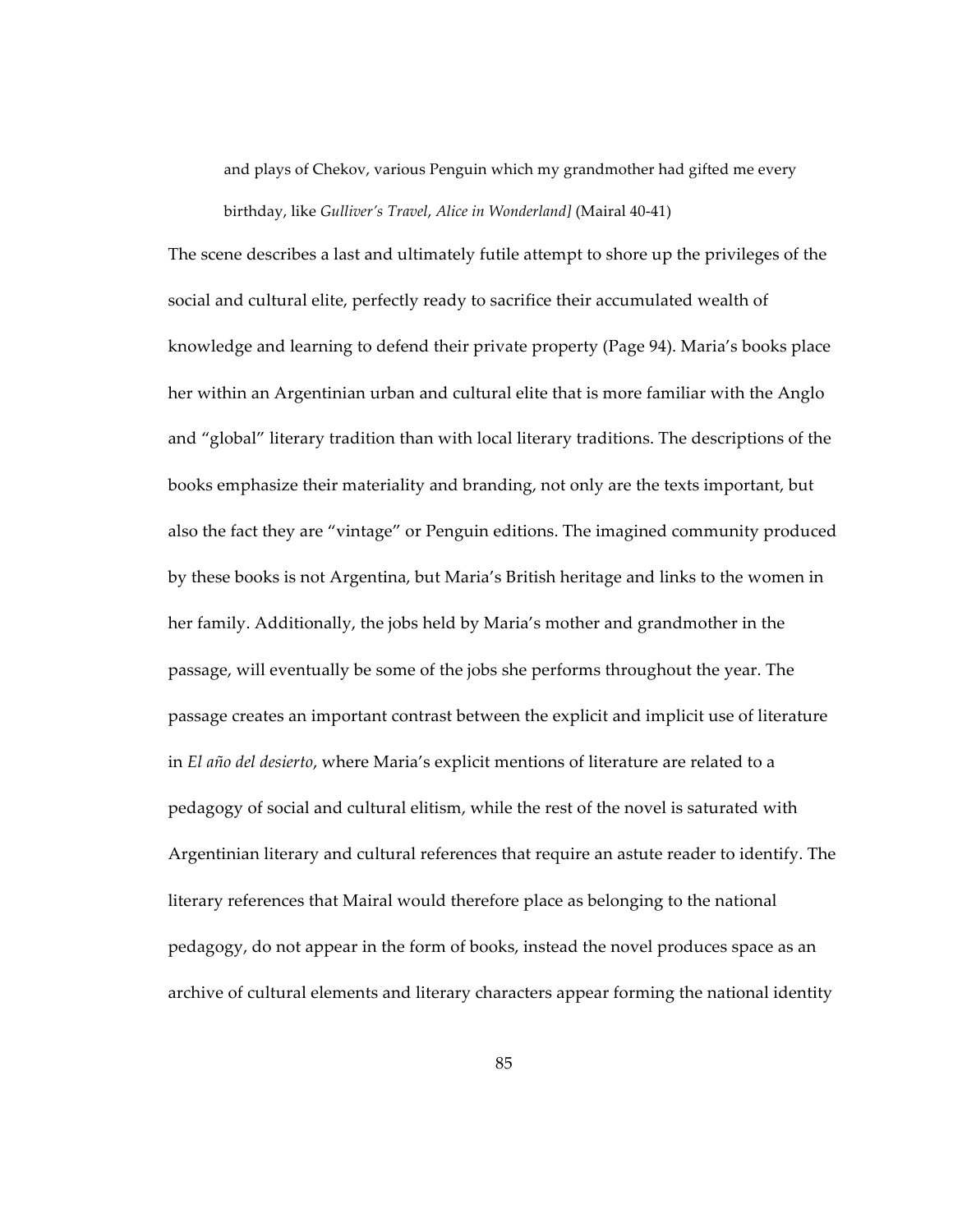(Bonacic 112). The literary and the historic cannot be told without each other in Mairal's story of Argentina, as the literary becomes itself another field of possibility.

One such instance of literature and history as fields of possibility is the use of Jorge Luis Borges's "Fundación mítica de Buenos Aires." As Hallstead and Dabove state many of the authors and works alluded to in the novel are not Borges, but are read through Borges, that is, though fragments that Borges emphasizes in his own readings (xxiv). Borges also plays a crucial role in the novel that seems to be present the entire time even if never explicitly mentioned. At no moment is that more evident than when Maria hears her friend Laura read the following verses:

¿Y fue por este río de sueñera y de sangre que las vuelos vinieron a arruinarme la patria? Irían con sus chumbos los milicos pintados arrojando los cuerpos a la corriente zaina. (Mairal 56) [And was it along this drowsy, bloodied river that the flights came to ruin my country? They would have had their revolvers with them, those painted soldiers,

throwing the bodies into the dark brown current.15]

 $\overline{a}$ 

<sup>15</sup> This translation is not mine as the others, but rather taken from Joanna Page's analysis of *El año del desierto*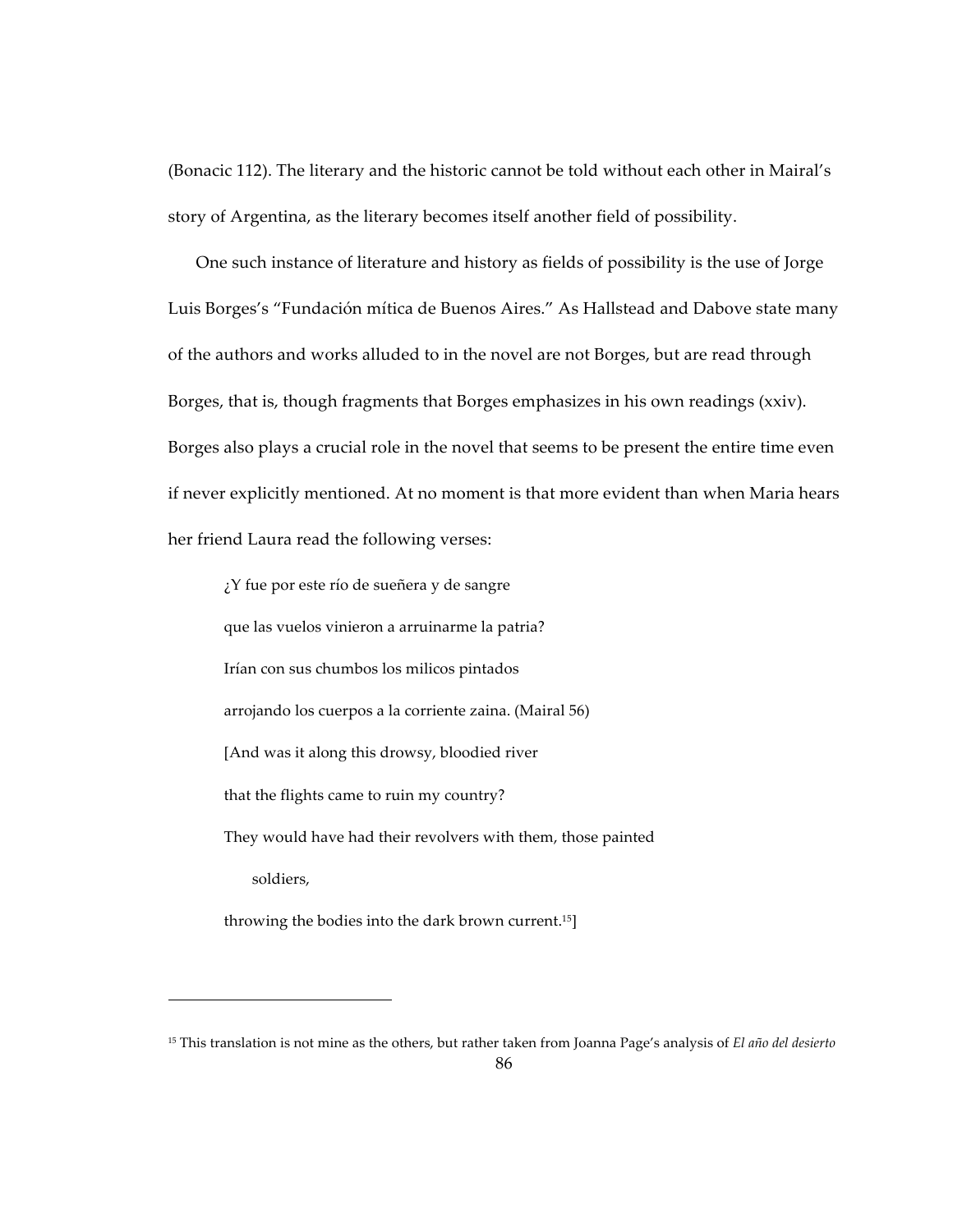The verses are a direct reference to the opening of Borges's "Fundación mítica de Buenos Aires," which begins as follows:

> ¿Y fue por este río de sueñera y de barro que las proas vinieron a fundarme la patria? Irían a los tumbos los barquitos pintados entre los camalotes de la corriente zaina. [And was it along this drowsy, muddy river that the prows came to found my country? They would have lurched and reeled, those little painted boats, among the water plants in the dark brown current.]

The altered phrases, as critics have highlighted, unmistakably refer to the ruinous violence of the dictatorship of 1976–83, and specifically its favored method of "disappearing" the bodies of dissidents: throwing them from airplanes into the sea (Page 91). Whereas Bakhtin warns us that we should never modernize or distort the past by inserting our present into it, Mairal's reverse history bring the past into the present. The use of Borges is not merely about contrasting the ruins of the present with the hope of the past (Page 91), as Page suggest—performing that contrast would be the type of distortion Bakhtin condemned. Instead, *El año del desierto* activates what Saul Morson calls the "ghostly presence of might-have-been or migh-bes" in the context of a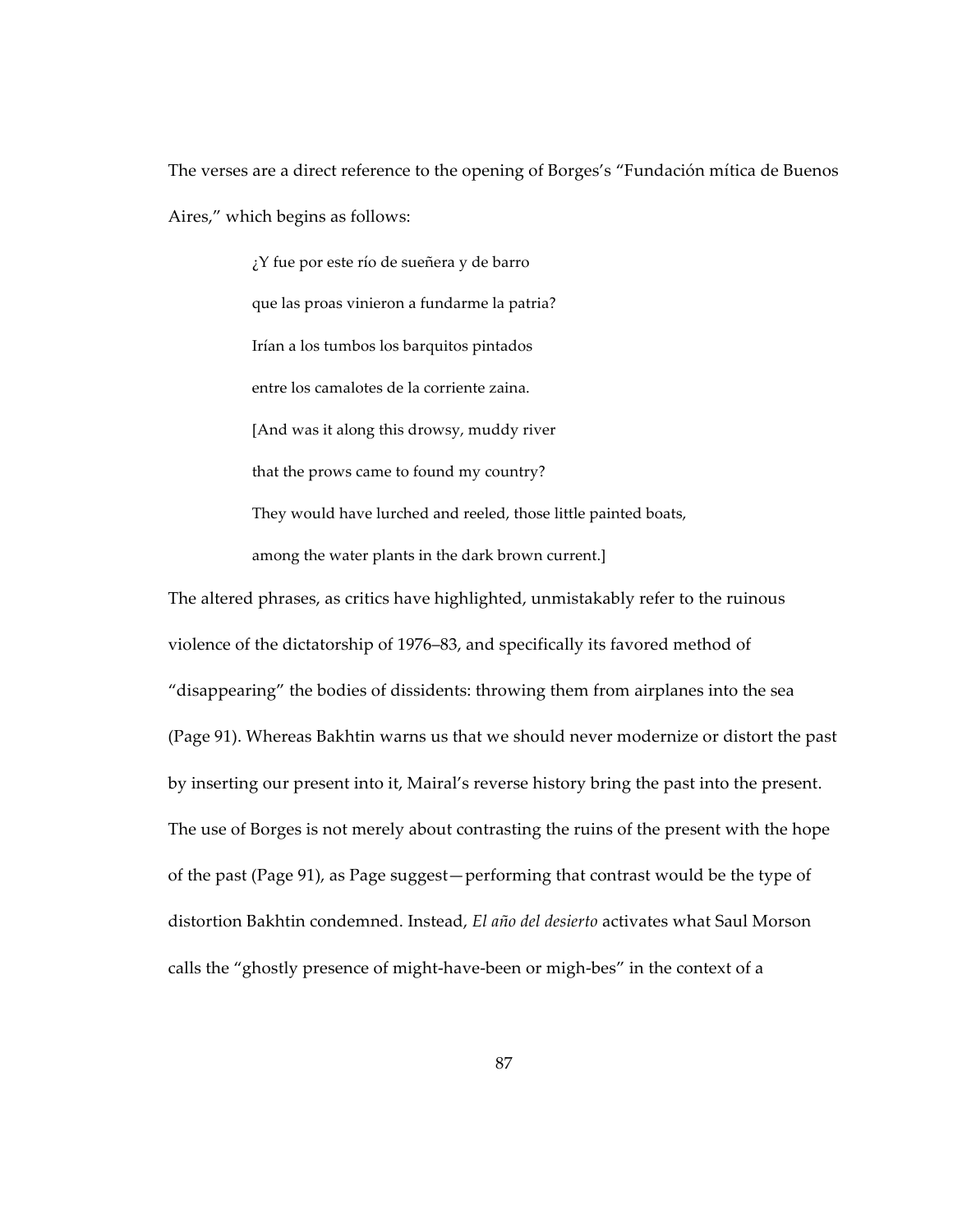neoliberal debt crisis. Mairal avoids historical revisionism, and instead stages the institutionalized links between politics, history, and progress (Di Dio 45).

Mairal not only traces the production of a national pedagogy, he also highlights the violence and conflicts that took place every step of the way. The hyperbolic temporal reversals of *El año del desierto* make it easy to detect the expression of a common anxiety concerning a nation that has dropped out of the global race and confounded linear models of historical development (Page 105): the military dictatorship that took place between 1976 and 1983, the first Peronism, the development of organized labor movements, Italian migration, the civil wars, the "rosismo" (inverted in the novel as Celestes rather than Rosas), the war against indigenous peoples, English invasions, and the Spanish conquest (Mairal XIX). Although all these conflicts play a role in the statedriven national pedagogy of Argentina, they are also intrinsically part of the nation's economic development. The repetition of the rosismo, which the novel fictionalizes though a leader called Juan Martín Celestes, is one of the scenes that most explicitly parodies Argentina's modernization:

-"Lo que se llamó tecnología y progreso no fue más que la mano siniestra del capitalismo salvaje. Hay que volver a la tierra y a las manos. Las máquinas les quitan el trabajo a los hombres, la ciencia nos quita el pan de las manos, la ciencia todo lo pudre."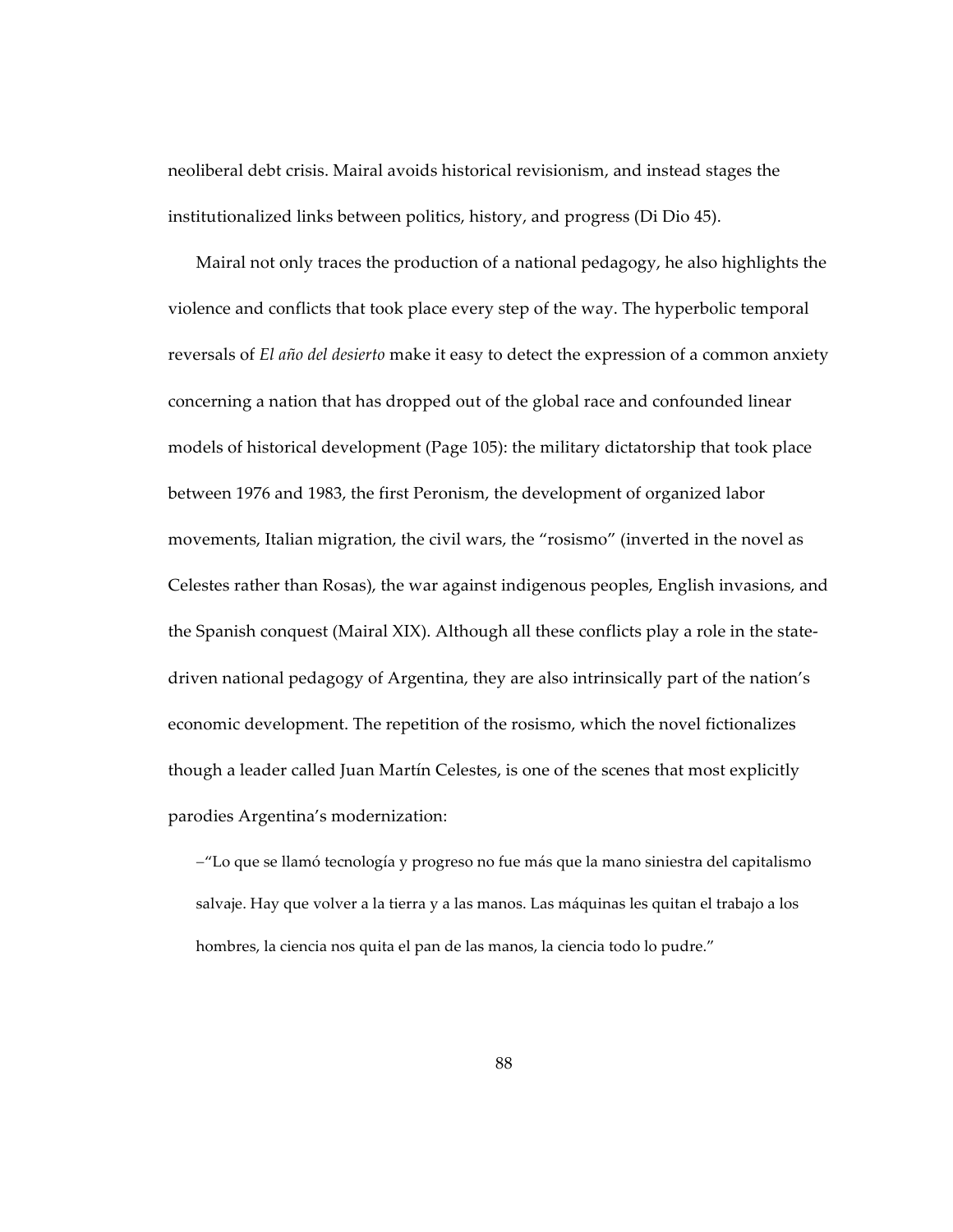Ahí estaban entonces las milicias celestistas matando máquinas muertas, rompiendo todo lo que tuviera poleas o engranajes o manijas giratorias; todo lo que fuera más allá del carro y arado de mansera.

[-"What was named technology and progress was nothing more than the sinister hand of savage capitalism. We must return to the land and to manual labor. The machines take jobs away from men, science takes bread from our hands, science rots everything."

There were the Celestine militias killing dead machines, breaking everything that had pulleys or gears or rotating handles; everything that was more advanced than a carriage and a plow hand] (Mairal 218)

Because of the novel's reverse chronology, the idea of wild, or savage, capitalism which the celestistas are fighting is not  $19<sup>th</sup>$  century capitalism, but rather  $21<sup>st</sup>$  century neoliberalism, and the "salvajes" [savages] who they fear are not the savages of Sarmeinto's *Facundo*, but rather the financial district, led by Suárez and Baitos. Mairal's use of repetition is not nostalgic, the novel does not suggest a return to a "better time," instead these instances show the expanded present of the crisis, and the duration of past. For Henri Bergson, duration is the subsistence of the past in the present and the capacity of this reimbued present to generate an unexpected future beyond that of the imminent action (Grosz 2004: 186). According to Deleuze, there are two fundamental characteristics to duration: continuity and heterogeneity (Deleuze 37). Duration is not merely experience, but rather it is an internal condition for experience. He states: "It is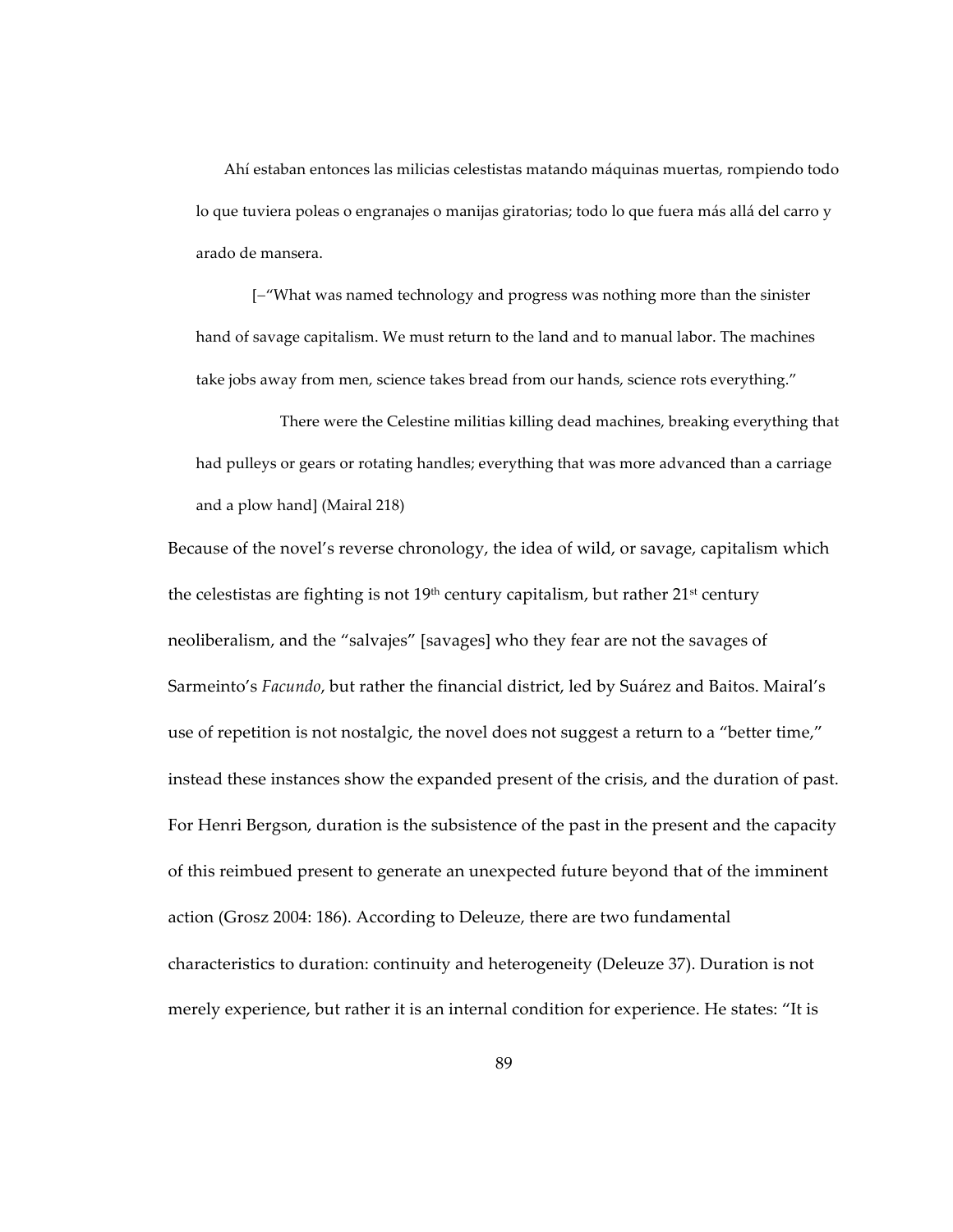an internal multiplicity of succession, of fusion, of organization, of heterogeneity, of qualitative discrimination, or of *difference in kind*; it is a *virtual and continuous* multiplicity that cannot be reduced to numbers" (Deleuze 38). Unlike *discrete multiplicities*, or multiplicity as it relates to mathematics, duration consists of multiplicities that must remain continuous. It is not simply that duration is invisible or nonmeasurable, but rather that duration is "that which divided only by changing in kind, that which was susceptible to measurement only by varying its metrical principle at each stage of the division" (Deleuze 40). The key here for Bergson is that measuring duration or time through stages of division, rather than continuity, is precisely what spatializes time. If we take for example typical instruments for measuring time like clocks or calendars, what we are really measuring is not duration, but the change in the position of objects in space with regards to one another—in this example of the clock, the Earth with respect to the Sun. Mairal's novel narrates duration by getting rid of the dates of these events. Although we as readers understand the reference in relation to specific dates in Argentinian history, in the novel these moments take place as a continuous event amid the crisis. Mairal displays a logic of repetition in so far as it reflects on the "extended present" of the crisis which brings together the remains of other times and spaces that appeared long gone, but that remained in force (Campis 4). In Mairal's novel, as María A. Semilla Durán has observed, there is no memory, no collective resistance that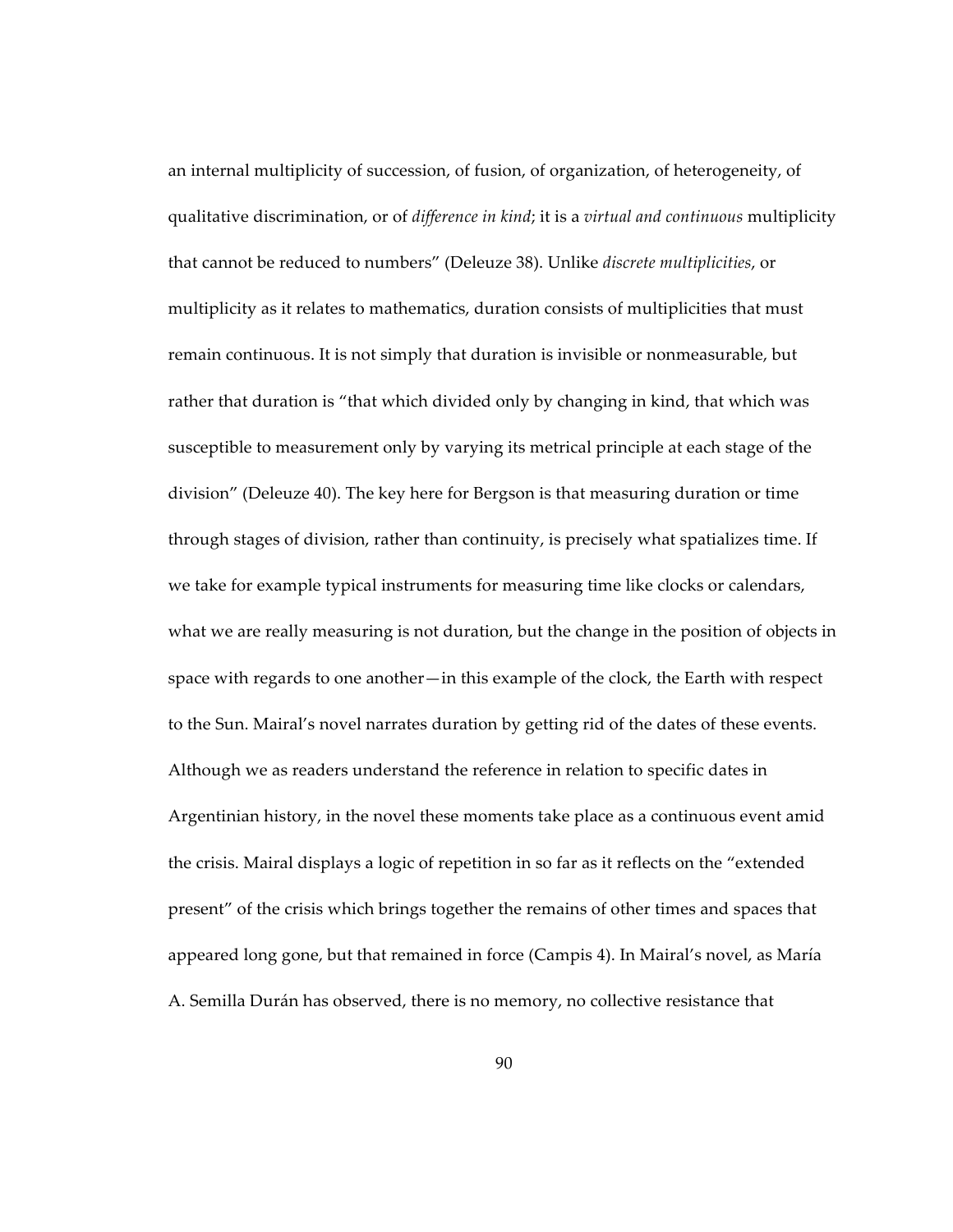indicates the happening of events, instead History traverses through the heroine, who survives with wit but no dreams or aspiration, and therefore does not carry with her any community project (Duran 333). The 2001 collapse appears as the most extreme dispossession experienced by citizens after the dismantlement of the welfare state, the failure of collective aspirations, and a new order of social belonging (Dio 47). The novel problematizes the association of "contemporary" with innovation and presentism, showing instead how neoliberalism produces ruins and fossils (5), particularly in its destruction of the city.

## **The Breakdown of Neoliberalism Urban Space-Time from Above**

As historians have noted, Argentina's national project was conceptualized in terms of the irreconcilable struggle between barbarity coming from the desert and civilization which comes from Europe and expands from the port city. Mairal's emphasis on the frailty of Argentina's nation-building and civilizing projects might be seen to resurrect and reinforce the nation's founding literary myth of civilization and barbarism, presenting the twenty-first century's advances as nothing more than a veneer that is quickly erased in the nation's regression back to its barbaric origins (Page 93). The novel stages the breakdown of what Gago calls neoliberalism from above, both in terms of its material condition within urban space, but also as a temporality of global space-time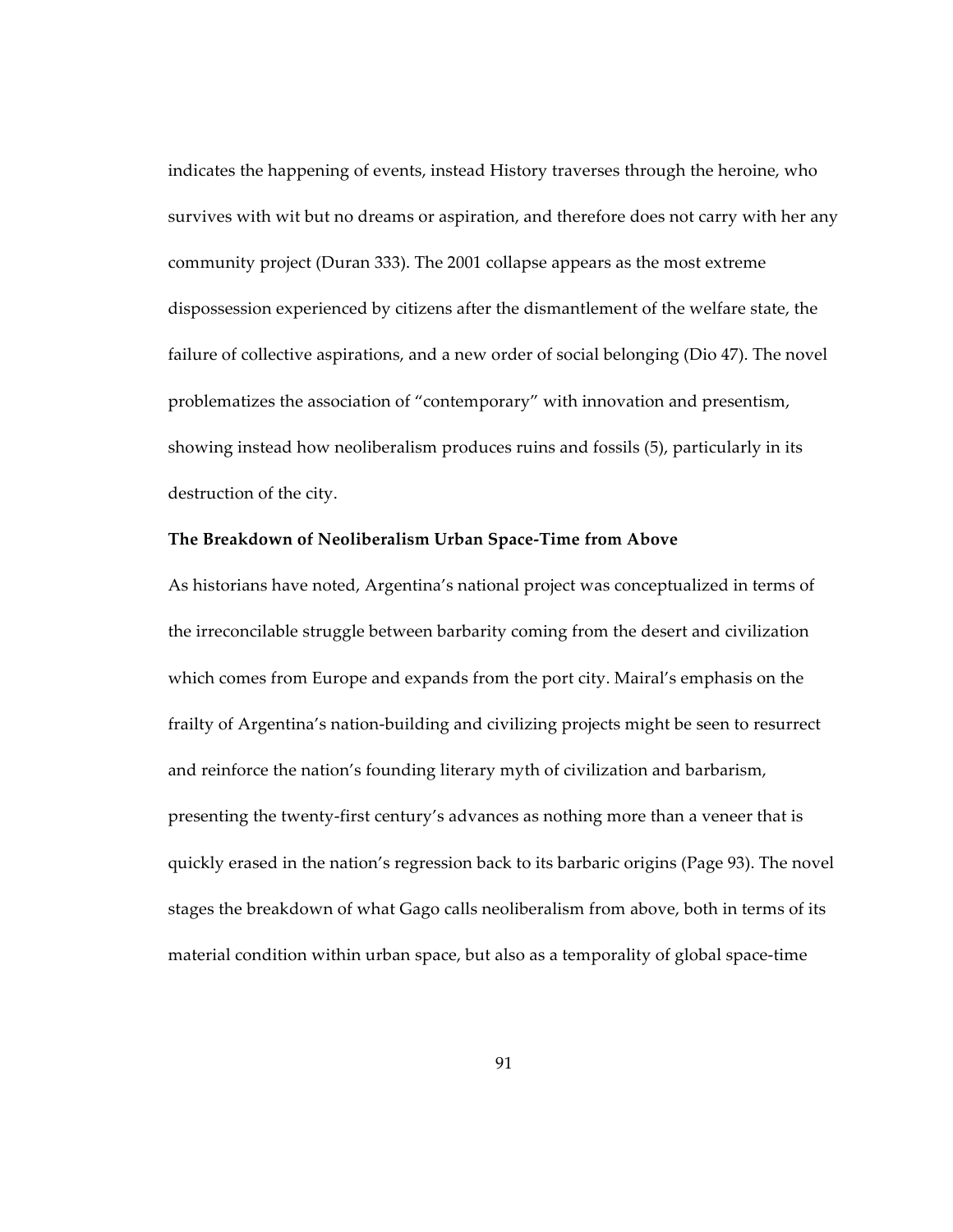compression. Urban space is not only crucial to the modernizing project of Argentina, but also the driving force behind the act of narrating by Maria:

"El avance de la intemperie me había hecho sentir que toda la ciudad, a medida que se borraba de la realidad, debía quedar grabada en mi cabeza. Yo tenía la obligación (nadie me lo había pedido) de memorizar cada rincón, cada calle, cada fachada, y no dejar que los nuevos terrenos baldíos se superpusieran sobre la nitidez de mi recuerdo y borraran" [The progress of the intemperie had made me feel that the entire city, as it was being erased from reality, must be recorded in my head. I had the obligation (nobody had asked me) to memorize every corner, every street, every façade, and not let the new wasteland territories superimpose themselves over the clarity of my memory and erase them] (192).

As David Harvey and Georg Simmel have demonstrated, the story of capitalism cannot be told without accounting for the development of modern cities, and vice versa. For David Harvey, understanding the urbanization of capital is pivotal, as capitalism has survived not only through the production of space, as Lefebvre insists, but through superior command over space (Harvey 1989: 58). Harvey claims that building a capacity for increased efficiency of coordination in space and time is one of the hallmarks of capitalist urbanization. This "efficiency of coordination" is linked to the needs of capitalism for the accumulation of capital, production, circulation, exchange, and consumption (Harvey 1985: 14). Bringing together the work of Marx and Lefebvre, he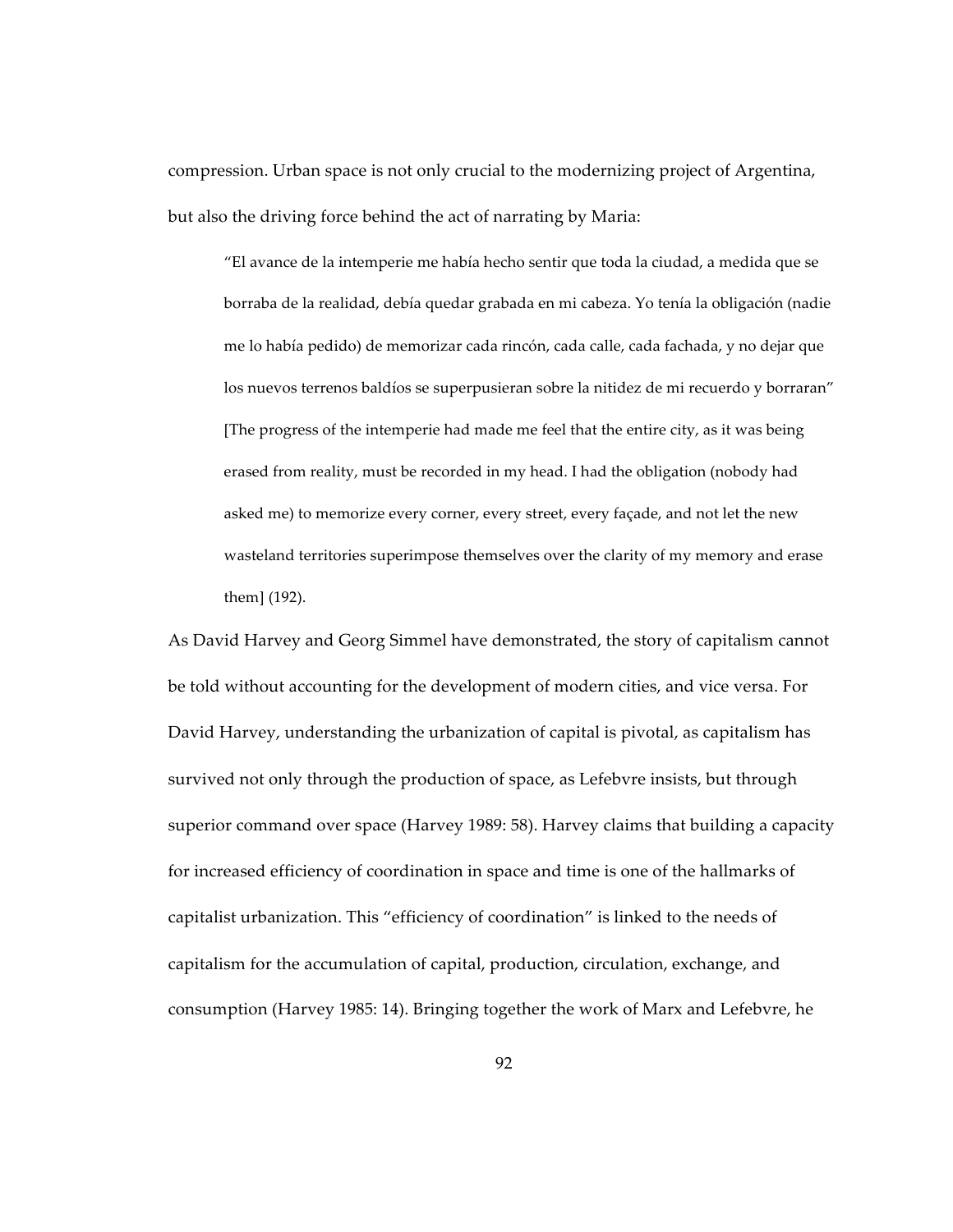showcases the needs of capitalism for spaces that facilitate movement, either to reduce the time it takes for an exchange to take place, or to accelerate the labor market: "The cost, speed, and capacity of the transport system relate directly to accumulation because of the impact these have on the turnover time of capital. Investment and innovation in transport are therefore potentially productive for capital in general" (Harvey 1985: 24). Unlike Bergson, whose ideas of duration are an attempt to think about time without relating it to space, Harvey focuses on temporal categories that cannot be separated from space. According to Harvey, the tightening of the chronological net around daily life had everything to do with achieving the necessary coordination for profitable production and exchange over space (Harvey 1989: 173). According to Gago, neoliberalism exploits and takes advantage of the economy's new (micro)scale, but the popular classes, the city's poor, also challenge the city and often struggle to produce situations of urban justice, conquering the city and defining a new "right to the city."

It should come as no surprise that economic crises like Argentina's not only have a profound impact on urban landscapes, but also often lead to protests structured around occupying urban spaces, as was the case of the "Argentinazo." At the beginning of the novel Maria's partner, Alejandro, is attending the protests in Buenos Aires, while Maria lives in a petit bourgeois bubble, with no concern or awareness of la intemperie until it is too late. At the beginning of the novel, Maria's only worry is wanting to buy a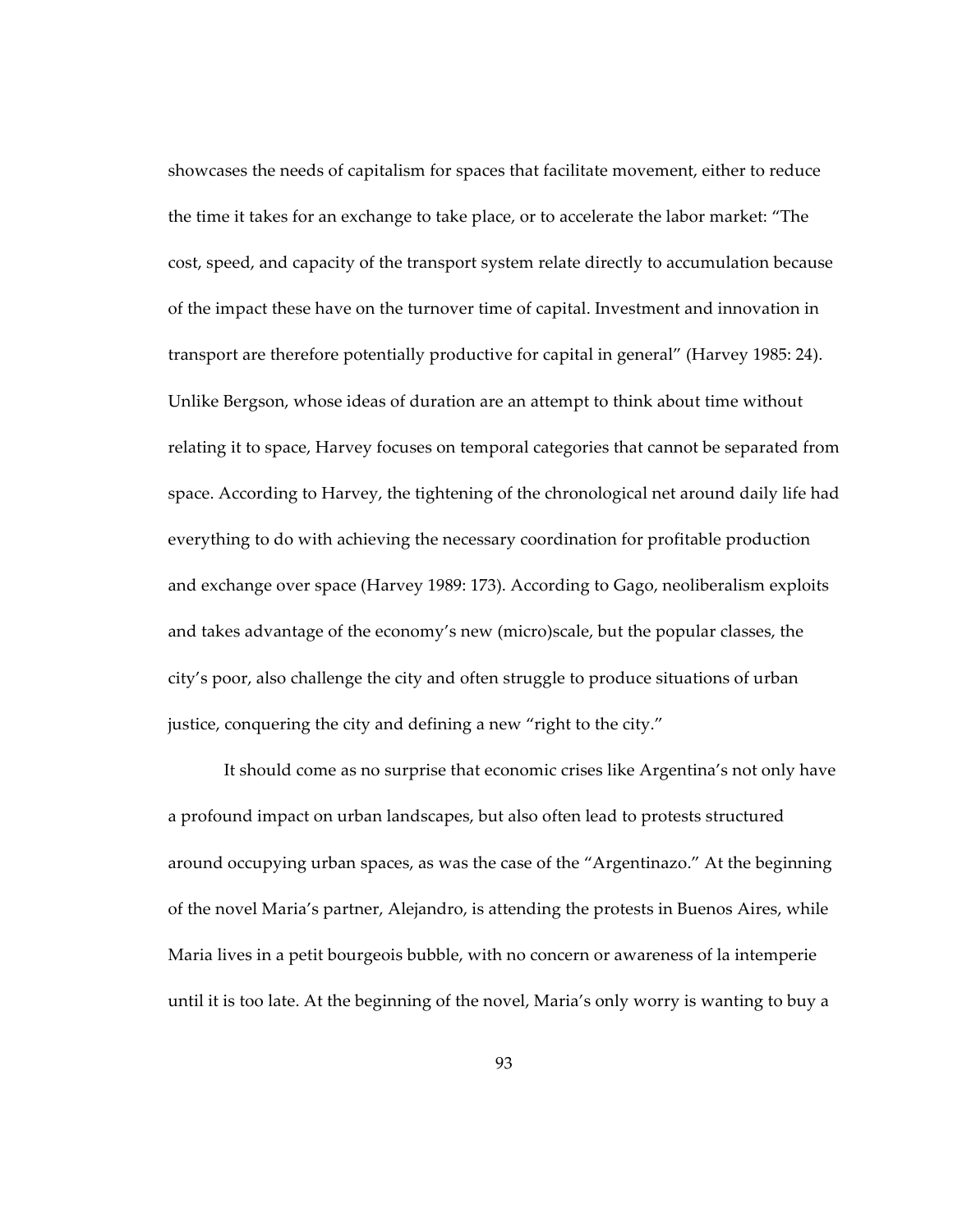blue dress out of her price range. Georg Simmel has also argued that development of the modern metropolis is almost exclusively designed for the production market (Simmel 327). According to Simmel, the modern city is designed to facilitate the mobility and flow of money: "The metropolis has always been the seat of money economy because the many-sidedness and concentration of commercial activity have given the medium of exchange an importance which it could not have acquired in the commercial aspects of rural life" (326). Unlike Harvey, however, Simmel's focus is the effects this production of space has on the mental life of subjects as one of reserve: "if I am not mistaken, the inner side of this external reserve is not only indifference, but more frequently than we believe, it is a slight aversion, a mutual strangeness and repulsion which, in a close contact which has arisen any way whatever, can break out into hatred and conflict" (331). For Simmel, the metropolis places emphasis on striving for the most individual forms of personal existence (337). The Maria we find in the immediate aftermath of the crisis, as well as the other employees at Suárez and Baitos fall into this category, in which relationships there is no sense of collectivity. Life in the modern metropolis, for Simmel, requires a new precision calculating punctuality:

Punctuality, calculability, and exactness, which are required by the complications and extensiveness of metropolitan life are not only most intimately connected with its capitalistic and intellectualistic character but also color the content of life and are conducive to the exclusion of those irrational, instinctive, sovereign human traits and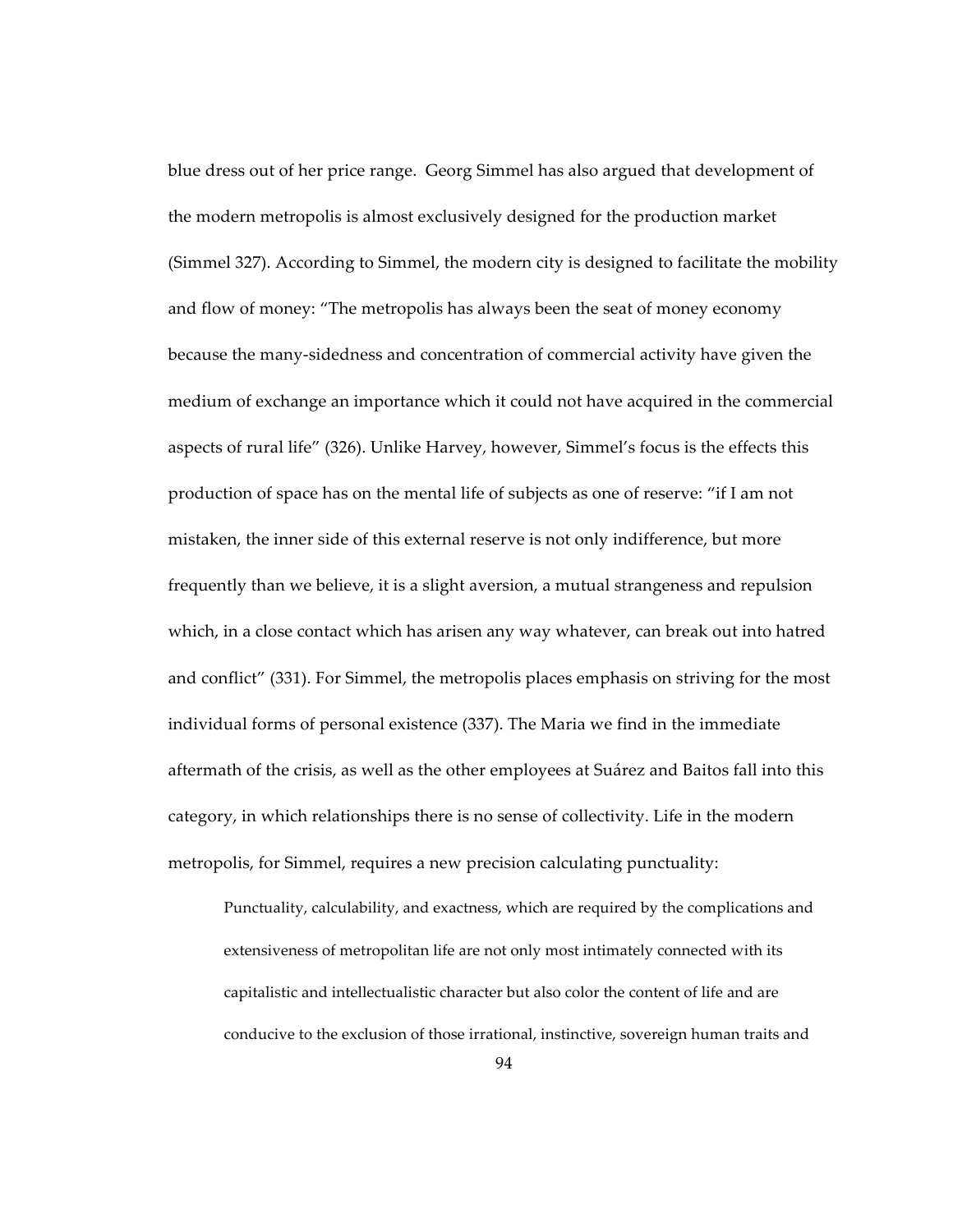impulses which originally seek to determine the form of life from within instead of receiving it from the outside in a general, schematically precise form. (328-329)

For Simmel, the subject of the metropolis embodies this contradiction between punctual, calculated, on the one hand, and irrational, instinctive, we could also add affective, on the other. The distinct approaches to capitalism the city between Harvey and Simmel are also indicative of the wo different approaches to the category of neoliberalism as a form of governing from above, or as a rationality from below. According to Gago, from above, neoliberalism recognizes a modification of the global regime of accumulation—new strategies on the part of corporations, agencies, and governments—that induces a mutation in nation-state institutions (Gago 6). Neoliberalism from above recognizes a modification of the global regime of accumulation—new strategies on the part of corporations, agencies, and governments—that induces a mutation in nation-state institutions (Gago 6). "Since the 1970s", Gago states, "after the defeat of the revolutionary movements, Latin America has served as a site of experimentation for neoliberal reforms propelled "from above," by international financial institutions, corporations, and governments" (2). The "from above" approach is how David Harvey understands neoliberalism and by extension, how he understands the relationship between capitalism and the city. According to Harvey neoliberalism is based on a set of state reforms and practices in which the state's priorities shift from the welfare state to a market-oriented state. Neoliberal urbanization, seen from above, is just another stage in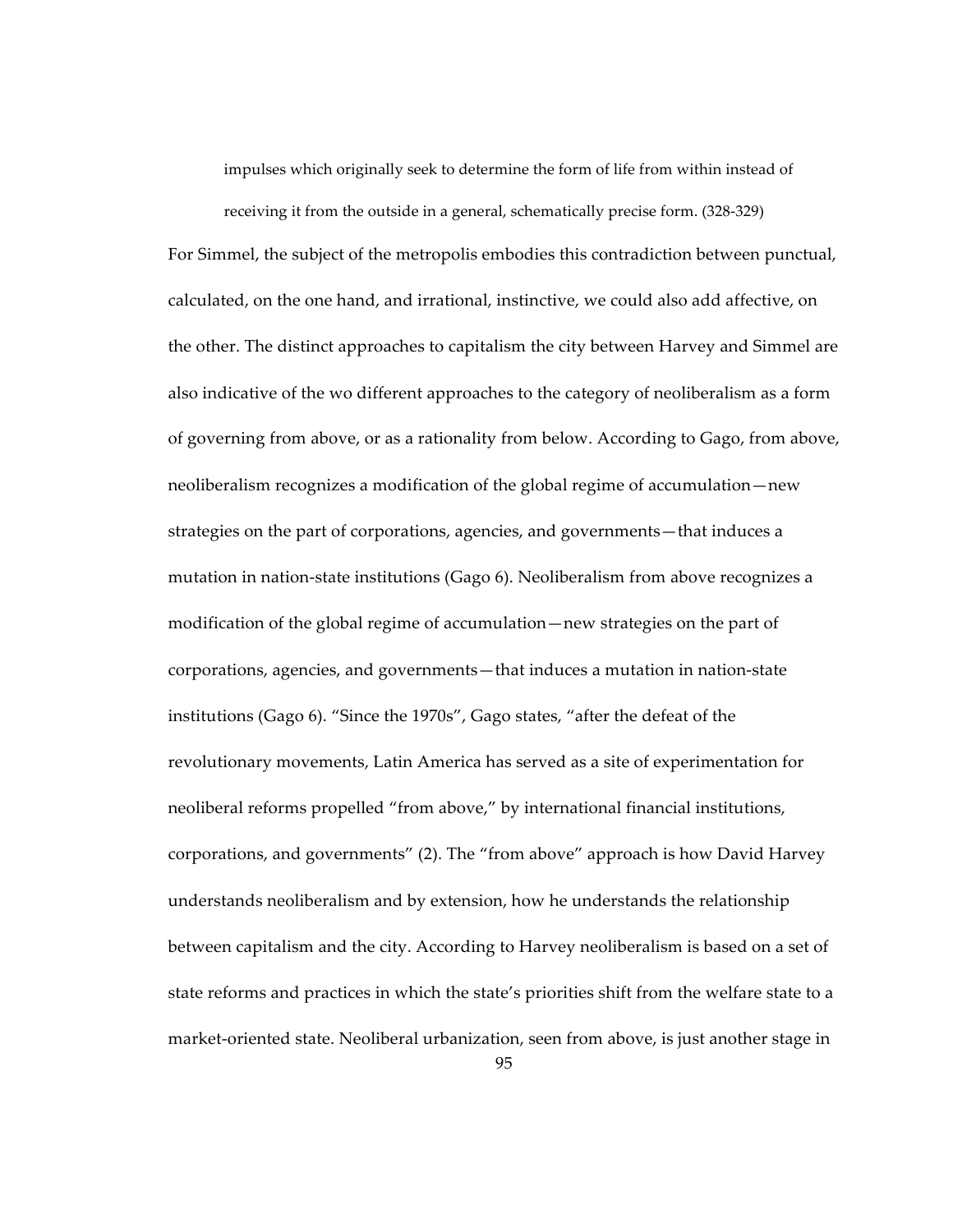Harvey's history of capitalist urbanization, but with a stronger emphasis on the global market. From below, Gago suggest, neoliberalism is the proliferation of forms of life that reorganize notions of freedom, calculation, and obedience, projecting a new collective affectivity and rationality (Gago 6). Understanding the neoliberal city, from below, therefore requires analyzing the relationship between the production of space, Simmel's notion of the metropolitan mentality, and Gago's now forms of life.

*El año del desierto* presents a city in which everything is rotting, along with a changing relation to labor. The 2001 crisis entirely changed the urban landscape of Buenos Aires, producing informal jobs to pick up trash, often carried by women, children, and entire families who would gather as much as they could during the day for food, exchange, or selling (Laera 45). Many of these individuals and families moved into these precarious urban settlements to be closer to opportunities of survival (Laera 45). These settlements also gave way to Gago's primary example for understanding neoliberalism from below, La Salada, a massive market described as the largest illegal market in Latin America, occupying over twenty hectares on the border between Buenos Aires and its urban periphery (Gago 16). The novel contrast the emergence of these markets with a disappearance of shopping malls: "En el Shopping Abasto, ahora funcionaba un mercado. Adentro había un ruido de carretillas y gritos. Vi naranjas, mandarinas, manzanas; parecían jugosas y ricas" (Mairal 104). The transformation of the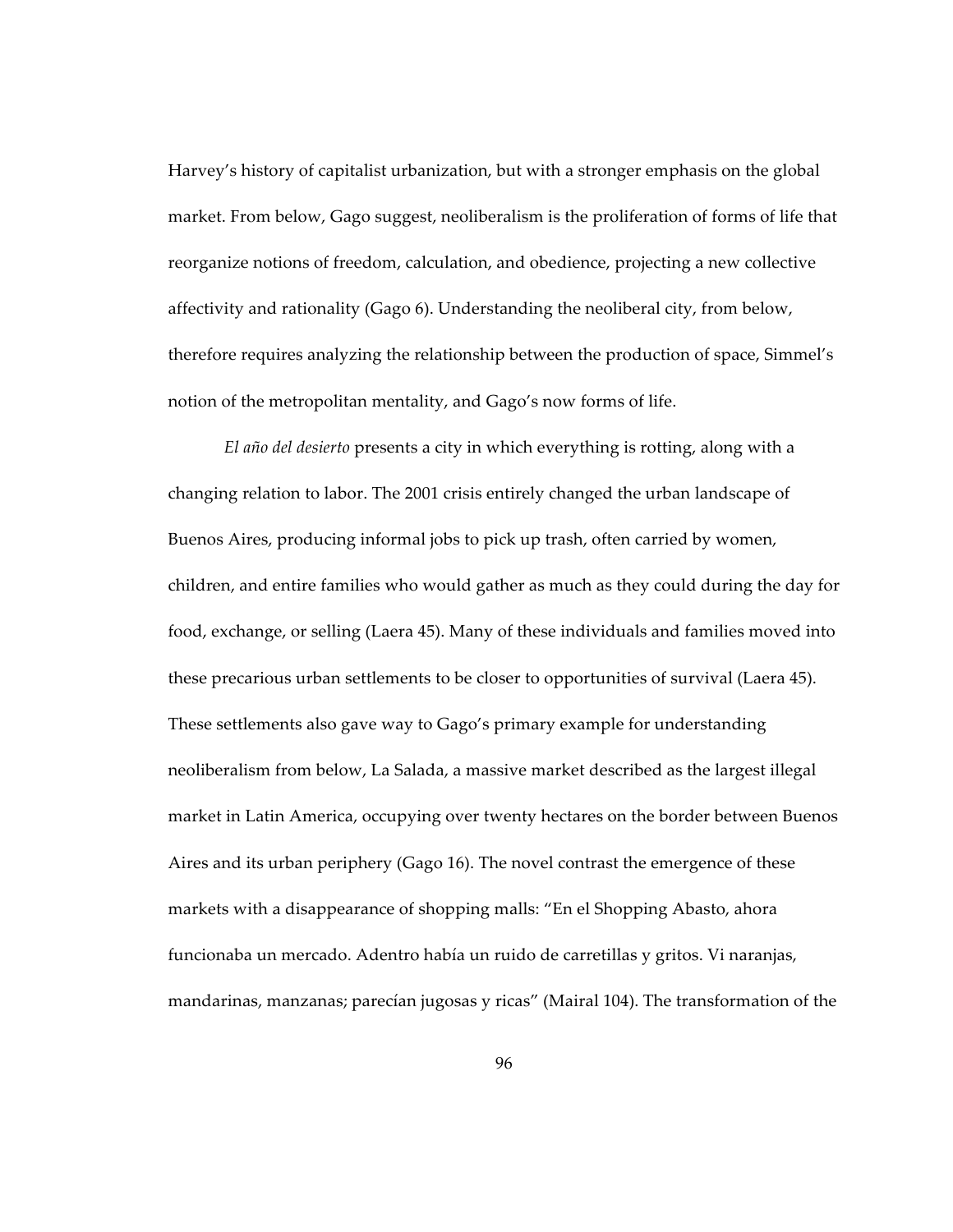city and its disappearance to the desert, most sharply contrasts with the Torrey Garay, the building where the financial conglomerate Suárez & Baitos is located, and the last building left standing in the novel. Maria's description of the Suárez & Baitos offices is the novel's clearest picture of neoliberal urbanization from above:

La altura del piso veinticinco permitía esa mirada geográfica*. Era la vista de los hombres poderosos*. Por eso habían puesto las salas de reunión hacía ese lado. No era una linda vista, pero parecía perfecta para hacer negocios. Como si fuera un lugar en otro país, lejos del barro nacional, como visto de un avión. *Era la altura de la economía global*, de las grandes financieras del aire, donde se establecían a la perfección los contactos telefónicos con las antípodas. Como si, ahí arriba en el mejor oxígeno, *en la cima del mundo, pudieran tocarse la punta de los dedos con New York, con Tokio*… El truco del lugar era la altura, *lejos del tercer mundo*, el horizonte lejano, diáfano, donde podía verse, en los días más claros, la orilla de enfrente, la salvación *off shore*, el Uruguay, la ciudad de Colonia del Sacramento.

[The height of the twenty-fourth floor allowed for that geographic view. *It was the view of powerful men*. That is why they had placed the meeting offices facing that direction. It was not a pretty view, but it seemed perfect for business. As if it were in a different country, far from the national mud, as if seen from a plane. *It was the height of the global economy*, of the great finance agencies in the sky, where they established to perfection the phone contacts with the antipodean. As if, up there the oxygen was better, *on top of the world, they could seemingly touch their fingertips with New York, with Tokyo*... The key to the place was height, *far from the third world*, the far way horizon, diaphanous, were one could see, in the clearest days, the shore in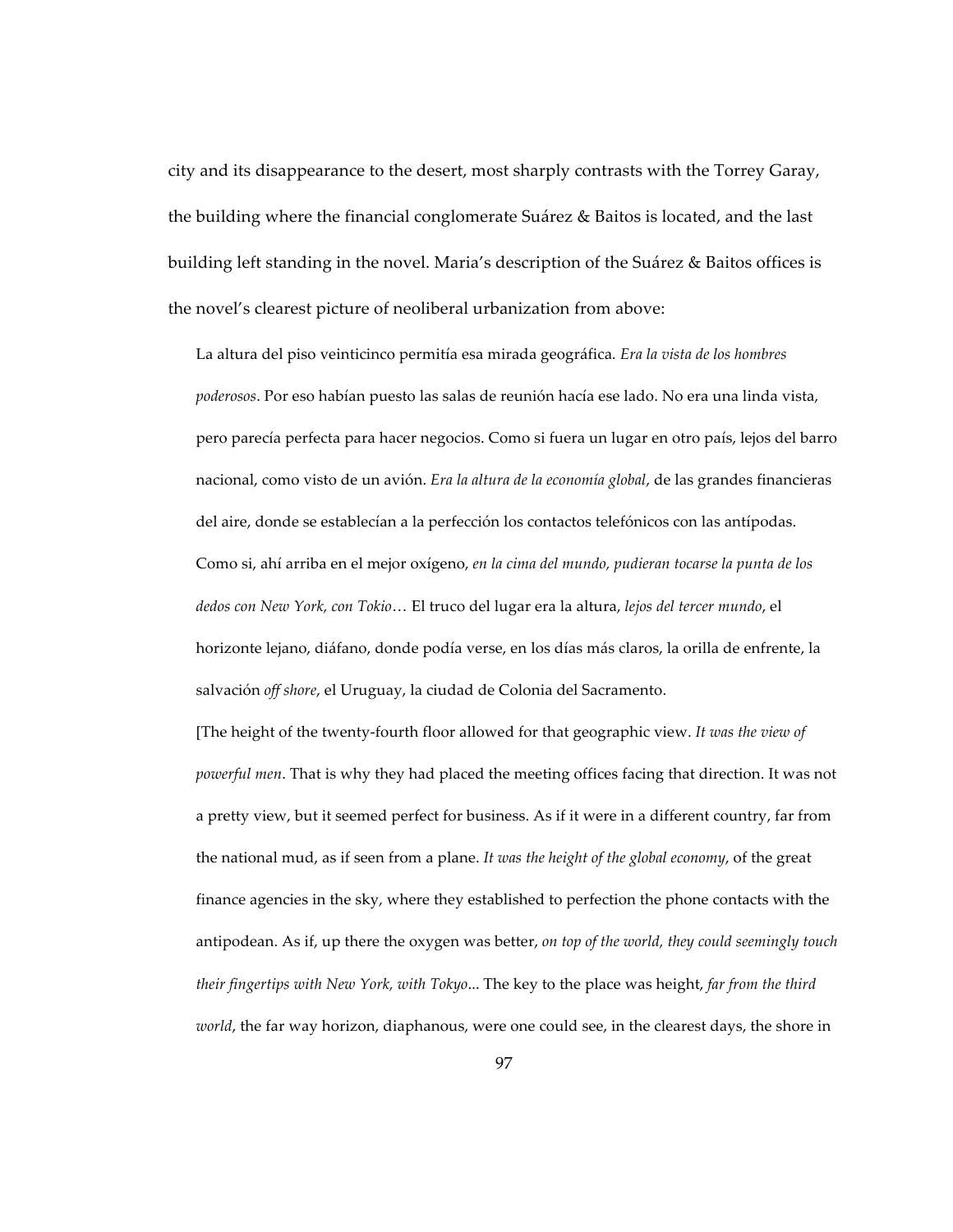front, the off-shore salvation, Uruguay, the city of Colonia del Sacramento] (Mairal 8, italics are mine)

The altitude of the Suárez and Baitos offices gives the impression of belonging to a network of economic activity that is unrelated to the local dynamic of Buenos Aires. The initial chapters of the novel reflect on neoliberalism's transformation of the subject into the *homo œconomicus*, the glorification if the individual, and aspirations of personal professional gain (Campis 2), best exemplified in the characters of Suárez and Baitos. The description of the offices' geographic view from above contrast with the rest of Maria's narrative, which at ground level emphasizes the national over the global. *El año del desierto*, Page claims, stages the rapid degeneration of society into barbarism, but maps it very precisely with reference to the local and national (Page 88). As historians have noted, Argentina's national project was conceptualized in terms of the irreconcilable struggle between barbarity coming from the desert and civilization which comes from Europe and expands from the port city. Mairal's emphasis on the frailty of Argentina's nation-building and civilizing projects might be seen to resurrect and reinforce the nation's founding literary myth of civilization and barbarism, presenting the twenty-first century's advances as nothing more than a veneer that is quickly erased in the nation's regression back to its barbaric origins (Page 93). What is interesting about Maria's narration is how her nation-building in reverse does not begin with the distinction between the city and the desert, but rather a distinction between the high and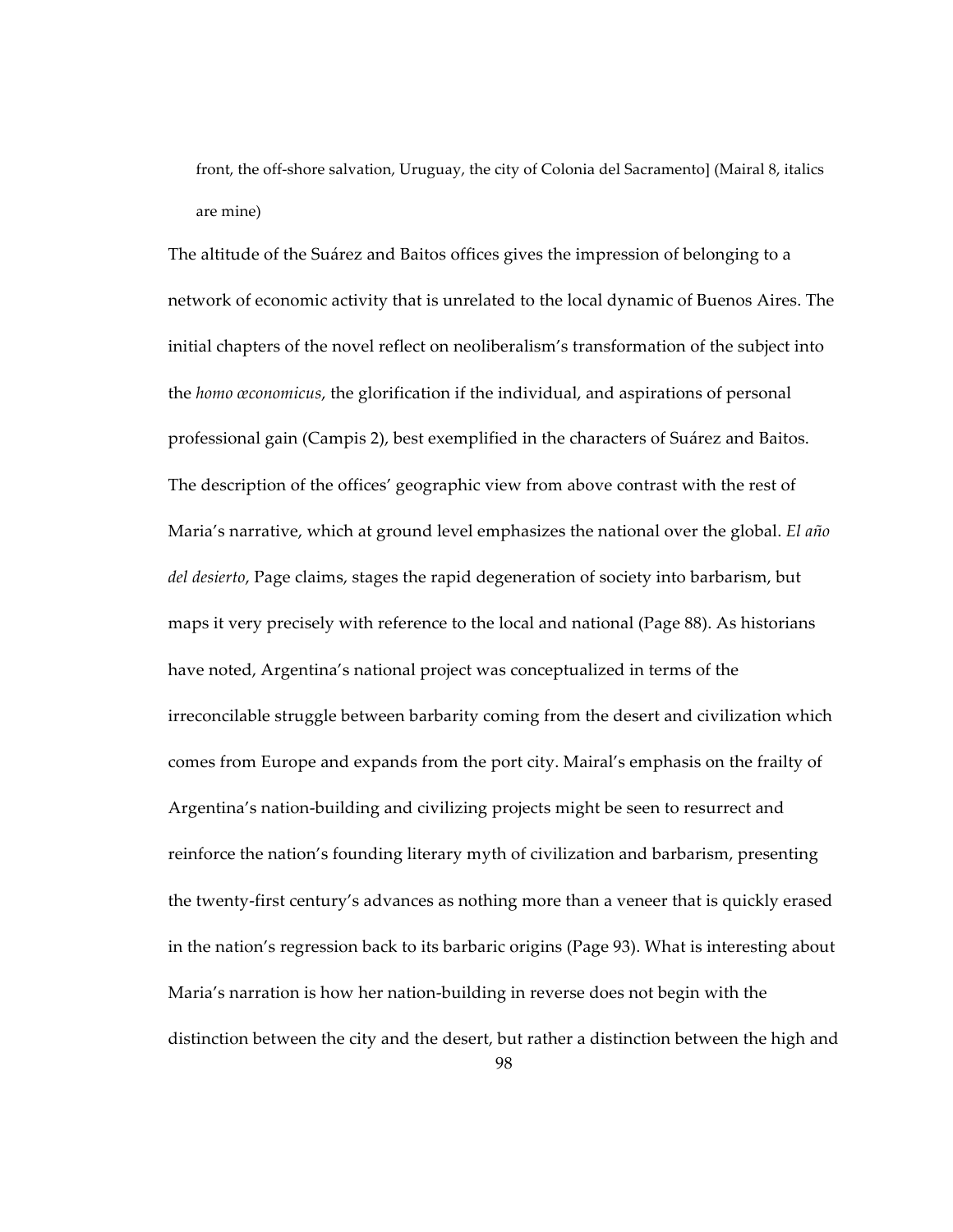low in terms of the global and the local. The mention of Uruguay, New York, and Tokyo underscore both neoliberalism's lack of commitment to the local, in reference to the escape of capital in the form of off shore accounts by the richest Argentinians, and Harvey's idea of space-time compression in which the entire world is within reach for those with enough capital. By the end of the novel, the building owned by Suárez  $\&$ Baitos is the last building left standing in Buenos Aires as the executives saved themselves at the expense of everyone else by turning to cannibalism.

If sideshadowing is the primary mode of time used to narrate the story of Maria and to employ Argentina's literary past, the city's demise plays with sideshadowing's opposite, vortex time. If in sideshadowing apparently simple events ramify into multiple futures, in vortex time an apparent diversity of causes all converge on a single catastrophe (Morson 163). Morson states: "When a vortex is strong enough, it attracts everything, any stray thought, or chance event, even if the character struggles against it. In the vortex, all forces, all theories, no matter what their initial trajectory, are redirected to point toward the catastrophe ahead (164). According to Morson, it was Dostoevsky who most famously combined these two modes of time in his novels. In Dostoevsky, characters (both main and minor) are often possessed by vortex time, but the world is governed by sideshadowing (167). Mairal however uses these distinct modes of narrative time in a way that more aptly displays the temporal problems underlining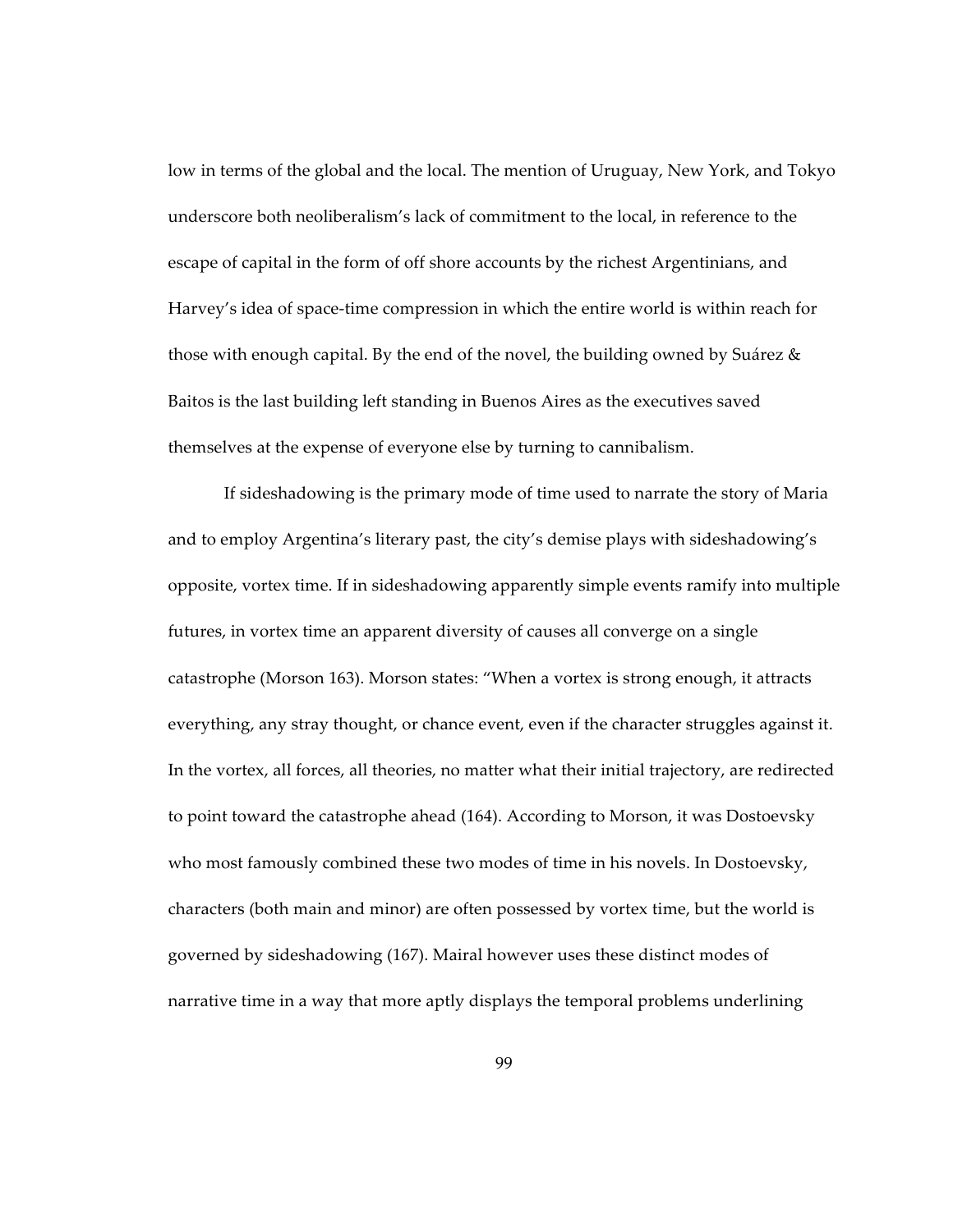neoliberalism. Konings *Capital and Time* argues two crucial points about neoliberalism: neoliberal reason is characterized by a concern with temporality that remains absent or suppressed in classic economic liberalism and in neoclassical economics (23); the inability to think self-referentiality properly binds heterodox economic critique to foundationalism (33). For Konings, whereas orthodox economic theory unreflexively reproduces the self-referentiality of monetary value, heterodox or critical theories have insisted on clear distinctions between real and fictitious money, turning a blind eye to the ways money works as a self-referential value (32). Konings suggests that, following Niklas Luhmann's work on self-reference, we must instead seek to understand how systems endogenously generate their conditions of possibility (33). Self-referentiality, for Konings and Luhmann, denotes the way systems reproduce themselves through their own operations (47). This does not mean self-referential systems are self-sufficient or autonomous, but they lack an outside foundation: "Self-reference is never an expression of ontological self-sufficiency, disconnect, or metaphysical autonomy—it is the mode of constitution in a world where divine acts of creation do not occur and we cannot hope to find essential substances that exist independently of the functional needs of biological or social systems" (47). For him, a key strength of neoliberalism has been recognizing the limits of rationalist approaches and discerning the possibilities for steering and ordering opened up by the ways politics and governance are increasingly endogenous to the logic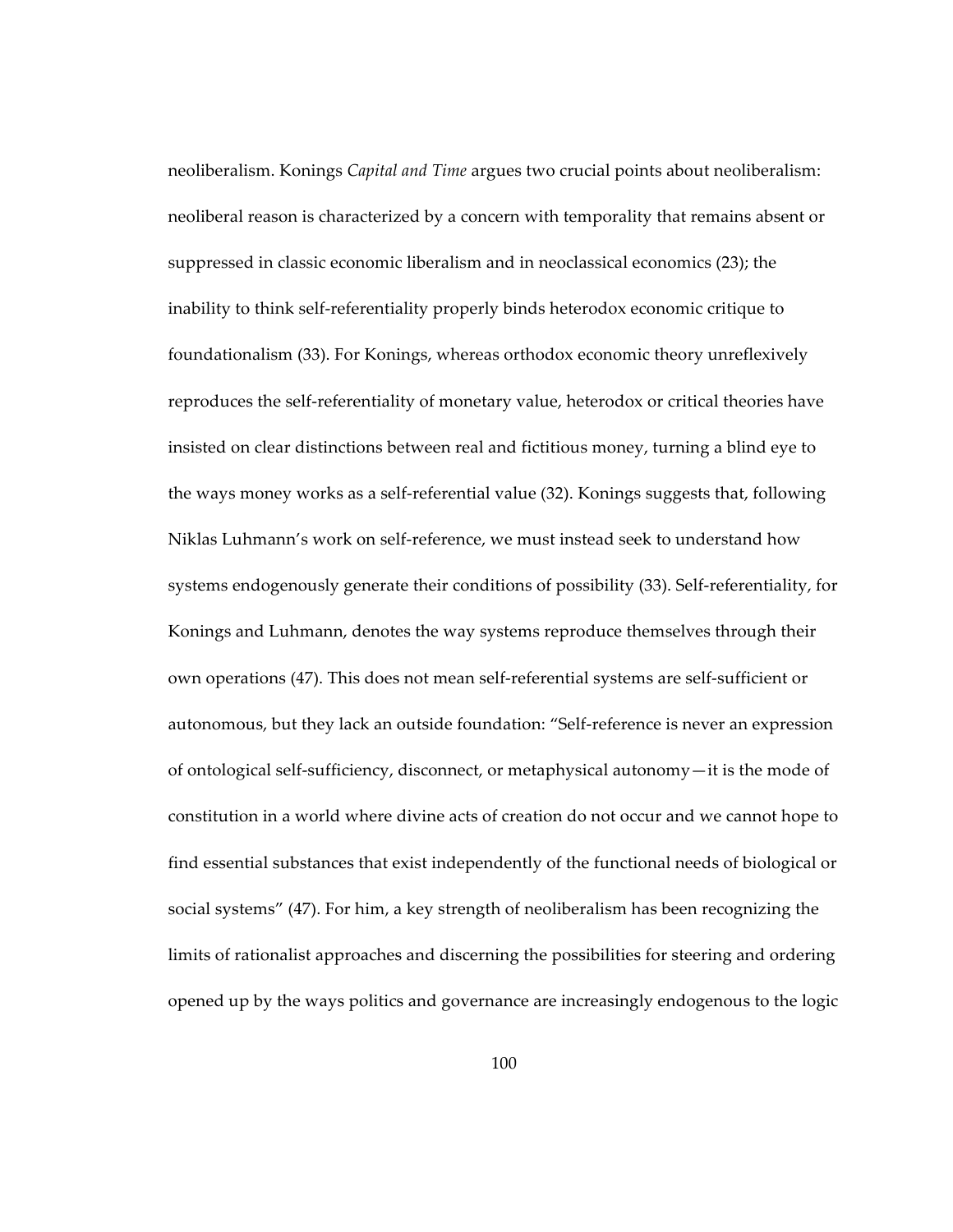of the economy (60). He accuses heterodox economic critique, especially those who follow Karl Polanyi, of interpreting neoliberalism's self-referentiality as a mistake by the part of its founders and supporters, even when key figures in neoliberal thinking already offered their own ideas on exceptionalism and self-organizing systems.

Self-referentiality leads to a temporal logic of speculation as its act of observation cannot observe itself: "Every act of self-referential reproduction is speculative, beset by an irreducible element of uncertainty that cannot be neutralized as a matter of principle" (48). Neoliberalism signifies a movement of governmental rationality from a logic of anticipation and prevention, to a logic of speculative preemption (110). Capitalist temporality works on an affectively charged tension between the acute awareness of ineradicable contingency on the one hand, and the anticipation of riskless security and infinite time on the other (55). For Konings, the way neoliberalism brings speculation into the heart of governmental rationality means that it functions on a logic of preemption, a paradoxical practice that fully blurs the distinction between prevention and activation (67). Describing the global financial crisis of 2007-2008, he writes: "As Massumi puts it: "The before-after seizes the present. The future-past colonizes the present" (2005: 6). Or as Adams, Murphy, and Clarke put it, "the future arrives as already in the present, as if the emergency has already happened" (2009: 249)" (68). **Conclusion**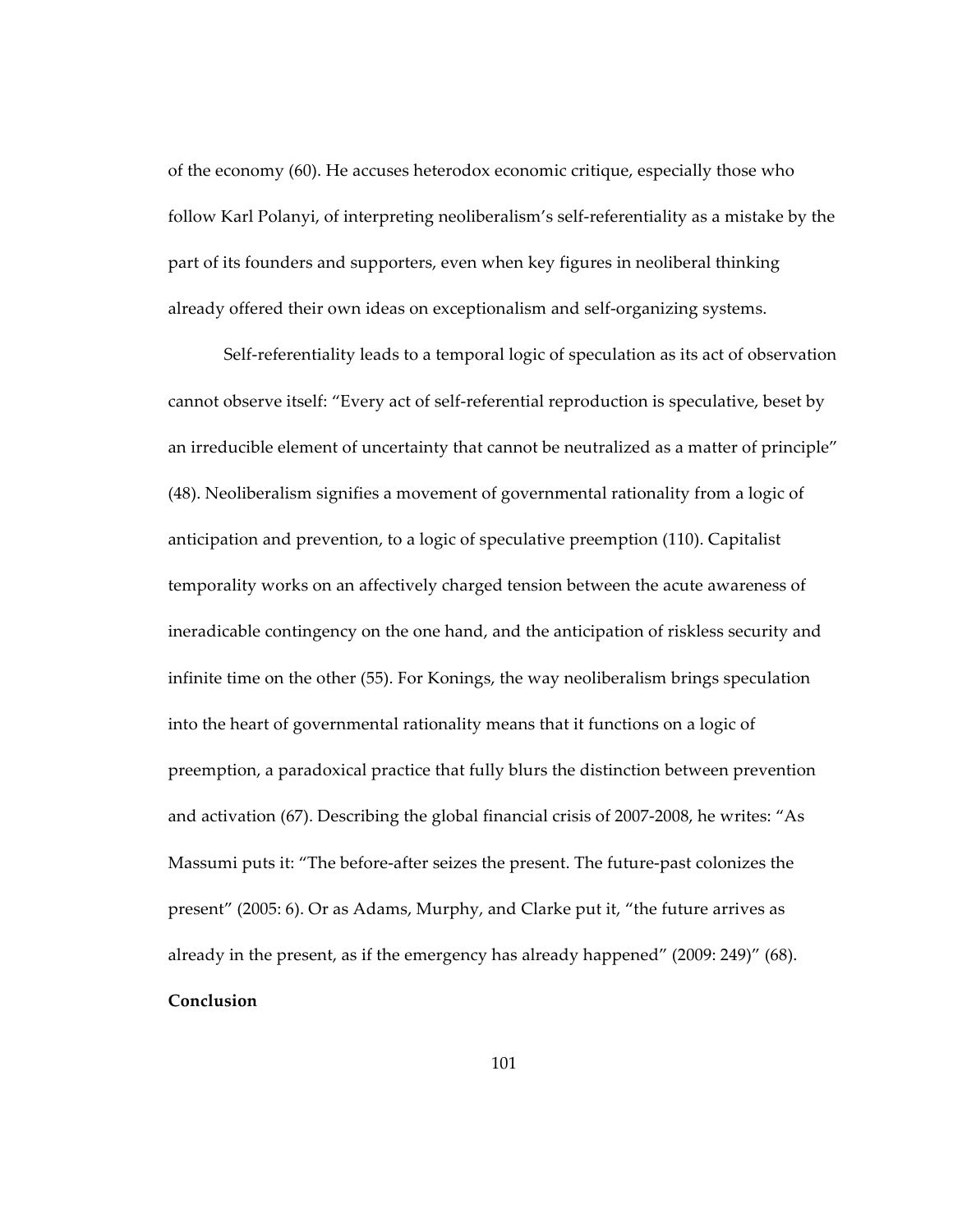Marx tells us in *Capital* that credit accelerates the violent outbreaks caused by the inherent contradictions of capital (Marx 572). Mairal's *El año del desierto* explores the conditions produced by the 2001 crisis as the violent outbreak of not only contradictions in productions, but also contradictions in in time. Mairal's contradiction vortex time and sideshadowing functions as the literary articulation of what Konings calls the intensification of the preemptive temporality during times of crisis (Konings 67) and of Marx's acceleration of violent outbreaks. Vortex time, in *El año del desierto*, is best portrayed in the form of the intemperie, which is never clear if it is a natural phenomenon, historical or supernatural (or none of the above) (Mairal xxii). Different critics have interpreted the intemperie in various ways. For Zac Zimmer the intemperie vaguely points towards an ecological disaster, but it is also intimately connected—via a realistic representation of the events of 19–20 December—with the 2001 crisis (376). For Paula Di Dio, the intemperie is a metaphor used by Mairal to illustrate the link between political power and the suspension of human rights amid the crisis (47). According to Nicolas Campis the intemperie unveils the social function of time in the novel (1). And for Jesús Montoya Juárez the intemperie symbolizes a force that erases capitalist civilization (276). What makes the intemperie a mechanism of vortex time is how despite the possible readings of what it is, or how it works, what is undeniable is that it points towards the end, towards the final catastrophe that erases the material existence of the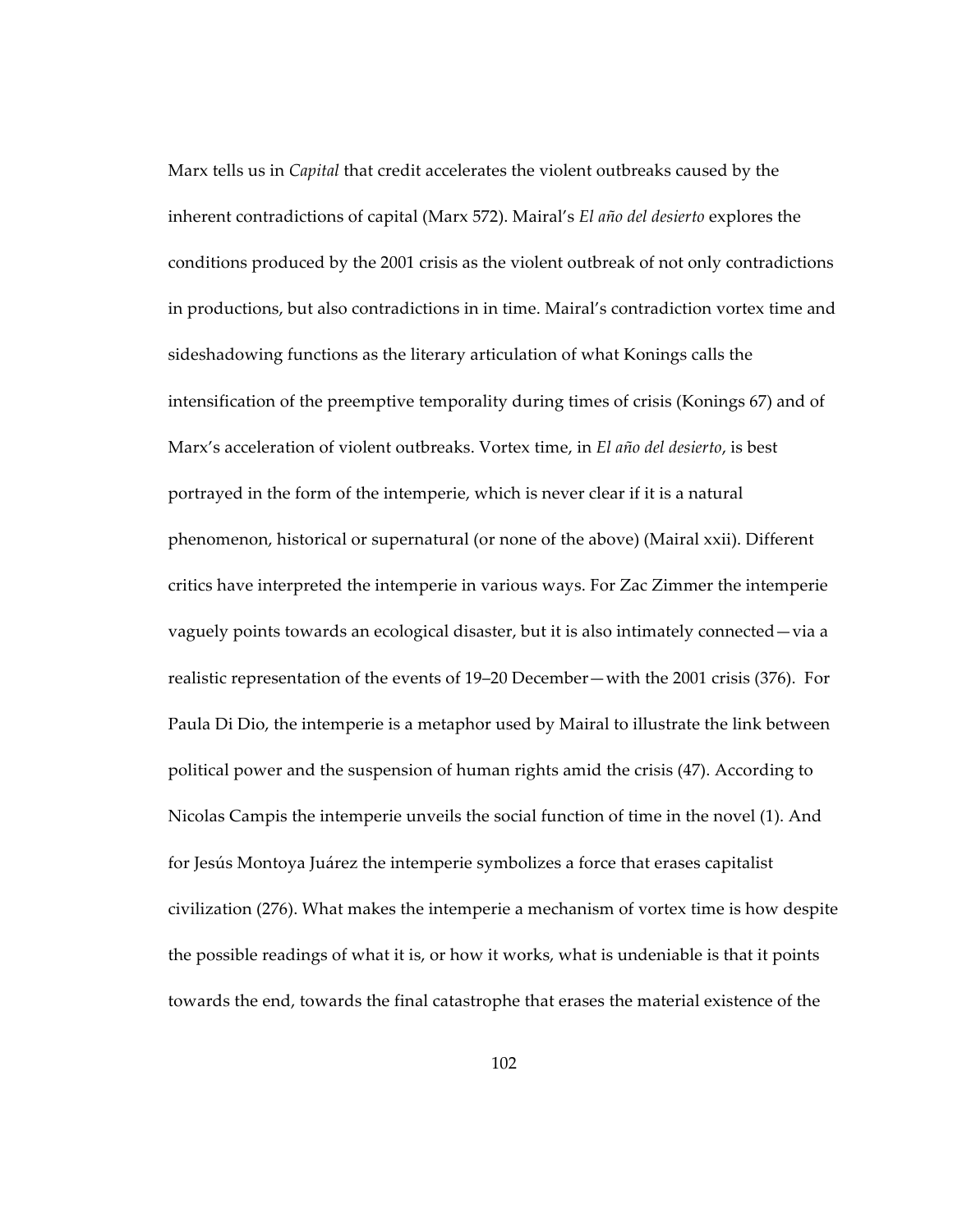nation, the closed time of preemption. Although, as previously stated, Maria in never present in the intemperie, she never sees it happen, her attention to the materiality surrounding her is a testament of her desperate attempt to "construct reality," when that reality is in constant dissolution (xx). The novel's tension between sideshadowing and vortex time, between open and closed temporality, is indicative of neoliberalism's affectively charged tension between the necessity of speculation and the anticipation of certainty (Konings 29). The end of the novel, the culmination of the vortex, is, as Allstead and Dabove point out not the end of Argentina, but the end of *an* Argentina (Mairal xv). The novel's temporal paradoxes close cycles of crises on the one hand, but also underscore the potential of open time, the ways the past had the potential to be different so do the present and the future. Looking back at Argentina's literary tradition from Sarmiento, to Cortazar, to Borges, and others, Mairal stages the broader history of Argentina's crises and the role of fiction in relation to that history. As fictions such as the nation, the state, and market collapse, Mairal uses literature and cultural production as the surviving fiction from which to rethink the others.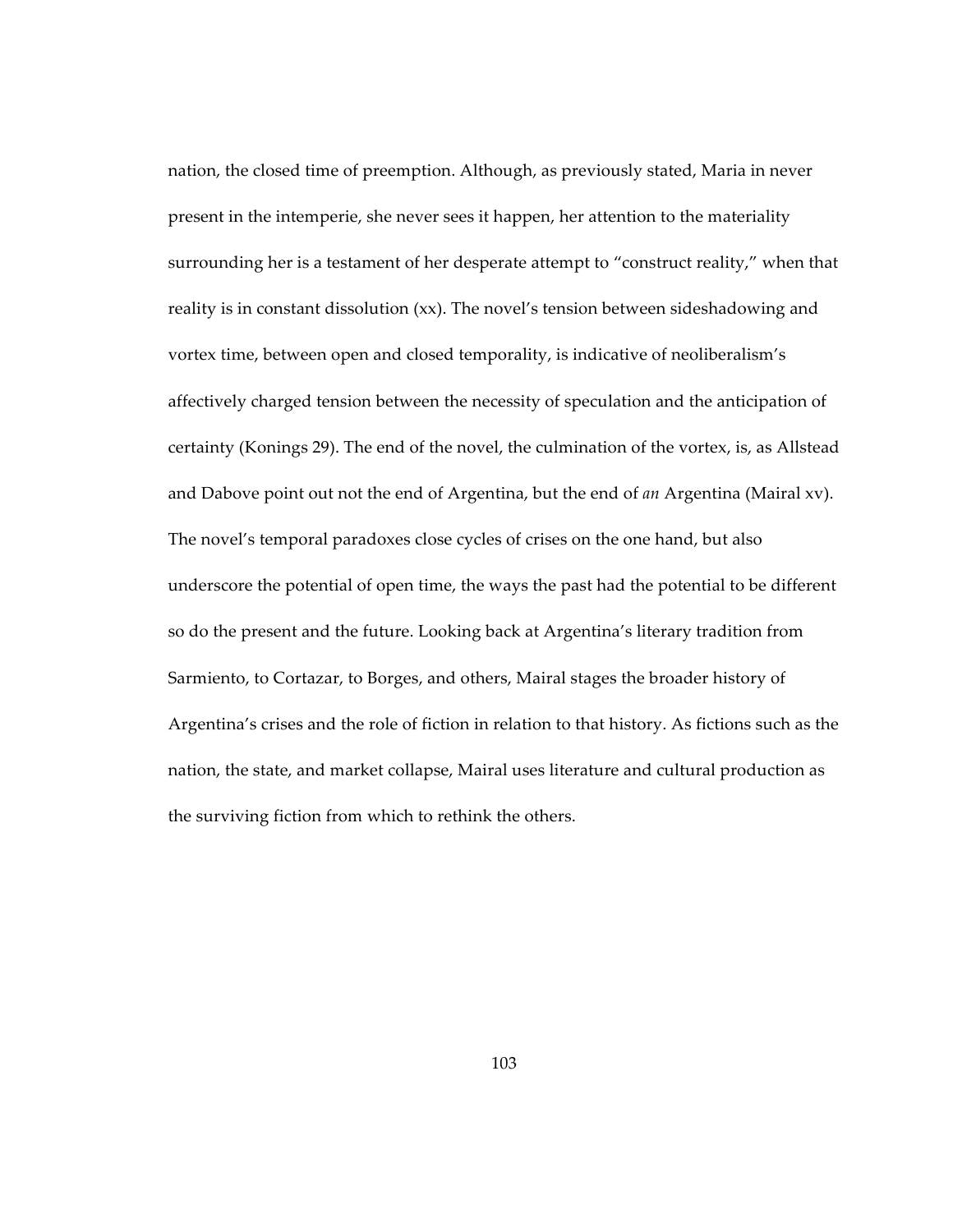## **Chapter 3: The Domestic Dispositif in Diamela Eltit's** *Los trabajadores de la muerte* **and** *Mano de obra*

In October of 2019, Chile, often seen as the birthplace of neoliberalism in Latin America, saw massive protests in the streets against the country's latest austerity measures, the rising costs of public transportation, attacks on pension for retirees, cuts to healthcare, and low wages. Some protestors carried signs that read "El neoliberalismo nace y muere en Chile" [Neoliberalism was born, and will die, in Chile]. As the protests continued, a feminist collective called La Tesis [The Thesis] went viral in late November for their performance of "El violador eres tu" [You Are the rapist] in which they highlight violence against women in Chile, and the state's role in that violence. Although the direct relationship between these two protests may not be glaring at first sight, recent scholarship in feminist economic criticism in Latin America, such as Veronica Gago and Luci Cavallero's *Una lectura feminista de la deuda* (2019) [*A Femenist Reading of The Debt*] and Ariadna Godreau Aubert's *Las propias* (2018) [*The Proper* or *The Self-Owned*], have highlighted how the category of debt helps us better stablish links between sexual politics and political economy. In Latin American literature, Diamela Eltit has most prominently been exploring this relationship between neoliberalism, debt, and gender for more than 30 years.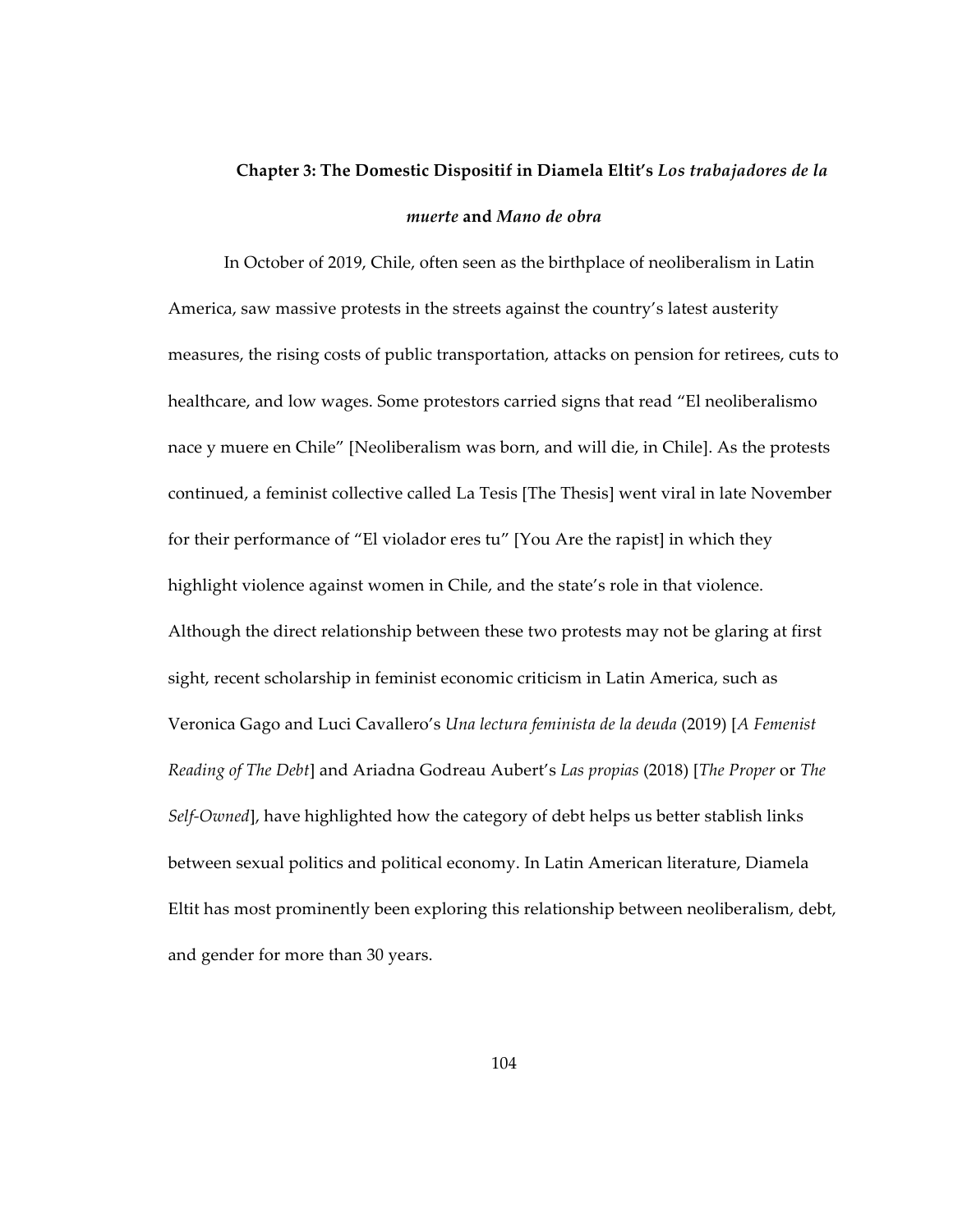Diamela Eltit emerged out of the 1980s-narrative scene in Chile, a time when writers were feeling pressure from Pinochet's dictatorship, and ever since she has been one of the most scrutinized authors of her generation. Most famously, Diamela Eltit has been read as the most significant novelist out of Chile's second wave of postmodern writers—the later Donoso, Alberto Fuguet, and Antonio Ostornol (Williams 73). Her novels have been mined for everything from the relationship between literature and economics, the postmodern novel, the Latin American Avant-garde, women's literature in Chile, the memory of the dictatorship, and Chile's transitional period. She published her first novel, *Lumperica*, in 1983, but had previously published a book of essays in 1980 titled *Una milla de cruces sobre el pavimento*, and had also been a member of the collective resistance art project Colectivo de Acciones De Arte (CADA) (Llanos 162). At the time *Lumperica* was published, Eltit was the only woman in Chile's "new literary scene" (163). She has been acutely analyzed in the context of Chile's memory of the dictatorship (Avelar, Richard), the transition period after the dictatorship (Masiello, Richard), neoliberal labor (Fornazzari), and the role of motherhood (Green).

*Los trabajadores de la muerte* [*The Workers of Death*] ([1998], 2009) and *Mano de obra* [*Workforce* or *Hand of Labor*] (2002) are novels that unveil the devastating unification between religion-based "traditional values" and market values spearheaded by the neoliberal transition in Chile, as well as the direct impact on women's lives produced by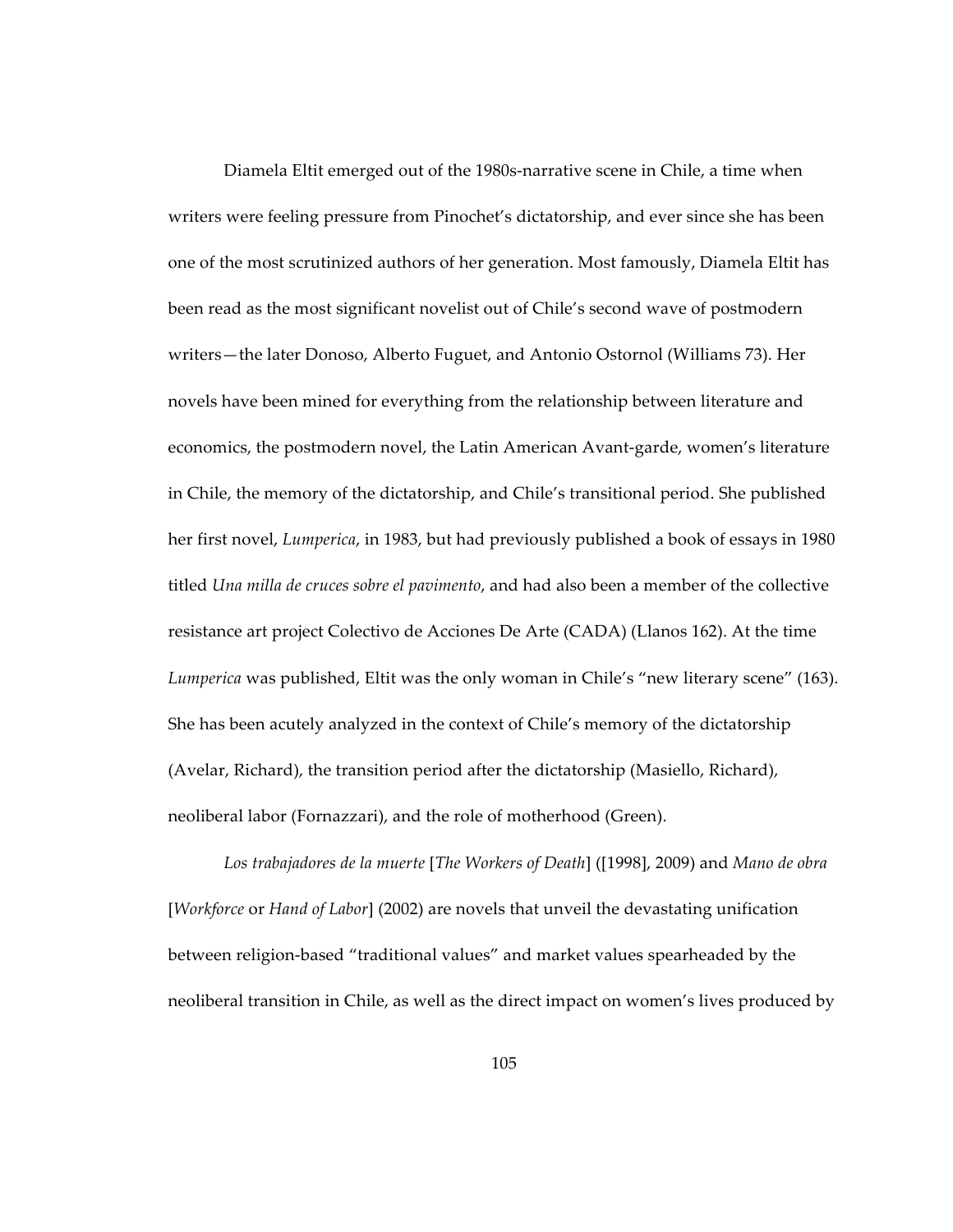this union. *Los trabajadores de la muerte*, is a story of debt—where indeed debt usurps the place of the traditional protagonist as the agent of his destiny. In the novel, a young man, known simply as the son, is forced by his mother to travel from Santiago to Concepcion after his initial attempt to leave the household leads to nothing but indebtedness. In Concepcion, he has a love affair with a woman who turns out to be his half-sister, finds out his father, now dead, had abandoned his mother to marry a wealthier woman, sinks further in debt, and eventually murders his half-sister. This tragedy of nameless characters—we only learn the names of the son and the half-sister (Patricio and Monica) once the crime has been committed—is Eltit's rewriting of Euripides' "Medea" as a story in which debt assumes the place occupied by the gods in determining fate. Inspired by a family crime in newspapers, Eltit saw Medea as a narrative that could spell out the limits of life in present day Chile: "What interested me is how the dramas of the Greek tragedy keep repeating themselves today, maybe not in the registers of the nobility, because the tragedy always works with demigods, but in the most popular registers" (Gomez, 32). *Los trabajadores de la muerte* draws on the forms of classical tragedy—including a prologue, three acts, and an epilogue—and translates it into the "popular register" of the Chilean marketplace. Praising this transformation, literary critic Francine Masiello suggests that Eltit provides us with a sense of the marketplace in its original and local sense—the central plaza as the site of exchanges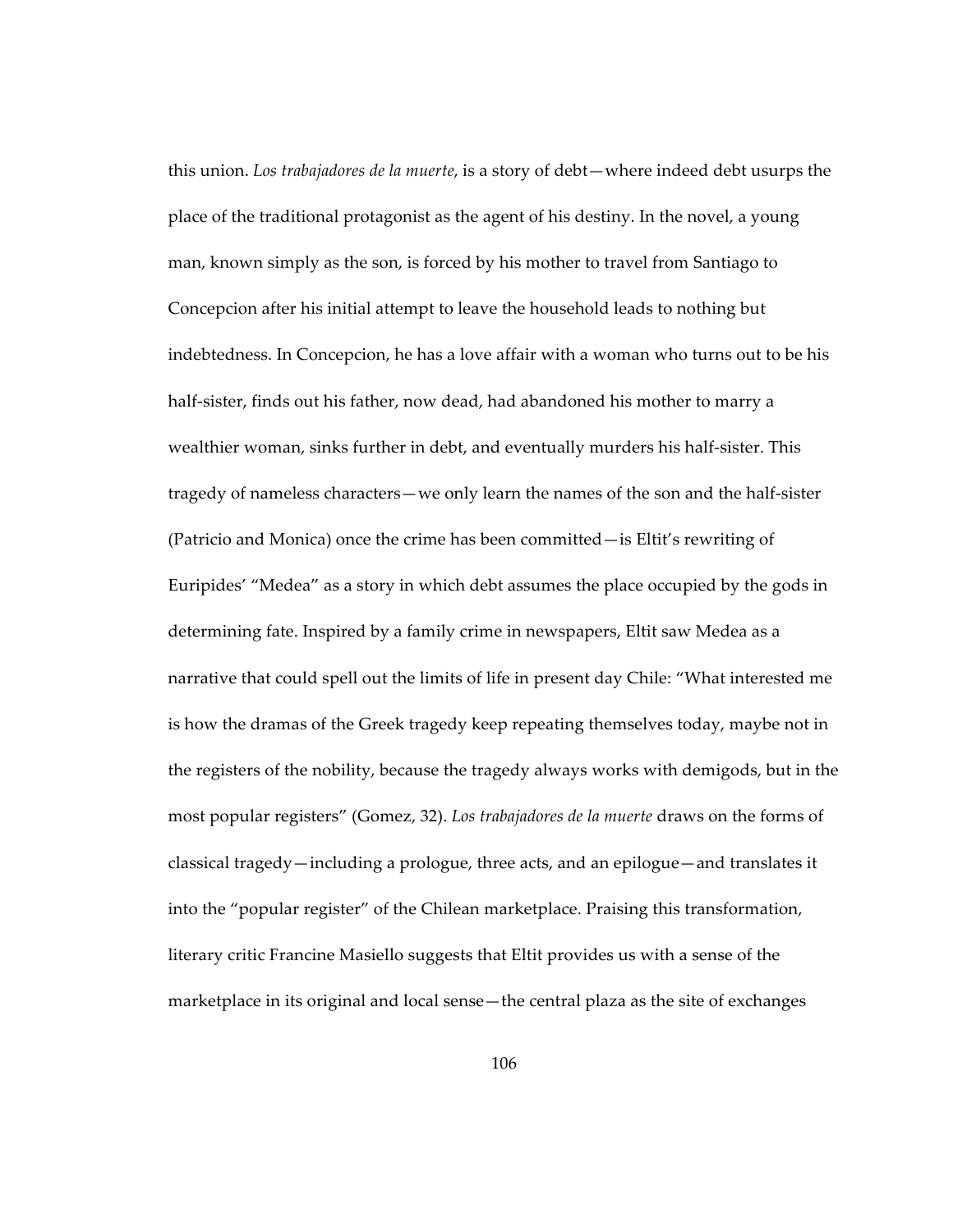betweem impoverished peddlers and members of the "polis," rather than the abstract virtual market of financial capitalism (Masiello 209). While agreeing with Masiello to this point, I show that Eltit's use of classical tragic form yields still more important insights into neoliberal capitalism, as I pursue the implications of her translation of that form into the family tragedy composing the three central acts of the novel.

Criticism generally falls short in recognizing that *Medea* is a *family* tragedy. To be sure any number of readers have discussed the concept of motherhood, the dynamics of family, the relation between the stories of Medea and Oedipus, and the body politics of Eltits oeuvre, but they do not consider what the problem of debt does to the organization of the family. I see this division in scholarship on *Los trabajadores de la muerte* as symptomatic of the critical approach to Diamela Eltit's work: Why should one of the most scrutinized Latin American writers of the past thirty years be read either as a critique of post-dictatorship Chile or as an exposé of the gender dynamics producing violence against women, but not as an exploration between political economy and sexual politics? The purpose of this chapter is therefore twofold: to place Diamela Eltit's *Los trabajadores de la muerte* ([1998], 2009) and *Mano de Obra* ([2002], 2004) within discussion of feminist economic criticism and to situate her domestic tragedies within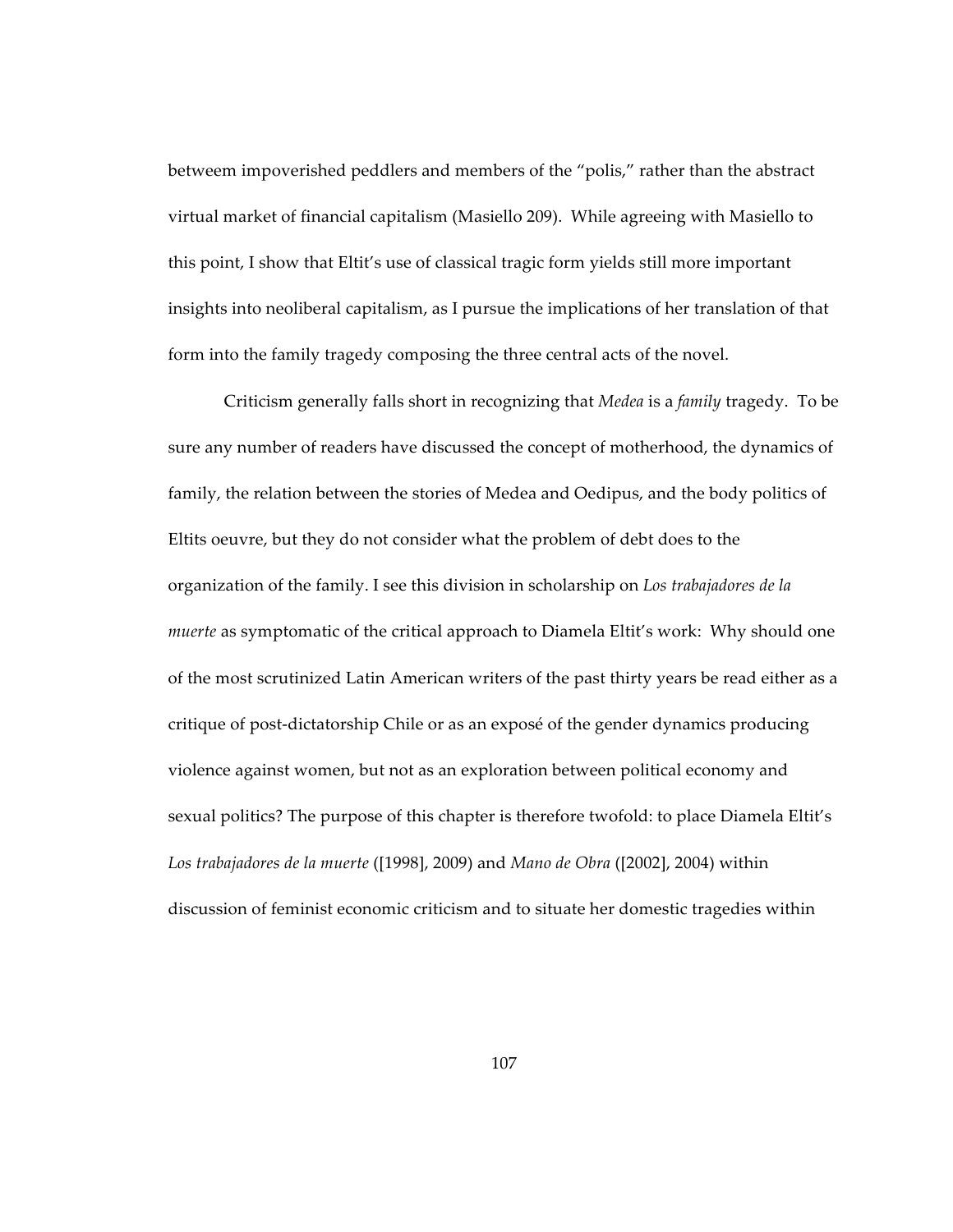the networks of power that Michel Foucault defined as *dispositif16*. This twofold argument shines light on the centrality of debt within what I will call the "domestic *dispositif*," the material, emotional, and imaginative possibilities and limits that make certain things likely to happen in the household, and happen in a certain way, and other things unlikely to happen.

Rather than speak of eternal truths, or solutions to power relations, Eltit forces the reader of her texts to question the cultural and political constructs that legitimate power (Williams 77). The most studied mechanism in Eltit's work for questioning power relations has been the female body. In her work, according to Bernadita Llanos, the body becomes the site of experience, the place where ideological systems struggle to impose their regimentation. This understanding of experience as embodiment stresses the materiality as well as the specific location of the subject's body (Llanos 164). What is most important for my purposes, however, is not what the body in her novels tells us about the destiny of her characters but the role it plays as a figure of thought in formulating her alternative model of reasoning. Her extraordinary originality rests, in my view, on that reasoning challenges the limits on linguistic expression and expands

 $\overline{a}$ 

<sup>&</sup>lt;sup>16</sup> In a 1977 interview Foucault provides a definition of the term as "a thoroughly heterogeneous ensemble of discourses, institutions, architectural forms, regulatory decisions, laws, administrative measures, scientific statements, philosophical, moral and philanthropic propositions... The apparatus itself is the system of relations that can be established between these elements" (Peltonen 2004). For the purposes of literary scholarship, Bakhtin's notion of the chronotope serves as the literary manifestation of the *dispositif*.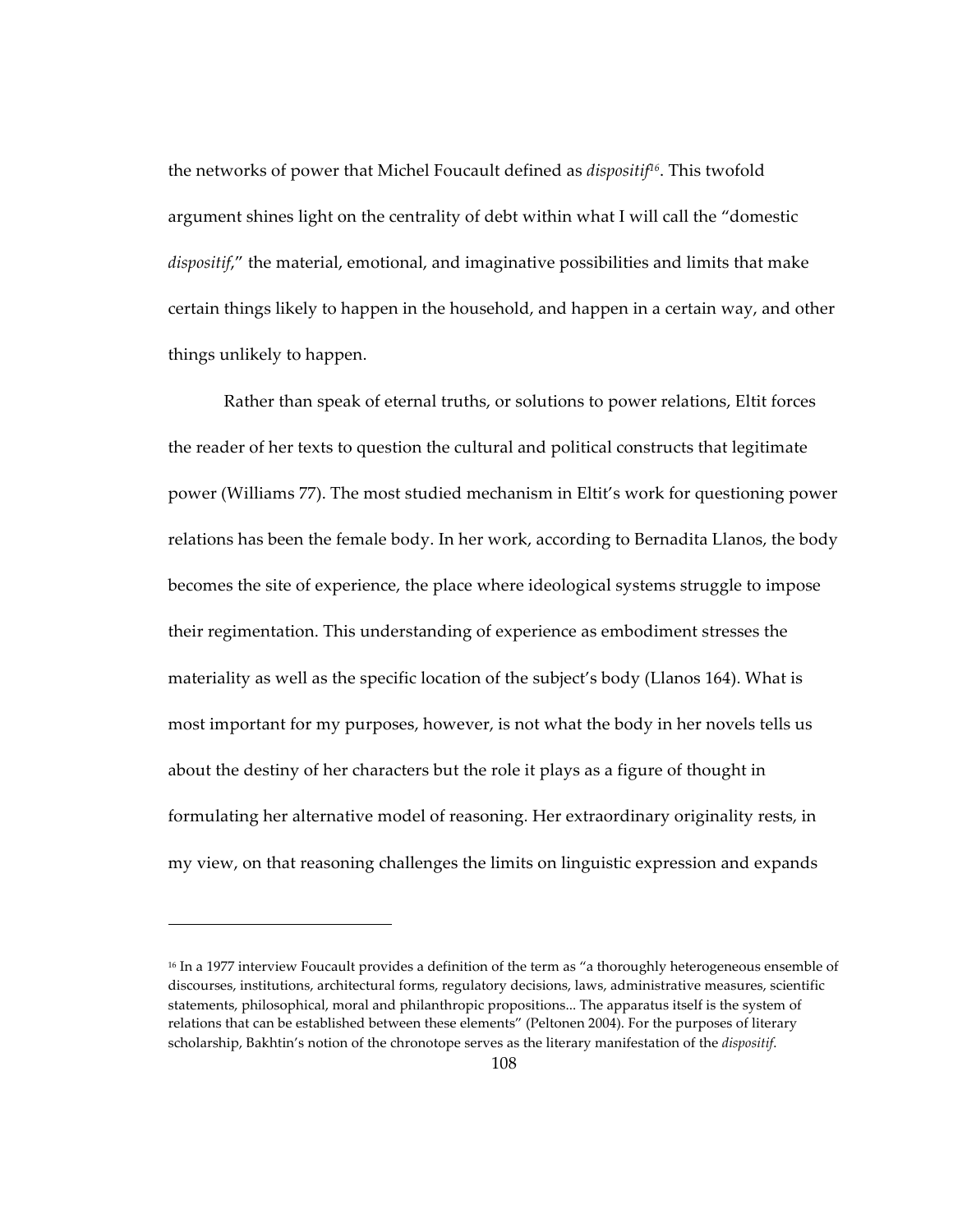their possibility to the point where language ceases to represent human life and acquires a life of its own, one arguably closer to actual experience (164).

But if her writing is closer to experience, then, we have to ask, why do her readers find Eltit's writing "difficult," "experimental," cryptic," or just plain "unintelligible?" "Although [Eltit] denies these specific accusations," Gisela Norat explains, she also "recognizes that fragmented, unstable, open-ended, highly symbolic, sometimes contradictory, and yes, even occasionally incoherent narrative, which has come to characterize her writing, is not reader-friendly" (Norat 15). Alberto Fuguet, for one, regards Eltit as an academic novelist who writes for precisely the cultural elites from which he tries to distance himself (Hoyos 112). If for Fuguet the task of the Latin American novelist is to explore the sensibilities produced by the impact of global market reforms on local subjectivities, then for Eltit, the novelist's task is not only to explore sensibilities disfigured by neoliberalism but also to resist them. In this respect, she is very leftist intellectual that Fuguet denounces as outdated, despite the fact that her novels do not continue the magical realist tradition he links with that type of intellectual. What Fuguet overlooks is the degree to which both are invested in the novel as a means of exposing the impact of neoliberalism and on the formation of local subjectivities. For Eltit this impact has everything to do with the memory of torture and genocide under Pinochet, the surveillance state he established, and the violence that regime inflicted on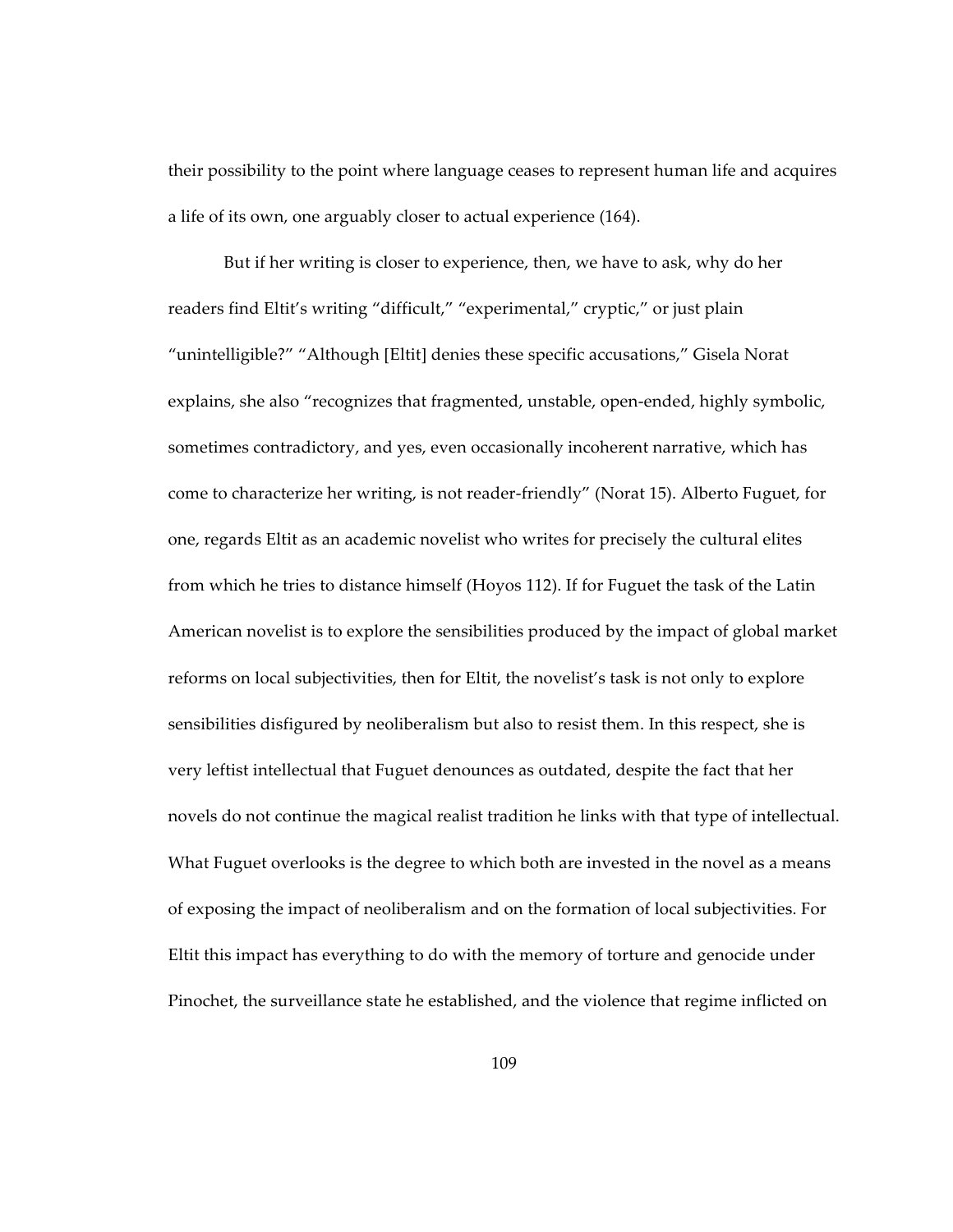the bodies and lives of women. *Los trabajadores de la muerte* and *Mano de obra* focus on the neoliberal transformation of the *dispositif* of the wage-labor system and how it erases the distinction between being at work and being at home. As a result, domestic space is no longer a respite and source of replenishment from labor so much as an extension of the factory. It is crucial, however, to think about how these readings meet in the domestic *dispositif* when we consider the relationship between debt, motherhood, the family, and the neoliberal household.

A *dispositif17*, according to Foucault, determines how neoliberal control of social space comes into dominance as it displaces disciplinary institutions and procedures (Frost 152). Foucault first uses the term in *History of Sexuality*, *<sup>18</sup>*and most notably during his lectures *Society Must be Defended* and *Security, Territory, Population*, where he develops his concept of the *dispositifs de sécurité*. It is here, in his last University Lectures, that the security *dispositif* emerges as an assemblage of strategies of power to transform discipline (Muller 206). Here, Foucault's understanding of *dispositifs* as assemblages of power mutates into a political formation resembling Deleuze's "societies of control" (207). Deleuze states:

 $\overline{a}$ 

<sup>&</sup>lt;sup>17</sup> I will use the term in French as there is no direct translation to English that captures exactly what Foucault intended when using the term. The most common translation to English has been "apparatus." For a detailed account of the linguistic problems with the term see "Bussolini, Jeffrey. "What Is a Dispositive?" *Foucault Studies*, no. 10, Nov. 2010, pp. 85–107.

<sup>18</sup> Robert Hurley, who translated *Histoire de la sexualité* into English, rendered the term *dispositif* as 'deployment. ' (Bussolini 86)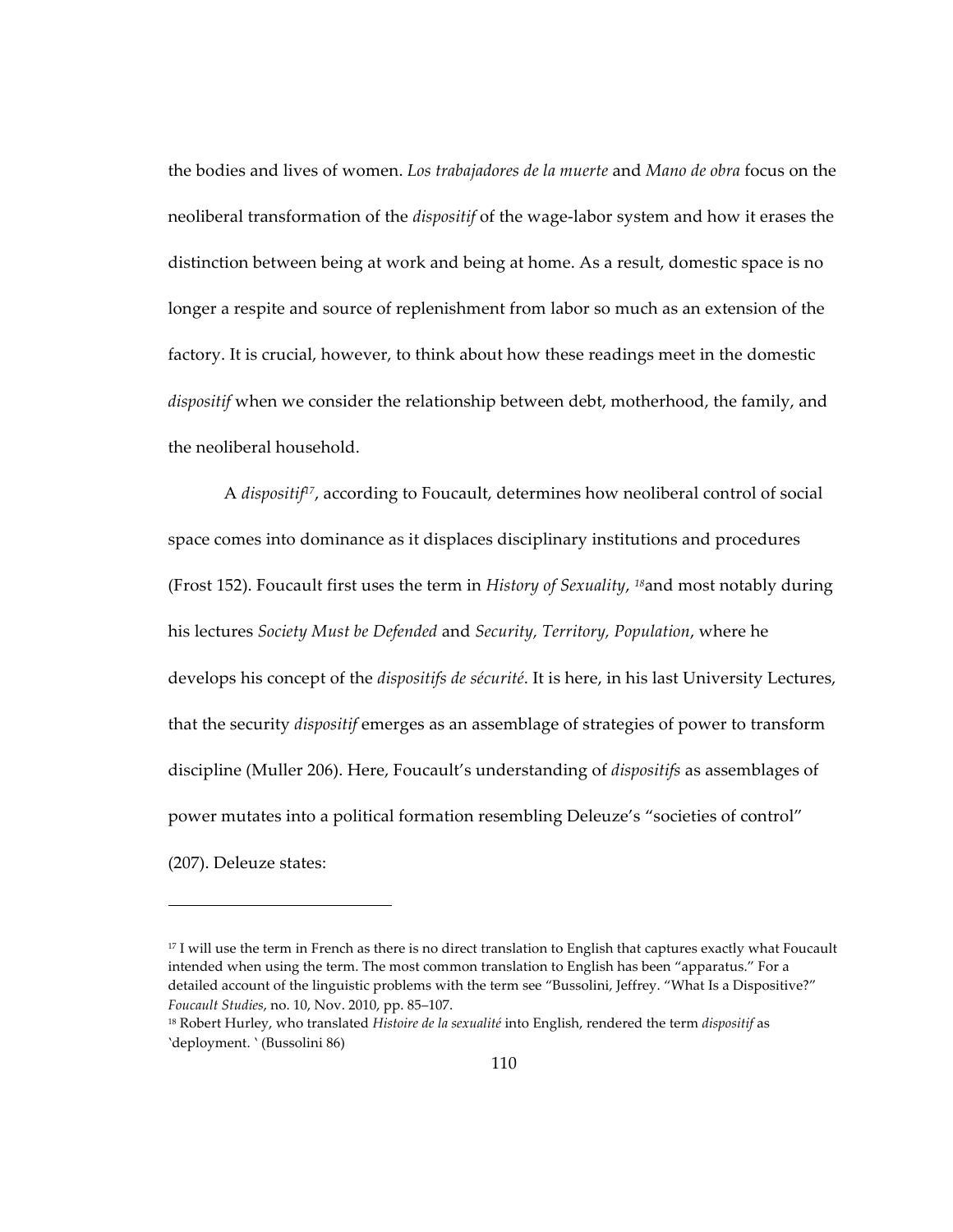Two important consequences arise for a philosophy of social apparatuses [dispositifs]. *The first of these is the repudiation of universals*. The universal, in fact, explains nothing; it is the universal which needs to be explained ... The One, the All, the True, the object, the subject are not universals, but singular processes—present in the given apparatus. Also *each apparatus is a multiplicity in which operate processes of this nature still in formation*,

distinct from those operating in another. (Deleuze 162, italics are mine)

Deleuze's formulation of the *dispositif* underscores the repudiation of universals which is also found in the work of Diamela Eltit. The fragmentary, and at times cryptic, style of Eltit gives the reader an experience of the multiplicity within the *dispositif* rather than just a representation. For example, the embodied experience previously noted by Llanos, serves as one of the most common processes in the apparatus used by Eltit. It could be said that Eltit's theory of the novel is less concerned with what novels say, and more focused on what novels do. Her novels become a site where assemblages of power act ways, that as Eltit herself has recognized, can be fragmented, unstable, open-ended, contradictory, and even incoherent. To understand how this multiplicity operates in *Los trabajadores de la muerte* and *Mano de obra*, it is crucial that we look at how the Chilean household was transformed by the neoliberal transition.

During Pinochet's dictatorial regime, Chile embraced traditional religious values which associated women with conventional roles by elevating motherhood and promoting "The Family" as women's natural destiny (Mora 47). Under the dictatorship,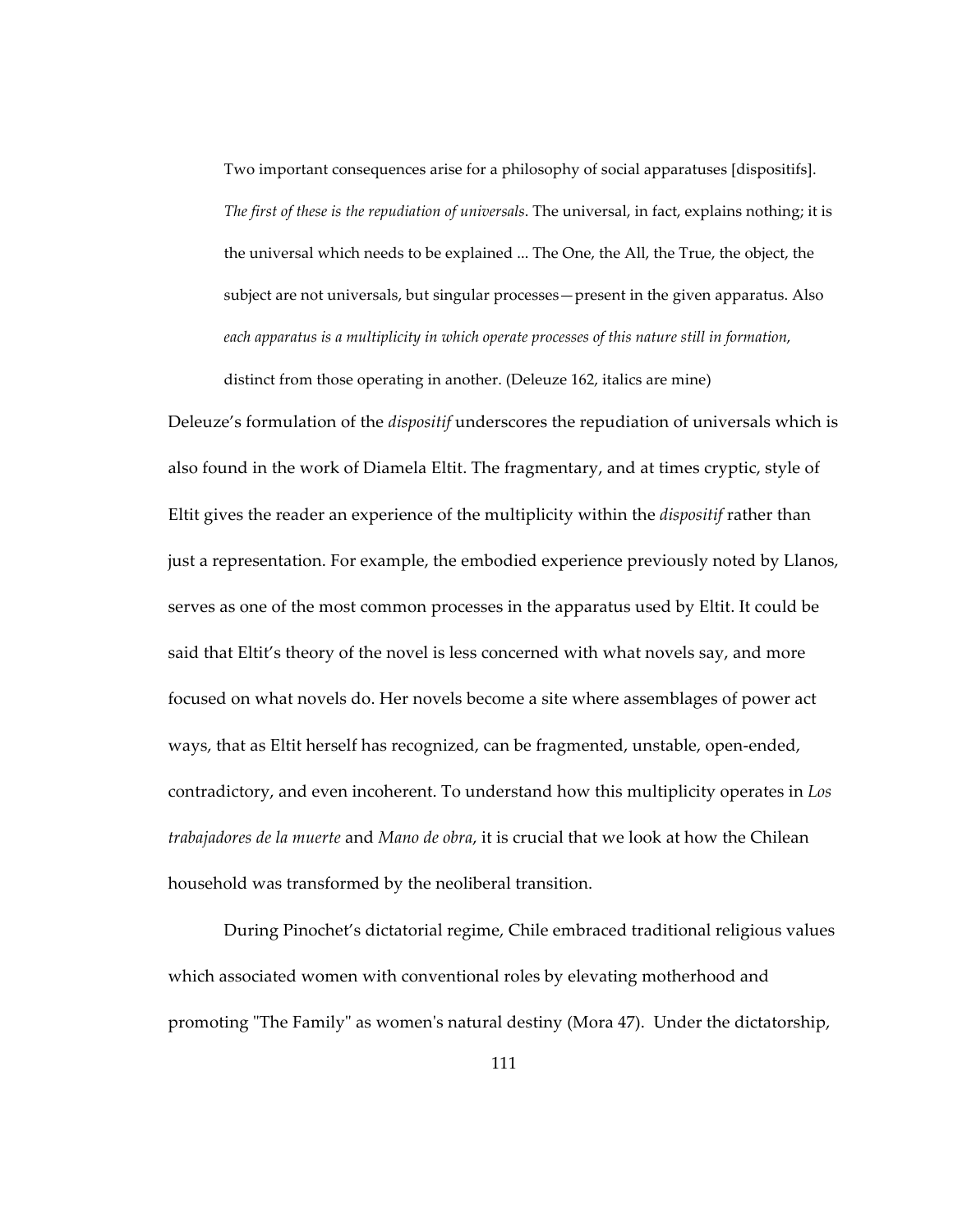women were represented as the moral reserve that would rebuild a great Chile. As Claudia Mora explains, their adherence to traditional values, such as domesticity, motherhood and sexual propriety, embodied the recovery of a lost order. The regulation of women's bodies became the immediate locus of social control, as evidenced by the regime's declaration of its population policy as an issue of national security (Mora 47). At the same time, Chile's neoliberal transformation also meant more economic demand for women workers, who were seen as an important source of cheap labor. This lead to more women having access to the market, but often for poor women it also resulted in higher levels of indebtedness in the form of micro credit loans (Mora 45). The expansion of credit took place under Pinochet's regime as the country opened to the global markets. Between 1975 and 1979, foreign loans flooded the Chilean economy, with an expansion of credit from private international banks that amounted to more than 6,120.9 million USD (Han 8). This Allowed the regime to service Chile's public debt. The costs of such measures were felt throughout the population, but especially by the urban and rural poor, who saw the minimum wage drop by 50 percent during the first two years of the military regime and the loss of disposable income sharpened by the reduction in social expenditures by the state (Han 8). The private sector under the dictatorship could take as much debt as they wished, domestically and abroad, since it was the exclusive responsibility of the borrower (Valdés 27). This initial phase of neoliberal reforms and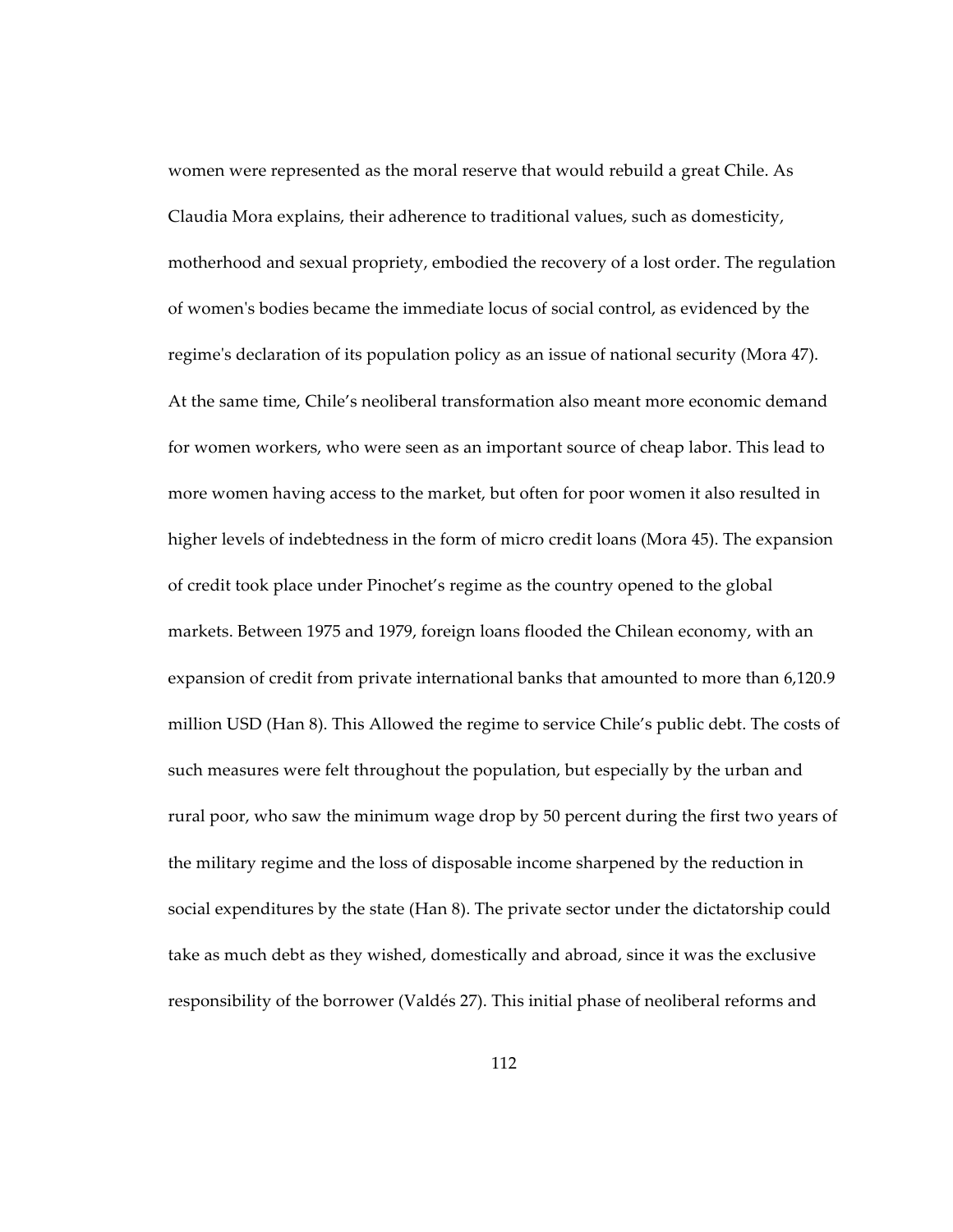credit expansion, also known by some as the Chicago Boys' "naïve" phase (Valdés 28), lasted until the debt crisis of 1982, which swept across of all Latin America. In 1985, Chile received a three-year structural adjustment loan from the World Bank and made a three-year agreement with the International Monetary Fund (Han 8).

The transformation of debt in Chile can be seen not only in credit expansion, but also in the language of debt permeating and transforming all spheres of life in Chile. An example of this dynamic is Clara Han's *Life in Debt: Times of Care and Violence in Neoliberal Chile* (2012), which illustrates how the expansion of credit in Chile changed household dynamics, resulting in a heavier burden for women workers. Han brings to light how notions like "commitment to the house," and "obligations that come with kinship" bring into focus credit and indebtedness in order to attend to the difficulties in caring for kin (Han 33). She also underscores how the question of debt in Chile not only refers to this expansion of credit, but also the "debts" owed to the population after the dictatorship. Since 1990, the coalition of democratic parties cast the state's project of transitional justice in terms of debts to the population. The state owed a "social debt" to the poor due to the inequalities generated by the regime's economic liberalization, while society owed a "moral debt" to the victims of human rights violations (Han 4). Han's case study of indebted life in Chile points to a broader problem concerning the role of the family as a necessary internal exception to the free market under neoliberalism.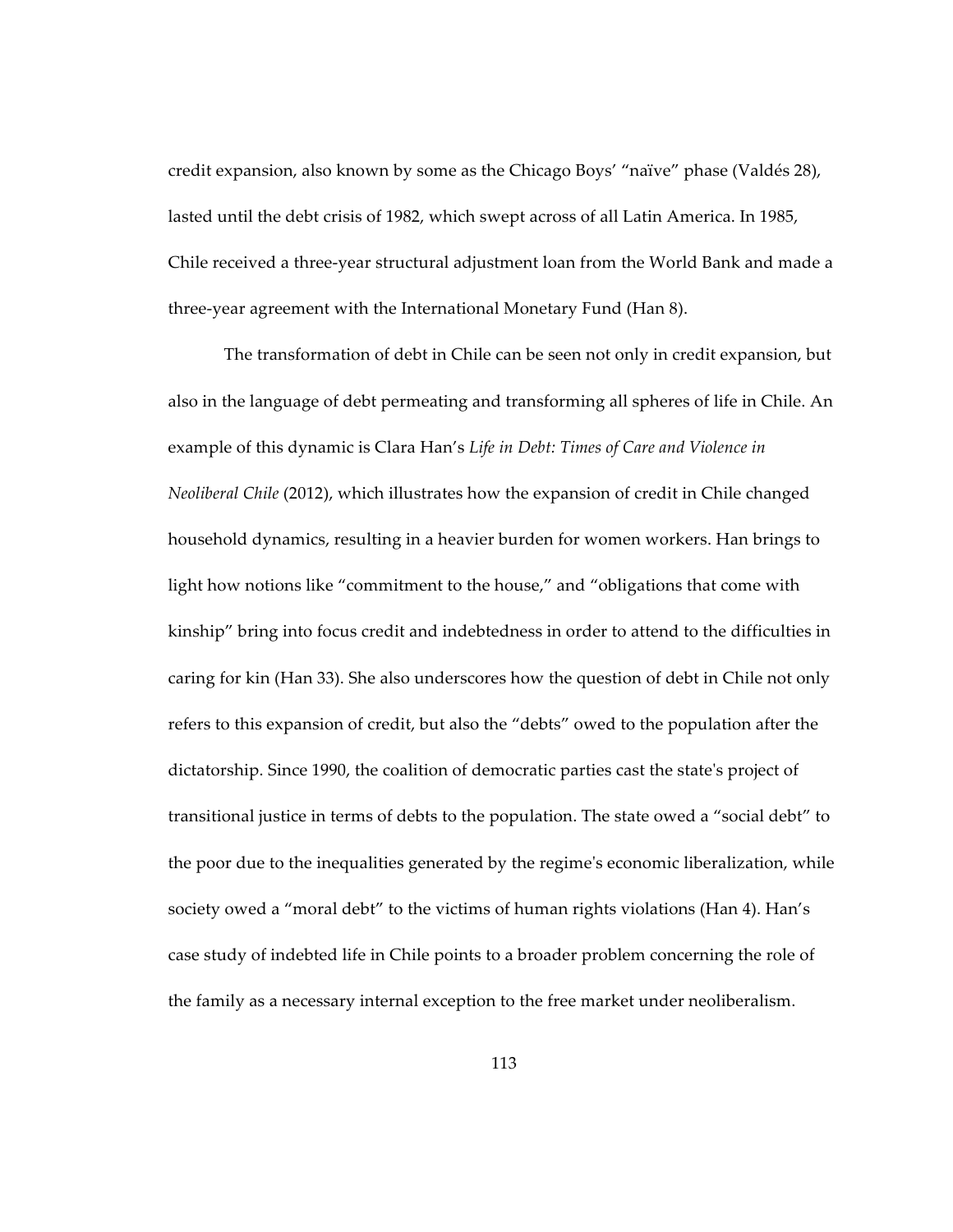The family under neoliberalism, as a result of the previously mentioned bond between traditional and economic values, becomes the means of ensuring a transfer of both debt and equity into the future. In order for the market reforms of neoliberal theorists to work, they required the family to play the role of an internal exception to the free market, an immanent order of non-contractual obligations and inalienable services without which the world of contract would cease to function (Cooper 58). For example, in Melinda Cooper's *Family Values*, she explores the origins of this bond between neoconservatives and neoliberals in the United States, highlighting how their relationship was built on a mutual interest in ensuring the future of the traditional family, which would absorb the responsibilities no longer provided by the government after dismantling the welfare state. Copper traces how the neoliberal counter-revolution was intimately informed by a concern with private family wealth and its transmission (131). "If the history of modern capital," Cooper states, "appears on the one hand to regularly undermine and challenge existing orders of gender and sexuality, it also entails the periodic reinvention of the family as an instrument for distributing wealth and income" (16). For economic theorists like Milton Freedman, Gary Becker, The Chicago School of Economics, and Virginia School of Economics, the unit of the family played a fundamental role in the production of the neoliberal economic subject and the care economies that appeared after the dismantlement of the welfare state.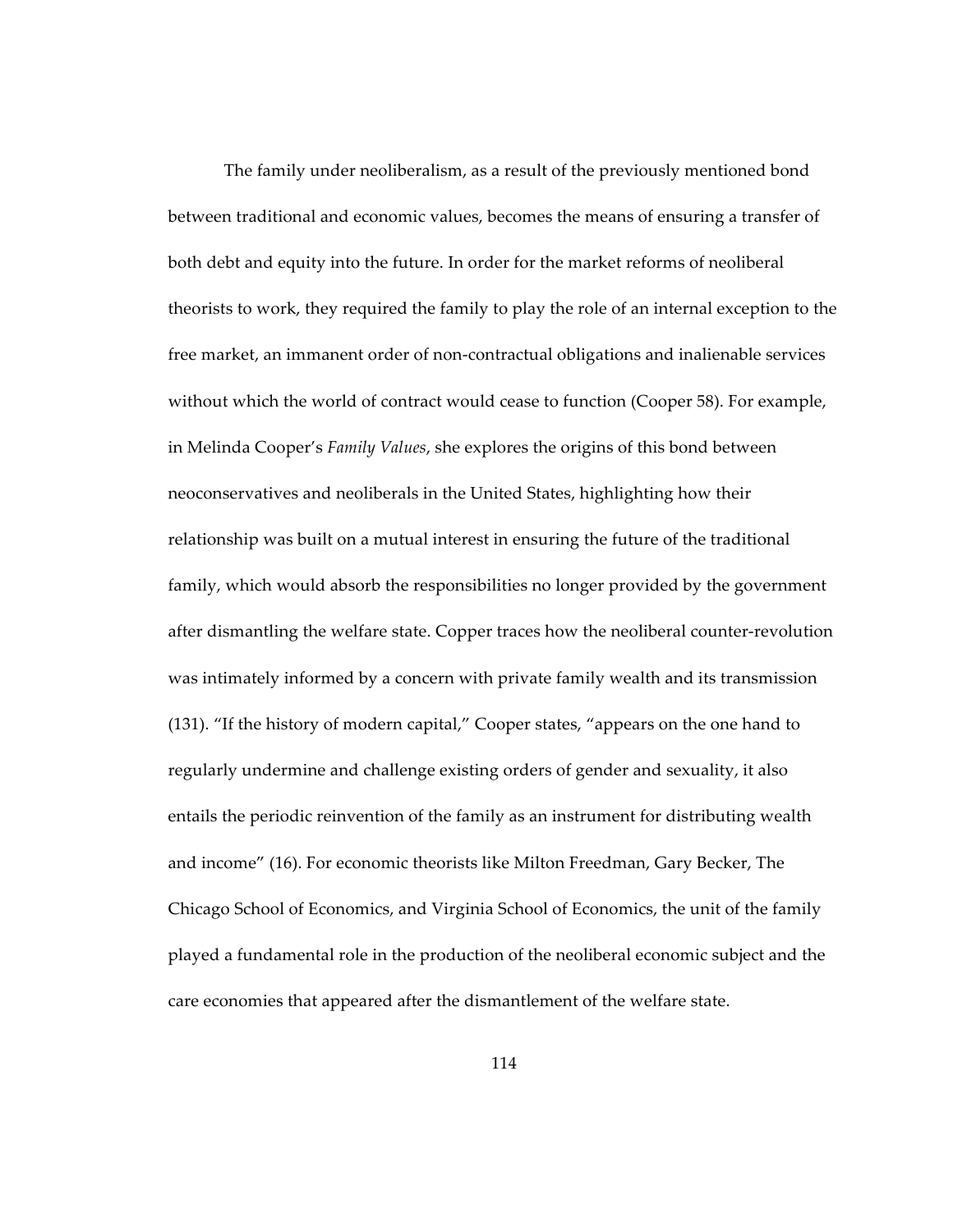Neoliberalism, Cooper suggests, enlists the subject into an affective culture of investment that defines the "self" as an asset or "human capital" (125). The neoliberal subject that emerges out of this affective culture of investment, is what many critics, following the work of Foucault, have called the "entrepreneur of the self<sup>19</sup>."

The production of neoliberal subjects from the household entails a transformation of the temporalizing strategies associated with domestic space, temporalities which are primarily at what Julia Kristeva coined as "Women's Time." In *Time Binds*, Elizabeth Freeman argues that domestic time emerges as a disembodied, secularized, and hypervisualized version of Kristeva's "women's time": disembodied insofar as the biological rhythms that anchor Kristevian "cyclical" time get subsumed into patters of household labor and ritual, secularized insofar as the stasis of the eternal get replaced with the bourgeois mise-en-scène, and hypervisualized insofar as home photography and video secure the status of family as such and make domesticity visible as a form of temporality (Freeman 44). Kristeva argues that we confront two temporal dimensions: the time of linear history, or *cursive time* (as Nietzsche called it), and the time of another history, thus another time, in *monumental time* (again, according to Nietzsche), which englobes these supra-national, social-cultural ensembles within even

 $\overline{a}$ 

<sup>19</sup> Foucault also refers to this "entrepreneur of the self" as the *homo œconomicus* of neoliberalism in his lectures. The worker is replaced with an entrepreneur of himself, into a credit-card citizen invested in individual strategies of personal responsibility and self-care. Under this logic of entrepreneurship of the self every moment becomes a potential investment or a way of increasing one's human capital.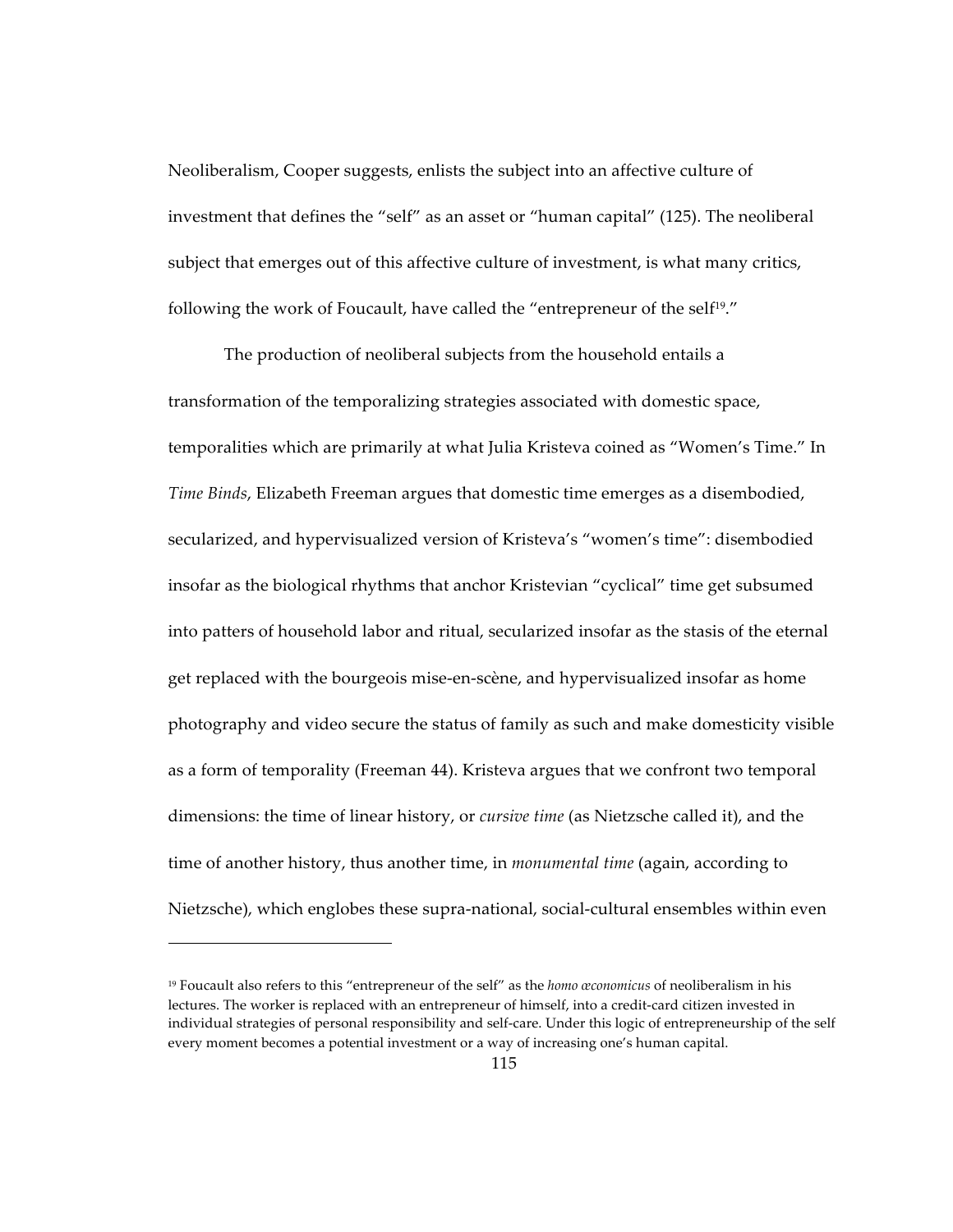larger entities (Kristeva 189). Women's time, therefore involves two distinct components: the cyclical time that conforms to nature through gestation, regularity, and biological rhythms; and the monumental time that evokes infinity through its affiliation with myth, mysticism, and the cosmos (Murphy 26). According to her, female subjectivity is persistently associated to modalities of cyclical repetition and eternity throughout the history of civilization. For Kristeva, there is an incompatibility between the time of "feminine subjectivity" and a certain notion "linear time" that conceptualizes time as a project or teleology. She considers that women's subjectivity differs in providing a specific measure that essentially retains *repetition* and *eternity* from among the multiple modalities of time known through the history of civilizations. She stresses how the women's movement has gone through three different phases with regards to temporal politics. The first was an aspiration to gain a place in linear time as the time of project and history (Kristeva 193), followed by a second phase that almost entirely refused linear temporality, and finally a mixture of the two which she describes as an *insertion* into history and the radical *refusal* of the subjective limitations imposed by this history's time on an experiment carried in the name of the irreducible difference (195).

Kristeva's "Women's Time," in tracing the repetitive structures of women's time to the time of the reproductive body, ends by privileging the bodily experience of reproduction, arguing that pregnancy is an ethics insofar as it offers the "radical ordeal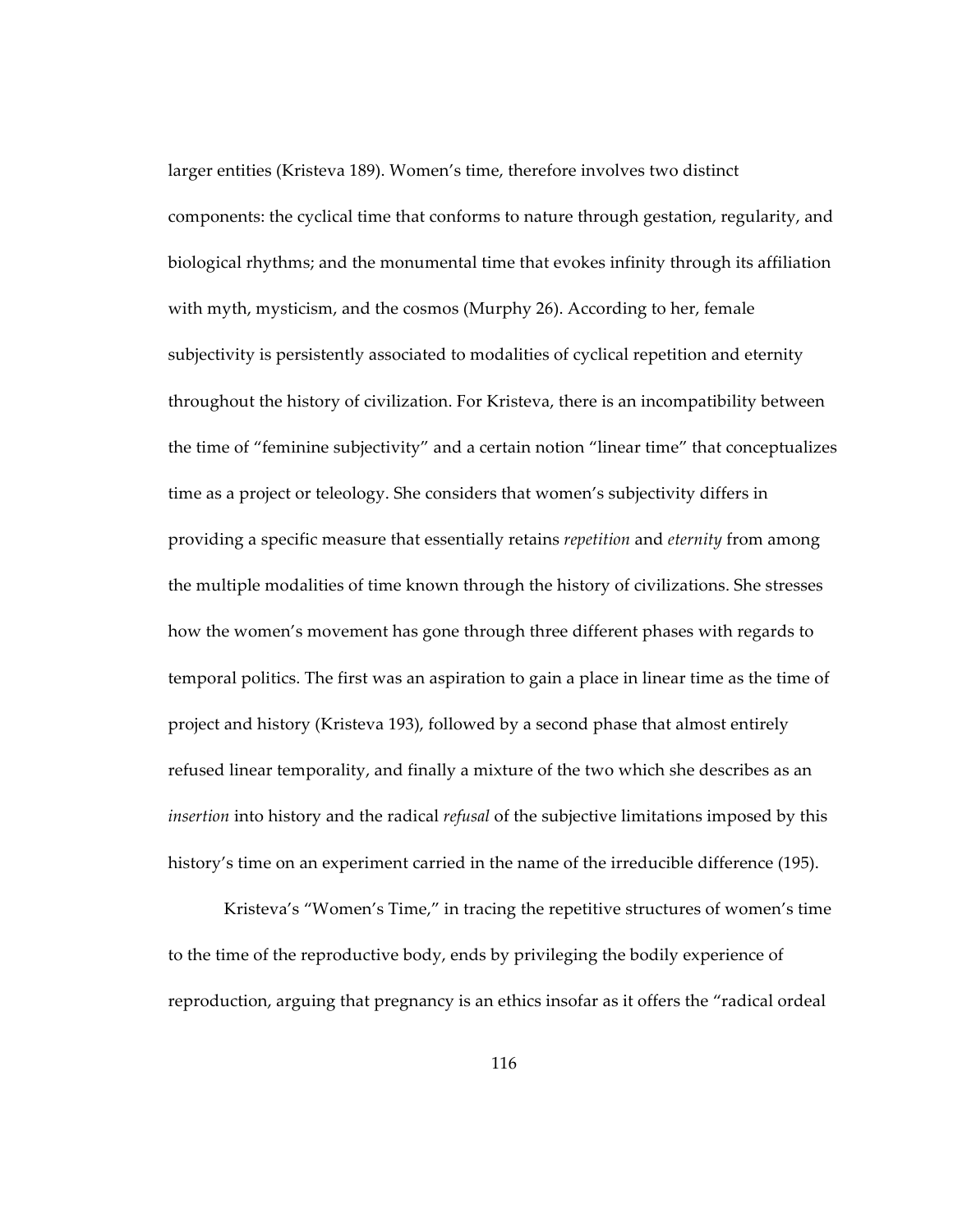of the splitting of the subject: redoubling of the body, separation and coexistence of the self and of the other" (Freeman 44). Elizabeth Freeman, on the other hand, suggests that women's temporal experiences were also shaped by the labor processes of the household. She argues that the secular cyclical time offered a new version of monumental time. "Within the ideology of normative domesticity", Freeman states, "the proper maintenance of cyclical schedules and routines produces the effect of timelessness... the middle-class household not only effaced the conditions of its own production (the housewifely and servant labor necessary to produce such order and stasis) but also appeared as pure temporal plenitude (Freeman 40). As with Kristeva, she also highlights a link between women and cyclical temporalities. Yet, Freeman's cycles are not part of the body's biological rhythms, but rather shaped by domestic labor. She understands middle-class femininity as a matter of synchronic attunement to factory rhythms, but with the machinery hidden (39).

Freeman also underscores the significance of family and family time after industrial capitalism had transformed the United States. The "family," according to her, was no longer comprehensible through the rhythms of its labor and Sabbath-keeping but manifested itself through its own, separate hourly, daily, weekly and yearly calendar of leisure activities. At this time, the family began to be defined by clocked rituals and schedules, representing itself to itself in a series of daily, weekly, annual performances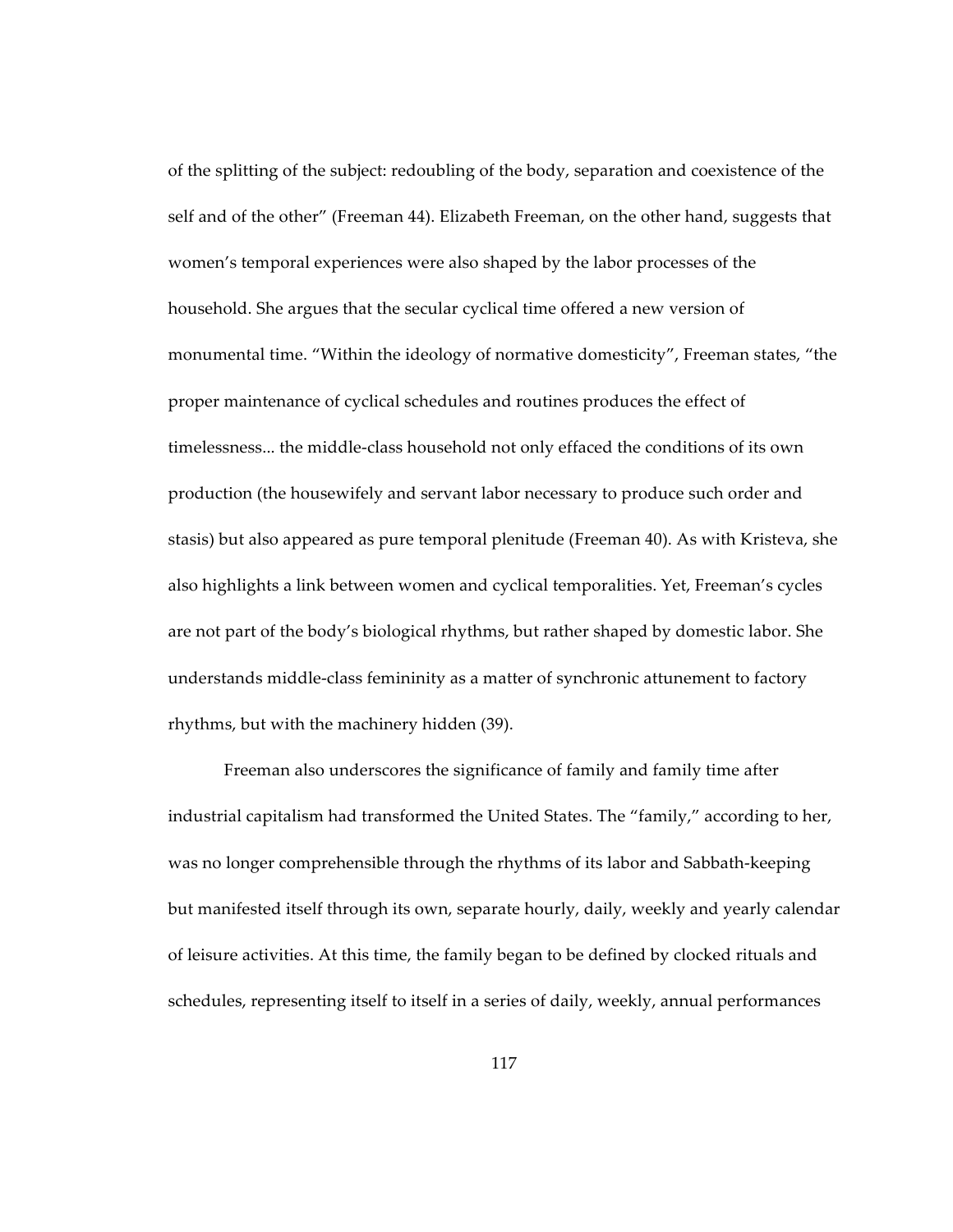that substituted for the working relationships that had previously constituted the everyday experience of family life (39-40). This new form of family time moved a formerly religious ritual time into women's domain, replaced sacred time with the secular rhythms of capital, feminized the temporalities considered outside of the linear, serial, end-directed time of history, and demanded and depended on visual technologies that required increasingly less physical effort from their users (40). In short, Freeman shows how Kristeva's notion of women's time must be thought in relation to changes in family, labor, and domestic space. According to her, when industrialization synched up not only wage-based production, but also household labor, it created new bodily hexes cued to the needs of profit but experienced as modes of enjoyment (48). The question we must ask is what happens to these modalities of time once the ideas of family, labor, domestic space, and debt they were built upon have changed?

## *Los Trabajadores de la muerte* **and the Indebted Entrepreneur of the Self**

Published in 1998, *Los Trabajadores de la muerte* marks a second phase in Diamela Eltit's novelistic career. Eltit's first five novels— *Lumpérica* (1983), *Por la patria* (1988), *El cuarto mundo* (1988), *Vaca sagrada* (1991), and *Los vigilantes* (1994)—are generally known as her most cryptic, experimental, and fragmented novels. These aspects of her work never fully went away, but *Los trabajadores de la muerte* takes on a more traditional narrative form. Circling back to the murder mentioned in the introduction, the novel speaks to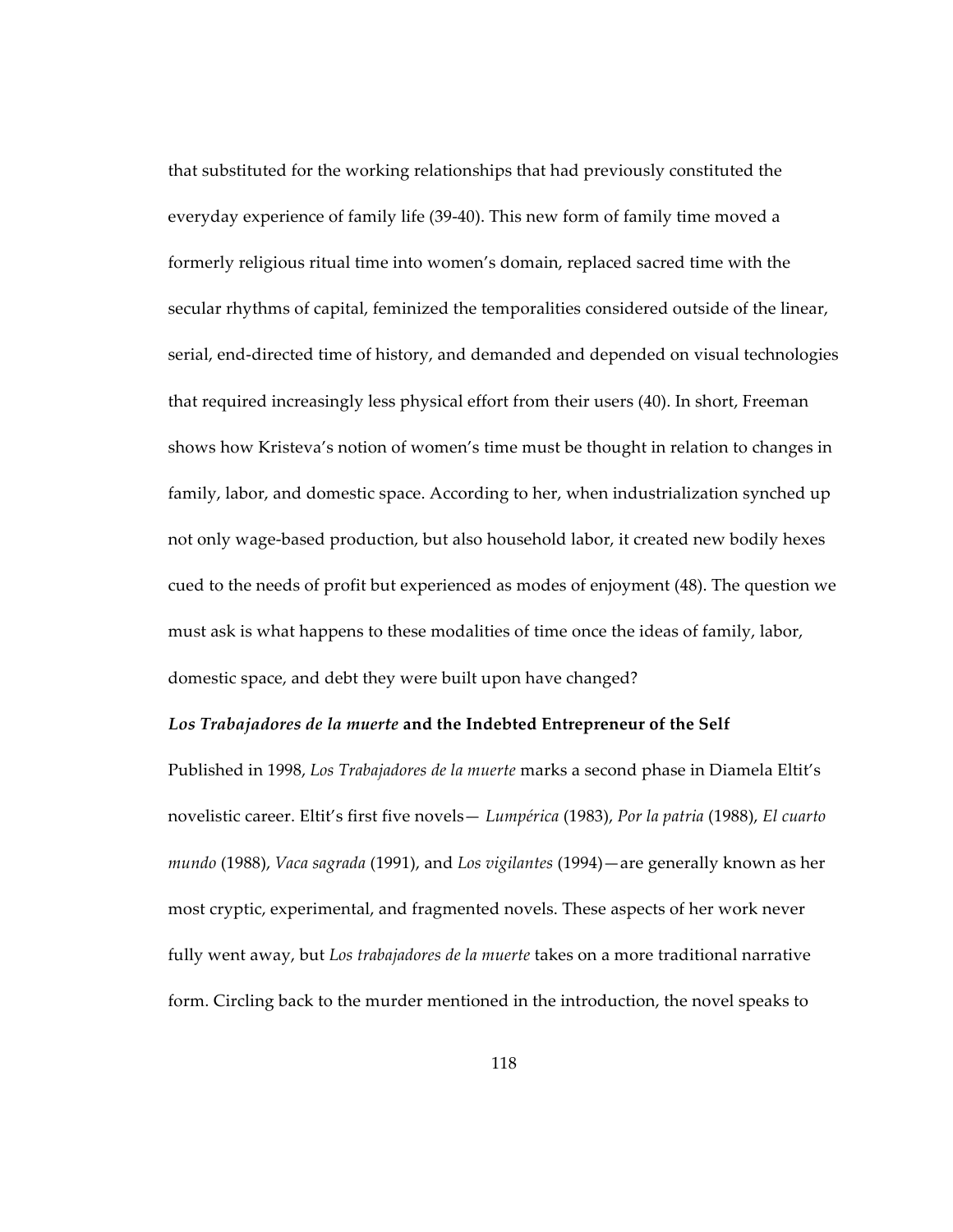both violence against women in Chile, and the mother's vengeance against the father, which results in the murder of the half-sister. The mother in the novel is unequivocally shown to be both victim and perpetrator of violence (Green 134). Crucial to the violence presented in the novel is the language and relations of debt of the son. As Graeber states in his famed *Debt: The First 5,000 Years*: "If history shows anything, it is that there's no better way to justify relations founded on violence, to make such relations seems moral, than by reframing them in the language of debt" (Graeber 5). *Los trabajadores de la muerte*  is a novel that shows the never-ending search for origin stories and the inevitable violence of debt resulting from the domestic *dispositif*.

The eldest son's debt in *Los trabajadores de la muerte* is presented as a failed attempt of the neoliberal subject as investor or as an "entrepreneur of the self." He continually underscores his estrangement from his mother and younger brother, emphasizing his self-sufficiency in relation to his family and any ideology of normative power. The son constitutes the *ethos* of the new neoliberal working class in *Los trabajadores de la muerte* (Barrientos 31). After interior monologues, he constantly concludes that he has no need for God or any other authority so long as he has himself (Eltit 2009: 129). Yet, despite his best efforts to define himself in autonomous terms, he is unable to escape the influence of his primary contact with the maternal body (Green 145). He is haunted by a sense of debt to the mother which he fails to accept, but which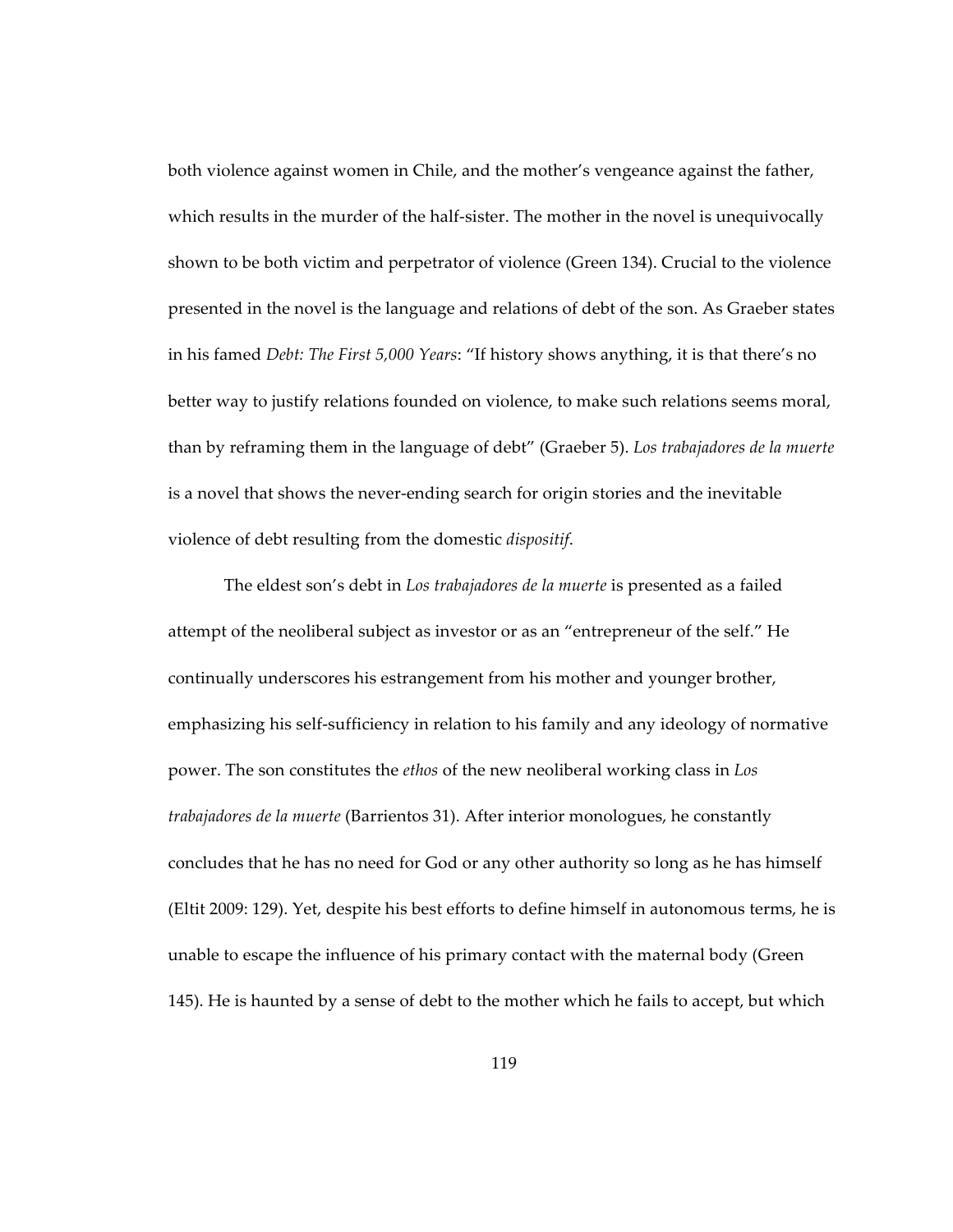keeps him from ever becoming the ideal self-made investor that neoliberalism imagines. His relationship to the mother and the maternal body, is at its most intense when it becomes one with his other creditor/debtor relationships:

En esos días sucedieron mis olvidos, quizás un cansancio inadvertido me hizo cometer una serie de errores, pero nunca tenía el tiempo para repararlos y así llegué al instante en que me vi sumido en la más radical de las miserias. Estaba rodeado de acreedores... Pero, de pronto, sin el menor control, empezó a aparecer en algún lugar de mi mente, sentenciosa mi madre... Aparecía justo en medio de mis viajes abriendo una cadena de reproches, haciéndose una con mis acreedores. Yo nada le debía a mi madre y, no obstante, estaba allí para recibir mis reclamos.

[My forgetfulness happened during those days, maybe an unnoticed fatigue drove me towards making serious mistakes, but I never had the time to fix them and that is how I found myself in the most extreme of miseries. I was surrounded by creditors... But soon, out of my control, my mother, sententiously, began to appear somewhere in my mind. She would appear in the middle of my journeys, exposing a chain of reproaches, becoming one with my creditors. I didn't owe my mother a thing, yet, there she was to receive my complaints].20 (124-125)

This scene takes place once the son is traveling back and forth between Santiago and Concepcion. The novel is not entirely direct about the origin or purpose of an initial debt

 $\overline{a}$ 

<sup>&</sup>lt;sup>20</sup> Translations of Eltit's work are mine, unless otherwise specified.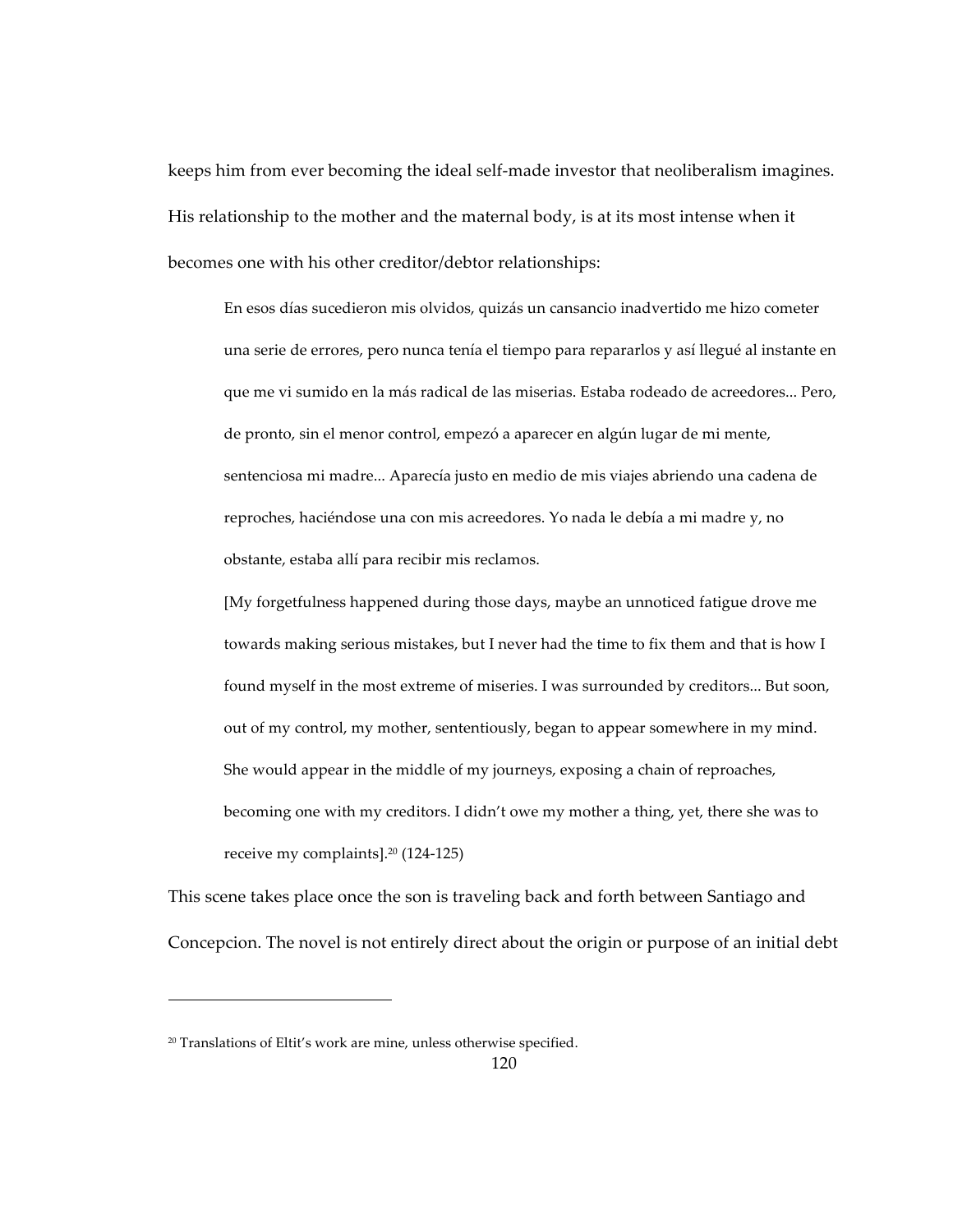or about his line of work, but at least part of the debt seems to be the result of his nights in the city trying to seduce women. He unknowingly repeats the actions his father's search for a wealthy wife. In the first instance in which his indebtedness is mentioned, the son tries to keep news of his debts hidden from the mother, but then realizes that although he had left the household, she had continued following him, waiting for him to fail (80). This "initial debt," or moment he can no longer hide his debts, results in a conversation where the mother demands that he head to Concepcion (80). The novel's arch of incest and vengeance is initiated by an inability to scape indebtedness. Once in Concepcion, following the mother's orders, the son continues indebting himself, deferring payments by providing names of supposed endorsers. As the son becomes obsessed with the love affair with his half-sister, which is his attempt at reconciliation with the paternal body, he also spirals into his previously shown worst moment of economic misery and indebtedness. He is surrounded by creditors, but has no interest in paying them and settling his debts as he is consumed by the desire to resolve his past. As he sinks further in debt in Concepcion, the mother comes back to haunt him; he ultimately describes her shadow spying on him as he murders his sister (Eltit 2009: 175).

The point of view of the narration itself also plays a key role in this scene and throughout the novel. *Los trabajadores de la muerte* is divided into a prologue and epilogue—I will provide more detail on these later—and three acts, each one containing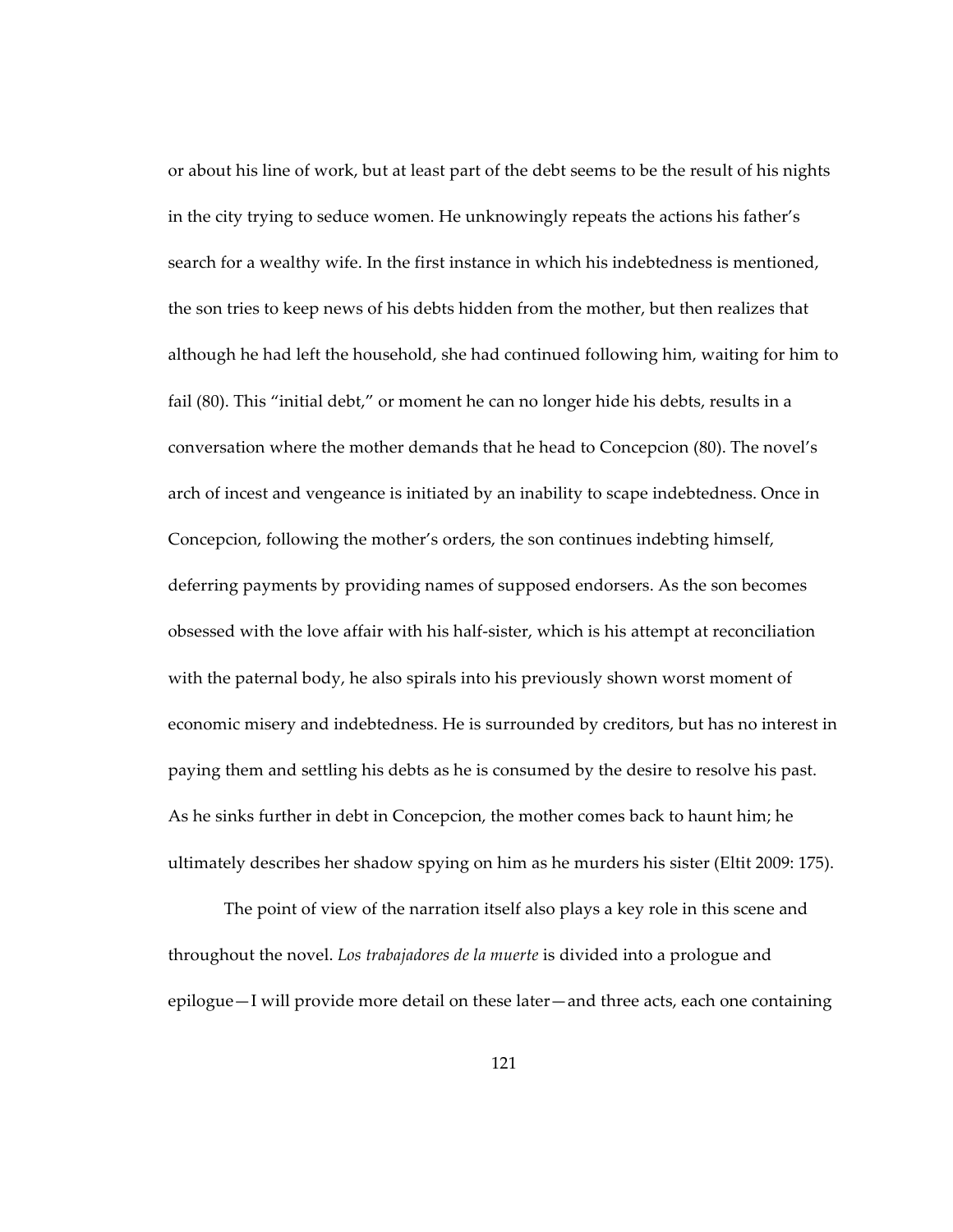three chapters. The chapters within each act follow a similar narrative pattern: chapter one is a first-person narration by the mother, chapter two focuses on the son but narrated in the second person by an omniscient narrator, and chapter three is a firstperson narration from the son's point of view. The scenes mentioning the son's indebtedness, such as the previously quoted one, primarily take place in his own firstperson narrations. It is this entrepreneurial subject, or failed attempt at such, who defines in the novel what constitutes debt and what does not. As Graeber has noted, most of us can imagine what we owe to our parents as a kind of debt, but few of us can imagine being able to actually pay it—or even that such a debt ever *should* be paid (92). Not only does the son in the novel not even question this possible payment, he entirely dismisses the idea of owing or being indebted to the mother and the family—in spite of the fact that he continued benefiting from the family after leaving the household (Eltit 2009: 77- 80). His narration and dismissal of the family most clearly highlights the family as a necessary exception to the free market, and immanent order of non-contractual obligations.

From the perspective of a "good" neoliberal investor, the problem with the son in the novel is not just the indebtedness itself, the problem is that he does not invest his debts towards maximizing his human capital. Not only is he not increasing material growth, he also entirely focused on searching for a lost past rather than investing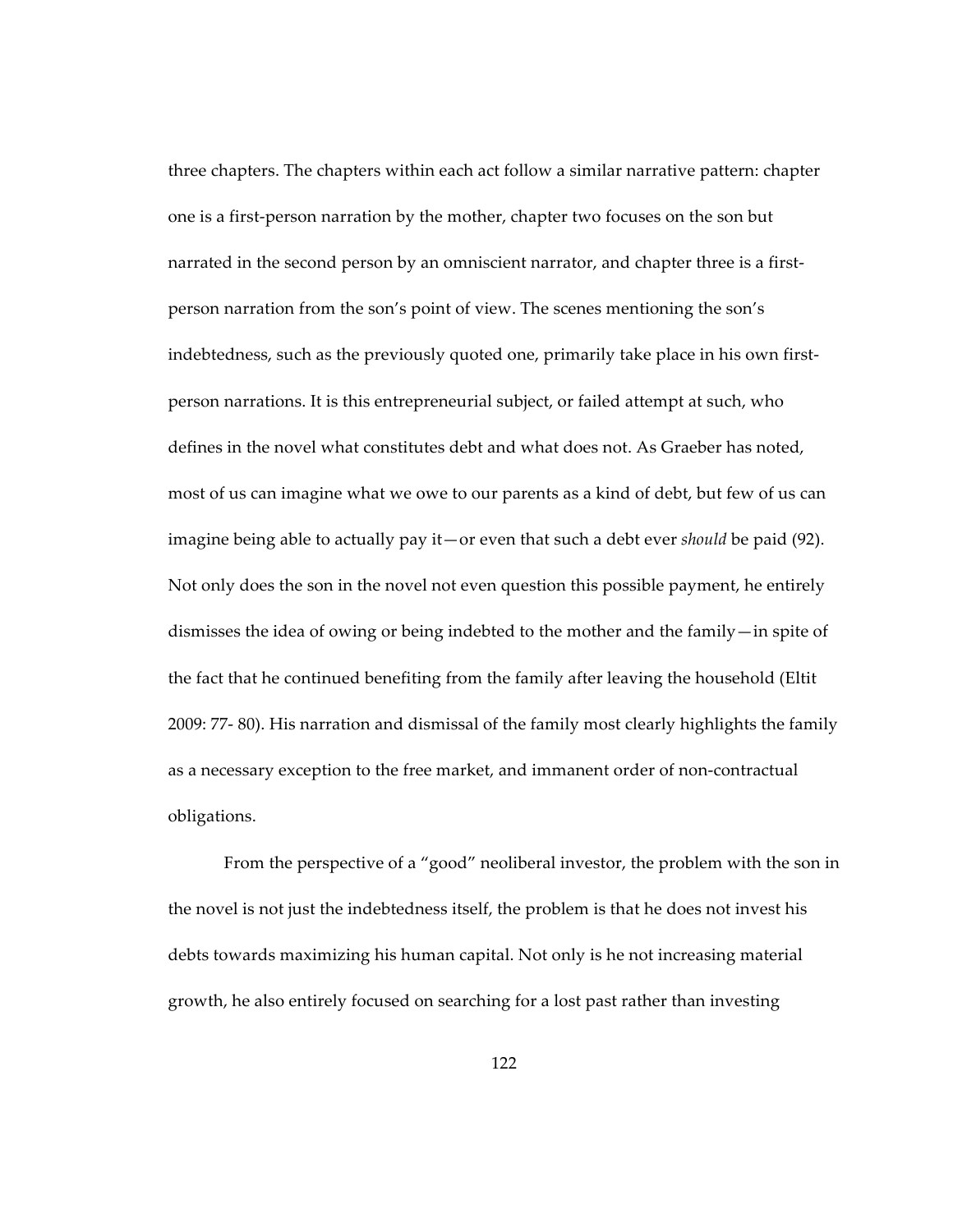towards his future<sup>21</sup>. Foundational thinkers in neoliberal theory, such a Gary Becker, argue that it is every citizen's individual responsibility to act according to proper entrepreneurial values and to invest in the way that maximized their human capital. The key problem with Becker's theory is that subjects born without wealth are left with no alternative but to invest through indebtedness. Elettra Stimilli has recently shown how this form of indebtedness as a form of investment is at the center of the neoliberal understanding of debt and guilt in her books *Debt and Guilt* (2018) and *The Debt of the*  Living (2018). Stimilli shows how under neoliberalism, "debt" and "guilt" have undergone a radical transformation directly connected to the principles of human capital. Stimilli links the relationship between debt and guilt in Western culture to an evolution of governmentality and Christianity. She aims to radicalize Weber's thesis that capitalism originates in inner-worldly Protestant asceticism (Stimilli 2017: 49). Her work reassesses Weber's logic of "profit for profit's sake" in relation to Foucault's notions of *dispositif* and pastoral power. She revives Weber's thought to suggest that inner-worldly ascetism is not, as Weber though, the premise of capitalism but rather the way capital reproduces itself (Stimilli 2017: 45). Following Foucault, she exposes the role of Christianity in relation to capitalism in terms of mechanisms, technologies, and practices, rather than as a historical evolution (Stimilli 2019: 102). "The specificity of

 $\overline{a}$ 

<sup>21</sup> In Chapter two I do an analysis of debt theories which claim debt is future oriented form of governance.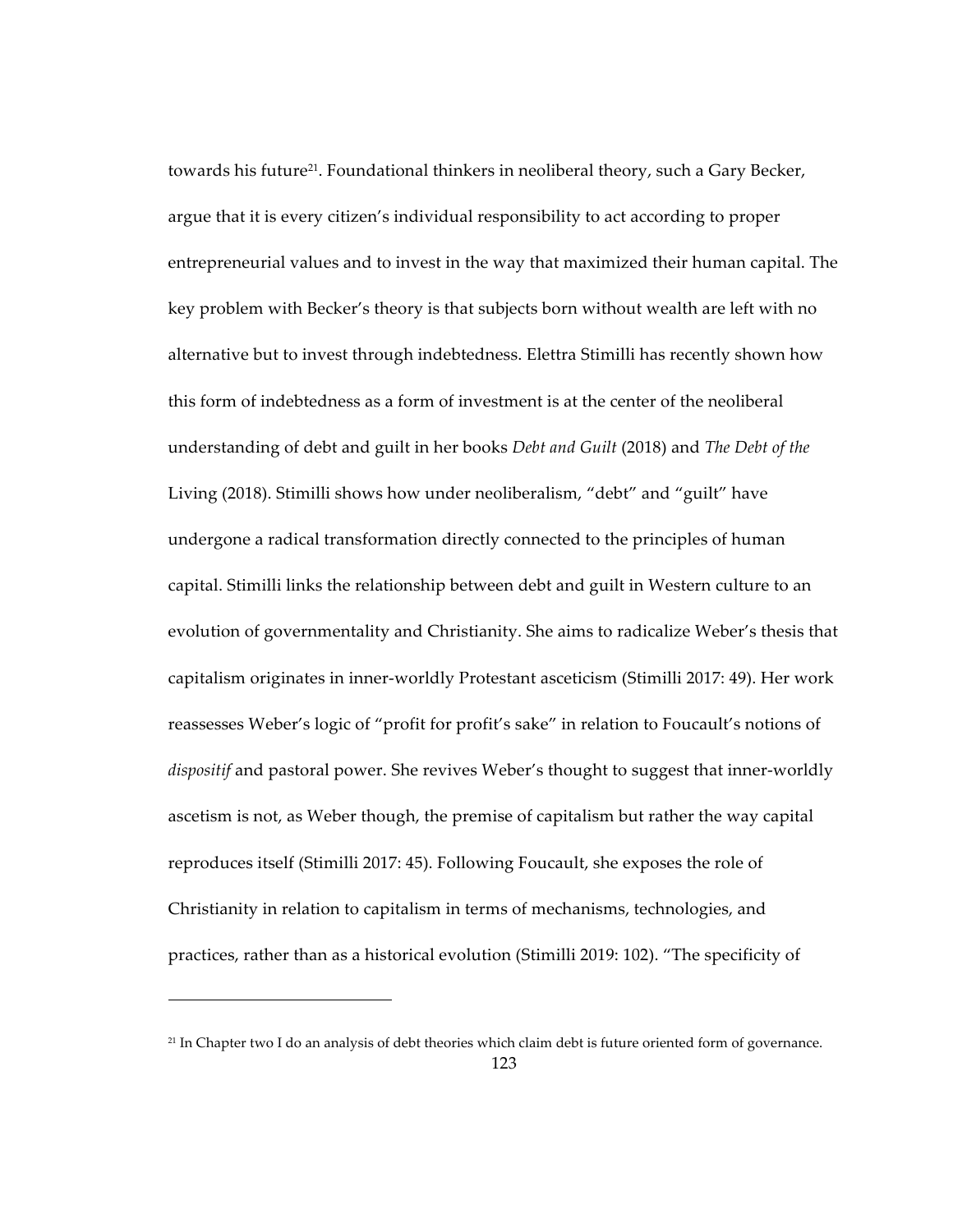Christianity," for Stimilli, "is precisely that it was able to transform debt into an investment, into an impetus for spiritual and material growth" (129). Stimilli credits Christianity with transforming debt into a necessary condition for investment (161). The groundbreaking claim of Stimilli is that she reads "guilt" under neoliberalism not as the result of indebtedness, as Nietzsche and his readers have suggested, but rather as the condition produced when the subject does not invest his or her debts. In a society of generalized debt, every subject is already indebted, but the "guilty subject" is the one who does not invest on himself through this indebtedness: "Guilt, here, is not just the expression of a bond that condemns *a priori* to be culpable. It is the condition produced when the ways of attributing value to life with neoliberal policies fully correspond to the valorization of capital, making it possible for each individual to become "human capital" (161).

Of the son's multiple debts, the indebtedness to the mother is the one that he refuses to acknowledge as debt. This debt however, is not only what leads to him going to Concepcion, but also transforms the mother into a Christ figure by the time of the murder. The mother not only becomes one with the creditors, she also becomes a Christlike figure, last described "nailed to a digital cross" as she spies on the murder (Eltit 2009: 175). This transformation is crucial considering that as Nietzsche, Graber, and Stimilli have all noted, the very core of the Christian message, salvation itself, the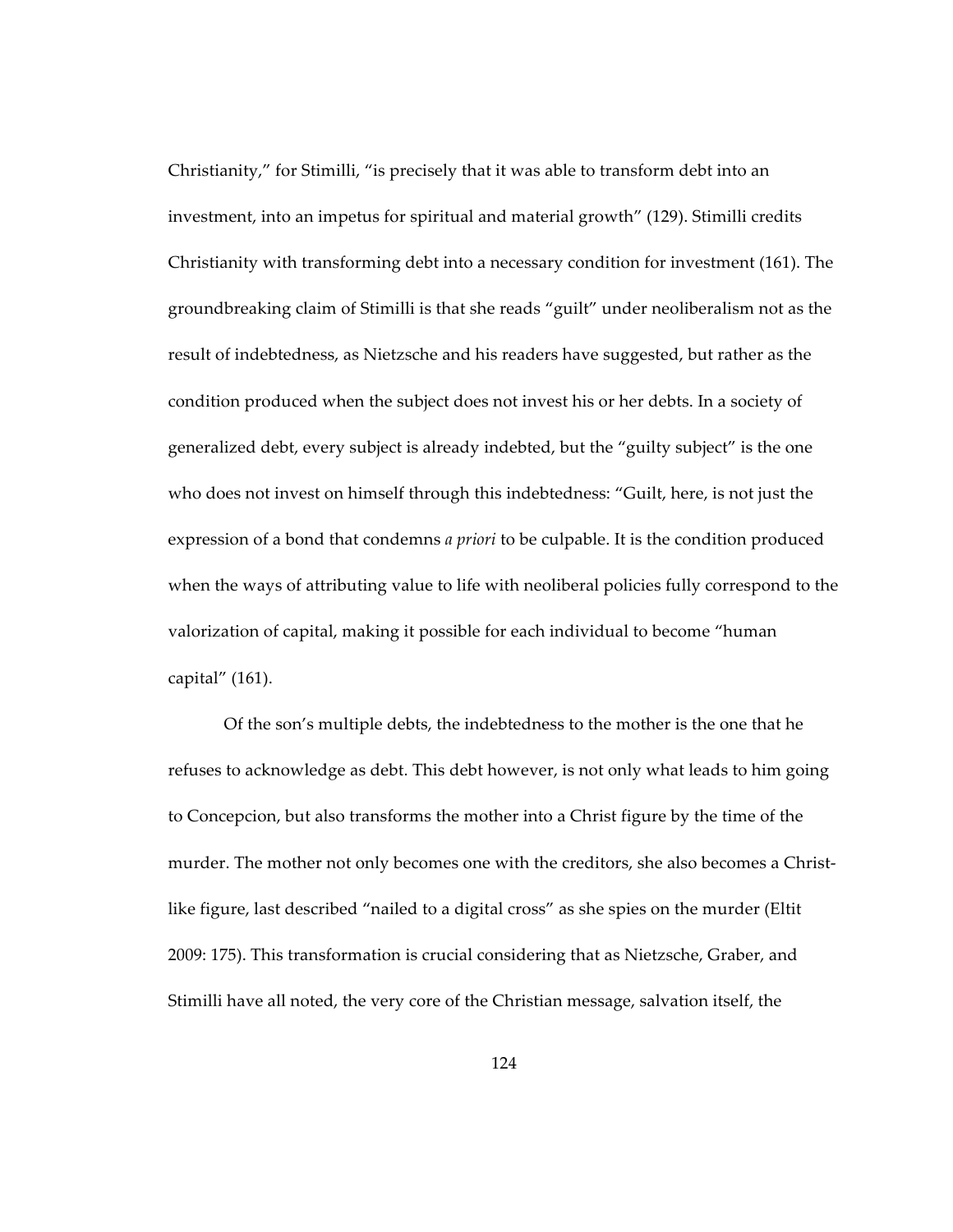sacrifice of God's own son to rescue humanity from eternal damnation, is framed in the language of financial transaction (Graeber 80). What happens then when subjects and states deny indebtedness to the domestic labor that makes investments possible? *Los trabajadores de la muerte* suggests that the network of power relations, or domestic *dispositif*, responsible for this denial is at the heart of the production of the neoliberal subject.

The son's indebtedness also presents its own temporality which is linked to the mother and to the search for his past. The son's efforts to recover the memory of his father, always happen through the body and conversations with his half-sister:

En esos días sucedieron mis olvidos, quizás un cansancio inadvertido me hizo cometer una serie de errores, pero nunca tenía el tiempo para repararlos y así llegué al instante en que me vi sumido en la más radical de las miserias. Estaba rodeado de acreedores... Pero, de pronto, sin el menor control, empezó a aparecer en algún lugar de mi mente, sentenciosa mi madre... Aparecía justo en medio de mis viajes abriendo una cadena de reproches, haciéndose una con mis acreedores. Yo nada le debía a mi madre y, no obstante, estaba allí para recibir mis reclamos.

[Once again you traverse time, you traverse the words, you complete the empty scenes of the story, you search for a piece of your father in the body that girl hands over to you because you when try to dig them up from your own memories you never find them, you could never separate your mother from your father, in your memory they are always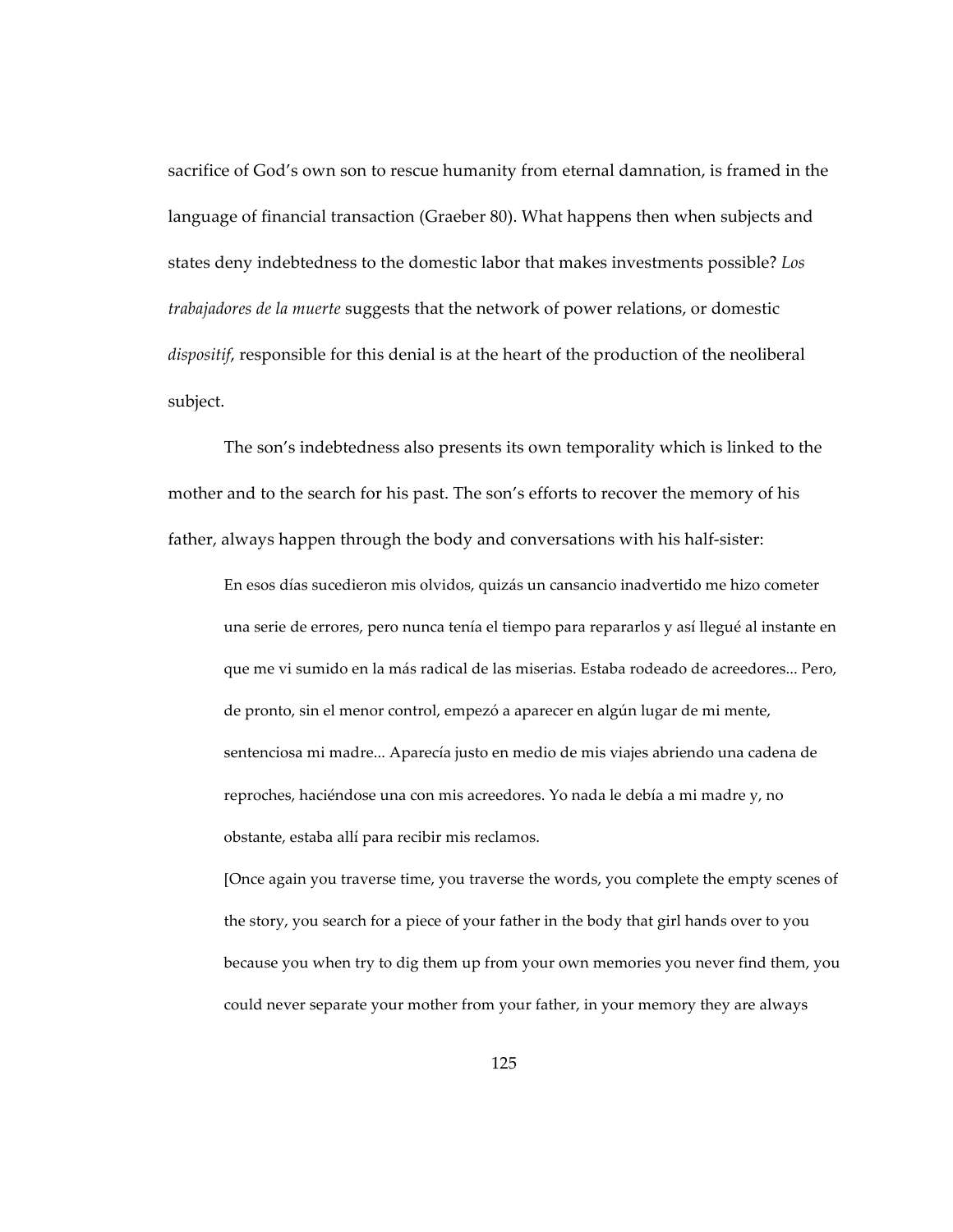together... Only the joy gives you a moment of truce, and that is why you've become a worshiper of joy, because immediately afterwards you have to face the necessity of putting back together a time that does not belong to you] (Eltit 105)

The scene presents an unfulfilled desire for an origin story. Masiello and Green have both read *Los trabajadores de la muerte* as a novel about the search for origin stories. Masiello, on the one hand, identifies a search for origin stories amongst the novel's popular voice. Green, on the other hand, reads *Los trabajadores de la muerte* as a novel that challenges archaic myths of origin. She argues that the myth of Medea functions in the novel as a counter-myth to Oedipus, which strips the Oedipal narrative of its primary prestige, allowing Eltit to write the mother into the Oedipal story (Green 136). *Los trabajadores de la muerte*, according to Green, challenges the patriarchal monopoly on the origins and transmission of culture, showing, in opposition to Freud, that culture begins at the mother's breast and that it is this primary relationship which encodes the infant's subsequent thoughts and actions (137). In the end, the son is always reminded that the time of the father and his half-sister does not belong to him, he can only inhabit it for brief moments through his half-sister.

The search for origin stories mentioned by critics cannot be dissociated from the language and strategies of debt in the novel, as debt itself is constantly active in the ways we interpret and reflect origin stories. Graeber's overall argument on this subject is that our conception of the origins of debt and money functions retroactively. That is to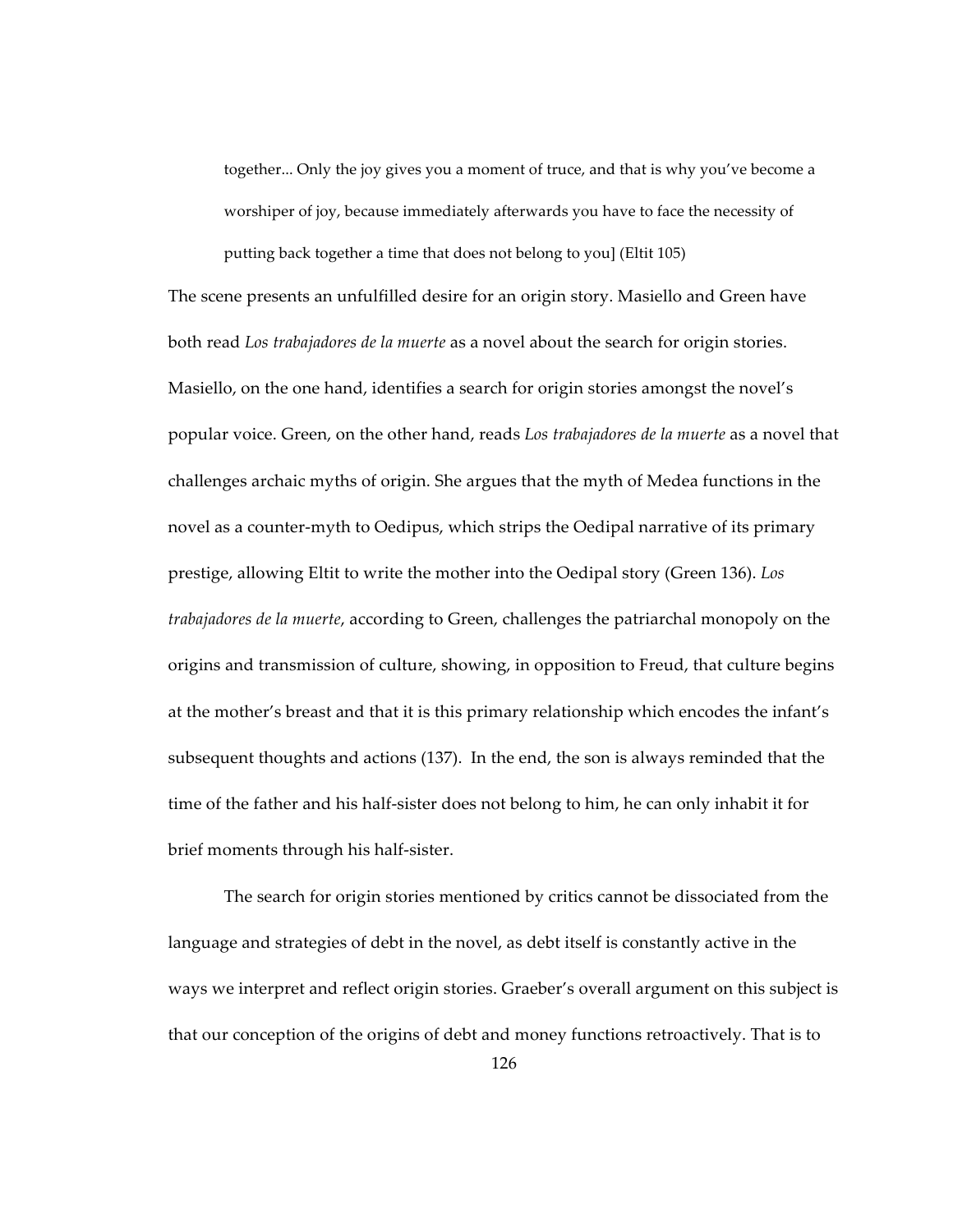say, the "origin" is generated retrospectively in order to address or promote the concerns of the present, rather than to uncover and understand the "truth" of the past (Wortham 5). Simon Morgan Wortham states that "retroactive reappropriation of the meaning of an "origin" at once denies that "origin" by more or less violently transforming its meaning "in the service of new intentions," yet acknowledges it in the form of the reactive feeling which repeatedly encounters or confronts the "origin" as an almost interminable source of injury, and thus a constant source of debit or debt" (24). In short, the search for the origins of debt does not uncover the "truths," it violently produces them for the intentions of the present, and it perpetuates the wounds of the creditor and debtor relationship. The changes in narrative voices in the novel speak to these retroactive interpretations of origins.

The scene describing the son traversing time is part of the chapters narrated by the omniscient narrator in the second person. This narrative voice presents sharp contrasts to the son's narration which expose his weaknesses and internal struggles. Arguably the most significant distinction between these narrative voices is the centrality of affect versus rationality. The son's narration underscores rationality, competition, calculation as driving forces for his decision making and his eventual downfall. In the worst of his miseries, the son fears his "impeccable intelligence" (159). The second person narrative voice however, emphasizes the affective culture of investment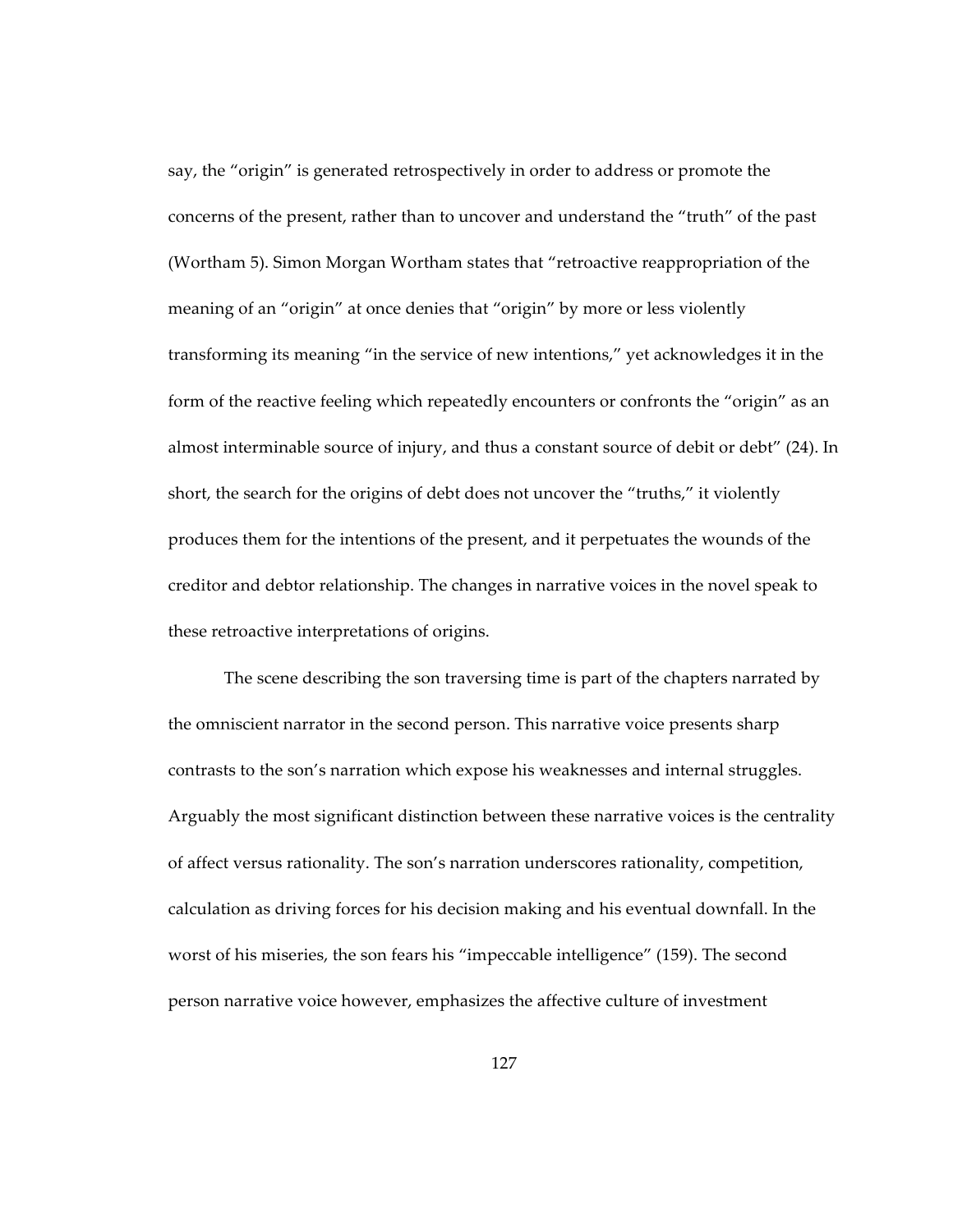presented by economic critics like Melinda Cooper. The priority is given to the desires, pleasures, and pains of the son rather than any mention of his intellect.

The further the novel goes into the son's indebtedness and the eventual murder, the more he disassociates from linear and "historical" time. He begins to describe his life as atemporal during these moments (Eltit 2009: 99), and later states: "Comprendo bien que estoy condenado a no pertenecer a ninguna historia consistente y veo como me voy hundiendo ne más temible desarraigo" [I very much comprehend that I am cursed to never belong to any consistent history and I see how I am sinking into the most terrible estrangement] (163). His atemporal experience contrasts to the mother's temporality which is frozen in the past: "Throughout her lengthy and prosaic interior monologues, the mother constantly links her current physical incapacity to the past toll by the father, her sons and the harrowing pain of childbirth... her present life far from the family home is frozen in a time and place rooted firmly in the past" (Green 140). The mother's narrations belong almost entirely to her past, to the violence enacted by the father, to the sacrifices she made for her children. The novel shows how women, represented as the moral reserve to rebuild a great Chile, also become the temporal reserve from which the neoliberal subject constructs ideas of the past. Where Kirsteva sees monumental time for women as maternal, Eltit presents the monumental more explicitly as the time that is extracted from women. The indebted son—the *ethos* of neoliberalism's new working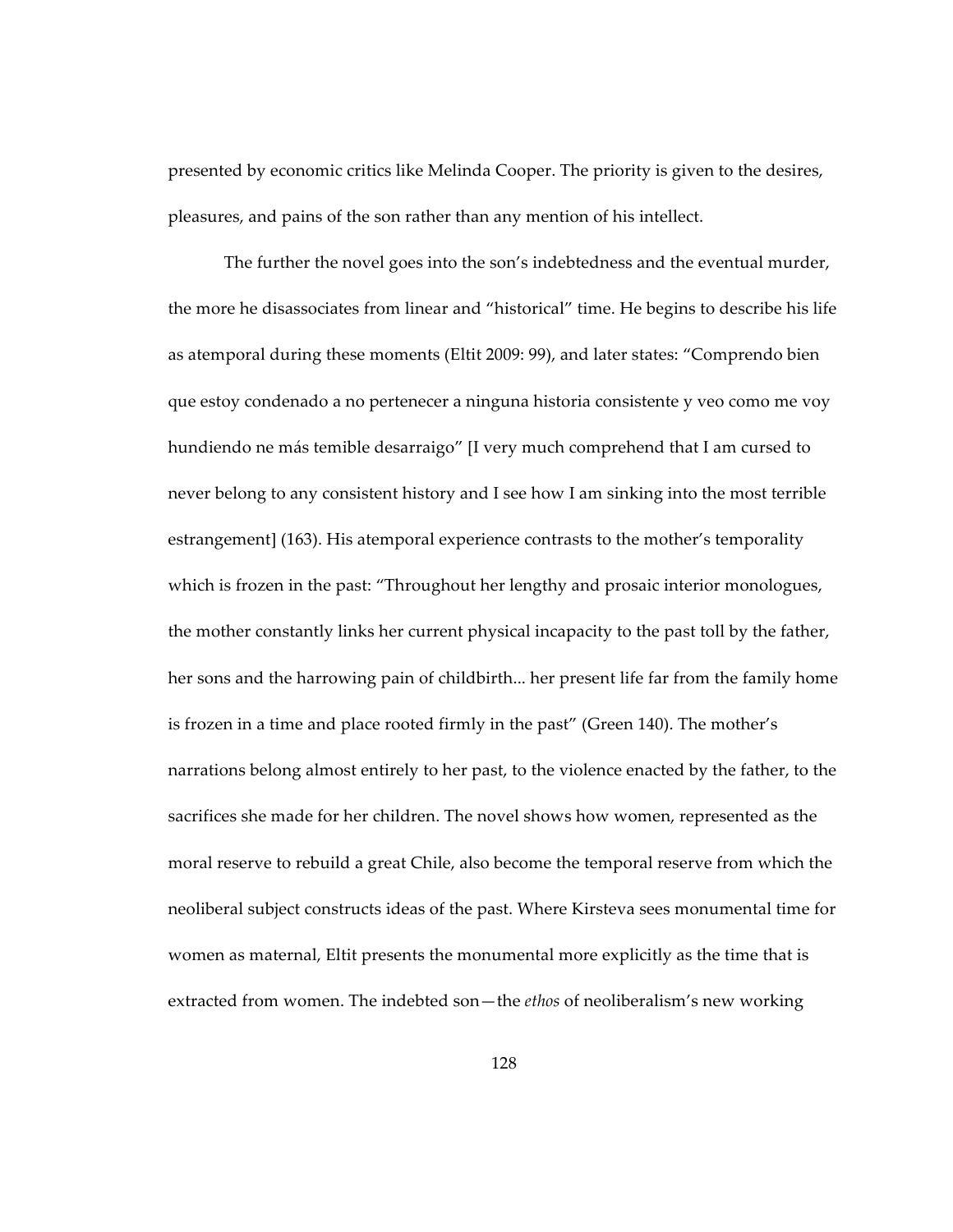class—has no time or history of his own, instead, as Kristeva proposes, notions of history and pastness are inscribed on the bodies of the female characters: the mother, the half-sister, and a girl with the mutilated arms who frames the family tragedy in the prologue and the epilogue.

The family tragedy of *Los trabajadores de la muerte* is framed within a market logic in a prologue and epilogue which take place in between a tavern, a hostel, and an outside market where copies of famous brands are sold. In this space, a "girl with mutilated arms" and a "man who dreams" compete for to tell stories and prophesies. According to Masiello, these scenes show the power of the popular voice to undo the banality of the ready-made, to challenge the flatness of a neoliberal economy, by focusing on the presence of popular voices vis-à vis the market (208-209). "*Los trabajadores de la muerte*" Masiello claims about the prologue and epilogue, "could well be explained as a novel about characters in search of a story, marginal figures who take themes of murder and revenge from legends of classical antiquity and expand this material in order to create stories of their own" (209). My problem with this claim is that it subordinates the three acts of the family tragedy to the marginal figures of the prologue and epilogue creating their own stories. But the family tragedy is not a story about "the power of the popular voice." It is rather a story about the indebtedness of the popular classes and its violent outcomes—and especially its violence towards women.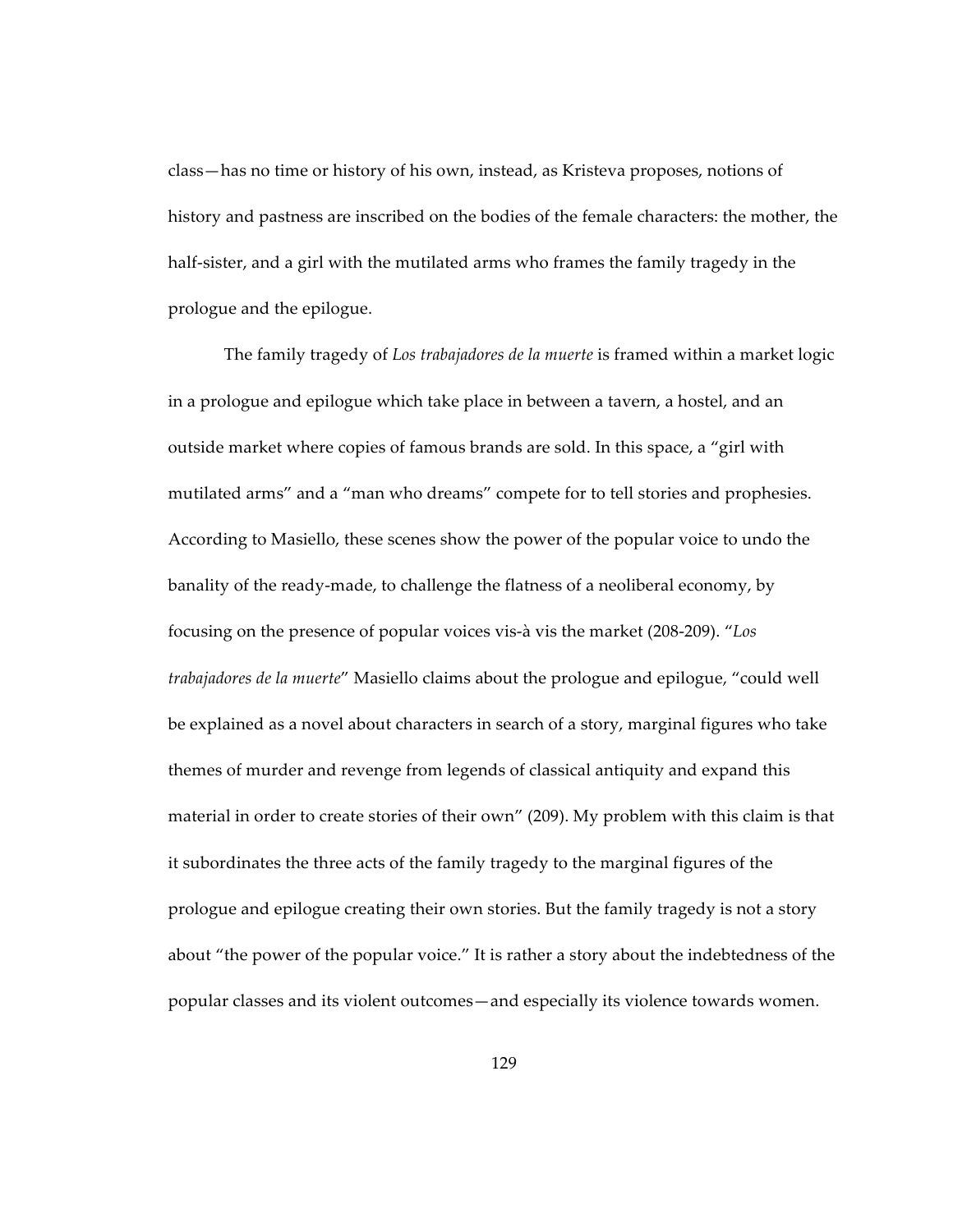The novel's structure therefore frames its reference to the religion-based values within the market values of neoliberal Chile, but constantly shows how these are interwoven, how they function together within a network of power.

## **Mano de obra: Neoliberalism's hidden rhythms and chrononormativity**

Whereas *Los trabajadores de la muerte* explores the family unit as the necessary exception to the free market under neoliberalism, *Mano de obra* reveals how the temporalization of labor under neoliberalism conquers the body to produce a subject that is always working. *Mano de obra* delves into the tension between the synchronization of bodies towards a maximization of productivity and the destruction of collective action. The novel proposes a critique of the disintegration of social and political bonds in favor of new relationship between citizenship and the market, and between culture, salaried labor, and global markets. By presenting both domestic space and the supermarket, the novel highlights how neoliberalism produces what Freeman and Dana Luciano have called a chronobiopolitical society. According to Freeman, in a chronobiopolitical society the state and other institutions, including representational apparatuses, link properly temporalized bodies to narratives of movement and change (Freeman 2010: 4). For her, and Luciano, chronobiopolitics, which refers to the extension of temporal manipulation towards the management of entire populations, serves as the foundation for chrononormativity, which she defines as the use of time to organize individuals towards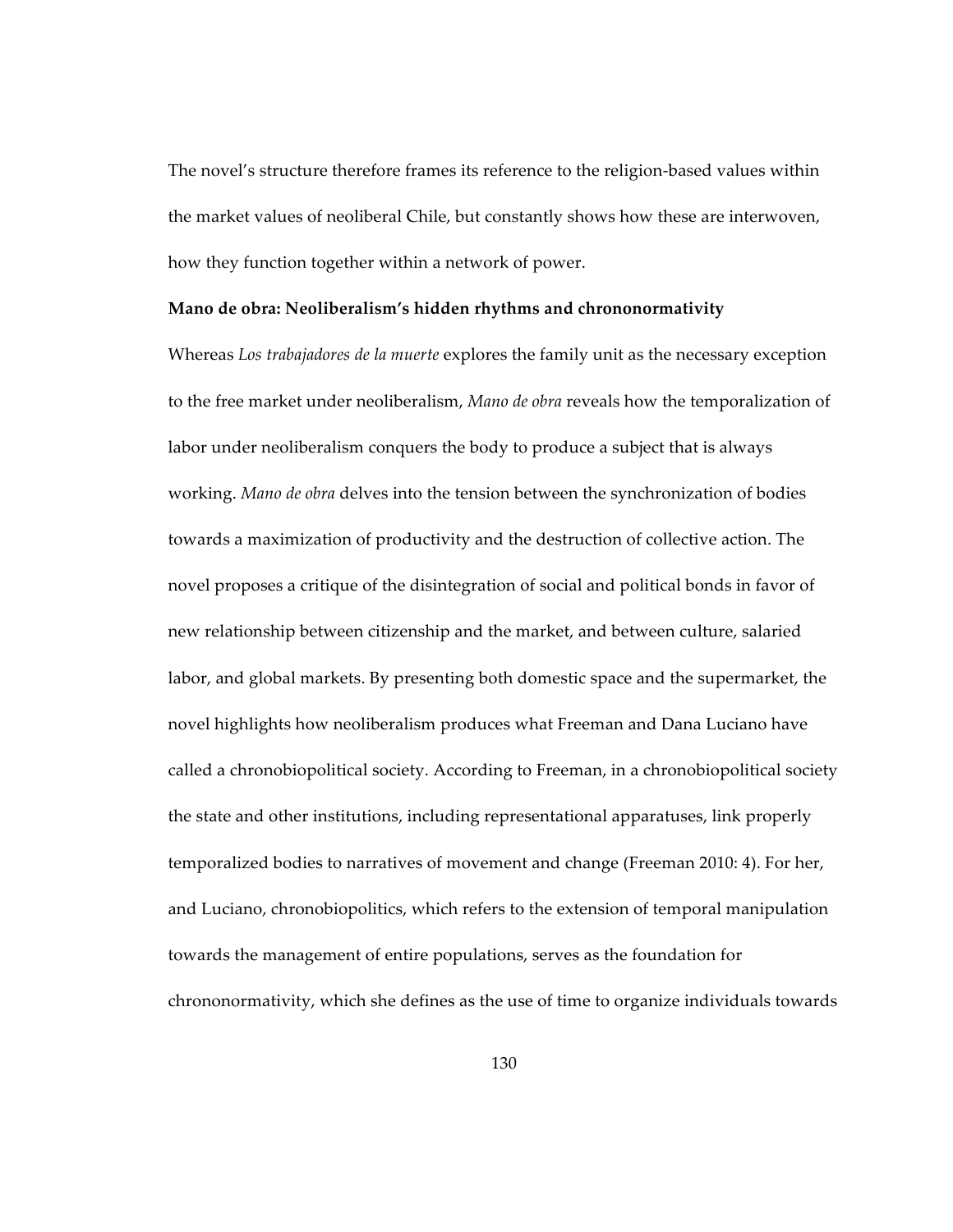maximum productivity, and as a mode of implantation, a technique, by which institutional forces come to seem like somatic facts (Freeman 2010: 3). According to Freeman, schedule, calendars, time zones, and even wristwatches inculcate, what sociologist Evitar Zerubavel calls "hidden rhythms," forms of temporal experience that seem natural to those whom they privilege (3). In Freeman's *Beside You in Time* (2019), she contends that biopolitics functions as a merger of two developments in the organization of time: discipline which oriented living bodies toward one another through inculcating synchrony between their movements, and historical time, which oriented living bodies toward the dead and unborn through inculcating a sense of temporal sequence, consequence, and succession (189). "Though in terms of time," she claims, "biopolitics consists of managing populations first via individual disciplinary techniques, then through large-scale coordination of their activities, and finally by their ideological situation on a timeline of those cosigned either to ahistoricity/obsolescence or modernity/futurity" (189). Eltit's *Mano de obra* bring to the forefront the biopolitics and chrononormativity of labor in the network of power that makes uo the *domestic dispositif* under neoliberalism. In *Mano de obra,* the stories of the housemates and supermarket employees highlight disciplinary time, while the structure of the novel, and its use of chapter titles, demonstrates the complicated timeline in which Chilean workers are situated.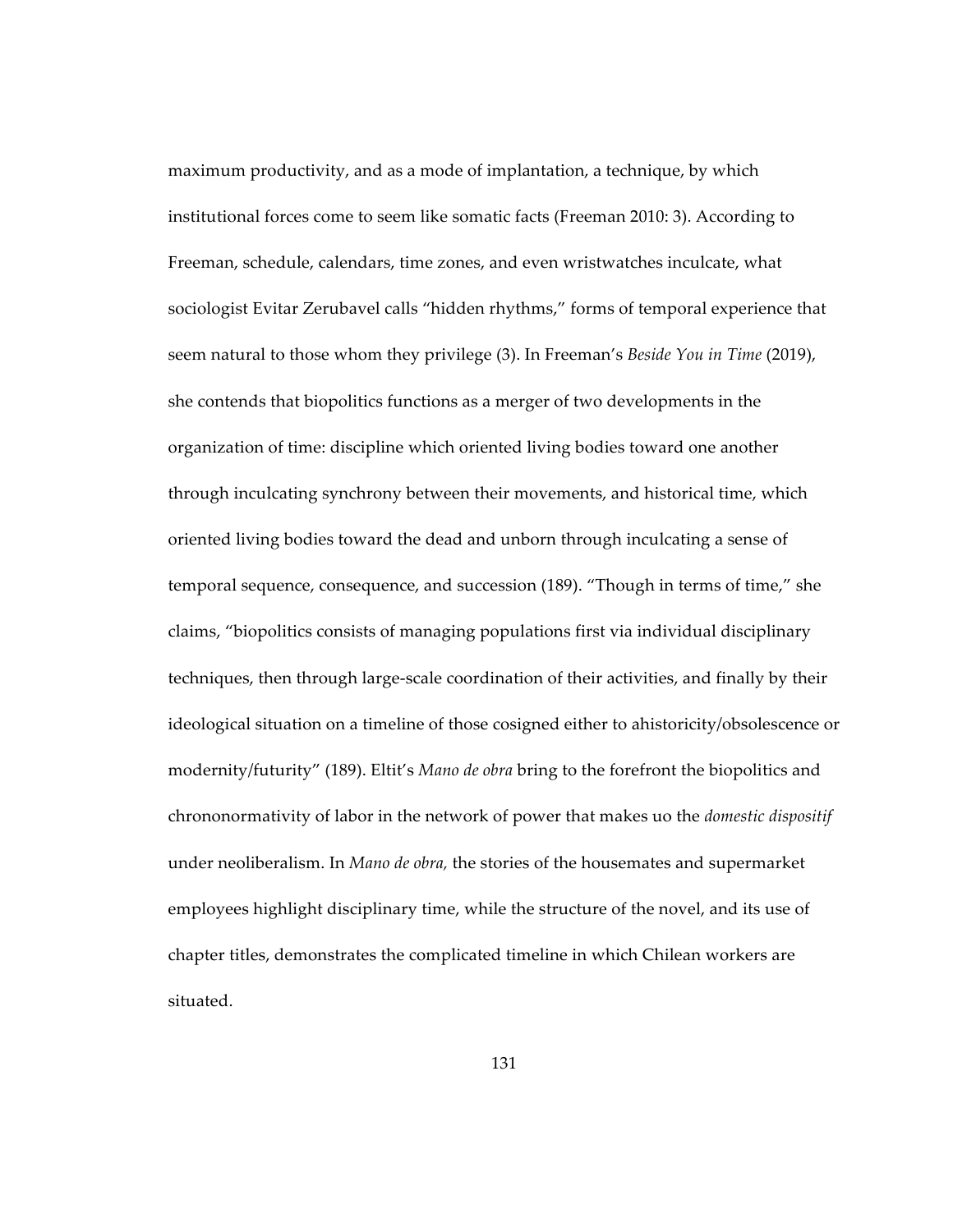*Mano de obra* is a novel that fixates on the supermarket, referred to as "el súper," as the ideal space for understanding life under neoliberalism does to labor, social bonds, and the family. The first part of the novel follows a nameless employee of "el súper" during different shifts at work, while the second part tells the story of a group of housemates who work at "el súper" as some of the employees try to form a union and others fear the move towards collective action could get them all fired. Divided into eight parts, each with a title taken from old newspaper headlines related to the history of Chile's workers' movements, the first part of the novel explores the continuity of disciplinary modes of surveillance in the space of neoliberal labor. Without literally referring to it, the novel ends up configuring the structure that Punta Carretas Mall acquired, as it fictionalizes the place of the hypermarket in the form of a maximumsecurity prison (Draper 100). the first part of the novel reveals two different levels of surveillance in the supermarket: the employees who pay careful attention to the clients, and the hierarchy between the floor workers and the managers who look over them. In the first part, the supermarket chiefly appears to be an indissoluble social order (Hoyos 99). The temporal logic of labor in the first part of the novel establishes a mix between Marazzi's "just-in-time" techniques and Foucault's disciplinary planning, where the worker's time is predetermined by a manager ("el analista"), but ruined by the clients: "Ay, cómo desordenan todo lo que encuentran en su paso. Mi persona ya no radica en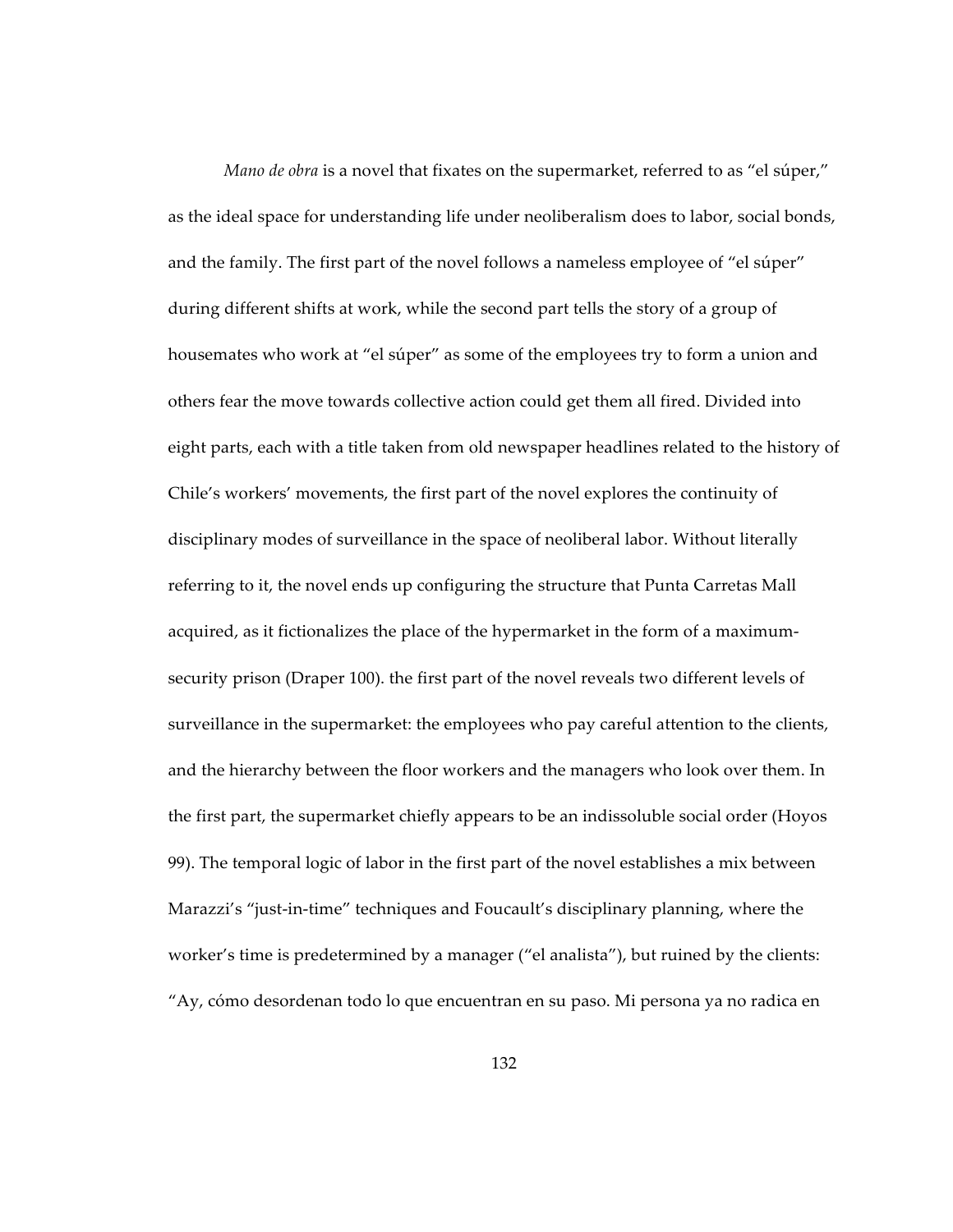mí mismo porque los clientes invalidan el tiempo que le he dedicado al orden programado por el analista (ese misterioso supervisor a la distancia)" (Eltit 2004: 256). The worker's sense of time becomes split between the minute by minute programing of Taylorism, and a constant repetition produced by the movement of clients inside the supermarket. Foucault's panopticon is replaced by the technological advancements of the security cameras, which are not only meant to protect the merchandise from theft, but to keep an eye on the employees. The highly-programed time of the analyst is emblematic of Foucault's disciplinary power, which conditions the body of the governed through rigid schedules, as he demonstrated with the use of timetables in prisons.

Disciplinary time, for Foucault, breaks down time by creating temporal segments within a continuum. These different segments take place on larger scales like childhood and adulthood, but also in the division of daily tasks (labor time, school time). The fundamental question for Foucault when understanding disciplinary time is how can one capitalize the time of individuals, accumulate it in each of them, in their bodies, in their forces, or in their abilities, in a way that is susceptible of use and control? How can one organize profitable durations? (157). The primary instrument for this disciplinary time becomes the time-table, which establishes rhythms, imposes particular occupation, and regulates cycles of repetition (149). The paradigm of the industrial worker was practically defined by a transformation of work and worktime. According to Anson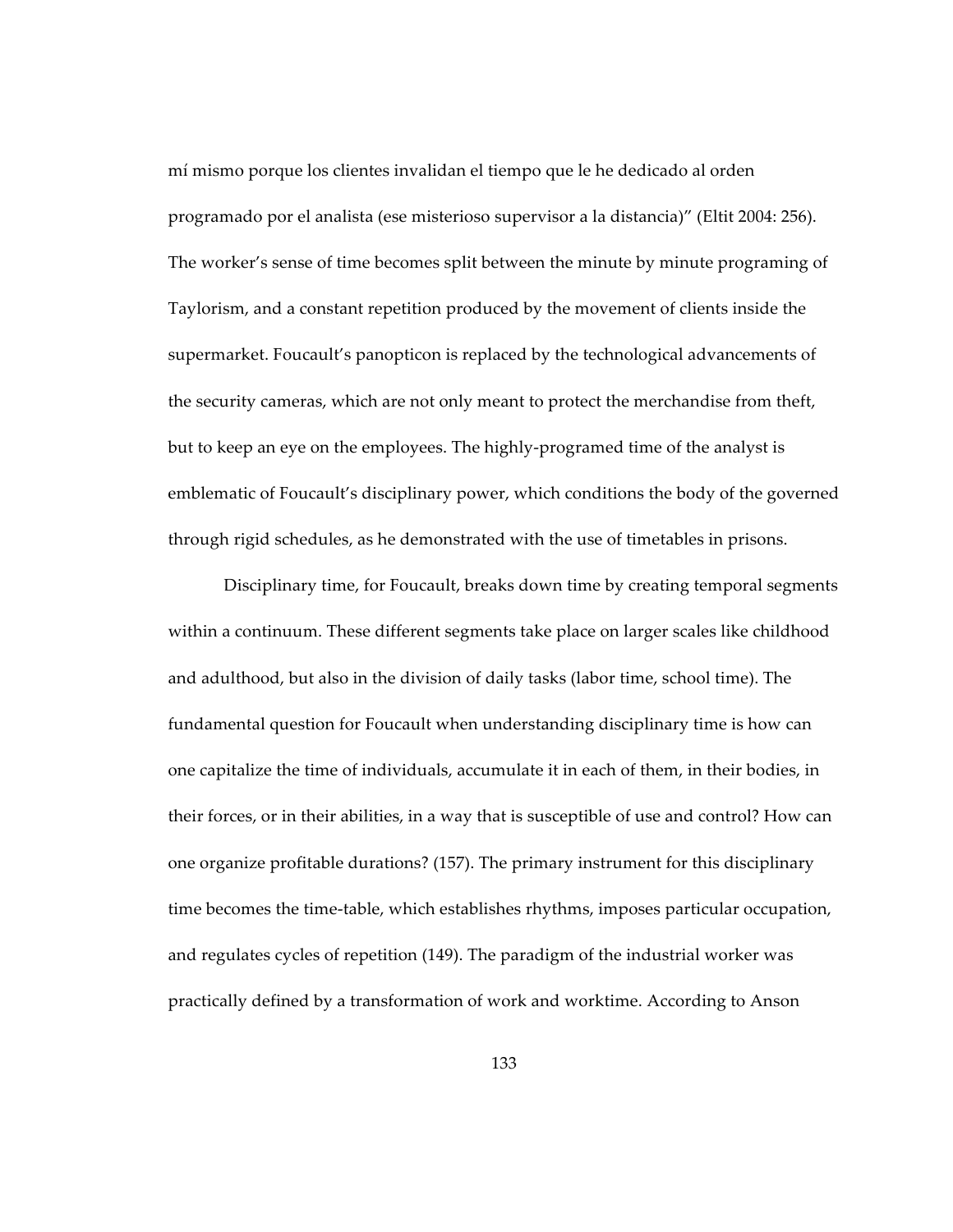Rabinbach, for the industrial worker the new discipline of clock-regulated worktime meant an end to traditional workday punctuated by periods of leisure; for the employer it meant the calculation of productivity in terms of hours (31-32). In addition to the increasingly minute divisions, time under disciplinary power is therefore also measurable in terms of its "quality". "Time measure and time paid must also be a time without impurities or defects;" Foucault writes, "a time of good quality, throughout which the body is constantly applied to its exercise. Precision and application are, with regularity, the fundamental virtues of disciplinary time" (151). With constant supervision, employers guarantee that work time is useful, and not interrupted, even during meal-break periods, or other moments that are not strictly working hours. *Mano de obras*'s anonymous worker forces his body as much as possible to avoid any form of "wasted time," including holding the need to go to the restroom when he must: "Imposible la orina porque yo no puedo ausentarme ni un instante de la acometida humana que se nos cayó encima" (Eltit 2004: 291). The passage shows both the prioritization of avoiding delays, but also the "just-in-time" worker adjusting to the stages of demands by the market, in this case an increase in clientele as a result of Christmas shopping—itself a cyclical practice linked to the calendar.

The supermarket worker provides a keen look into the fundamental relationship between time and the body to both disciplinary techniques and biopower. For Foucault,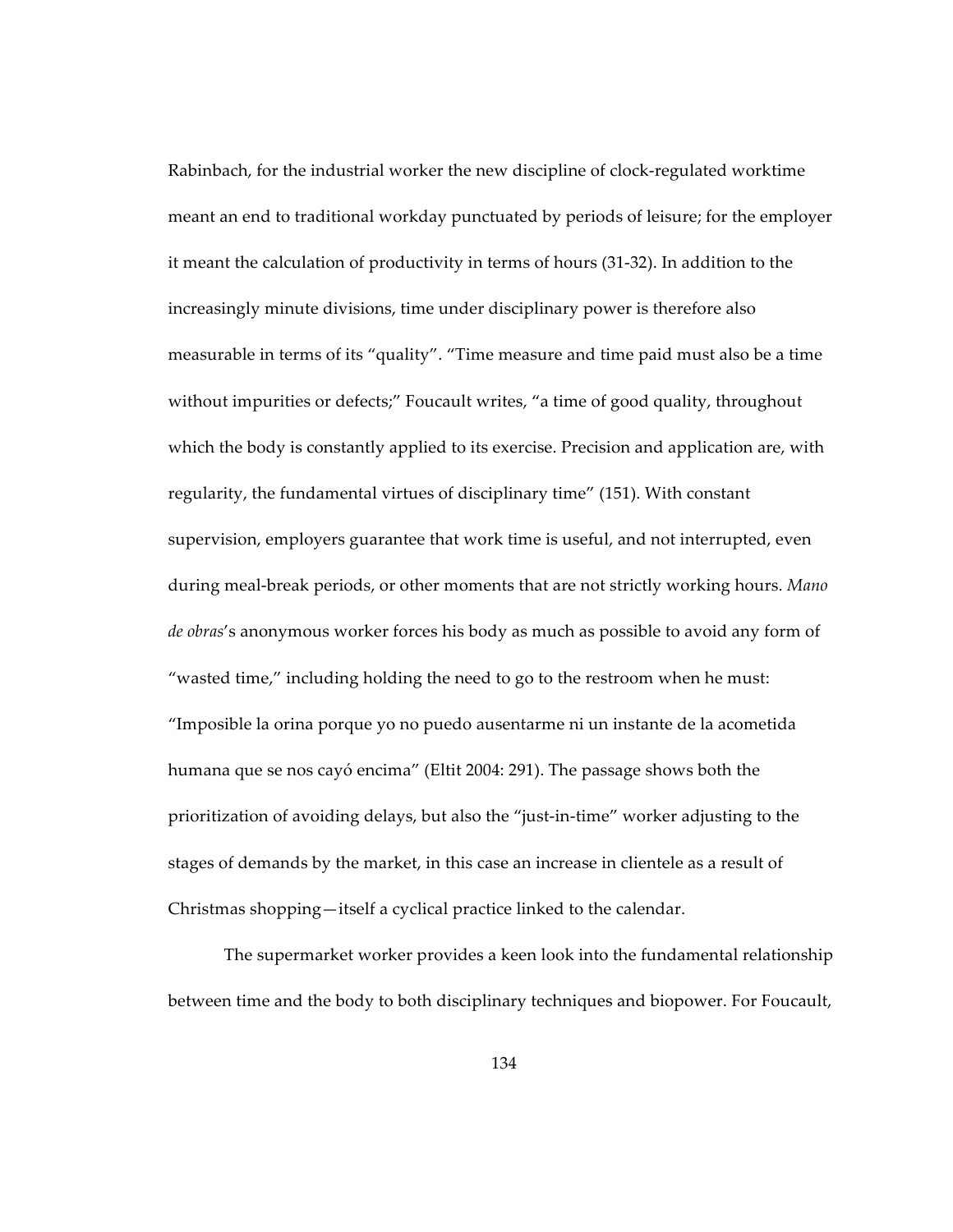understanding how the body could be mechanized, how it can be transformed, and also used to extract knowledge is at the heart of understanding disciplinary techniques. In his prime example, that of the eighteenth- century soldier, Foucault describes how the body could be constructed through a series of training techniques : "Recruits become accustomed to 'holding their heads high and erect; to standing upright, without bending the back, to sticking out the belly, throwing out the chest and throwing back the shoulders; and to help them acquire the habit, they are given this position while standing against a wall in such a way that the heels, the thighs, the waist and the shoulders touch it" (135). These essential techniques can be thought of, according to him, as "a certain mode of political investment of the body, a 'new micro-physics' of power" (139). Eltit's worker displays the stress of this temporality on the body with constant pains and illnesses: "Estoy poseído, lo afirmo, desde la cabeza hasta los pies por un síntoma *eternamente laboral*, una *enfermedad horaria* que todavía no está tipificada en los anales médicos… Soy víctima de un mal que, si bien no es estrictamente orgánico, compromete a cada uno de mis órganos" [I am possessed, I affirm it, from head to toe, by a symptom that is entirely laboral, a temporal illness, that has not yet been included in the medical annals... I am a victim of a disease which, even though not strictly organic, compromises each of my organs]<sup>22</sup>. (Eltit 2004: 278 italics are mine). As Susana

 $\overline{a}$ 

<sup>22</sup> Translation by Susana Draper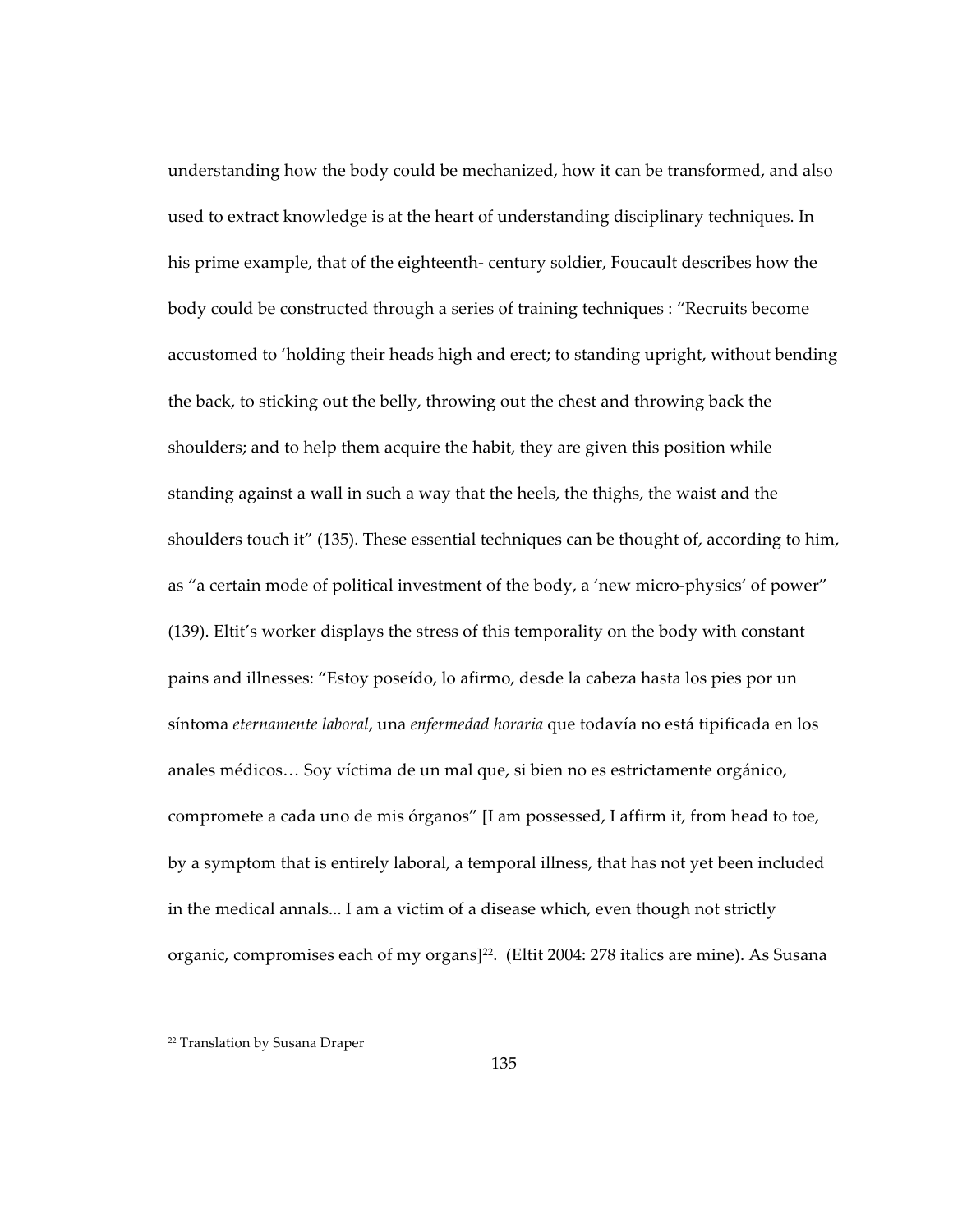Draper has observed, the worker spends day and night at work, until his organs cease to function to the extent that the narrator's discourse itself enters a form of delirium, punctuated by flashes of panic associated with a temporal illness (102). The worker of the first part of the novel is constantly caught between the inscription of this disciplinary time on the body, and the feeling that these hours do not match his internal temporality: "Las horas son un peso (muerte) en mi muñeca y no me importa confesar que el tiempo juega de manera perversa conmigo porque no termina de inscribirse en ninguna parte de mi ser. Sólo está depositado en el súper. Se trata de un horario tembloroso e infinito que se pone en primer plano" [The hours are a (dead) weight on my wrist and I don't mind confesing that time plays in a perverse way with me because it does not finish inscribing itself in any part of my being. It is just deposited in the supermarket. It's a matter of a trembling and infinite schedule which places itself at the forefront] (267). The worker of the first part entirely loses himself and any sense of being, becoming just another clog in the machine: " $\chi$ Quién soy?, me pregunto de manera necia. Y me respondo: una correcta y necesaria pieza de servicio" [Who am I? I ask myself in a foolish manner. And I answer myself: a correct and necessary piece of service] (294). As he loses himself and control over time, the worker also begins to feel feminized: "El tiempo ahora aprieta al súper como si lo estrujara un puño... Después de todo soy un hombre aunque, en algún sentido (lo sé), termino enredado a la imagen con que se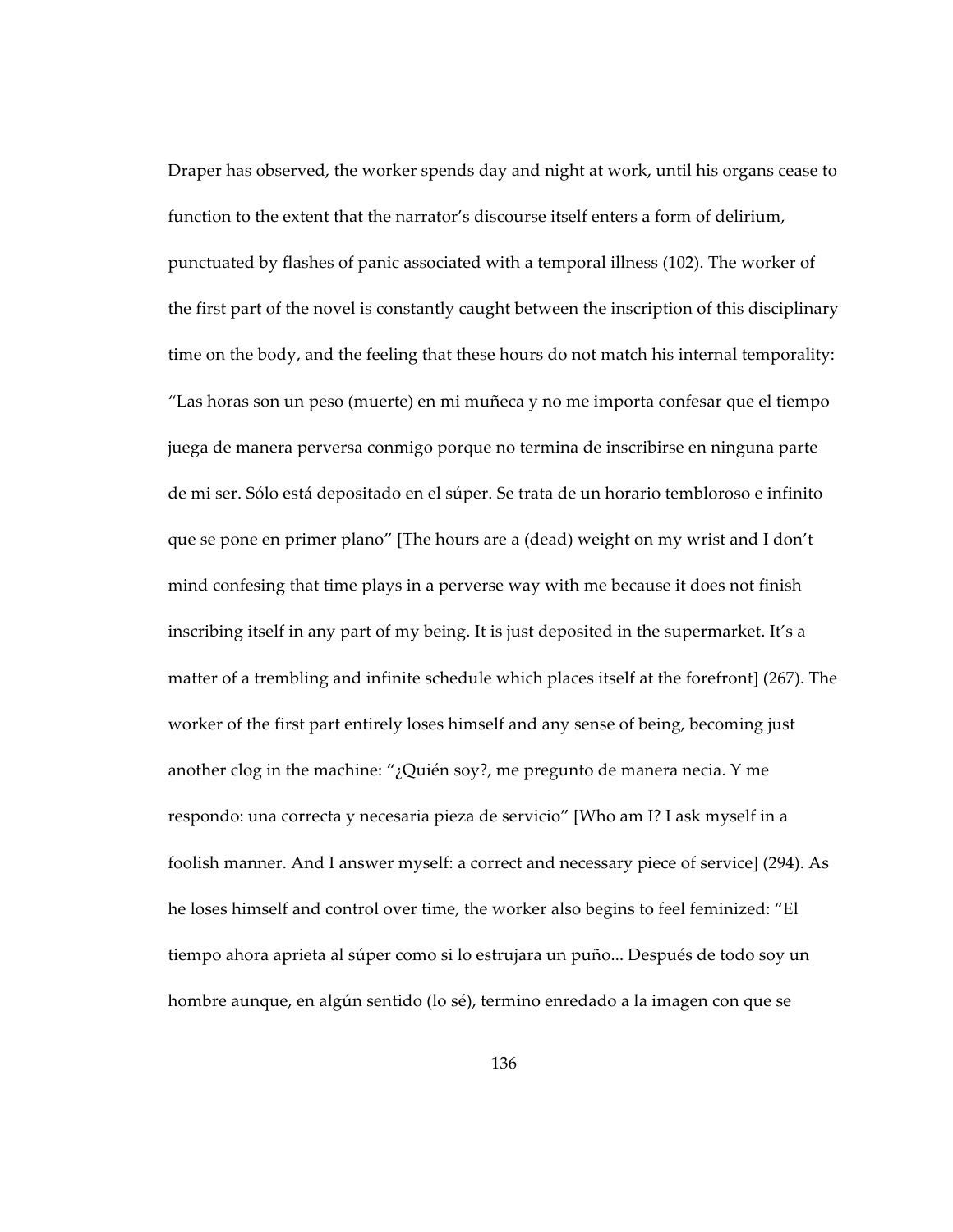define una mujer. Mujercita yo" [Time now tightens at the supermarket as if crumpled by a fist... After all I am a man even if, in a sense (I don't know), I end up entangled with the image that defines a woman. A little woman me] (276). Once again, as in chapter two's discussion of *El año del desierto*, there is a "qualitative" feminization of labor where the narrator understands his submissiveness as characteristics of the economy of the household entering the workplace. In the second part of the novel, which details the lives of various employees of "el súper" from the perspective of an anonymous housemate and fellow worker, we see how the properly disciplined body is that which ignores these illnesses and becomes mechanical to such a degree that it is admirable to others:

Pero Sonia trozaba con una velocidad que nos dejaba estupefactos. Una velocidad absorta que la ubicaba a una distancia geométrica de los pollos, de los supervisores, de los clientes, de los refrigeradores, de la luz, del hacha y de los carniceros que a su lado despostaban los animales entre unas carcajadas en eco que conseguían agotarnos… Allí se cursaba el espectáculo de las pirámides de pollos que Sonia, día a día, trozaba de manera *cada vez más mecánica, más precisa y más bella*. Unos cortes perfectos. Maníacos. [But Sonia chopped with a speed that left us all astonished. An engrossed speed that placed her at a geometric distance from the chickens, from the supervisors, from the clients, from the refrigerators, from the light, from the ax, and from the butchers who next to her deposited the animals in between laughs with an echo that accomplished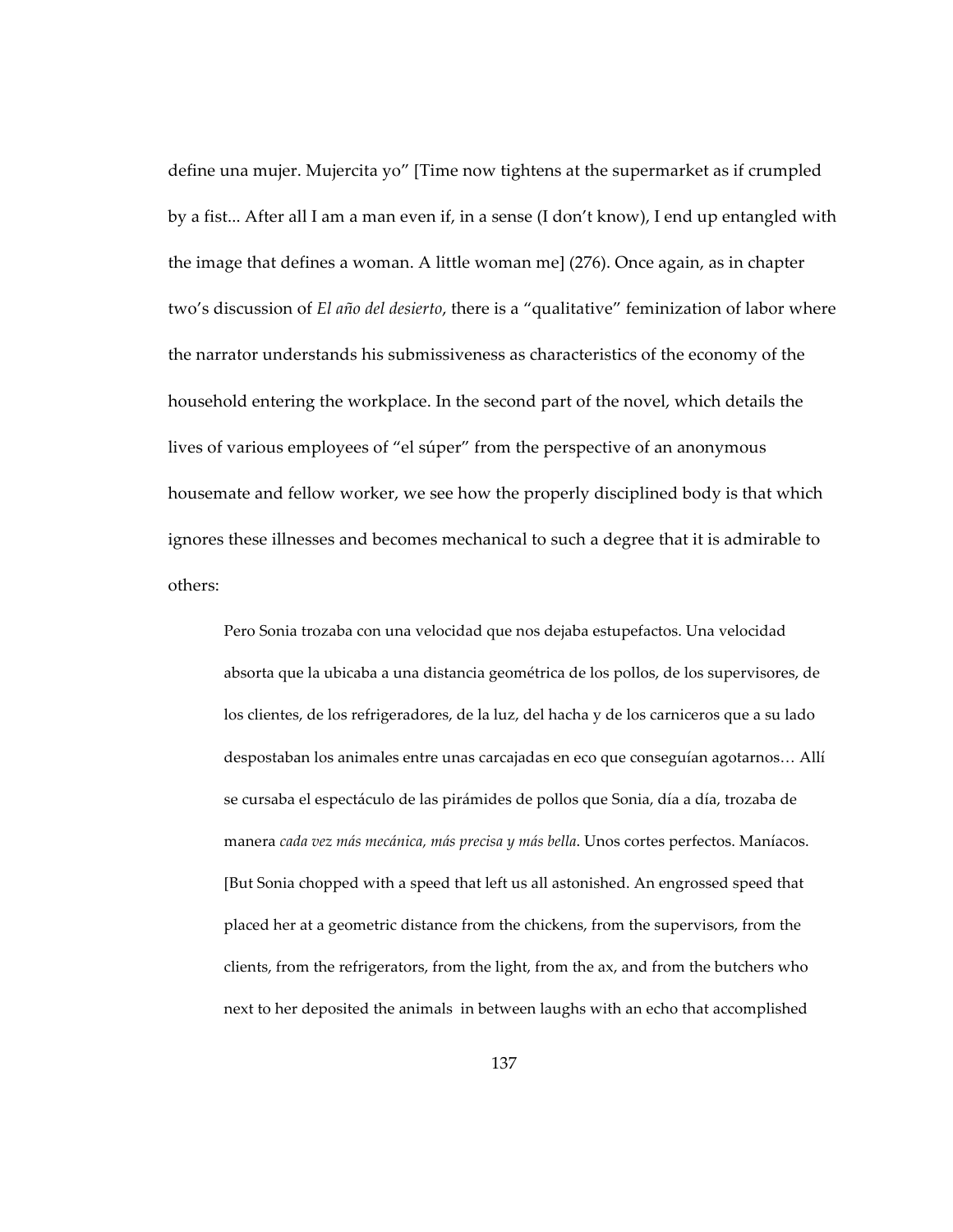depleting us... There took place the spectacle of the chicken pyramids which Sonia, day by day, chopped in *a manner increasingly mechanic, more precise and more beautiful.* Some perfect cuts. Manic.] (Eltit 2004: 327 italics are added)

Rabinbach has examined in *The Human Motor* (1992) how developments across science, cultural production, economics, and politics employed the metaphor of the working body as a human motor capable of transforming universal natural energy into mechanical work and integrating the human organism into highly specialized and technical work process (289). Sonia's mechanical chopping illustrates the persistence of the working body as a human motor within neoliberalism. Her skills are a sharp contrast to another employee and housemate, Isabel. In the case of Isabel, who also happens to be the only member of the house with a child, she becomes increasingly fatigued as the novel develops. For Rabinbach, the daydream of the late nineteenth-century middle classes was the body without fatigue (44). Fatigue becomes directly associated with a moral flaw. A crucial part of "just-in-time" labor is the flexibility of employers to change the worker's schedule on the fly, which in *Mano de obra* increasingly takes a toll on the worker's health and emotional stability: "Isabel se veía cansada. Apenas entró a la casa nos informó que su turno en el supermercado se había extendido en dos horas. Dos horas más de pie, nos dijo, habían devastado su humor" [Isabel looked tired. As soon as she entered the house she told us that her turn at the supermarket has been extended by two hours. Two more hours on her feet, she told us, had devastated her mood] (Eltit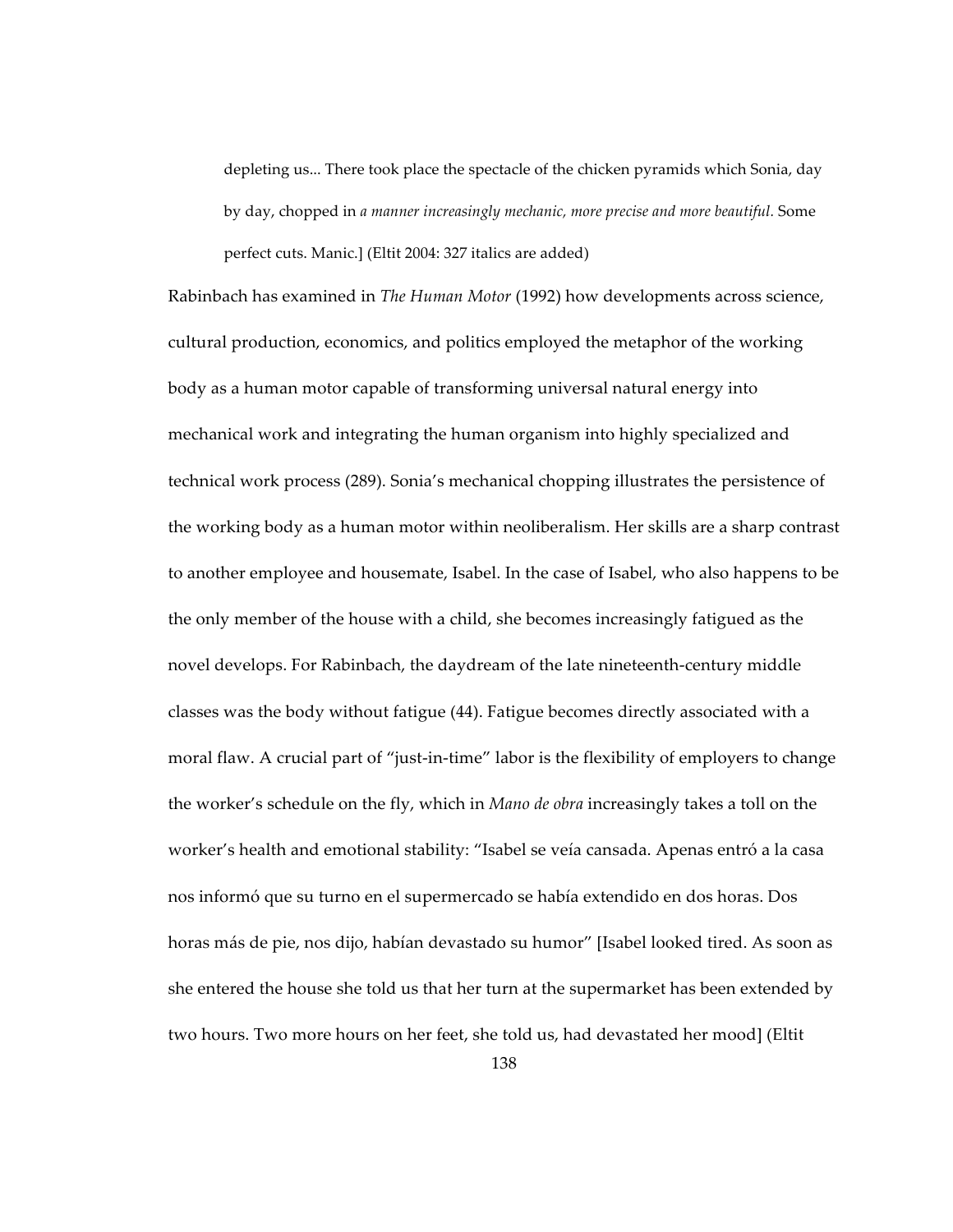2004: 299). Being forced to work two additional hours not only impacts on Isabel, but also every other member of the house who are forced to simultaneously adjust their schedules.

In contrast to the first part of the novel, which takes place entirely in the supermarket, the second part of the novel takes place mostly in the household, displaying how all the problems from work invade the hours away from worktime. "In the industrial paradigm" Hardt and Negri state, "workers produce almost exclusively during the hours in the factory. When Production is aimed at solving a problem, however, or creating an idea or a relationship, work time tends to expand to the entire time of life" (111-112). The workers of Eltit's *Mano de obra* take their work-related problems home, where they try to figure how to avoid being fired when the supermarket begins hiring new workers for a cheaper salary, a pattern happening across the entire supermarket chain: "teníamos que sobrevivir porque éramos los más antiguos. Los únicos en toda la larga y ancha cadena de supermercados que nos manteníamos en un equilibrio íntimo y voraz en nuestros feroces puestos del trabajo" [We had to survive because we were the eldest. The only ones in the long and wide chain of supermarkets that kept in an intimate and voracious balance in our fierce positions at work] (Eltit 2004: 327). In a significant twist, it is precisely when the workers have less hours at work that they become even more involved in solving their work-related problems (316).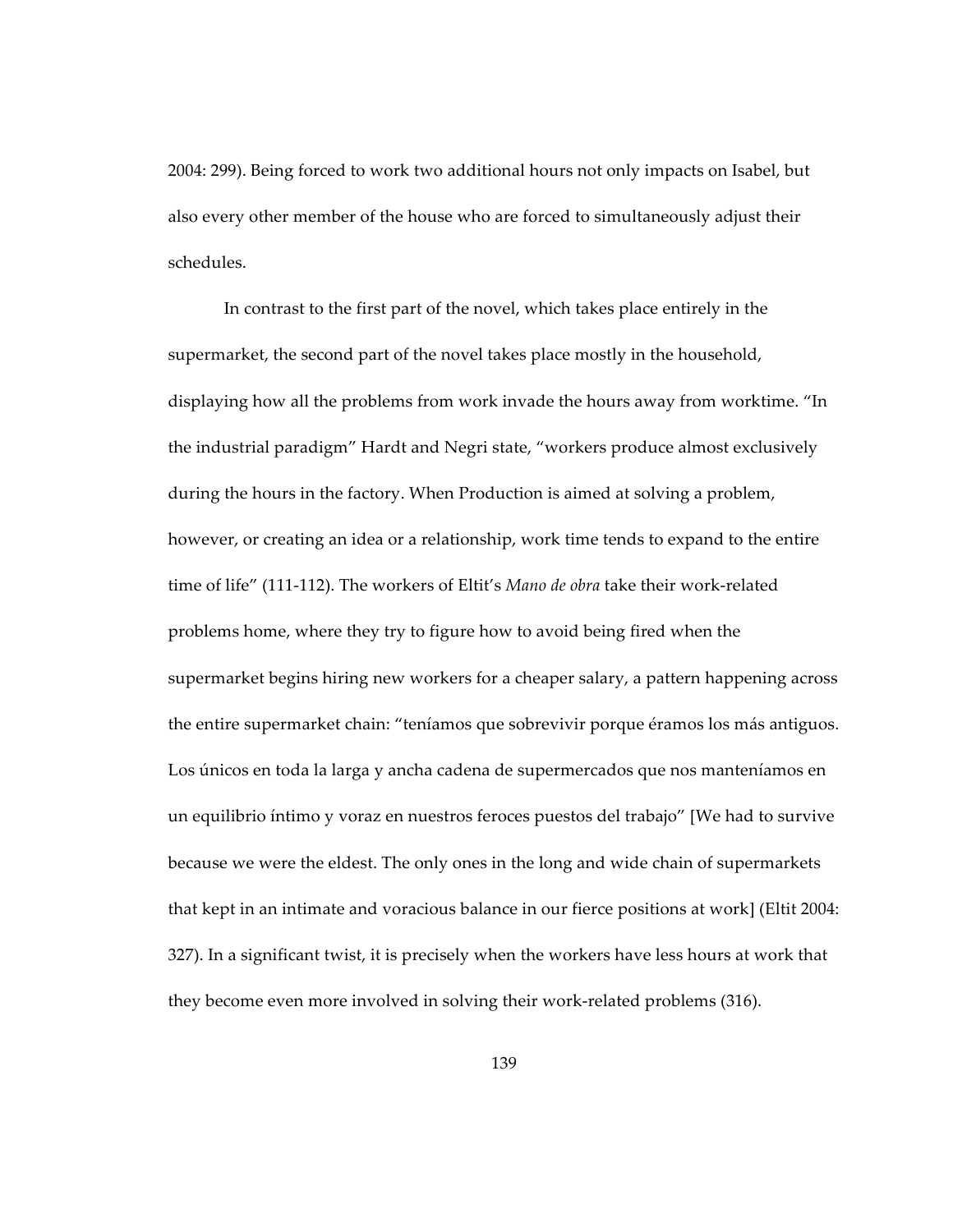Although the workers of *Mano de obra* give no indication of a historical conscious, the novel employs a strategic use of the history of Chilean workers which forces the reader to historicize the characters and the novel's claim about neoliberal labor. Each of the chapters of the first part of the novel has a title inspired by worker-based periodicals and the places where they circulated, such as "*Verba Roja* (Santiago, 1918)," "*Acción directa* (Santiago, 1920)," or "*Nueva Era* (Valaparaíso, 1925)." These assume a dual function as both subtitles and quotations; dates and places can be read as building an alternative calendar marked by a history of struggles previously erased from the temporality of the world both of the neoliberal hypermarket and of the dictatorship that made this world possible (Draper 103). The title of the second part of the, "PURO CHILE" [PURE CHILE], connects the narrative to Salvador Allende's Unidad Popular. Unlike the uniform theme that underlines the tiles of the first part, the individual titles of the chapters in the second part, as Hector Hoyos has shown, are a hodgepodge of anodyne labels ("El momento comercial de las papayas en conserva") [The commercial moment of canned payayas], brutal assertions ("Sonia se cortó el dedo índice") [Sonia cuts off her index finger], and accounts of daily hardship in the style of newspaper headlines ("Se levantó a las cinco de la mañana") [He/She woke up at five in the morning], among others (Hoyos 105). According to Hoyos, this textual apparatus constellates the tens and twenties, the early seventies, and the mid-nineties to early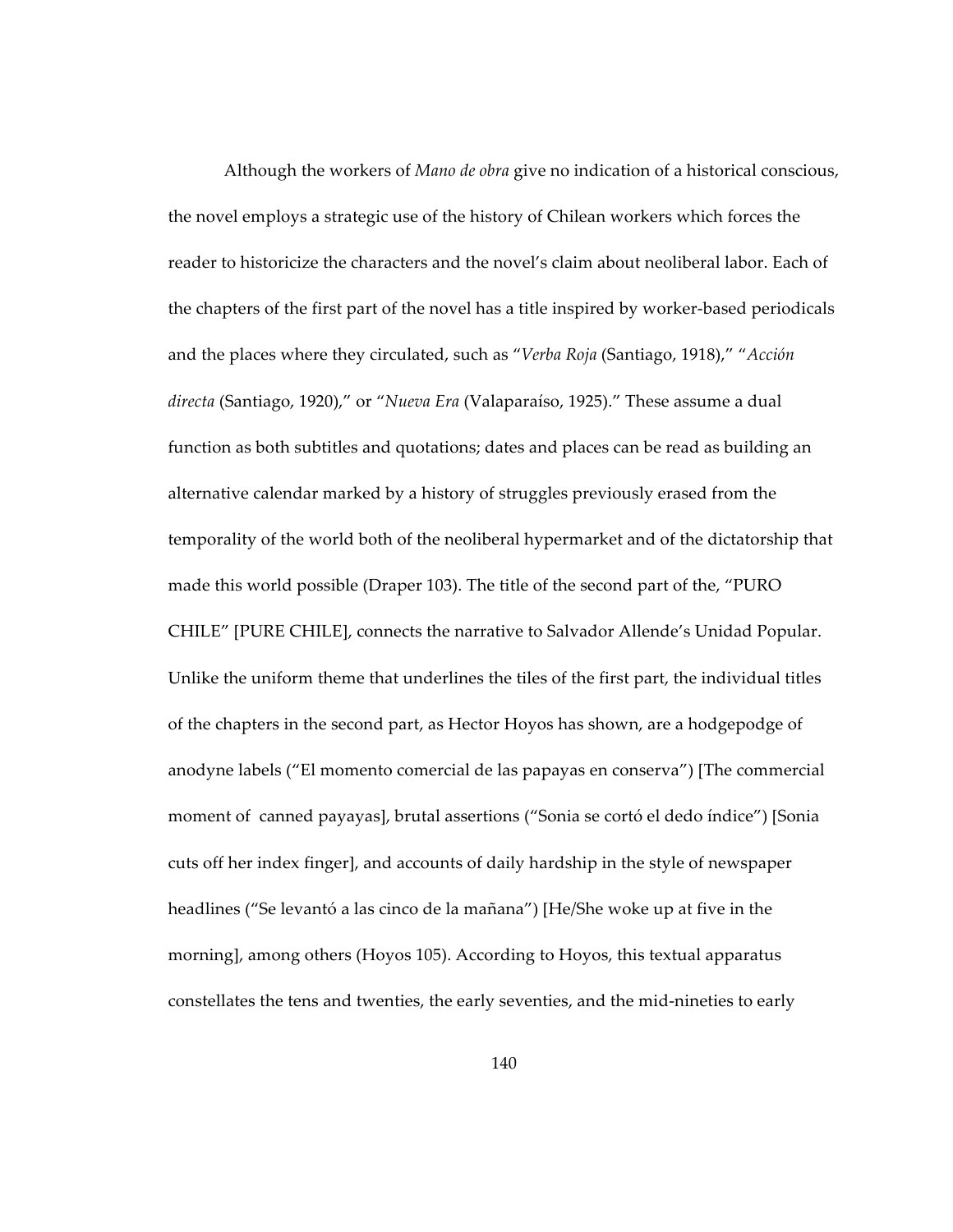naughts, or, in other words: the foundations of unionism, the promise of democratically elected socialism, and the center-leftist coalition government of Concertación (105). Hoyos argues that the section titles in *Mano de obra* are best understood as allusions to the physical, still-existing banners of those periodicals: "when Eltit names them, she is inviting a deeper, historical approximation of the supermarket" (Hoyos 109). The chapter titles make readers aware how little they know of these histories, thus forcing them to imagine ways to connect erased and lost past(s) with a present in which awakening becomes enigmatic (Draper 110). The names of worker periodicals, and the actual holdings that remain of those publications, belong to the historical residues and resources one can mobilize against consensus, in Chile as elsewhere (Hoyos 110). Eltit's novel forces the reader to historicize the modern worker, the disciplinary techniques of the workplace, and the colonization of household time as an extension of work.

## **Conclusion**

The novels of Diamela Eltit have shown decades of commitment towards divulging the complex networks of power that link gender, politics, economics, history, and debt, among other topics, under neoliberalism. At the heart of this project is a crucial understanding of the role of the household as an extension of worktime and workspace through immaterial labor, as well as its role within the debt economy. *Los trabajadores de la muerte* insists that the transformation of the domestic space into a source of debt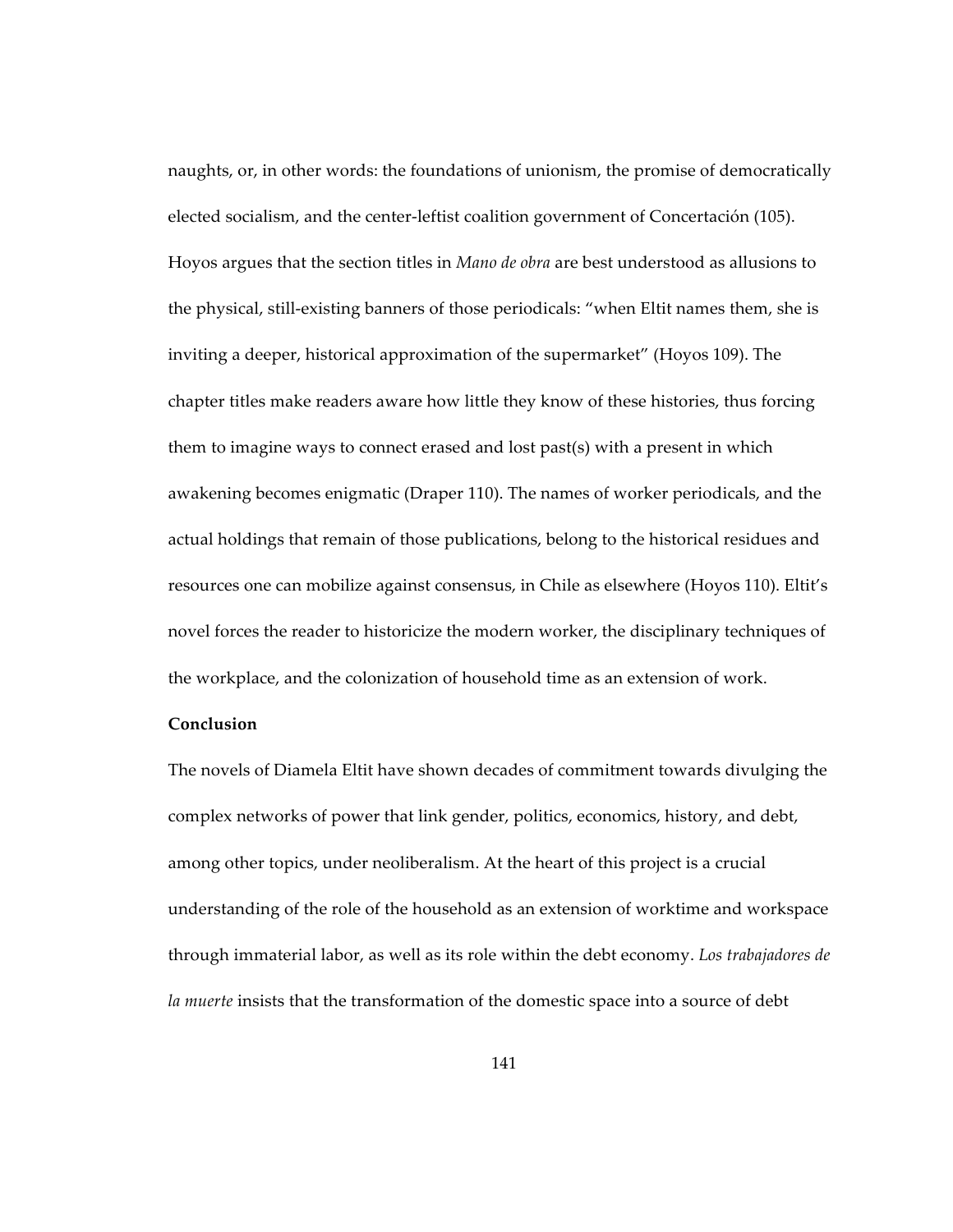extraction necessary for the financial revolution follows a long history of Western culture's violence towards women which mobilizes a series of discourses, techniques, and practices. *Mano de obra* reveals the destruction of social bonds among workers that takes place in the debt economy of *Los trabajadores de la muerte*. Both *Los trabajadores de la muerte* and *Mano de obra* feature characters whose indebtedness and precarious labor produce a sense of ahistoricity. These are characters who do not own a time of their own, but from whom time and history are extracted. In spite of the eternal sense of presenteness felt by the characters of both novels, Eltit use of Medea and worker-based periodicals present an affirmation of the relevance the past possesses in the development of resistance against a political and economic system that, as Maurizio Lazzarato has argued, tries to neutralize time in the process of subjectivation.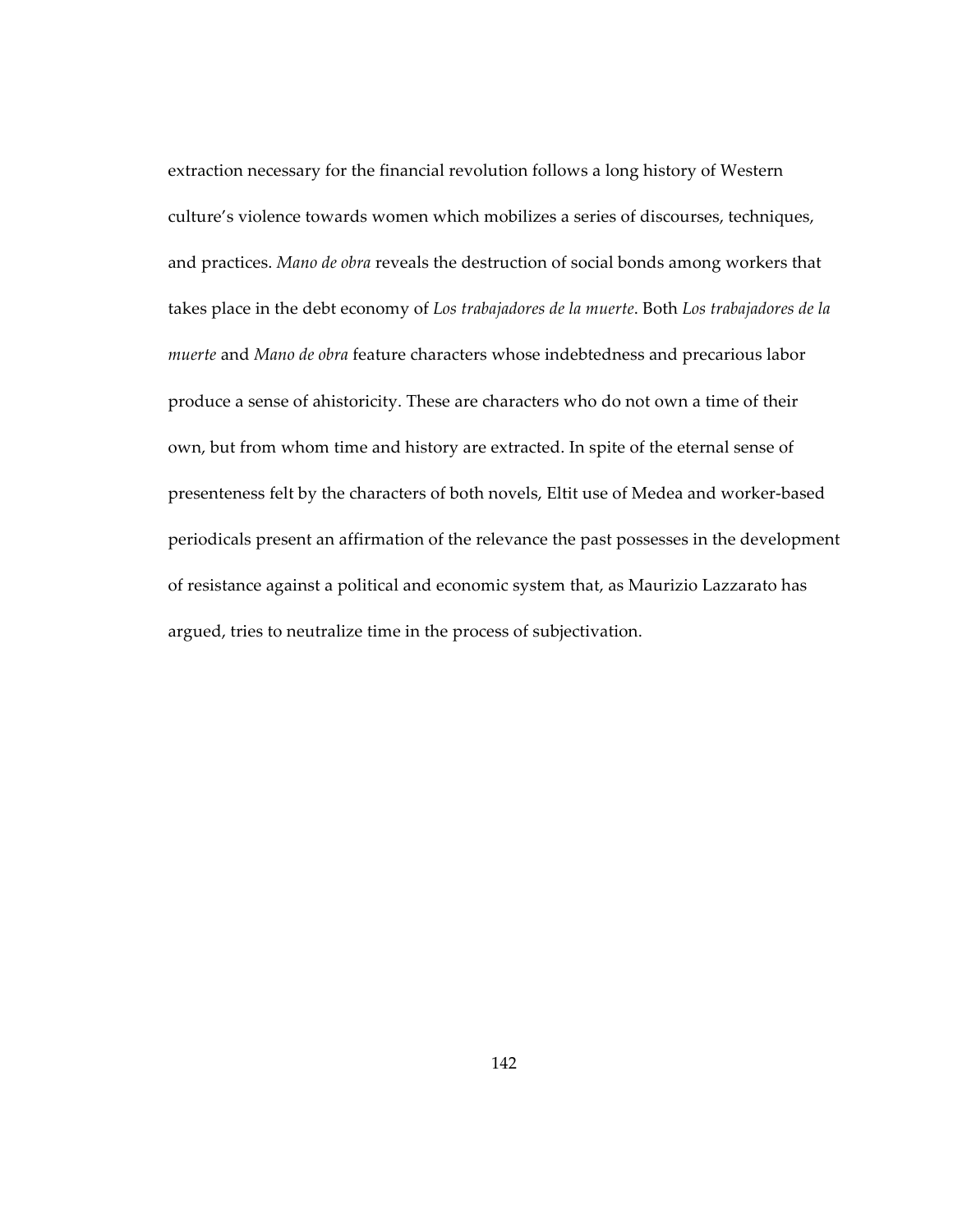## **Chapter 4: Digging for Pasts: Archeology, Anachronisms, and Debt in Juan López Bauzá** *Barataria*

In Miguel de Cervantes' classic *Don Quixote de la Mancha*, Don Quixote's loyal companion Sancho Panza is tricked by a Duke and Duchess into thinking that he governs an island called Barataria. During his first day as governor, Sancho settles a dispute between a creditor and his debtor, and the novel's narrator states: "Finalmente, el un viejo corrido y el otro pagado, se fueron, y los presentes quedaron admirados, y el que escribía las palabras, los hechos y movimientos de Sancho no acababa de determinarse si le tendría y pondría por tonto, o por discreto" [To conclude, the old men went off, one crestfallen, and the other in high contentment, all who were present were astonished, and he who was recording the words, deeds, and movements of Sancho could not make up his mind whether he was to look upon him and set him down as a fool or as a man of sense] (Cervantes 2010: 379-80)<sup>23</sup>. Sancho's governing in Barataria is built on two clashing perspectives: One the one hand is the deception by the Duke and the Duchess, which the reader knows from the beginning. On the other hand, is the perspective of Sancho and don Quixote, who are unaware that they are being played by the dukes (Rodriguez-Escalona 135). From the perspective of the bluffers, everything has been decided from the beginning, Sancho is not, and will never be, the governor (135).

 $\overline{a}$ 

<sup>23</sup> Translations of Cervantes by John Ormsby, http://www.gutenberg.org/files/5946/5946-h/5946-h.htm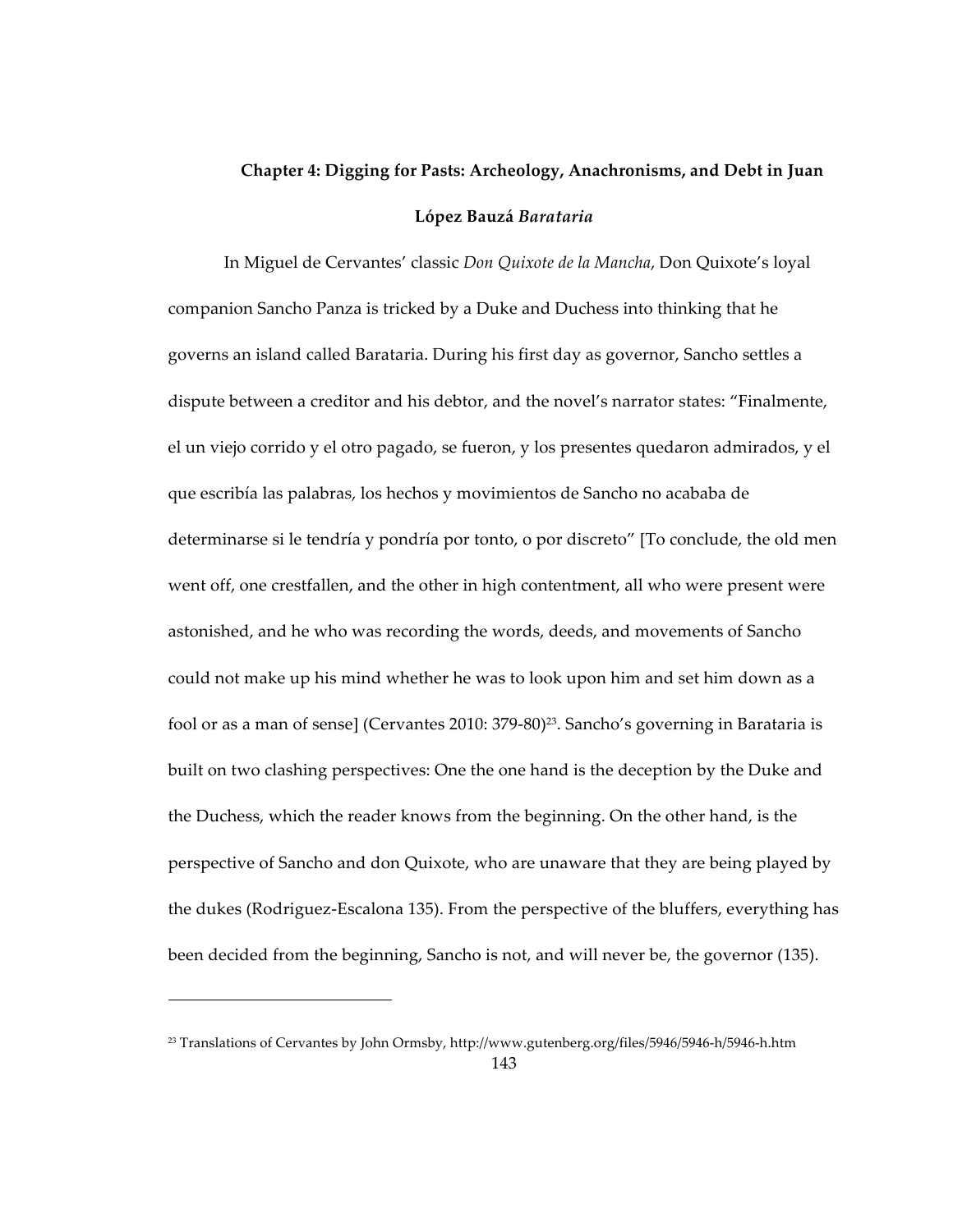From the perspective of Sancho, the actions that take place on the island follow a very specific logic guided by his actions. Yet, as Sancho performs his role as governor, he begins to construct himself accordingly, learning to live in the clash between the circumstances thrown at him, and his own convictions (135).

In the two-volume novel *Barataria* (volume 1 published in 2012, volume 2 published in 2013) Puerto Rican writer Juan López Bauzá rewrites Cervantes' text as a way to explore the struggles and constant absurdity that is Puerto Rico in the 21st century. In López Bauzá's satire, Puerto Rico, much like the Barataria of *Don Quixote*, is an island where the illusion of governing is not just a lie, but ultimately a bad joke from which local subjectivities are produced. In Cervantes, everyone, even Don Quixote, is aware of Sancho's limitations as a potential governor, except for Sancho (Rodriguez-Escalona 147). From corrupt politicians, academic disputes, nationalist vs statehood battles, to UFO landing strips, false evangelical prophets and just about everything in between, the nearly 900-page novel presents an island where, much like in Cervantes' classic, it is nearly impossible to tell apart what is real and what is fiction. Ultimately López Bauzá presents Puerto Rico, particularly Puerto Ricans who want to become the  $51<sup>st</sup>$  state, as a modern-day Sancho, convinced of having control in spite of reality. The ultimate fictions being the possibility of statehood, equality as American citizens, political and economic progress, and the American Dream. Following the footsteps of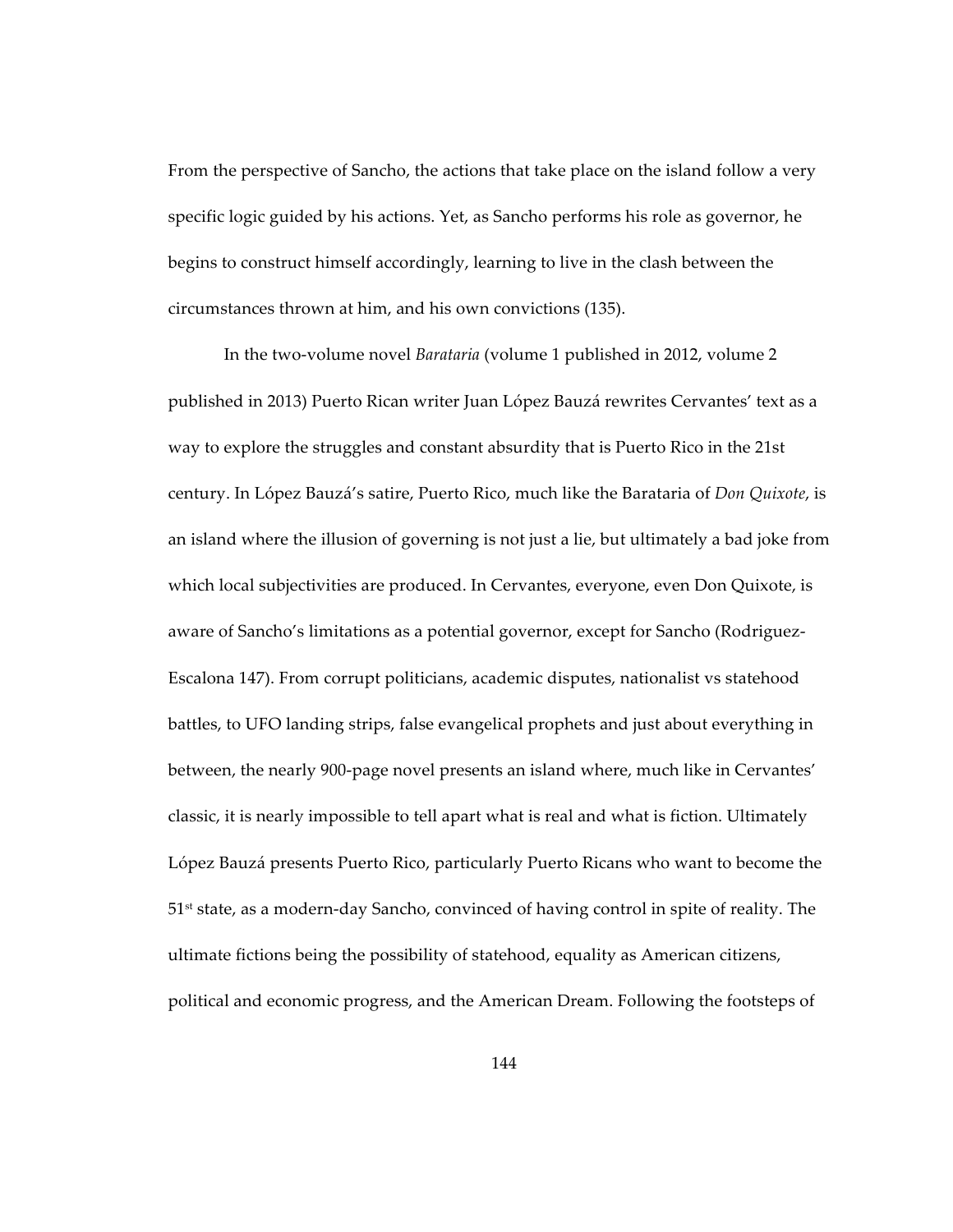Cervantes scholars like Carroll B Johnson and David Quint, who have argued through different approaches that *Don Quixote* is a story about the historical transition into a newly emergent world of money, Juan López Bauzá's *Barataria* can be read as a novel about the transition into neoliberal indebtedness. My goal in this chapter is to analyze *Barataria*'s insistence on anachronism as a way to challenge future-oriented notions of indebted time in recent debt theory. I am interested in how history—understood here in Nietzsche's terms as that mode of writing of the past that makes it accessible to and relevant for the present (Grosz 2004: 113)—is informed and shaped by debt as a tool of governance. While debt theory has prioritized the relationship between and the future, I want to emphasize how the temporalization of indebtedness is also about an intensification of the way in which the past is made relevant to the present. I claim that López Bauzá uses Cervantes as way to articulate the past's relevance to the present in Puerto Rico's relation to the United States, not only as colonized and colonizer, but also as debtor and creditor.

## **Puerto Rico's Disaster Literature and the Publicl Debt**

Juan López Bauzá is a Puerto Rican novelist, as well as a writer of short stories, scripts, essays, and a translator. He published his first book *La sustituta y otros cuentos* in 1997, *Barataria* was his first published novel. *Barataria* (volume 1 published in 2012, volume 2 published in 2013), is in some respects one the most unique novels of Puerto Rico's  $21<sup>st</sup>$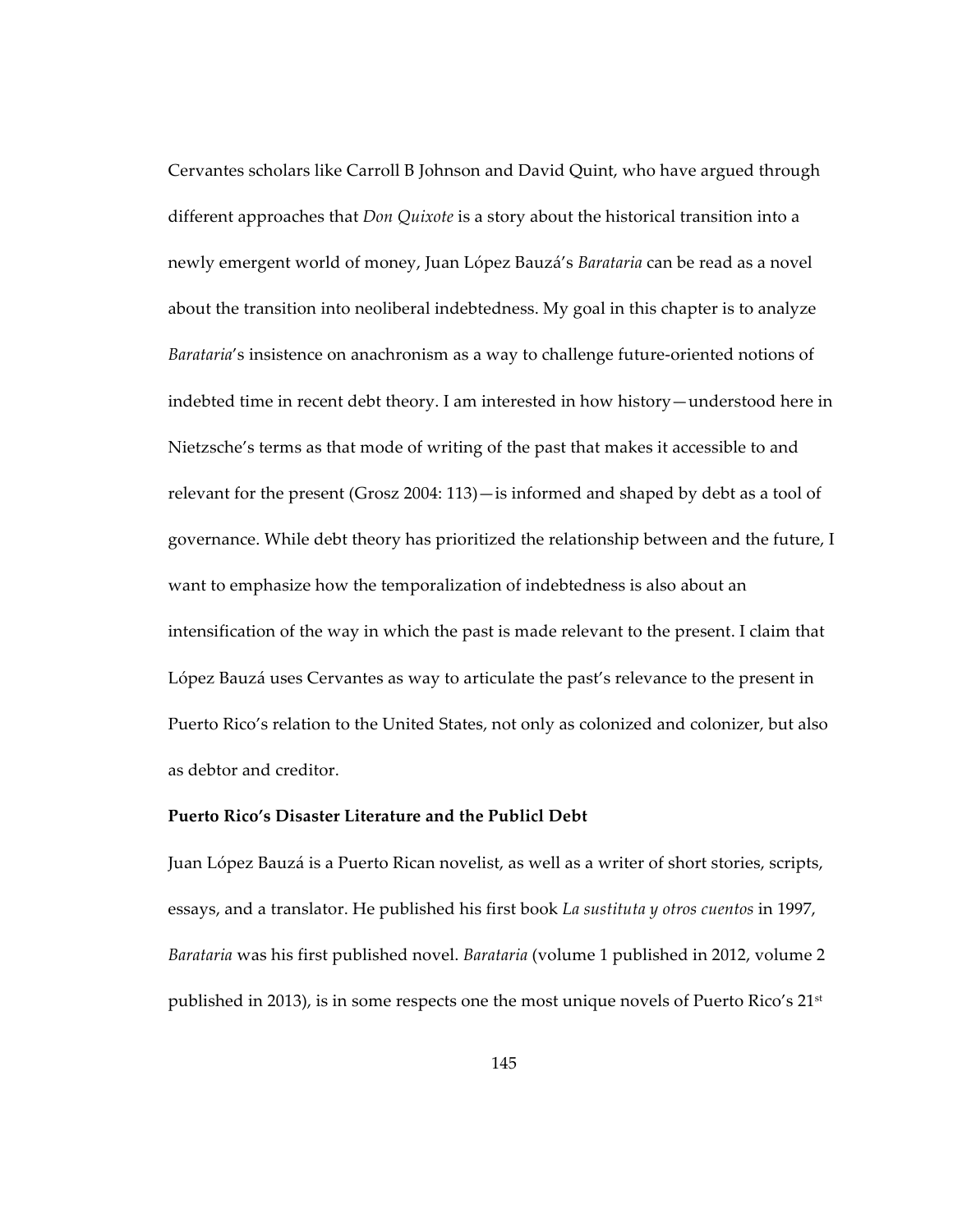century literature, but also fits into the island's most recent literary trends of "literatura del desastre" [literature of disaster] or "literatura de (des)encanto" [lietarture of (dis)enchantment], terms which have been used to describe trends in Puerto Rican literature after the 2006 financial collapse. In 2015, the Puerto Rican debt crisis became a major headline in the United States and globally when then governor Alejandro García Padilla stated that the debt, at that time around \$70 billion, could not be paid, after defaulting for the first time in the island's history. However, the island had been in economic recession since 2006, as a result of policies that were ongoing since the 1970s. Since the start of the recession, and during the debt crisis, Puerto Rican literature has also undergone drastic changes as authors try to grasp the economic and political crisis. short story writer Vanessa Vilches uses the term "literatura del desastre" is reference to Naomi Klein's notion of "disaster capitalism": "Mientras Naomi Klein sugiere el término economía del desastre para referirse al capitalismo salvaje que se aprovecha de las crisis para lucrarse, pensamos en la pregunta sobre la literatura que se escribe en ese mismo contexto" [While Naomi Klein suggests the term economy of disaster in reference the savage capitalism which takes advantage of crises for profit, we think about the question of literature written in that context] (Vilches). Poet and critic Daniel Torres Rodriguez plays with the island's tourism slogan "the island of enchantment" as the primary idea in question by the new generation of writers. Accoridng to Torres Rodriguez, the new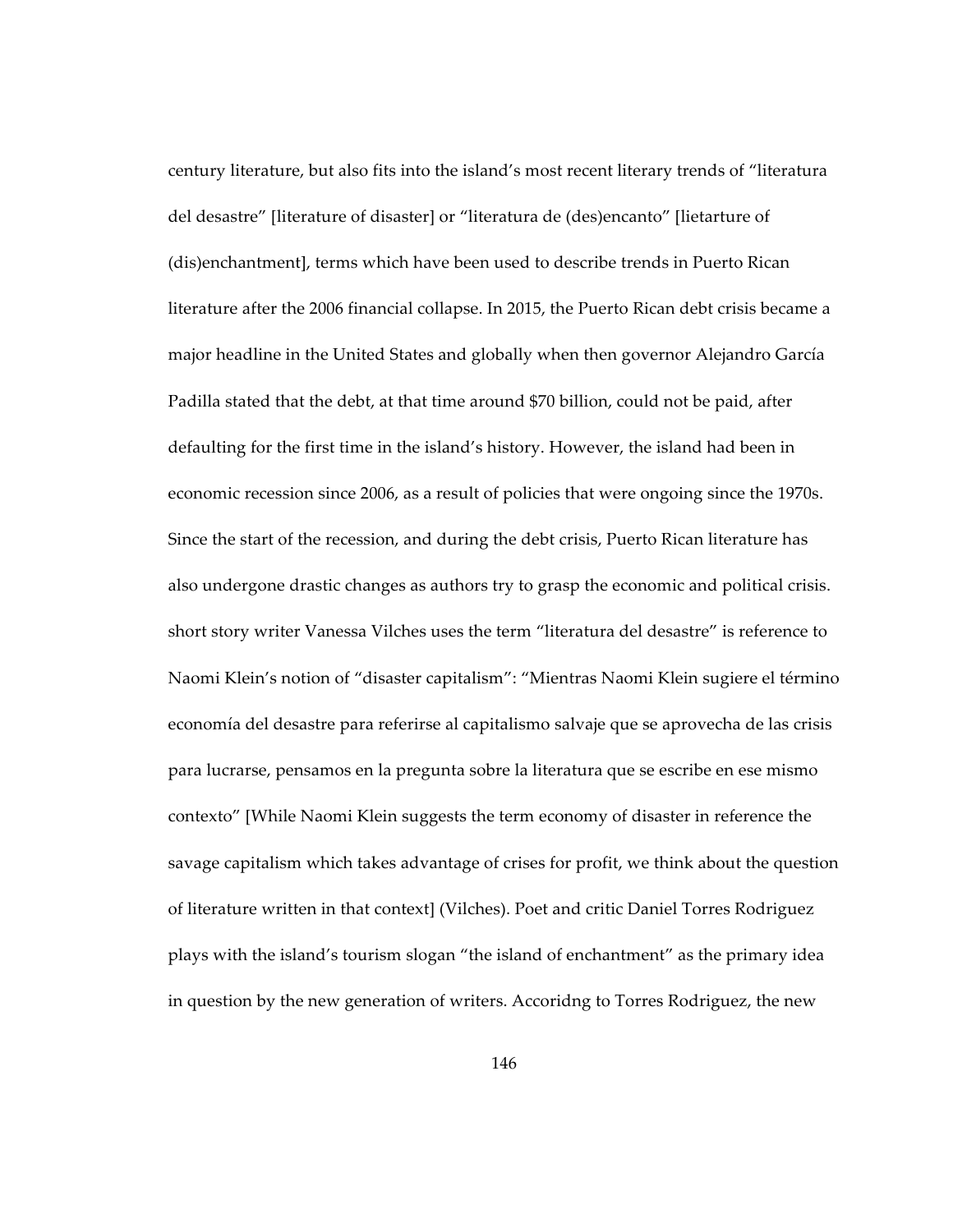Puerto Rican literature speaks to the profound postcolonial disenchantment, but without entirely forgetting the wonders of the island which serves as an incentive for an entire corpus, beyond the limits of previous generations, highlighting the a clear discontent with Puerto Rico as an American colony since 1898 (15).

According to the critic Melanie Pérez Ortiz, Puerto Rican literature in the late 80s and 90s has a resurgence of fantastic themes, and while writers like Pedro Cabiya have rejected the idea that their use of the fantastic is similar to previous generations of Latin American writers, Pérez Ortiz argues that the fantastic in the Puerto Rican literature of the end 20<sup>th</sup> century is accepted as part of the real, there is no opposition between the nonsensical being narrated and an external reality (27). The writers of the (des)encanto continue to explore the relationship between fantasy and reality as part of what it means to articulate the conditions of an island that lives enchantment and disenchantment simultaneously. Although Vilches leans more towards capitalism and Torres Rodriguez towards colonialism, it is a common theme across authors in the generation to explore how these two must be questions in unison when addressing the crises that have affected Puerto Rico through its history.

There have been different theories on what caused Puerto Rico's recession and debt crisis, but the most common and accepted theories look at the 1970s as the origin of the current debt. Beginning in the 1970s, Puerto Rico's economy began to suffer a drain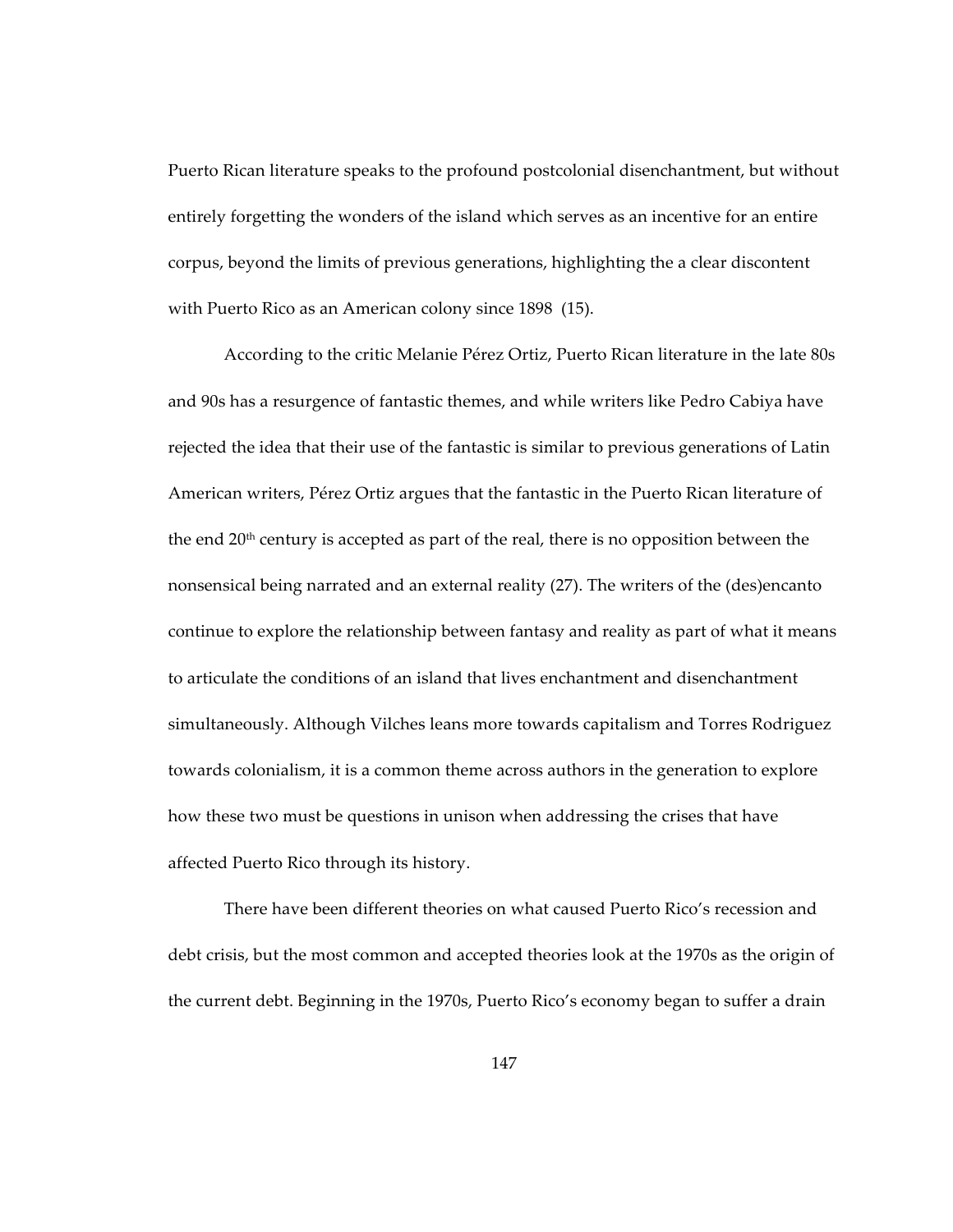of profits, to the point where the measure of total income produced in the island, the Gross Domestic Product, began to separate dramatically from the measure of income that residents own, the Gross National Product or GNP (Ayala). As a result, the Puerto Rican government started using bond investment money to balance its budget, this resulted in rapid accumulation of debt, and then in further debt borrowed to cover the interest payments (DePersio). This trend in the 1970s towards borrowing in order to finance the government's expenses began when the limited success of the post-World War II Operation Bootstrap, which transformed the economy from an agricultural one to a light manufacturing one, lost its luster (Morales). The other key moment, which some have identified as the origin of the current debt, took place in the 1990s. During the 1990s, the Puerto Rican government implemented policies that accelerated borrowing for public works, which meant that by the 2000s administration after administration addressed lack of liquidity with further borrowing. This period also saw the phasing out process of section 936 in the IRS code. Beginning in 1976, section 936 of the tax code granted U.S. corporations a tax exemption from income originating from U.S. territories. Section 936 became increasingly unpopular throughout the early 1990s, as many saw it as a way for large corporations to avoid taxes. Ultimately, in 1996, President Clinton signed legislation that phased out section 936 over a ten-year period, leaving it to be fully repealed at the beginning of 2006 (Greenberg and Gavins). The removal of tax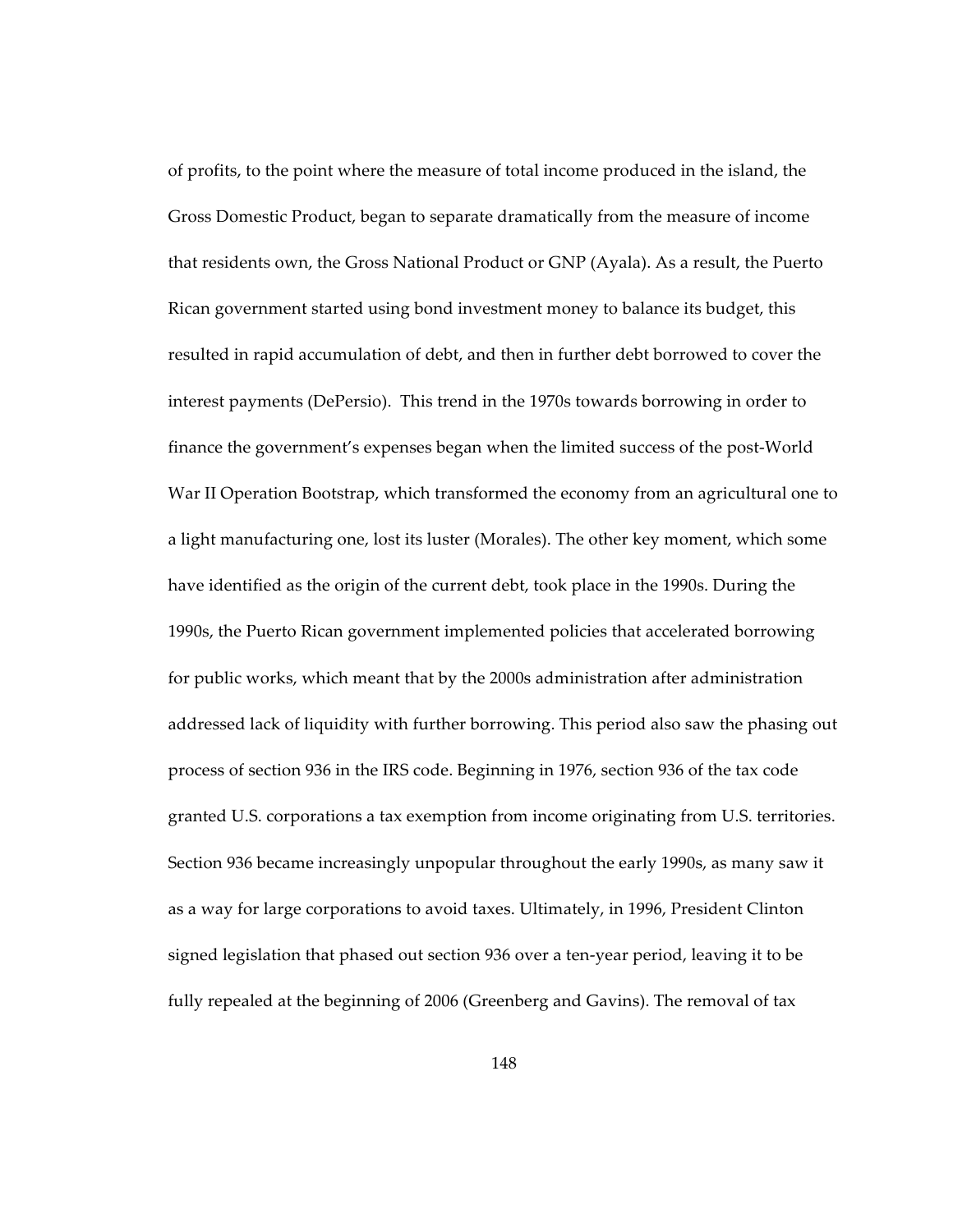incentives, along with the high price of Puerto Rican workers in comparison to other nearby wages depressed by NAFTA, resulted in companies leaving the island and high levels of unemployment. The Puerto Rican government's response once section 936 expired in 2006, was to increase borrowing aggressively to employ those who had lost their jobs to outsourcing (Rodriguez 14). The administration also began to purchase high-risk capital appreciation bonds, which eventually rack up interest rates from 785 to 1,000 percent (Klein 48). Between 2001 and 2014, debt-service payments, including interest and other profits paid to the banking industry, increased fivefold (Klein 48). By 2014 Puerto Rico was spending more servicing its debt than financing its public school system (Bernabe).

Nearly a year after Puerto Rico's first default, Congress passed the Puerto Rico Oversight, Management and Economic Stability Act (PROMESA) [PROMISE]. The bill would also pass the Senate in June 2016. PROMESA created a non-elected, federallyappointed control board, with broad powers over Puerto Rico's state finances (Bernabe). Due to amendments made in 1984 to the United States Bankruptcy Code excluded Puerto Rico's municipalities and state-owned enterprises from having the power to declare bankruptcy. Under the Territorial Clause, Puerto Rico is considered a "state" for certain purposes, but not for others. The 1984 revision of the Bankruptcy Code, is one of those instances in which Puerto Rico is not considered as a "state" (Backiel 16). As critics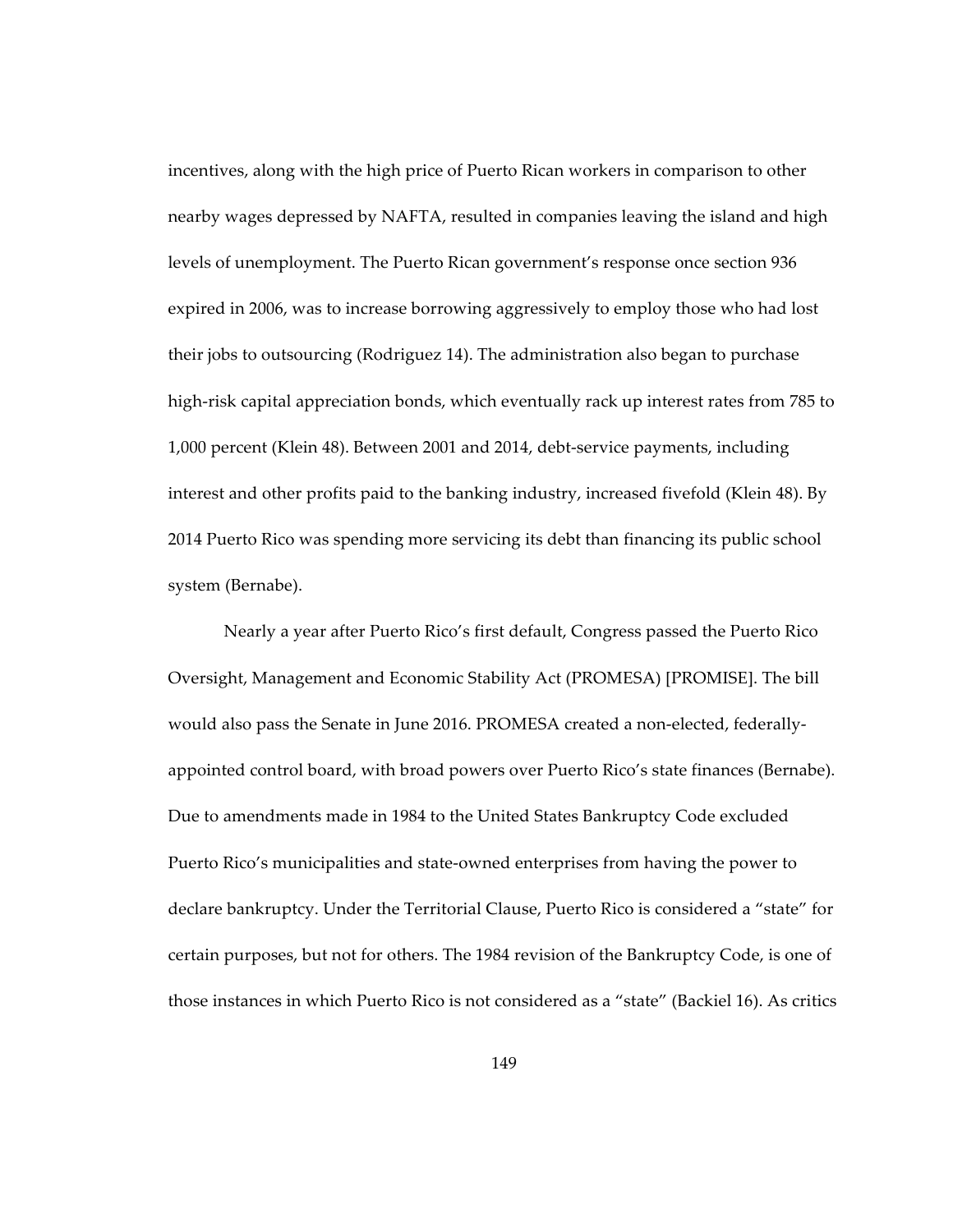of the bill have observed, PROMESA therefore represents one of the clearest examples of Puerto Rico's colonial status, as do many of the laws surrounding Puerto Rico's debt crisis. Unlike other debt cases like Detroit or Greece, Puerto Rico lacks options to file for bankruptcy, or debt reduction negotiations. The bill's acronym, meant as a promise of change to the citizens of Puerto Rico, is ironically part of a broader history of failed promises made towards and by the island. in response, the phrase "Se acabaron Las promesas" [The promises are over] has been one of the most common in the island's protests since the bill passed. As literary and cultural critic Rubén Ríos Ávila wrote years before the bill existed: "Puerto Rico se inscribe en la espera por la promesa y en la promesa de la espera" [Puerto Rico inscribes itself in the waiting for the promise and in the promise of the wait] (246).

The issue of "promising" in Ríos Ávila's understanding of Puerto Rican subjectivity and history, as well as in the debt-related protests, is also at the heart of the production of Maurizio Lazzarato's understanding of the neoliberal "indebted man." Lazzarato has been among the most influential, and at times controversial, writers during the surge of critical theory around debt that emerged across disciplines following the economic crisis of 2007-2008. In Lazzarato's *The Making of the Indebted Man* (originally published in 2011, translated to English in 2012) and *Governing by Debt* (2015), the Italian sociologist and philosopher argues that the primary instrument of governing under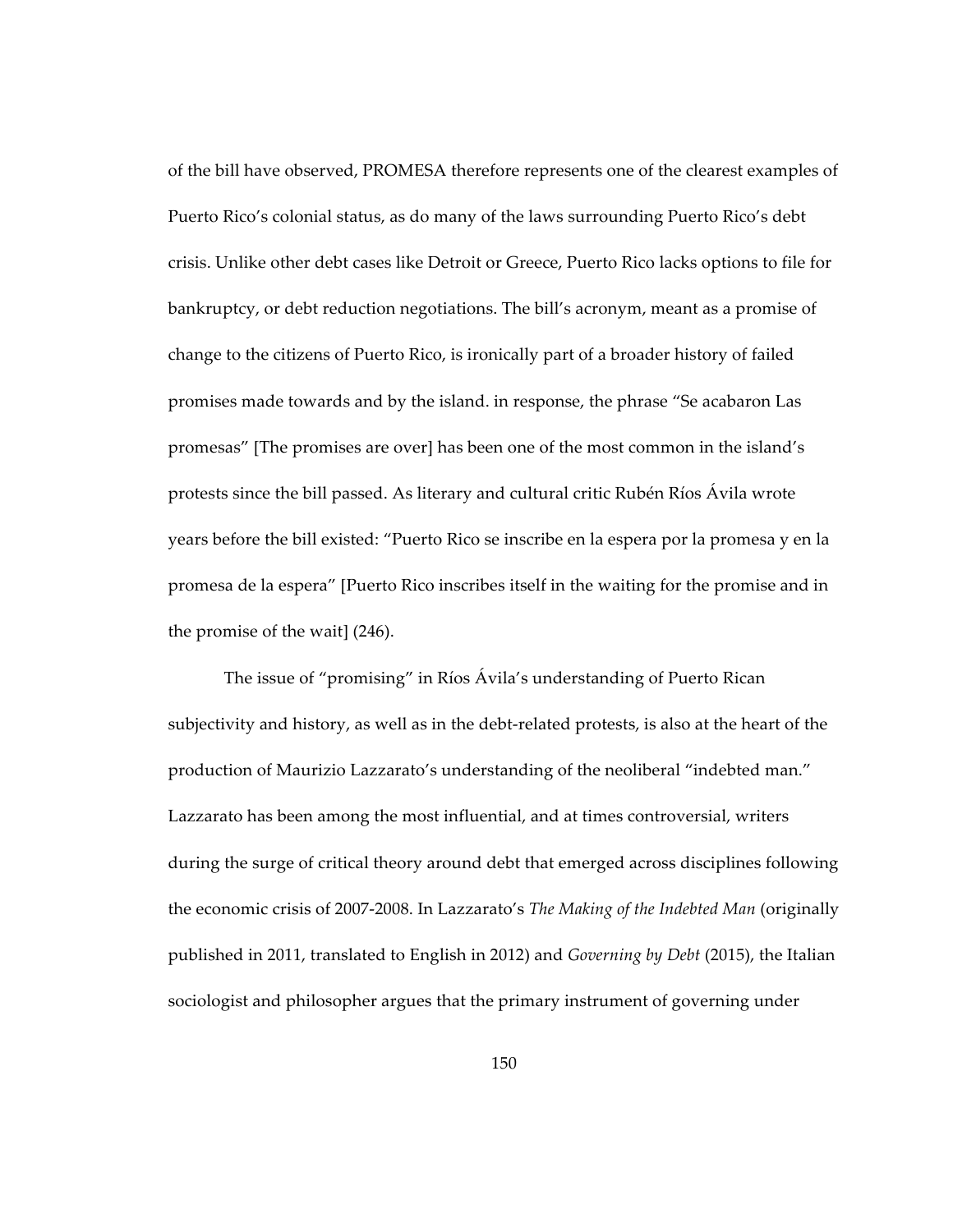neoliberalism has been the expansion of debt, which adds a moral dimension to neoliberal rationality that is complementary to labor:

Debt produces a specific "morality," at once different from and complementary to that of "labour." The couple "effort-reward" of the ideology of work is doubled by the morality of the promise (to honor one's debt) and the fault (of having entered into it) ... "The morality" of debt results in the moralization of the unemployed, the "assisted," the users of public services, as well as of entire populations (Lazzarato 2012: 30)

The moralization of the "indebted man," in Lazzarato's model, is what forces the subject to continue working, as he is guilty of being in debt and must pay for what he promised to pay. This produces a very particular notion of freedom, which is always predetermined by the obligation to pay. He explains: "The debtor is "free," but his actions, his behavior, are confined to the limits defined by the debt he has entered into. The same is true as much for the individual as for the population or social group. You are free insofar as you assume the *way of life* (consumption, work, public, spending, taxes, etc.) compatible with reimbursement" (Lazzarato 2012: 31 italics in the original). As he highlights in the previous passage, this indebted morality does not just take place at the level of individuals, but also at the level of entire populations. That happens primarily through the expansion of public debts, which turn every citizen into indebted subjects responsible for both the acquisition and the reimbursement of the nation's debt. For him, debts capacity to exert its power at the level of the individual as wells as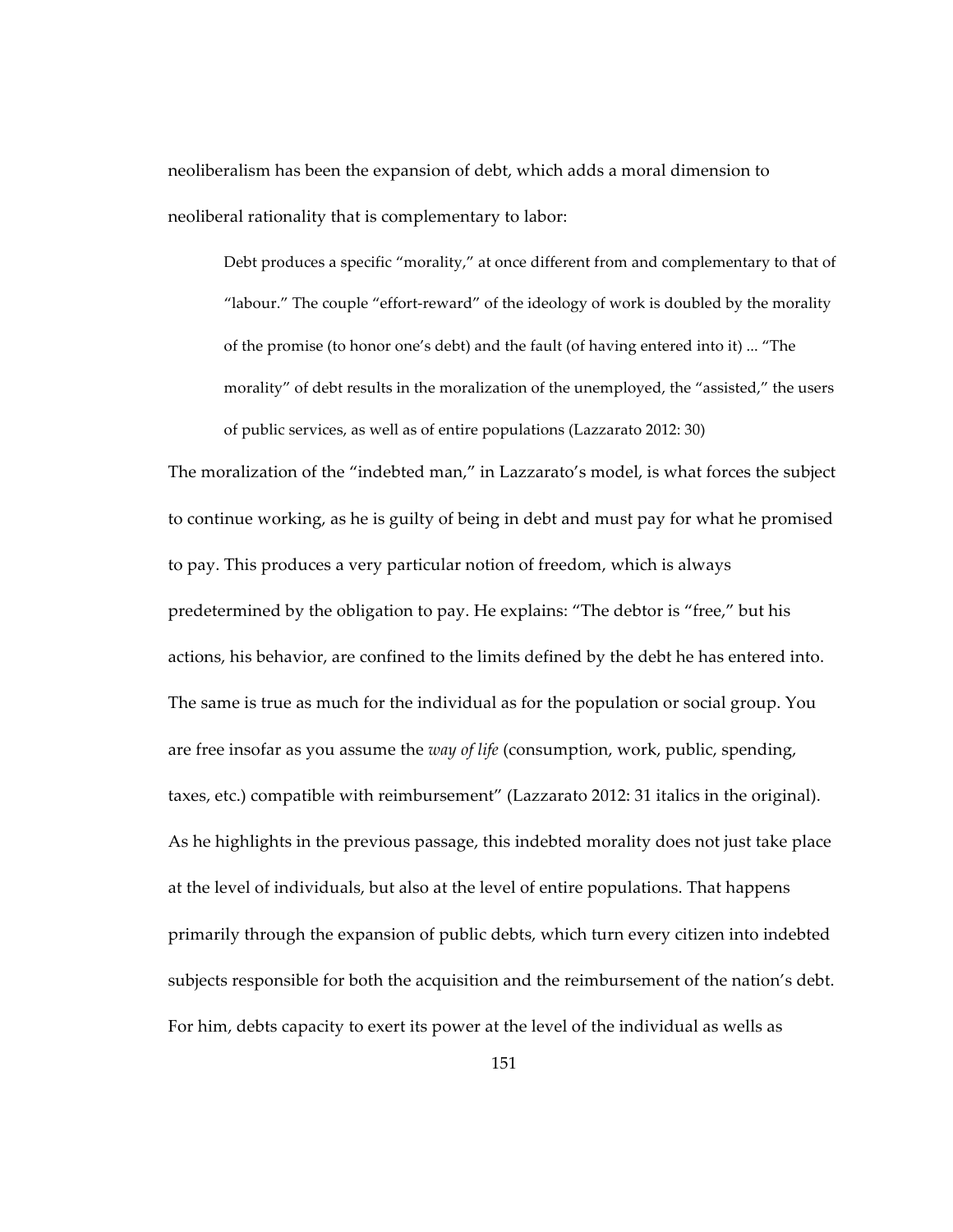groups is key to its position within neoliberal techniques of governing. He states: "Neoliberalism governs through multiple power relations: creditor-debtor, capital-labor, welfare programs-user, consumer-business, etc. But debt is a universal power relation, since everyone is included within it. Even those too poor to have access to credit must pay interest to creditors through the reimbursement of public debt; even countries too poor for a Welfare State must repay their debts" (Lazzarato 2012: 32). Debt's significant under neoliberalism in heightened in comparison to previous periods of capitalism, such as Fordism, because of neoliberalism's heighten emphasis on the production of a subject that works on the self. This "subject that works on the self" is part of a larger body of work on neoliberalism that claims, following Foucault's lectures, that neoliberalism produces and shapes subjectivities as part of its art of governing. According to Lazzarato neoliberalism is a subjective economy, that is, an economy that solicits and produces processes of subjectivation whose model is no longer centered, as in classical economics, on the barterer and the producer (Lazzarato 2012: 37). For Foucault, as I have presented in previous chapters, these "processes of subjectivation" are directed towards the production of a new *homo œconomicus* as an entrepreneur of the self rather than as a partner of exchange interested in the common good. In the case of Lazzarato, the central figure of neoliberal governance is not the *homo œconomicus* or the entrepreneur of the self, as others have stated, but rather the "indebted man." That is, the subject whose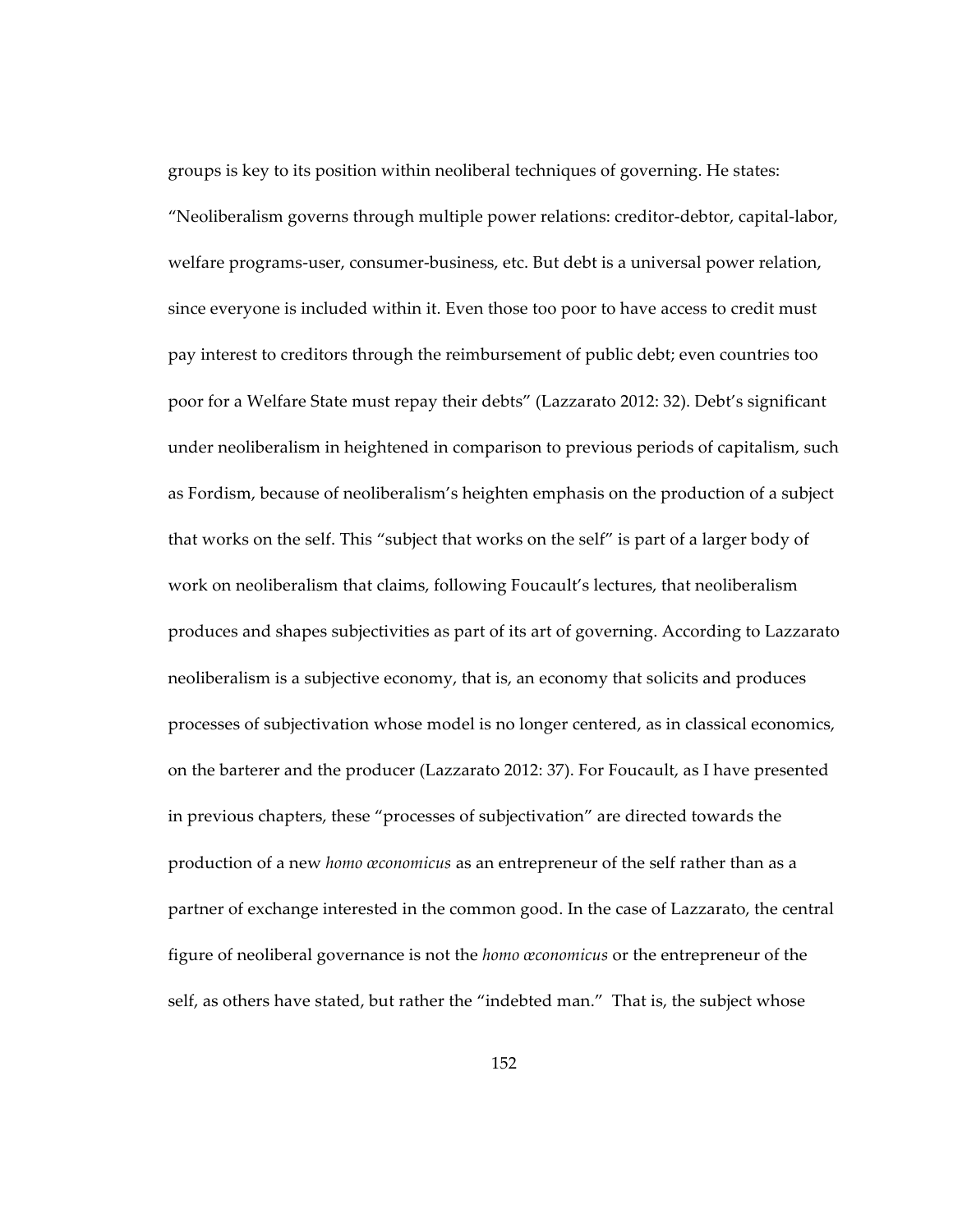investment on the self takes place through acquisitions of debt, and subjects who are made responsible in paying public debts. For Lazzarato, debt breeds, subdues, manufactures, adapts, and shapes subjectivity (Lazzarato 2012: 38-39). Processes, that as we mentioned earlier, are linked to moralization of the indebted which insist that the indebted are always at fault and always guilty of their debts. He states: When it comes to talking about debt, the media, politicians, and economists have only one message to communicate: "You are at fault," "You are guilty." (Lazzarato 2012: 30-31) The moralization of the "indebted man," in Lazzarato's model, is what forces the subject to continue working, as he is guilty of being in debt and must pay for what he promised to pay.

In Lazzarato's "indebted man, as in Ríos Ávila's study of the Puerto Rican subject, the promise is intrinsically linked to temporalization in the processes of subjectivation. According to Lazzarato, the debt economy is an economy of *time and subjectivation* turned towards the future since finance is a promise of future wealth and, consequently, incommensurable with actual wealth (Lazzarto 2012: 46). The debt economy uses the notion of guilt to produce a way of life for the indebted that is compatible with the moment of reimbursement. By anchoring the actions of the debtor to a moment of reimbursement, debt produces a future oriented sense of morality. Lazzarato states: "By training the governed to "promise" (to honor their debt),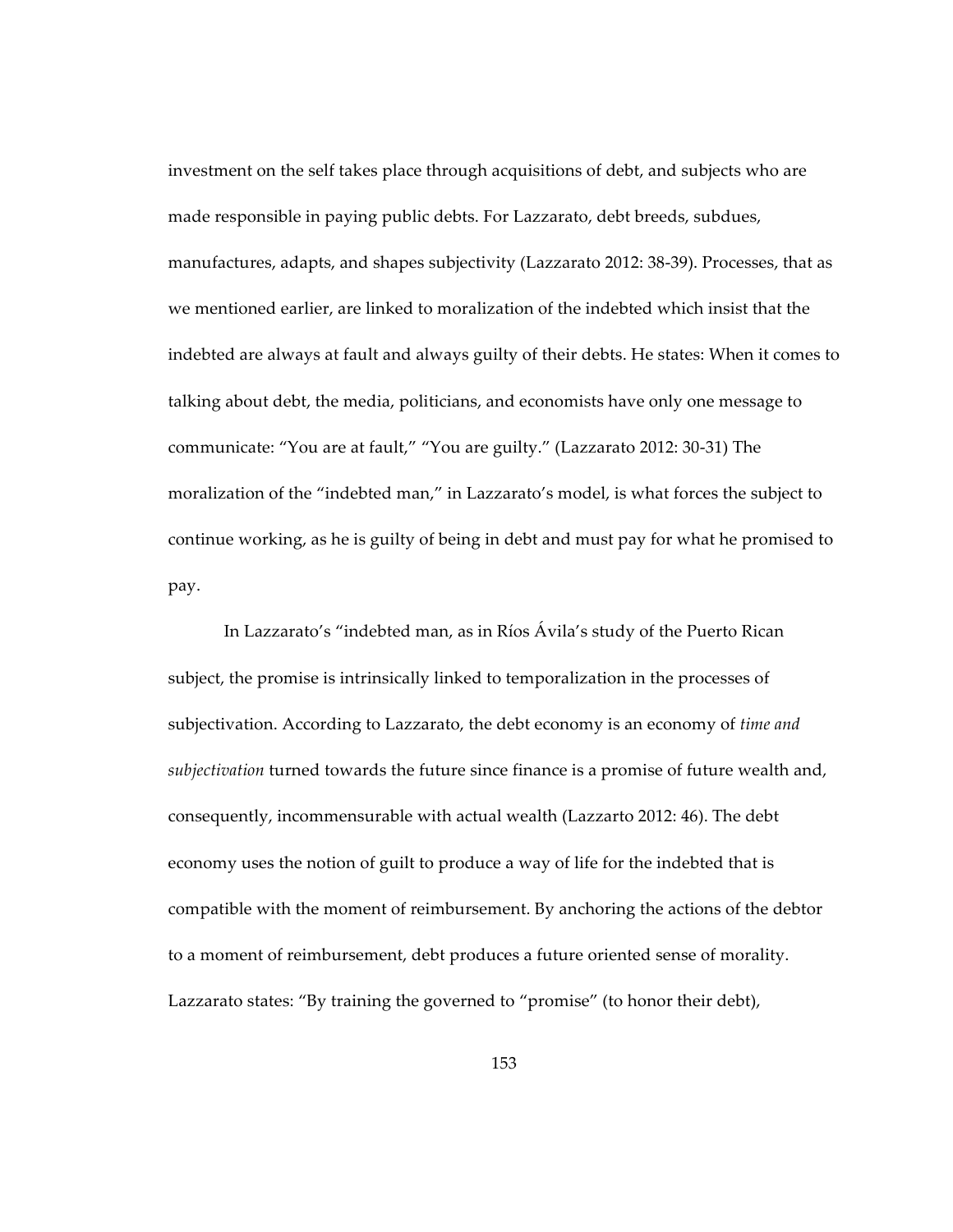capitalism exercises "*control over the future*," since debt obligations allow one to foresee, calculate, measure, and establish equivalences between current and future behavior" (Lazzarato 2012: 46 italics added). By framing the life of the indebted around the promise to pay, neoliberalism makes a claim on the future of individuals and populations. Debt as a promise to pay operates via a double movement in regard to time which defers the present, but does so by counting on (and counting) the future (Adkins 83). Finally, Lazzarato claims that this process "neutralizes time" as the creation of new possibilities: "The system of debt must therefore *neutralize time*, that is, the risk inherent to it. It must anticipate and ward off every potential "deviation" in the behavior of the debtor the future might hold" (Lazzarato 2012: 45 italics are mine).

For Ríos Ávila, the Puerto Rican subject is produced in the act of waiting for lack to be filled: "Desde la espera, Puerto Rico ha tejido el paño de su historia como carencia, como hueco, como falta, y desde la espera el único tiempo significante ha sido el futuro, pero un futuro que solo como utopía produce la cristalización de la identidad anhelada" [In the act of waiting, Puerto Rico has weaved its history as a lack, as a gap, an absence, and from the wait the only significant time has been the future, but a future that only being a utopia produces the crystallization of the longing identity] (245). For the subject whose only significant time is the future, the present can only be lived as a moment of crisis. Neoliberalism's dismantlement of the state is also the end state-produced utopia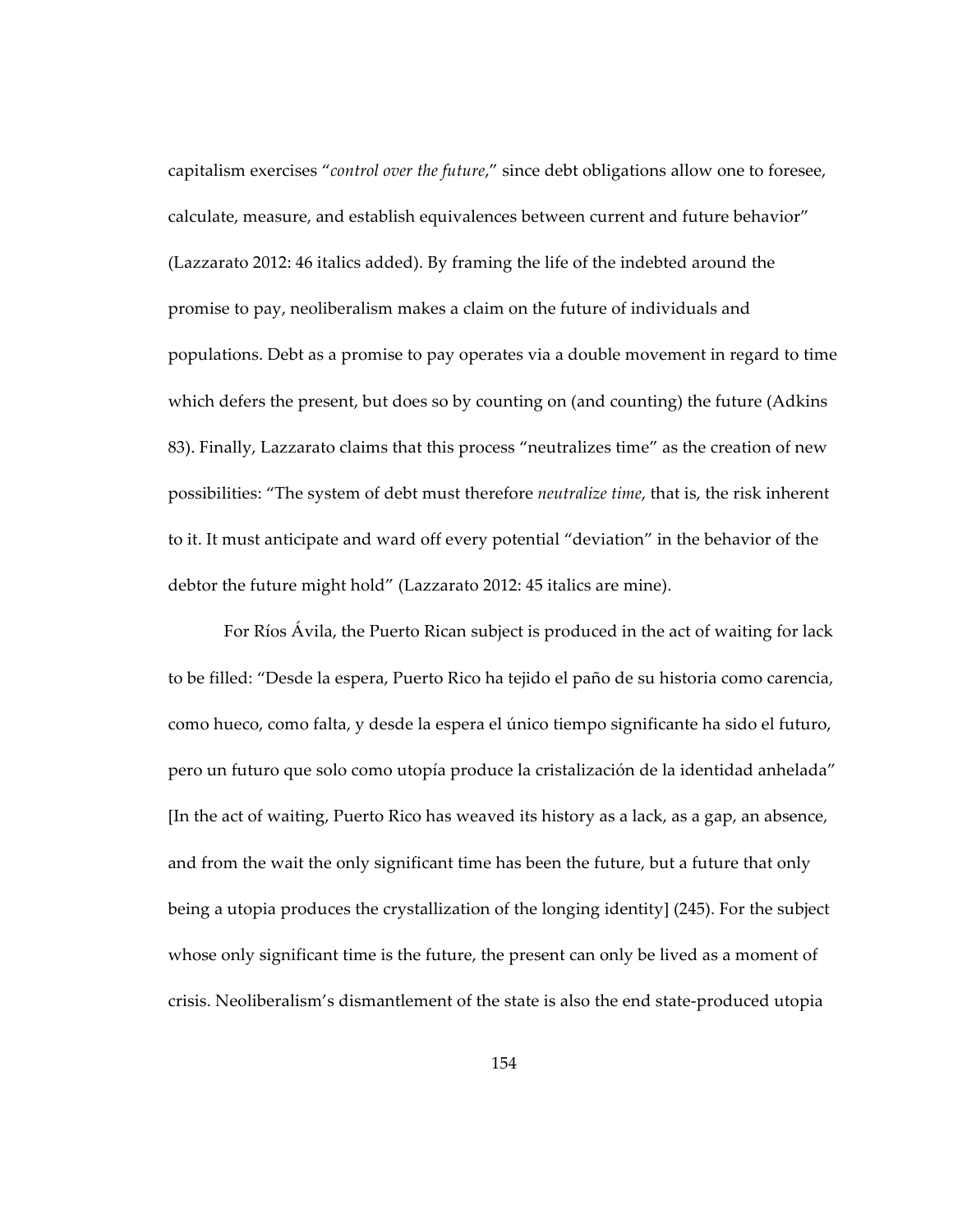of progress from above. The Puerto Rican subject of the latest debt crisis is paradoxically the subject who has been promised the future wealth of financialization, and the indebted subject who must pay for what he promised.

It seems to me that if we are to understand the indebted subject of the Puerto Rican crisis of a present guided towards future promises, we must ask what happens to the past in debt's process of subjectivation? Peter Fleming has made the claim that present-day debt can only be transformed into guilt by erasing a particular version of history. Here, personal liability is not about the past, but always co-present with a timeless 'now'. Neoliberal debt in particular relies upon the freedom of the subject who knows no past but is entirely responsible (Fleming 74). Although I agree with Fleming's initial idea on how debt is transformed into guilt by a particular version of history,—one of those versions being the one theorized by Stimilli, and analyzed in Chapter 3—I disagree with the second part of his claim, which implies that this "particular version of history" is essentially the same as the production of a subject that "knows no past" or that "liability is not about the past." In other words, what pasts are being erased, and what past is being produced. How does the indebted man position himself/herself in this history? How is the past part of the neutralization of time or a catalyst for time as potentiality? I would like to suggest that Juan López Bauzá's investment in the past and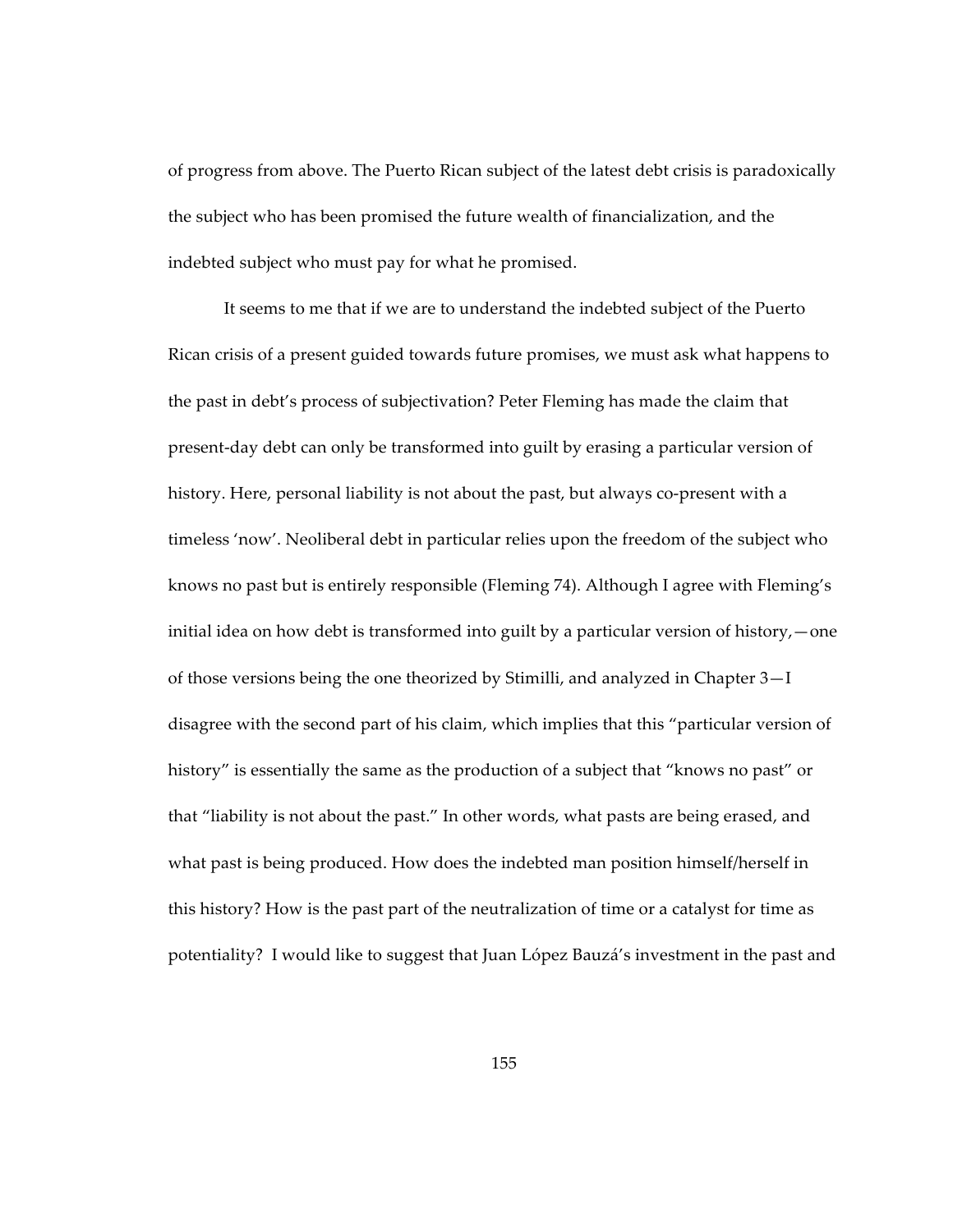in processes of writing history throughout *Barataria*, highlight the ways in which the past is not erased but rather intensified as a way to insist in the guilt of the indebted.

## *Barataria***: Digging for Anachronisms**

Unlike many of his Puerto Rican contemporaries, who like the writers of the *crack* and *McOndo*, have focused on the gritty, urban freneticism that Fuguet identifies with the 21<sup>st</sup> century cultural revolution, López Bauzá the past and how pasts become national narratives—similar to the national time of Shapiro discussed in chapter 2. In interviews, he has expressed his distaste towards the writers of the *crack* and *McOndo* as a matter of style as well*:*

Siempre me ha atraído la novela más ambigua… Ahí hay muchas cosas que se quedan sin resolver, la mayor parte de las cosas. Y me interesaba capturar [en el *Mar de Azov]*  más ese aspecto de la vida, que una historia perfectamente hilada, donde no queda nada fuera de lugar, porque yo siempre he visto eso demasiado artificioso… como por ejemplo Jorge Volpi, Ignacio Padilla, Jorge Franco, Paz Soldán no me gusta nada. [I have always been captivated by the more ambiguous novel... There, there are many things left without a resolution, most things. And I was interested in capturing [in *Mar de Azo*v] more that aspect of life, than a perfectly put together story, where nothing was left out of place, because I always felt that was too fictitious... Like for example Jorge Volpi, Ignacio Padilla, Jorge Franco, Paz Soldan I don't like that at all]. (Pérez Ortiz 268- 269)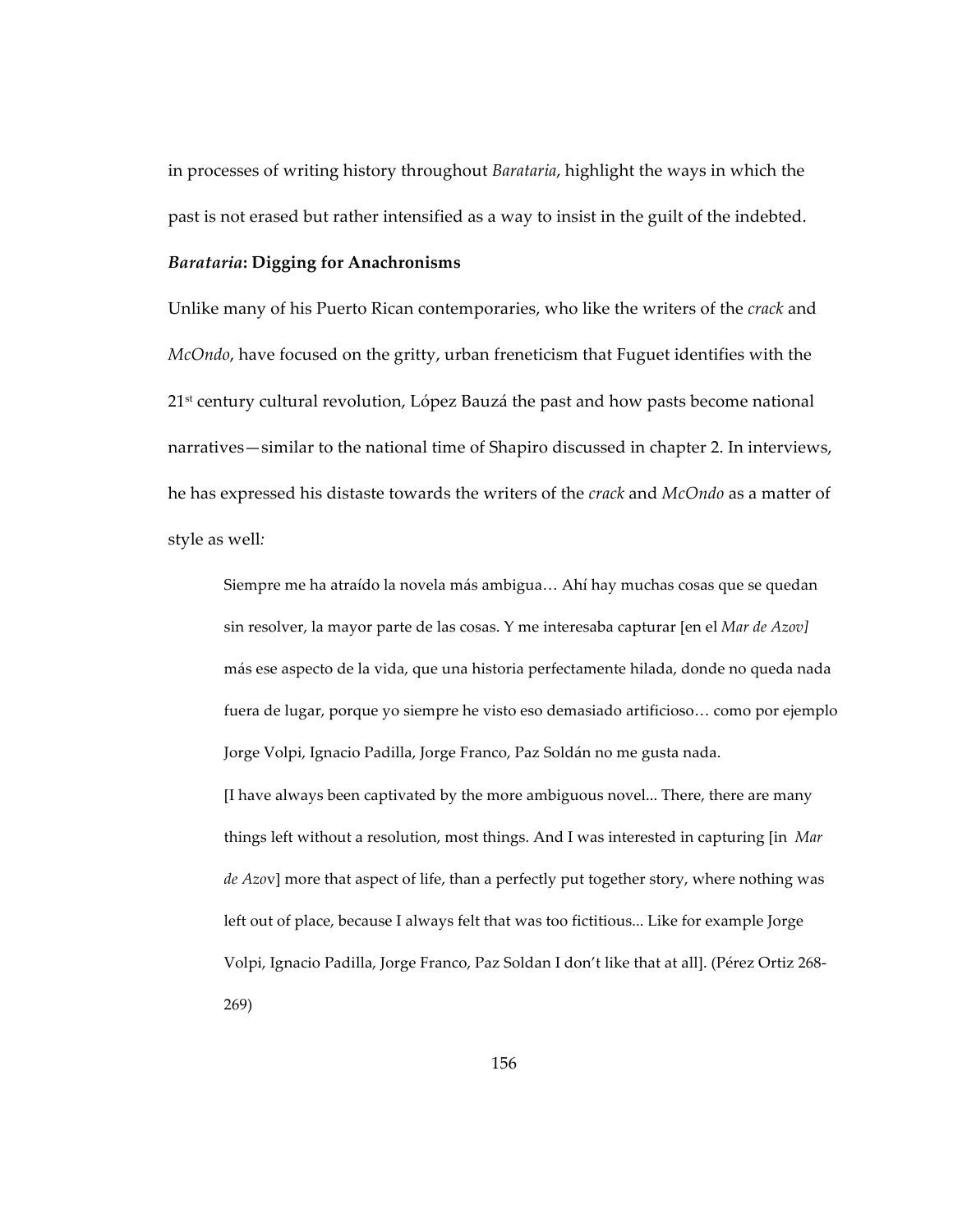López Bauzá's work purposely leaves room for ambiguity and contradiction in a way, in a way that he believes is missing from these groups of writers. The main character of his second novel, *El Mar de Azov* (2016), written before *Barataria* but published later, is a historian obsessed with World War II as a subtle critique of the similar obsession in the novels of Jorge Volpi and Ignacio Padilla (276), such as *Amphitryon* (2006) and *En busca de Klingsor* (2000). In spite of López Bauzá's dislike of *crack* writers, he shares with them a deep appreciation of the Latin American *Boom*, and as well as Ignacio Padilla, a fixation with of Miguel de Cervante's *Don Quixote de la Mancha*. The use of Cervantes by López Bauza and Padilla is by no means unique, as Don Quixote has long been one of the most referenced characters by Latin American authors, most significantly in Borges' classic "Pierre Menard, Author of the Quixote." Recent studies such as Williamson's *Cervantes and the Modernists: The Question of Influence* (1994)*,* have also highlighted the legacy of Cervantes across nationalities and languages during the  $20<sup>th</sup>$  century. Edwin Williamson has even argued in his essay "The Quixotic Roots of Magic Realism," that the differences between the early and later manifestations of magic realism are best understood if studied in terms of legacy of Cervantes (105). Latin American magicrealist could be said to have been revising the direction in which Cervantes took narrative fiction; they were seeking to re-introduce into the great tradition of the modern novel some of the more ancient interests of the story-teller (104).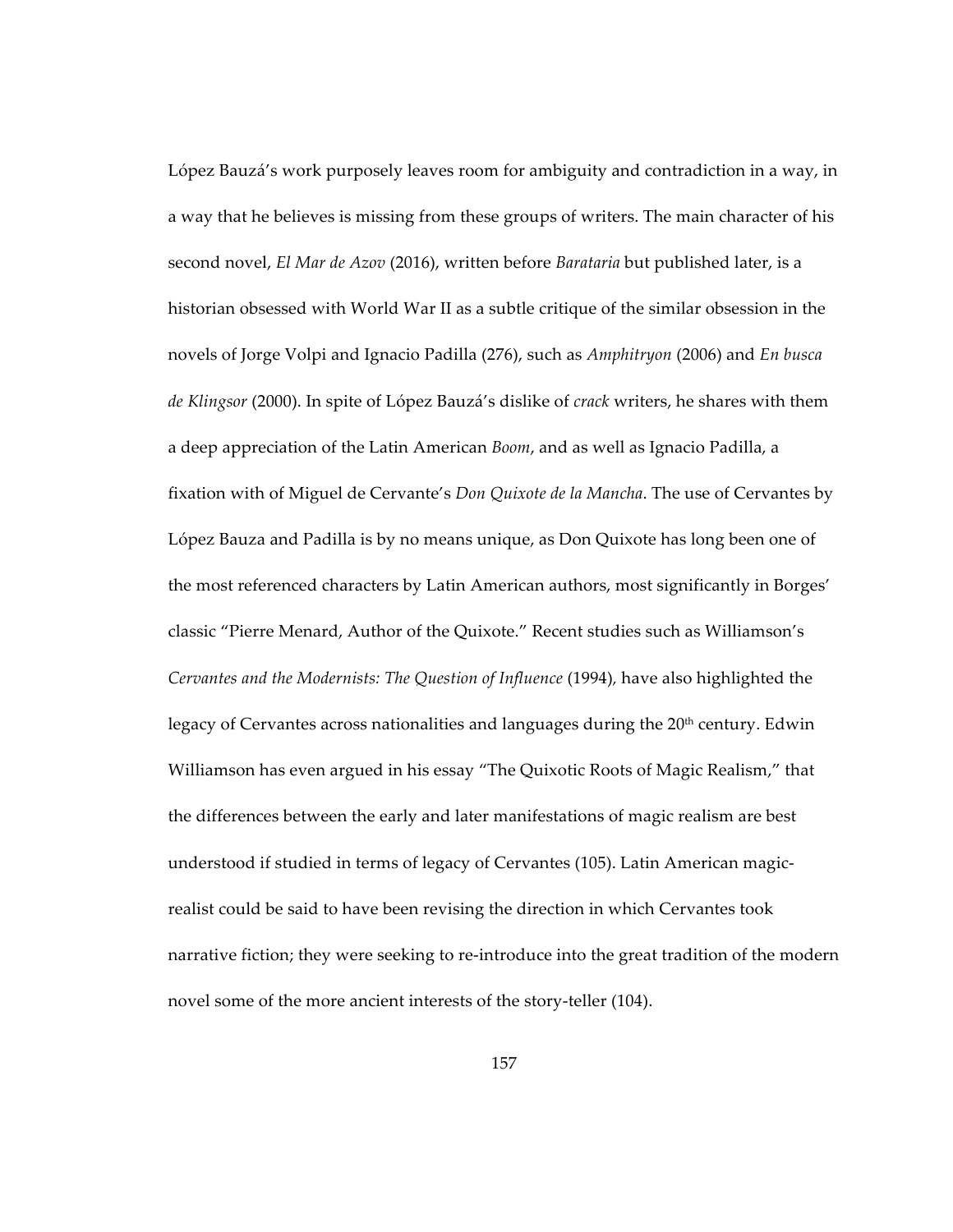*Barataria* is the story of Chiquitín Campala Suárez, a Vietnam veteran and amateur archeologist, obsessed with the annexation of Puerto Rico to the United States, and his Sancho Panza, Margaro Velásquez, an Afro-Puerto Rican who speaks in old outdated phrases. The very publication of Barataria by López Bauzá and the local publisher Libros AC presents a commitment to the past of the island and the novel as central towards understanding the islands current hardships. This commitment only deepens once we enter the novel itself. During the acceptance speech for the 2013 Premio Las Americas for best Spanish-American narrative, which Barataria received, López Bauzá describes rewriting the Cervantes' classic as his own theory of the novel. Quoting the Spanish critic José-Carlos Mainer's La escritura desatada: el mundo de las novelas, López Bauzá states: "El mejor comentario de una novela es escribir otra novela; la mejor manera de entender un relato es volver a contarlo" [the best comment on a novel would be to write another novel; the best way to understand a story is to retell it] (Bauzá 2013b). In an interview years prior to the release of the novel, López Bauzá describes Barataria as a novel about the Puerto Rican anachronism (Pérez Ortiz 276). López Bauzá describes Barataria as a challenge to what the contemporary novel can be in the 21st century. López Bauzá rebels against the idea that the contemporary reader only reads short, ephemeral, genre novels by writing a novel of almost 900 pages that additionally focus on topics that, according to him, much of recent literature of the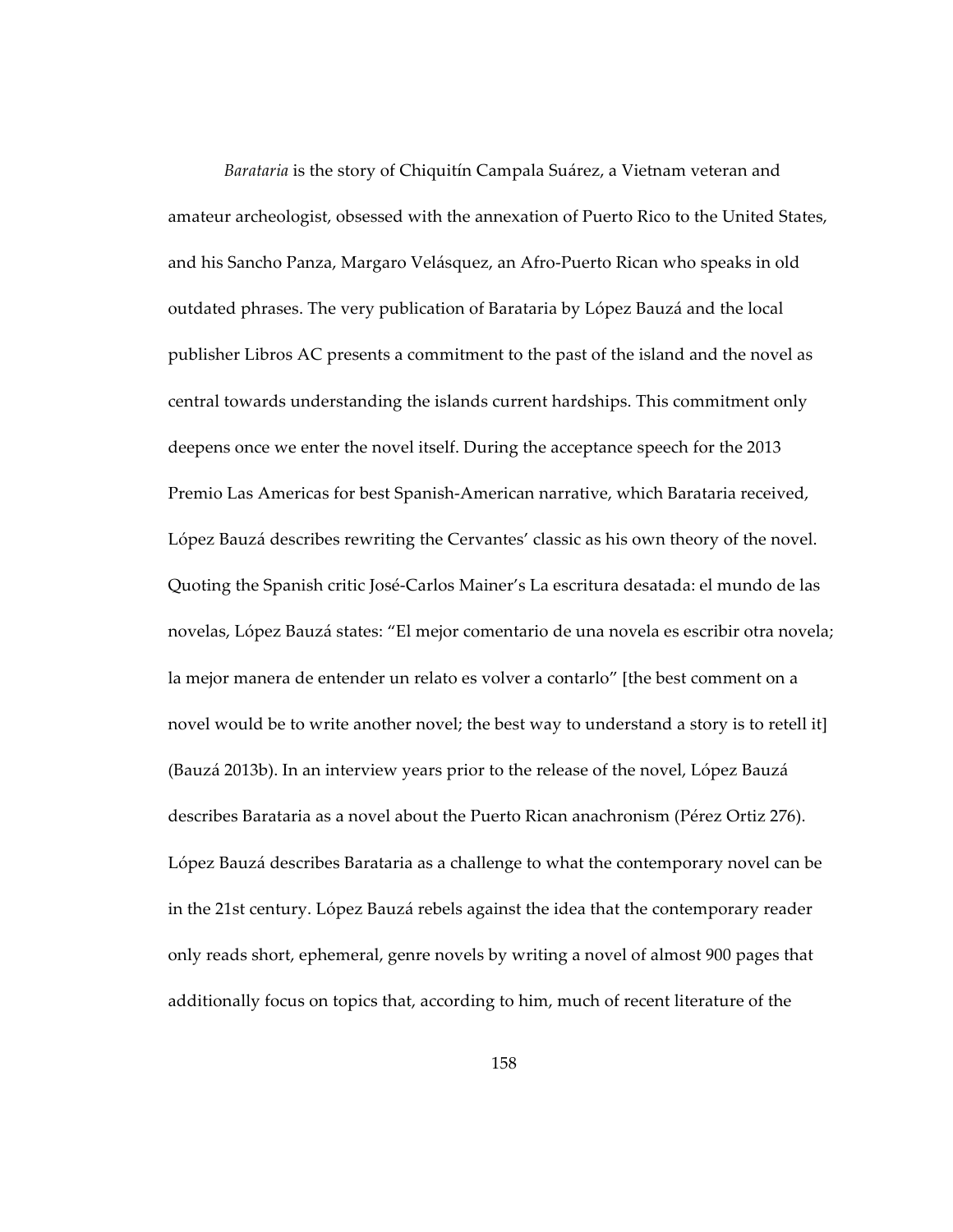island has ignored, such as: the island's political crisis, economic and social debacle, the collapse of its institutions, mental health, and false democracy (Bauzá 2013b). Although it is true that some of these topics became uncommon during the 1990s, his novel could be read as one of the main examples of the "literatura del desastre," as many of these topics returned with a vengeance in the midst of the crisis.

Chiquitín's Dulcinea, his idealistic love, is the Ideal of annexation: "Si una obsesión había en la mente de Chiquitín, si un empeño era absoluto en cada una de sus acciones, era lo que él llamaba el Ideal" {If a single obsession inhabited the mind of Chiquitín, if there was an absolute determining factor in every single one of his actions, it was what he called the Ideal] (López Bauzá 2012: 15) Everything that happens in *Barataria* are Chiquitin's is structured around his political and economic convictions, which are a complete devotion to the United states above anything that, in his mind, could represent Puerto Rican independence, indigeneity, or communism. Chiquitín is therefore a loyal member of Puerto Rico's Partido Nuevo Progresista [New Progressive Party] (PNP), a conservative political party based around the ideal that Puerto Rico should become the  $51^{st}$  state of the union<sup>24</sup>. After serving in Vietnam, a memory he

 $\overline{a}$ 

 $24$  It should be noted that the PNP is of the only two parties, along with the Partido Pupular Democratico (PPD), to have ever won the elections for governor in Puerto Rico, while with nationalists,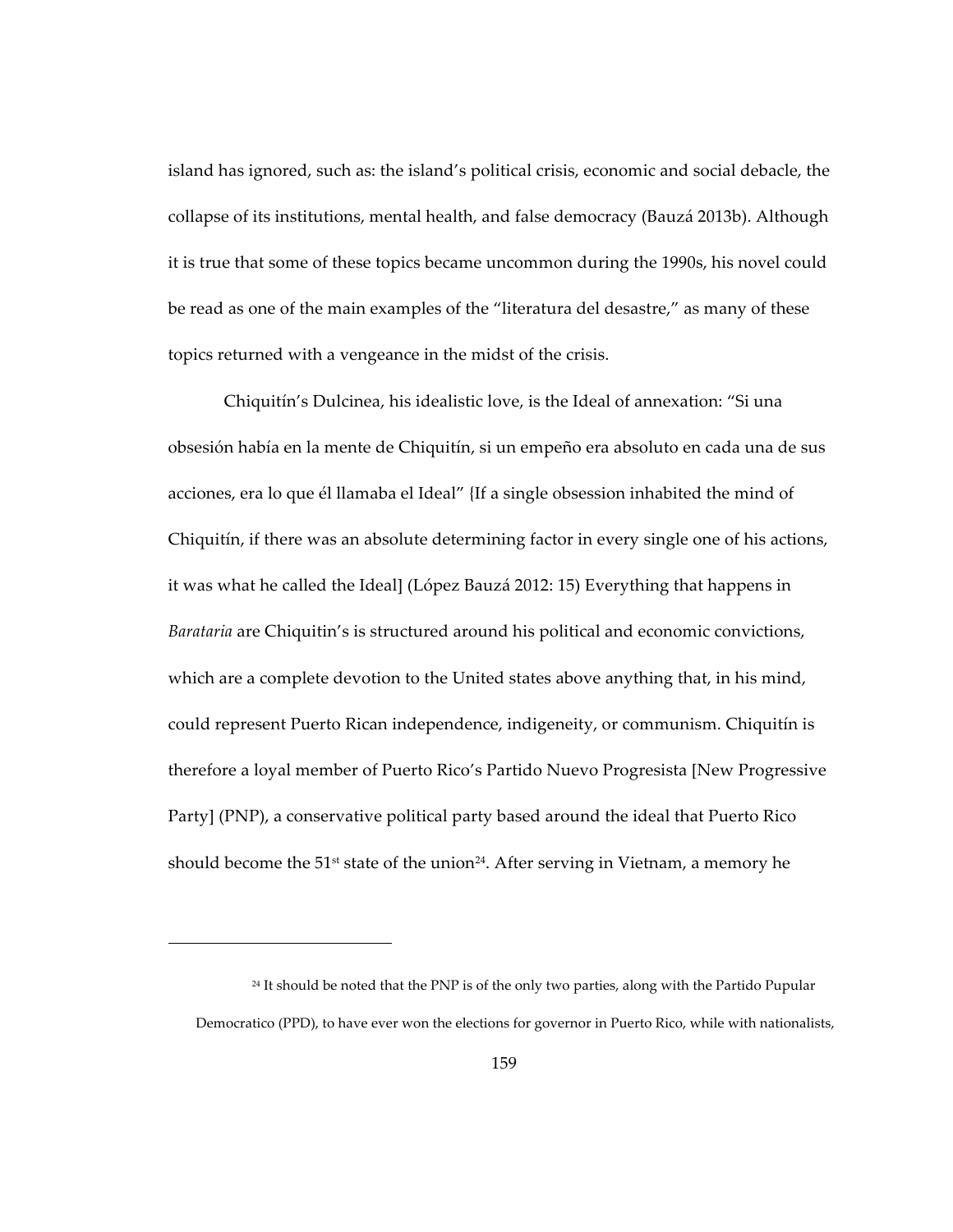deeply cherishes and one that he constantly reminds others, Chiquitín returns to a Puerto Rico that is already in somewhat of a crisis and where there are no job opportunities for him. The memories of Vietnam become comes an origin to Chiquitín's memory in a way that disrupts chronology for him: "eran recuerdos anteriores a Vietnam que, no obstante, se sentían posteriores, como si las memorias sangrientas hubiesen ocupado un espacio primigenio y desplazado las infantiles hacia el futuro" (29). His family, which once had a lot of money—we are led to believe his mother's side of the family may have been involved in the Banco de Ponce which closed in the 1970s asks Benjamin Vals to take Chiquitín with him. The narrator explains: "Llevado a las circunstancias de escasez de empleo en la ciudad a su regreso de Vietnam, su padre le solicitó a don Vals, amigo de la familia, que lo llevara con él a los yacimientos para que se entretuviera un poco, a la vez que le echara una mano en sus faenas" (Bauzá 2012: 10). The reader knows from the narrator that Benjamin Vals was himself a fraud in archeology circles and not a legitimate source of knowledge and information. These amateur archeological adventures with Vals, which began as a cross between

 $\overline{a}$ 

socialists, and communists have never come anywhere near securing a victory or opportunity to govern in the island.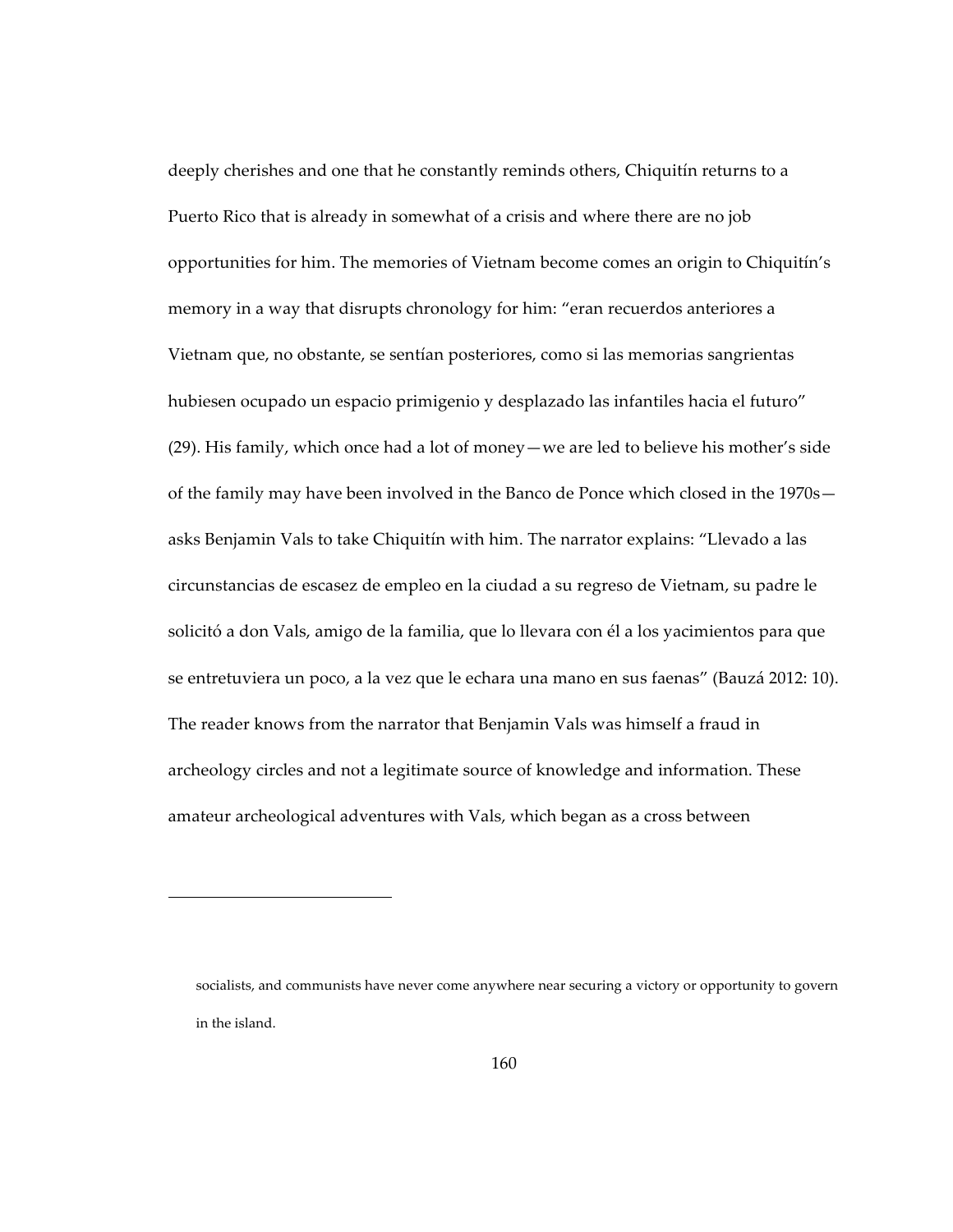entertainment and a job, are what eventually convince Chiquitín that Tainos are still alive and influencing 21st century Puerto Rican society. Vals asks Chiquitin:

Ven acá, mijito, dime una cosa, cómo es que a ti los recuerdos se te multiplican con los años? No es que se multipliquen, don Vals, decía cándidamente, es que desde que empecé a excavar con usted también a mi memoria le ha dado con excavar, y los esqueletos que vamos desenterrando como que me sacan a flote los cadáveres. [Come here, kid, tell me one thing, how is it hat your memories multiply themselves with the years? It's not that they multiple themselves, Don Vals, he said ingenously, it's that since I started excavating with you my memory has also began excavating, and the skeletons we unearth bring afloat my corpses](Bauzá 2012: 12).

The traumatic memories of Chiquitín become intertwined with his memories of Puerto Rican origins (Bauzá 10). The events of the novel take place years after the death of Benjamin Vals, when Chiquitín decides to go on his own expedition to find a Taino guanín. At this point, Chiquitín no longer has a relationship with his family, who have lost all their wealth, and he lives off a small pension he receives for his service and some measly checks he received from Benjamín Vals before Vals passed. The novel's first pages contextualize Chiquitín within the economic hardships affecting the island as well as his family since the 1970s. Chiquitín came back to the island after enlisting in the government and serving in Vietnam. He makes this decision as a way to show his gratitude for the United States: "al graduarse estuvo de acuerdo con sus padres, quienes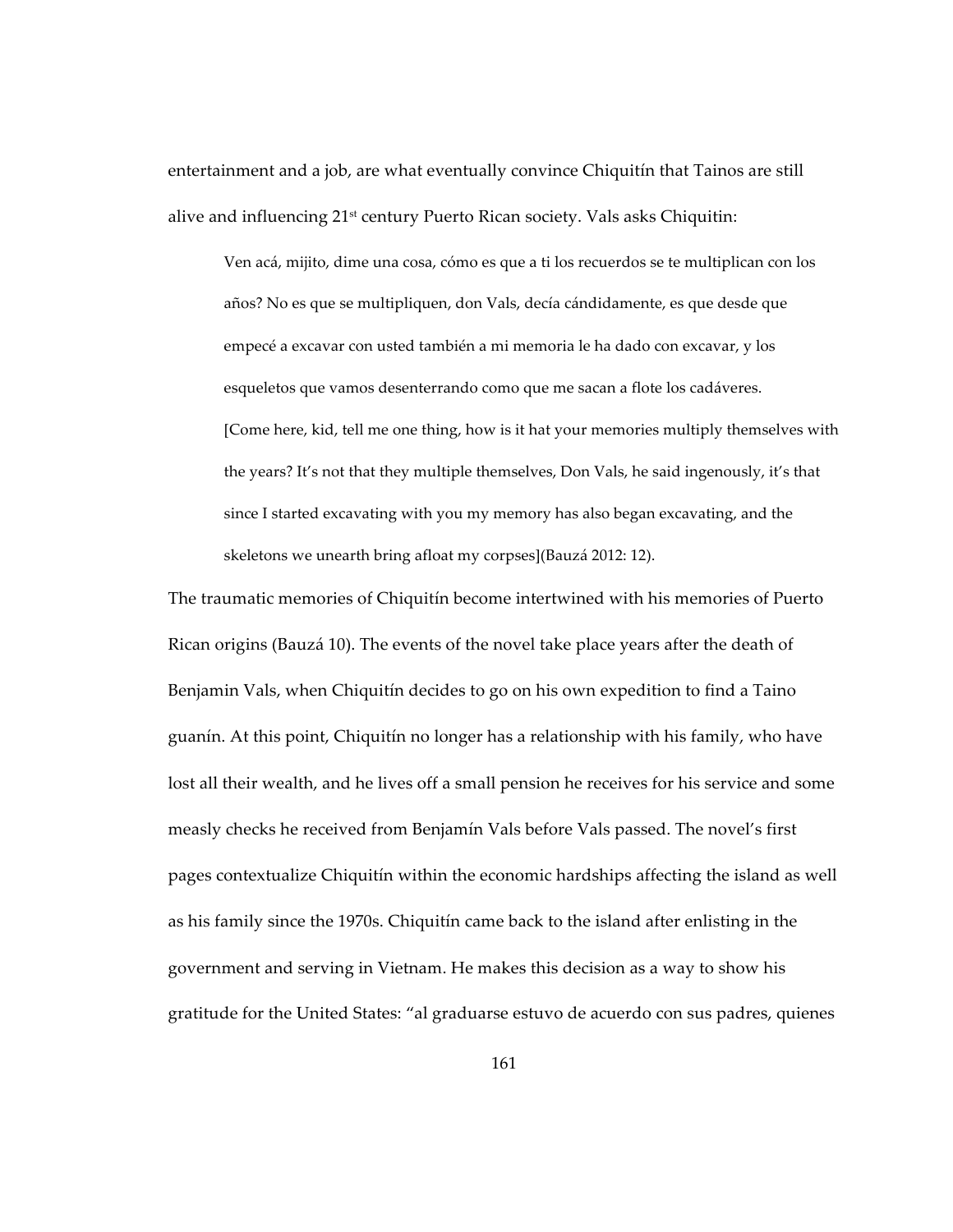le conminaron a enlistarse voluntariamente en el ejército, donde podía hacer una carrera paga *mientras le agradecía al Americano lo que había hecho por él, por ellos, por su familia, por Puerto Rico*" (Bauzá 2012: 16 italics are mine). Chiquitín's service in Vietnam, his time working with Vals, and his parents' influence produce a similar effect in him than that of the chivalric books that turned Alonso Quixano into Don Quixote.

If the novel's title was not a clear enough reference to Quixote, the novel displays its unmistakable commitment to Cervantes's classic in the opening lines and chapter titles. The chapters in *Barataria* all have titles similar to those found at the beginning of the chapters of *Don Quixote de la Mancha*, for example, the opening chapter is titled "Que trata de la condición y preparativos para la primera salida del arqueologo aficionado Chiquitín Campala Suárez" (9), compared to *Don Quixote's* opening chapter: "Que trata de la condición y ejercicio del famoso y valiente hidalgo don Quijote de la Mancha" (Cervantes 2011: 69) [Which Treats of the Characters and Pursuits of the Famous Gentleman Don Quixote of la Mancha]. The novel immediately references the wellknown introduction of Cervantes—"En un lugar de la Mancha, de cuyo nombre no quiero acordarme, no ha mucho tiempo que vivía un hidalgo de los de lanza en astillero, adarga antigua, rocín flaco y galgo corredor" (69)—rewriting it as follows: "En la calle Igualdad de la urbanización Constancia, hacía mucho vivía un veterano de Vietnam, hijo menor de una familia pudiente venida a menos, quien por los pasados treinta y cinco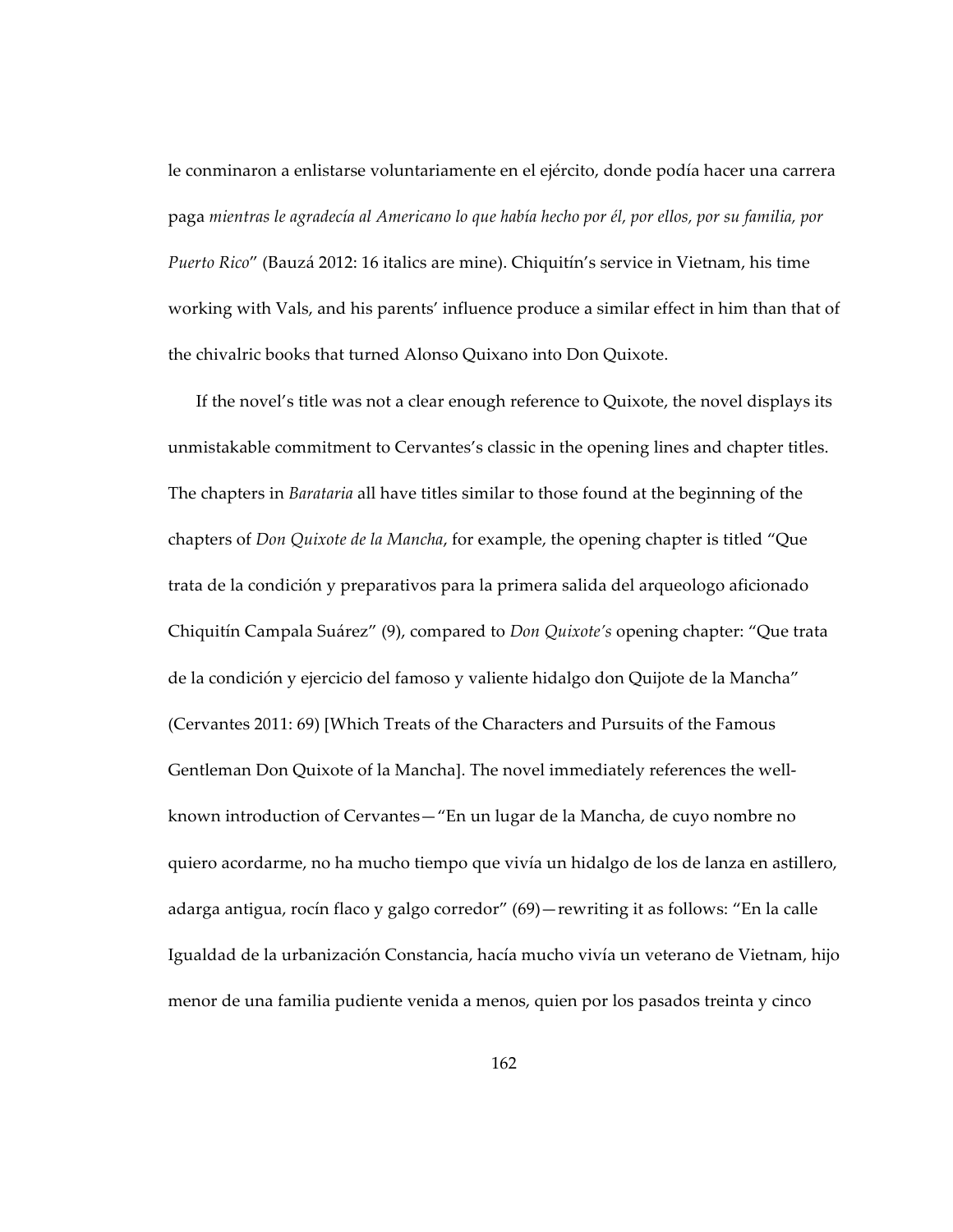años fuera asistente del recién fallecido arqueólogo Benjamín Vals" (Bauzá 2012: 9). Whereas Alberto Fuguet claims that in Latin America the twenty-first century coexists with the nineteenth century, in López Bauzá's novel, the twenty-first century coexists with the previous five centuries. Along with the use of Cervantes, the opening chapter of *Barataria* summons Puerto Rico's past in a way that constantly merges its 500 years of history as a coexisting present, for example, gives himself the name Diego Salcedo (Bauzá 2012: 22)—in his mind the first martyr of annexation—and names his bicycle Anacaona (Bauzá 2012: 21) after the famous Taino cacique. He is obsessed with the idea of going down in history as a martyr for annexation himself (Bauzá 4). Chiquitín's temporal dislocation becomes mixed up with his experience as an amateur archeologist until he sees Tainos all over the island, who according to him are partly responsible for Puerto Rico not being the  $51<sup>st</sup>$  state of the United States—along with nationalists, socialists, and communists. His loyalty to the United States is fundamentally based on his interpretation of the economic knowhow of the United States. During the entire novel, Chiquitín tends to call the United States "La Gran Corporación" [The Great Corporation]. He explains to Margaro why he calls the United States "la Gran Corporación": ¿O por qué tú piensas que llamo yo la Gran Corporación a la nación nuestra? Pues porque el único idoma que conoce es el de los dolares y centavos, que tú y yo sabemos que es el idioma universal. En el dinero está el poder. El que más tenga es el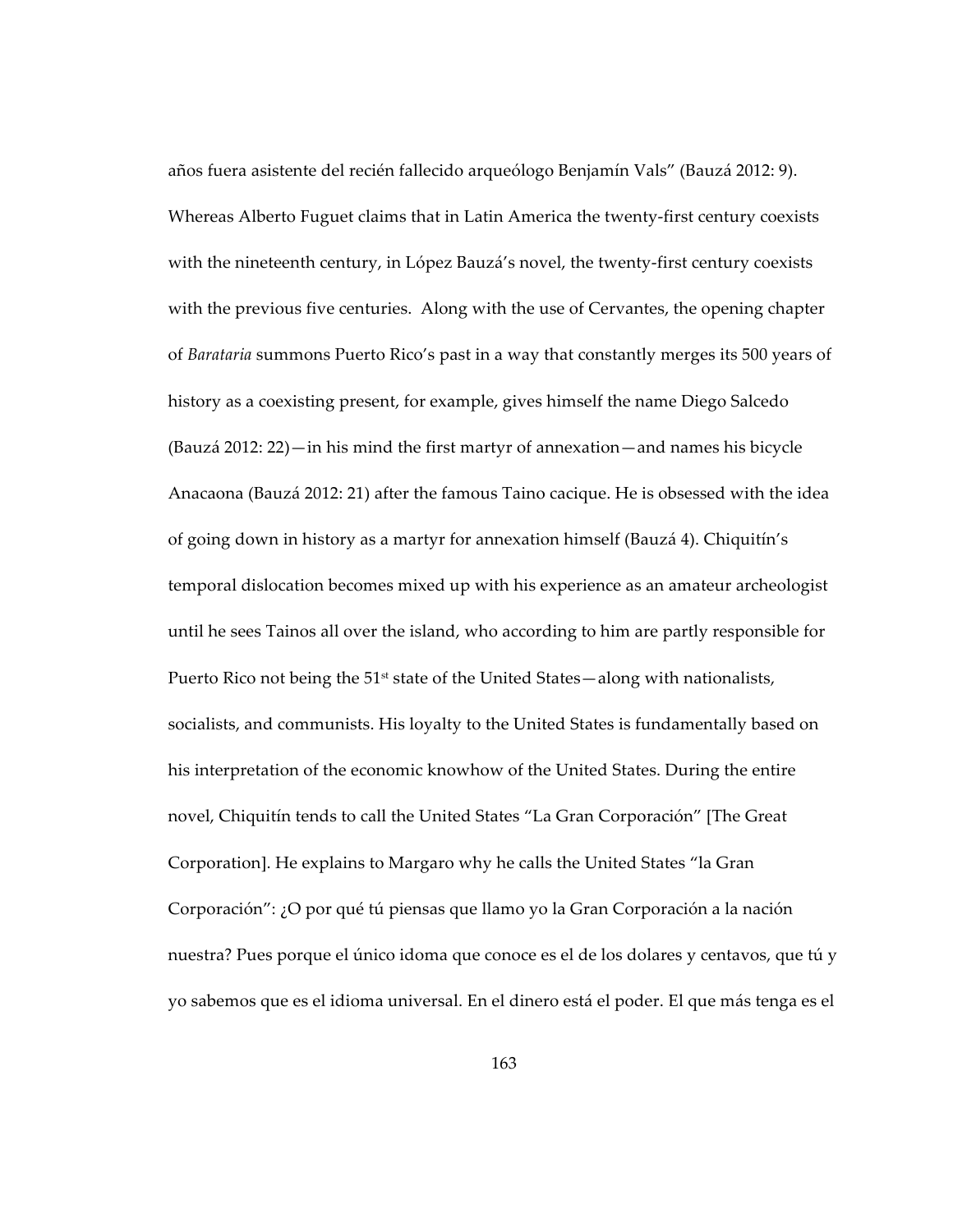que manda" [And why do you think I call our great nation The Great Corporation? Well because the only language they know is that of dollars and cents, which you and I know is the universal language. In money one finds power. Whoever has the most is in charge] (Bauzá 2013: 781). For him, it is undeniable that the United States runs like a corporation, and Puerto Ricans have no roper business mentality. Chiquitín states: "A Dios gracias que no tenemos soberanía, que no podemos mandarnos nosotros mismos**.** ¡Tú te imaginas dejarle el tema de la economía a los vagos de esta isla, que no saben ni lo que significa la palabra *industria*! En un dos por tres arman un arroz con bicicleta que no hay quien se lo coma luego" [Thank God we don't have sovereignty, that we aren't in charge of ourselves. Could you imagine leaving economic matters to the slackers of this island, who don't even know the meaning of the work *industry*! In no time at all they'll make a mess that no one can solve] (Bauzá 2012: 114). This idea that the United States is the only thing keeping Puerto Rico out of a state of savagery and economic crisis is repeated continuously by Chiquitín. He states: "Aquí no hay capacidad de nada, ni inventiva, ni recursos humanos o económicos para hacer un carajo de nada, y me perdona el francés. El día que el Americano recoja sus bártulos y se largue, este corral de prietos se va a convertir en un Haití o en una republiquita de a diez por chavo en menos de lo usted y yo decimos ji" [There is no capacity for anything here, nor inventiveness, nor human or economic resources to get shit done, pardon my French. The day the Americans pick up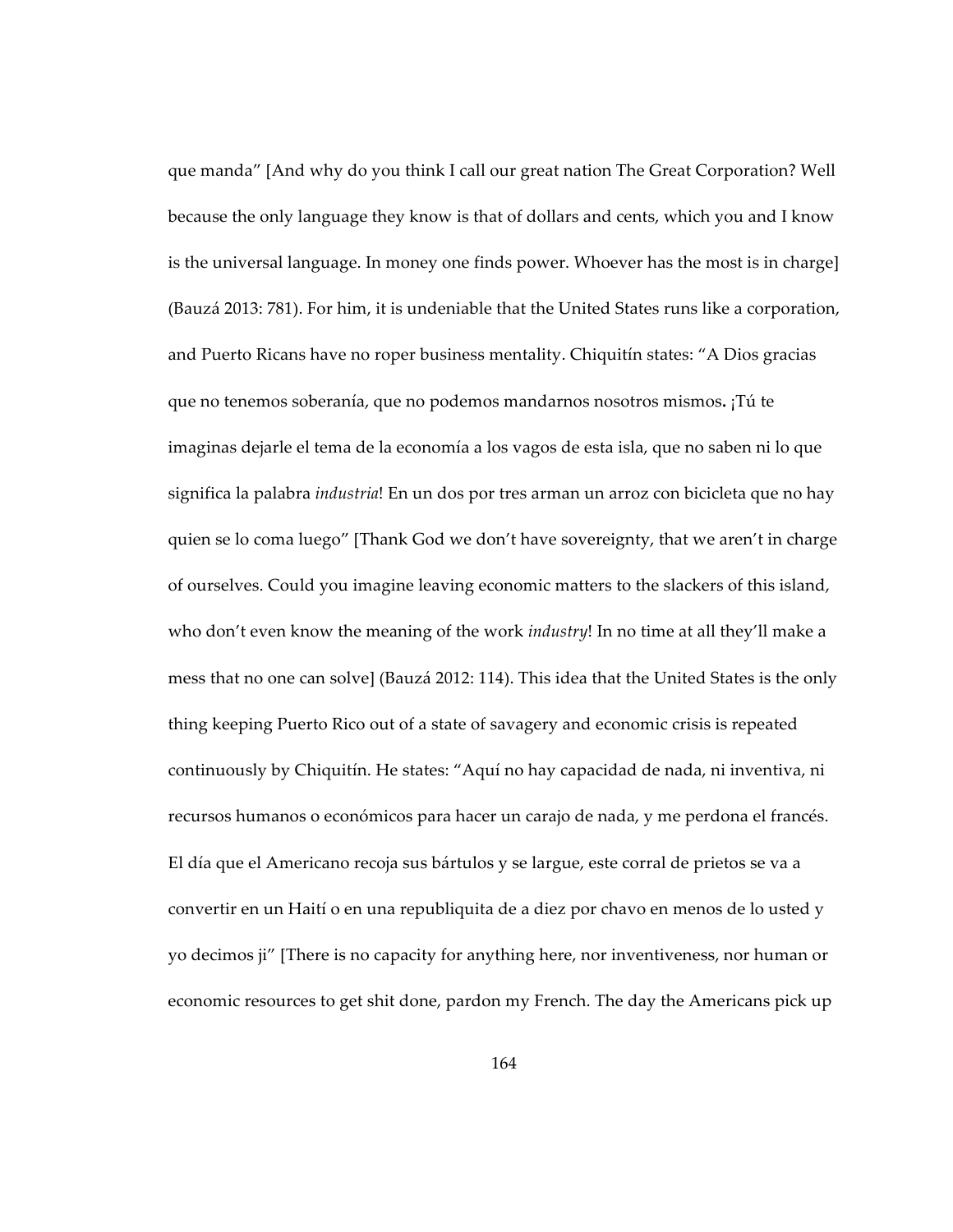their things and leave, this farmyard of blacks will become another Haiti o one of those banana republics in no time] (Bauzá 2012: 39). If one of the defining aspects of neoliberalism has been the transformation of the nation-state into the "managerial state" (Stimilli 2019: 44), Chiquitín pictures the United States as the optimal "managerial state" and Puerto Ricans as subjects who must be managed. Chiquitín also clarifies that these are the principles by which he lives his life. After Margaro calls Chiquitín anti-American for not giving him a salary, Chiquitín responds by clarifying that he is not only an American but also a capitalist, which according to him means living his life around cutting expenses, saving, and balancing budgets (Bauzá 2013: 624). He also describes these practices as values he has learned from the United States.

Chiquitín's description of American economic principles is also linked to an admiration of the Great Corporation's stock market. Before they part ways towards the end of the novel, Chiquitín tells Margaro that he has some valuable painting in his house, that Margaro can have these for himself and sell them to make a profit for his job as an assistant (Bauzá 2013: 818). He advises Margaro to sell the paintings to either an American or a pro-statehood Puerto Rican, and to use whatever he makes from the sell to invest in the stock market: "Te sugiero que el dinero de la venta lo guardes en algún banco también americano, que son los únicos seguros, o lo inviertas en la Bolsa, que con ella es fácil darle la vuelta a las leyes y hacerse millonario, amigo mío... dijo Chiquitín,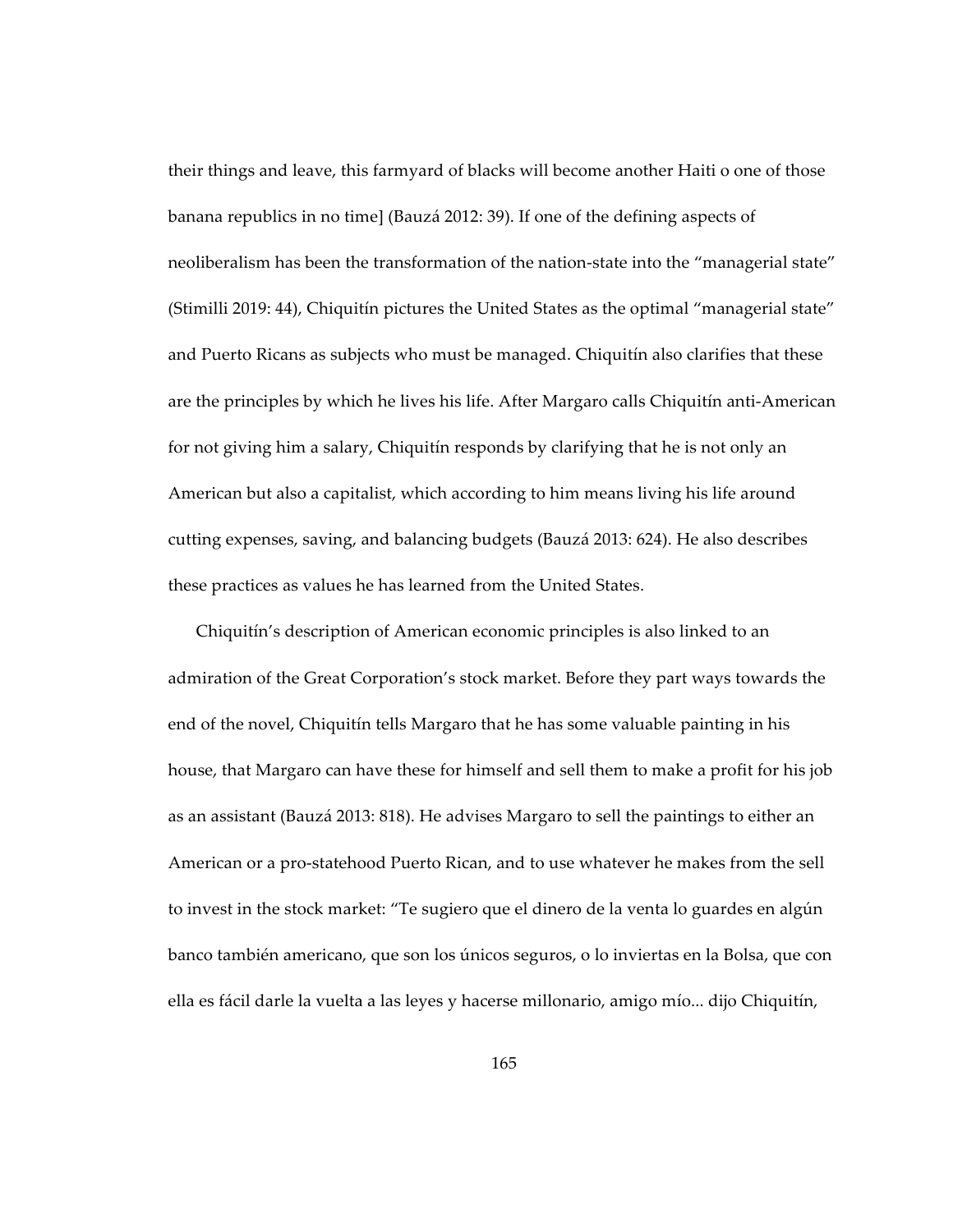haciendo alarde de aquella troglodita mentalidad monetaria" [I advise you to take the money for the sale and keep it in an American bank, which are the only safe ones, or invest it in the stock market, where it is easy to get around the law and make millions, my friend... Chiquitín stated, showing that troglodyte monetary mentality] (Bauzá 2013: 818-819). Chiquitín's stock market recommendation displays his understanding of how the market can bend the law to produce millions of dollars. The satire of the character is the constant praising the of United States financial district, which unknowingly recognizes the problematic nature to these financial practices that are largely responsible for his economic misfortunes as well as those of a majority of Puerto Ricans. The passage is also one of the many instances in which the narrator pokes fun at Chiquitín's absurd ideas. The narrator's form of speech is much more elevated than any of the characters, giving it a more grandiloquent tone that connects to original text by Cervantes (Bauzá 2013b).

The primary goal of Chiquitín's journey in the novel is finding a guanin, a Taino medallion that symbolized the power of the cacique who wore it. His intentions with the guanin are questioned the entire time, and his responses, as well as the information provided by the narrator, shows some of the ways in which annexation, economics, and history intertwine in the novel. What López Bauzá conjures are a series of debates the Puerto Rican national identity that dominated the 1990s. During the government of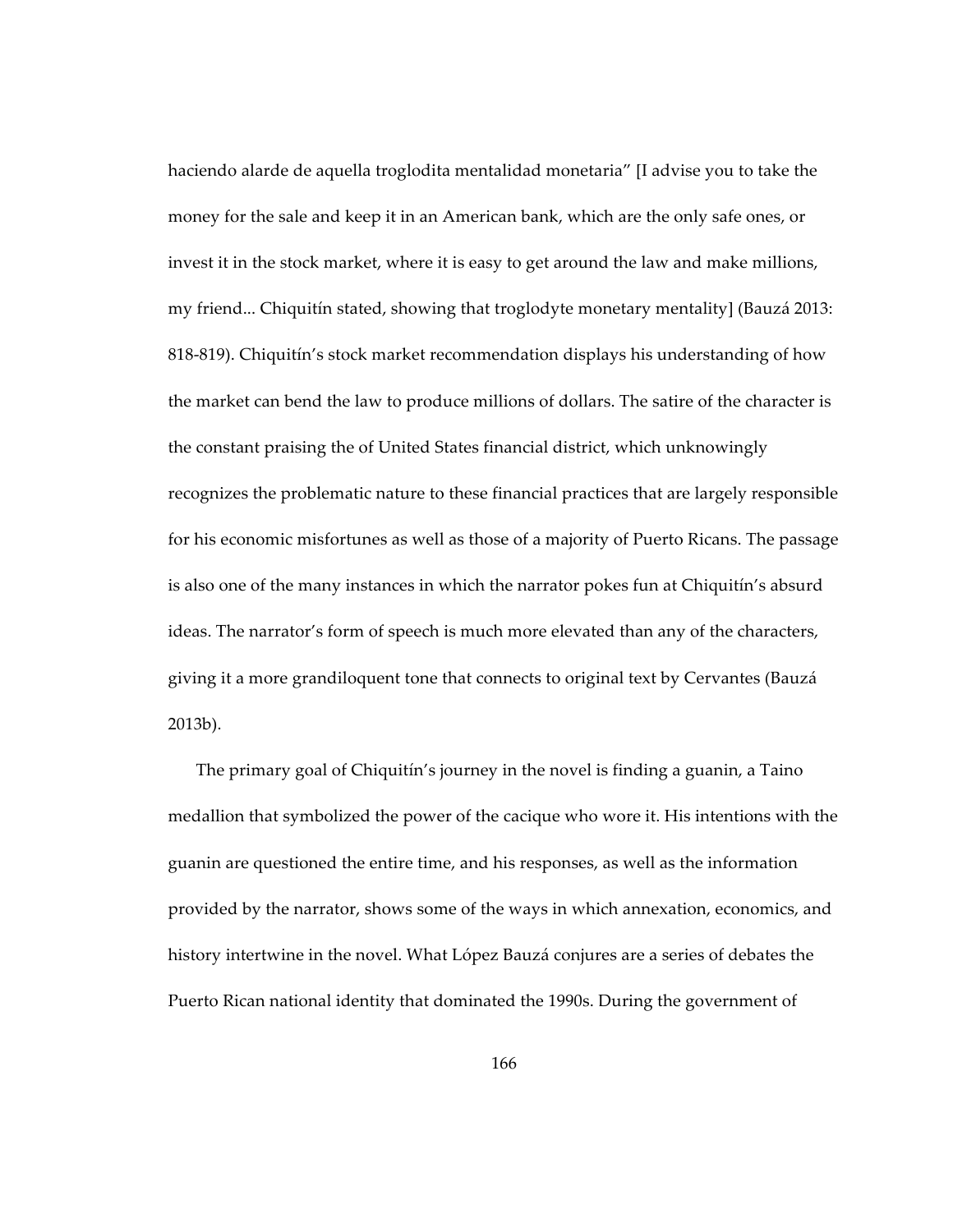Pedro Rosselló [1992-2000] the issue of Puerto Rico's *status* reemerged as annexation became associated by its critics as loyal to the United States and not the island (Pabón 285). Among annexationist and nationalist alike, the problem of whether or not Puerto Rico could be considered a nation or a national identity coincided with a radical transformation of the island's finances. Rosselló insisted that Puerto Rico could not be considered a nation as part of his campaign for statehood (289).

The main question Chiquitín faces is whether to make the potential finding public or not. On the one hand, he considers the idea of making it public only if the United States military goes to his house for him to show them, as he would not want anyone else to see it (Bauzá 2012: 24). If made public, the finding would, according to Chiquitín, result in an immediate fortune as well as professional, cultural, and historical recognition (22). He is convinced that the finding would send him straight to the top of the archeological field in Puerto Rico, where other archeologists had never given him any respect because he lacked any formal training (22). On the other hand, he believes making the finding of the guanin public would benefit academic who favor Puerto Rican independence. Chiquitín imagines the guanin as ultimate emblem of the power belonging to leader of Puerto Rico's original inhabitants (24). The guanin represents the material reality of the island's past (24) and summoning that past would empower Puerto Rican nationalists. The narrator states: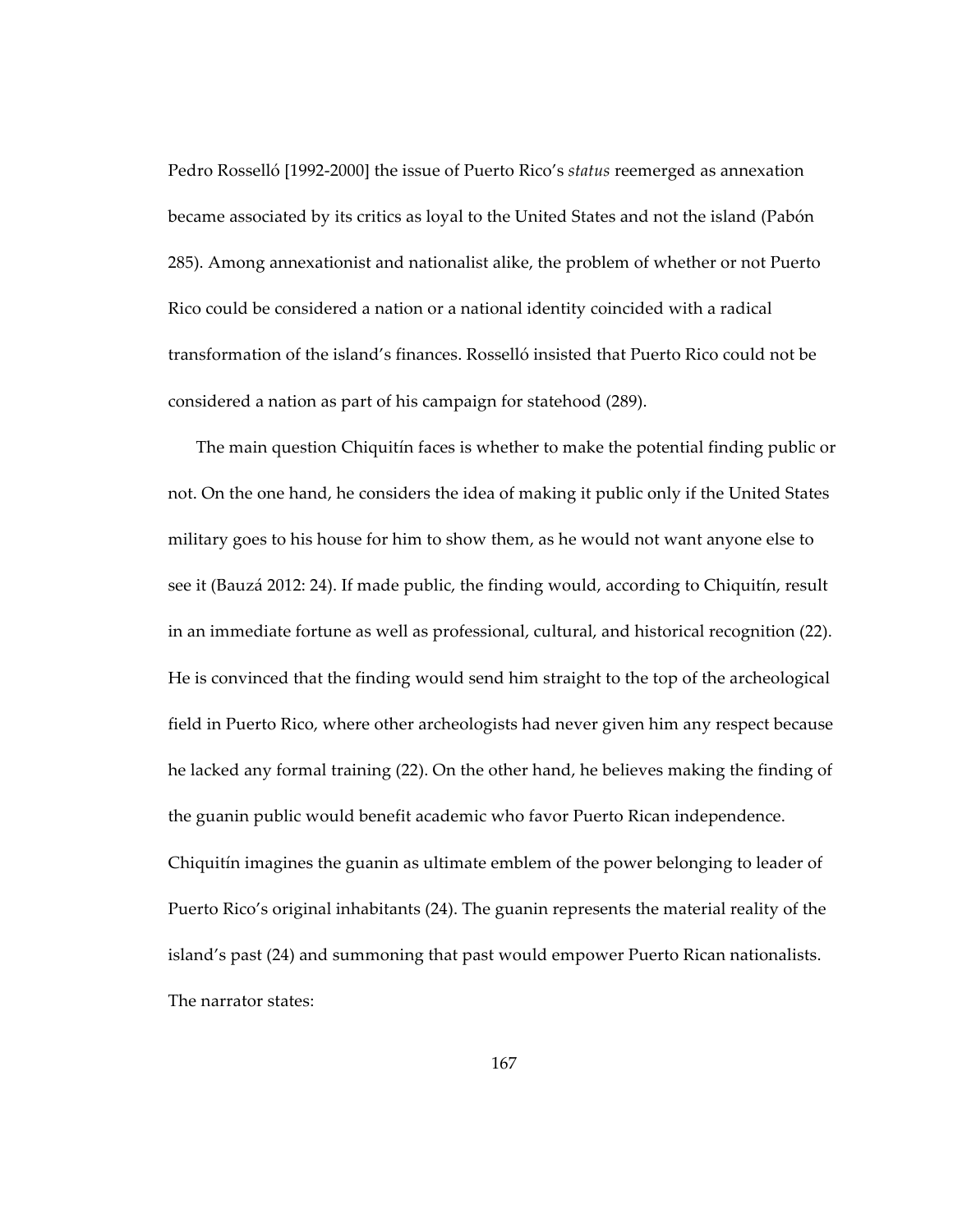¡Claro que no podía hacer aquello público!, se dijo en tono reprobatorio, metido de lleno en la fantasía y dando por hecho encontrado. Para colmo, contribuiría a entusiasmar a los separatistas-independentistas-comunistas y a fortalecer una cultura que debería desaparecer ya en ese gran crisol de razas que son los estados todos juntos, se decía. Mejor lo despacho en el Mercado negro…

[Of course that couldn't be made public!, he said in a reproving tone, fully sunk in the fantasy and taking the find as a given. To make matter worse, he would contribute to the enthusiasm of the separatists-pro-independence-communists and strengthen a culture that should disappear in the melting pot of races which was the United States, he told himself. Better dispatch it in the black market...] (25)

Chquitín settles on not making the finding public because of its potential to help the "separatists-pro-independence-communists," who could potentially rally around the guanin as a sign of Taino power. In the passage, the past is presented as pure potential for Chiquitín as well as his enemies. Chiquitín recognizes in the potential of the guanin an economic potential that would get him out of the misery he finds himself in, but he is only willing make this past public if it can easily disappear into the "melting-pot" of the United States. This is an idea of Chiquitín's that the narrator will highlight again: "El único peligro para el patrimonio sepulto que él representaba era convertirse en el primer proamericano a quien sí le importa su pasado arqueológico, a quien sí le interesa la cultura, aunque solo fuera con la esperanza de derretirla en el gran crisol de las razas de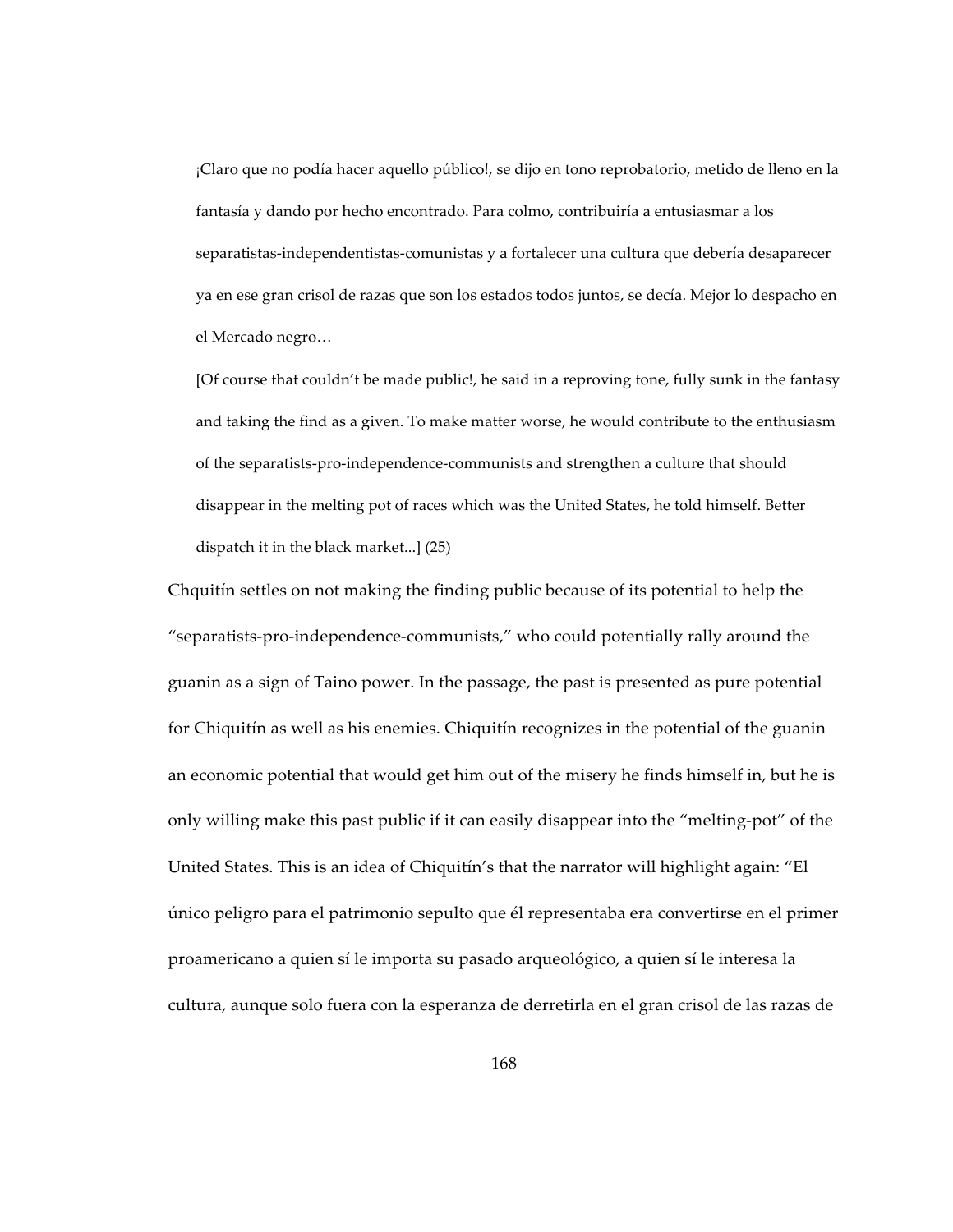los Estados Unidos de América" [The only danger he represented to the hidden patrimony was becoming the first pro-American who cared about his archeological past, who was interested in the culture, even if it were only to melt it into the great melting pot of the United States] (Bauzá 2012: 184-185). Chiquitín constantly expresses his desire to erase Taino history, as a necessary step towards Puerto Rico gaining its statehood. During one of the many discussions he has with his Sancho Panza, Margaro Velásquez, his intentions with the guanin become quite clear. In the scene, Margaro questions Chiquitín's hatred towards everything Puerto Rican despite being Puerto Rican himself, Chiquitín bursts with anger and rejects the idea that there is any Puerto Ricaness left in him. Chiquitín claims to have rid himself of all Puerto Rican thinking, claims he thinks like an American, and even calls himself more American than Benjamin Franklin (Bauzá 2012: 284). He finishes his rant stating that his only interest in the island's Taino culture is ultimately erasing them, and selling their artifacts for the highest bidder: "borrarlos de nuestro pasado, anular la historia, comenzar desde cero. ¡Eso es la estadidad, para que te enteres: borrón y cuenta nueva!" [erase them form our past, void history, starting from zero. That is statehood, so you know: starting over with a clean slate] (Bauzá 2012: 284). At this point it becomes clear that Chiquitín has two key intentions with the Guanín: to make a profit by selling it to the highest bidder, and to erase indigeneity from Puerto Rico's past, producing a new origin to the United States and Puerto Rico relationship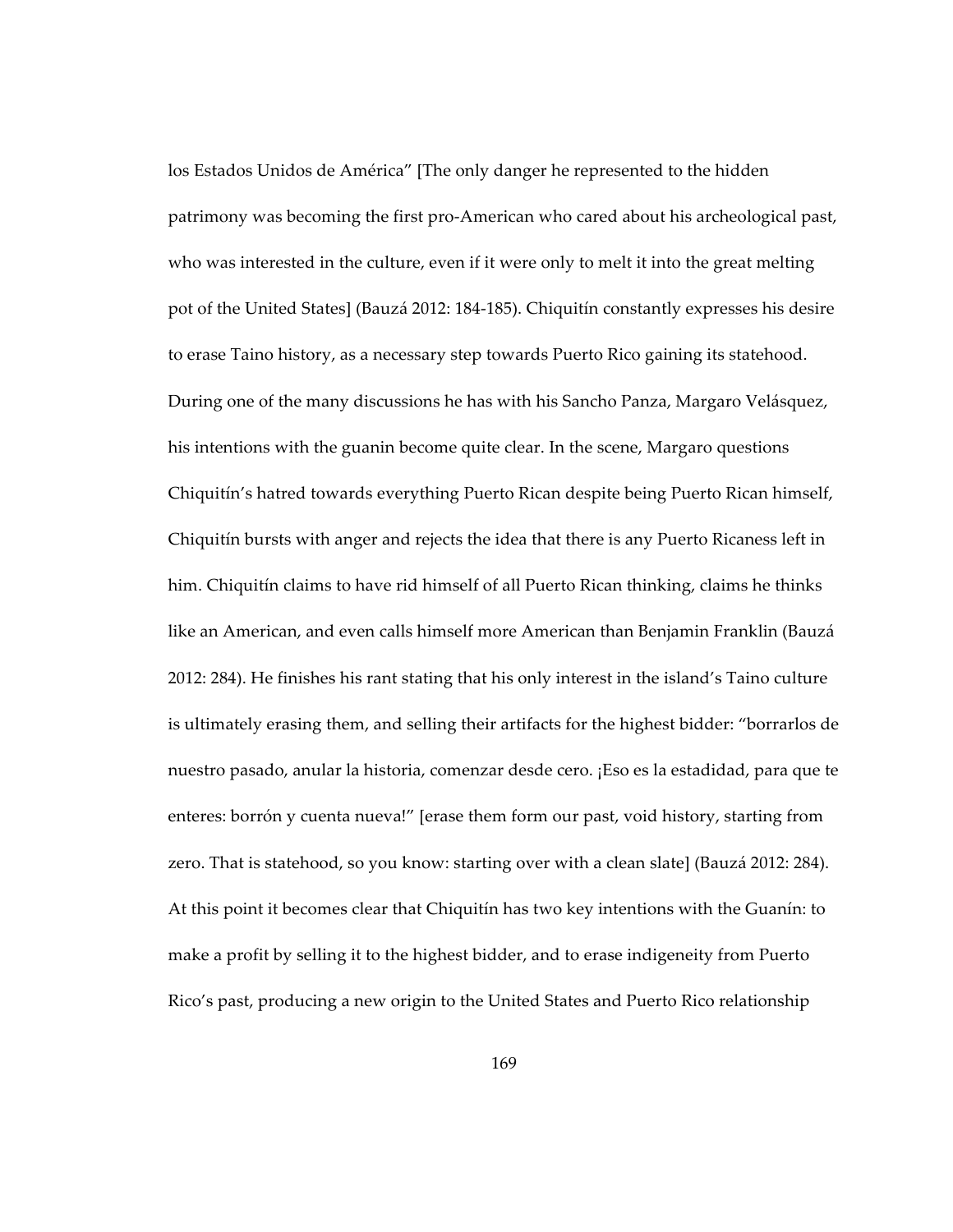that begins with statehood rather than Tainos, Spanish colonization, and American occupation. The erasure of the Tainos is the production of a new history, it is a specific way of making the past relevant to the present. In other words, this is not a subject that "knows no history" as Fleming says in his brief description of neoliberal debt, instead it is a subject heavily invested in the production of a particular history, that which decides which pasts are valuable and which must be hidden.

Chiquitin's journey and his vacillation on what to do with the guanin links the past to the present and future through a logic of speculation. In *The Time of Money* (2018), Lisa Adkins argues that the replacement of the logic of extraction by a logic of speculation has transformed our relationship to time and has organized our social world towards the maximization of the productive capacities of populations around flows of money for financial capital. Adkins analyzes how the logic of speculation operates as a rationality that is both a mode of accumulation, and a mode of social organization united by time (Adkins 19). I would argue that a key difference between Lazzarato and Adkins' notion of indebted time is complementary to Nietzsche's understanding of time and history. As Elizabeth Grosz has argued, the most central element in Nietzsche's conception of life is the question of time, time as that which connects, runs through, things and processes and conjugates itself as past, present, and future (113). Nietzsche wants to develop a history, a reading of the past, not just in light of the present, but for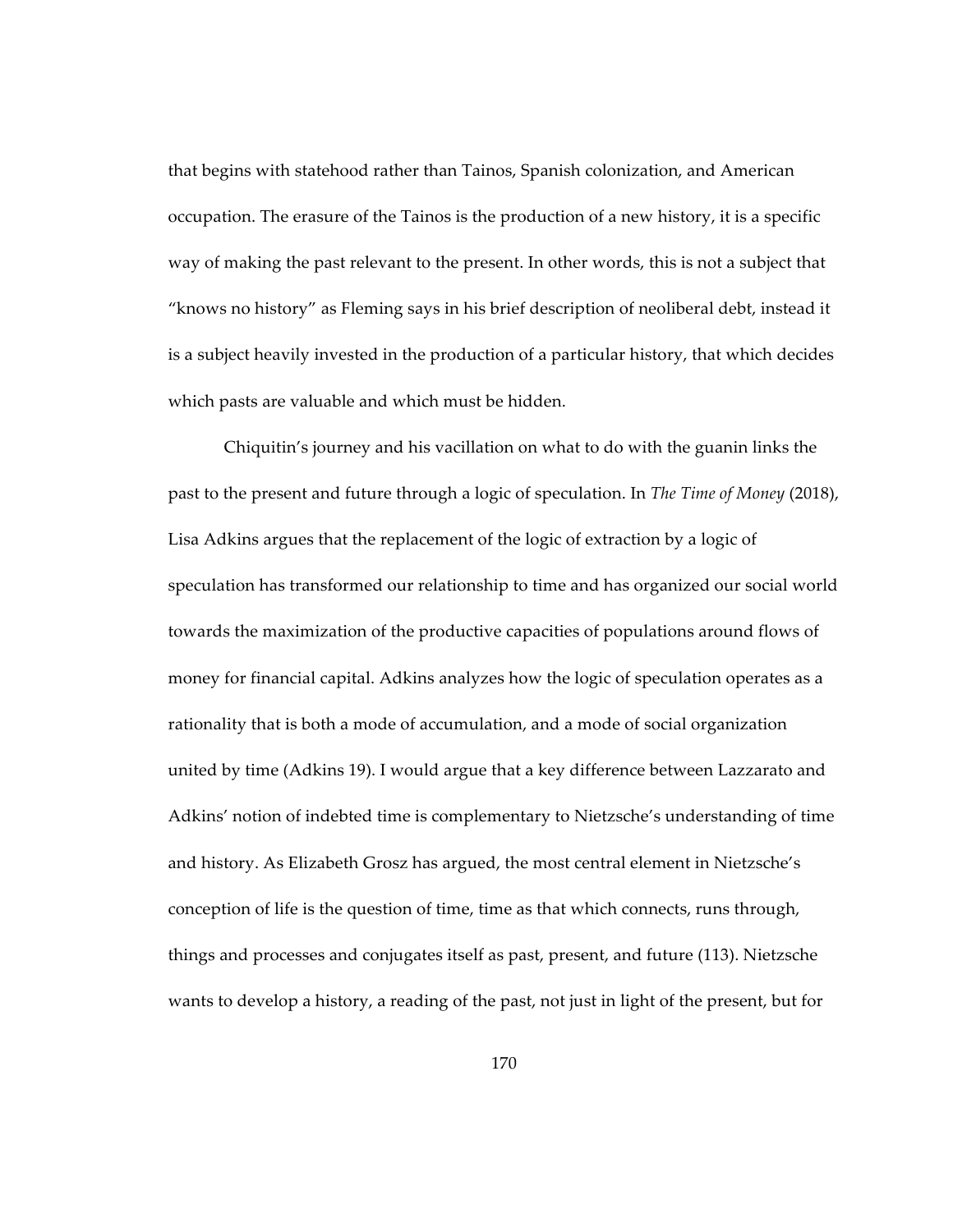the future, a history that jumps the intermediary of the present, which constraints it to the known and useful in order to allow it to function in a way that enervates and welcomes the future (113-114). Although Lazzarato borrows Nietzsche's notion of debt as the foundation for his own debt theory, his notion of indebted time forgets the ways time organizes life and matter in Nietzsche's work. What Adkins has called the speculative time of debt on that other hand, stablishes relationships between past and future that are left out of Lazzarato's theory. According to Adkins the time of debt is a speculative time. Much like the arguments I have tried to present in this chapter, Adkins wants to demonstrate how far from closing down the possibilities of time, the time of mass indebtedness concerns a particular temporal order, namely, that of speculative time (81). Adkins describes speculative time as follows:

Speculative time is a time in which pasts, presents, and futures stand not in a predetermined or pre-set relation to each other but are in a continuous state of movement, transformation, and unfolding... futures may remediate not only in the present but also in the past; the present and its relation to the past and the future may be reset in one action (via, e.g., index rolling); pasts and presents can be forwarded and futures and presents backwarded. It is, moreover, along the flows of these nonchronological pasts, presents, and futures, including their reordering and resetting and even their suspension, that channels for profit are yielded. In Short, in the time of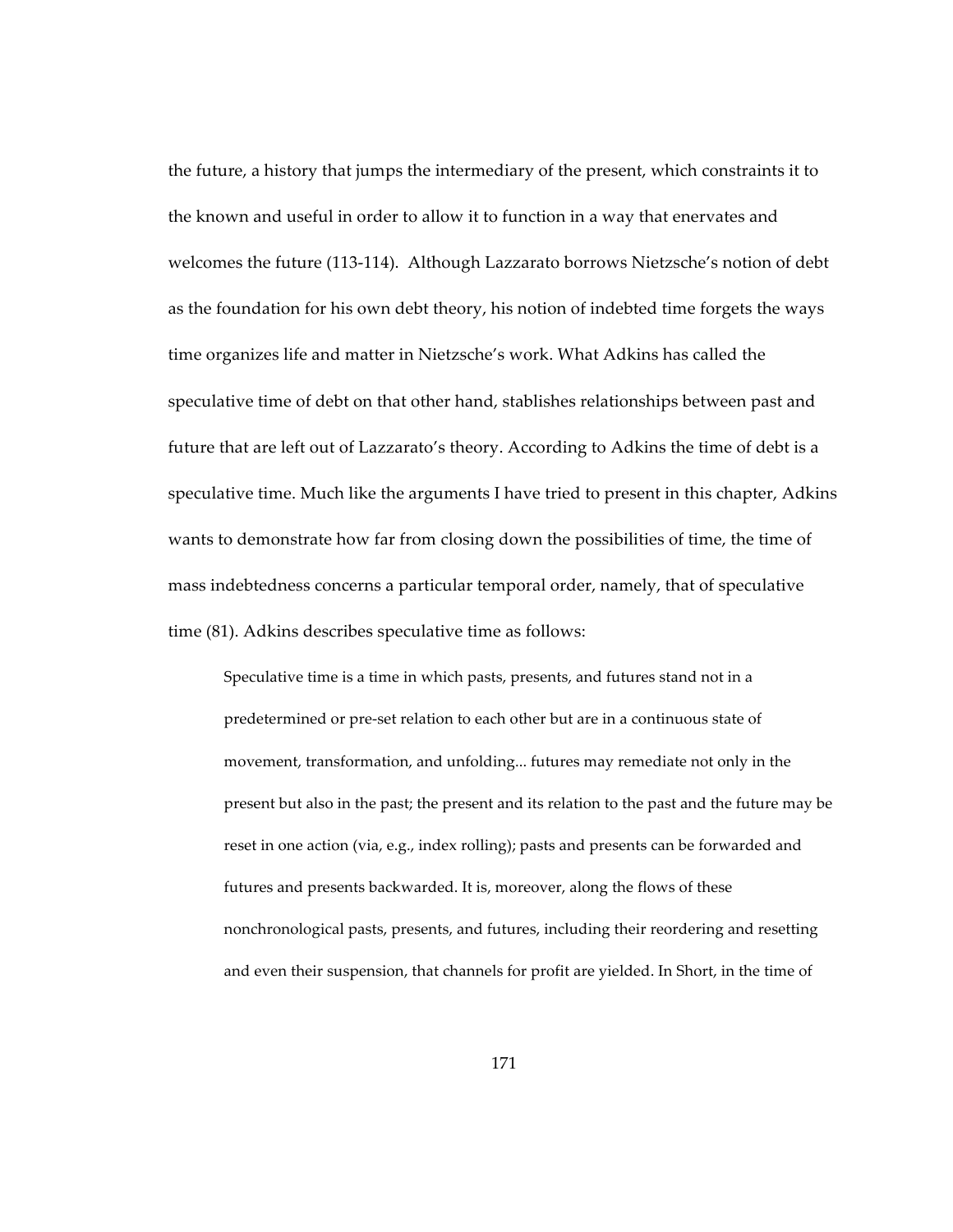securitized ddebt, the time of profit lies in the nonchronological and indeterminate movements of speculative time. (96-97)

Instead of presenting debt as a neutralization of time the way Lazzarato does, Adkins focuses on how debt's speculative temporality transforms dynamics between pasts, presents, and futures, making each of these relevant to each other in non-predicable and nonchronological ways.

*Barataria* functions within a transformation of temporality present in Cervantes's isle into a logic of speculative time and neoliberal chrononormativity. According to Rodriguez-Escalona, for Sancho the present urges a realization of possibility and Sancho is driven by a compromise that causes him to situate himself in a succession that is both chronological and moral: the future *is made*; it is forged in the past, it sets itself in the present and will culminate in a time to come (145). On the other hand, the time of the aristocrats is defined by a lack of compromise to the present as anything other than just another point in the timeline. Time is understood by these as a mechanical succession with no moral significance, just a pure chronological dynamic. To borrow the ideas of time in Lazzarato's theory of indebtedness, Rodriguez-Escalona seems to be pointing towards a difference between time as possibility (Sancho) and a neutralized mechanical notion of time (aristocrats). What is significant is how these two temporal experiences are reversed between Lazzarato and Rodriguez-Escalona. In Lazzarato, it is the creditor that has power over time, while the debtor's time is neutralized. However, speculative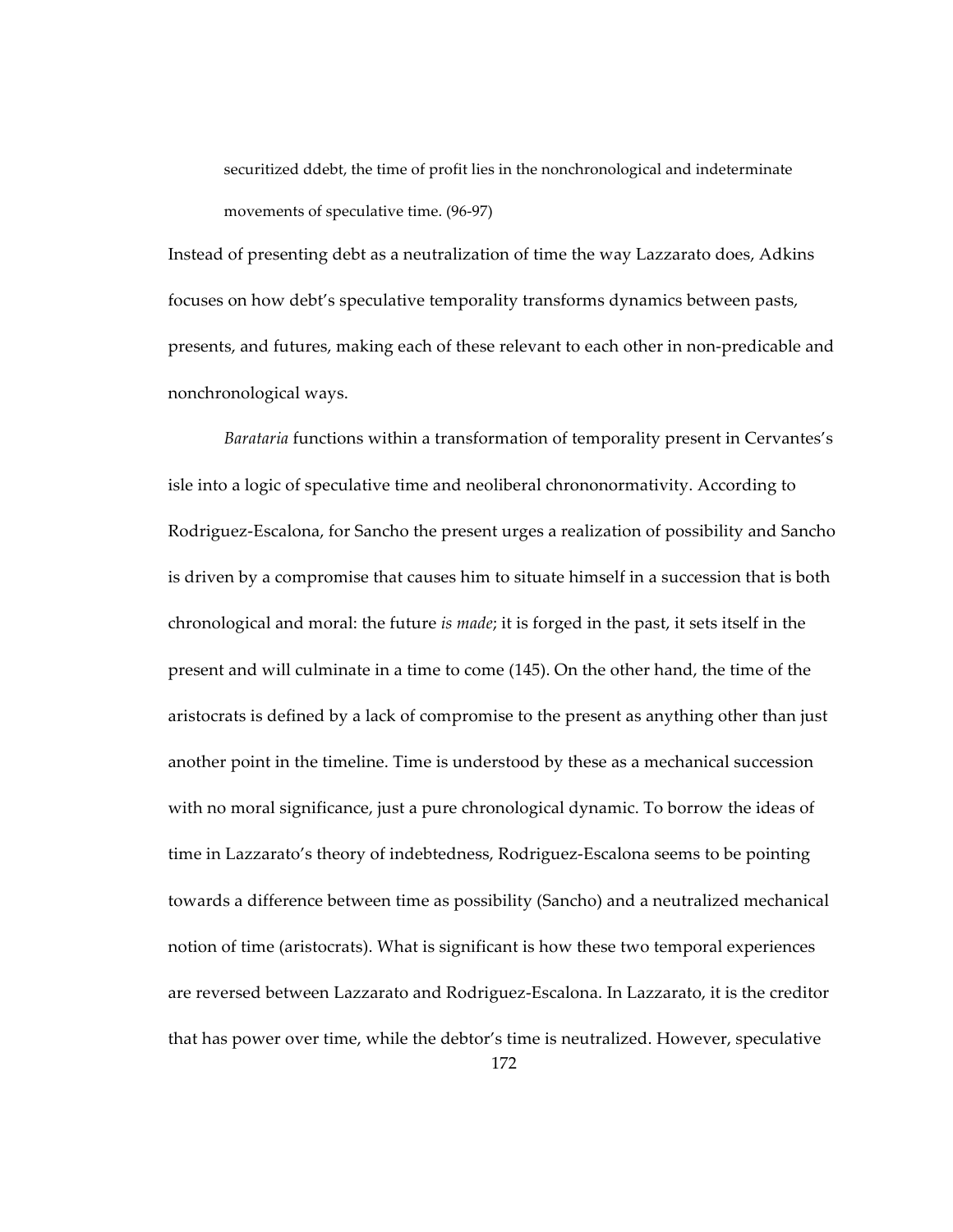time is built around a different relation to the future which destabilizes the entire chronological morality found in Cervantes. Following the work of Louise Amoore, Adkins describes a change in emphasis from probability to possibility (Adkins 92). She describes this process, primarily, but not exclusively, as a reconfiguration of state authority: state authority and sovereign decision have come to operate less through actions on *future known calculated with reference to the past and present* and more through actions on *future unknowns* calculated with reference to the possible (93 Italics added). The speculative time of debt, not only transforms the dynamics between pasts, presents, and futures, but also produces futures based on possibility rather than probability which in turn affect pasts and presents. If we understand Juan López Bauzá's *Barataria* to be a rewriting Cervantes in the epoch of Lazzarato's "indebted man," then what is happening to these temporal experiences? Keeping in mind Chiquitín's lack of real archeological knowledge, the entire expedition is based on possibility. Chiquitín also takes on expenses and makes investments, such as hiring Margaro with on the possibility of the finding in spite the lack of probability of it even existing. What makes Chiquitín's speculative investment even more interesting is how the investment is based on possibility rather than probability with regards to the past as much as the present and future. Adkins says of the subject of speculative time: "this is a subject who must stand ready to adjust to recalibrations of pasts, presents, and futures, as well as to changes in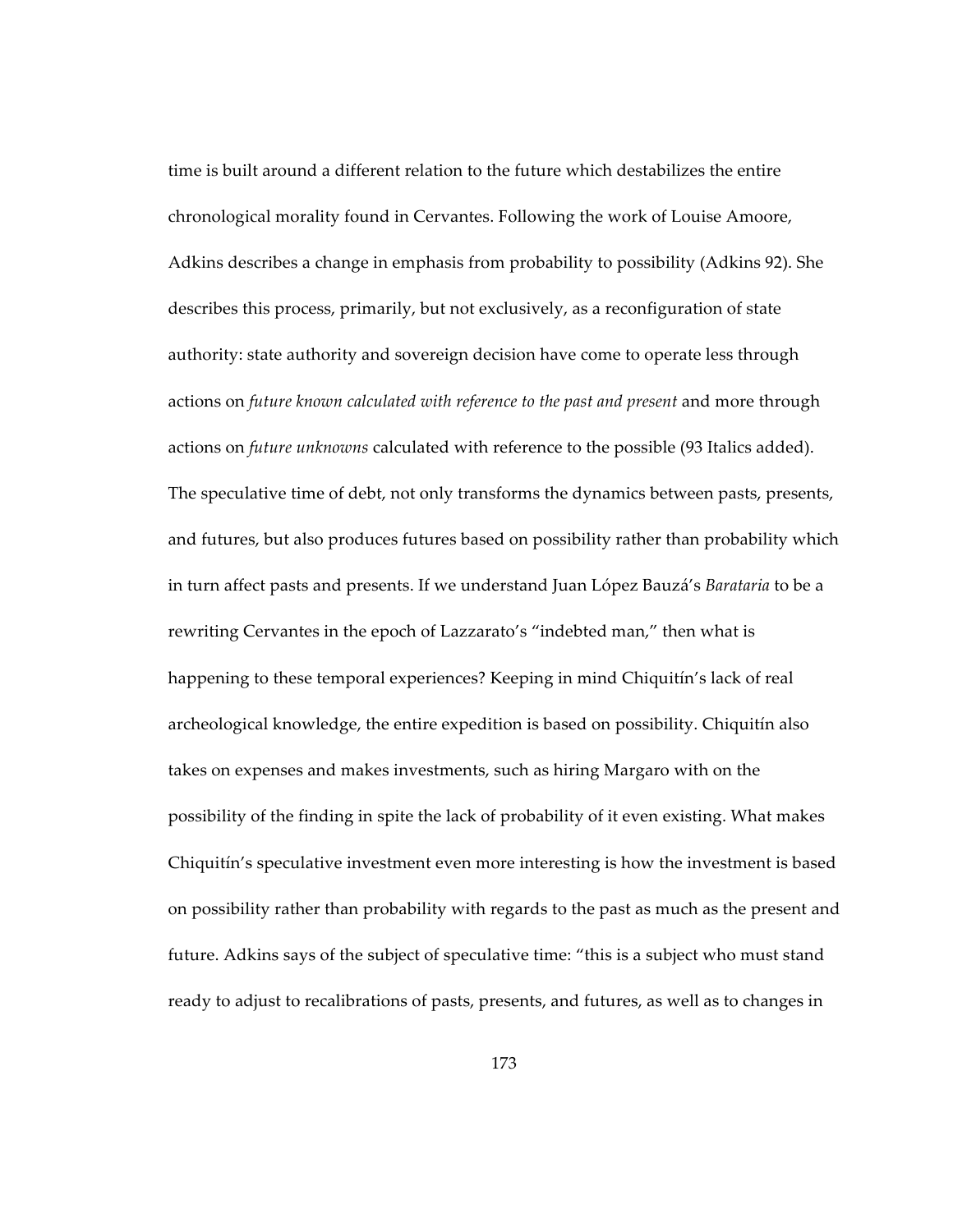the relations between and across these states. Far from being dispossessed of time, the subject who is bound to the speculative time of securitized debt has *too much time*" (98). Chiquitín can be understood as this subject that has too much time, the 500 years of Puerto Rican history from the moment of the Spanish invasion to the  $21<sup>st</sup>$  century coexisting and constantly influencing one another, therefore becoming also a subject who is unable to adjust to the necessary recalibrations between pasts, presents, and futures.

Chiquitín's inability to adjust to specific temporal changes is even more apparent in his understanding of "American time" in contrast to himself. As with everything with Chiquitín, he even believes that Americans have a superior way of organizing in time. He states in a discussion with a fellow pro-statehood Puerto Rican:

... y es un bochorno que los anexionistas no se dejen llevar por el *horario Americano*, tan exacto y *consciente del valor del tiempo* en metálico. Somos la excepción a la regla en la nación americana, la mancha en el mantel, el pelo de gato en la solapa. ¿O piensan que exagero?... ni crean que nada de esto no lo ve el Americano y que esta impuntualidad no lo desalienta de aceptarnos en la Unión con él.

[... and it's a shame that the annexationists don't carry with themselves the *American timetable*, so precise and *consistent with the value of time* in gold. We are the exception to the rule within the American nation, the stain on the tablecloth, the hair on the flap. You think I exaggerate?... Don't think for a second that the American doesn't see it and that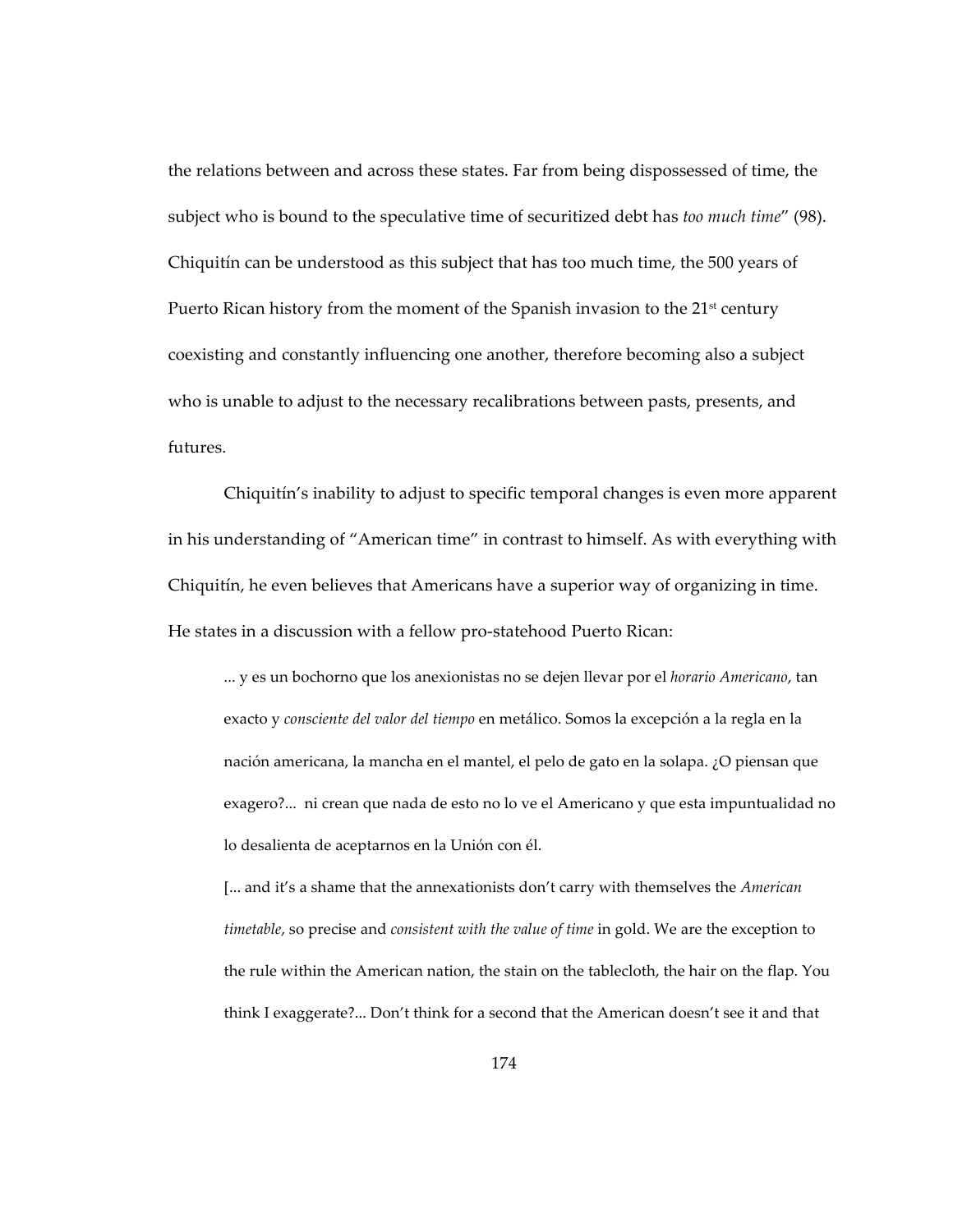that lack of punctuality does not discourage them from making us a part of the Union with them] (Bauzá 2012: 335 Italics are mine)

Chiquitín is emphatic about the ways in which people chose to live time, and creates a direct relation between these modes of living and the appreciation of "the value" that is given to time. As with most of Chiquitín's rants, the admiration of an American quality is accompanied by harsh criticism of the ways things take place in Puerto Rico. Puerto Rico's lack of precision is seen as an exception to how things are done in the United States' impeccable precision. Chquitín's "American time" and "Puerto Rican time" can also be understood as an example of Luciano and Freeman's notion of chrononormativity and chronobiopolitics, which I explored in the previous chapter. Chquitín's distinction between American and Puerto Rican time speaks to two different versions of "hidden rhythms" which Freeman identifies in chrononormative societies. As with most of Chquitín's claims, this is another case where he does not understand the distinction between the ideals of American practices and his own. Chiquitín himself has no proper "rhythm" since losing his wristwatch months before. The narrator states:

Desde que su reloj de pulsera se detuvo en las dos y treinta siete hacía ya un par de meses, su concepto del tiempo había variado para ajustarse a otros indicadores temporales: luz solar, calor, humedad, patrón de brisa, sequedad del aire, estrellas, luna, tinieblas. Le era imposible calcular hora exactas... Imbuido en la actividad física, el tiempo se le hizo una abstracción, un concepto imposible de sondear.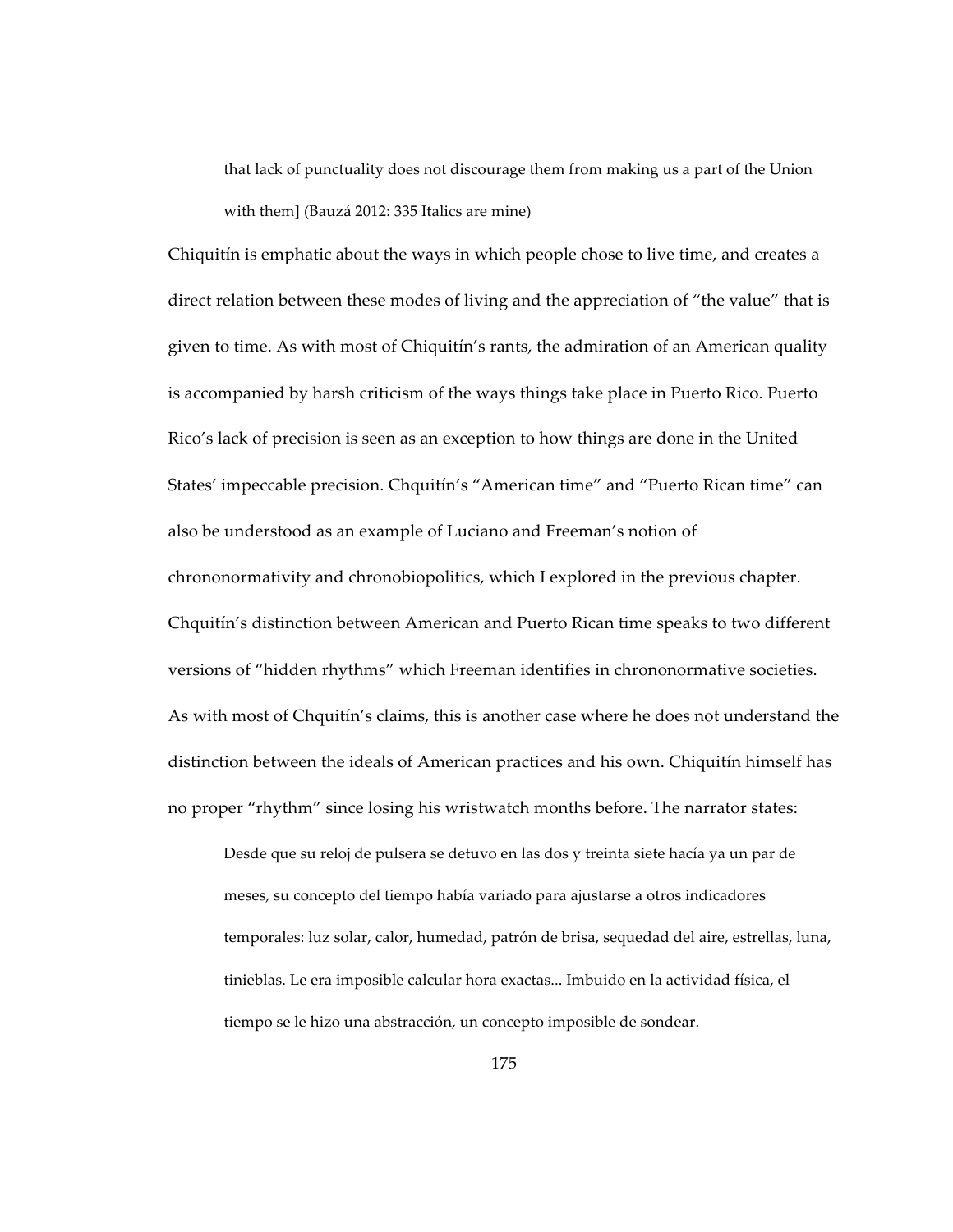[Since the watch on his wrist stopped at two thirty-seven a few months ago, his concept of time had changed to adapt to other temporal markers: sunlight, heat, humidity, the patterns of the wind, dryness in the air, stars, the moon, shadows. It was impossible for him to figure out exact hours... Infused with physical activity, time became an abstraction, a concept impossible to measure] (Bauzá 2012: 182)

Chiquitín tries to measure time based on signs provided by nature, but at no point is he able to connect these signs to the hours on a clock. Chiquitín praises the punctuality of Americans and their valorization of time, but the narrator continuously presents Chiquitín being out of sync with his own present. Not only in terms of his broken clock, but also the way different historical periods of Puerto Rican history coexist. Chiquitín constantly serves as the example of the subject who is not in time with the with either the speculative time of debt, nor the chrononormativity managing most of the populations. Chiquitín falls into such an immersion in the past that it resembles what Nietzsche considered an illness, a debilitation, an inhibition to life, for it prevents our active living in the present (Grosz 116).

Margaro, the Sancho to Chiquitín's Quixote, is a key temporal contrast which conjures a different type of Puerto Rican identity, one who is also linked to the past but through language. López Bauzá has mentioned in multiple interviews and speeches how researching the proper language for the novel was maybe the most complicated aspect of the project. López Bauzá had previously taken the controversial position of attacking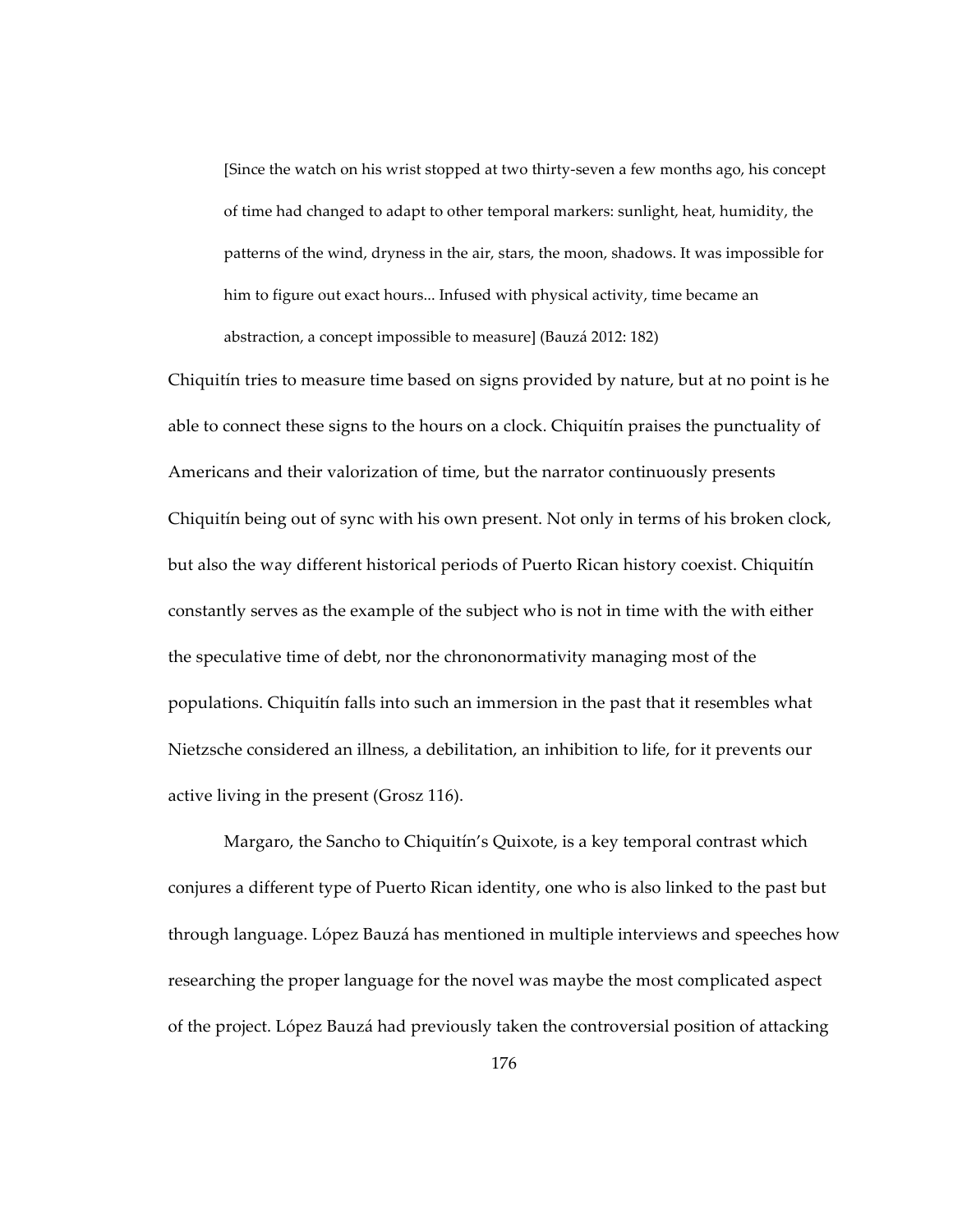Rosario Ferré specifically for writing some of her novels in English rather than Spanish. He directly associates the use of English in Ferré's work as a form of treason against Puerto Rican identity. In his own work, he instead carries an extensive task of making visible the forms of Spanish spoken across the island and in the small towns that are often left out by authors who exclusively focus on San Juan metropolitan area (Bauzá 2013b). According to Magdalena López, the language of Margaro reveals hiden realtions of power in daily life as would an archeology in the Foucauldian sense, which contrast with Chiquitín's amateur archeology (16). Margaro presents an opposite to Chquitín's obsession with "History" by treasuring popular culture and everyday realities (16). If, as Grosz suggest, a healthy relationship between history and life involves the discernment of the life-enchanting features of the past and the leaving behind of what encumbers life in the present (123), *Barataria* provides a look into both of this relationship through the contract of Chiquitín and Margaro, but also with how the novel as a whole activates the past.

## **Conclusion**

What history gives us, for Nietzsche and Grosz, is the possibility of being untimely, of placing ourselves outside the constraints, the limitations of the present; to write for a future that the present cannot recognize: to develop, to cultivate the untimely, the outof-place and the out-of-step (117). The task is to make elements of this past live again, to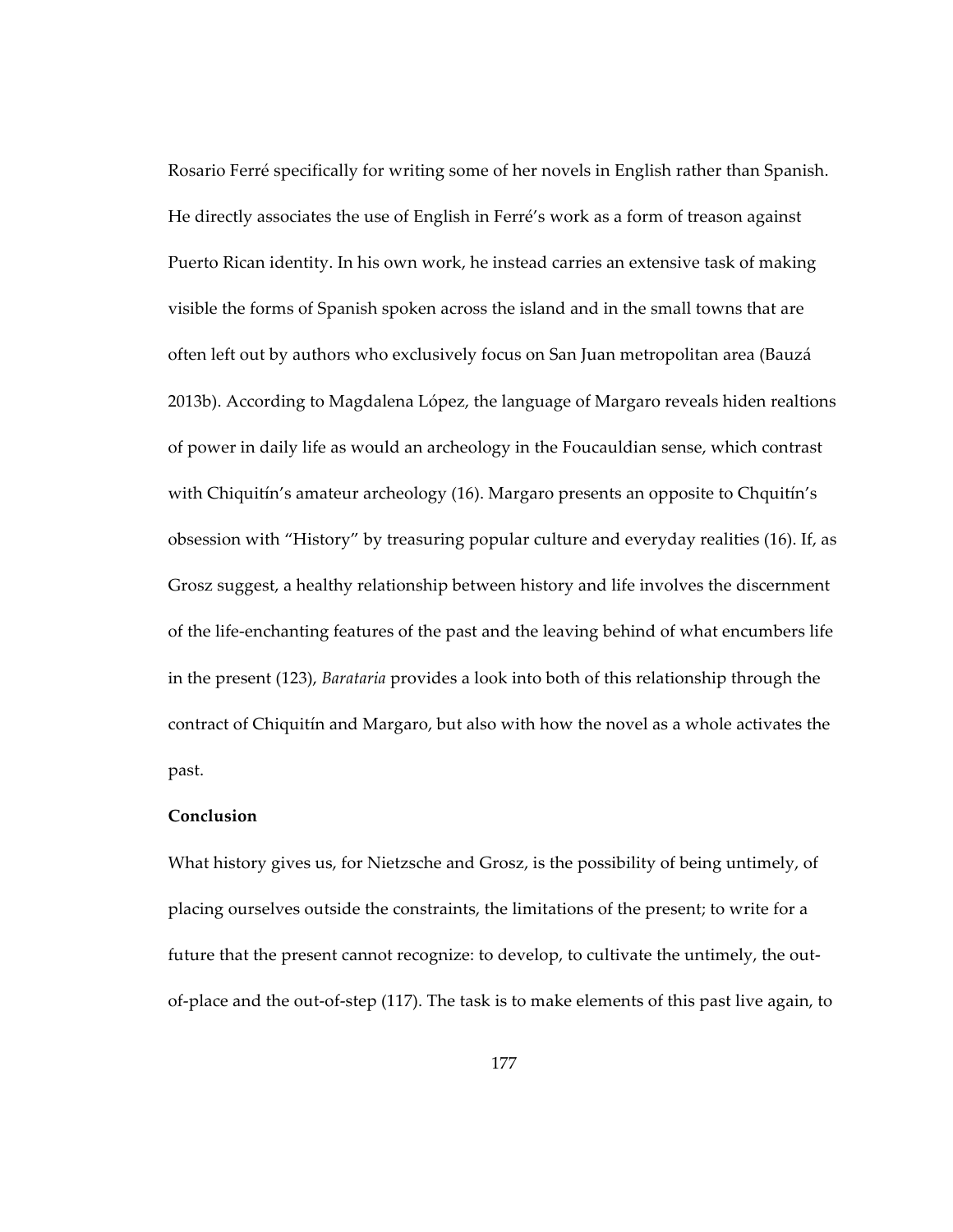be reenergized through their untimely or anachronistic recall in the present. The past is what gives us that difference that tension with the present which can move us to a future in which the present can no longer recognize itself (117). López Bauzá's *Barataria* uses Margaro's phrases and Cervantes as a way to produce its untimelyness. Chiquitín presents what Nietzsche would consider a debilitating use of the past, but the novel itself can be read as the anachronistic recall in the present that makes the past useful in so far as it produces difference with the present. Nietzsche aims to think a human sensibility in which history is evaluated, not as a good in itself, not as a preeminent value, but as an aid or discipline that fosters or cultivates our present and future possibilities (Grosz 116). *Barataria*, along with other novels by López Bauzá reproduces the Nietzschean understanding of history as a mode of writing by frequently placing characters who write history at the forefront: historians, journalist, archeologists. The characters of these novels shine light on how recalibrations between past, present and future take place under indebtedness, but the novels themselves insists that the path towards a different future lies in a strategic use of the past which the novel has employed from its origins.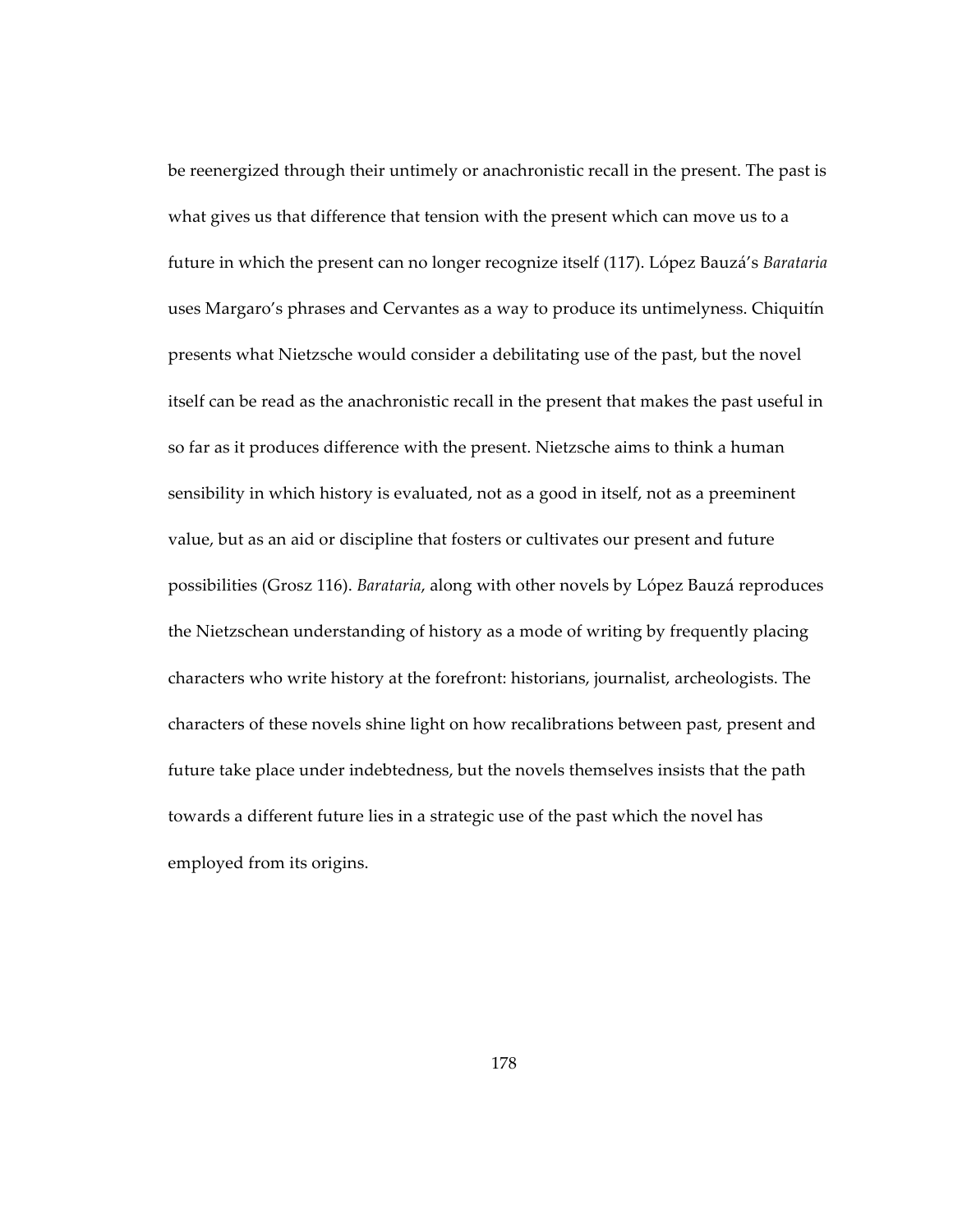## **Conclusion**

"Resulta imperativo controlar el tiempo y el espacio. El nuestro, nuestro tiempo y nuestro espacio… Cuidas tu tiempo y tu espacio, me cuidas y, aún más, me vigilas" [It is imperative that we control time and space. Ours, our time and our space... You take care of your time and your space, you take care of me and, even more, you guard me] (Eltit 2012: 102). Those are the words of Diamela Eltit's nameless female narrator and protagonist in *Jamás el fuego nunca* (2007 [2012]), a novel about two former communist militants spending their days in a room where time stand still, in an era that does not belong to them. The title of Eltit's novel is taken straight from a César Vajello poem, "The Nine Monsters," which speaks about various forms which pain takes throughout the world. Eltit's *Jamás el fuego nunca* reproduces a pattern which is constant is many of the novels featured in this project: heterogeneous theories of how time is lived, managed, and felt under neoliberalism, along which simultaneously engaging with pasts novels and texts in very explicit ways. As we continue to ask ourselves what the future, or futures, of the novel will look like, these authors seem to insist on a belief in the novel's past as a field of possibilities yet to be explored. In addition to the novels studied here, I am thinking of other Latin American novels like Rafael Acevedo's *Flor de ciruelo y el viento* (2011), Pedro Cabiya's *Maria V.* (2013), Marcelo Mellado's *Monroe*, or Pola Olioxarac's *Las teorias salvajes* (2010), among others. Nilges argument that the shift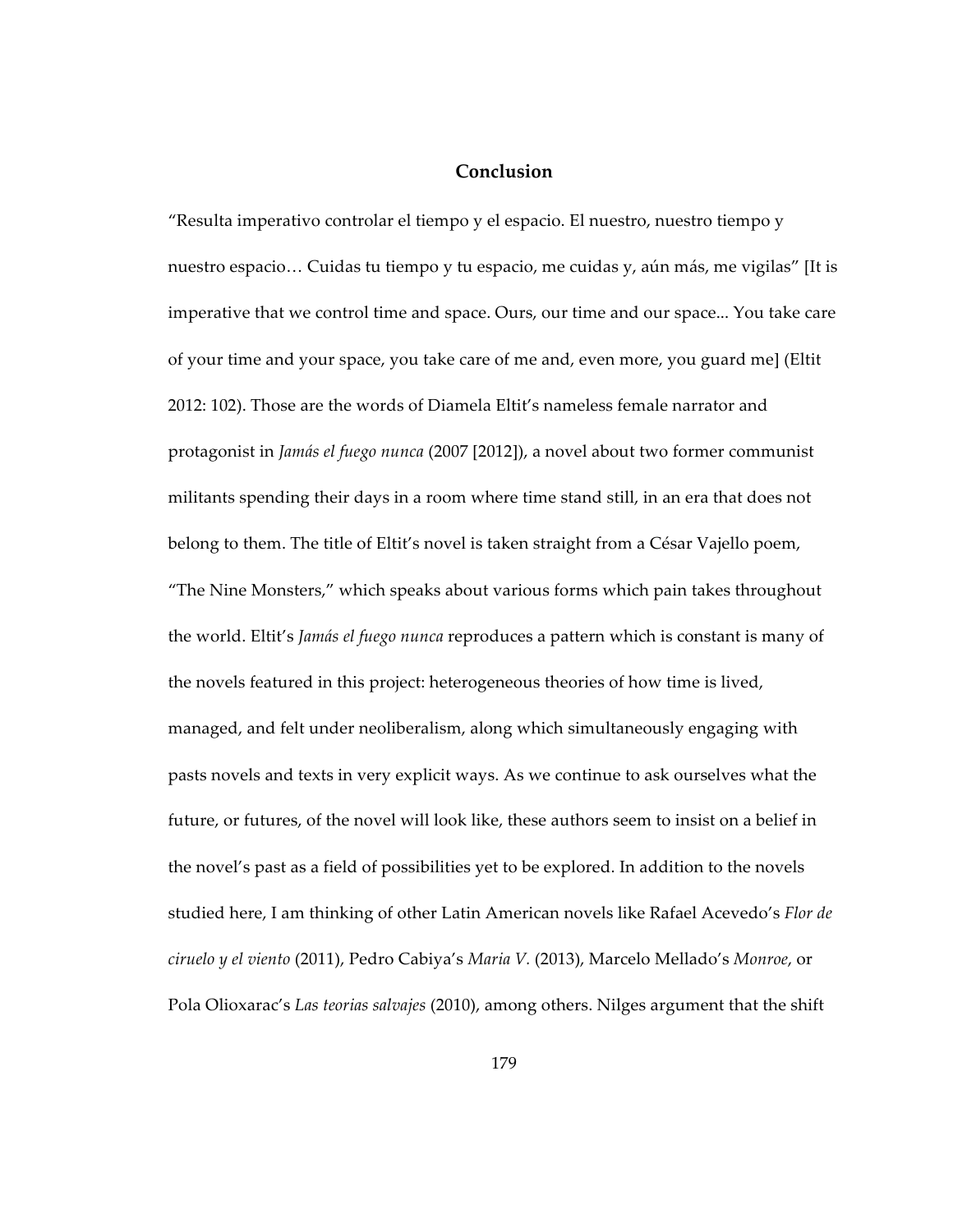towards temporal matters coincides with a transition to realism requires further scrutiny in the case of Latin America. Although it holds up for writers like Fuguet and Volpi's turn to realism in response to the Boom and the Post-Boom, it does not account for the rise of science-fiction, horror, and fantasy. A novel like *El año del desierto* is an example of this trend, but it is also clear is the recent wave of female authors with publications like Samanta Schweblin's *Kentukis* (2018), Rita Indiana's L*a mucama de Omicunlé* (2015), or Nona Fernandez's *La región desconocida* (2016), as well the work of writers like Yuri Herrera, Jorge Baradit, and Pedro Cabiya. Yet, it would be a mistake to interpret this move strictly as a return to past ideas of the novel. Instead these novels seem to question how previous works engaged with the nation, the household, the state, the market, debt, time, and space, in order to strategically repurpose these tools within the changes of neoliberalism.

I started my dissertation arguing that at the heart of the Latin American novel's examination of neoliberalism is the question of time and how novels insist on the heterogeneity of temporal experiences. In the works that I have brought together in this dissertation time is controlled and taken care of, manipulated, reversed, accelerated, slowed down, paused, sold, spatialized, deterritorialized, globalized, localized, compressed, neutralized, it can be felt or lived individually, in community, as a nation, as a colony, engendered, disciplinary, biopolitically, indebted etc. If postmodernism was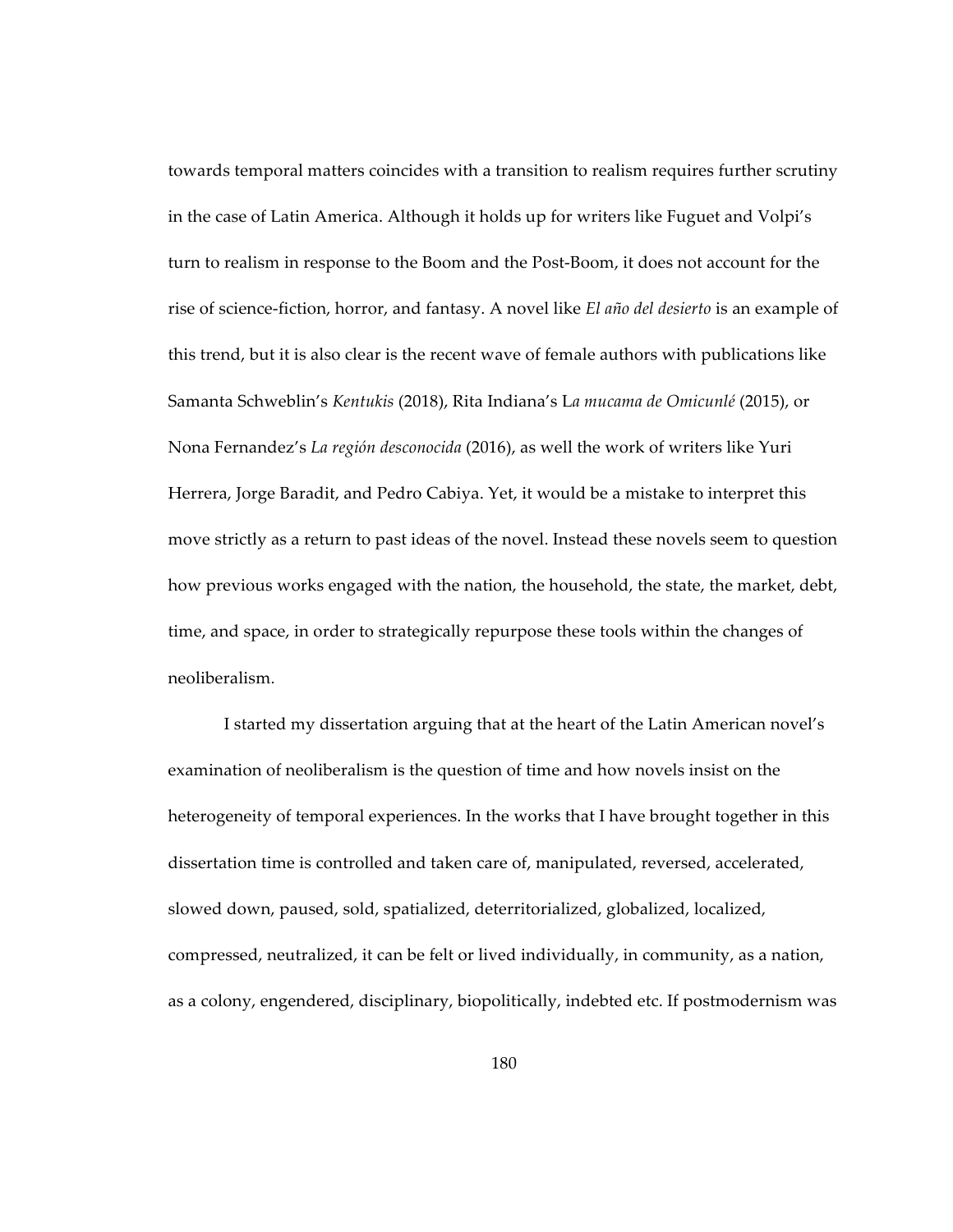an epoch of space over time, the Latin American novels that have emerged under neoliberalism have subdued space to time.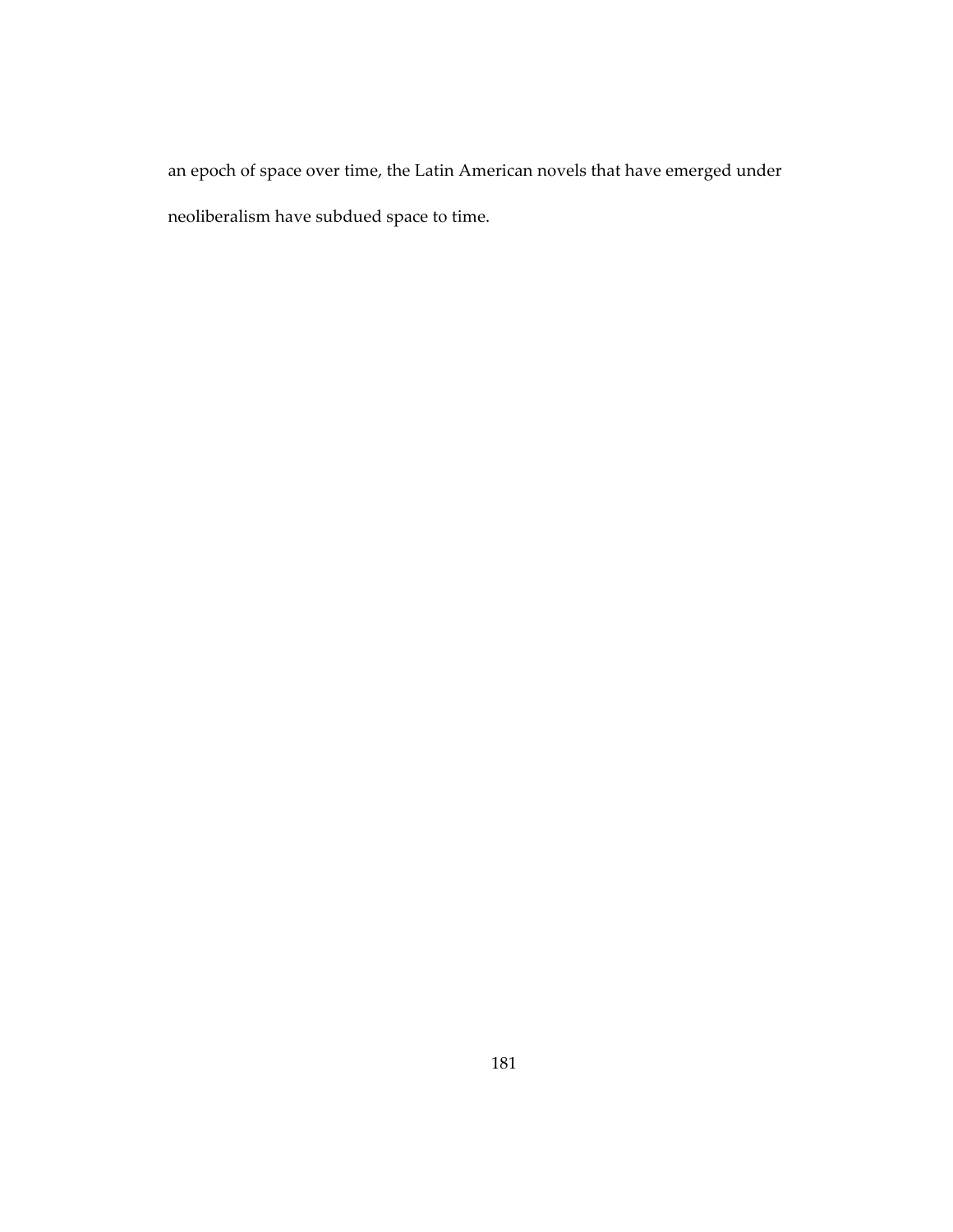## **Bibliography**

Adkins, Lisa. *The Time of Money*. 1 edition, Stanford University Press, 2018.

- Altisent, Martha Eulalia, and Cristina Martínez-Carazo. *Twentieth-Century Spanish Fiction Writers*. Thomson Gale, 2006.
- Anderson, Benedict. *Imagined Communities: Reflections on the Origin and Spread of Nationalism, Revised Edition*. Revised edition, Verso, 2006.
- Ángel, Roberto G. "NARRATOLOGÍA EN LA NOVELA HÍBRIDA NO SERÁ LA TIERRA DE JORGE VOLPI/Narratology in the hybrid novel No será la Tierra by Jorge Volpi." *Alpha*, no. 36, July 2013, pp. 41–54.
- Appadurai, Arjun, and publisher Duke University Press. *Globalization*. Duke University Press, 2001.
- Arredondo, Erika. "Sumario." *Revista Iberoamericana*, vol. 85, no. 267, July 2019, pp. 351– 54. *revista-iberoamericana.pitt.edu*, doi:10.5195/reviberoamer.2019.7765.
- Atwood, Margaret. *Payback: Debt and the Shadow Side of Wealth*. Edición: Fourth Impression, House of Anansi Press, 2008.
- Avelar, Idelber. *The Untimely Present: Postdictatorial Latin American Fiction and the Task of Mourning*. Duke University Press Books, 1999.
- Ayala, Cesar. *Behind Puerto Rico's Debt, Corporations That Drain Profits from the Island*. https://www.cadtm.org/Behind-Puerto-Rico-s-Debt-Corporations-That-Drain-Profits-from-the-Island. Accessed 10 Mar. 2020.
- Backiel, Linda. "Puerto Rico: The Crisis Is About Colonialism, Not Debt." *Monthly Review; New York*, vol. 67, no. 5, Oct. 2015, pp. 11–18.
- Bakhtin, M. M. *The Dialogic Imagination: Four Essays*. Edited by Michael Holquist, Translated by Caryl Emerson, Reprint edition, University of Texas Press, 1983.
- Balibar, Étienne. "Politics of the Debt." *Postmodern Culture*, vol. 23, no. 3, 2013. *Project MUSE*, doi: 10.1353/pmc.2013.0049.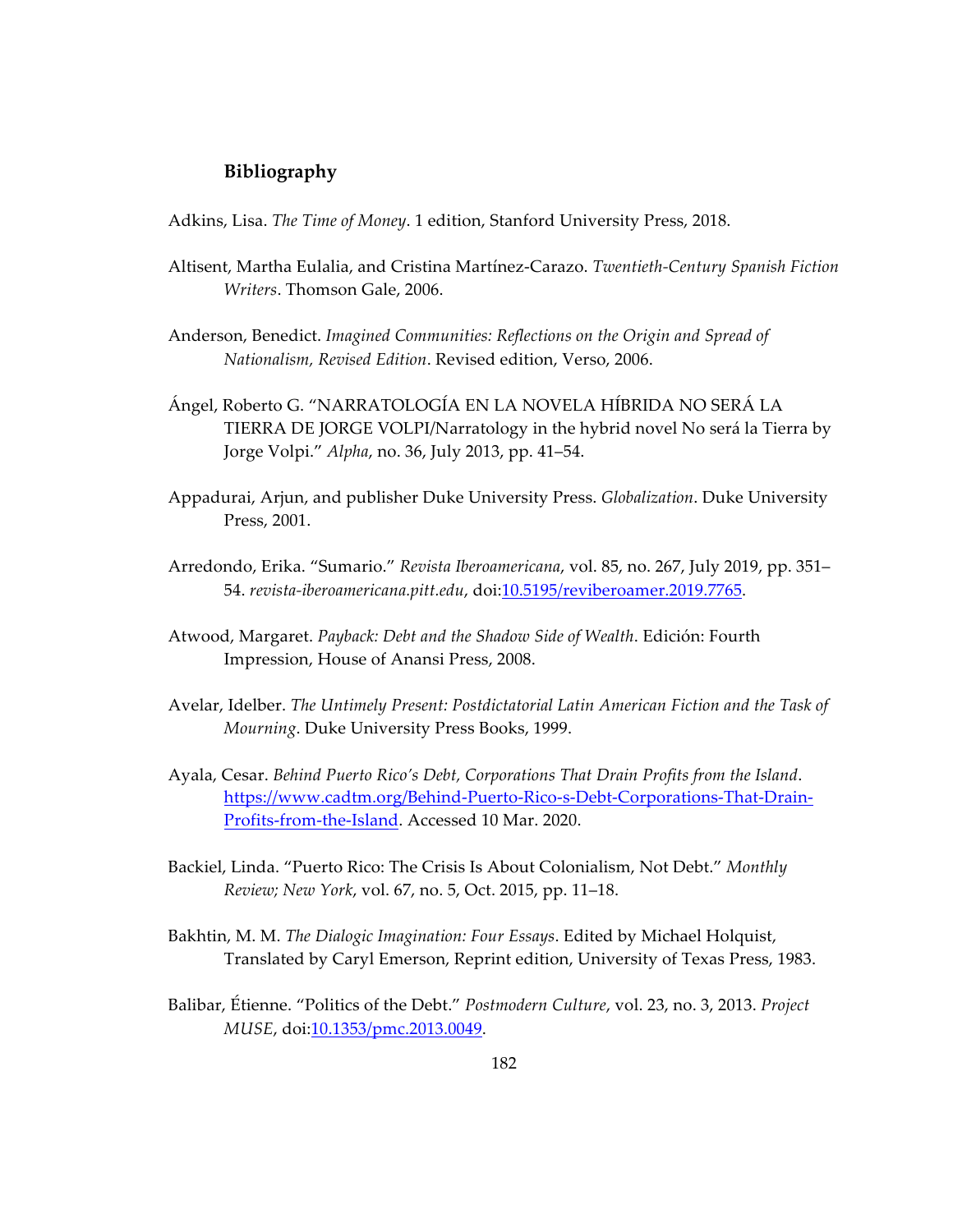- Baucom, Ian. *Specters of the Atlantic: Finance Capital, Slavery, and the Philosophy of History*. Duke University Press, 2005.
- Bauzá, Juan López. *Barataria*. Libros AC, 2012.
- ---. *Barataria Libro II*. Libros AC, 2013.
- ---. *«Barataria» apuesta contra los temas prevalecientes*. 2013 https://www.80grados.net/mensaje-premio-las-americas-por-barataria/.
- ---. *El Resplandor de Luzbella.* Planeta Publishing, 2018
- Becerra, Eduardo. "From Abundance to Scarcity: Twenty-First-Century Latin American Dystopias." *Review: Literature and Arts of the Americas*, vol. 51, no. 1, Jan. 2018, pp. 7–13. *DOI.org (Crossref)*, doi:10.1080/08905762.2018.1485281.
- Bergson, Henri. *Key Writings*. Edited by Keith Ansell Pearson and John Mullarkey, Revised edition, Bloomsbury Academic, 2014.
- Bernabe, Rafael. *Puerto Rico: Economic Reconstruction, Debt Cancellation, and Self-Determination*. http://www.cadtm.org/Puerto-Rico-Economic-reconstructiondebt-cancellation-and-self-determination. Accessed 18 Mar. 2019.
- Boever, Arne De. *Introduction*. Fordham University Press, 2018. *fordhamuniversitypressscholarship-com.proxy.lib.duke.edu*, http://fordham.universitypressscholarship.com/view/10.5422/fordham/978082327 9166.001.0001/upso-9780823279166-chapter-001.
- Bonacic, Dánisa. "La Barbarie y El Retrato Mítico de La Catástrofe En El Año Del Desierto de Pedro Mairal." *Confluencia: Revista Hispánica de Cultura y Literatura*, vol. 31, no. 1, Nov. 2015, pp. 110–19. *Project MUSE*, doi:10.1353/cnf.2015.0034.
- Brown, Wendy. *Undoing the Demos: Neoliberalism's Stealth Revolution*. Edición: Reprint, Zone Books, 2017.
- Bussolini, Jeffrey. "What Is a Dispositive?" *Foucault Studies*, no. 10, Nov. 2010, pp. 85– 107. *EBSCOhost*, doi:10.22439/fs.v0i10.3120.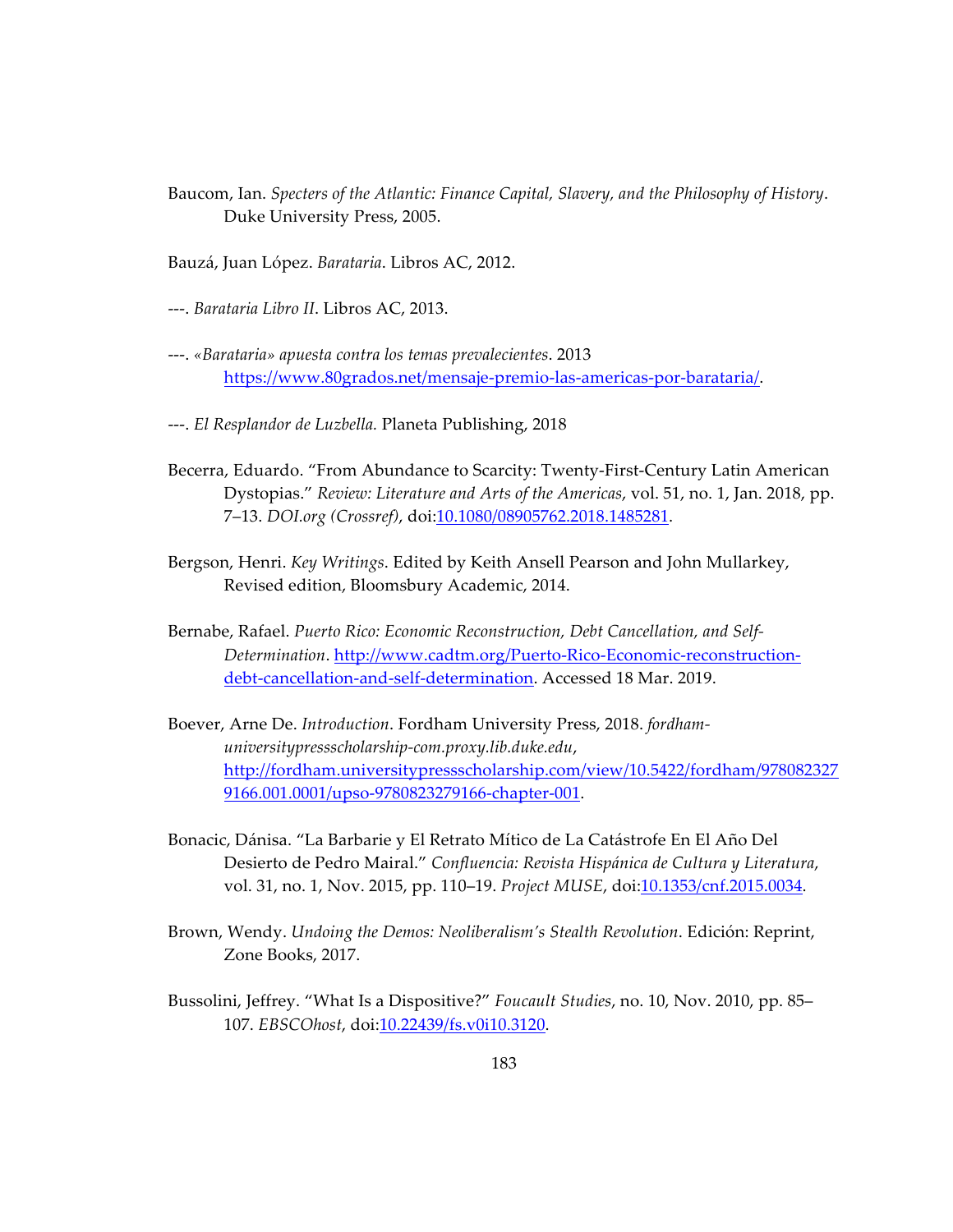- Campisi, Nicolás. "El retorno de lo contemporáneo: crisis e historicidad en El año del desierto de Pedro Mairal." *Cuadernos LIRICO. Revista de la red interuniversitaria de estudios sobre las literaturas rioplatenses contemporáneas en Francia*, no. 20, June 2019. *journals.openedition.org*, doi:10.4000/lirico.8361.
- Cárcamo-Huechante, Luis E. *Tramas del mercado: imaginación económica, cultura pública y literatura en el Chile de fines del siglo veinte*. Editorial Cuarto Propio, 2007.
- Cárdenas, Juan David. "Cinema as a Foucauldian Dispositif: An Anachronistic and Materialistic Approach." *Palabra Clave - Revista de Comunicación*, vol. 20, no. 1, Feb. 2017, pp. 69–95. *DOI.org (Crossref)*, doi:10.5294/pacla.2017.20.1.4.
- Caro Martí, Adelaida. "LA 'REPÚBLICA INVISIBLE' DE BELTRÁN SOLER: 'GLOCALIZACIÓN' EN LA NOVELA DE ALBERTO FUGUET LAS PELÍCULAS DE MI VIDA." *Alpha (Osorno)*, no. 23, Universidad de Los Lagos, Dec. 2006, pp. 259-71. *SciELO*, doi:10.4067/S0718-22012006000200016.
- Cerny, Philip G., et al. *Internalizing Globalization : The Rise of Neoliberalism and the Decline of National Varieties of Capitalism*. Palgrave Macmillan, 2005.
- Cervantes, Miguel de. *Don Quijote de la Mancha, II*. Edited by Luis Andres Murillo, Castalia, 2010.
- ---. *Don Quijote de la Mancha Vol. I*. Castalia, 2011.
- Choi, Julie. "The Metropolis and Mental Life in the Novel." *New Literary History*, vol. 37, no. 4, 2006, pp. 707–24. *Project MUSE*, doi:10.1353/nlh.2007.0002.
- Córdova, Félix. *Entre Buitres y Garras: La Deuda Como Arma de Dominación*. http://www.cadtm.org/Entre-buitres-y-garras-la-deuda-como-arma-dedominacion. Accessed 3 Feb. 2019.
- Currie, Mark. *About Time: Narrative, Fiction and the Philosophy of Time*. 1 edition, Edinburgh University Press, 2010.
- Deleuze, Gilles. *Bergsonism*. Translated by Hugh Tomlinson and Barbara Habberjam, Reissue edition, Zone Books, 1990.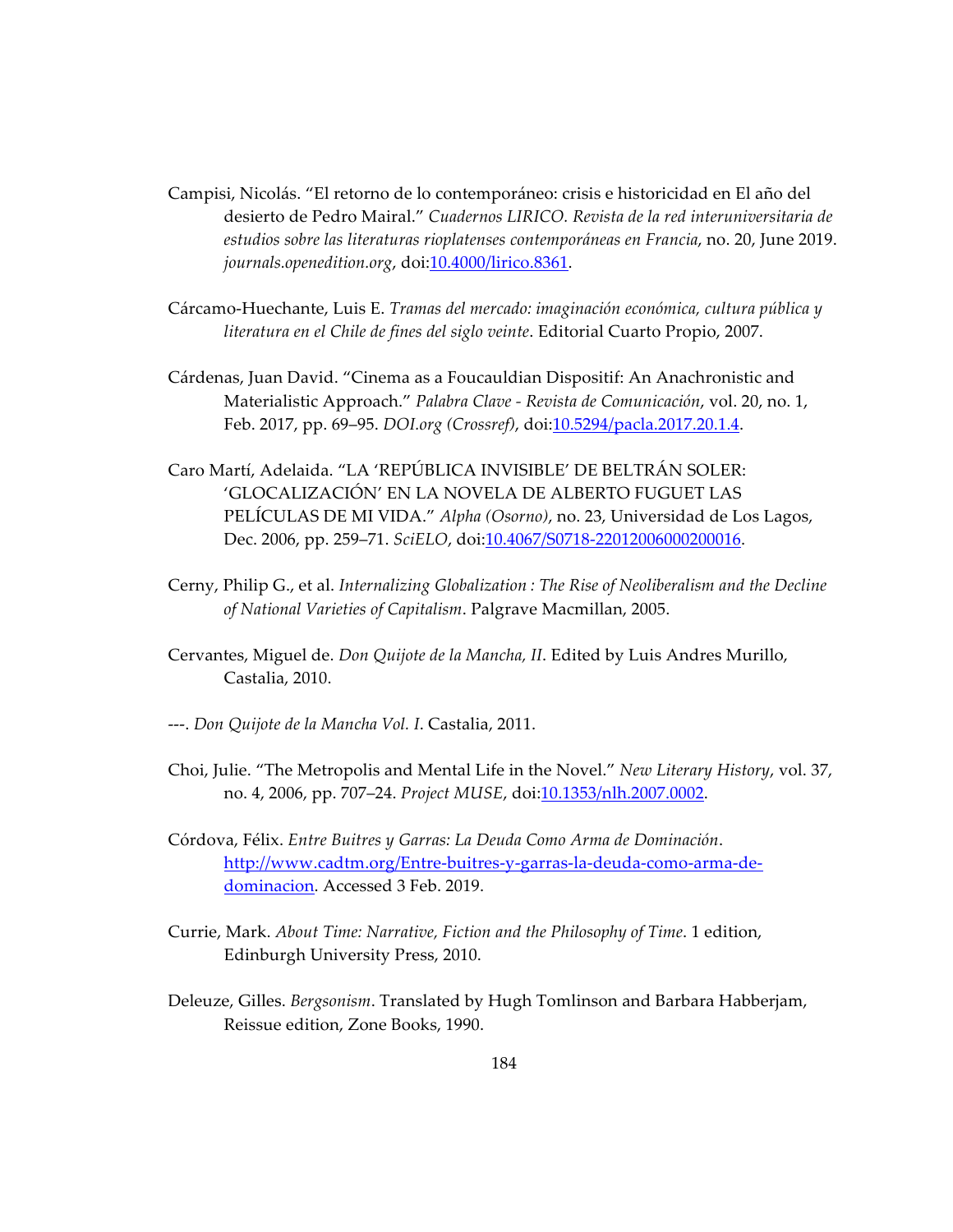- ---. *Cinema 1: The Movement-Image*. 1 edition, Univ Of Minnesota Press, 1986.
- ---. *Difference and Repetition*. Translated by Paul Patton, Revised ed. edition, Columbia University Press, 1995.
- ---. "Postscript on the Societies of Control." *October*, vol. 59, 1992, pp. 3–7.
- ---. *The Time-Image*. 1 edition, Univ Of Minnesota Press, 1989.
- Deleuze, Gilles, and Felix Guattari. *Anti-Oedipus: Capitalism and Schizophrenia*. Translated by Robert Hurley, Penguin Classics, 2009.
- DePersio, Greg. "Puerto Rico Bankruptcy: How Did It End Up With So Much Debt?" *Investopedia*, 9 Sept. 2015, https://www.investopedia.com/articles/investing/090915/origins-puerto-ricandebt-crisis.asp.
- "Diamela Eltit (1949- ) Memoria Chilena." *Memoria Chilena: Portal*, http://www.memoriachilena.gob.cl/602/w3-article-3353.html. Accessed 6 Aug. 2019.
- Dick, Diane Lourdes. "U.s. Tax Imperialism in Puerto Rico." *American University Law Review; Washington*, vol. 65, no. 1, 2015, pp. 1–86.
- Dove, Patrick. "Living Labour, History and The Signifier: Bare Life and Sovereignty in Eltit's *Mano De Obra*." *Journal of Latin American Cultural Studies*, vol. 15, no. 1, Mar. 2006, pp. 77–91. *DOI.org (Crossref)*, doi:10.1080/13569320600597023.
- Draper, Susana. "The Question of Awakening in Postdictatorship Times: Reading Walter Benjamin with Diamela Eltit." *Discourse*, vol. 32, no. 1, Nov. 2010, pp. 87–116.
- Eltit, Diamela. *Los trabajadores de la muerte*. 1. ed edition, Seix Barral, 2012.
- ---. *Tres novelas*. Fondo de Cultura Económica, 2005.
- *---*. *Jamas el fuego nunca*. Editorial Periferica, 2013.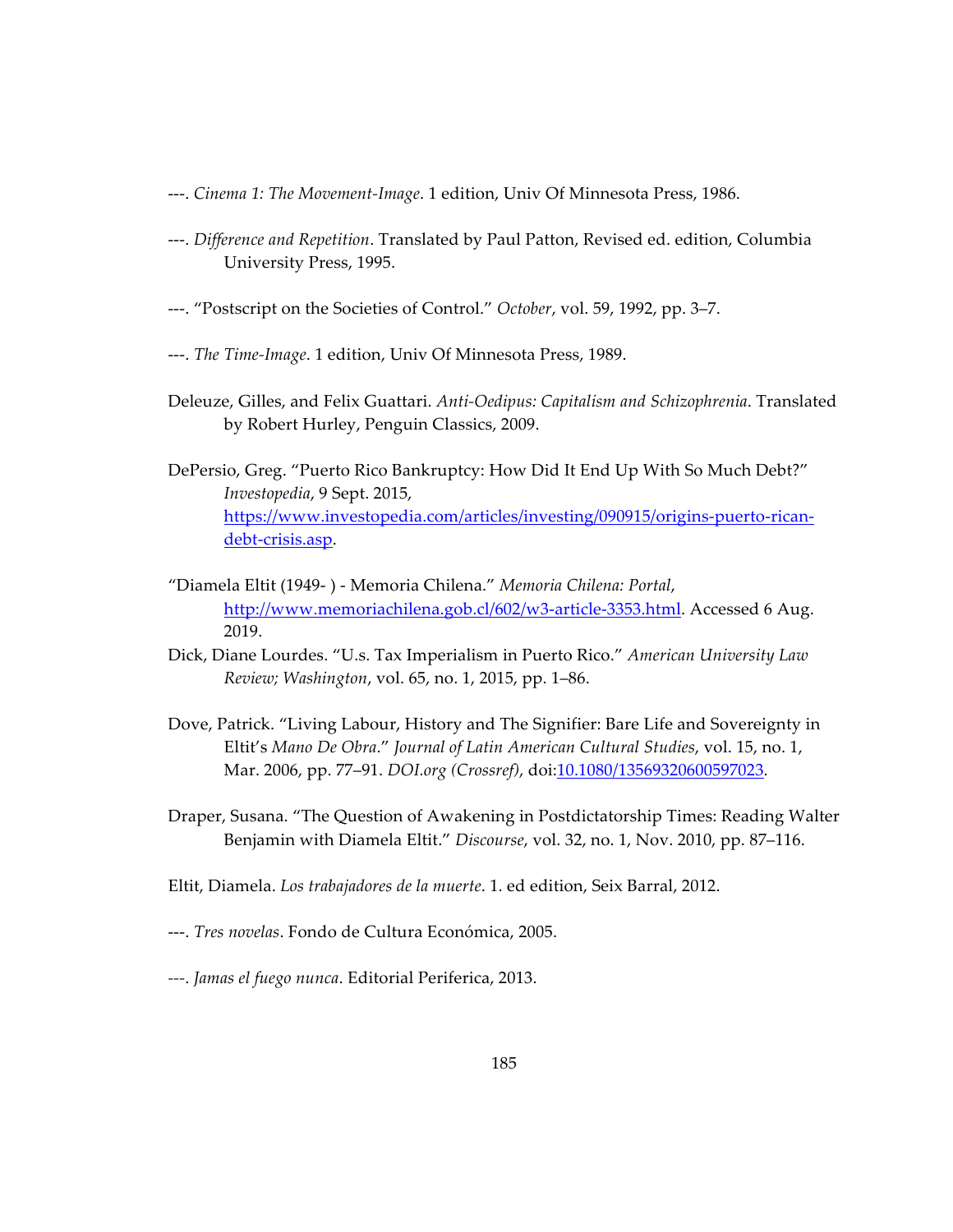- Fabian, Johannes. *Time and the Other, How Anthropology Makes Its Object*. De Gruyter, 2014. *DeGruyter*, http://www.degruyter.com.proxy.lib.duke.edu/viewbooktoc/product/464180.
- Forcinito, Ana. "Desintegración y Resistencia: Corporalidad, Género y Escritura En Mano de Obra de Diamela Eltit." *Anclajes*, vol. 14, no. 1, June 2010, pp. 91–107.
- Foucault, Michel. *Discipline & Punish: The Birth of the Prison*. Translated by Alan Sheridan, 2nd edition, Vintage Books, 1995.
- ---. *Security, Territory, Population: Lectures at the Collège de France 1977--1978*. Edited by Michel Senellart, 1 edition, Picador, 2009.
- ---. *"Society Must Be Defended": Lectures at the Collège de France, 1975-1976*. Translated by David Macey, Reprint edition, Picador, 2003.
- ---. *The Birth of Biopolitics: Lectures at the Collège de France, 1978--1979*. Reprint edition, Picador, 2010.
- Freeman, Elizabeth. *Beside You in Time: Sense Methods and Queer Sociabilities in the American Nineteenth Century*. Edición: Reprint, Duke University Press Books, 2019.
- ---. *Time Binds: Queer Temporalities, Queer Histories*. Duke University Press Books, 2010.
- Frost, Tom. "The Dispositif between Foucault and Agamben." *Law, Culture and the Humanities*, vol. 15, no. 1, Feb. 2019, pp. 151–71. *SAGE Journals*, doi:10.1177/1743872115571697.
- Fuentes, Carlos. *Writing in Time*. Explorations, 1981.
- Fuguet, Alberto. "Magical Neoliberalism." *Foreign Policy; Washington*, no. 125, Aug. 2001, pp. 66–73.
- ---. *The Movies of My Life*. Rayo, 2003.

Fuguet, Alberto, and Sergio Gómez. *McOndo*. 1. ed., Grijalbo Mondadori, 1996.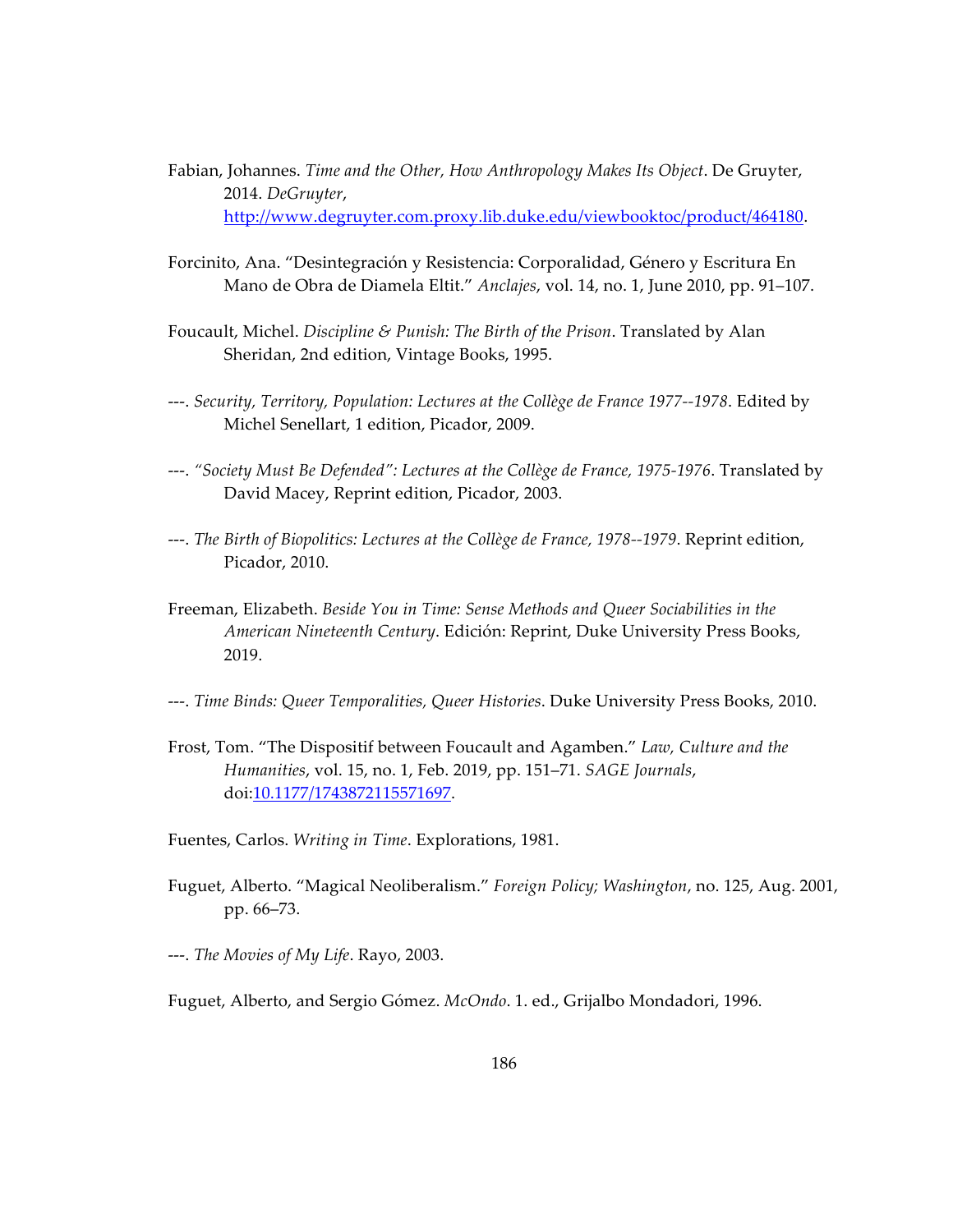- Fusté, José I. "Repeating Islands of DebtHistoricizing the Transcolonial Relationality of Puerto Rico's Economic Crisis." *Radical History Review*, vol. 2017, no. 128, May 2017, pp. 91–119. *read-dukeupress-edu.proxy.lib.duke.edu*, doi:10.1215/01636545- 3857830.
- Gago, Verónica, and publisher Duke University Press. *Neoliberalism from below : Popular Pragmatics and Baroque Economies*. Duke University Press, 2017.
- Garcia Caclini, Nestor. *Imagined Globalization*. Durham : Duke University Press, 2014., 2014, https://find.library.duke.edu/catalog/DUKE006061206.
- Graeber, David. *Debt - Updated and Expanded: The First 5,000 Years*. Upd Exp edition, Melville House, 2014.
- Green, Mary. *Diamela Eltit: Reading the Mother*. 1st edition, Tamesis Books, 2007.
- Greenberg, Scott, and Gavins Ekin. "Tax Policy Helped Create Puerto Rico's Fiscal Crisis." *Tax Foundation*, 30 June 2015, https://taxfoundation.org/tax-policyhelped-create-puerto-rico-s-fiscal-crisis/.
- Grosz, Elizabeth. *The Incorporeal: Ontology, Ethics, and the Limits of Materialism*. Columbia University Press, 2017.
- ---. *The Nick of Time: Politics, Evolution, and the Untimely*. Duke University Press Books, 2004.
- Güell, Pedro, and Martina Yopo. "The Subjective Texture of Time. An Exploratory and Empirical Approach to Time Perspectives in Chile." *Time & Society*, vol. 25, no. 2, July 2016, pp. 295–319. *SAGE Journals*, doi:10.1177/0961463X15577260.
- Han, Clara. *Life in Debt: Times of Care and Violence in Neoliberal Chile*. First edition, University of California Press, 2012.
- Harvey, David. *A Brief History of Neoliberalism*. Oxford University Press, 2007.
- Hoyos, Héctor. *Beyond Bolaño : The Global Latin American Novel*. New York : Columbia University Press, [2015], 2015, https://find.library.duke.edu/catalog/DUKE006605141.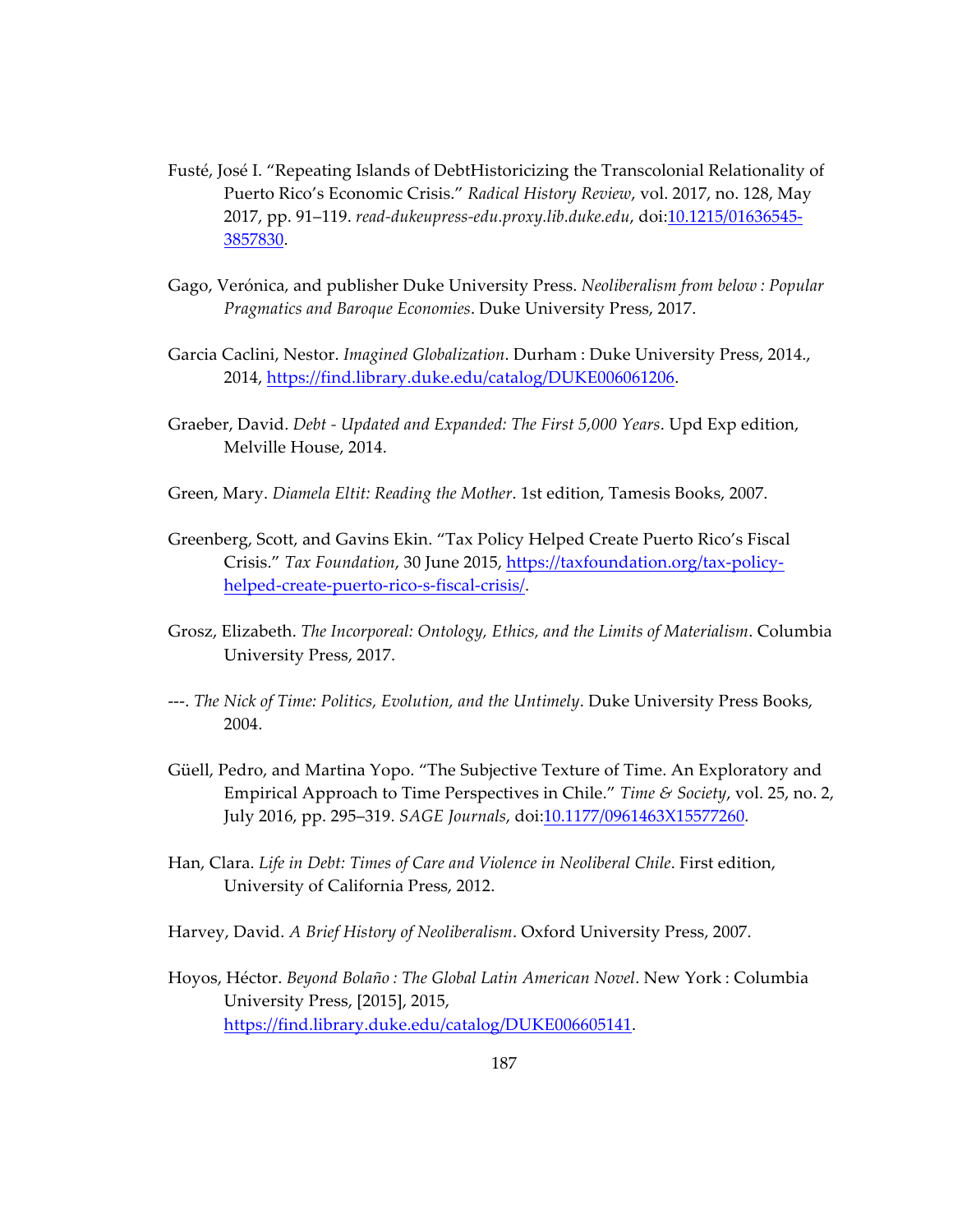- Huehls, Mitchum, and Rachel Greenwald Smith, editors. *Neoliberalism and Contemporary Literary Culture*. Johns Hopkins University Press, 2017.
- Juárez, Jesús Montoya. "Hacia una arqueología del presente: cultura material, tecnología y obsolescencia/Toward an Archaeology of the Present: Material Culture, Technology, and Obsolescence/Para uma arqueologia do presente: cultura material, tecnologia e obsolescência." *Cuadernos de Literatura; Bogotá*, vol. 20, no. 40, Dec. 2016, pp. 264–81. *ProQuest*, doi:http://dx.doi.org/10.11144/Javeriana.cl20- 40.hapc.
- Kark, Christopher. "Espectáculos Laborales: Primacía de imágenes y cosificación en *Mano de obra* de Diamela Eltit." *Nuevo Texto Crítico*, vol. 24, no. 1, 2011, pp. 225– 39. *DOI.org (Crossref)*, doi:10.1353/ntc.2011.0009.
- Klak, Thomas. *Globalization and Neoliberalism : The Caribbean Context*. Rowman & Littlefield, 1998.
- Klein, Naomi. *The Battle For Paradise: Puerto Rico Takes on the Disaster Capitalists*. Haymarket Books, 2018.
- Konings, Martijn. *Capital and Time: For a New Critique of Neoliberal Reason*. 1 edition, Stanford University Press, 2018.
- Kovecses, Zoltan. *Metaphor: A Practical Introduction, 2nd Edition*. 2e edition, Oxford University Press, 2010.
- Kristeva, Julia. *The Kristeva Reader*. Columbia University Press, 1986.
- Laera, Alejandra. *Ficciones Del Dinero : Argentina, 1890-2001*. Primera edición., Fondo de Cultura Económica de Argentina, S.A., 2014.
- Lakoff, George, and Mark Johnson. *Metaphors We Live By*. 1st edition, University of Chicago Press, 2003.
- Lazzarato, M. (Maurizio). *Governing by Debt*. Semiotext(e), 2015.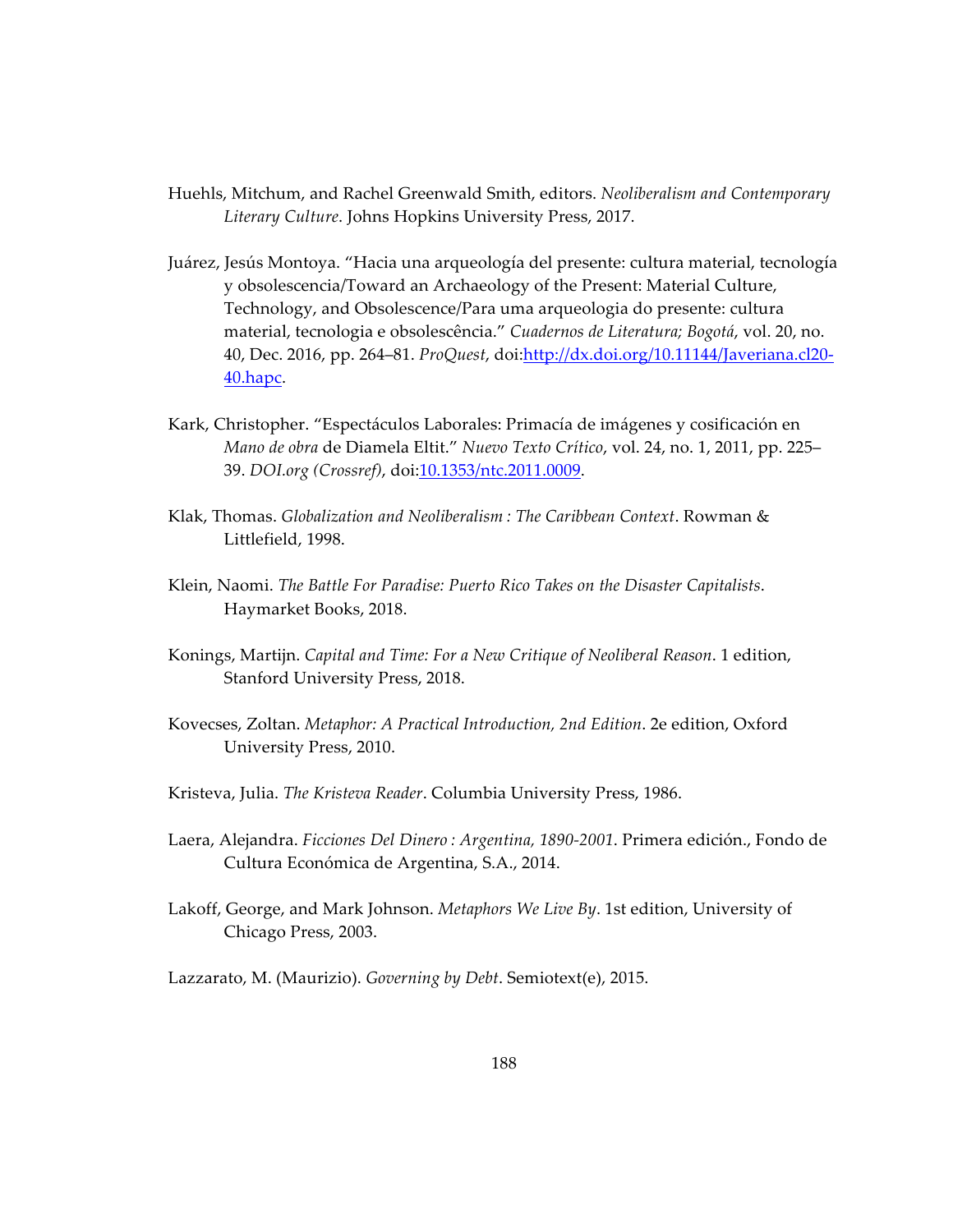- ---. *The Making of the Indebted Man : An Essay on the Neoliberal Condition*. Translated by Joshua David Jordan, Semiotext(e), 2012.
- Lim, Bliss Cua. *Translating Time: Cinema, the Fantastic, and Temporal Critique*. Duke University Press Books, 2009.
- Llanos, Bernardita. *Passionate Subjects/Split Subjects in Twentieth-Century Literature in Chile : Brunet, Bombal, and Eltit*. Lewisburg [Pa.] : Bucknell University Press ; Cranbury, NJ : Associated University Presses, c2009., 2009, https://find.library.duke.edu/catalog/DUKE008566366.
- López, Agustín Rodríguez. "The Last Caribbean Colony." *Harvard International Review*, 2016, https://dialnet.unirioja.es/servlet/articulo?codigo=5747456.
- Mairal, Pedro. *El Año Del Desierto*. Stockcero, 2012.
- Marazzi, Christian. *Capital and Affects: The Politics of the Language Economy*. Translated by Giuseppina Mecchia, Semiotext, 2011.
- Masiello, Francine. *The Art of Transition : Latin American Culture and Neoliberal Crisis*. Durham : Duke University Press, 2001., 2001, https://find.library.duke.edu/catalog/DUKE006053297.
- McClanahan, Annie. *Dead Pledges: Debt, Crisis, and Twenty-First-Century Culture*. Edición: 1, Stanford University Press, 2016.
- Mora, Claudia. "The Meaning of Womanhood in the Neoliberal Age: Class and Age-Based Narratives of Chilean Women." *Gender Issues*, vol. 23, no. 2, Mar. 2006, pp. 44–61. *DOI.org (Crossref)*, doi:10.1007/s12147-000-0022-1.
- Morales, Ed. *The Roots of Puerto Rico's Debt Crisis—and Why Austerity Will Not Solve It*. July 2015. *www.thenation.com*, https://www.thenation.com/article/the-roots-ofpuerto-ricos-debt-crisis-and-why-austerity-will-not-solve-it/.
- Morson, Gary Saul. *Narrative and Freedom: The Shadows of Time*. Edición: Reissue, Yale University Press, 1996.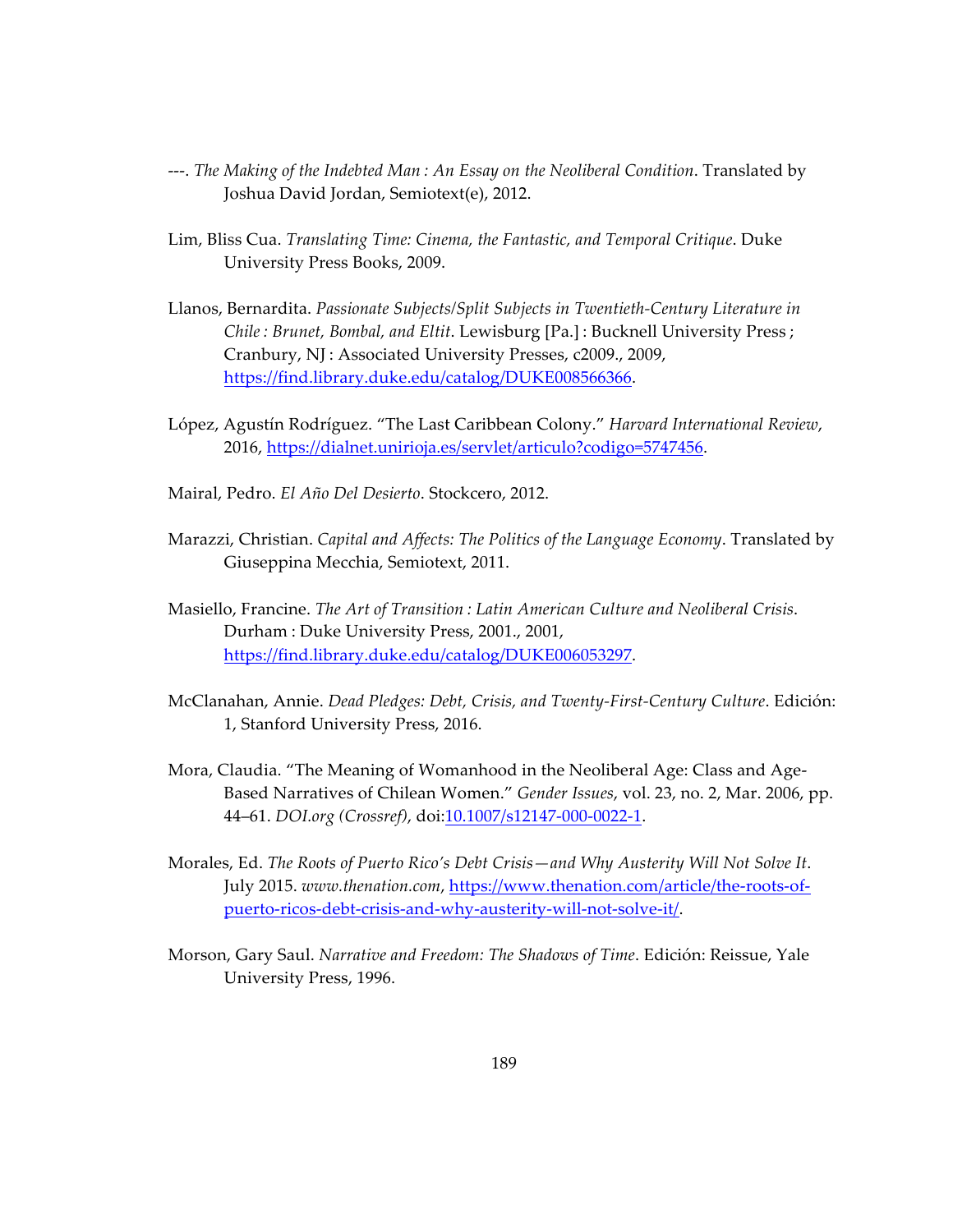- Muller, Benjamin J. "Securing the Political Imagination: Popular Culture, the Security Dispositif and the Biometric State." *Security Dialogue*, vol. 39, no. 2–3, Apr. 2008, pp. 199–220. *SAGE Journals*, doi:10.1177/0967010608088775.
- Nash, June. "LATIN AMERICAN WOMEN IN THE WORLD CAPITALIST CRISIS." *Gender & Society*, vol. 4, no. 3, Sept. 1990, pp. 338–53. *SAGE Journals*, doi:10.1177/089124390004003005.
- Nilges, Mathias. "Fictions of Neoliberalism: Contemporary Realism and the Temporality of Postmodernism's End." *Neoliberalism and Contemporary Literary Culture*. Johns Hopkins University Press, 2017.
- Pabón Ortega, Carlos. *Nación Postmortem : Ensayos Sobre Los Tiempos de Insoportable Ambigüedad*. 1. ed., Ediciones Callejón, 2002.
- Page, Joanna. *Science Fiction in Argentina: Technologies of the Text in a Material Multiverse*. 2016, http://hdl.handle.net/2027/spo.13607062.0001.001.
- Palau, Pedro Ángel. *Crack Manifesto | Dalkey Archive Press*. https://www.dalkeyarchive.com/crack-manifesto/. Accessed 17 Oct. 2018.
- ---. *Manifiesto del Crack (1996) | Confabulario | Suplemento cultural*. http://confabulario.eluniversal.com.mx/manifiesto-del-crack-1996/. Accessed 17 Oct. 2018.
- Palaversich, Diana. "Rebeldes Sin Causa. Realismo Mágico vs. Realismo Virtual." *Hispamérica*, vol. 29, no. 86, 2000, pp. 55–70.
- Peltonen, Matti. *From Discourse to "Dispositif": Michel Foucault's Two Histories*. p. 16.
- Pérez Ortiz, Melanie. *Palabras Encontradas: Antología personal de escritores puertorriqueños de los últimos veinte años*. Callejón, 2008
- Piglia, Ricardo. "Roberto Arlt: La Ficción Del Dinero." *Hispamérica*, vol. 3, no. 7, 1974, pp. 25–28. JSTOR.
- Poovey, Mary. *Genres of the Credit Economy: Mediating Value in Eighteenth- and Nineteenth-Century Britain*. Edición: First edition, University of Chicago Press, 2008.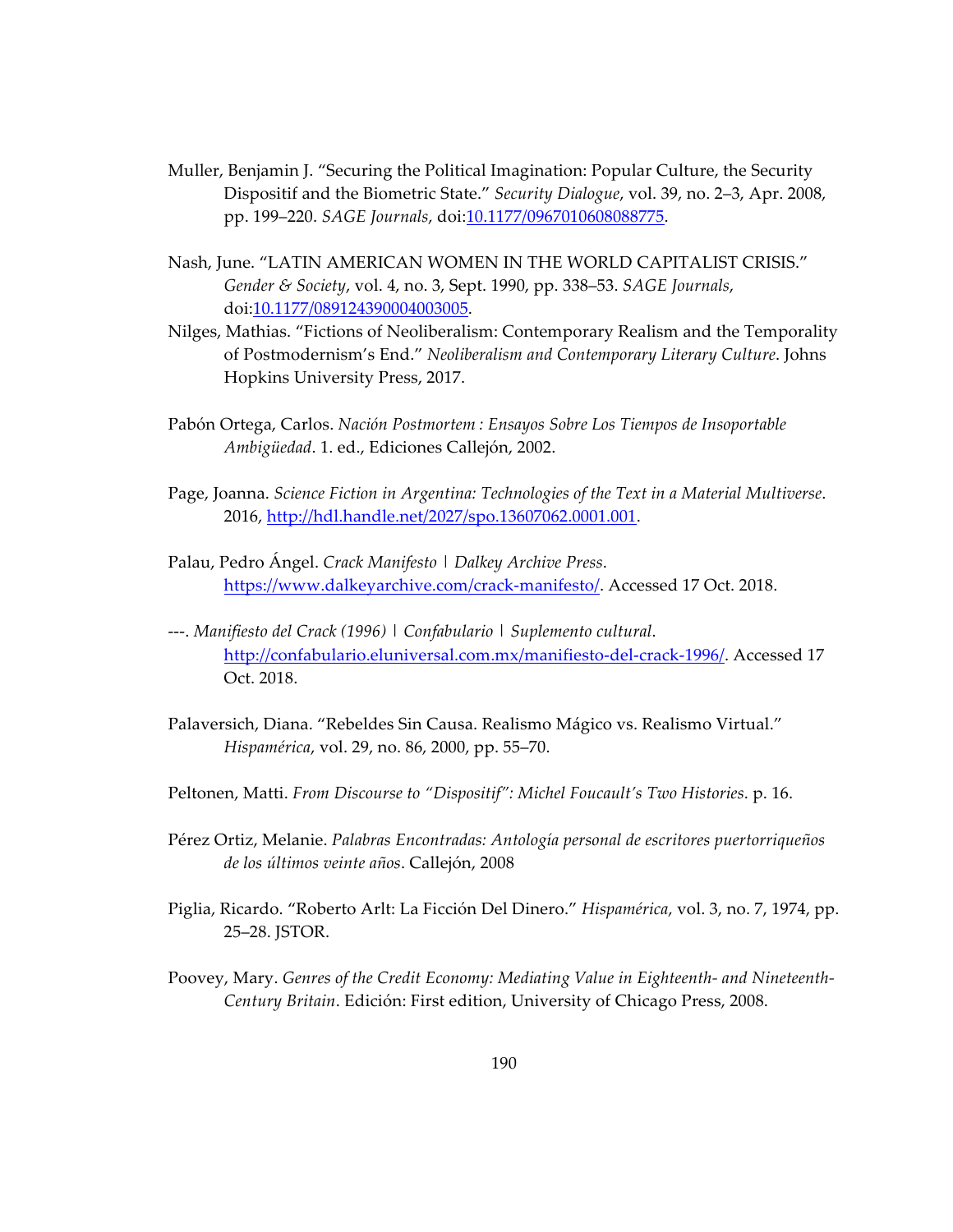- Prado, Ignacio M. Sanchez. *Strategic Occidentalism: On Mexican Fiction, the Neoliberal Book Market, and the Question of World Literature*. Northwestern University Press, 2018.
- Rabinbach, Anson. *The Human Motor*. Edición: First, University of California Press, 1992.
- Rapley, John. *Globalization and Inequality : Neoliberalism's Downward Spiral*. Lynne Rienner, 2004.
- Ríos Ávila, Rubén. *La raza cómica del sujeto en Puerto Rico*. Río Piedras: Ediciones Callejón, 2002.
- Rodriguez-Escalona, Guillermo Fernandez. "Pensamiento Politico y Concepcion Del Mundo En Cervantes: El Gobierno de La Insula Barataria." *Cervantes: Bulletin of the Cervantes Society of America*, vol. 31, no. 2, 2011, pp. 125-. Gale Academic OneFile Select.
- Shapiro, Michael J. "National Times and Other Times: Re-Thinking Citizenship." *Cultural Studies*, vol. 14, no. 1, Jan. 2000, pp. 79–98. *Taylor and Francis+NEJM*, doi:10.1080/095023800334995.
- Shell, Marc. *The Economy of Literature*. Johns Hopkins University Press, 1993.
- Slobodian, Quinn. *Globalists: The End of Empire and the Birth of Neoliberalism*. Harvard University Press, 2018.
- Sobchack, Vivian Carol*. The Address of the Eye : A Phenomenology of Film Experience*. Princeton, N.J.: Princeton University Press, 1992. Print.
- Solorza, Paola Susana. "Necropolíticas del mercado: Cuerpos canibalizados, género y resistencia en Mano de obra (2002) e Impuesto a la carne (2010), de Diamela Eltit." *Cuestiones de género: de la igualdad y la diferencia*, no. 12, June 2017, p. 161. *DOI.org (Crossref)*, doi:10.18002/cg.v0i12.4828.
- Stimilli, Elettra. *Debt and Guilt: A Political Philosophy*. Translated by Stefania Porcelli, 1 edition, Bloomsbury Academic, 2018.
- ---. *The Debt of the Living: Ascesis and Capitalism*. Translated by Arianna Bove, Reprint edition, SUNY Press, 2018.